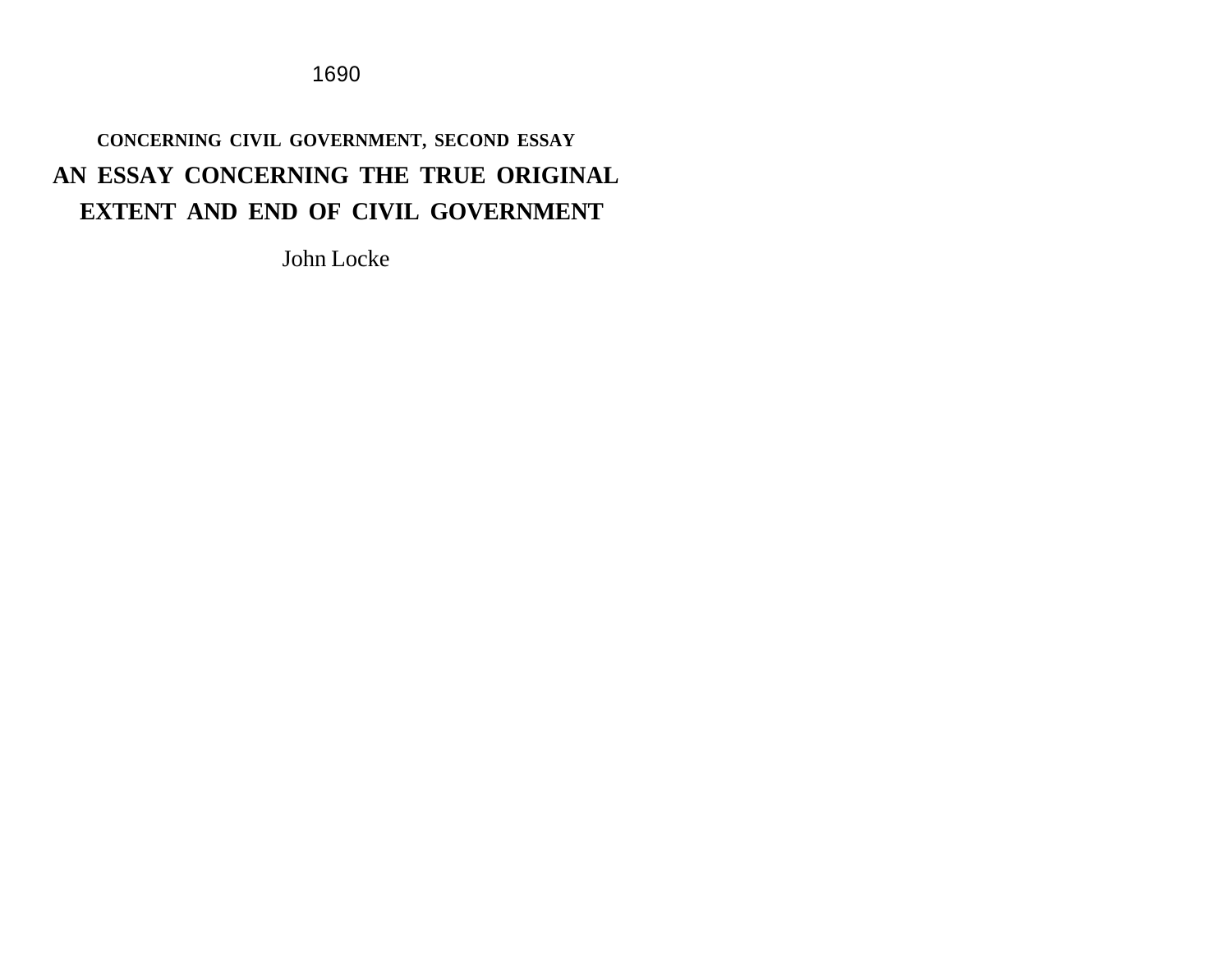Locke, John (1632-1704) - English philosopher who had a tremendous influence on human knowledge and on political theory. He set down the principles of modern English empiricism. Concerning Civil Government Second Essay (1690) - States Locke's belief in the natural goodness and cooperative spirit of man and his theory that the state should operate according to the natural laws of reason and tolerance.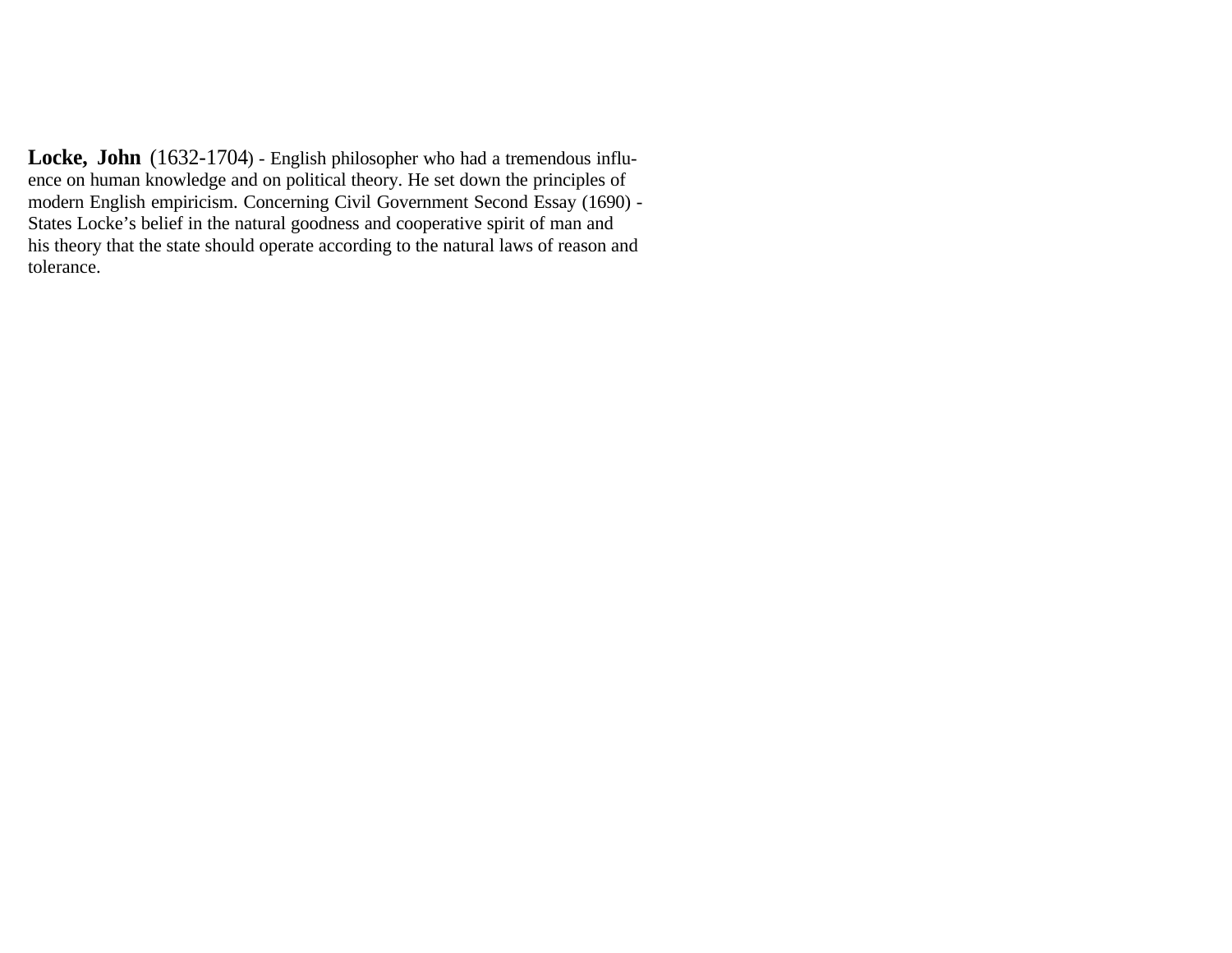# **Table Of Contents**

| Chapter I                                                                        |  |
|----------------------------------------------------------------------------------|--|
| Of Political Power 6                                                             |  |
| Chapter II                                                                       |  |
| Of the State of Nature 8                                                         |  |
| Chapter III                                                                      |  |
| Of the State of War. 18                                                          |  |
| Chapter IV                                                                       |  |
| Of Slavery $\ldots$ 22                                                           |  |
| Chapter V                                                                        |  |
| Of Property $\ldots$ $\ldots$ $\ldots$ $\ldots$ $\ldots$ $\ldots$ $\ldots$<br>24 |  |
| Chapter VI                                                                       |  |
| Of Paternal Power 42                                                             |  |
| Chapter VII                                                                      |  |
| Of Political or Civil Society<br>61                                              |  |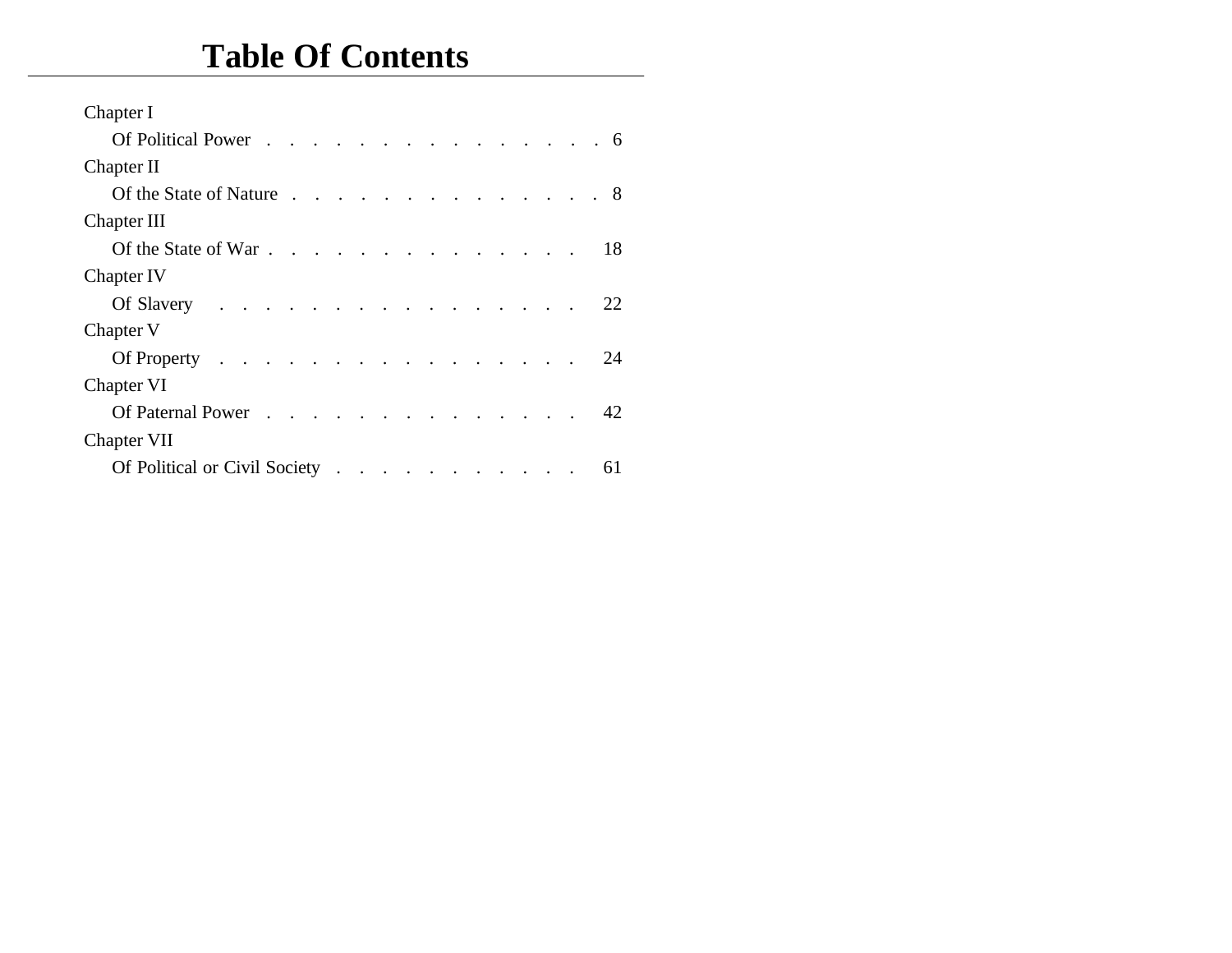| <b>Chapter VIII</b>                                                               |    |
|-----------------------------------------------------------------------------------|----|
| Of the Beginning of Political Societies (Co. 2014)                                | 76 |
| Chapter IX                                                                        |    |
| Of the Ends of Political Society and Government                                   | 97 |
| Chapter X                                                                         |    |
| Of the Forms of a Commonwealth $\ldots$ $\ldots$ $\ldots$ $\ldots$ $\ldots$ 102   |    |
| Chapter XI                                                                        |    |
| Of the Extent of the Legislative Power 104                                        |    |
| <b>Chapter XII</b>                                                                |    |
| The Legislative, Executive, and Federative Power<br>of the Commonwealth 114       |    |
| <b>Chapter XIII</b>                                                               |    |
| Of the Subordination of the Powers of the Commonwealth . 117                      |    |
| <b>Chapter XIV</b>                                                                |    |
| Of Prerogative $\ldots$ $\ldots$ $\ldots$ $\ldots$ $\ldots$ $\ldots$ $\ldots$ 127 |    |
| Chapter XV                                                                        |    |
| Of Paternal, Political and Despotical Power,                                      |    |
| Considered Together 134                                                           |    |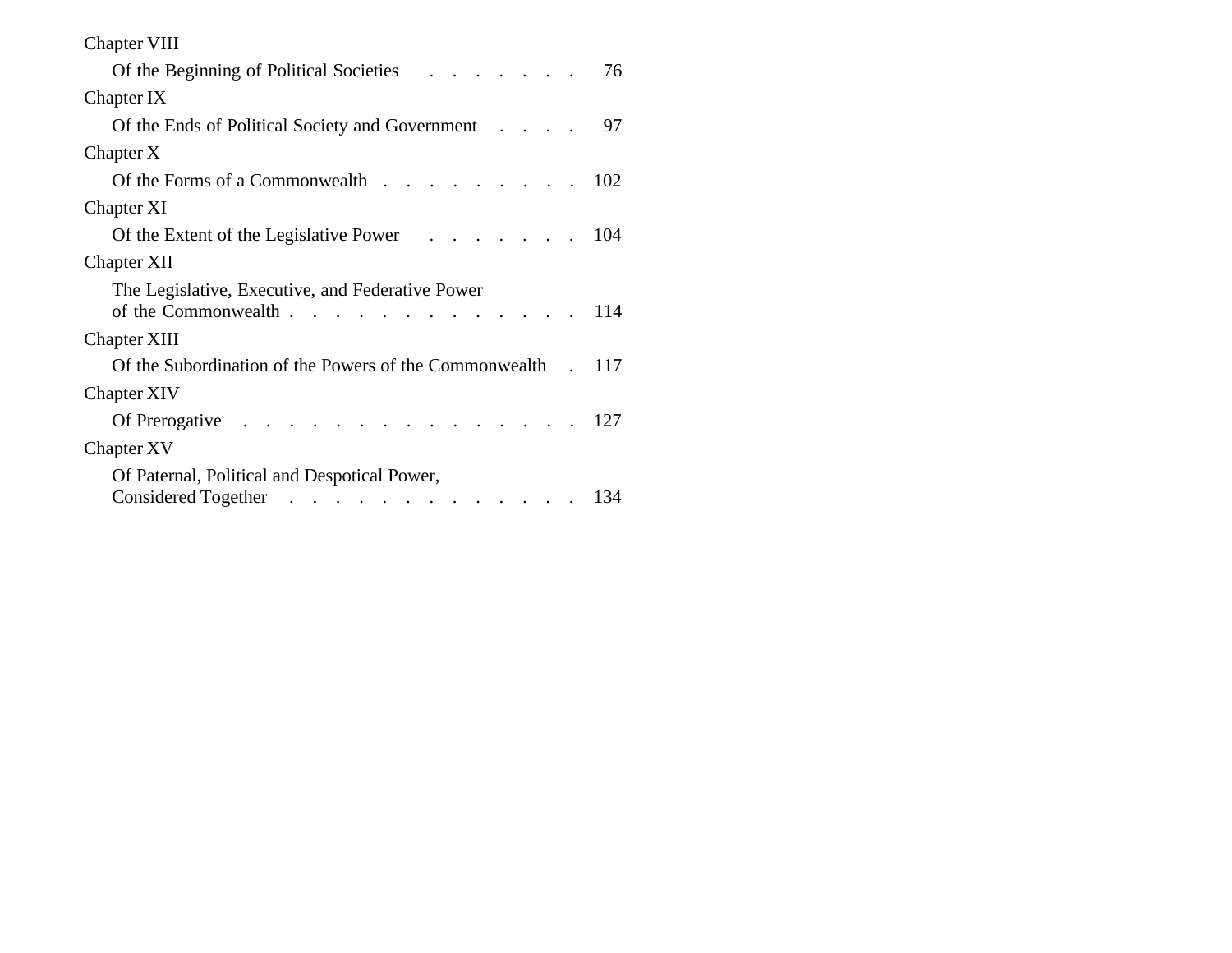| <b>Chapter XVI</b>                                                             |  |  |  |  |  |
|--------------------------------------------------------------------------------|--|--|--|--|--|
| Of Conquest $\ldots$ $\ldots$ $\ldots$ $\ldots$ $\ldots$ $\ldots$ $\ldots$ 138 |  |  |  |  |  |
| <b>Chapter XVII</b>                                                            |  |  |  |  |  |
| Of Usurpation $\ldots$ $\ldots$ $\ldots$ $\ldots$ $\ldots$ $\ldots$ 153        |  |  |  |  |  |
| <b>Chapter XVIII</b>                                                           |  |  |  |  |  |
| Of Tyranny 155                                                                 |  |  |  |  |  |
| Chapter XIX                                                                    |  |  |  |  |  |
| Of the Dissolution of Government 164                                           |  |  |  |  |  |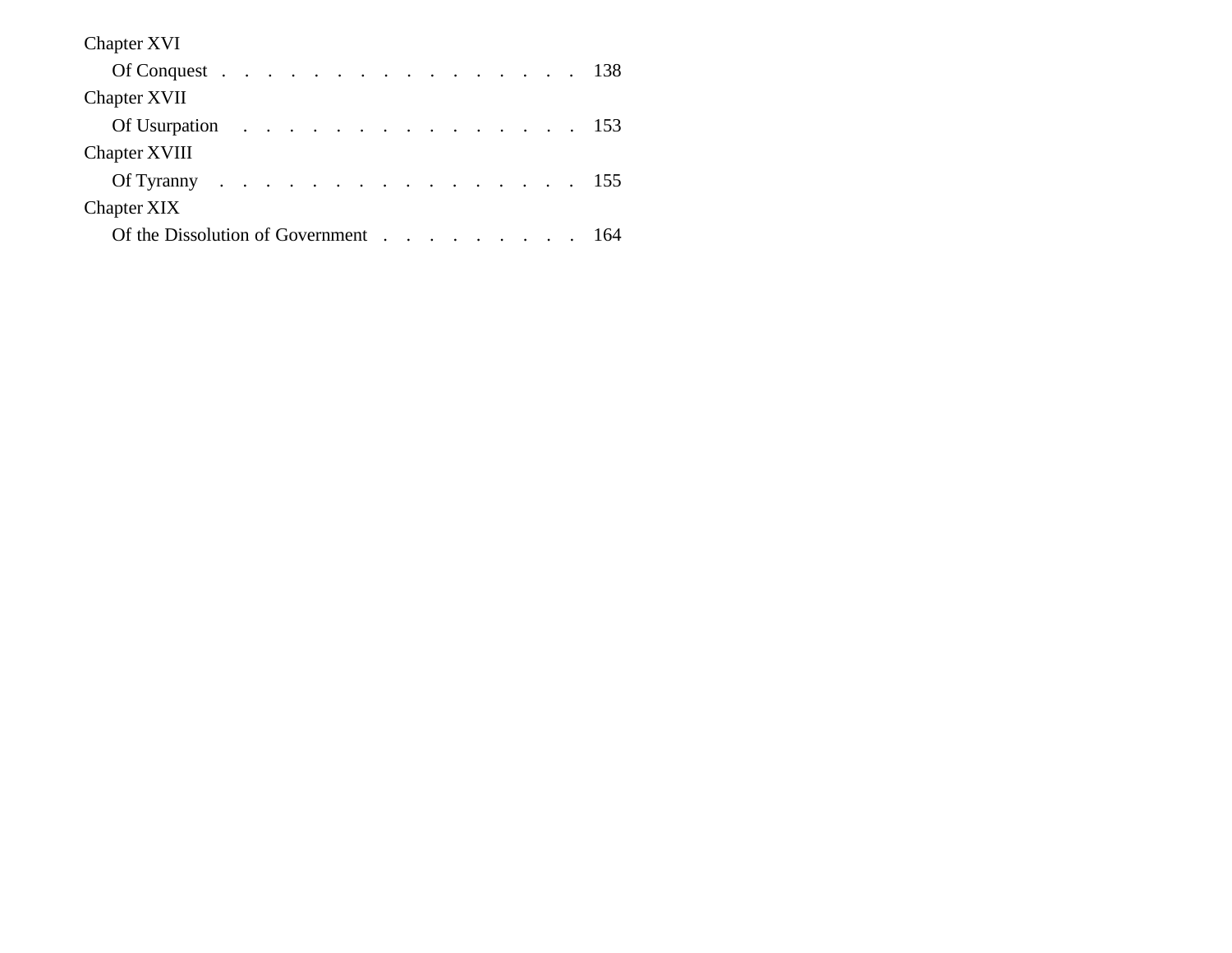## **Chapter I**

### **Of Political Power**

1. It having been shown in the foregoing discourse:(1)

Firstly. That Adam had not, either by natural right of fatherhood or by positive donation from God, any such authority over his children, nor dominion over the world, as is pretended.

Secondly. That if he had, his heirs yet had no right to it.

Thirdly. That if his heirs had, there being no law of Nature nor positive law of God that determines which is the right heir in all cases that may arise, the right of succession, and consequently of bearing rule, could not have been certainly determined.

Fourthly. That if even that had been determined, yet the knowledge of which is the eldest line of Adam's posterity being so long since utterly lost, that in the races of mankind and families of the world, there remains not to one above another the least pretence to be the eldest house, and to have the right of inheritance.

All these promises having, as I think, been clearly made out, it is impossible that the rulers now on earth should make any benefit, or derive any the least

1

An Essay Concerning Certain False Principles.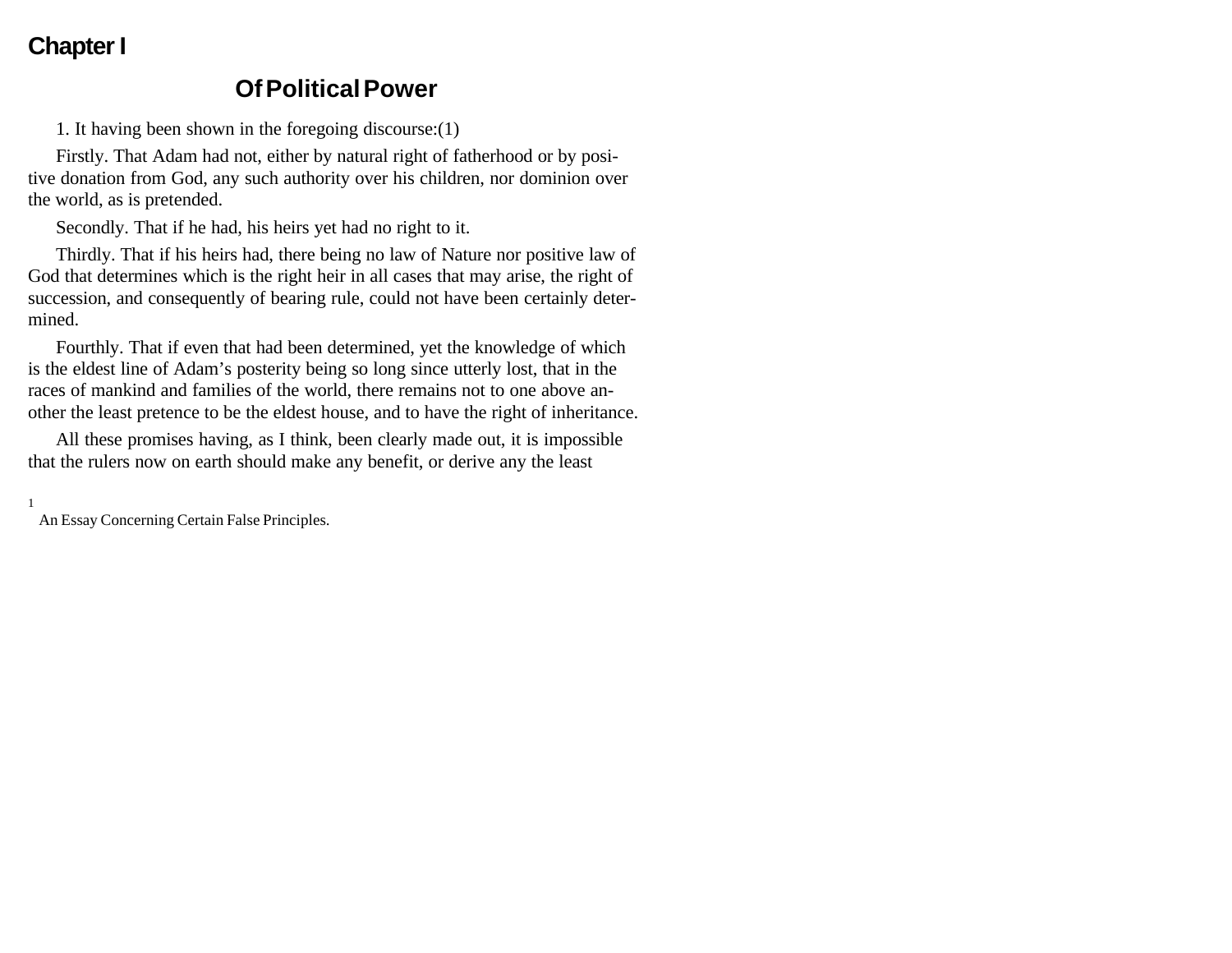shadow of authority from that which is held to be the fountain of all power, "Adam's private dominion and paternal jurisdiction"; so that he that will not give just occasion to think that all government in the world is the product only of force and violence, and that men live together by no other rules but that of beasts, where the strongest carries it, and so lay a foundation for perpetual disorder and mischief, tumult, sedition, and rebellion (things that the followers of that hypothesis so loudly cry out against), must of necessity find out another rise of government, another original of political power, and another way of designing and knowing the persons that have it than what Sir Robert Filmer hath taught us.

2. To this purpose, I think it may not be amiss to set down what I take to be political power. That the power of a magistrate over a subject may be distinguished from that of a father over his children, a master over his servant, a husband over his wife, and a lord over his slave. All which distinct powers happening sometimes together in the same man, if he be considered under these different relations, it may help us to distinguish these powers one from another, and show the difference betwixt a ruler of a commonwealth, a father of a family, and a captain of a galley.

3. Political power, then, I take to be a right of making laws, with penalties of death, and consequently all less penalties for the regulating and preserving of property, and of employing the force of the community in the execution of such laws, and in the defence of the commonwealth from foreign injury, and all this only for the public good.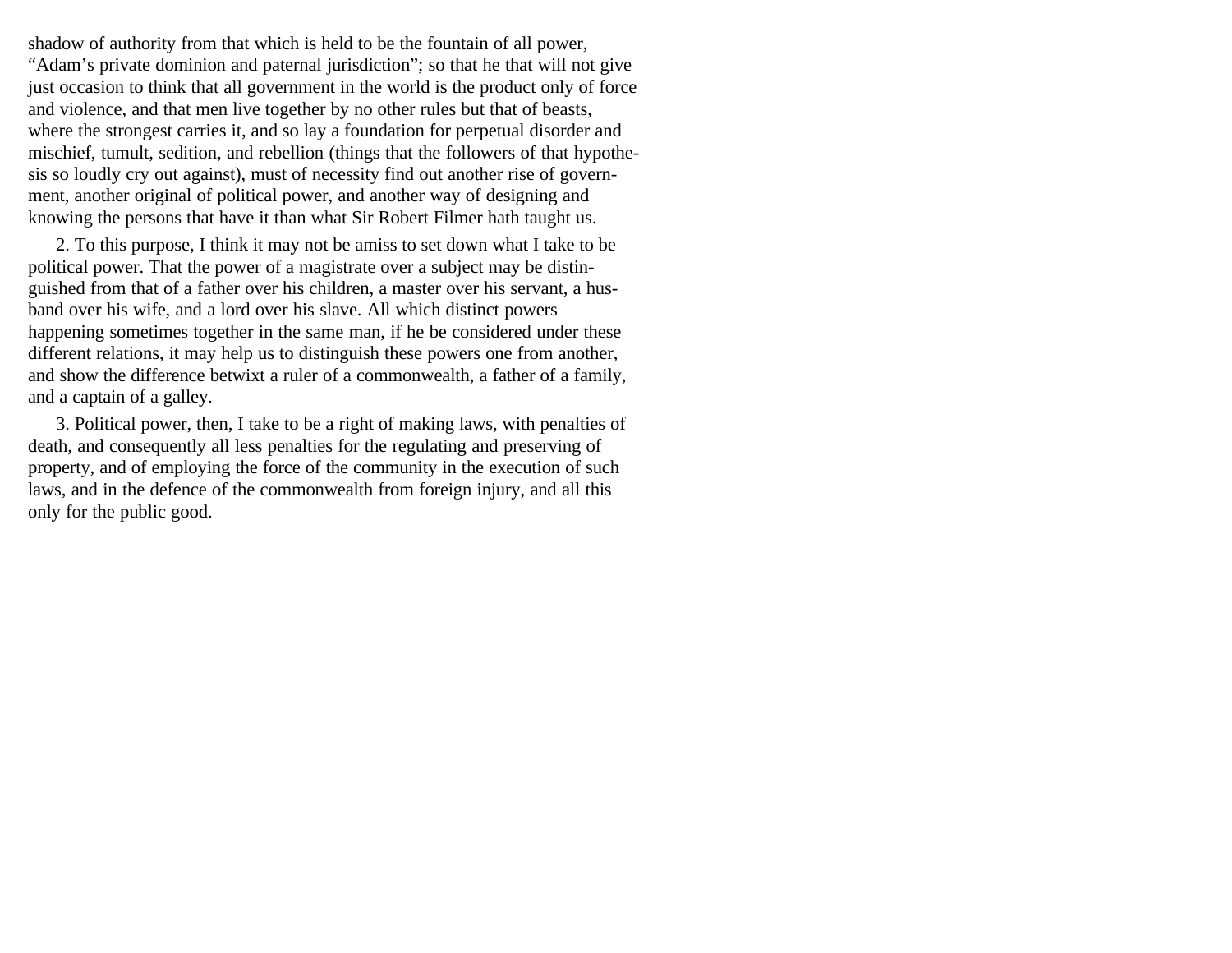#### **Chapter II**

#### **Of the State of Nature**

4. To understand political power aright, and derive it from its original, we must consider what estate all men are naturally in, and that is, a state of perfect freedom to order their actions, and dispose of their possessions and persons as they think fit, within the bounds of the law of Nature, without asking leave or depending upon the will of any other man.

A state also of equality, wherein all the power and jurisdiction is reciprocal, no one having more than another, there being nothing more evident than that creatures of the same species and rank, promiscuously born to all the same advantages of Nature, and the use of the same faculties, should also be equal one amongst another, without subordination or subjection, unless the lord and master of them all should, by any manifest declaration of his will, set one above another, and confer on him, by an evident and clear appointment, an undoubted right to dominion and sovereignty.

5. This equality of men by Nature, the judicious Hooker looks upon as so evident in itself, and beyond all question, that he makes it the foundation of that obligation to mutual love amongst men on which he builds the duties they owe one another, and from whence he derives the great maxims of justice and charity. His words are: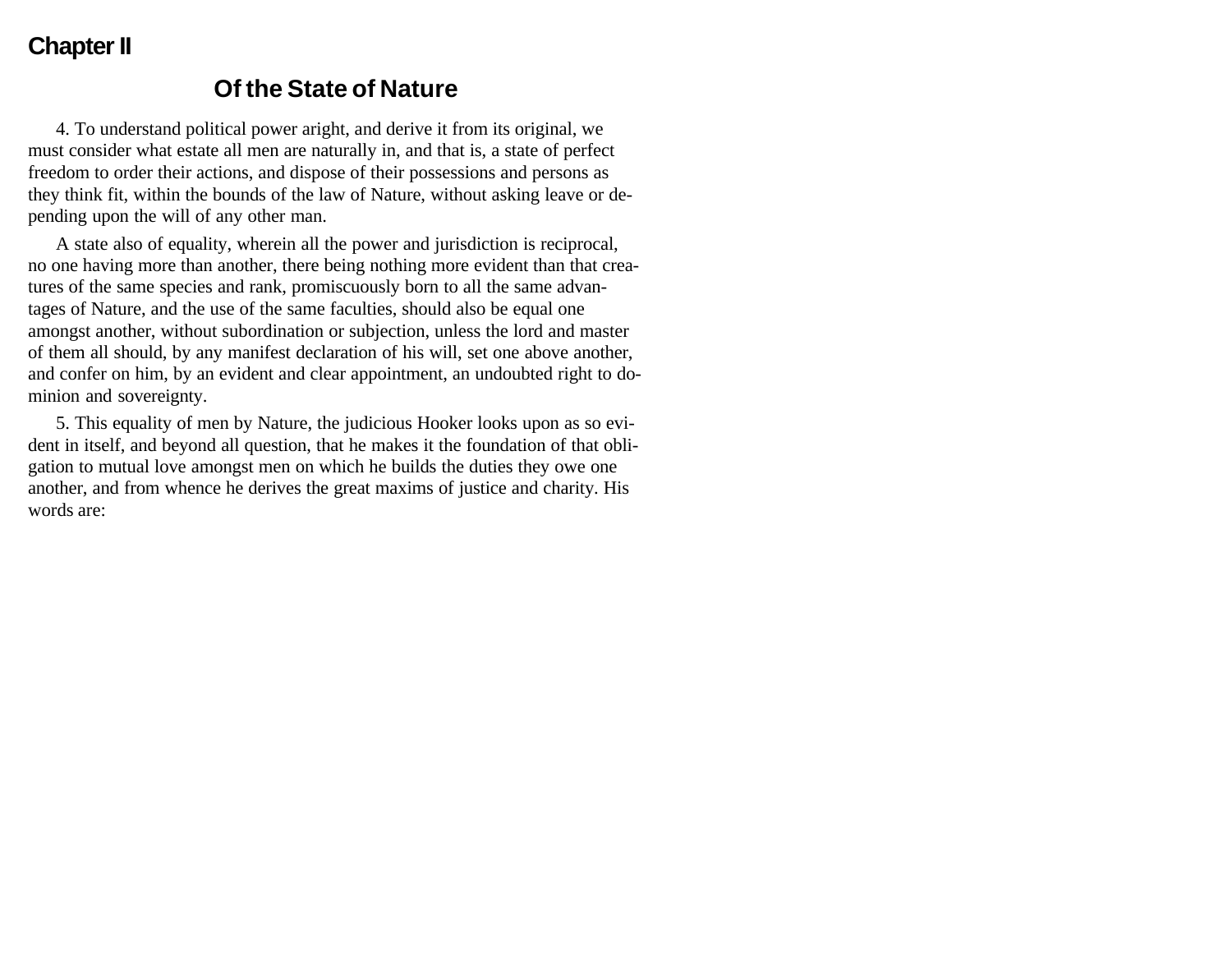"The like natural inducement hath brought men to know that it is no less their duty to love others than themselves, for seeing those things which are equal, must needs all have one measure; if I cannot but wish to receive good, even as much at every man's hands, as any man can wish unto his own soul, how should I look to have any part of my desire herein satisfied, unless myself be careful to satisfy the like desire, which is undoubtedly in other men weak, being of one and the same nature: to have anything offered them repugnant to this desire must needs, in all respects, grieve them as much as me; so that if I do harm, I must look to suffer, there being no reason that others should show greater measure of love to me than they have by me showed unto them; my desire, therefore, to be loved of my equals in Nature, as much as possible may be, imposeth upon me a natural duty of bearing to themward fully the like affection. From which relation of equality between ourselves and them that are as ourselves, what several rules and canons natural reason hath drawn for direction of life no man is ignorant." (Eccl. Pol.  $i.)(2)$ 

6. But though this be a state of liberty, yet it is not a state of licence; though man in that state have an uncontrollable liberty to dispose of his person or possessions, yet he has not liberty to destroy himself, or so much as any creature in his possession, but where some nobler use than its bare preservation calls for it. The state of Nature has a law of Nature to govern it, which obliges every one, and rea-

#### 2

Richard Hooker, The Laws of Ecclesiastical Polity.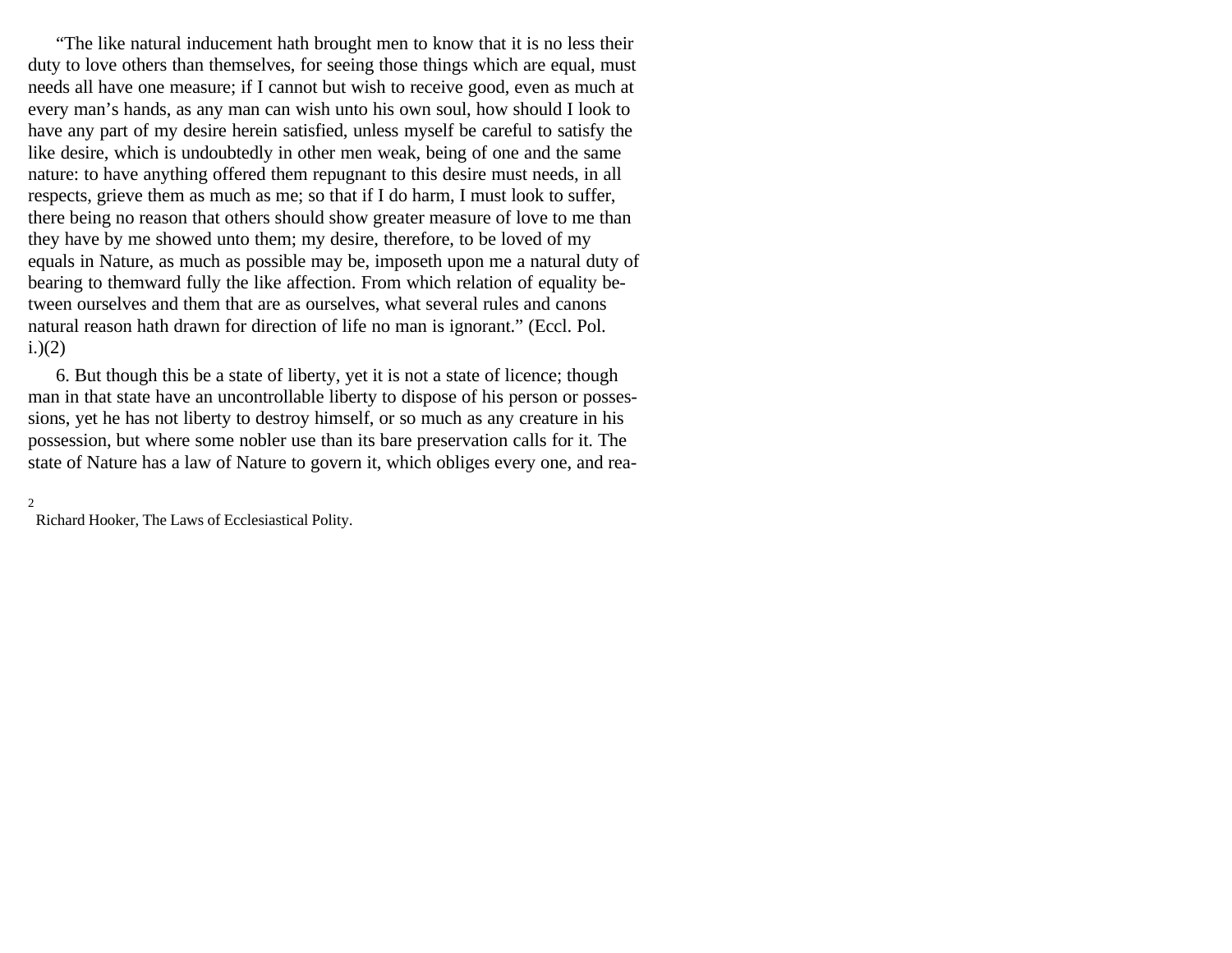son, which is that law, teaches all mankind who will but consult it, that being all equal and independent, no one ought to harm another in his life, health, liberty or possessions; for men being all the workmanship of one omnipotent and infinitely wise Maker; all the servants of one sovereign Master, sent into the world by His order and about His business; they are His property, whose workmanship they are made to last during His, not one another's pleasure. And, being furnished with like faculties, sharing all in one community of Nature, there cannot be supposed any such subordination among us that may authorise us to destroy one another, as if we were made for one another's uses, as the inferior ranks of creatures are for ours. Every one as he is bound to preserve himself, and not to quit his station wilfully, so by the like reason, when his own preservation comes not in competition, ought he as much as he can to preserve the rest of mankind, and not unless it be to do justice on an offender, take away or impair the life, or what tends to the preservation of the life, the liberty, health, limb, or goods of another.

7. And that all men may be restrained from invading others' rights, and from doing hurt to one another, and the law of Nature be observed, which willeth the peace and preservation of all mankind, the execution of the law of Nature is in that state put into every man's hands, whereby every one has a right to punish the transgressors of that law to such a degree as may hinder its violation. For the law of Nature would, as all other laws that concern men in this world, be in vain if there were nobody that in the state of Nature had a power to execute that law, and thereby preserve the innocent and restrain offenders; and if any one in the state of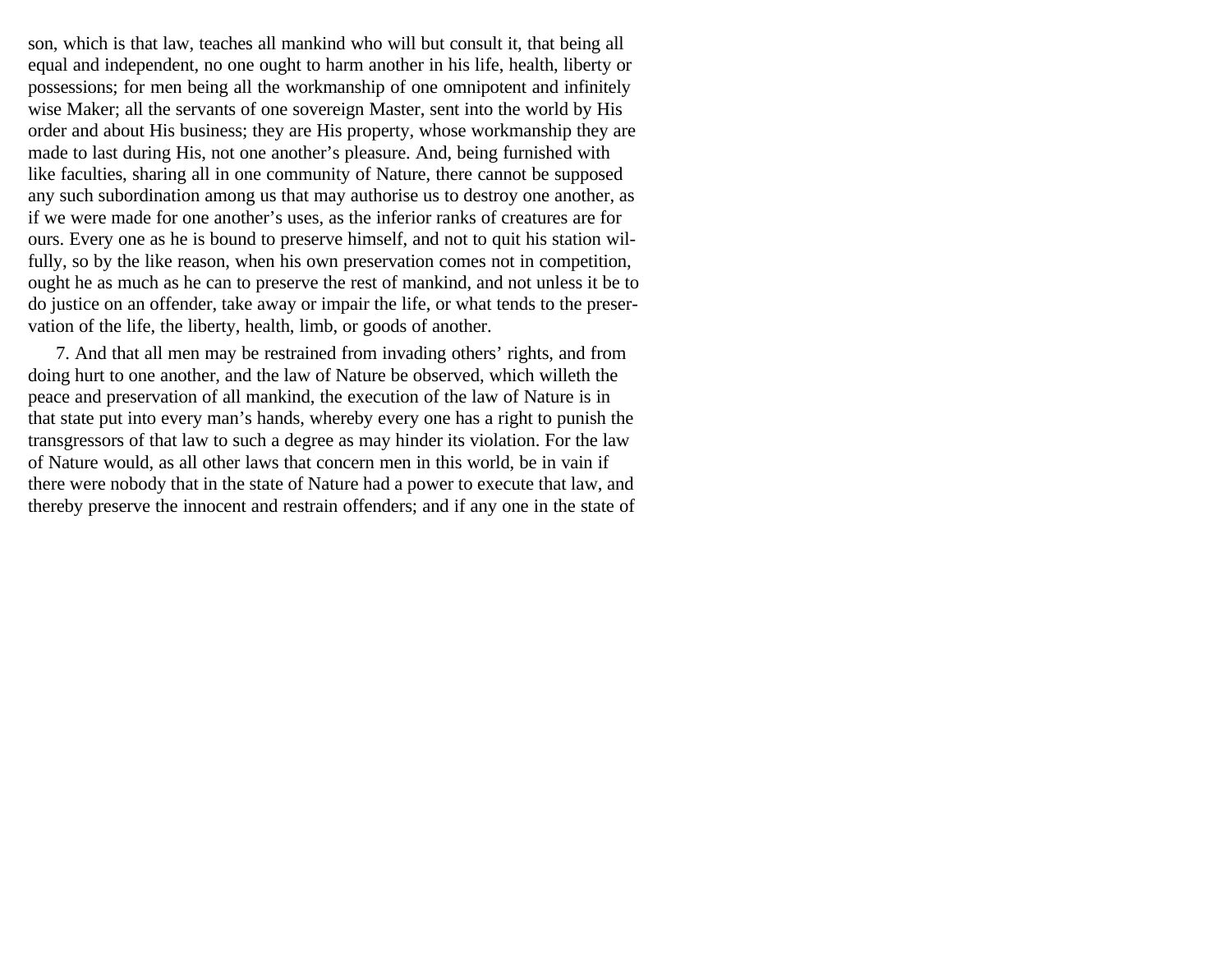Nature may punish another for any evil he has done, every one may do so. For in that state of perfect equality, where naturally there is no superiority or jurisdiction of one over another, what any may do in prosecution of that law, every one must needs have a right to do.

8. And thus, in the state of Nature, one man comes by a power over another, but yet no absolute or arbitrary power to use a criminal, when he has got him in his hands, according to the passionate heats or boundless extravagancy of his own will, but only to retribute to him so far as calm reason and conscience dictate, what is proportionate to his transgression, which is so much as may serve for reparation and restraint. For these two are the only reasons why one man may lawfully do harm to another, which is that we call punishment. In transgressing the law of Nature, the offender declares himself to live by another rule than that of reason and common equity, which is that measure God has set to the actions of men for their mutual security, and so he becomes dangerous to mankind; the tie which is to secure them from injury and violence being slighted and broken by him, which being a trespass against the whole species, and the peace and safety of it, provided for by the law of Nature, every man upon this score, by the right he hath to preserve mankind in general, may restrain, or where it is necessary, destroy things noxious to them, and so may bring such evil on any one who hath transgressed that law, as may make him repent the doing of it, and thereby deter him, and, by his example, others from doing the like mischief. And in this case,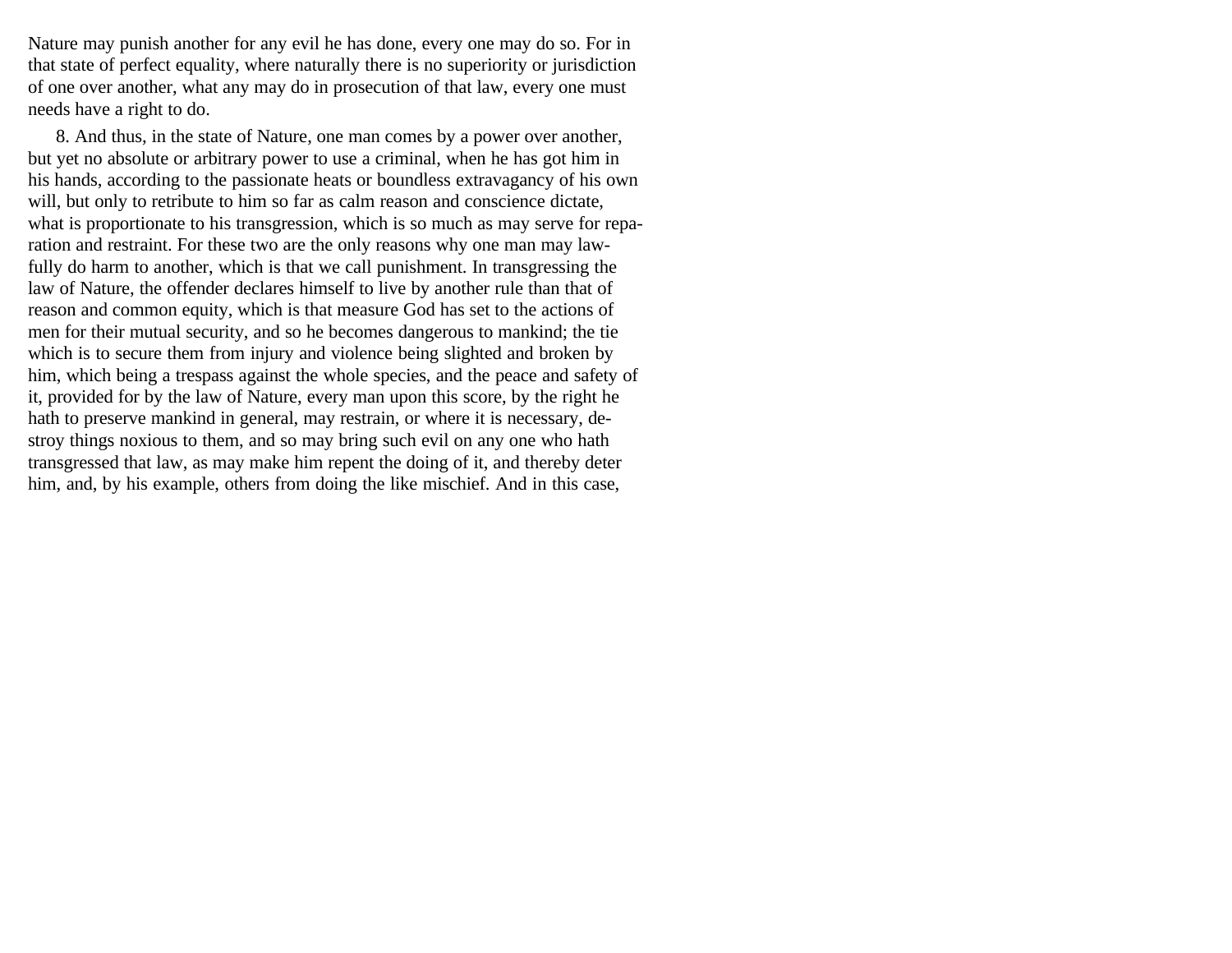and upon this ground, every man hath a right to punish the offender, and be executioner of the law of Nature.

9. I doubt not but this will seem a very strange doctrine to some men; but before they condemn it, I desire them to resolve me by what right any prince or state can put to death or punish an alien for any crime he commits in their country? It is certain their laws, by virtue of any sanction they receive from the promulgated will of the legislature, reach not a stranger. They speak not to him, nor, if they did, is he bound to hearken to them. The legislative authority by which they are in force over the subjects of that commonwealth hath no power over him. Those who have the supreme power of making laws in England, France, or Holland are, to an Indian, but like the rest of the world- men without authority. And therefore, if by the law of Nature every man hath not a power to punish offences against it, as he soberly judges the case to require, I see not how the magistrates of any community can punish an alien of another country, since, in reference to him, they can have no more power than what every man naturally may have over another.

10. Besides the crime which consists in violating the laws, and varying from the right rule of reason, whereby a man so far becomes degenerate, and declares himself to quit the principles of human nature and to be a noxious creature, there is commonly injury done, and some person or other, some other man, receives damage by his transgression; in which case, he who hath received any damage has (besides the right of punishment common to him, with other men) a particular right to seek reparation from him that hath done it. And any other person who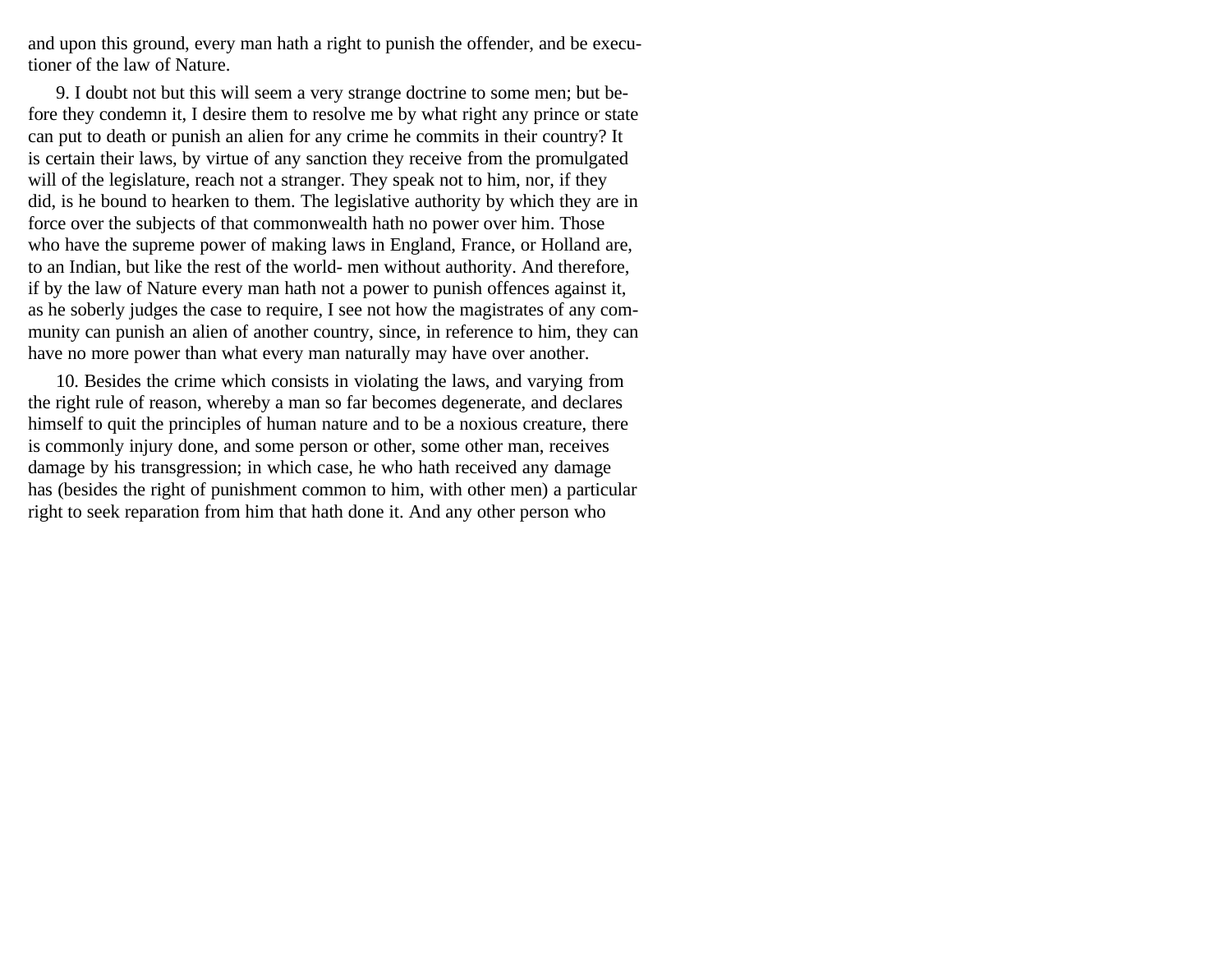finds it just may also join with him that is injured, and assist him in recovering from the offender so much as may make satisfaction for the harm he hath suffered.

11. From these two distinct rights (the one of punishing the crime, for restraint and preventing the like offence, which right of punishing is in everybody, the other of taking reparation, which belongs only to the injured party) comes it to pass that the magistrate, who by being magistrate hath the common right of punishing put into his hands, can often, where the public good demands not the execution of the law, remit the punishment of criminal offences by his own authority, but yet cannot remit the satisfaction due to any private man for the damage he has received. That he who hath suffered the damage has a right to demand in his own name, and he alone can remit. The damnified person has this power of appropriating to himself the goods or service of the offender by right of self-preservation, as every man has a power to punish the crime to prevent its being committed again, by the right he has of preserving all mankind, and doing all reasonable things he can in order to that end. And thus it is that every man in the state of Nature has a power to kill a murderer, both to deter others from doing the like injury (which no reparation can compensate) by the example of the punishment that attends it from everybody, and also to secure men from the attempts of a criminal who, having renounced reason, the common rule and measure God hath given to mankind, hath, by the unjust violence and slaughter he hath committed upon one, declared war against all mankind, and therefore may be destroyed as a lion or a tiger, one of those wild savage beasts with whom men can have no society nor security. And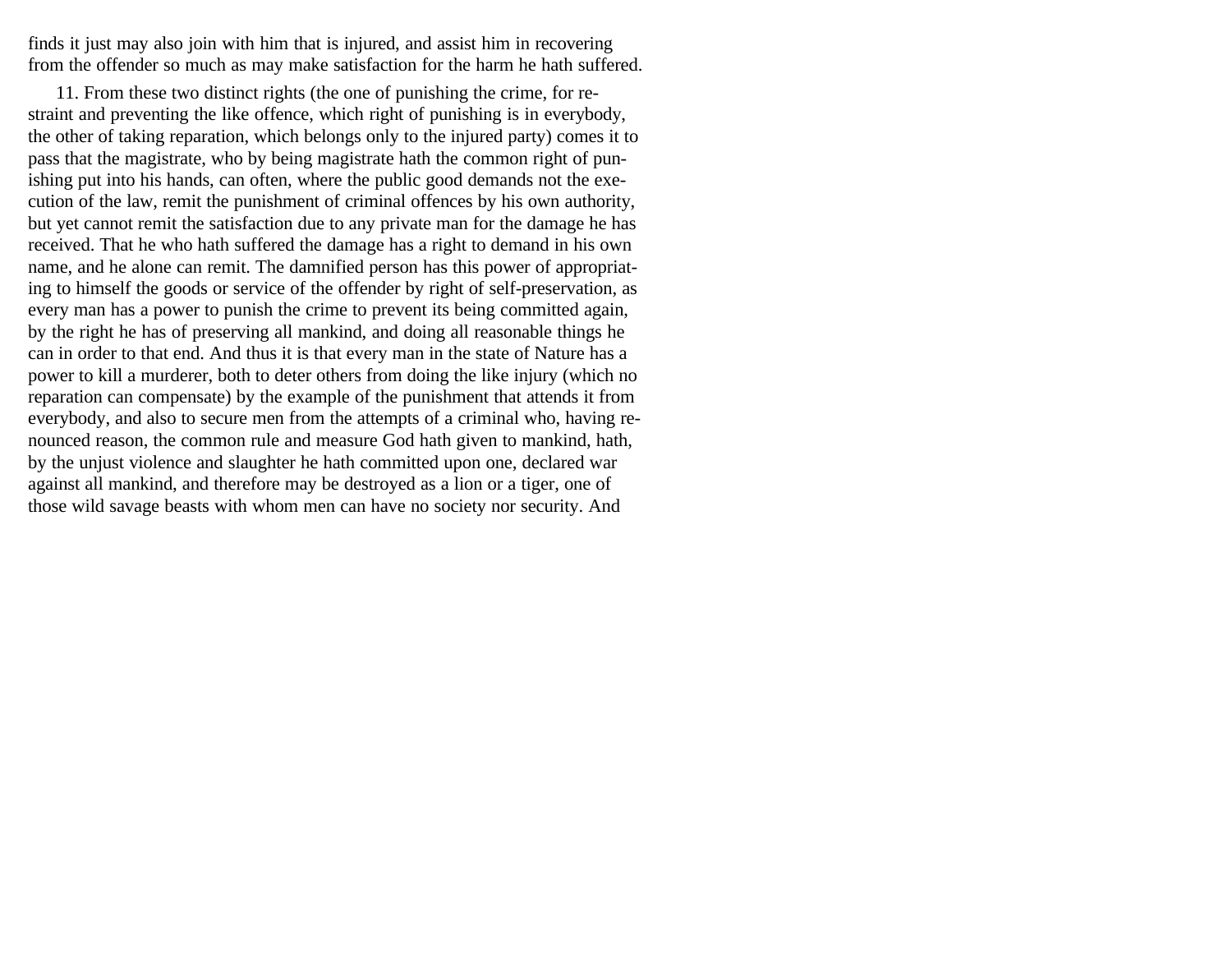upon this is grounded that great law of nature, "Whoso sheddeth man's blood, by man shall his blood be shed." And Cain was so fully convinced that every one had a right to destroy such a criminal, that, after the murder of his brother, he cries out, "Every one that findeth me shall slay me," so plain was it writ in the hearts of all mankind.

12. By the same reason may a man in the state of Nature punish the lesser breaches of that law, it will, perhaps, be demanded, with death? I answer: Each transgression may be punished to that degree, and with so much severity, as will suffice to make it an ill bargain to the offender, give him cause to repent, and terrify others from doing the like. Every offence that can be committed in the state of Nature may, in the state of Nature, be also punished equally, and as far forth, as it may, in a commonwealth. For though it would be beside my present purpose to enter here into the particulars of the law of Nature, or its measures of punishment, yet it is certain there is such a law, and that too as intelligible and plain to a rational creature and a studier of that law as the positive laws of commonwealths, nay, possibly plainer; as much as reason is easier to be understood than the fancies and intricate contrivances of men, following contrary and hidden interests put into words; for truly so are a great part of the municipal laws of countries, which are only so far right as they are founded on the law of Nature, by which they are to be regulated and interpreted.

13. To this strange doctrine- viz., That in the state of Nature every one has the executive power of the law of Nature- I doubt not but it will be objected that it is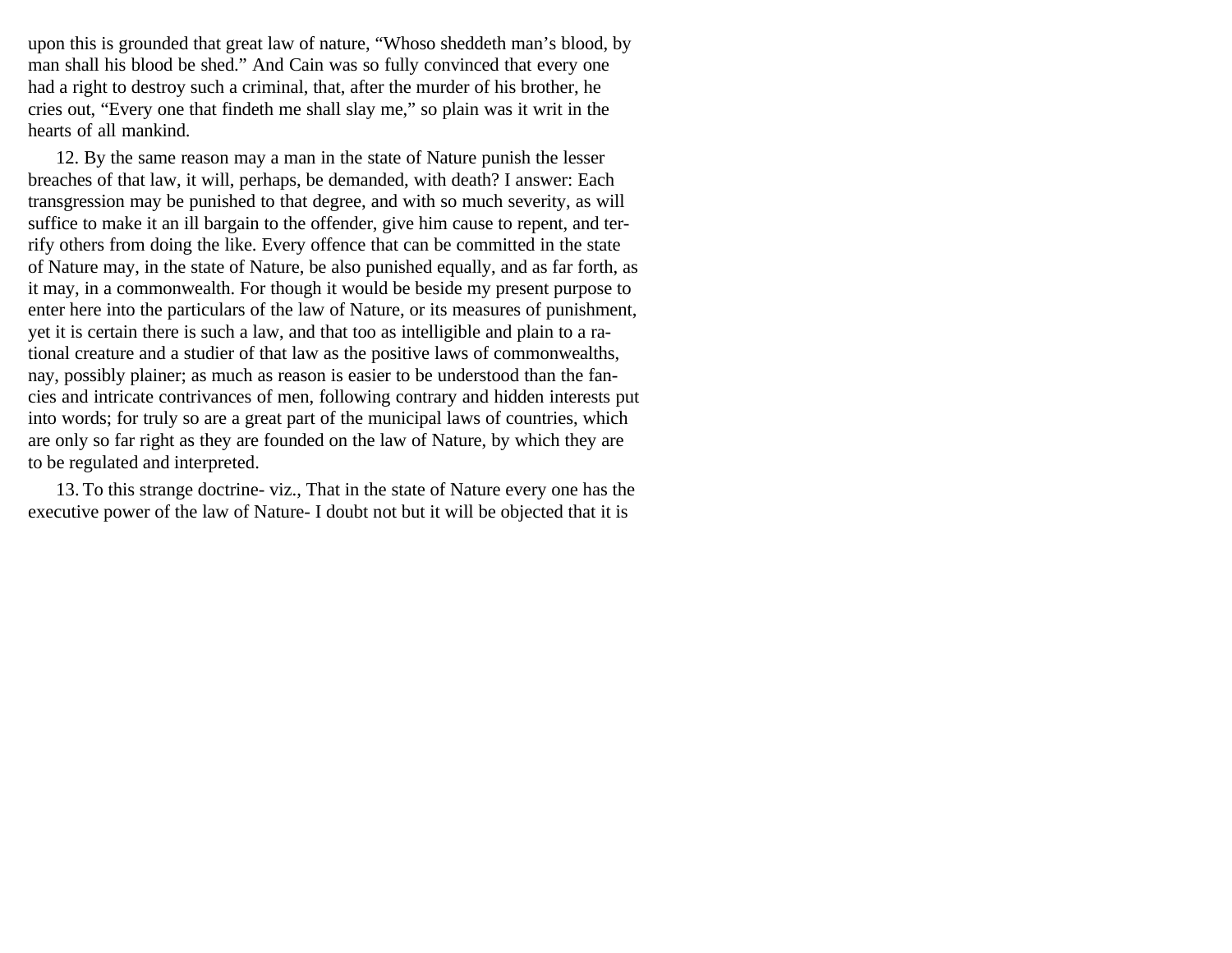unreasonable for men to be judges in their own cases, that self-love will make men partial to themselves and their friends; and, on the other side, ill-nature, passion, and revenge will carry them too far in punishing others, and hence nothing but confusion and disorder will follow, and that therefore God hath certainly appointed government to restrain the partiality and violence of men. I easily grant that civil government is the proper remedy for the inconveniences of the state of Nature, which must certainly be great where men may be judges in their own case, since it is easy to be imagined that he who was so unjust as to do his brother an injury will scarce be so just as to condemn himself for it. But I shall desire those who make this objection to remember that absolute monarchs are but men; and if government is to be the remedy of those evils which necessarily follow from men being judges in their own cases, and the state of Nature is therefore not to be endured, I desire to know what kind of government that is, and how much better it is than the state of Nature, where one man commanding a multitude has the liberty to be judge in his own case, and may do to all his subjects whatever he pleases without the least question or control of those who execute his pleasure? and in whatsoever he doth, whether led by reason, mistake, or passion, must be submitted to? which men in the state of Nature are not bound to do one to another. And if he that judges, judges amiss in his own or any other case, he is answerable for it to the rest of mankind.

14. It is often asked as a mighty objection, where are, or ever were, there any men in such a state of Nature? To which it may suffice as an answer at present,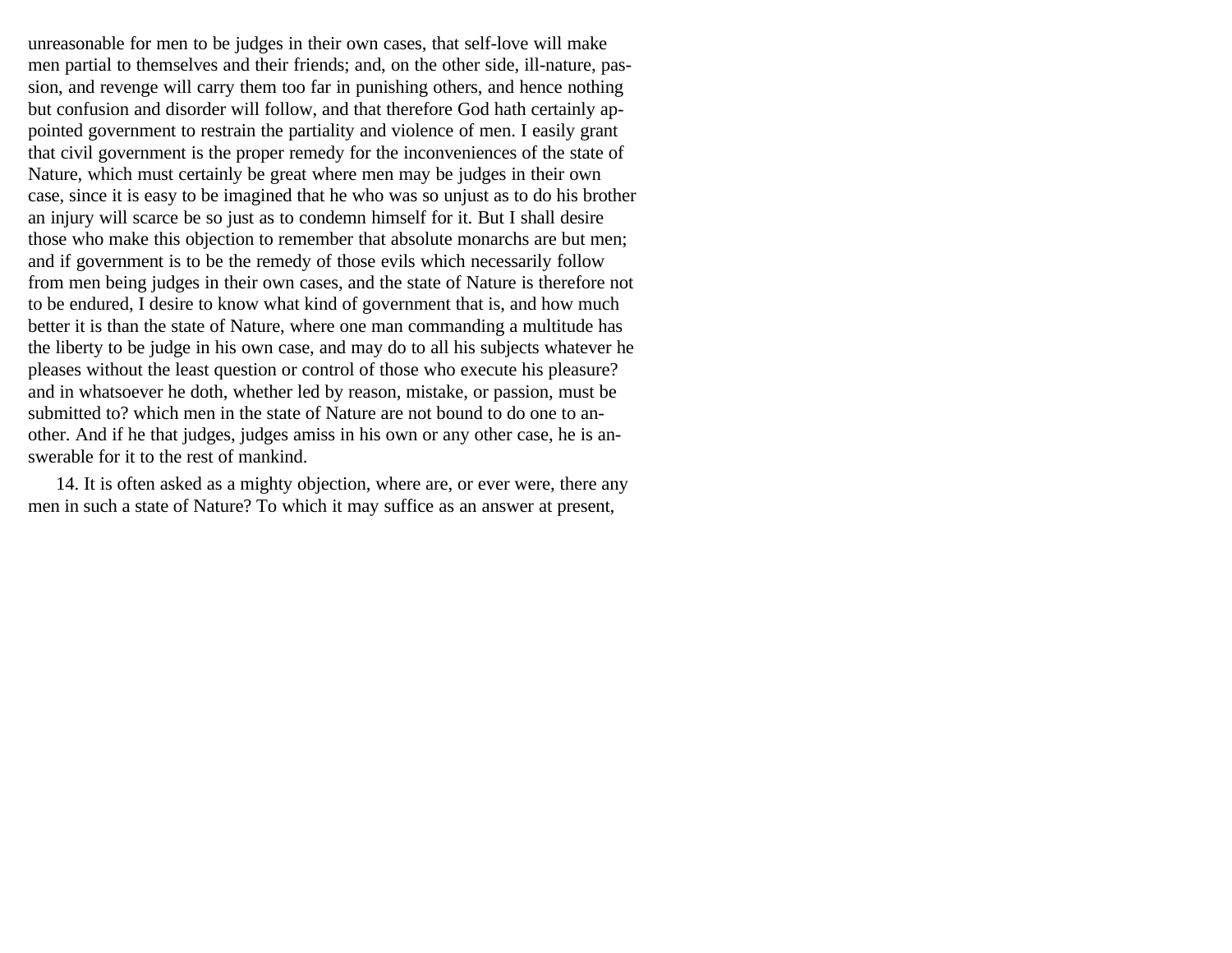that since all princes and rulers of "independent" governments all through the world are in a state of Nature, it is plain the world never was, nor never will be, without numbers of men in that state. I have named all governors of "independent" communities, whether they are, or are not, in league with others; for it is not every compact that puts an end to the state of Nature between men, but only this one of agreeing together mutually to enter into one community, and make one body politic; other promises and compacts men may make one with another, and yet still be in the state of Nature. The promises and bargains for truck, etc., between the two men in Soldania, in or between a Swiss and an Indian, in the woods of America, are binding to them, though they are perfectly in a state of Nature in reference to one another for truth, and keeping of faith belongs to men as men, and not as members of society.

15. To those that say there were never any men in the state of Nature, I will not oppose the authority of the judicious Hooker (Eccl. Pol. i. 10), where he says, "the laws which have been hitherto mentioned"- i.e., the laws of Nature- "do bind men absolutely, even as they are men, although they have never any settled fellowship, never any solemn agreement amongst themselves what to do or not to do; but for as much as we are not by ourselves sufficient to furnish ourselves with competent store of things needful for such a life as our Nature doth desire, a life fit for the dignity of man, therefore to supply those defects and imperfections which are in us, as living single and solely by ourselves, we are naturally induced to seek communion and fellowship with others; this was the cause of men uniting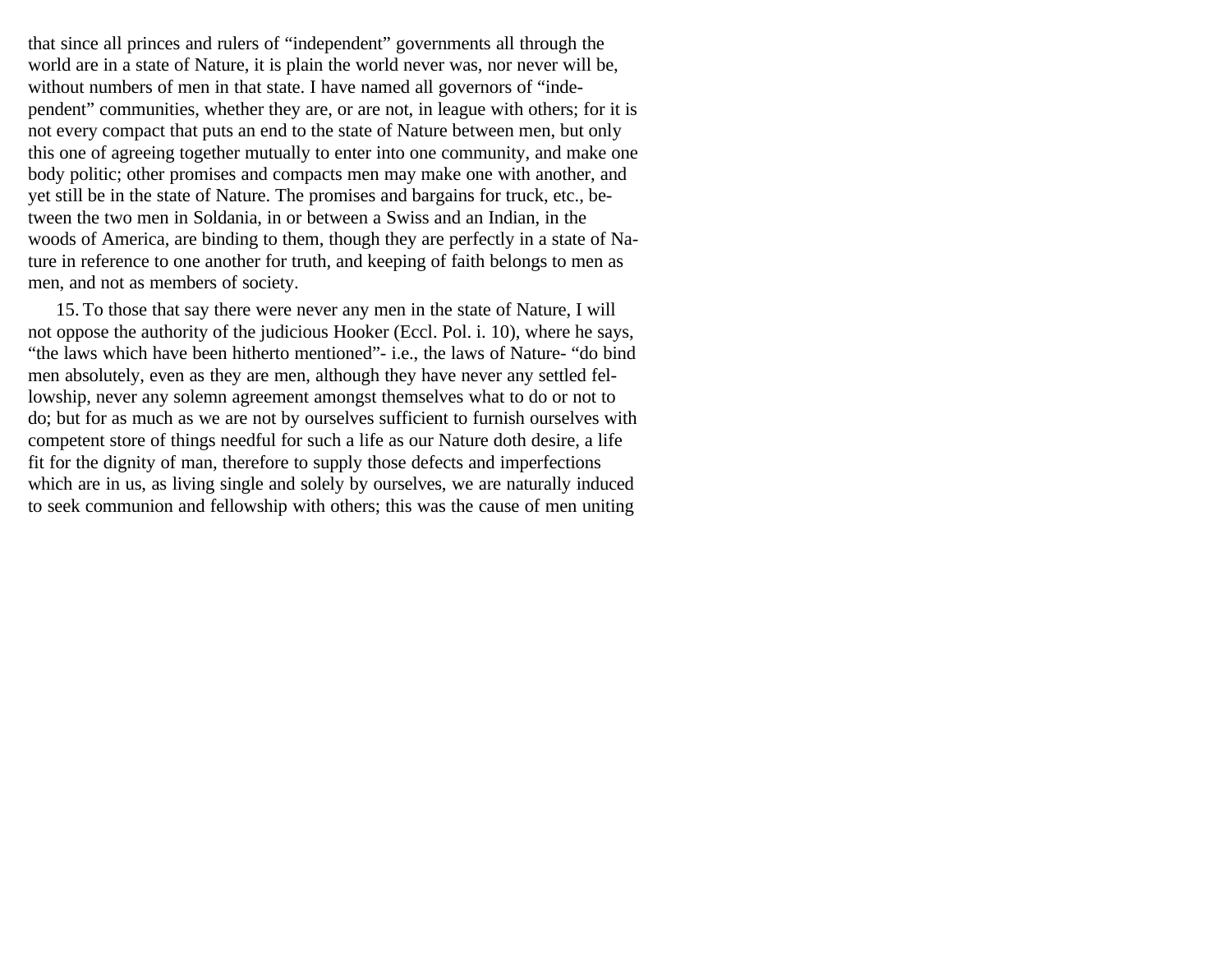themselves as first in politic societies." But I, moreover, affirm that all men are naturally in that state, and remain so till, by their own consents, they make themselves members of some politic society, and I doubt not, in the sequel of this discourse, to make it very clear.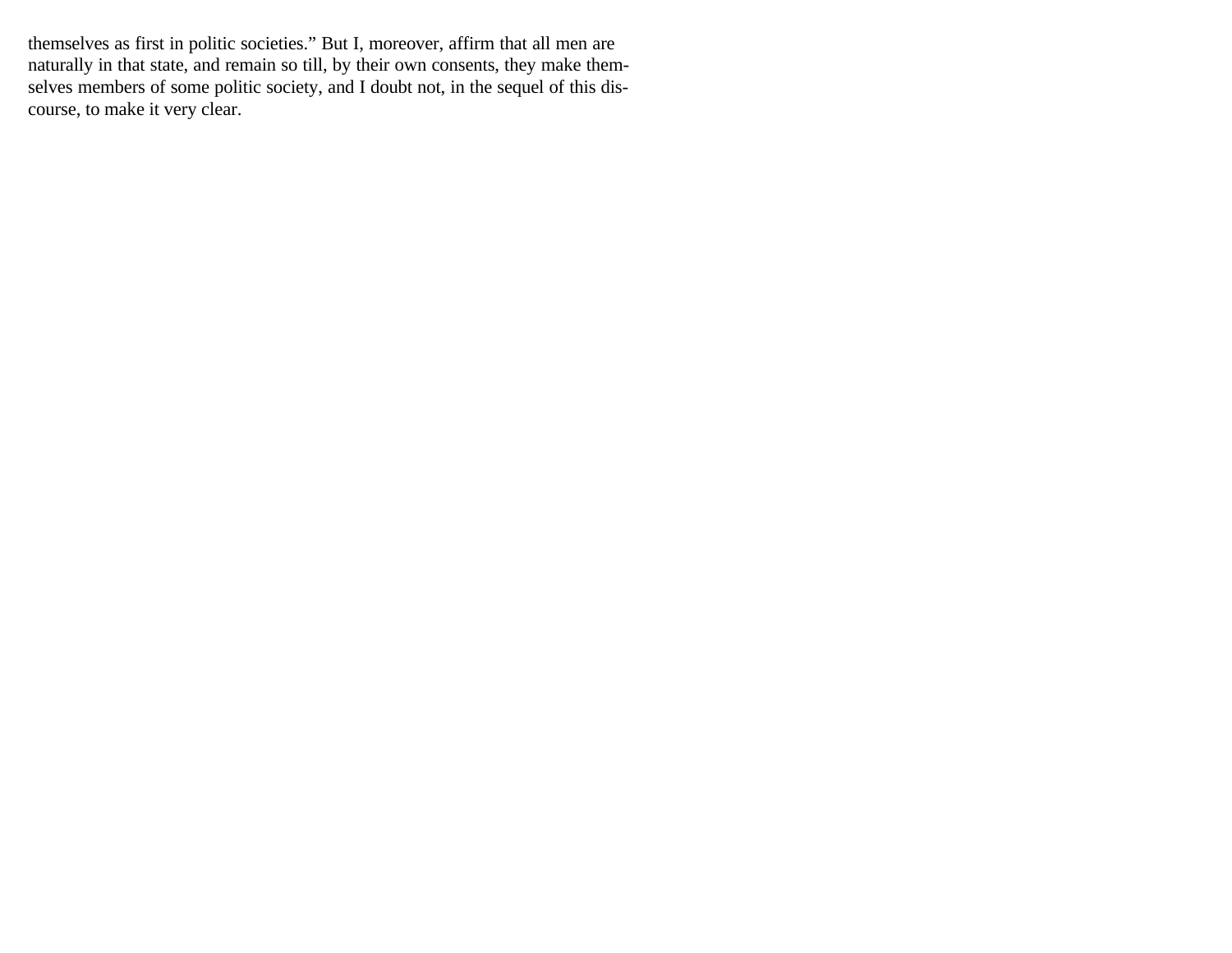#### **Chapter III**

#### **Of the State of War**

16. The state of war is a state of enmity and destruction; and therefore declaring by word or action, not a passionate and hasty, but sedate, settled design upon another man's life puts him in a state of war with him against whom he has declared such an intention, and so has exposed his life to the other's power to be taken away by him, or any one that joins with him in his defence, and espouses his quarrel; it being reasonable and just I should have a right to destroy that which threatens me with destruction; for by the fundamental law of Nature, man being to be preserved as much as possible, when all cannot be preserved, the safety of the innocent is to be preferred, and one may destroy a man who makes war upon him, or has discovered an enmity to his being, for the same reason that he may kill a wolf or a lion, because they are not under the ties of the common law of reason, have no other rule but that of force and violence, and so may be treated as a beast of prey, those dangerous and noxious creatures that will be sure to destroy him whenever he falls into their power.

17. And hence it is that he who attempts to get another man into his absolute power does thereby put himself into a state of war with him; it being to be understood as a declaration of a design upon his life. For I have reason to conclude that he who would get me into his power without my consent would use me as he pleased when he had got me there, and destroy me too when he had a fancy to it;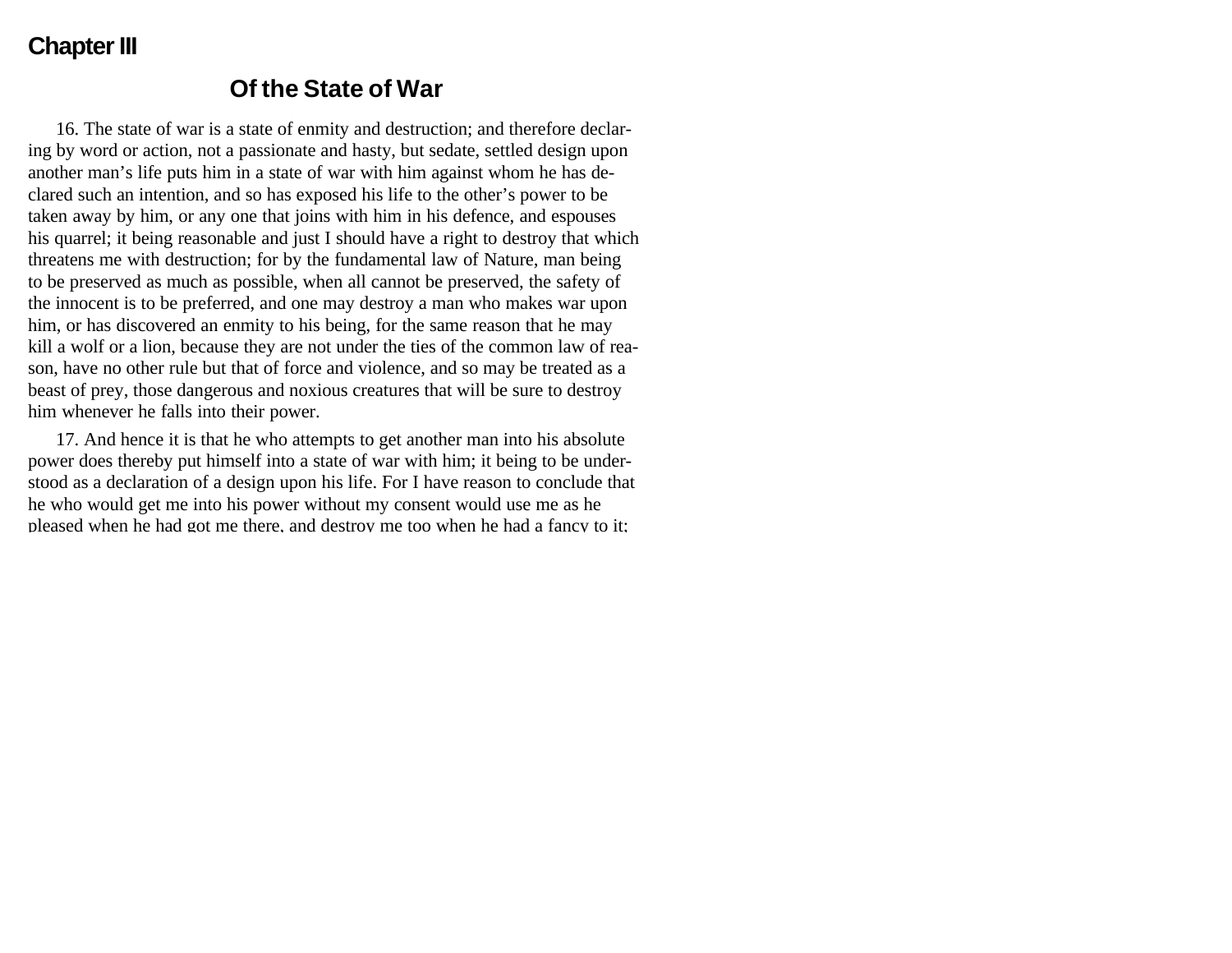for nobody can desire to have me in his absolute power unless it be to compel me by force to that which is against the right of my freedom- i.e. make me a slave. To be free from such force is the only security of my preservation, and reason bids me look on him as an enemy to my preservation who would take away that freedom which is the fence to it; so that he who makes an attempt to enslave me thereby puts himself into a state of war with me. He that in the state of Nature would take away the freedom that belongs to any one in that state must necessarily be supposed to have a design to take away everything else, that freedom being the foundation of all the rest; as he that in the state of society would take away the freedom belonging to those of that society or commonwealth must be supposed to design to take away from them everything else, and so be looked on as in a state of war.

18. This makes it lawful for a man to kill a thief who has not in the least hurt him, nor declared any design upon his life, any farther than by the use of force, so to get him in his power as to take away his money, or what he pleases, from him; because using force, where he has no right to get me into his power, let his pretence be what it will, I have no reason to suppose that he who would take away my liberty would not, when he had me in his power, take away everything else. And, therefore, it is lawful for me to treat him as one who has put himself into a state of war with me- i.e., kill him if I can; for to that hazard does he justly expose himself whoever introduces a state of war, and is aggressor in it.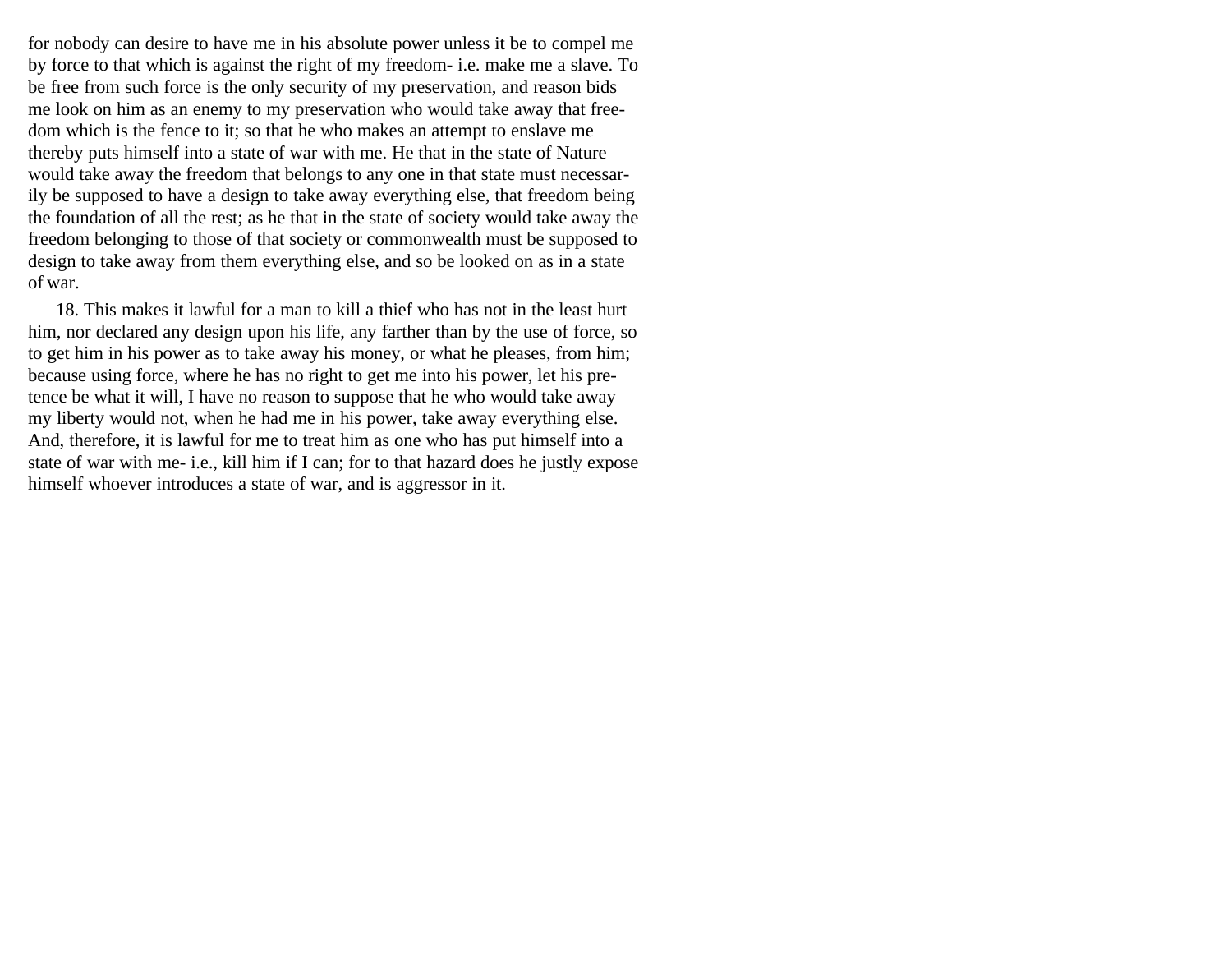19. And here we have the plain difference between the state of Nature and the state of war, which however some men have confounded, are as far distant as a state of peace, goodwill, mutual assistance, and preservation; and a state of enmity, malice, violence and mutual destruction are one from another. Men living together according to reason without a common superior on earth, with authority to judge between them, is properly the state of Nature. But force, or a declared design of force upon the person of another, where there is no common superior on earth to appeal to for relief, is the state of war; and it is the want of such an appeal gives a man the right of war even against an aggressor, though he be in society and a fellow-subject. Thus, a thief whom I cannot harm, but by appeal to the law, for having stolen all that I am worth, I may kill when he sets on me to rob me but of my horse or coat, because the law, which was made for my preservation, where it cannot interpose to secure my life from present force, which if lost is capable of no reparation, permits me my own defence and the right of war, a liberty to kill the aggressor, because the aggressor allows not time to appeal to our common judge, nor the decision of the law, for remedy in a case where the mischief may be irreparable. Want of a common judge with authority puts all men in a state of Nature; force without right upon a man's person makes a state of war both where there is, and is not, a common judge.

20. But when the actual force is over, the state of war ceases between those that are in society and are equally on both sides subject to the judge; and, therefore, in such controversies, where the question is put, "Who shall be judge?" it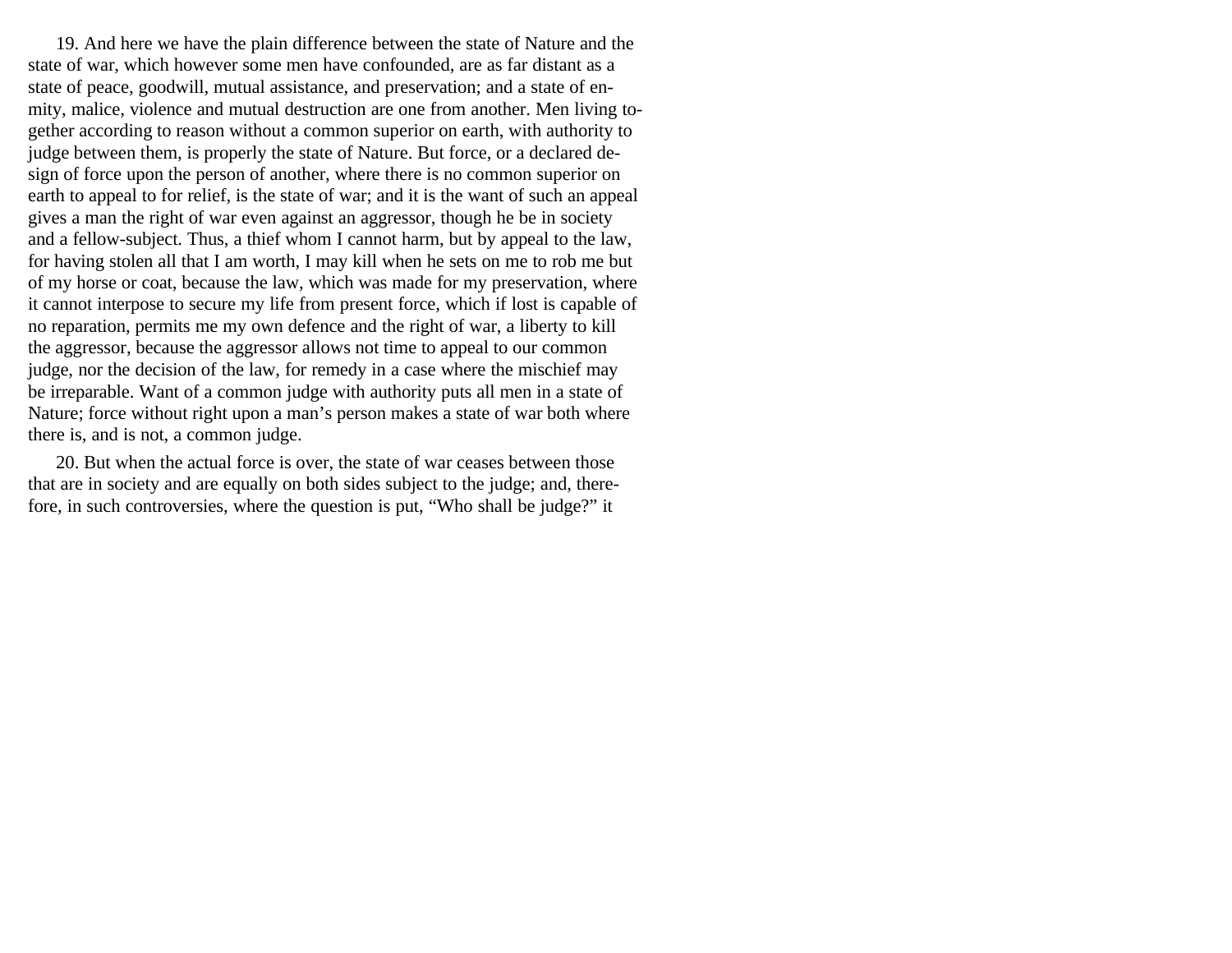cannot be meant who shall decide the controversy; every one knows what Jephtha here tells us, that "the Lord the Judge" shall judge. Where there is no judge on earth the appeal lies to God in Heaven. That question then cannot mean who shall judge, whether another hath put himself in a state of war with me, and whether I may, as Jephtha did, appeal to Heaven in it? Of that I myself can only judge in my own conscience, as I will answer it at the great day to the Supreme Judge of all men.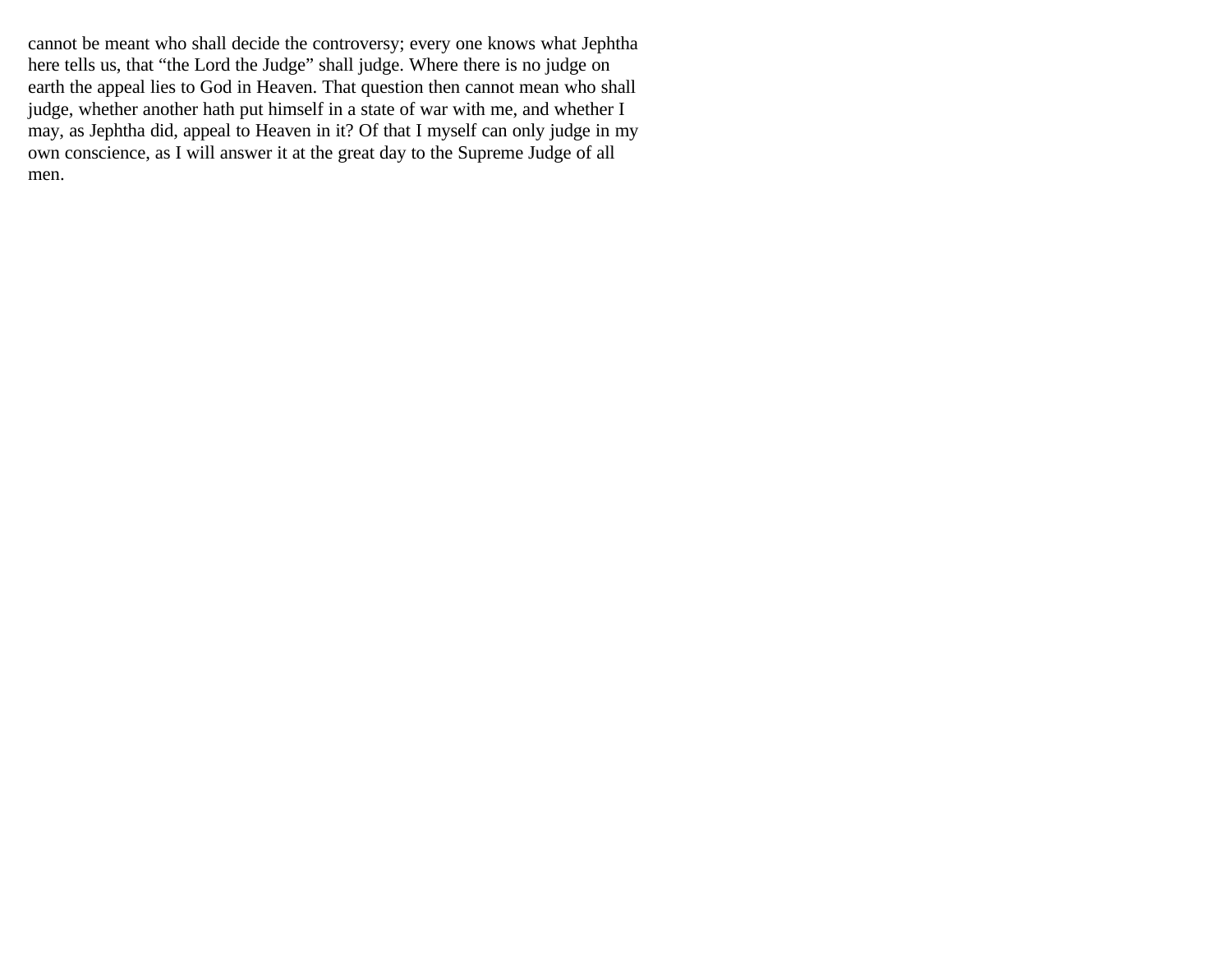### **Chapter IV**

#### **Of Slavery**

21. The natural liberty of man is to be free from any superior power on earth, and not to be under the will or legislative authority of man, but to have only the law of Nature for his rule. The liberty of man in society is to be under no other legislative power but that established by consent in the commonwealth, nor under the dominion of any will, or restraint of any law, but what that legislative shall enact according to the trust put in it. Freedom, then, is not what Sir Robert Filmer tells us: "A liberty for every one to do what he lists, to live as he pleases, and not to be tied by any laws"; but freedom of men under government is to have a standing rule to live by, common to every one of that society, and made by the legislative power erected in it. A liberty to follow my own will in all things where that rule prescribes not, not to be subject to the inconstant, uncertain, unknown, arbitrary will of another man, as freedom of nature is to be under no other restraint but the law of Nature.

22. This freedom from absolute, arbitrary power is so necessary to, and closely joined with, a man's preservation, that he cannot part with it but by what forfeits his preservation and life together. For a man, not having the power of his own life, cannot by compact or his own consent enslave himself to any one, nor put himself under the absolute, arbitrary power of another to take away his life when he pleases. Nobody can give more power than he has himself, and he that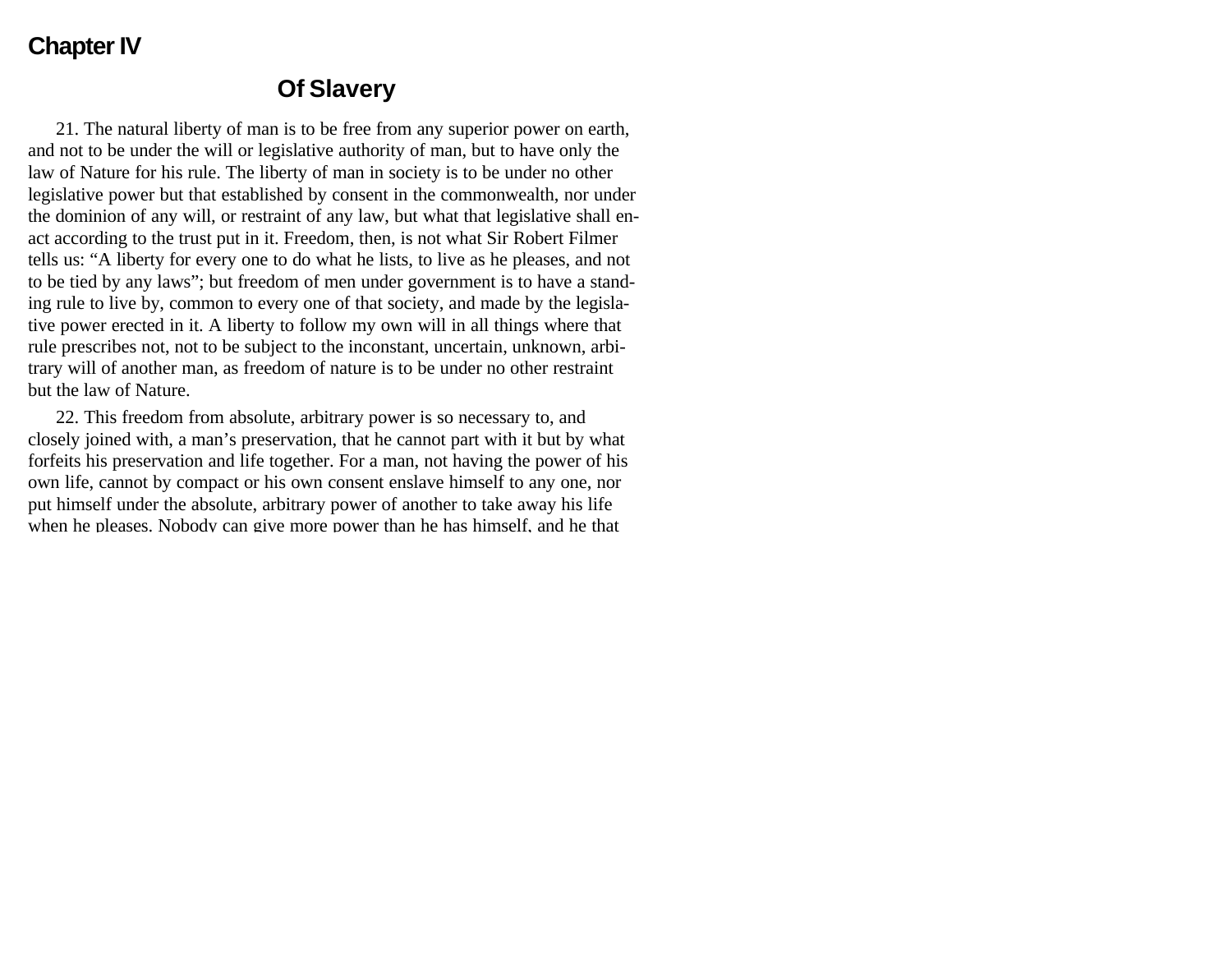cannot take away his own life cannot give another power over it. Indeed, having by his fault forfeited his own life by some act that deserves death, he to whom he has forfeited it may, when he has him in his power, delay to take it, and make use of him to his own service; and he does him no injury by it. For, whenever he finds the hardship of his slavery outweigh the value of his life, it is in his power, by resisting the will of his master, to draw on himself the death he desires.

23. This is the perfect condition of slavery, which is nothing else but the state of war continued between a lawful conqueror and a captive, for if once compact enter between them, and make an agreement for a limited power on the one side, and obedience on the other, the state of war and slavery ceases as long as the compact endures; for, as has been said, no man can by agreement pass over to another that which he hath not in himself- a power over his own life.

I confess, we find among the Jews, as well as other nations, that men did sell themselves; but it is plain this was only to drudgery, not to slavery; for it is evident the person sold was not under an absolute, arbitrary, despotical power, for the master could not have power to kill him at any time, whom at a certain time he was obliged to let go free out of his service; and the master of such a servant was so far from having an arbitrary power over his life that he could not at pleasure so much as maim him, but the loss of an eye or tooth set him free (Exod. 21.).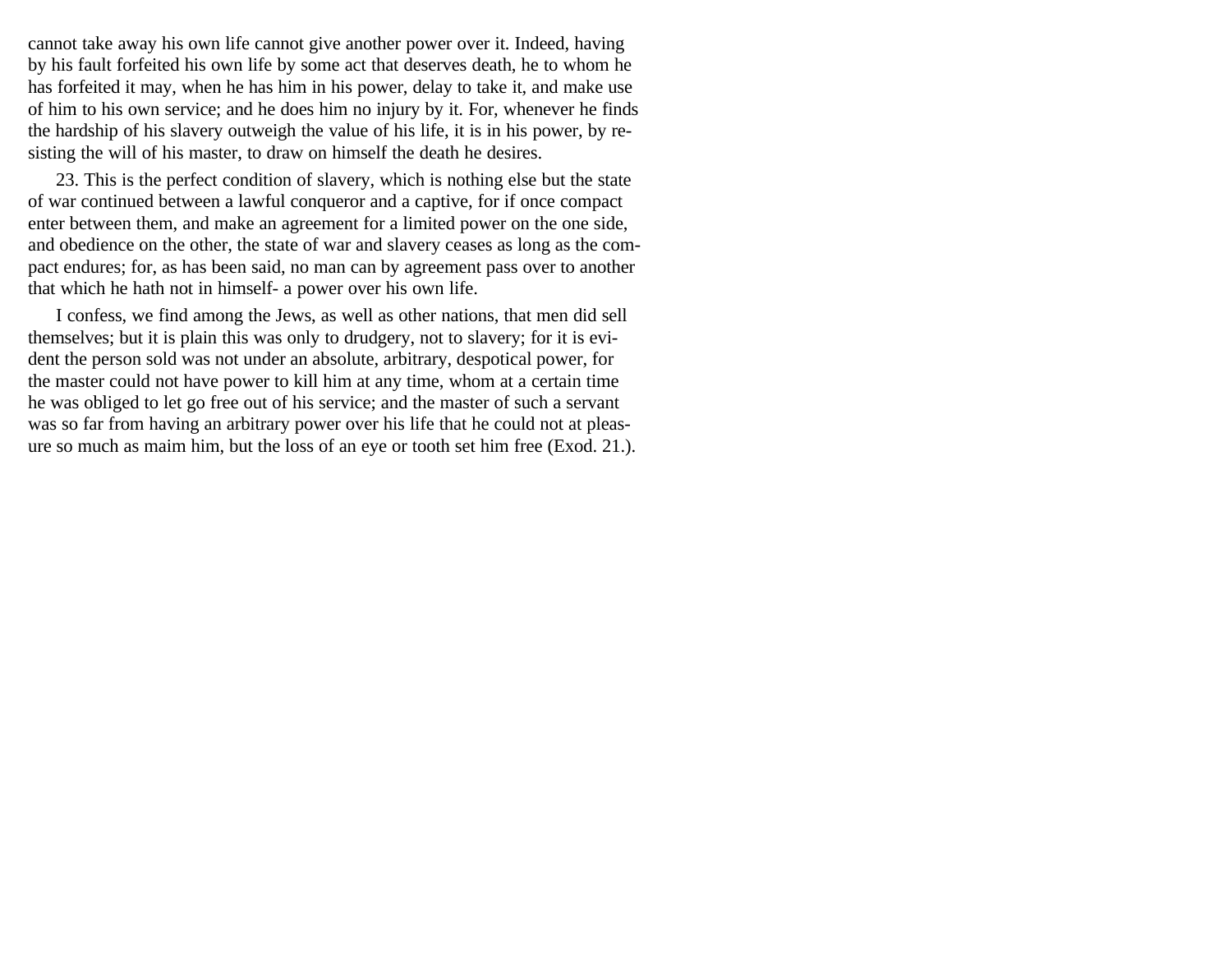#### **Chapter V**

#### **Of Property**

24. Whether we consider natural reason, which tells us that men, being once born, have a right to their preservation, and consequently to meat and drink and such other things as Nature affords for their subsistence, or "revelation," which gives us an account of those grants God made of the world to Adam, and to Noah and his sons, it is very clear that God, as King David says (Psalm 115. 16), "has given the earth to the children of men," given it to mankind in common. But, this being supposed, it seems to some a very great difficulty how any one should ever come to have a property in anything, I will not content myself to answer, that, if it be difficult to make out "property" upon a supposition that God gave the world to Adam and his posterity in common, it is impossible that any man but one universal monarch should have any "property" upon a supposition that God gave the world to Adam and his heirs in succession, exclusive of all the rest of his posterity; but I shall endeavour to show how men might come to have a property in several parts of that which God gave to mankind in common, and that without any express compact of all the commoners.

25. God, who hath given the world to men in common, hath also given them reason to make use of it to the best advantage of life and convenience. The earth and all that is therein is given to men for the support and comfort of their being. And though all the fruits it naturally produces, and beasts it feeds, belong to man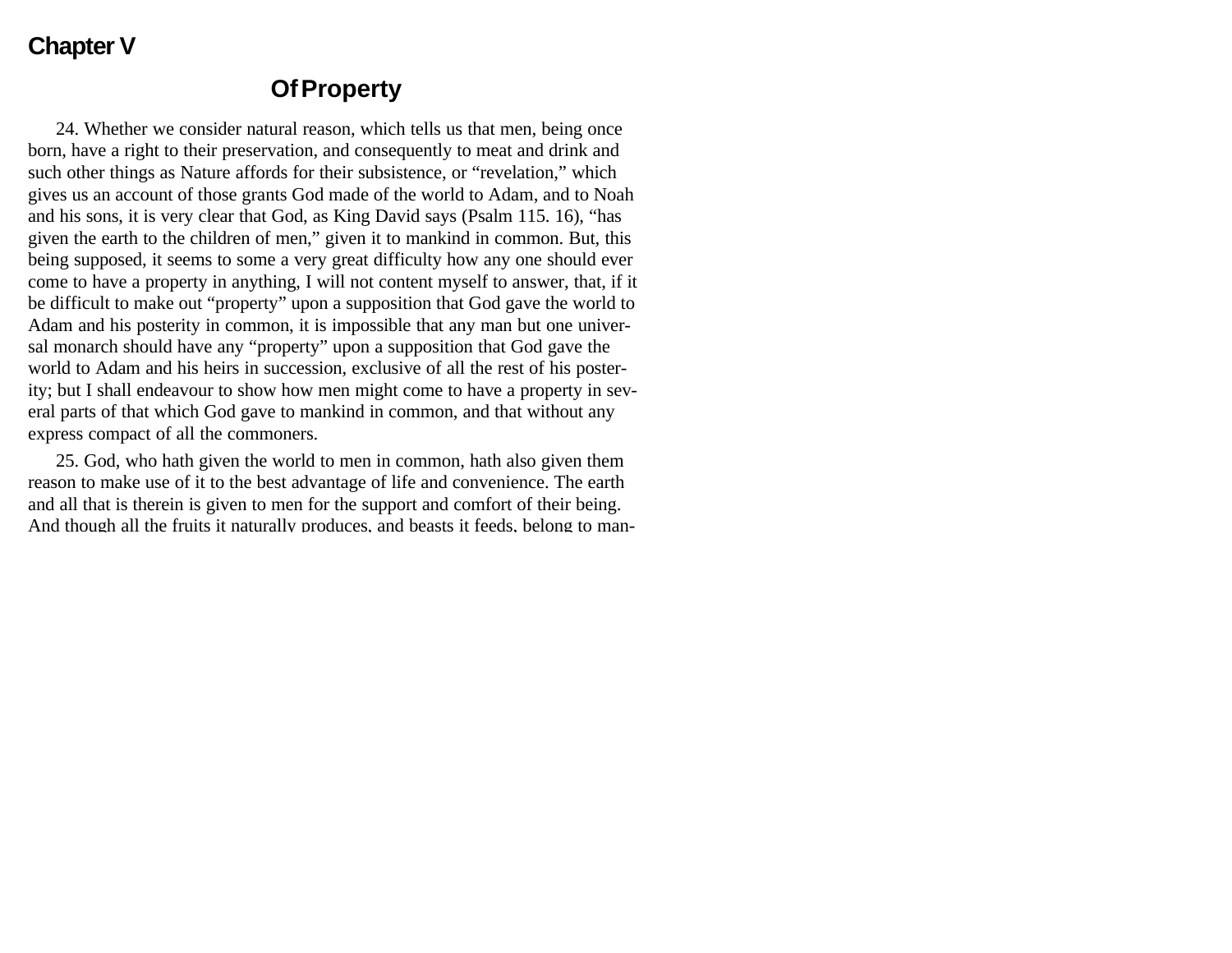kind in common, as they are produced by the spontaneous hand of Nature, and nobody has originally a private dominion exclusive of the rest of mankind in any of them, as they are thus in their natural state, yet being given for the use of men, there must of necessity be a means to appropriate them some way or other before they can be of any use, or at all beneficial, to any particular men. The fruit or venison which nourishes the wild Indian, who knows no enclosure, and is still a tenant in common, must be his, and so his- i.e., a part of him, that another can no longer have any right to it before it can do him any good for the support of his life.

26. Though the earth and all inferior creatures be common to all men, yet every man has a "property" in his own "person." This nobody has any right to but himself. The "labour" of his body and the "work" of his hands, we may say, are properly his. Whatsoever, then, he removes out of the state that Nature hath provided and left it in, he hath mixed his labour with it, and joined to it something that is his own, and thereby makes it his property. It being by him removed from the common state Nature placed it in, it hath by this labour something annexed to it that excludes the common right of other men. For this "labour" being the unquestionable property of the labourer, no man but he can have a right to what that is once joined to, at least where there is enough, and as good left in common for others.

27. He that is nourished by the acorns he picked up under an oak, or the apples he gathered from the trees in the wood, has certainly appropriated them to himself. Nobody can deny but the nourishment is his. I ask, then, when did they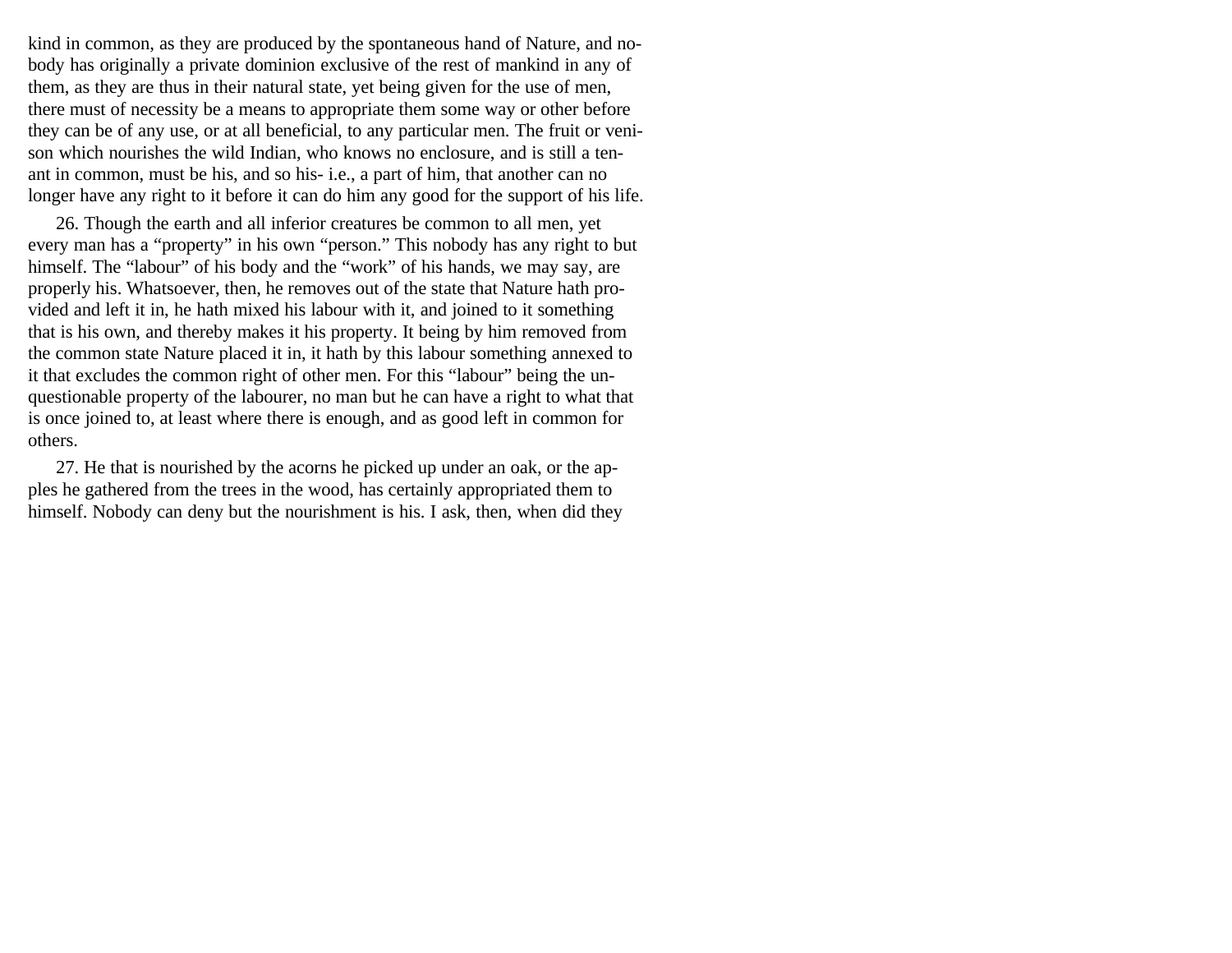begin to be his? when he digested? or when he ate? or when he boiled? or when he brought them home? or when he picked them up? And it is plain, if the first gathering made them not his, nothing else could. That labour put a distinction between them and common. That added something to them more than Nature, the common mother of all, had done, and so they became his private right. And will any one say he had no right to those acorns or apples he thus appropriated because he had not the consent of all mankind to make them his? Was it a robbery thus to assume to himself what belonged to all in common? If such a consent as that was necessary, man had starved, notwithstanding the plenty God had given him. We see in commons, which remain so by compact, that it is the taking any part of what is common, and removing it out of the state Nature leaves it in, which begins the property, without which the common is of no use. And the taking of this or that part does not depend on the express consent of all the commoners. Thus, the grass my horse has bit, the turfs my servant has cut, and the ore I have digged in any place, where I have a right to them in common with others, become my property without the assignation or consent of anybody. The labour that was mine, removing them out of that common state they were in, hath fixed my property in them.

28. By making an explicit consent of every commoner necessary to any one's appropriating to himself any part of what is given in common. Children or servants could not cut the meat which their father or master had provided for them in common without assigning to every one his peculiar part. Though the water run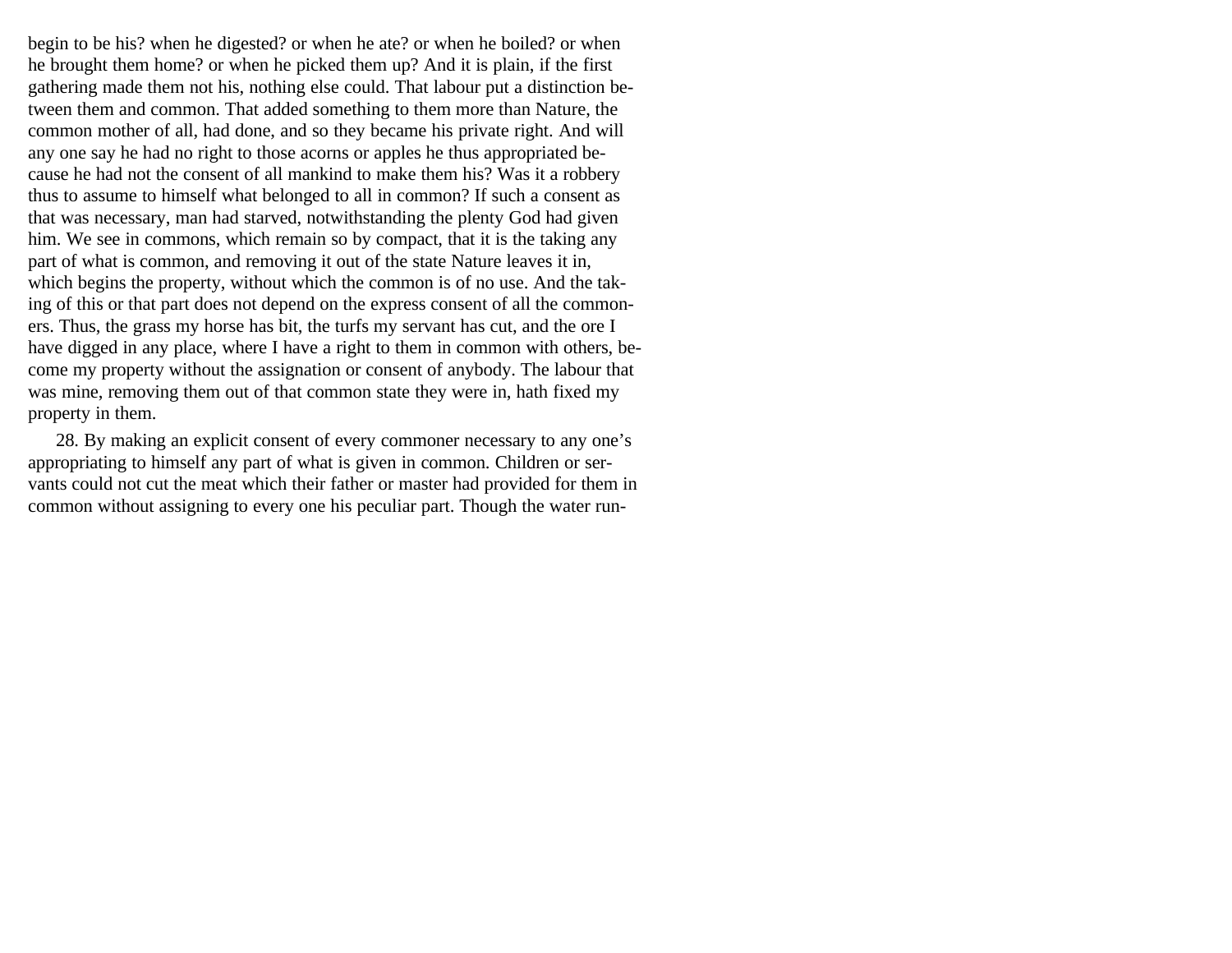ning in the fountain be every one's, yet who can doubt but that in the pitcher is his only who drew it out? His labour hath taken it out of the hands of Nature where it was common, and belonged equally to all her children, and hath thereby appropriated it to himself.

29. Thus this law of reason makes the deer that Indian's who hath killed it; it is allowed to be his goods who hath bestowed his labour upon it, though, before, it was the common right of every one. And amongst those who are counted the civilised part of mankind, who have made and multiplied positive laws to determine property, this original law of Nature for the beginning of property, in what was before common, still takes place, and by virtue thereof, what fish any one catches in the ocean, that great and still remaining common of mankind; or what amber-gris any one takes up here is by the labour that removes it out of that common state Nature left it in, made his property who takes that pains about it. And even amongst us, the hare that any one is hunting is thought his who pursues her during the chase. For being a beast that is still looked upon as common, and no man's private possession, whoever has employed so much labour about any of that kind as to find and pursue her has thereby removed her from the state of Nature wherein she was common, and hath begun a property.

30. It will, perhaps, be objected to this, that if gathering the acorns or other fruits of the earth, etc., makes a right to them, then any one may engross as much as he will. To which I answer, Not so. The same law of Nature that does by this means give us property, does also bound that property too. "God has given us all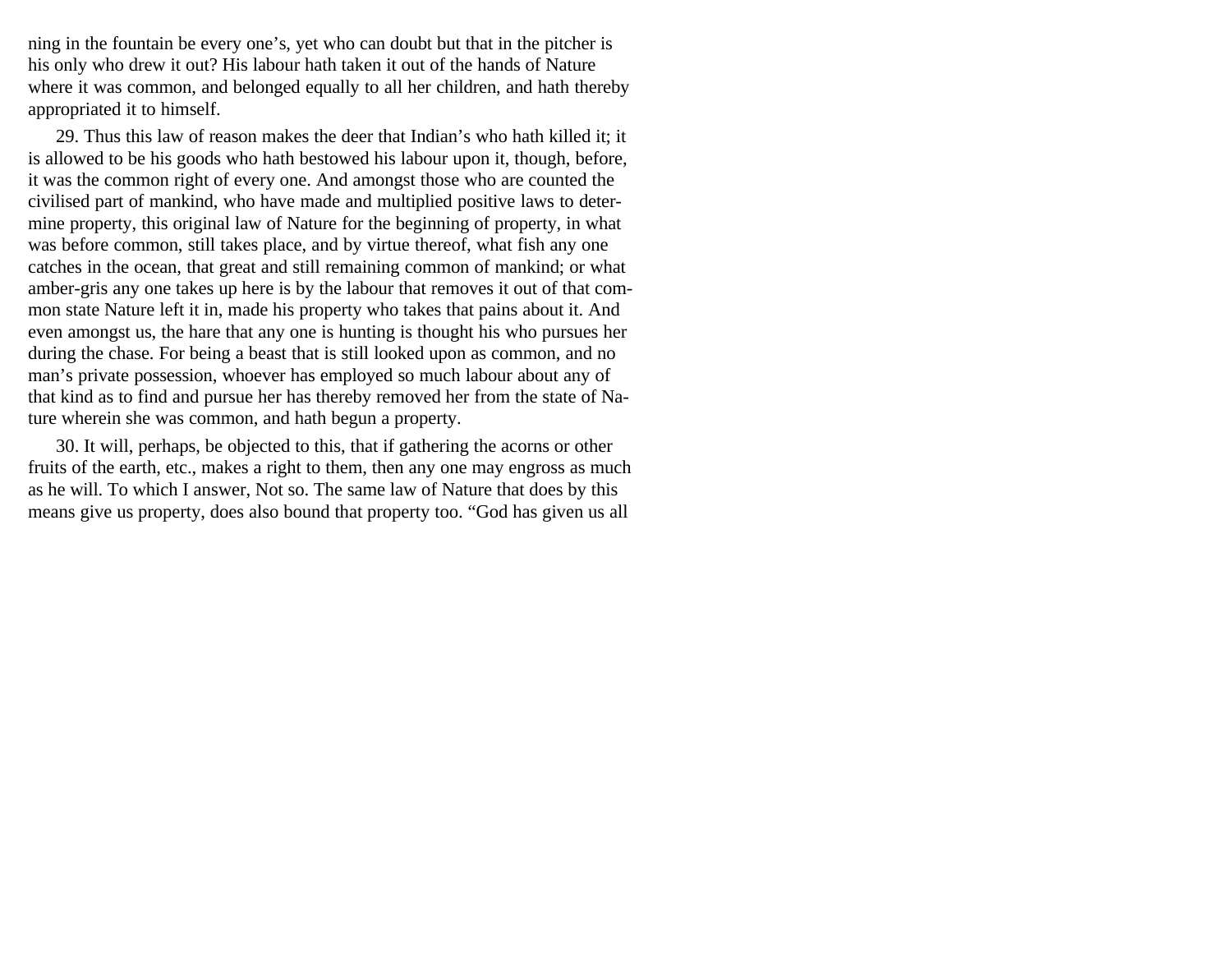things richly." Is the voice of reason confirmed by inspiration? But how far has He given it us- "to enjoy"? As much as any one can make use of to any advantage of life before it spoils, so much he may by his labour fix a property in. Whatever is beyond this is more than his share, and belongs to others. Nothing was made by God for man to spoil or destroy. And thus considering the plenty of natural provisions there was a long time in the world, and the few spenders, and to how small a part of that provision the industry of one man could extend itself and engross it to the prejudice of others, especially keeping within the bounds set by reason of what might serve for his use, there could be then little room for quarrels or contentions about property so established.

31. But the chief matter of property being now not the fruits of the earth and the beasts that subsist on it, but the earth itself, as that which takes in and carries with it all the rest, I think it is plain that property in that too is acquired as the former. As much land as a man tills, plants, improves, cultivates, and can use the product of, so much is his property. He by his labour does, as it were, enclose it from the common. Nor will it invalidate his right to say everybody else has an equal title to it, and therefore he cannot appropriate, he cannot enclose, without the consent of all his fellow-commoners, all mankind. God, when He gave the world in common to all mankind, commanded man also to labour, and the penury of his condition required it of him. God and his reason commanded him to subdue the earth- i.e., improve it for the benefit of life and therein lay out something upon it that was his own, his labour. He that, in obedience to this command of God,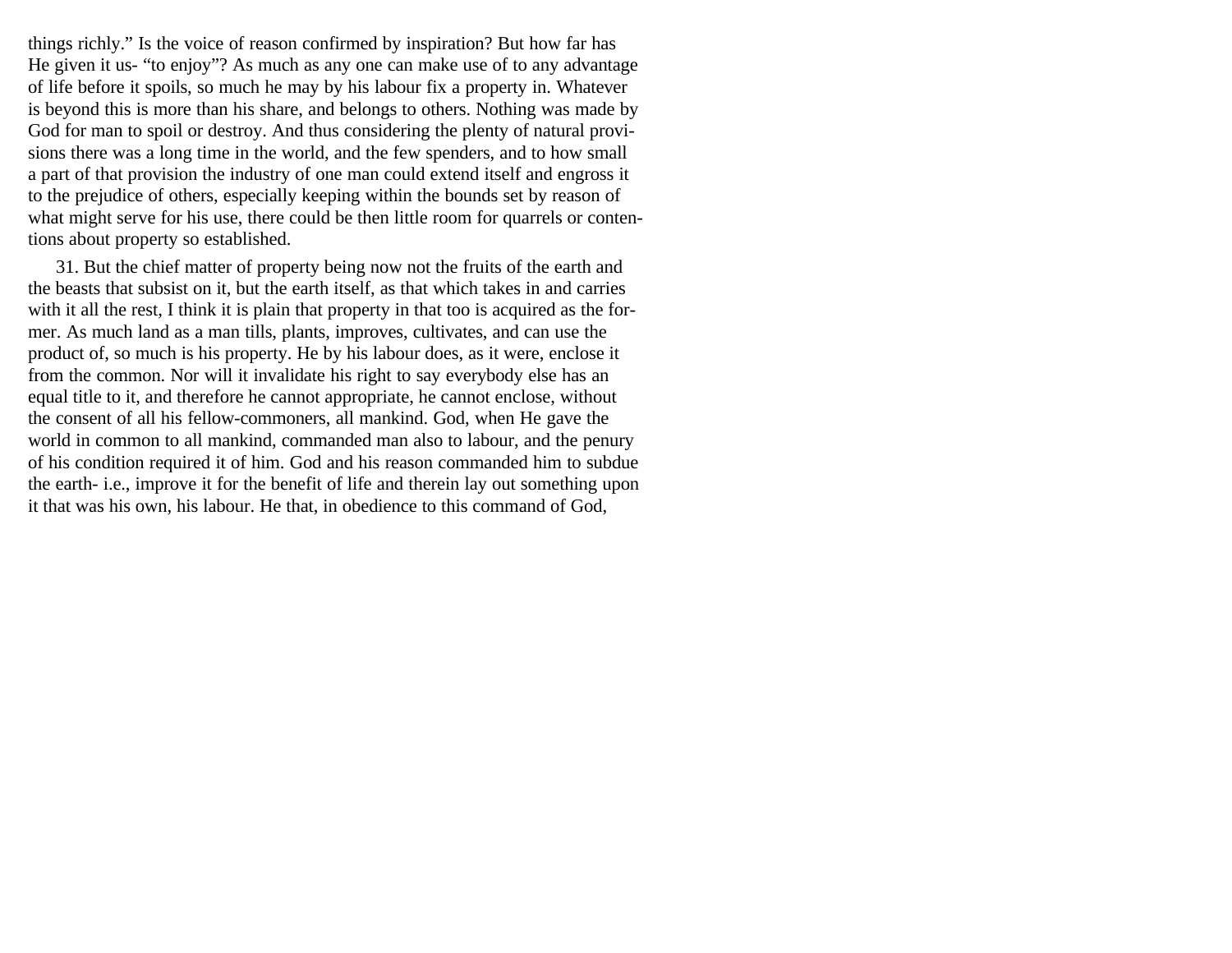subdued, tilled, and sowed any part of it, thereby annexed to it something that was his property, which another had no title to, nor could without injury take from him.

32. Nor was this appropriation of any parcel of land, by improving it, any prejudice to any other man, since there was still enough and as good left, and more than the yet unprovided could use. So that, in effect, there was never the less left for others because of his enclosure for himself. For he that leaves as much as another can make use of does as good as take nothing at all. Nobody could think himself injured by the drinking of another man, though he took a good draught, who had a whole river of the same water left him to quench his thirst. And the case of land and water, where there is enough of both, is perfectly the same.

33. God gave the world to men in common, but since He gave it them for their benefit and the greatest conveniencies of life they were capable to draw from it, it cannot be supposed He meant it should always remain common and uncultivated. He gave it to the use of the industrious and rational (and labour was to be his title to it); not to the fancy or covetousness of the quarrelsome and contentious. He that had as good left for his improvement as was already taken up needed not complain, ought not to meddle with what was already improved by another's labour; if he did it is plain he desired the benefit of another's pains, which he had no right to, and not the ground which God had given him, in common with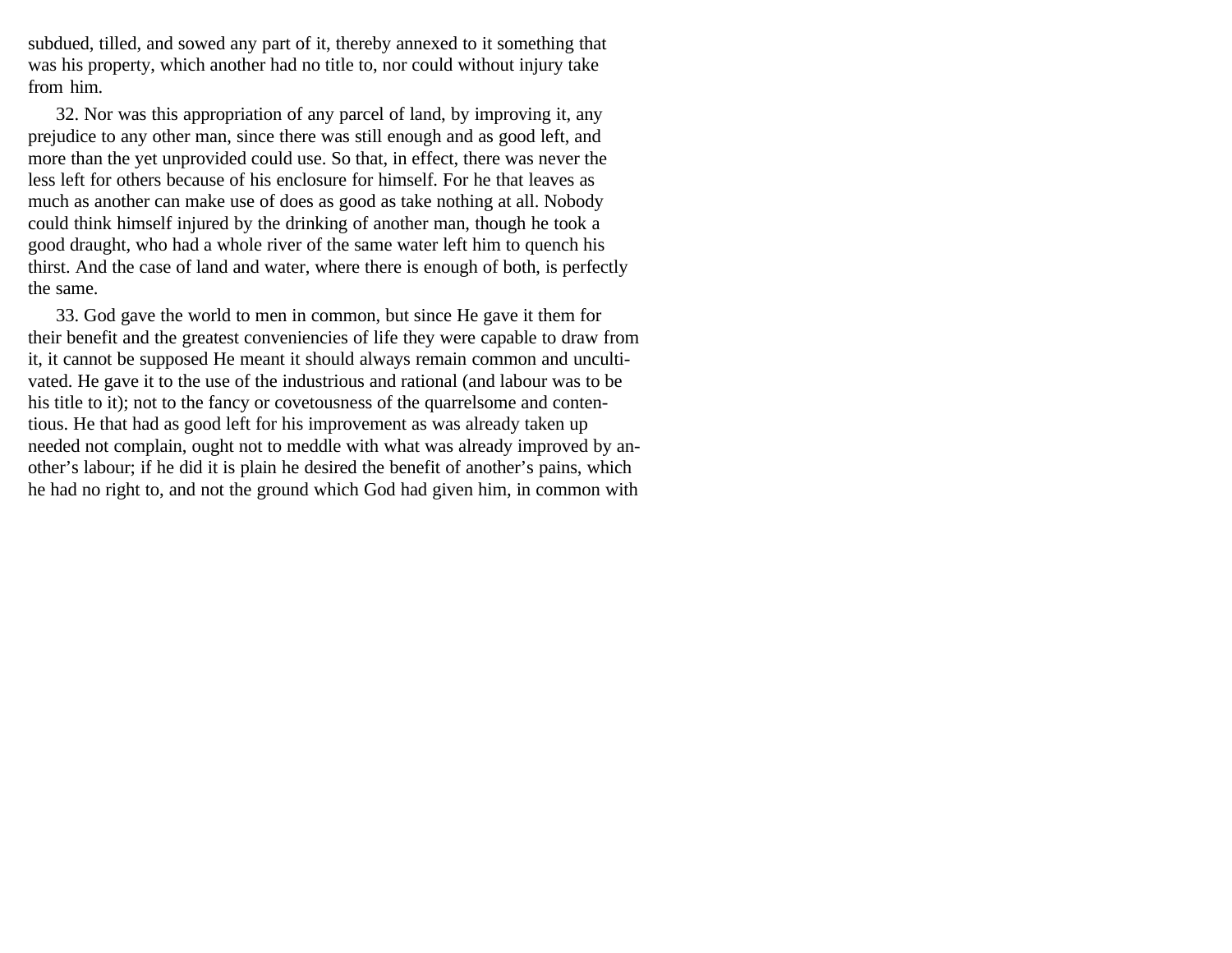others, to labour on, and whereof there was as good left as that already possessed, and more than he knew what to do with, or his industry could reach to.

34. It is true, in land that is common in England or any other country, where there are plenty of people under government who have money and commerce, no one can enclose or appropriate any part without the consent of all his fellow-commoners; because this is left common by compact- i.e., by the law of the land, which is not to be violated. And, though it be common in respect of some men, it is not so to all mankind, but is the joint propriety of this country, or this parish. Besides, the remainder, after such enclosure, would not be as good to the rest of the commoners as the whole was, when they could all make use of the whole; whereas in the beginning and first peopling of the great common of the world it was quite otherwise. The law man was under was rather for appropriating. God commanded, and his wants forced him to labour. That was his property, which could not be taken from him wherever he had fixed it. And hence subduing or cultivating the earth and having dominion, we see, are joined together. The one gave title to the other. So that God, by commanding to subdue, gave authority so far to appropriate. And the condition of human life, which requires labour and materials to work on, necessarily introduce private possessions.

35. The measure of property Nature well set, by the extent of men's labour and the conveniency of life. No man's labour could subdue or appropriate all, nor could his enjoyment consume more than a small part; so that it was impossible for any man, this way, to entrench upon the right of another or acquire to himself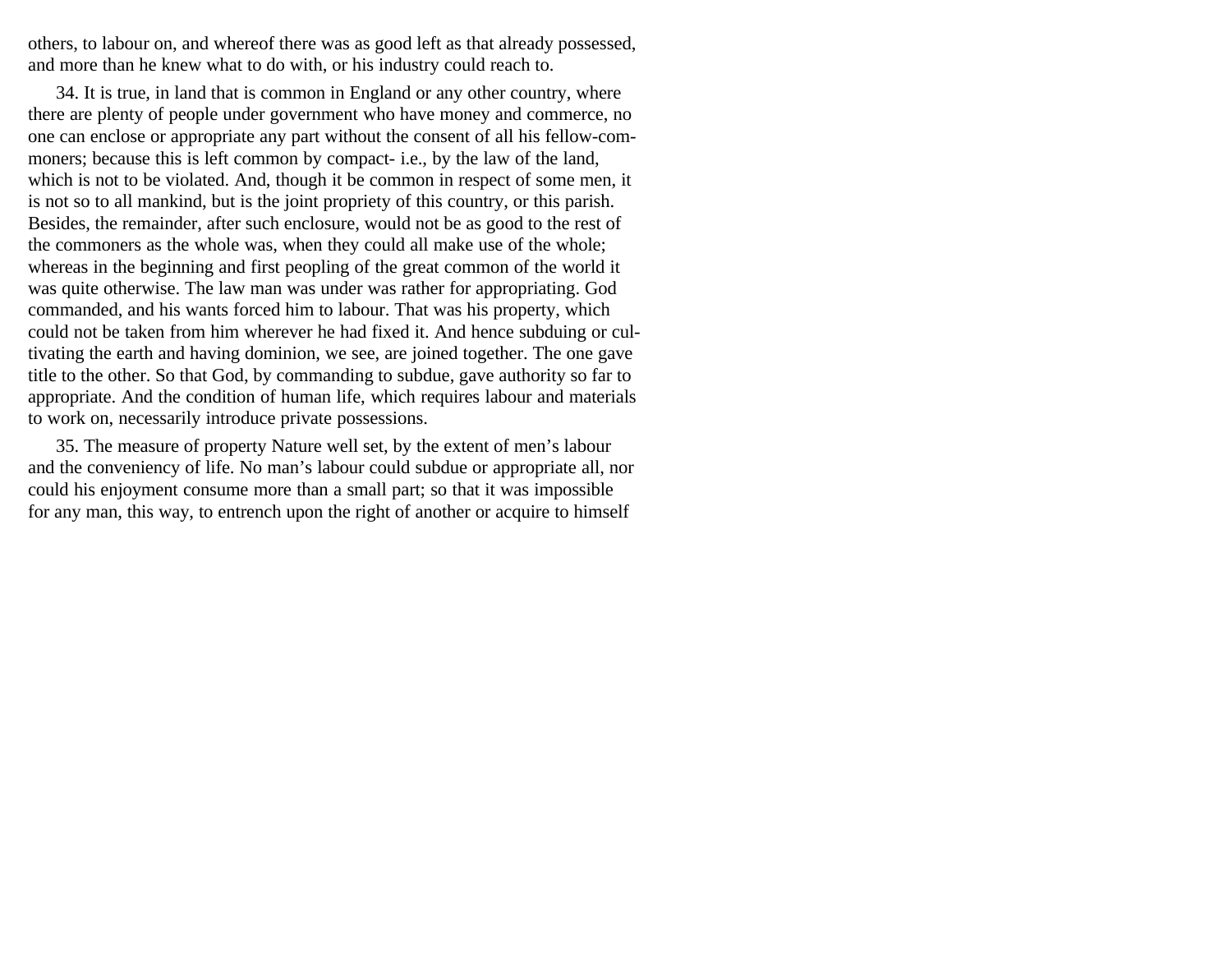a property to the prejudice of his neighbour, who would still have room for as good and as large a possession (after the other had taken out his) as before it was appropriated. Which measure did confine every man's possession to a very moderate proportion, and such as he might appropriate to himself without injury to anybody in the first ages of the world, when men were more in danger to be lost, by wandering from their company, in the then vast wilderness of the earth than to be straitened for want of room to plant in.

36. The same measure may be allowed still, without prejudice to anybody, full as the world seems. For, supposing a man or family, in the state they were at first, peopling of the world by the children of Adam or Noah, let him plant in some inland vacant places of America. We shall find that the possessions he could make himself, upon the measures we have given, would not be very large, nor, even to this day, prejudice the rest of mankind or give them reason to complain or think themselves injured by this man's encroachment, though the race of men have now spread themselves to all the corners of the world, and do infinitely exceed the small number was at the beginning. Nay, the extent of ground is of so little value without labour that I have heard it affirmed that in Spain itself a man may be permitted to plough, sow, and reap, without being disturbed, upon land he has no other title to, but only his making use of it. But, on the contrary, the inhabitants think themselves beholden to him who, by his industry on neglected, and consequently waste land, has increased the stock of corn, which they wanted. But be this as it will, which I lay no stress on, this I dare boldly affirm, that the same rule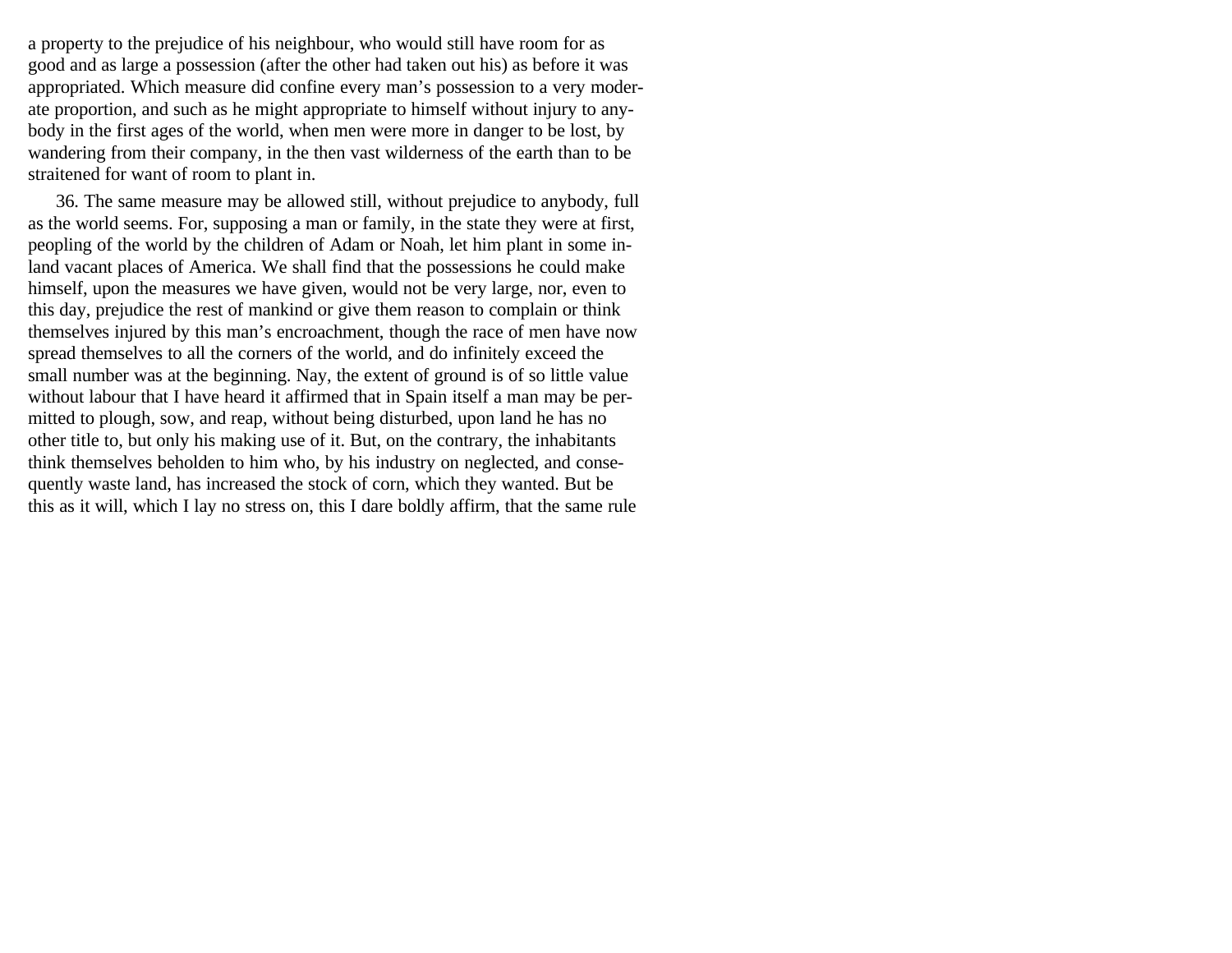of propriety- viz., that every man should have as much as he could make use of, would hold still in the world, without straitening anybody, since there is land enough in the world to suffice double the inhabitants, had not the invention of money, and the tacit agreement of men to put a value on it, introduced (by consent) larger possessions and a right to them; which, how it has done, I shall by and by show more at large.

37. This is certain, that in the beginning, before the desire of having more than men needed had altered the intrinsic value of things, which depends only on their usefulness to the life of man, or had agreed that a little piece of yellow metal, which would keep without wasting or decay, should be worth a great piece of flesh or a whole heap of corn, though men had a right to appropriate by their labour, each one to himself, as much of the things of Nature as he could use, yet this could not be much, nor to the prejudice of others, where the same plenty was still left, to those who would use the same industry.

Before the appropriation of land, he who gathered as much of the wild fruit, killed, caught, or tamed as many of the beasts as he could- he that so employed his pains about any of the spontaneous products of Nature as any way to alter them from the state Nature put them in, by placing any of his labour on them, did thereby acquire a propriety in them; but if they perished in his possession without their due use- if the fruits rotted or the venison putrefied before he could spend it, he offended against the common law of Nature, and was liable to be punished: he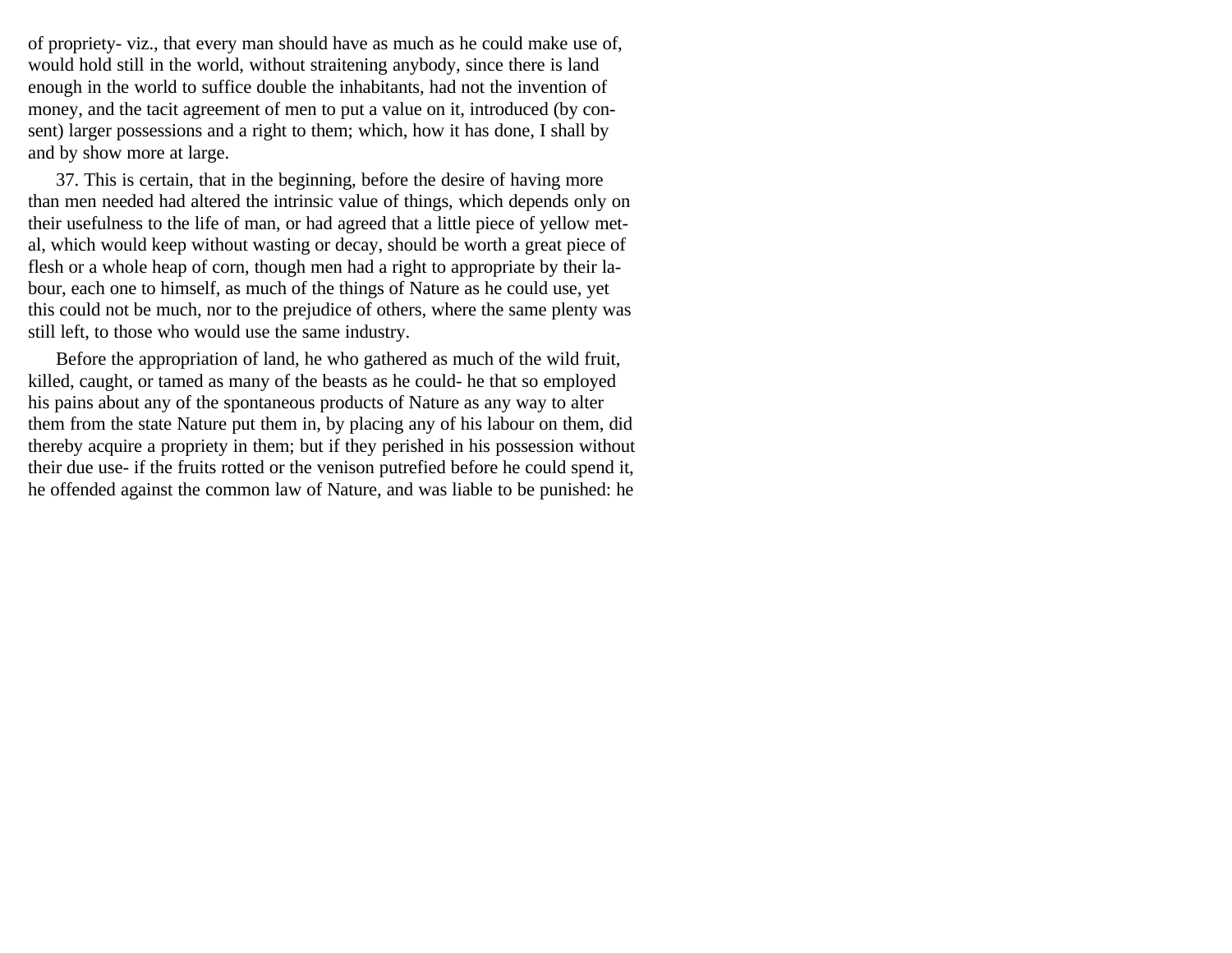invaded his neighbour's share, for he had no right farther than his use called for any of them, and they might serve to afford him conveniencies of life.

38. The same measures governed the possession of land, too. Whatsoever he tilled and reaped, laid up and made use of before it spoiled, that was his peculiar right; whatsoever he enclosed, and could feed and make use of, the cattle and product was also his. But if either the grass of his enclosure rotted on the ground, or the fruit of his planting perished without gathering and laying up, this part of the earth, notwithstanding his enclosure, was still to be looked on as waste, and might be the possession of any other. Thus, at the beginning, Cain might take as much ground as he could till and make it his own land, and yet leave enough to Abel's sheep to feed on: a few acres would serve for both their possessions. But as families increased and industry enlarged their stocks, their possessions enlarged with the need of them; but yet it was commonly without any fixed property in the ground they made use of till they incorporated, settled themselves together, and built cities, and then, by consent, they came in time to set out the bounds of their distinct territories and agree on limits between them and their neighbours, and by laws within themselves settled the properties of those of the same society. For we see that in that part of the world which was first inhabited, and therefore like to be best peopled, even as low down as Abraham's time, they wandered with their flocks and their herds, which was their substance, freely up and down- and this Abraham did in a country where he was a stranger; whence it is plain that, at least, a great part of the land lay in common, that the inhabitants valued it not, nor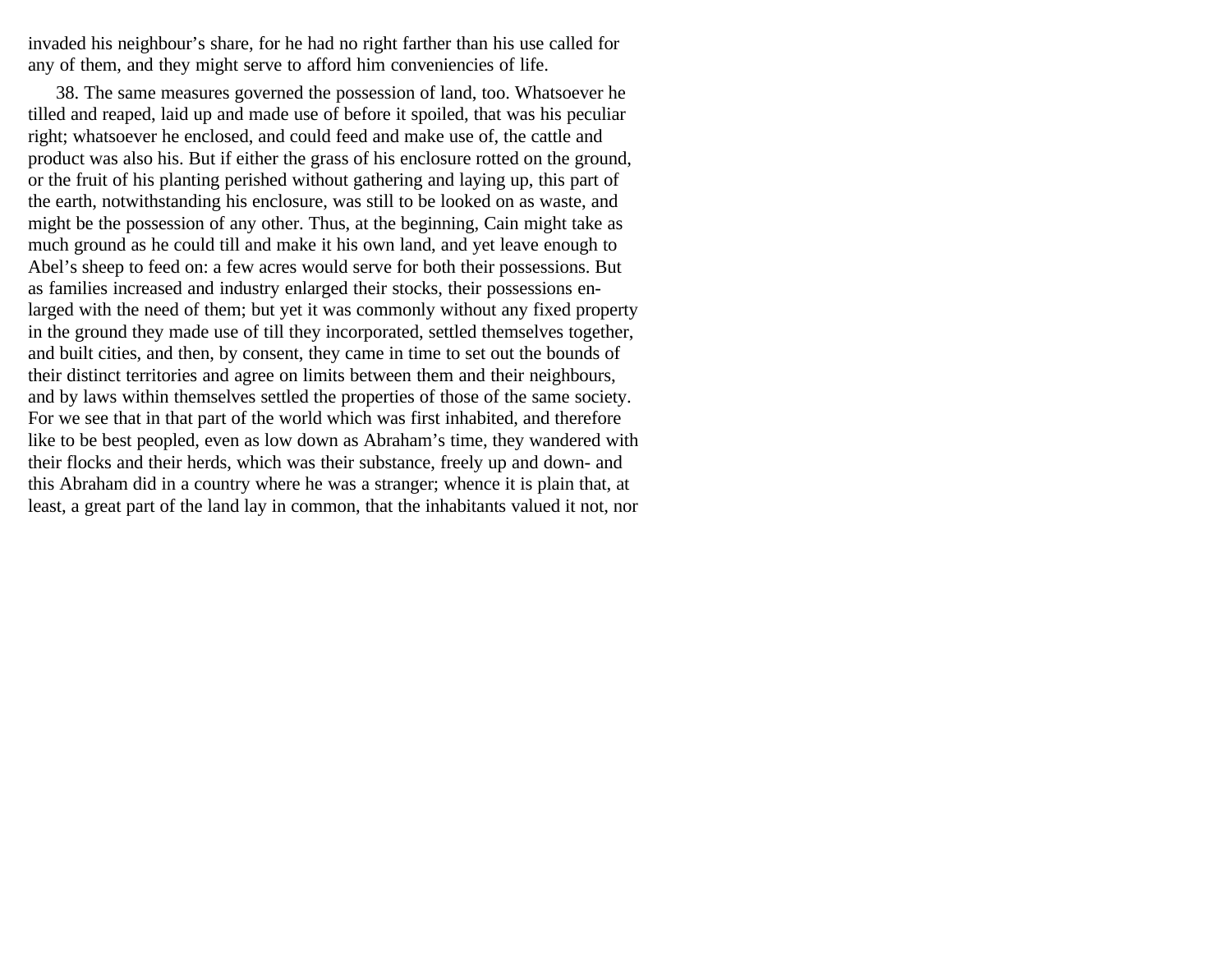claimed property in any more than they made use of; but when there was not room enough in the same place for their herds to feed together, they, by consent, as Abraham and Lot did (Gen. xiii. 5), separated and enlarged their pasture where it best liked them. And for the same reason, Esau went from his father and his brother, and planted in Mount Seir (Gen. 36. 6).

39. And thus, without supposing any private dominion and property in Adam over all the world, exclusive of all other men, which can no way be proved, nor any one's property be made out from it, but supposing the world, given as it was to the children of men in common, we see how labour could make men distinct titles to several parcels of it for their private uses, wherein there could be no doubt of right, no room for quarrel.

40. Nor is it so strange as, perhaps, before consideration, it may appear, that the property of labour should be able to overbalance the community of land, for it is labour indeed that puts the difference of value on everything; and let any one consider what the difference is between an acre of land planted with tobacco or sugar, sown with wheat or barley, and an acre of the same land lying in common without any husbandry upon it, and he will find that the improvement of labour makes the far greater part of the value. I think it will be but a very modest computation to say, that of the products of the earth useful to the life of man, nine-tenths are the effects of labour. Nay, if we will rightly estimate things as they come to our use, and cast up the several expenses about them- what in them is purely ow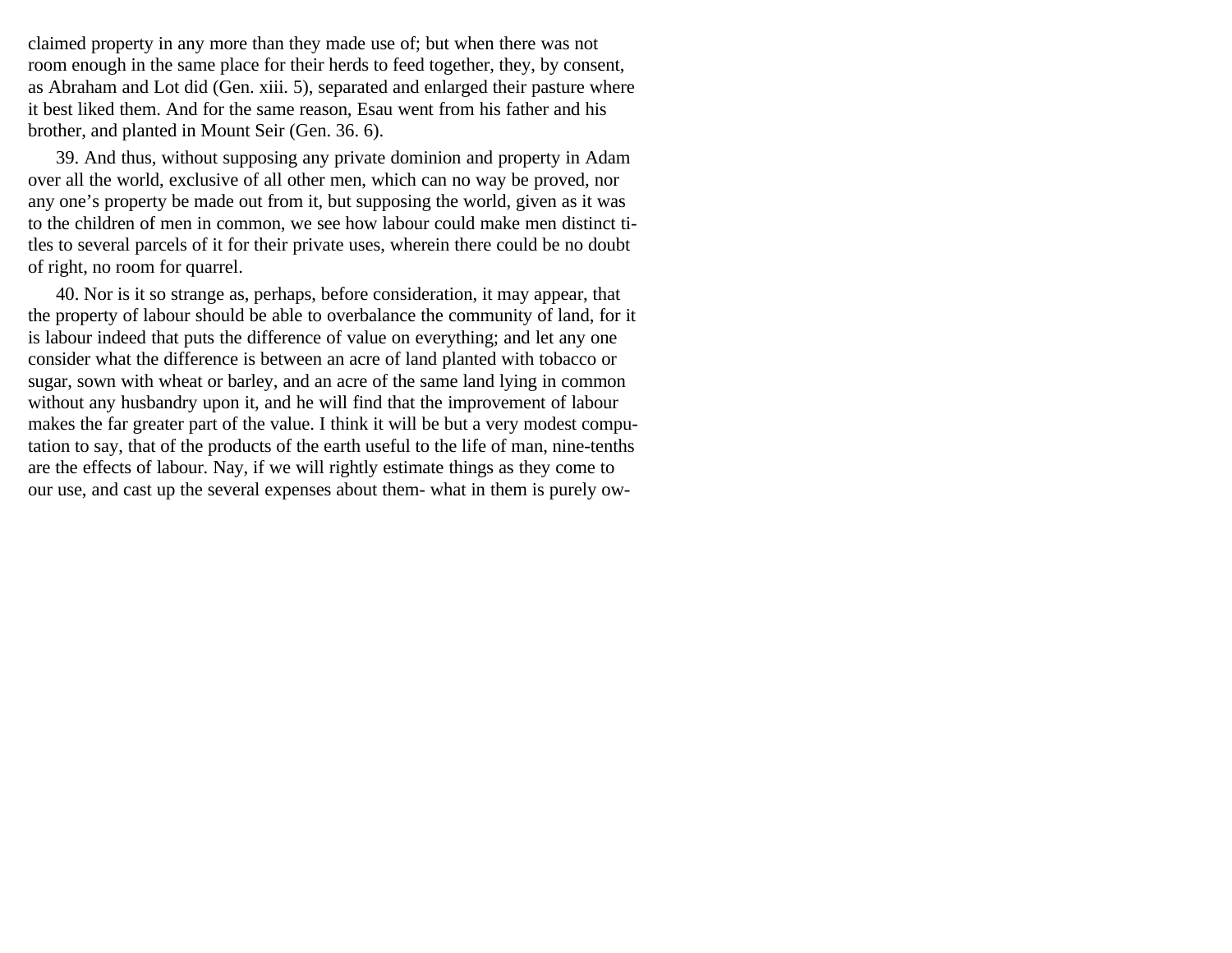ing to Nature and what to labour- we shall find that in most of them ninety-nine hundredths are wholly to be put on the account of labour.

41. There cannot be a clearer demonstration of anything than several nations of the Americans are of this, who are rich in land and poor in all the comforts of life; whom Nature, having furnished as liberally as any other people with the materials of plenty- i.e., a fruitful soil, apt to produce in abundance what might serve for food, raiment, and delight; yet, for want of improving it by labour, have not one hundredth part of the conveniencies we enjoy, and a king of a large and fruitful territory there feeds, lodges, and is clad worse than a day labourer in England.

42. To make this a little clearer, let us but trace some of the ordinary provisions of life, through their several progresses, before they come to our use, and see how much they receive of their value from human industry. Bread, wine, and cloth are things of daily use and great plenty; yet notwithstanding acorns, water, and leaves, or skins must be our bread, drink and clothing, did not labour furnish us with these more useful commodities. For whatever bread is more worth than acorns, wine than water, and cloth or silk than leaves, skins or moss, that is wholly owing to labour and industry. The one of these being the food and raiment which unassisted Nature furnishes us with; the other provisions which our industry and pains prepare for us, which how much they exceed the other in value, when any one hath computed, he will then see how much labour makes the far greatest part of the value of things we enjoy in this world; and the ground which produces the materials is scarce to be reckoned in as any, or at most, but a very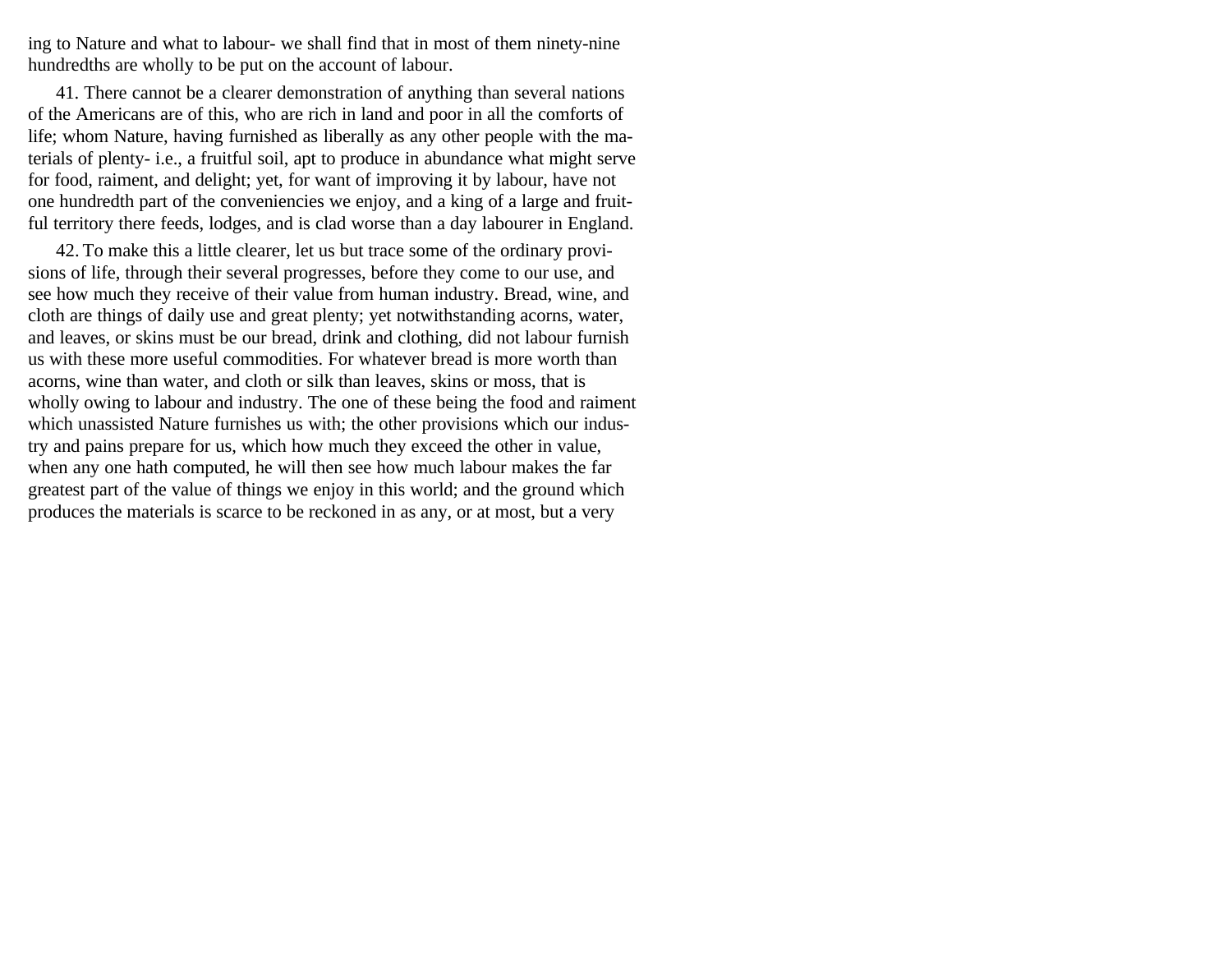small part of it; so little, that even amongst us, land that is left wholly to nature, that hath no improvement of pasturage, tillage, or planting, is called, as indeed it is, waste; and we shall find the benefit of it amount to little more than nothing.

43. An acre of land that bears here twenty bushels of wheat, and another in America, which, with the same husbandry, would do the like, are, without doubt, of the same natural, intrinsic value. But yet the benefit mankind receives from one in a year is worth five pounds, and the other possibly not worth a penny; if all the profit an Indian received from it were to be valued and sold here, at least I may truly say, not one thousandth. It is labour, then, which puts the greatest part of value upon land, without which it would scarcely be worth anything; it is to that we owe the greatest part of all its useful products; for all that the straw, bran, bread, of that acre of wheat, is more worth than the product of an acre of as good land which lies waste is all the effect of labour. For it is not barely the ploughman's pains, the reaper's and thresher's toil, and the baker's sweat, is to be counted into the bread we eat; the labour of those who broke the oxen, who digged and wrought the iron and stones, who felled and framed the timber employed about the plough, mill, oven, or any other utensils, which are a vast number, requisite to this corn, from its sowing to its being made bread, must all be charged on the account of labour, and received as an effect of that; Nature and the earth furnished only the almost worthless materials as in themselves. It would be a strange catalogue of things that industry provided and made use of about every loaf of bread before it came to our use if we could trace them; iron, wood,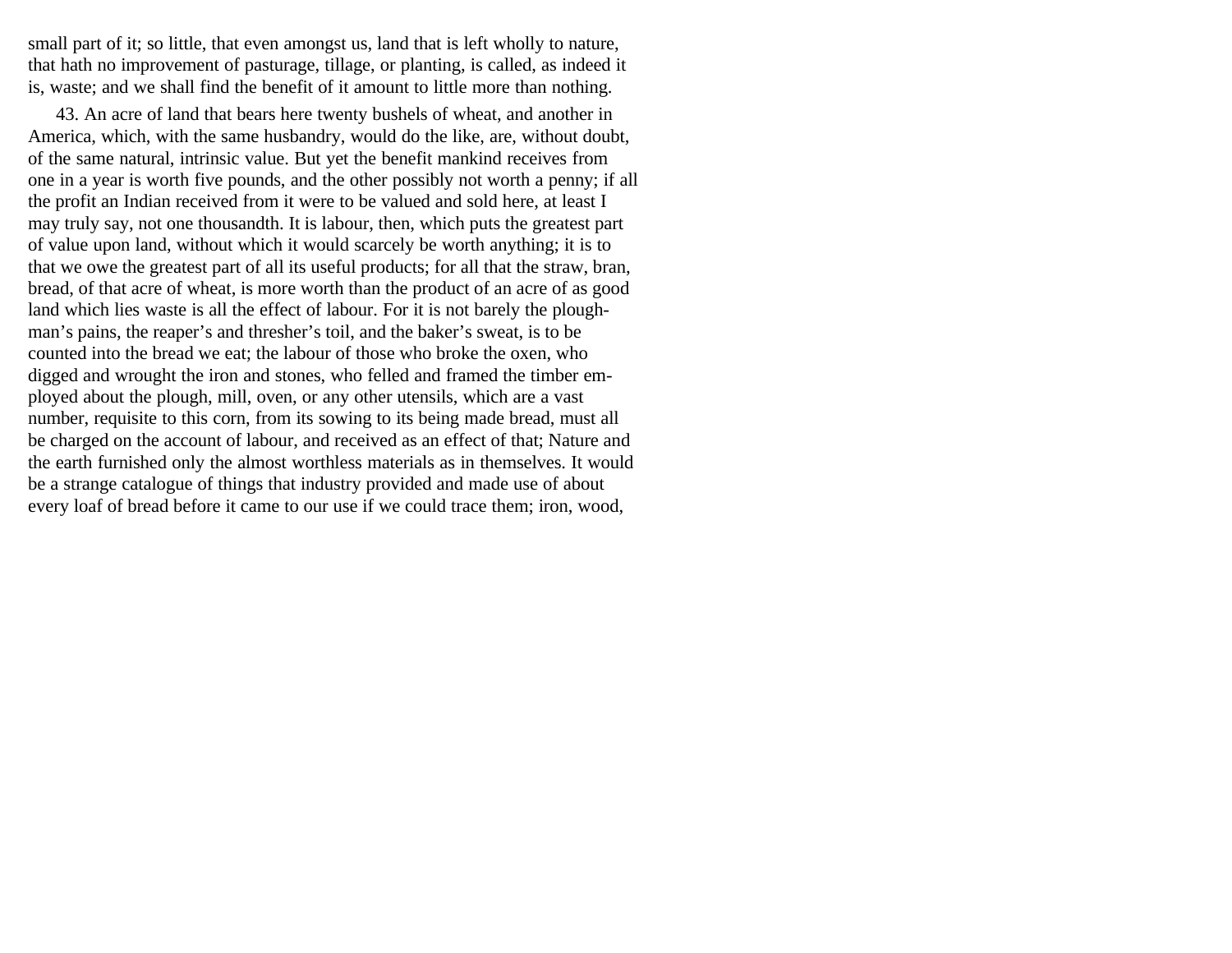leather, bark, timber, stone, bricks, coals, lime, cloth, dyeing-drugs, pitch, tar, masts, ropes, and all the materials made use of in the ship that brought any of the commodities made use of by any of the workmen, to any part of the work, all which it would be almost impossible, at least too long, to reckon up.

44. From all which it is evident, that though the things of Nature are given in common, man (by being master of himself, and proprietor of his own person, and the actions or labour of it) had still in himself the great foundation of property; and that which made up the great part of what he applied to the support or comfort of his being, when invention and arts had improved the conveniences of life, was perfectly his own, and did not belong in common to others.

45. Thus labour, in the beginning, gave a right of property, wherever any one was pleased to employ it, upon what was common, which remained a long while, the far greater part, and is yet more than mankind makes use of Men at first, for the most part, contented themselves with what unassisted Nature offered to their necessities; and though afterwards, in some parts of the world, where the increase of people and stock, with the use of money, had made land scarce, and so of some value, the several communities settled the bounds of their distinct territories, and, by laws, within themselves, regulated the properties of the private men of their society, and so, by compact and agreement, settled the property which labour and industry began. And the leagues that have been made between several states and kingdoms, either expressly or tacitly disowning all claim and right to the land in the other's possession, have, by common consent, given up their pretences to their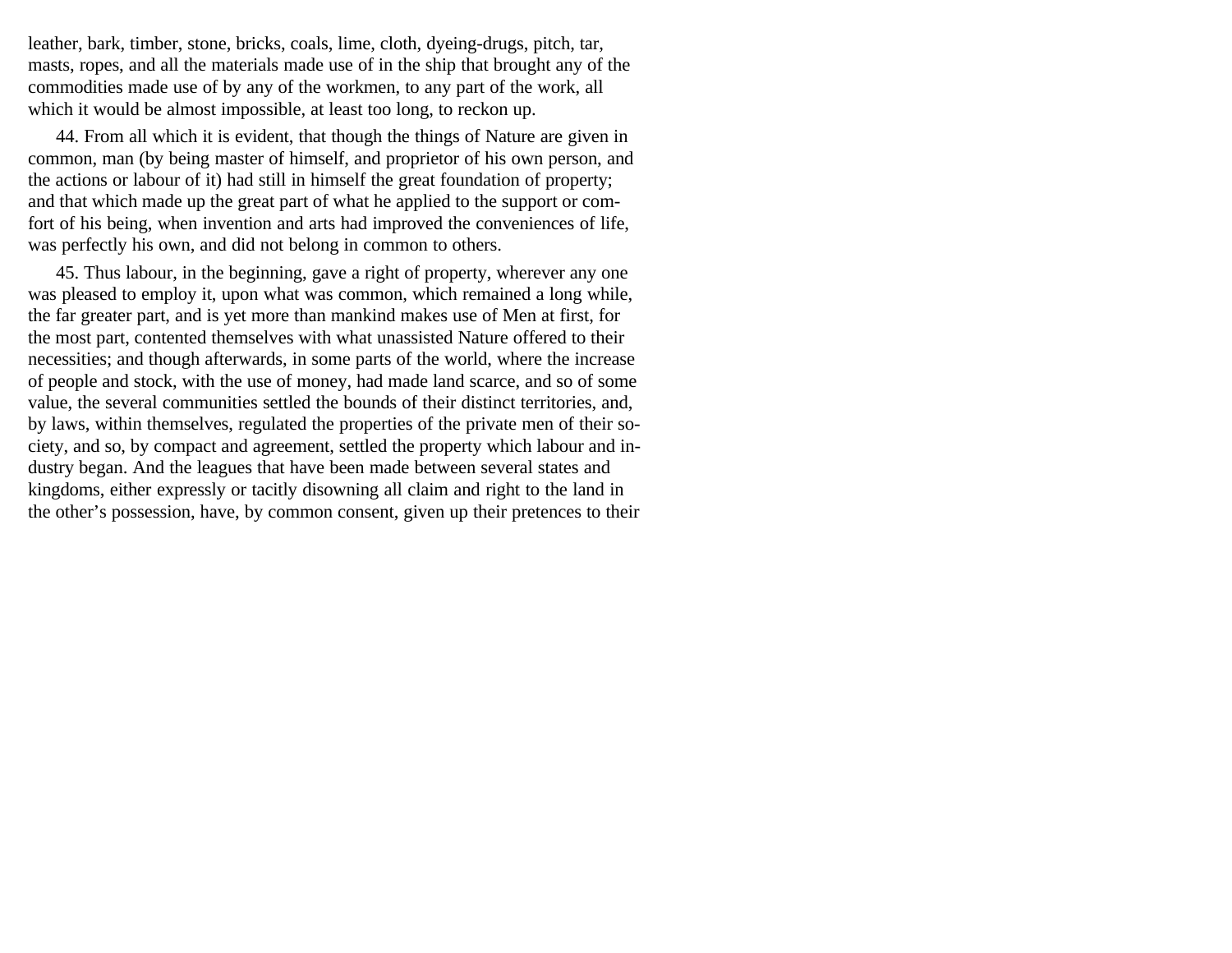natural common right, which originally they had to those countries; and so have, by positive agreement, settled a property amongst themselves, in distinct parts of the world; yet there are still great tracts of ground to be found, which the inhabitants thereof, not having joined with the rest of mankind in the consent of the use of their common money, lie waste, and are more than the people who dwell on it, do, or can make use of, and so still lie in common; though this can scarce happen amongst that part of mankind that have consented to the use of money.

46. The greatest part of things really useful to the life of man, and such as the necessity of subsisting made the first commoners of the world look after- as it doth the Americans now- are generally things of short duration, such as- if they are not consumed by use- will decay and perish of themselves. Gold, silver, and diamonds are things that fancy or agreement hath put the value on, more than real use and the necessary support of life. Now of those good things which Nature hath provided in common, every one hath a right (as hath been said) to as much as he could use; and had a property in all he could effect with his labour; all that his industry could extend to, to alter from the state Nature had put it in, was his. He that gathered a hundred bushels of acorns or apples had thereby a property in them; they were his goods as soon as gathered. He was only to look that he used them before they spoiled, else he took more than his share, and robbed others. And, indeed, it was a foolish thing, as well as dishonest, to hoard up more than he could make use of If he gave away a part to anybody else, so that it perished not uselessly in his possession, these he also made use of And if he also bartered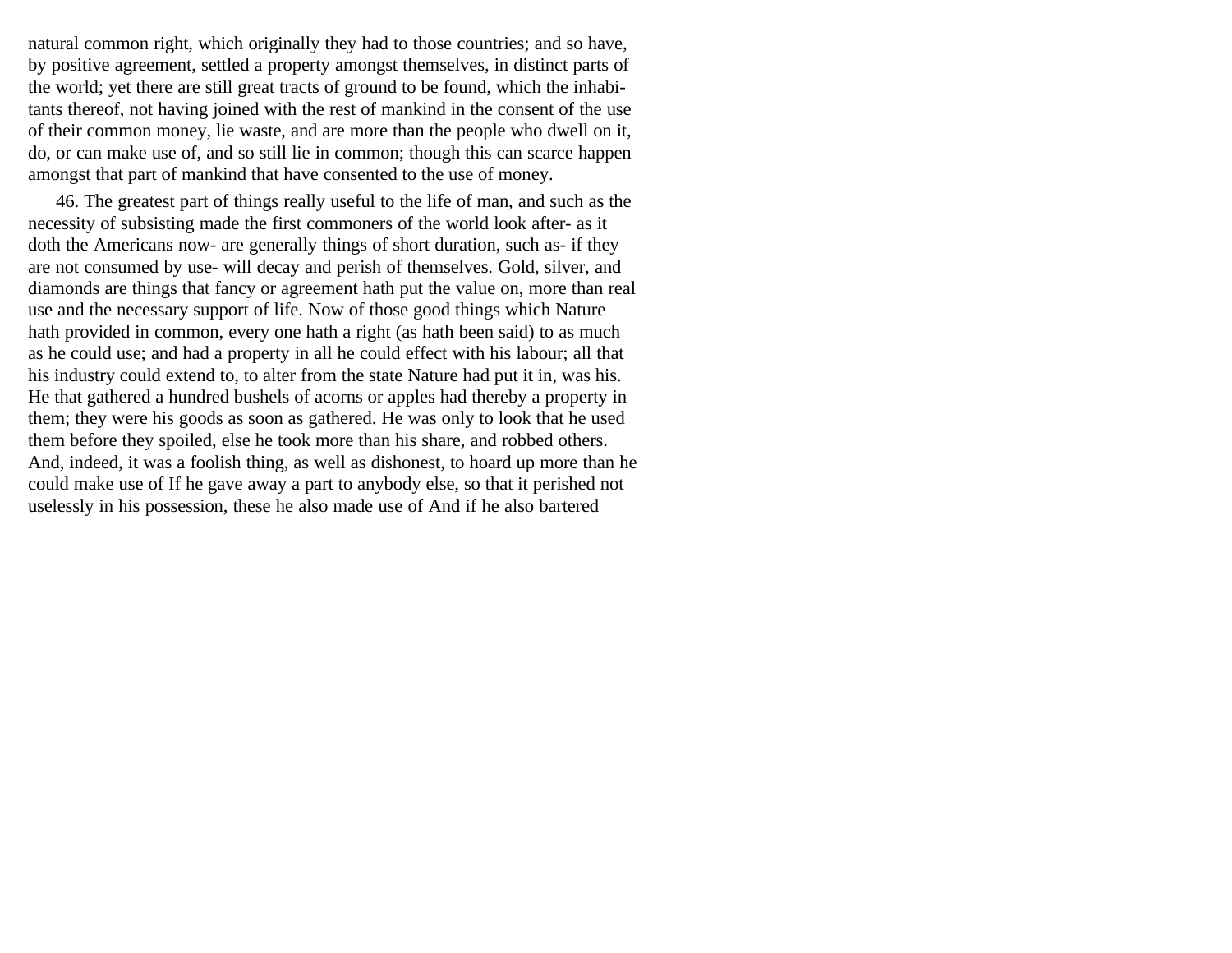away plums that would have rotted in a week, for nuts that would last good for his eating a whole year, he did no injury; he wasted not the common stock; destroyed no part of the portion of goods that belonged to others, so long as nothing perished uselessly in his hands. Again, if he would give his nuts for a piece of metal, pleased with its colour, or exchange his sheep for shells, or wool for a sparkling pebble or a diamond, and keep those by him all his life, he invaded not the right of others; he might heap up as much of these durable things as he pleased; the exceeding of the bounds of his just property not lying in the largeness of his possession, but the perishing of anything uselessly in it.

47. And thus came in the use of money; some lasting thing that men might keep without spoiling, and that, by mutual consent, men would take in exchange for the truly useful but perishable supports of life.

48. And as different degrees of industry were apt to give men possessions in different proportions, so this invention of money gave them the opportunity to continue and enlarge them. For supposing an island, separate from all possible commerce with the rest of the world, wherein there were but a hundred families, but there were sheep, horses, and cows, with other useful animals, wholesome fruits, and land enough for corn for a hundred thousand times as many, but nothing in the island, either because of its commonness or perishableness, fit to supply the place of money. What reason could any one have there to enlarge his possessions beyond the use of his family, and a plentiful supply to its consumption, either in what their own industry produced, or they could barter for like perish-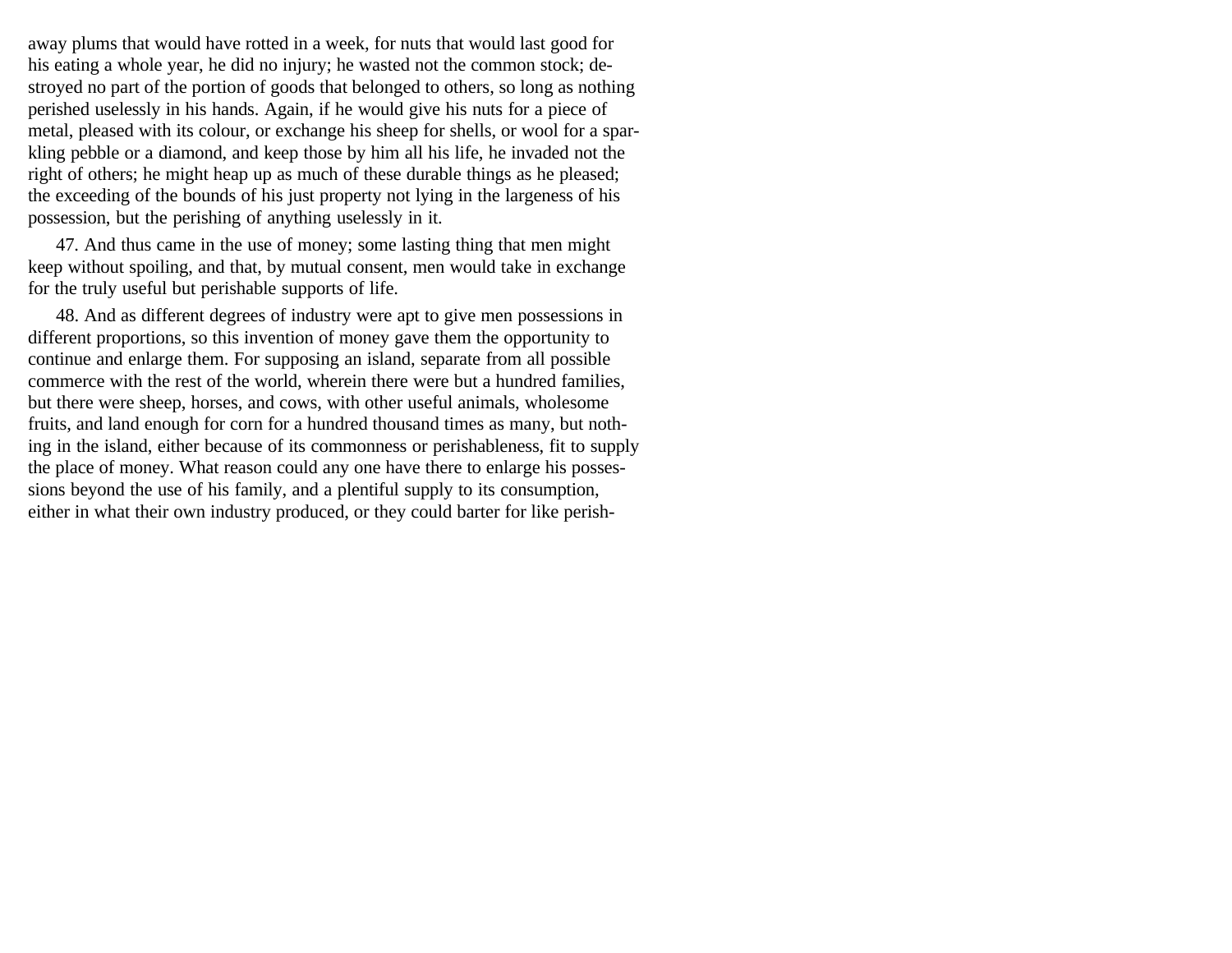able, useful commodities with others? Where there is not something both lasting and scarce, and so valuable to be hoarded up, there men will not be apt to enlarge their possessions of land, were it never so rich, never so free for them to take. For I ask, what would a man value ten thousand or an hundred thousand acres of excellent land, ready cultivated and well stocked, too, with cattle, in the middle of the inland parts of America, where he had no hopes of commerce with other parts of the world, to draw money to him by the sale of the product? It would not be worth the enclosing, and we should see him give up again to the wild common of Nature whatever was more than would supply the conveniences of life, to be had there for him and his family.

49. Thus, in the beginning, all the world was America, and more so than that is now; for no such thing as money was anywhere known. Find out something that hath the use and value of money amongst his neighbours, you shall see the same man will begin presently to enlarge his possessions.

50. But, since gold and silver, being little useful to the life of man, in proportion to food, raiment, and carriage, has its value only from the consent of menwhereof labour yet makes in great part the measure- it is plain that the consent of men have agreed to a disproportionate and unequal possession of the earth- I mean out of the bounds of society and compact; for in governments the laws regulate it; they having, by consent, found out and agreed in a way how a man may, rightfully and without injury, possess more than he himself can make use of by re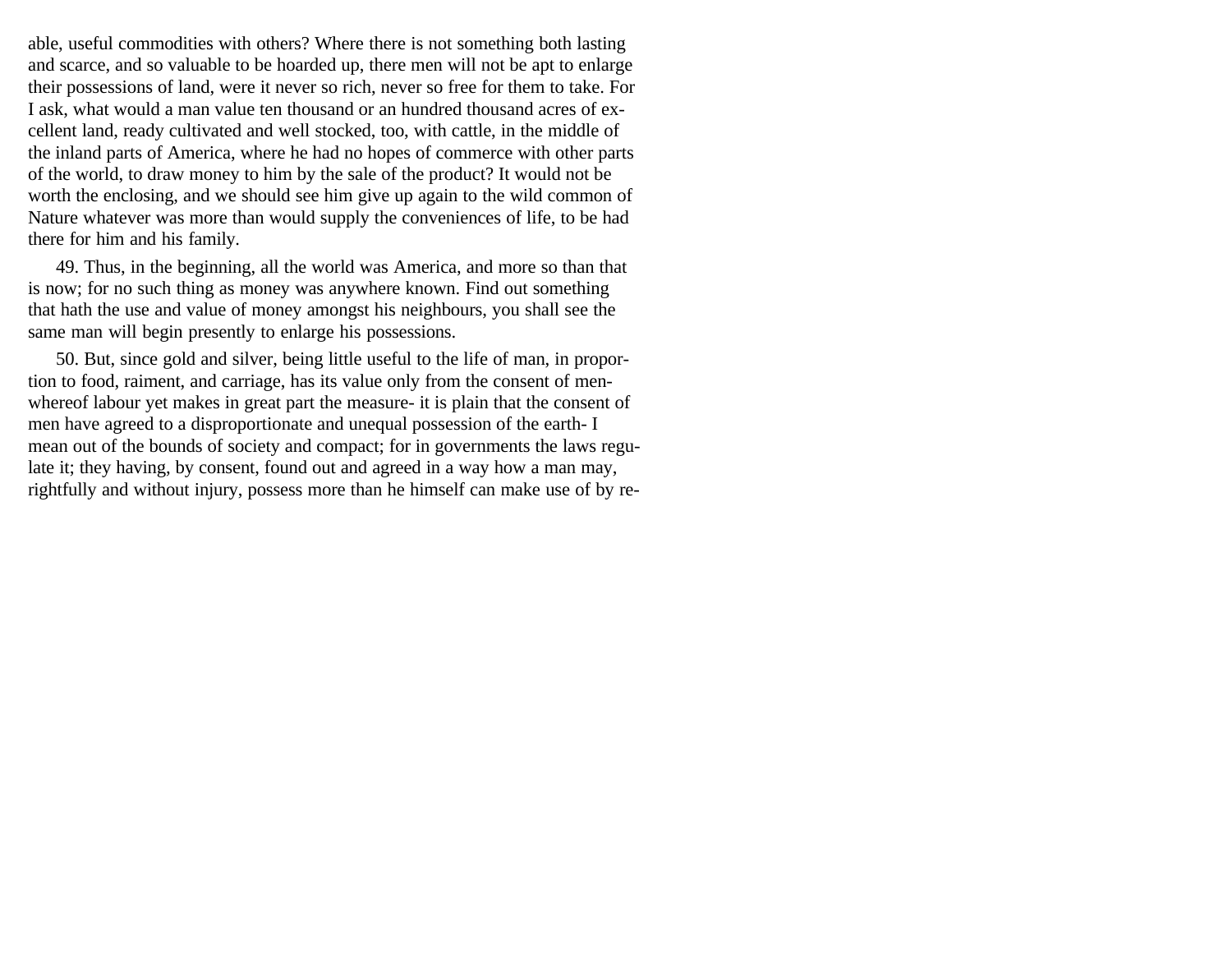ceiving gold and silver, which may continue long in a man's possession without decaying for the overplus, and agreeing those metals should have a value.

51. And thus, I think, it is very easy to conceive, without any difficulty, how labour could at first begin a title of property in the common things of Nature, and how the spending it upon our uses bounded it; so that there could then be no reason of quarrelling about title, nor any doubt about the largeness of possession it gave. Right and conveniency went together. For as a man had a right to all he could employ his labour upon, so he had no temptation to labour for more than he could make use of. This left no room for controversy about the title, nor for encroachment on the right of others. What portion a man carved to himself was easily seen; and it was useless, as well as dishonest, to carve himself too much, or take more than he needed.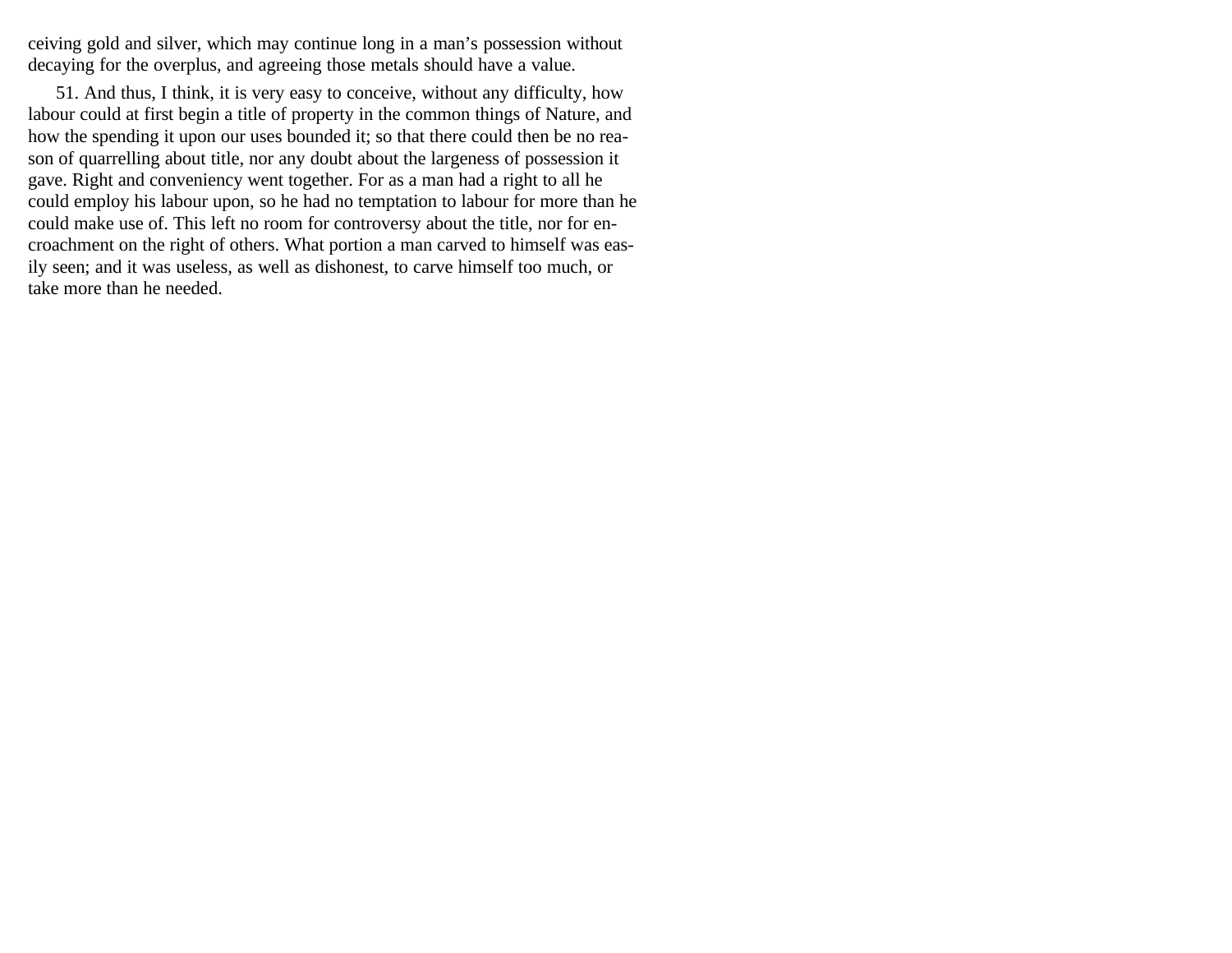# **Chapter VI**

#### **Of Paternal Power**

52. IT may perhaps be censured an impertinent criticism in a discourse of this nature to find fault with words and names that have obtained in the world. And yet possibly it may not be amiss to offer new ones when the old are apt to lead men into mistakes, as this of paternal power probably has done, which seems so to place the power of parents over their children wholly in the father, as if the mother had no share in it; whereas if we consult reason or revelation, we shall find she has an equal title, which may give one reason to ask whether this might not be more properly called parental power? For whatever obligation Nature and the right of generation lays on children, it must certainly bind them equal to both the concurrent causes of it. And accordingly we see the positive law of God everywhere joins them together without distinction, when it commands the obedience of children: "Honour thy father and thy mother" (Exod. 20. 12); "Whosoever curseth his father or his mother" (Lev. 20. 9); "Ye shall fear every man his mother and his father" (Lev. 19. 3); "Children, obey your parents" (Eph. 6. 1), etc., is the style of the Old and New Testament.

53. Had but this one thing been well considered without looking any deeper into the matter, it might perhaps have kept men from running into those gross mistakes they have made about this power of parents, which however it might without any great harshness bear the name of absolute dominion and regal authority,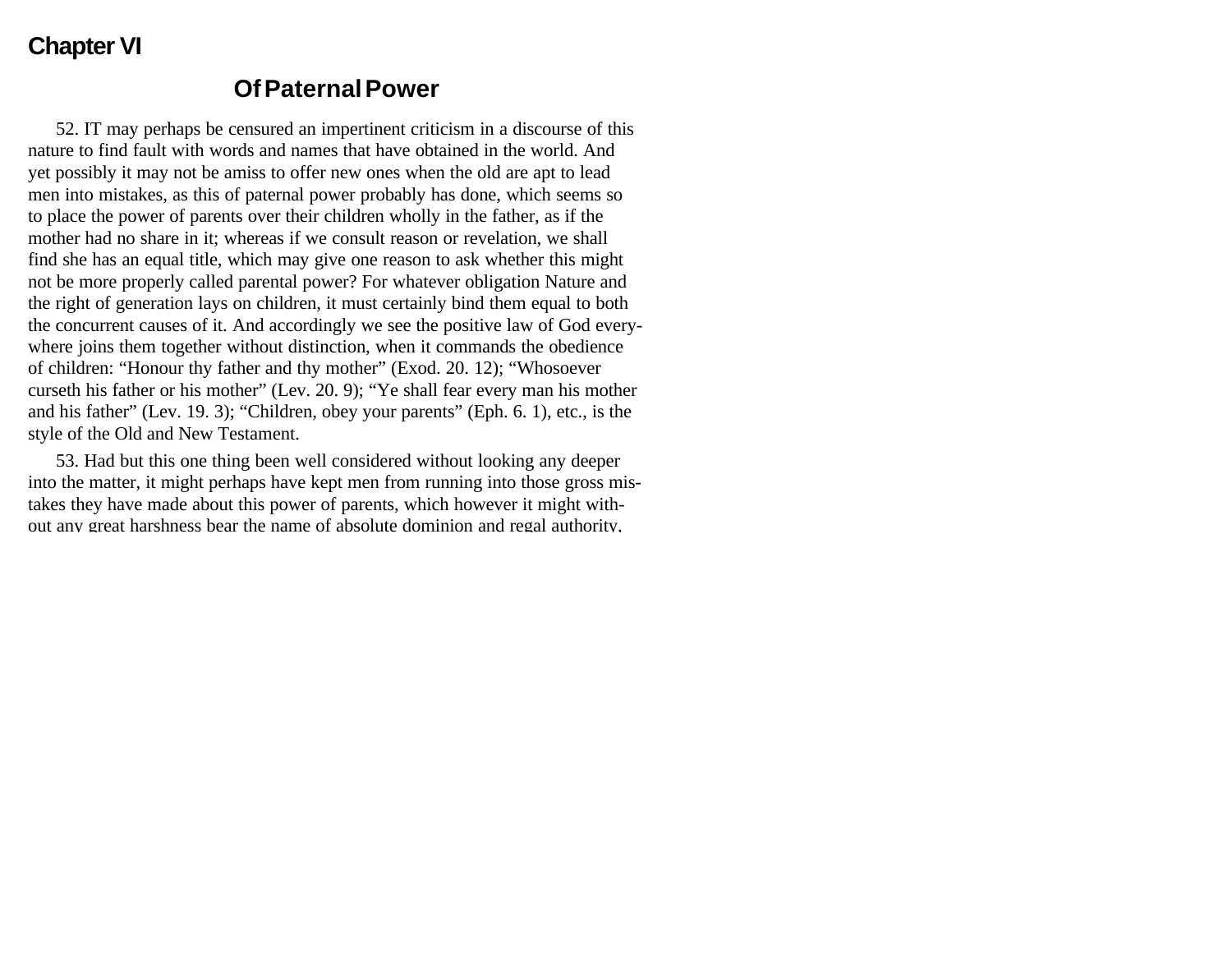when under the title of "paternal" power, it seemed appropriated to the father; would yet have sounded but oddly, and in the very name shown the absurdity, if this supposed absolute power over children had been called parental, and thereby discovered that it belonged to the mother too. For it will but very ill serve the turn of those men who contend so much for the absolute power and authority of the fatherhood, as they call it, that the mother should have any share in it. And it would have but ill supported the monarchy they contend for, when by the very name it appeared that that fundamental authority from whence they would derive their government of a single person only was not placed in one, but two persons jointly. But to let this of names pass.

54. Though I have said above (2) "That all men by nature are equal," I cannot be supposed to understand all sorts of "equality." Age or virtue may give men a just precedency. Excellency of parts and merit may place others above the common level. Birth may subject some, and alliance or benefits others, to pay an observance to those to whom Nature, gratitude, or other respects, may have made it due; and yet all this consists with the equality which all men are in respect of jurisdiction or dominion one over another, which was the equality I there spoke of as proper to the business in hand, being that equal right that every man hath to his natural freedom, without being subjected to the will or authority of any other man.

55. Children, I confess, are not born in this full state of equality, though they are born to it. Their parents have a sort of rule and jurisdiction over them when they come into the world, and for some time after, but it is but a temporary one.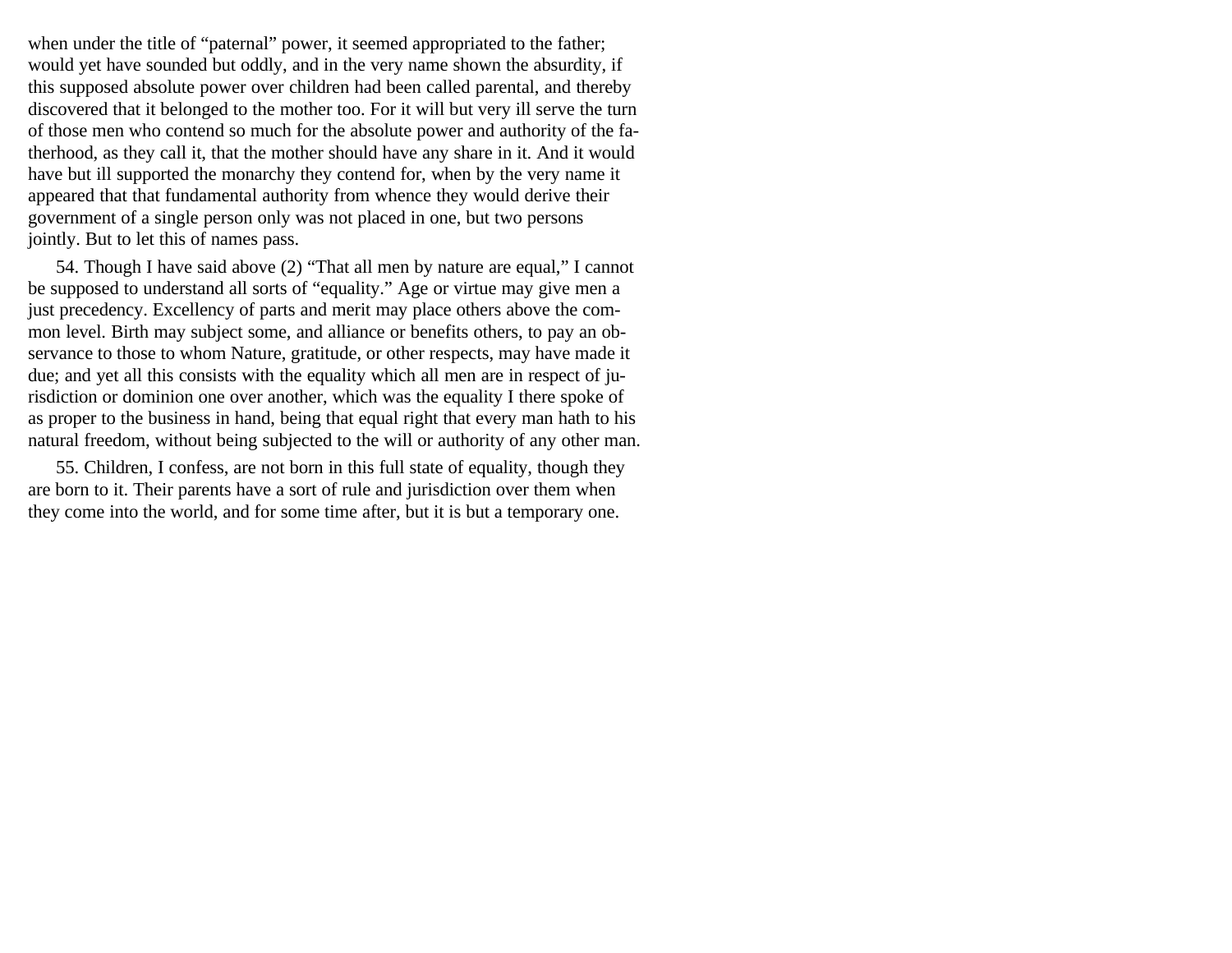The bonds of this subjection are like the swaddling clothes they are wrapt up in and supported by in the weakness of their infancy. Age and reason as they grow up loosen them, till at length they drop quite off, and leave a man at his own free disposal.

56. Adam was created a perfect man, his body and mind in full possession of their strength and reason, and so was capable from the first instance of his being to provide for his own support and preservation, and govern his actions according to the dictates of the law of reason God had implanted in him. From him the world is peopled with his descendants, who are all born infants, weak and helpless, without knowledge or understanding. But to supply the defects of this imperfect state till the improvement of growth and age had removed them, Adam and Eve, and after them all parents were, by the law of Nature, under an obligation to preserve, nourish and educate the children they had begotten, not as their own workmanship, but the workmanship of their own Maker, the Almighty, to whom they were to be accountable for them.

57. The law that was to govern Adam was the same that was to govern all his posterity, the law of reason. But his offspring having another way of entrance into the world, different from him, by a natural birth, that produced them ignorant, and without the use of reason, they were not presently under that law. For nobody can be under a law that is not promulgated to him; and this law being promulgated or made known by reason only, he that is not come to the use of his reason cannot be said to be under this law; and Adam's children being not presently as soon as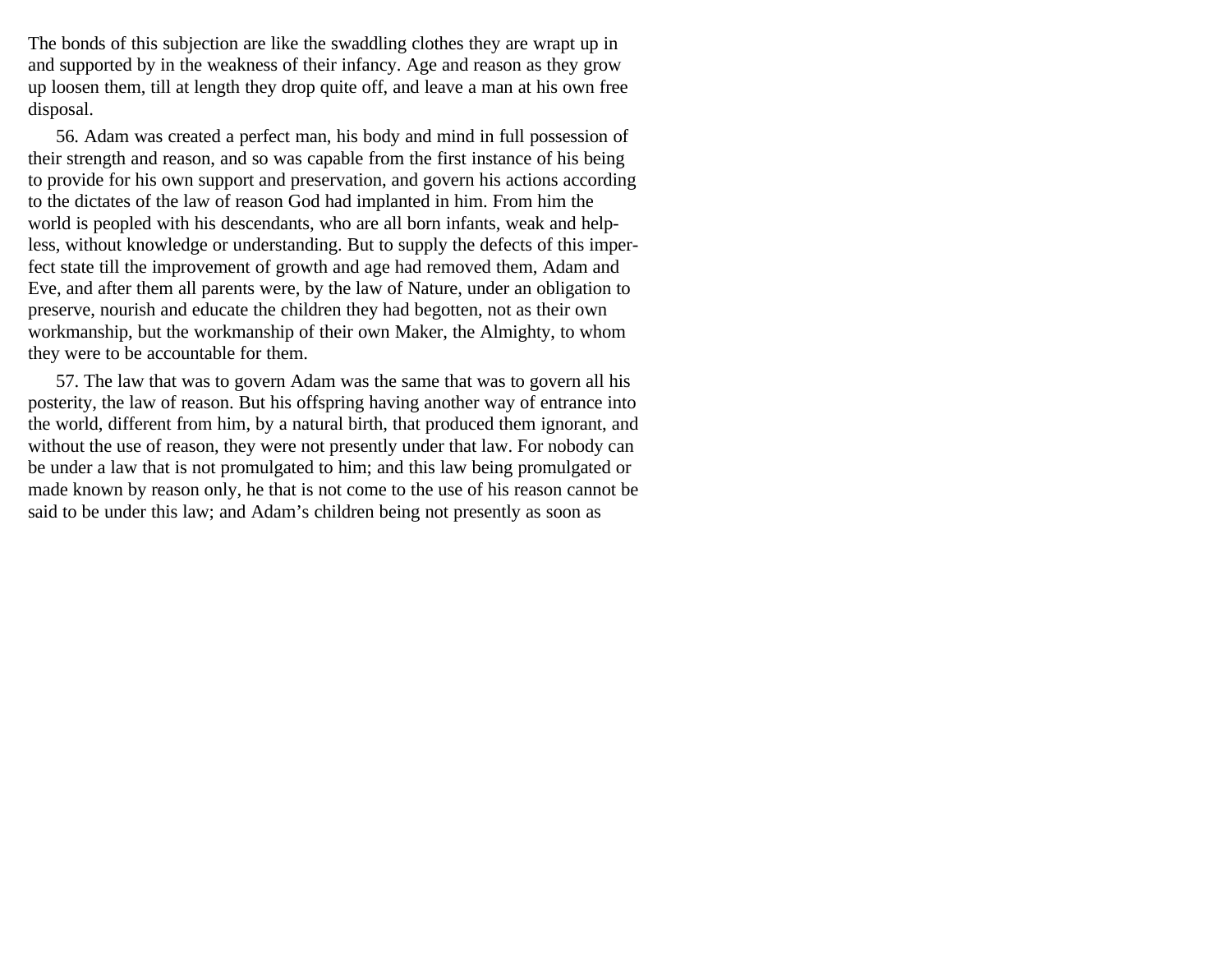born under this law of reason, were not presently free. For law, in its true notion, is not so much the limitation as the direction of a free and intelligent agent to his proper interest, and prescribes no farther than is for the general good of those under that law. Could they be happier without it, the law, as a useless thing, would of itself vanish; and that ill deserves the name of confinement which hedges us in only from bogs and precipices. So that however it may be mistaken, the end of law is not to abolish or restrain, but to preserve and enlarge freedom. For in all the states of created beings, capable of laws, where there is no law there is no freedom. For liberty is to be free from restraint and violence from others, which cannot be where there is no law; and is not, as we are told, "a liberty for every man to do what he lists." For who could be free, when every other man's humour might domineer over him? But a liberty to dispose and order freely as he lists his person, actions, possessions, and his whole property within the allowance of those laws under which he is, and therein not to be subject to the arbitrary will of another, but freely follow his own.

58. The power, then, that parents have over their children arises from that duty which is incumbent on them, to take care of their offspring during the imperfect state of childhood. To inform the mind, and govern the actions of their yet ignorant nonage, till reason shall take its place and ease them of that trouble, is what the children want, and the parents are bound to. For God having given man an understanding to direct his actions, has allowed him a freedom of will and liberty of acting, as properly belonging thereunto within the bounds of that law he is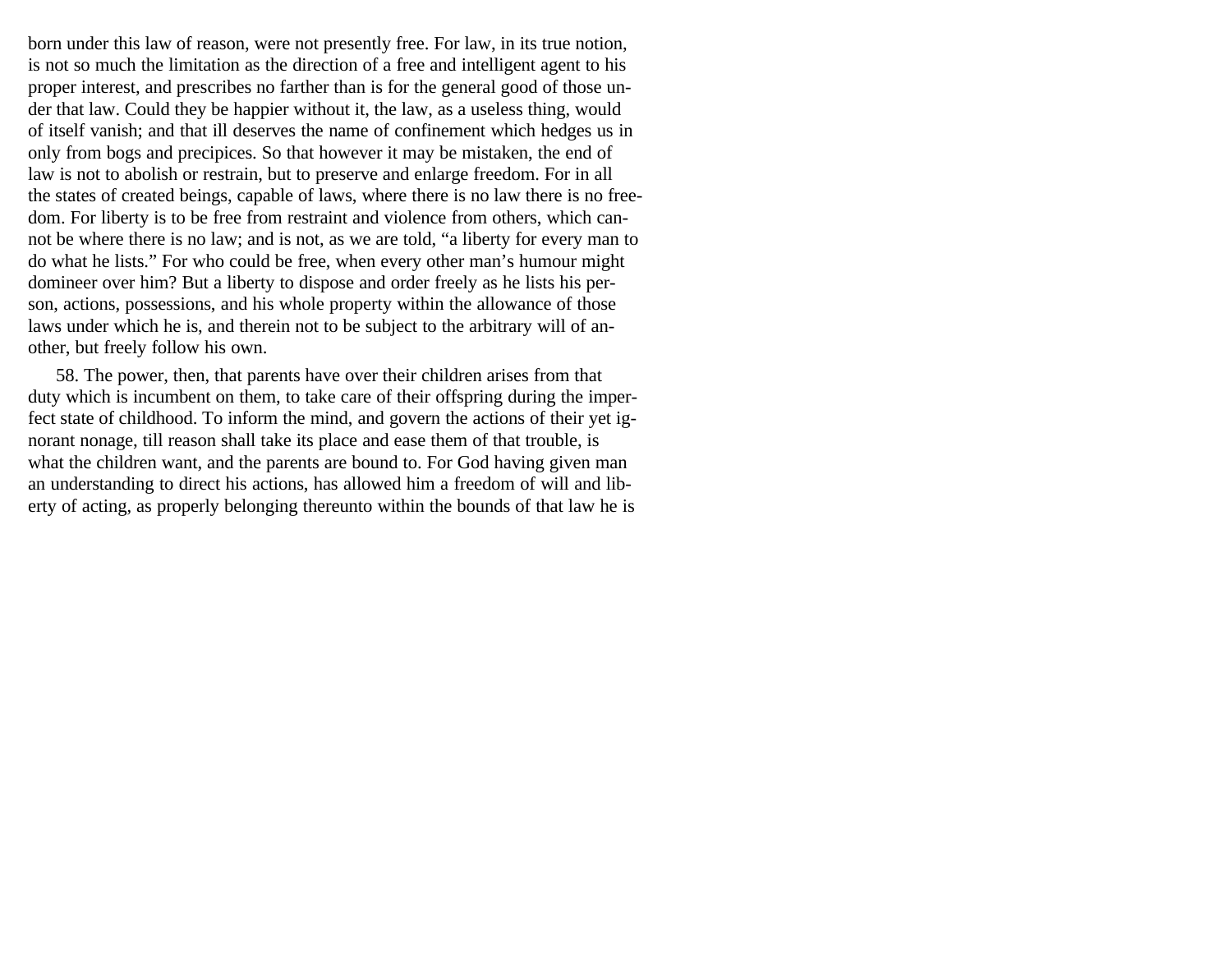under. But whilst he is in an estate wherein he has no understanding of his own to direct his will, he is not to have any will of his own to follow. He that understands for him must will for him too; he must prescribe to his will, and regulate his actions, but when he comes to the estate that made his father a free man, the son is a free man too.

59. This holds in all the laws a man is under, whether natural or civil. Is a man under the law of Nature? What made him free of that law? what gave him a free disposing of his property, according to his own will, within the compass of that law? I answer, an estate wherein he might be supposed capable to know that law, that so he might keep his actions within the bounds of it. When he has acquired that state, he is presumed to know how far that law is to be his guide, and how far he may make use of his freedom, and so comes to have it; till then, somebody else must guide him, who is presumed to know how far the law allows a liberty. If such a state of reason, such an age of discretion made him free, the same shall make his son free too. Is a man under the law of England? what made him free of that law- that is, to have the liberty to dispose of his actions and possessions, according to his own will, within the permission of that law? a capacity of knowing that law. Which is supposed, by that law, at the age of twenty-one, and in some cases sooner. If this made the father free, it shall make the son free too. Till then, we see the law allows the son to have no will, but he is to be guided by the will of his father or guardian, who is to understand for him. And if the father die and fail to substitute a deputy in this trust, if he hath not provided a tutor to govern his son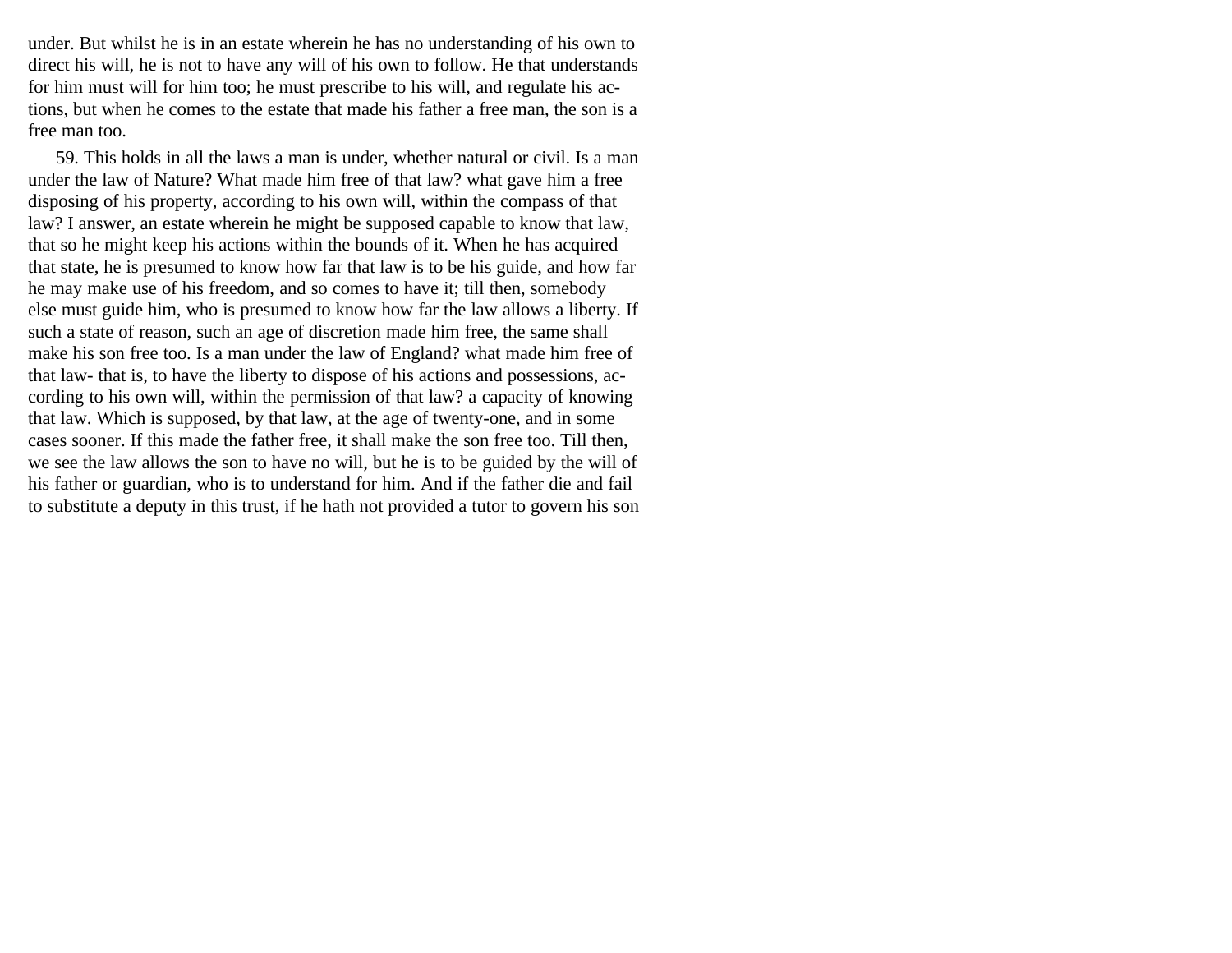during his minority, during his want of understanding, the law takes care to do it: some other must govern him and be a will to him till he hath attained to a state of freedom, and his understanding be fit to take the government of his will. But after that the father and son are equally free, as much as tutor and pupil, after nonage, equally subjects of the same law together, without any dominion left in the father over the life, liberty, or estate of his son, whether they be only in the state and under the law of Nature, or under the positive laws of an established government.

60. But if through defects that may happen out of the ordinary course of Nature, any one comes not to such a degree of reason wherein he might be supposed capable of knowing the law, and so living within the rules of it, he is never capable of being a free man, he is never let loose to the disposure of his own will; because he knows no bounds to it, has not understanding, its proper guide, but is continued under the tuition and government of others all the time his own understanding is incapable of that charge. And so lunatics and idiots are never set free from the government of their parents: "Children who are not as yet come unto those years whereat they may have, and innocents, which are excluded by a natural defect from ever having." Thirdly: "Madmen, which, for the present, cannot possibly have the use of right reason to guide themselves, have, for their guide, the reason that guideth other men which are tutors over them, to seek and procure their good for them," says Hooker (Eccl. Pol., lib. i., s. 7). All which seems no more than that duty which God and Nature has laid on man, as well as other crea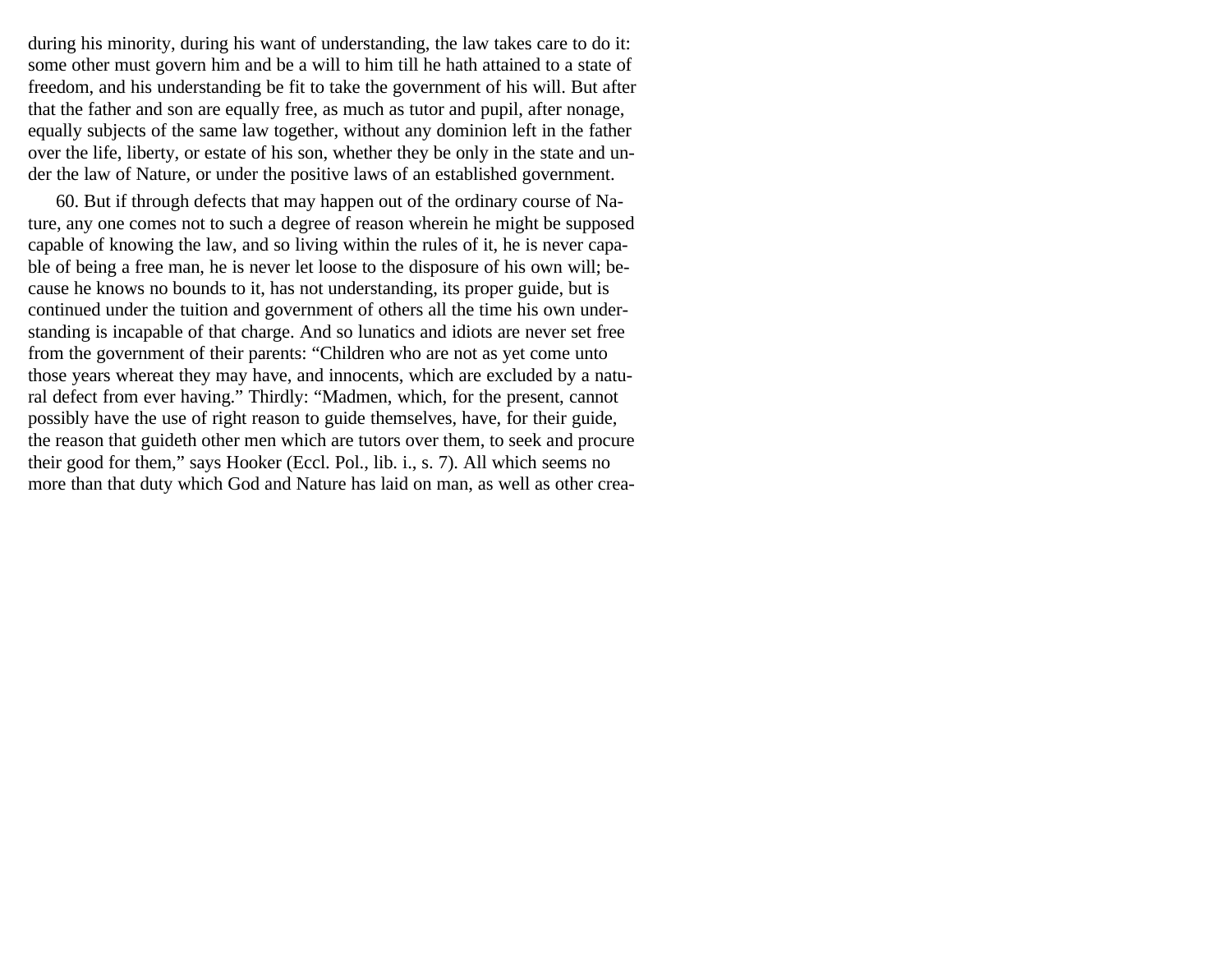tures, to preserve their offspring till they can be able to shift for themselves, and will scarce amount to an instance or proof of parents' regal authority.

61. Thus we are born free as we are born rational; not that we have actually the exercise of either: age that brings one, brings with it the other too. And thus we see how natural freedom and subjection to parents may consist together, and are both founded on the same principle. A child is free by his father's title, by his father's understanding, which is to govern him till he hath it of his own. The freedom of a man at years of discretion, and the subjection of a child to his parents, whilst yet short of it, are so consistent and so distinguishable that the most blinded contenders for monarchy, "by right of fatherhood," cannot miss of it; the most obstinate cannot but allow of it. For were their doctrine all true, were the right heir of Adam now known, and, by that title, settled a monarch in his throne, invested with all the absolute unlimited power Sir Robert Filmer talks of, if he should die as soon as his heir were born, must not the child, notwithstanding he were never so free, never so much sovereign, be in subjection to his mother and nurse, to tutors and governors, till age and education brought him reason and ability to govern himself and others? The necessities of his life, the health of his body, and the information of his mind would require him to be directed by the will of others and not his own; and yet will any one think that this restraint and subjection were inconsistent with, or spoiled him of, that liberty or sovereignty he had a right to, or gave away his empire to those who had the government of his nonage? This government over him only prepared him the better and sooner for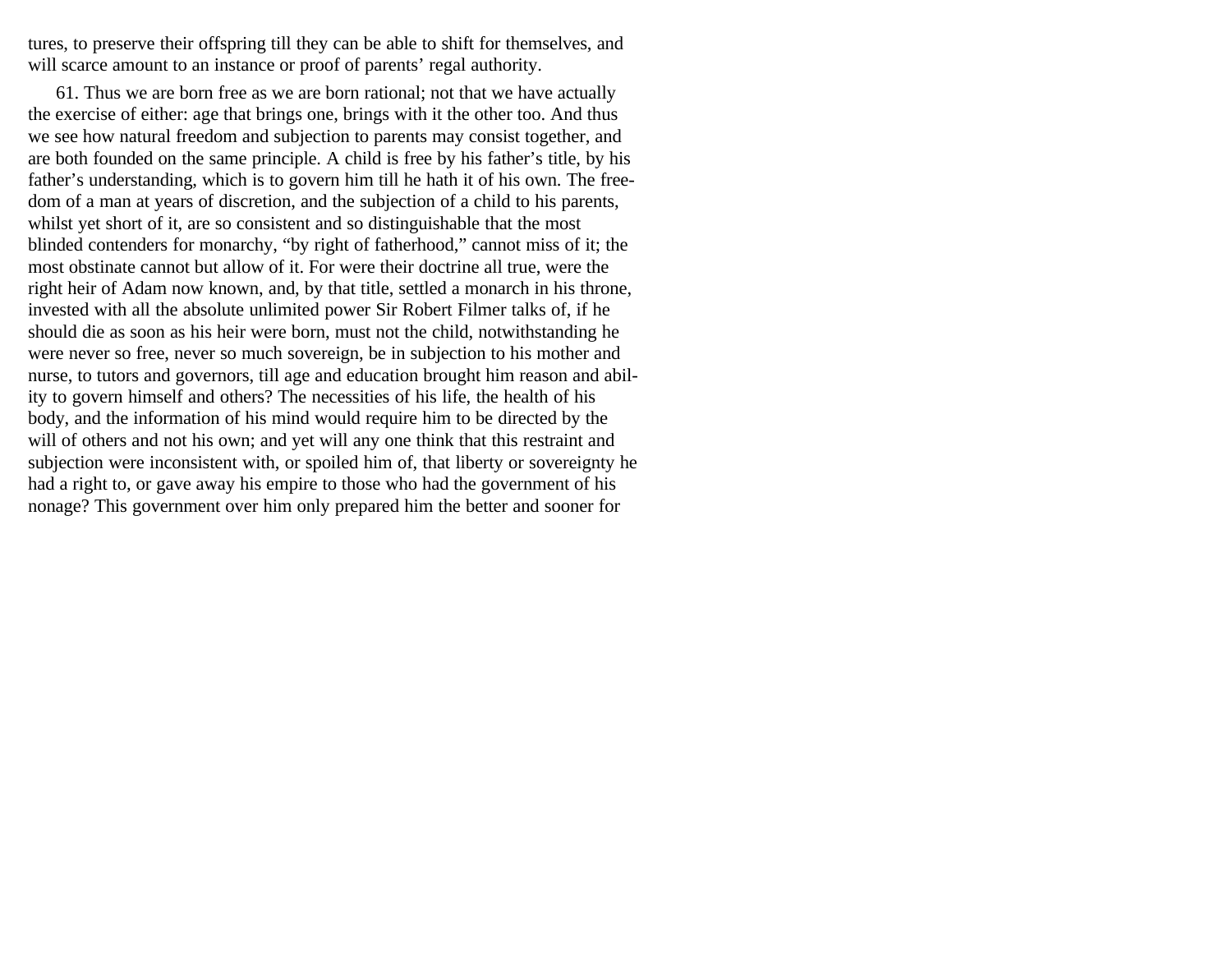it. If anybody should ask me when my son is of age to be free, I shall answer, just when his monarch is of age to govern. "But at what time," says the judicious Hooker (Eccl. Pol., lib. i., s. 6), "a man may be said to have attained so far forth the use of reason as sufficeth to make him capable of those laws whereby he is then bound to guide his actions; this is a great deal more easy for sense to discern than for any one, by skill and learning, to determine."

62. Commonwealths themselves take notice of, and allow that there is a time when men are to begin to act like free men, and therefore, till that time, require not oaths of fealty or allegiance, or other public owning of, or submission to, the government of their countries.

63. The freedom then of man, and liberty of acting according to his own will, is grounded on his having reason, which is able to instruct him in that law he is to govern himself by, and make him know how far he is left to the freedom of his own will. To turn him loose to an unrestrained liberty, before he has reason to guide him, is not the allowing him the privilege of his nature to be free, but to thrust him out amongst brutes, and abandon him to a state as wretched and as much beneath that of a man as theirs. This is that which puts the authority into the parents' hands to govern the minority of their children. God hath made it their business to employ this care on their offspring, and hath placed in them suitable inclinations of tenderness and concern to temper this power, to apply it as His wisdom designed it, to the children's good as long as they should need to be under it.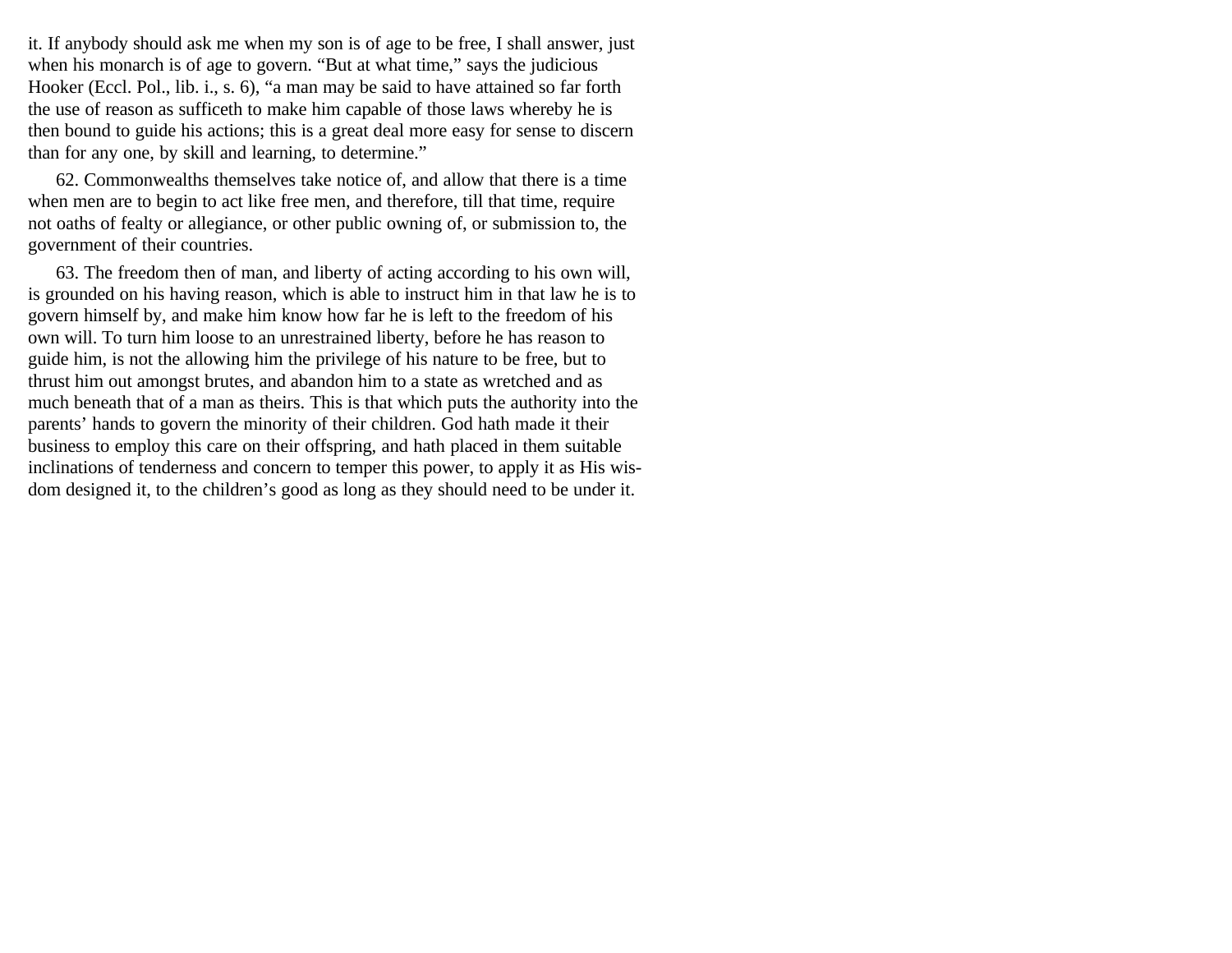64. But what reason can hence advance this care of the parents due to their offspring into an absolute, arbitrary dominion of the father, whose power reaches no farther than by such a discipline as he finds most effectual to give such strength and health to their bodies, such vigour and rectitude to their minds, as may best fit his children to be most useful to themselves and others, and, if it be necessary to his condition, to make them work when they are able for their own subsistence; but in this power the mother, too, has her share with the father.

65. Nay, this power so little belongs to the father by any peculiar right of Nature, but only as he is guardian of his children, that when he quits his care of them he loses his power over them, which goes along with their nourishment and education, to which it is inseparably annexed, and belongs as much to the foster-father of an exposed child as to the natural father of another. So little power does the bare act of begetting give a man over his issue, if all his care ends there, and this be all the title he hath to the name and authority of a father. And what will become of this paternal power in that part of the world where one woman hath more than one husband at a time? or in those parts of America where, when the husband and wife part, which happens frequently, the children are all left to the mother, follow her, and are wholly under her care and provision? And if the father die whilst the children are young, do they not naturally everywhere owe the same obedience to their mother, during their minority, as to their father, were he alive? And will any one say that the mother hath a legislative power over her children that she can make standing rules which shall be of perpetual obligation, by which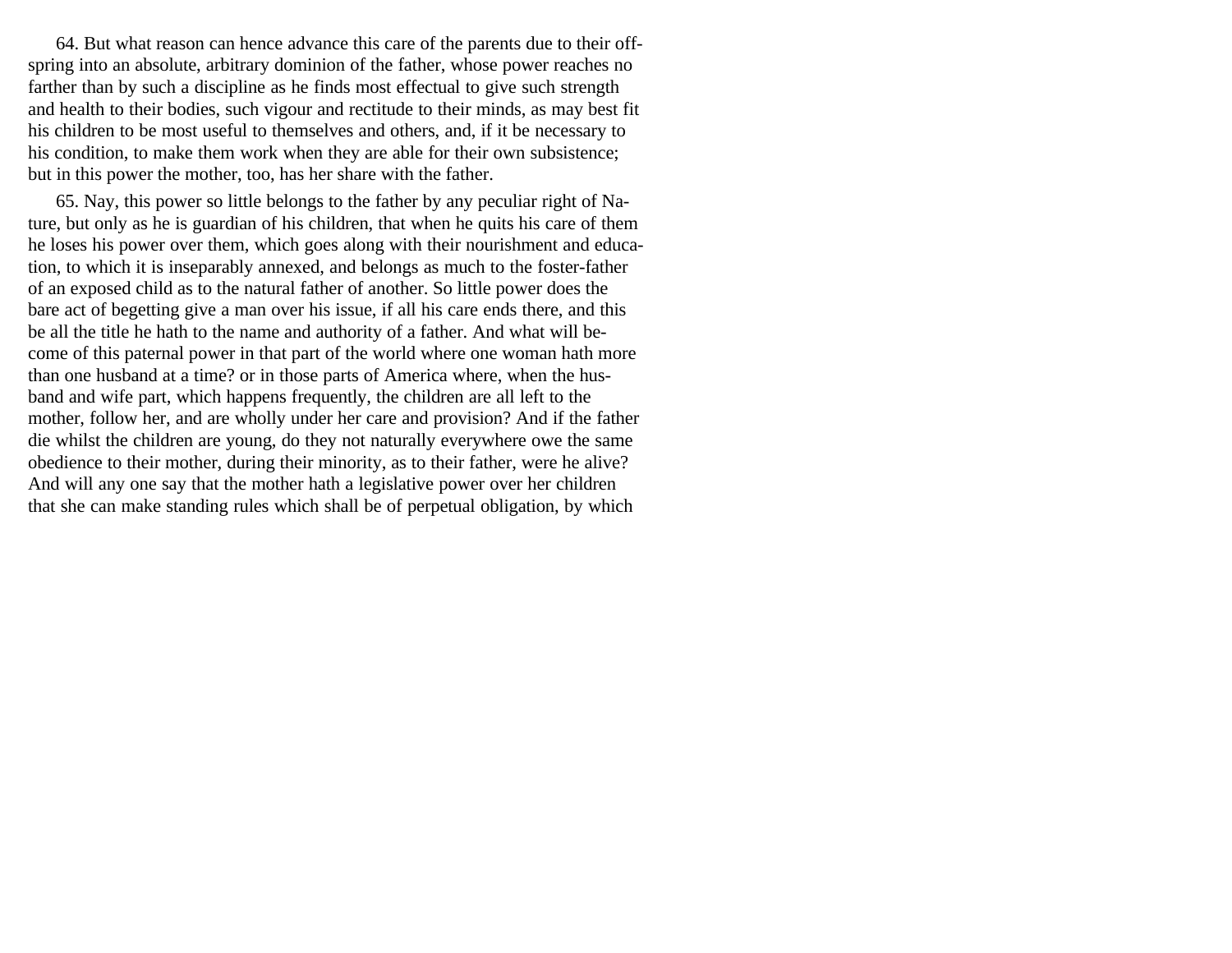they ought to regulate all the concerns of their property, and bound their liberty all the course of their lives, and enforce the observation of them with capital punishments? For this is the proper power of the magistrate, of which the father hath not so much as the shadow. His command over his children is but temporary, and reaches not their life or property. It is but a help to the weakness and imperfection of their nonage, a discipline necessary to their education. And though a father may dispose of his own possessions as he pleases when his children are out of danger of perishing for want, yet his power extends not to the lives or goods which either their own industry, or another's bounty, has made theirs, nor to their liberty neither when they are once arrived to the enfranchisement of the years of discretion. The father's empire then ceases, and he can from thenceforward no more dispose of the liberty of his son than that of any other man. And it must be far from an absolute or perpetual jurisdiction from which a man may withdraw himself, having licence from Divine authority to "leave father and mother and cleave to his wife."

66. But though there be a time when a child comes to be as free from subjection to the will and command of his father as he himself is free from subjection to the will of anybody else, and they are both under no other restraint but that which is common to them both, whether it be the law of Nature or municipal law of their country, yet this freedom exempts not a son from that honour which he ought, by the law of God and Nature, to pay his parents, God having made the parents instruments in His great design of continuing the race of mankind and the occasions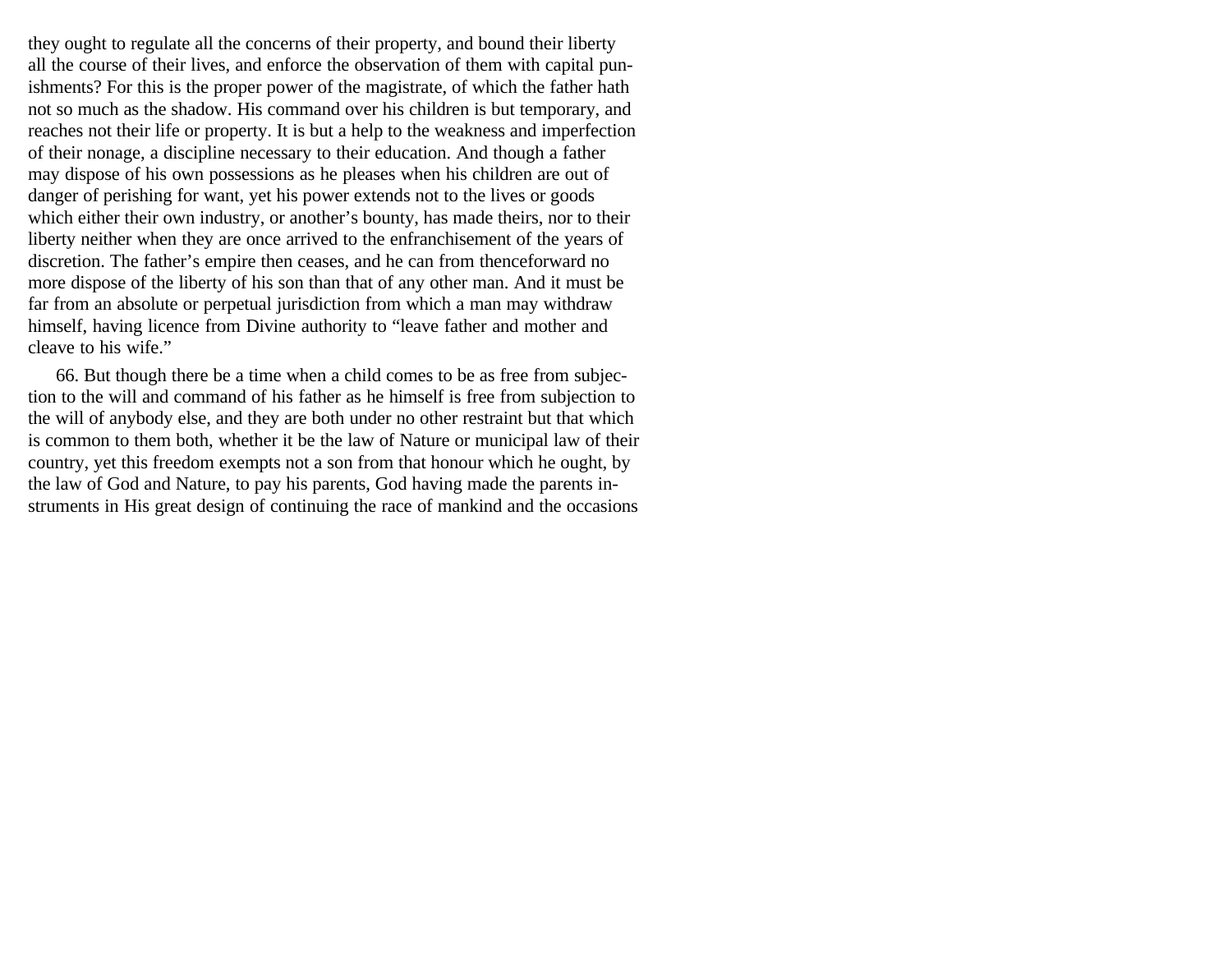of life to their children. As He hath laid on them an obligation to nourish, preserve, and bring up their offspring, so He has laid on the children a perpetual obligation of honouring their parents, which, containing in it an inward esteem and reverence to be shown by all outward expressions, ties up the child from anything that may ever injure or affront, disturb or endanger the happiness or life of those from whom he received his, and engages him in all actions of defence, relief, assistance, and comfort of those by whose means he entered into being and has been made capable of any enjoyments of life. From this obligation no state, no freedom, can absolve children. But this is very far from giving parents a power of command over their children, or an authority to make laws and dispose as they please of their lives or liberties. It is one thing to owe honour, respect, gratitude, and assistance; another to require an absolute obedience and submission. The honour due to parents a monarch on his throne owes his mother, and yet this lessens not his authority nor subjects him to her government.

67. The subjection of a minor places in the father a temporary government which terminates with the minority of the child; and the honour due from a child places in the parents a perpetual right to respect, reverence, support, and compliance, to more or less, as the father's care, cost, and kindness in his education has been more or less, and this ends not with minority, but holds in all parts and conditions of a man's life. The want of distinguishing these two powers which the father hath, in the right of tuition, during minority, and the right of honour all his life, may perhaps have caused a great part of the mistakes about this matter. For,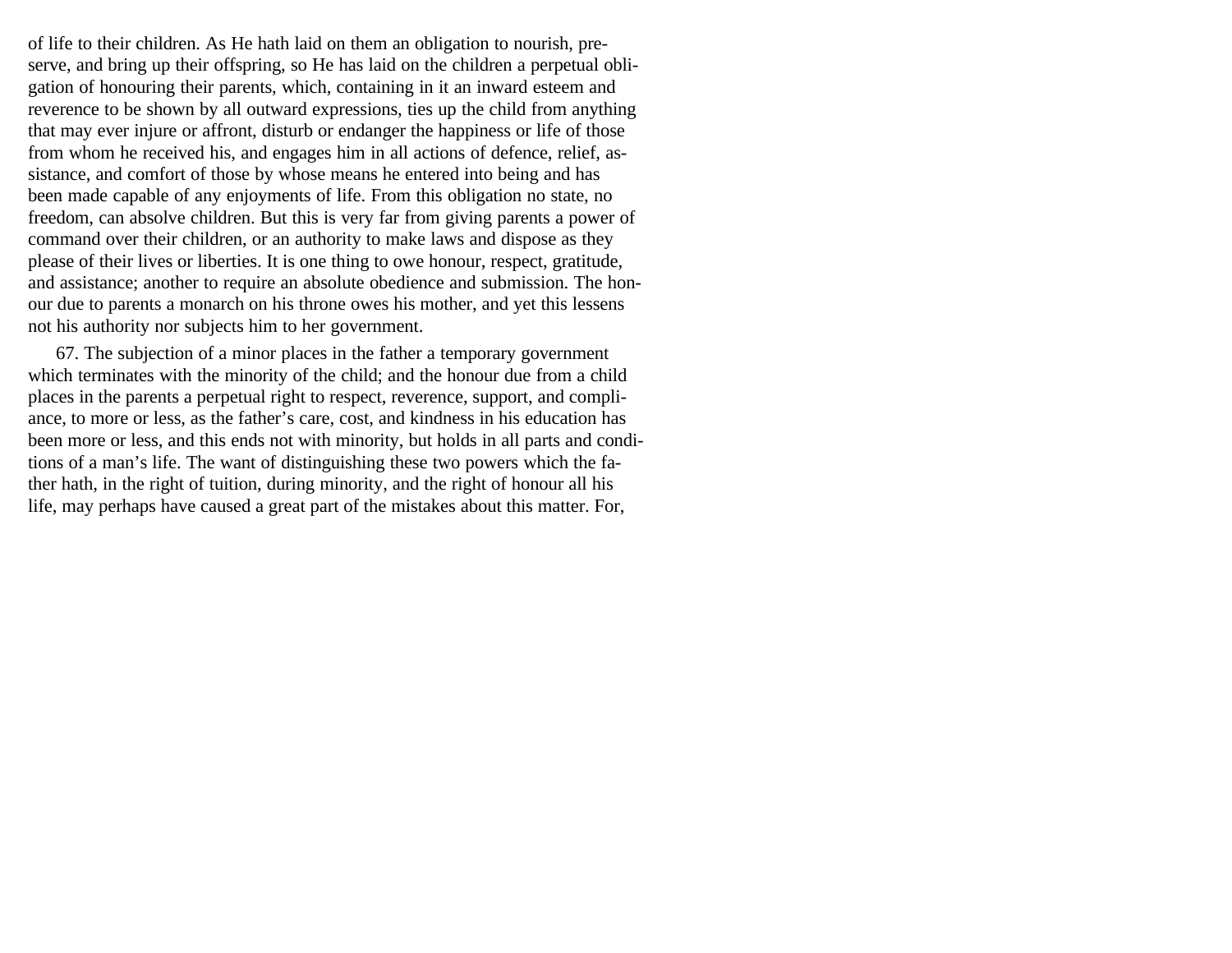to speak properly of them, the first of these is rather the privilege of children and duty of parents than any prerogative of paternal power. The nourishment and education of their children is a charge so incumbent on parents for their children's good, that nothing can absolve them from taking care of it. And though the power of commanding and chastising them go along with it, yet God hath woven into the principles of human nature such a tenderness for their offspring, that there is little fear that parents should use their power with too much rigour; the excess is seldom on the severe side, the strong bias of nature drawing the other way. And therefore God Almighty, when He would express His gentle dealing with the Israelites, He tells them that though He chastened them, "He chastened them as a man chastens his son" (Deut. 8. 5)- i.e., with tenderness and affection, and kept them under no severer discipline than what was absolutely best for them, and had been less kindness, to have slackened. This is that power to which children are commanded obedience, that the pains and care of their parents may not be increased or ill-rewarded.

68. On the other side, honour and support all that which gratitude requires to return; for the benefits received by and from them is the indispensable duty of the child and the proper privilege of the parents. This is intended for the parents' advantage, as the other is for the child's; though education, the parents' duty, seems to have most power, because the ignorance and infirmities of childhood stand in need of restraint and correction, which is a visible exercise of rule and a kind of dominion. And that duty which is comprehended in the word "honour" requires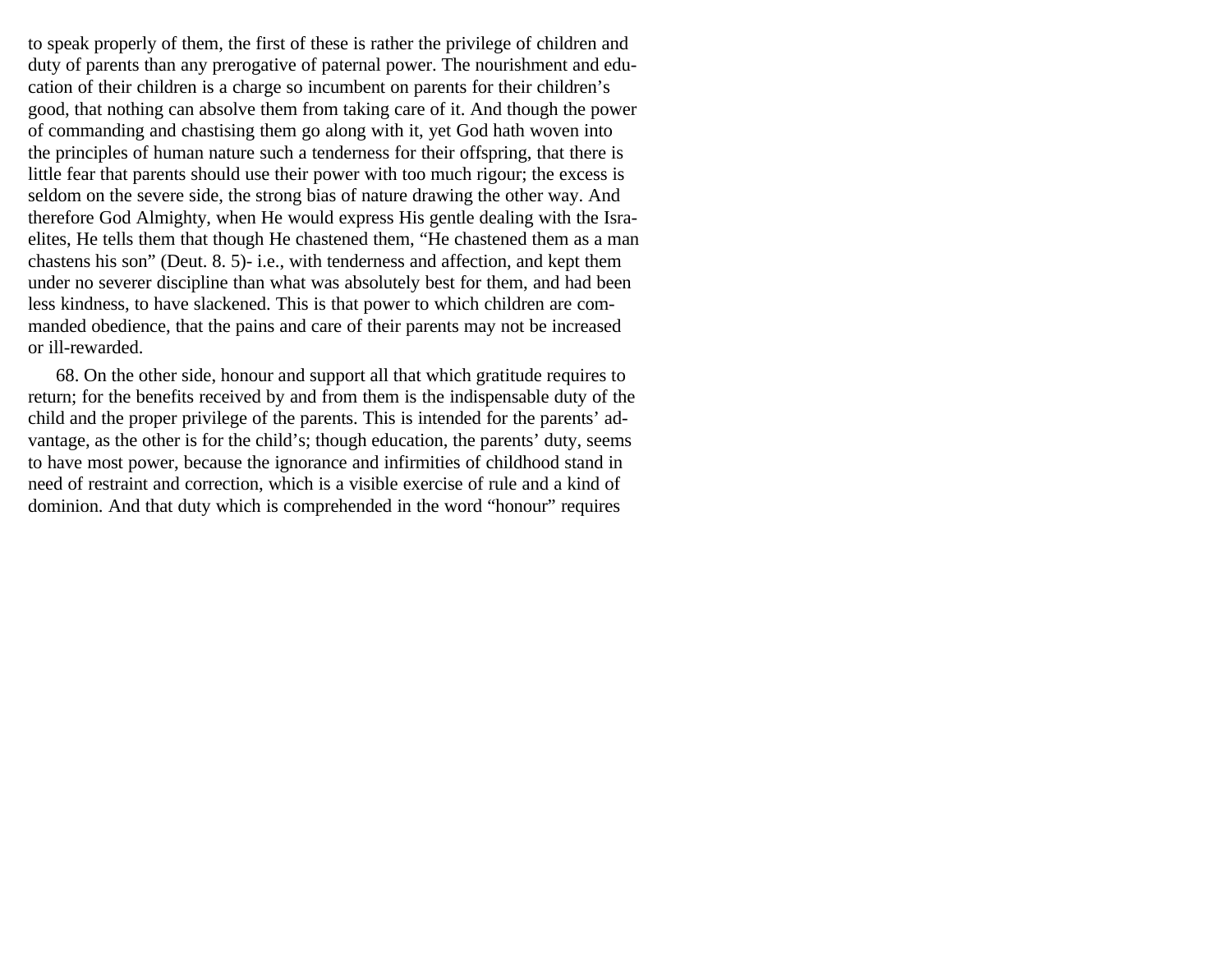less obedience, though the obligation be stronger on grown than younger children. For who can think the command, "Children, obey your parents," requires in a man that has children of his own the same submission to his father as it does in his yet young children to him, and that by this precept he were bound to obey all his father's commands, if, out of a conceit of authority, he should have the indiscretion to treat him still as a boy?

69. The first part, then, of paternal power, or rather duty, which is education, belongs so to the father that it terminates at a certain season. When the business of education is over it ceases of itself, and is also alienable before. For a man may put the tuition of his son in other hands; and he that has made his son an apprentice to another has discharged him, during that time, of a great part of his obedience, both to himself and to his mother. But all the duty of honour, the other part, remains nevertheless entire to them; nothing can cancel that. It is so inseparable from them both, that the father's authority cannot dispossess the mother of this right, nor can any man discharge his son from honouring her that bore him. But both these are very far from a power to make laws, and enforcing them with penalties that may reach estate, liberty, limbs, and life. The power of commanding ends with nonage, and though after that honour and respect, support and defence, and whatsoever gratitude can oblige a man to, for the highest benefits he is naturally capable of be always due from a son to his parents, yet all this puts no sceptre into the father's hand, no sovereign power of commanding. He has no dominion over his son's property or actions, nor any right that his will should pre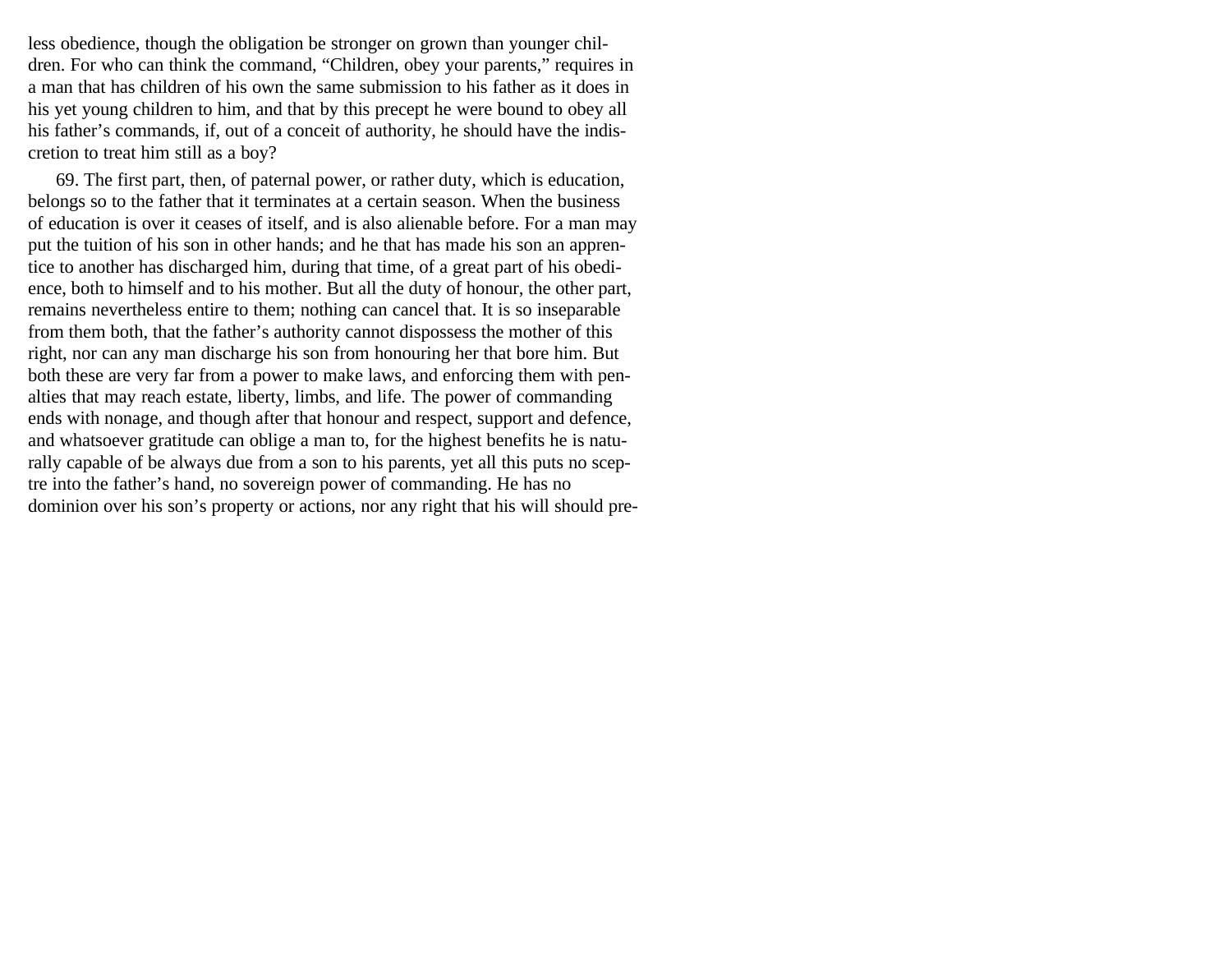scribe to his son's in all things; however, it may become his son in many things, not very inconvenient to him and his family, to pay a deference to it.

70. A man may owe honour and respect to an ancient or wise man, defence to his child or friend, relief and support to the distressed, and gratitude to a benefactor, to such a degree that all he has, all he can do, cannot sufficiently pay it. But all these give no authority, no right of making laws to any one over him from whom they are owing. And it is plain all this is due, not to the bare title of father, not only because as has been said, it is owing to the mother too, but because these obligations to parents, and the degrees of what is required of children, may be varied by the different care and kindness trouble and expense, is often employed upon one child more than another.

71. This shows the reason how it comes to pass that parents in societies, where they themselves are subjects, retain a power over their children and have as much right to their subjection as those who are in the state of Nature, which could not possibly be if all political power were only paternal, and that, in truth, they were one and the same thing; for then, all paternal power being in the prince, the subject could naturally have none of it. But these two powers, political and paternal, are so perfectly distinct and separate, and built upon so different foundations, and given to so different ends, that every subject that is a father has as much a paternal power over his children as the prince has over his. And every prince that has parents owes them as much filial duty and obedience as the meanest of his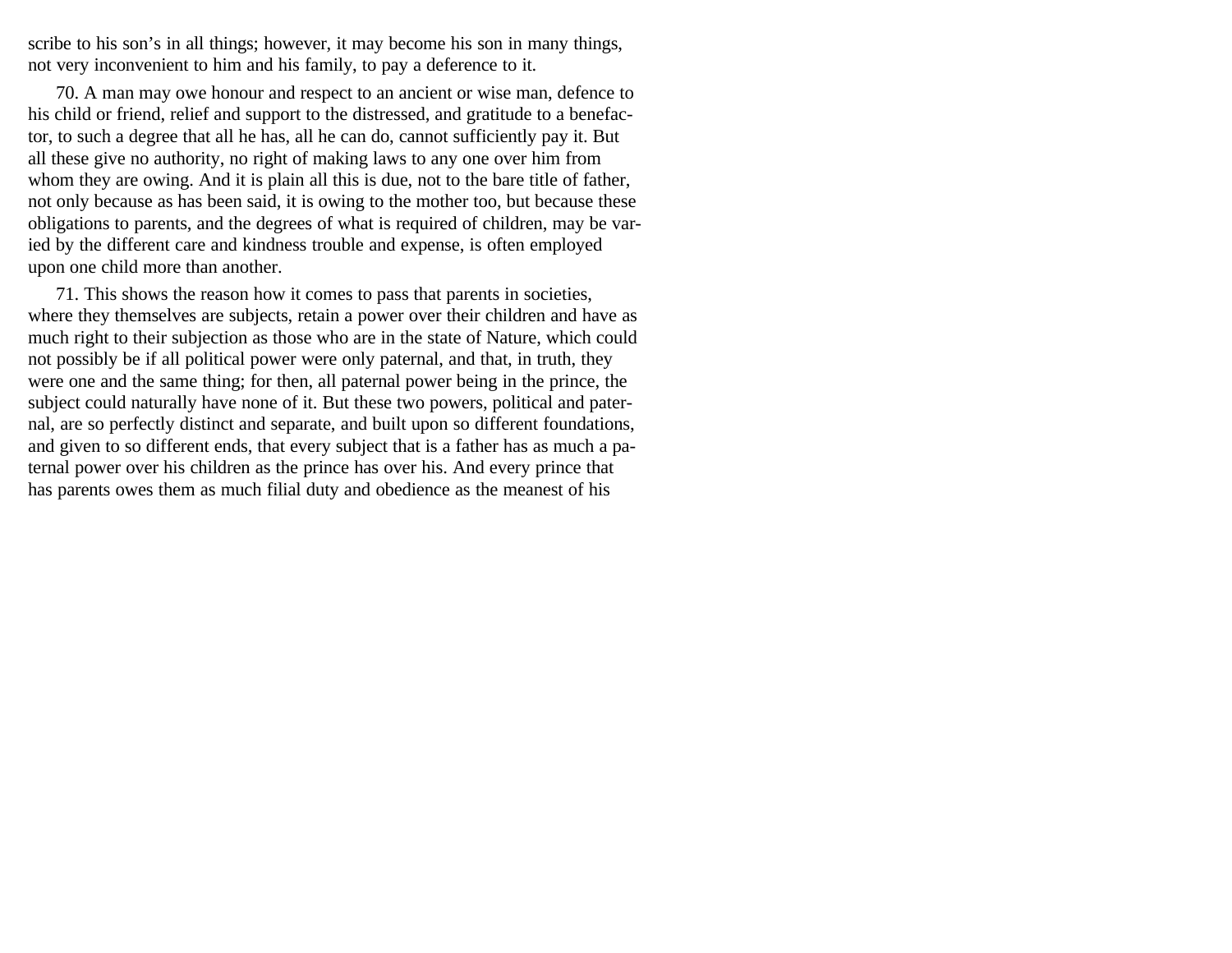subjects do to theirs, and can therefore contain not any part or degree of that kind of dominion which a prince or magistrate has over his subject.

72. Though the obligation on the parents to bring up their children, and the obligation on children to honour their parents, contain all the power, on the one hand, and submission on the other, which are proper to this relation, yet there is another power ordinarily in the father, whereby he has a tie on the obedience of his children, which, though it be common to him with other men, yet the occasions of showing it, almost constantly happening to fathers in their private families and in instances of it elsewhere being rare, and less taken notice of, it passes in the world for a part of "paternal jurisdiction." And this is the power men generally have to bestow their estates on those who please them best. The possession of the father being the expectation and inheritance of the children ordinarily, in certain proportions, according to the law and custom of each country, yet it is commonly in the father's power to bestow it with a more sparing or liberal hand, according as the behaviour of this or that child hath comported with his will and humour.

73. This is no small tie to the obedience of children; and there being always annexed to the enjoyment of land a submission to the government of the country of which that land is a part, it has been commonly supposed that a father could oblige his posterity to that government of which he himself was a subject, that his compact held them; whereas, it being only a necessary condition annexed to the land which is under that government, reaches only those who will take it on that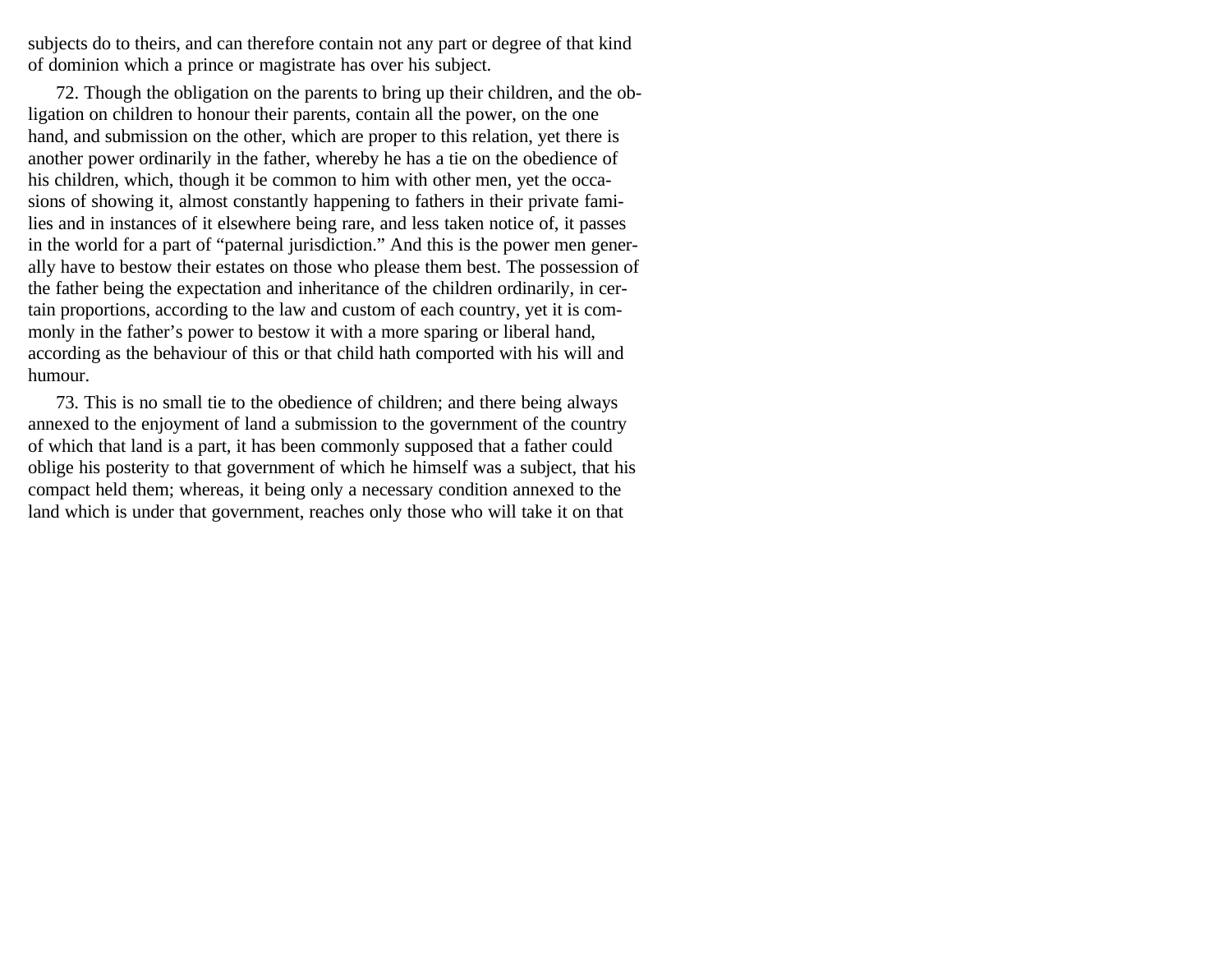condition, and so is no natural tie or engagement, but a voluntary submission; for every man's children being, by Nature, as free as himself or any of his ancestors ever were, may, whilst they are in that freedom, choose what society they will join themselves to, what commonwealth they will put themselves under. But if they will enjoy the inheritance of their ancestors, they must take it on the same terms their ancestors had it, and submit to all the conditions annexed to such a possession. By this power, indeed, fathers oblige their children to obedience to themselves even when they are past minority, and most commonly, too, subject them to this or that political power. But neither of these by any peculiar right of fatherhood, but by the reward they have in their hands to enforce and recompense such a compliance, and is no more power than what a Frenchman has over an Englishman, who, by the hopes of an estate he will leave him, will certainly have a strong tie on his obedience; and if when it is left him, he will enjoy it, he must certainly take it upon the conditions annexed to the possession of land in that country where it lies, whether it be France or England.

74. To conclude, then, though the father's power of commanding extends no farther than the minority of his children, and to a degree only fit for the discipline and government of that age; and though that honour and respect, and all that which the Latins called piety, which they indispensably owe to their parents all their lifetime, and in all estates, with all that support and defence, is due to them, gives the father no power of governing- i.e., making laws and exacting penalties on his children; though by this he has no dominion over the property or actions of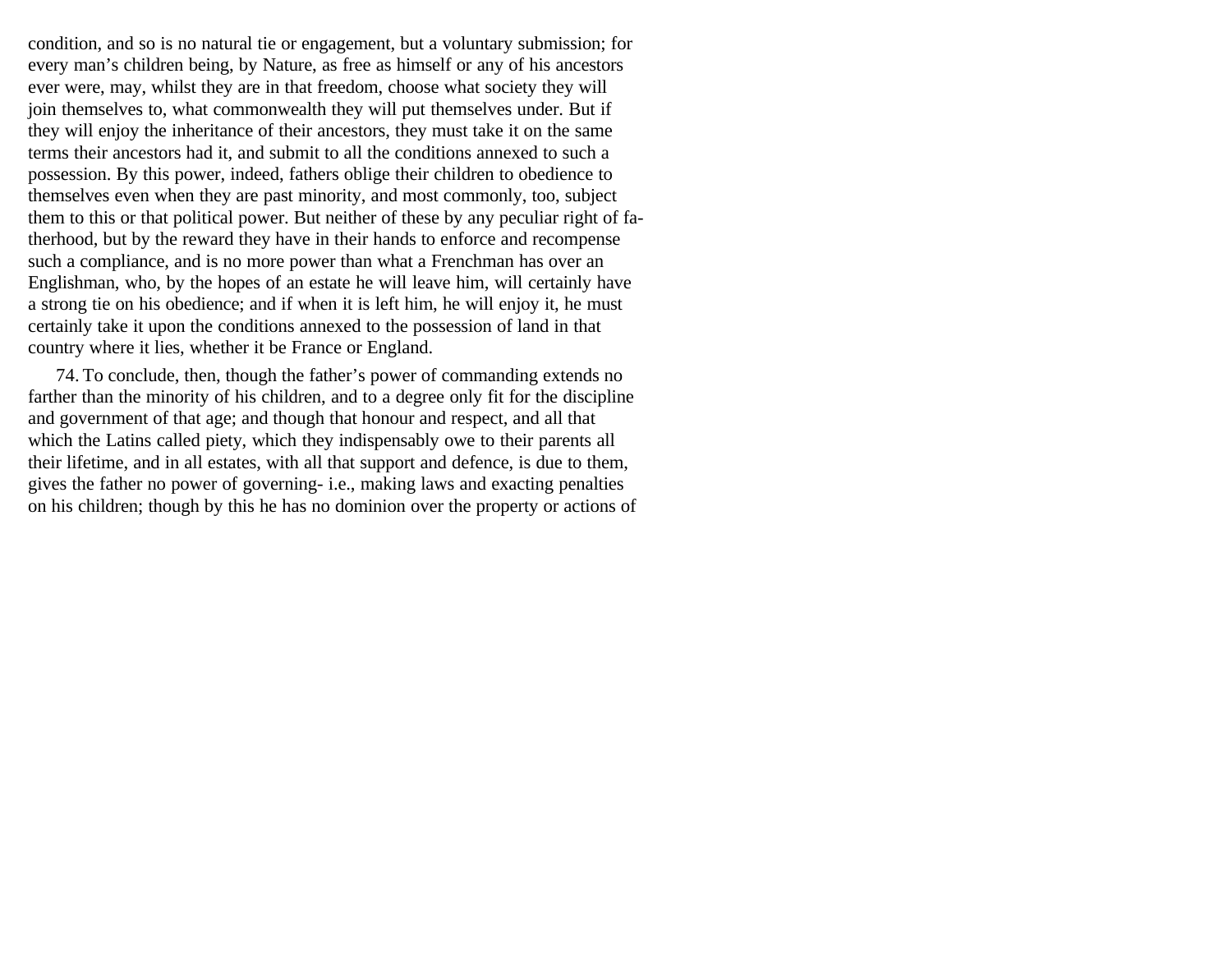his son, yet it is obvious to conceive how easy it was, in the first ages of the world, and in places still where the thinness of people gives families leave to separate into unpossessed quarters, and they have room to remove and plant themselves in yet vacant habitations, for the father of the family to become the prince of it;(3) he had been a ruler from the beginning of the infancy of his children; and when they were grown up, since without some government it would be hard for them to live together, it was likeliest it should, by the express or tacit consent of the children, be in the father, where it seemed, without any change, barely to continue. And when, indeed, nothing more was required to it than the permitting the father to exercise alone in his family that executive power of the law of Nature which every free man naturally hath, and by that permission resigning up to him a

#### 3

"It is no improbable opinion, therefore, which the arch-philosopher was of, That the chief person in every household was always, as it were, a king; so when numbers of households joined themselves in civil societies together, kings were the first kind of governors among them, which is also, as it seemeth, the reason why the name of fathers continued still in them, who of fathers were made rulers; as also the ancient custom of governors to do as Melchizedec; and being kings, to exercise the office of priests, which fathers did, at the first, grew, perhaps, by the same occasion. Howbeit, this is not the only kind of regimen that has been received in the world. The inconveniencies of one kindhave caused sundry others to be devised, so that, in a word, all public regimen, of what kind soever, seemeth evidently to have risen from the deliberate advice, consultation and composition between men, judging it convenient and behoveful, there being noimpossibility in Nature, considered by itself, but that man might have lived without any public regimen." Hooker, Eccl. Pol., i. 10.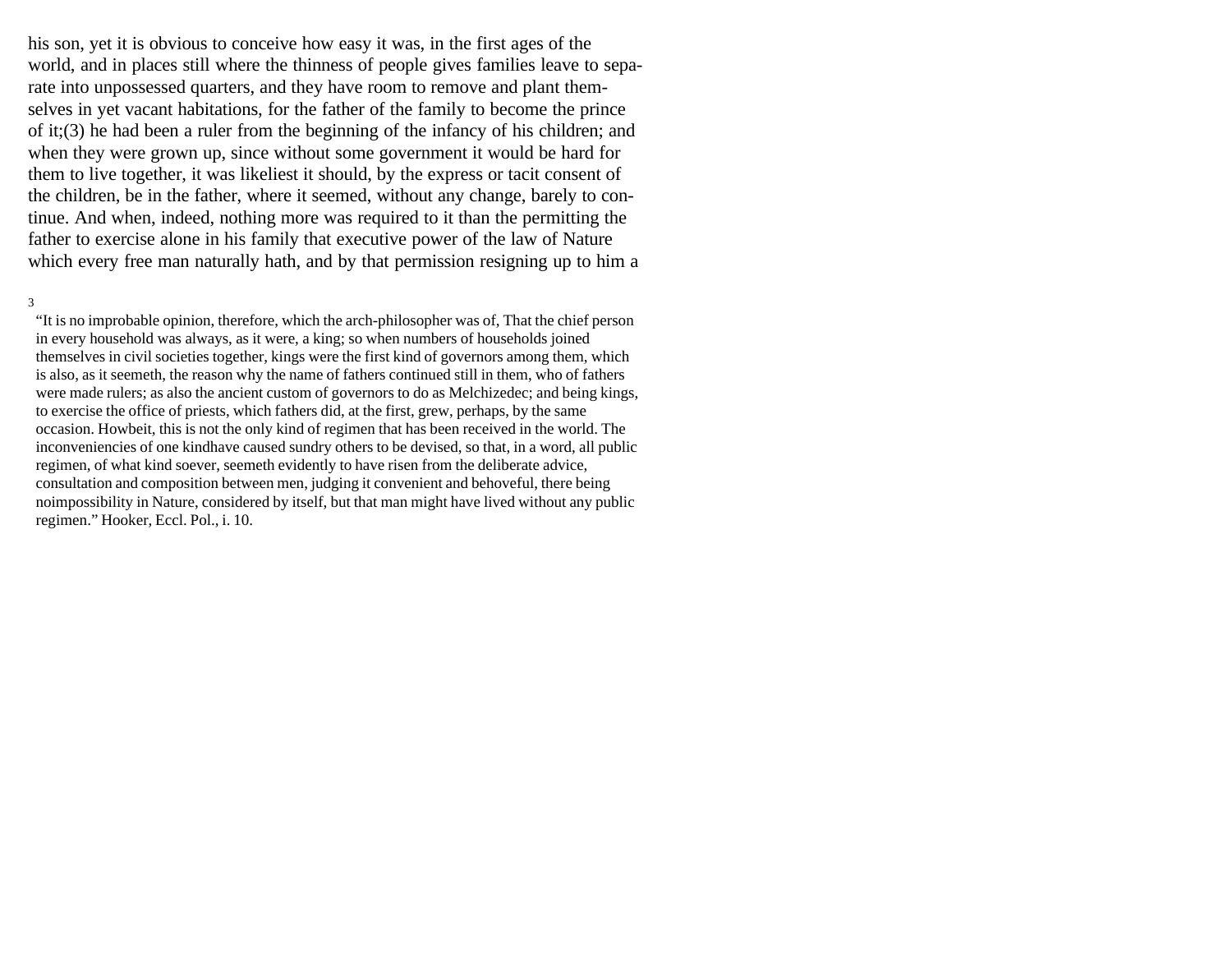monarchical power whilst they remained in it. But that this was not by any paternal right, but only by the consent of his children, is evident from hence, that nobody doubts but if a stranger, whom chance or business had brought to his family, had there killed any of his children, or committed any other act, he might condemn and put him to death, or otherwise have punished him as well as any of his children. which was impossible he should do by virtue of any paternal authority over one who was not his child, but by virtue of that executive power of the law of Nature which, as a man, he had a right to; and he alone could punish him in his family where the respect of his children had laid by the exercise of such a power, to give way to the dignity and authority they were willing should remain in him above the rest of his family.

75. Thus it was easy and almost natural for children, by a tacit and almost natural consent, to make way for the father's authority and government. They had been accustomed in their childhood to follow his direction, and to refer their little differences to him; and when they were men, who was fitter to rule them? Their little properties and less covetousness seldom afforded greater controversies; and when any should arise, where could they have a fitter umpire than he, by whose care they had every one been sustained and brought up. and who had a tenderness for them all? It is no wonder that they made no distinction betwixt minority and full age, nor looked after one-and-twenty, or any other age, that might make them the free disposers of themselves and fortunes, when they could have no desire to be out of their pupilage. The government they had been under during it continued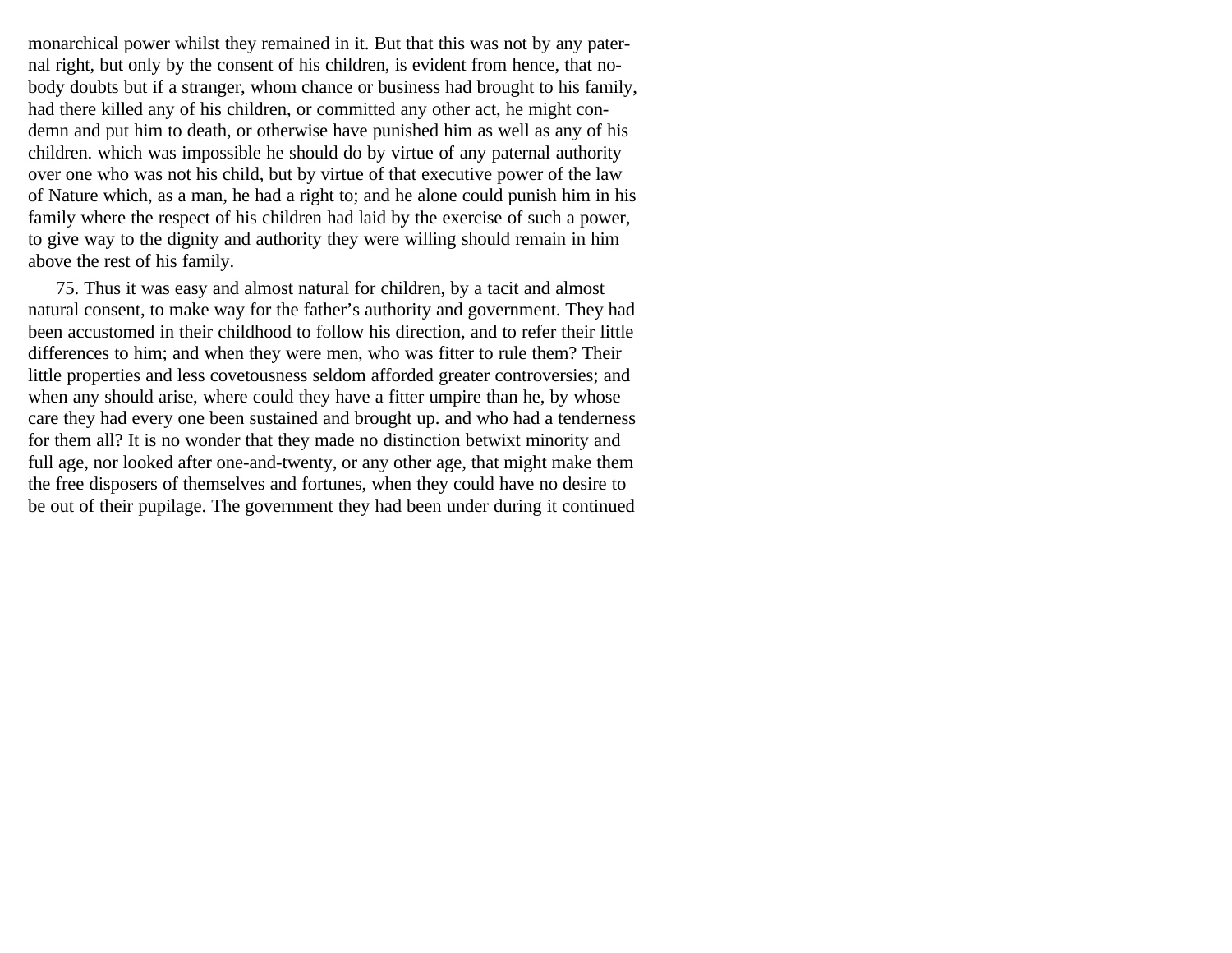still to be more their protection than restraint; and they could nowhere find a greater security to their peace, liberties, and fortunes than in the rule of a father.

76. Thus the natural fathers of families, by an insensible change, became the politic monarchs of them too; and as they chanced to live long, and leave able and worthy heirs for several successions or otherwise, so they laid the foundations of hereditary or elective kingdoms under several constitutions and manors, according as chance, contrivance, or occasions happened to mould them. But if princes have their titles in the father's right, and it be a sufficient proof of the natural right of fathers to political authority, because they commonly were those in whose hands we find, de facto, the exercise of government, I say, if this argument be good, it will as strongly prove that all princes, nay, princes only, ought to be priests, since it is as certain that in the beginning "the father of the family was priest, as that he was ruler in his own household."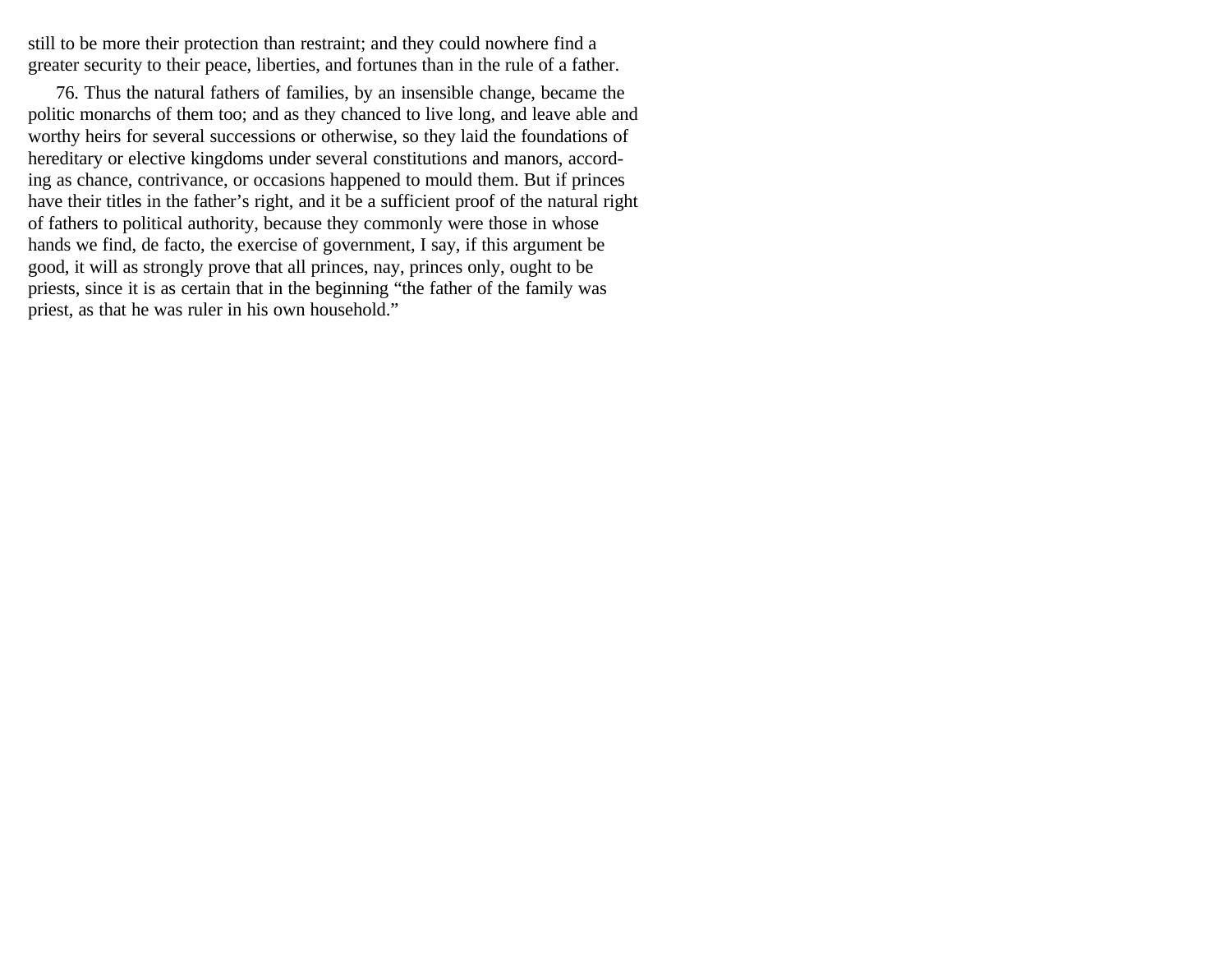# **Chapter VII**

## **Of Political or Civil Society**

77. GOD, having made man such a creature that, in His own judgment, it was not good for him to be alone, put him under strong obligations of necessity, convenience, and inclination, to drive him into society, as well as fitted him with understanding and language to continue and enjoy it. The first society was between man and wife, which gave beginning to that between parents and children, to which, in time, that between master and servant came to be added. And though all these might, and commonly did, meet together, and make up but one family, wherein the master or mistress of it had some sort of rule proper to a family, each of these, or all together, came short of "political society," as we shall see if we consider the different ends, ties, and bounds of each of these.

78. Conjugal society is made by a voluntary compact between man and woman, and though it consist chiefly in such a communion and right in one another's bodies as is necessary to its chief end, procreation, yet it draws with it mutual support and assistance, and a communion of interests too, as necessary not only to unite their care and affection, but also necessary to their common offspring, who have a right to be nourished and maintained by them till they are able to provide for themselves.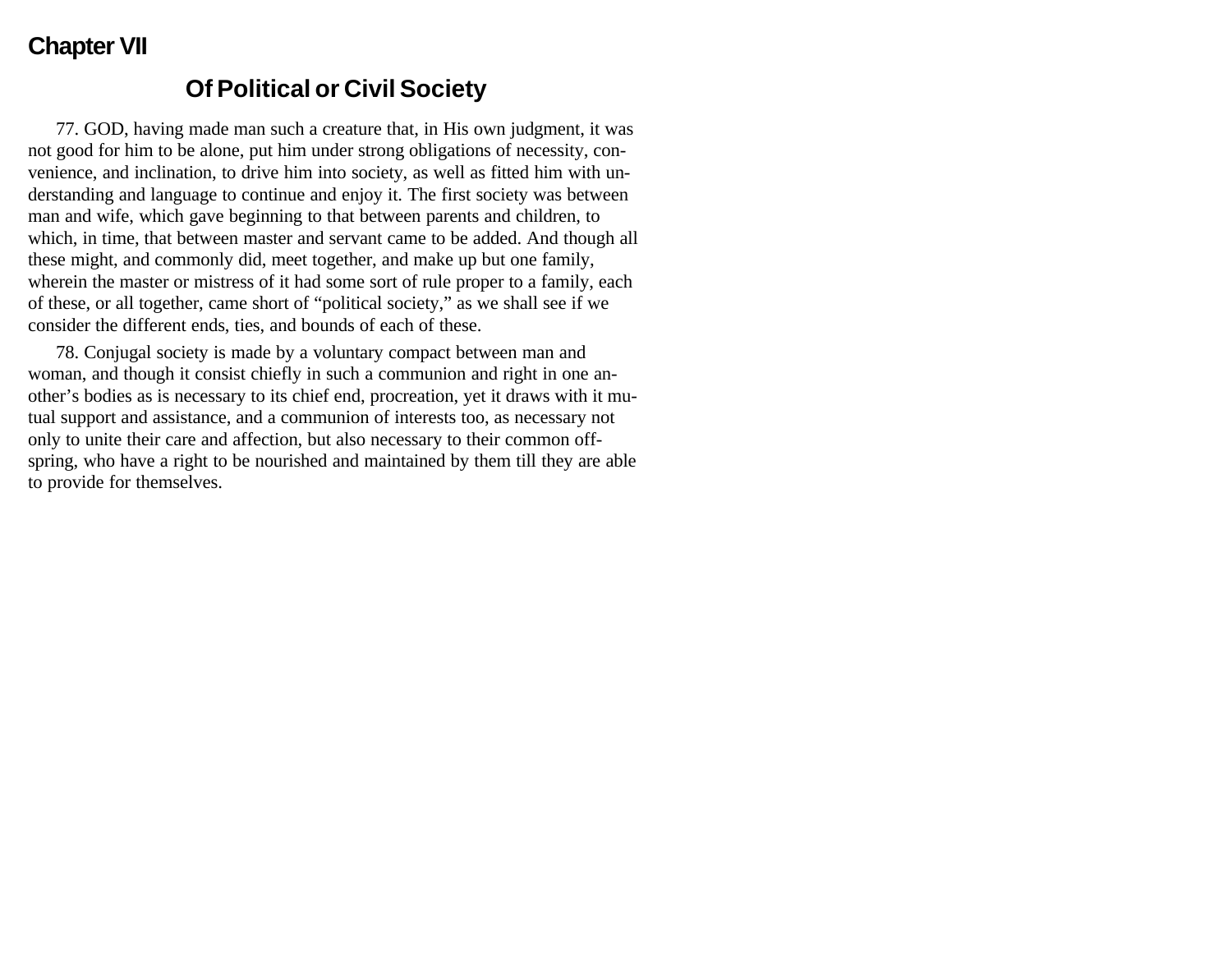79. For the end of conjunction between male and female being not barely procreation, but the continuation of the species, this conjunction betwixt male and female ought to last, even after procreation, so long as is necessary to the nourishment and support of the young ones, who are to be sustained by those that got them till they are able to shift and provide for themselves. This rule, which the infinite wise Maker hath set to the works of His hands, we find the inferior creatures steadily obey. In those vivaporous animals which feed on grass the conjunction between male and female lasts no longer than the very act of copulation, because the teat of the dam being sufficient to nourish the young till it be able to feed on grass. the male only begets, but concerns not himself for the female or young, to whose sustenance he can contribute nothing. But in beasts of prey the conjunction lasts longer because the dam, not being able well to subsist herself and nourish her numerous offspring by her own prey alone (a more laborious as well as more dangerous way of living than by feeding on grass), the assistance of the male is necessary to the maintenance of their common family, which cannot subsist till they are able to prey for themselves, but by the joint care of male and female. The same is observed in all birds (except some domestic ones, where plenty of food excuses the cock from feeding and taking care of the young brood), whose young, needing food in the nest, the cock and hen continue mates till the young are able to use their wings and provide for themselves.

80. And herein, I think, lies the chief, if not the only reason, why the male and female in mankind are tied to a longer conjunction than other creatures- viz., be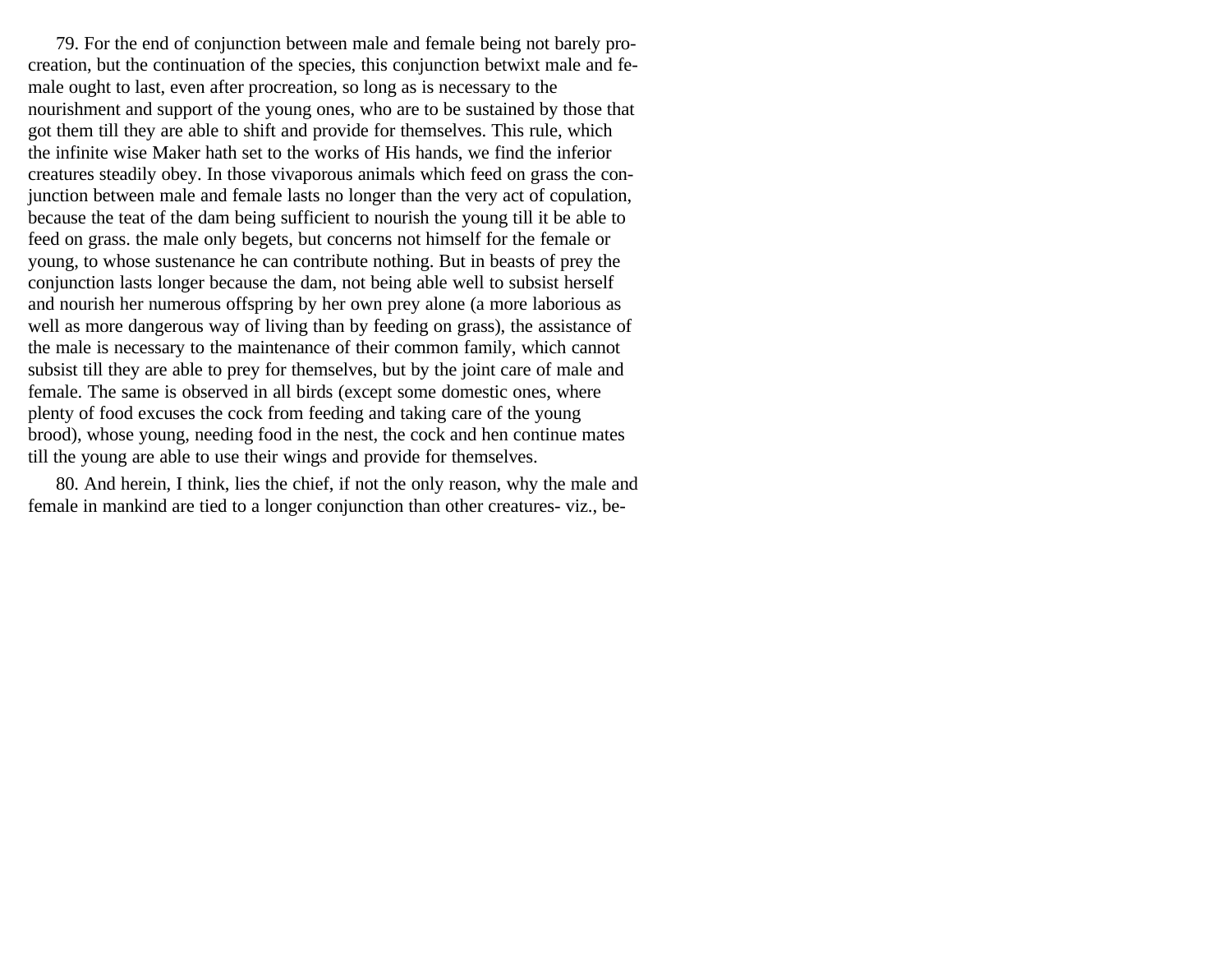cause the female is capable of conceiving, and, de facto, is commonly with child again, and brings forth too a new birth, long before the former is out of a dependency for support on his parents' help and able to shift for himself and has all the assistance due to him from his parents, whereby the father, who is bound to take care for those he hath begot, is under an obligation to continue in conjugal society with the same woman longer than other creatures, whose young, being able to subsist of themselves before the time of procreation returns again, the conjugal bond dissolves of itself, and they are at liberty till Hymen, at his usual anniversary season, summons them again to choose new mates. Wherein one cannot but admire the wisdom of the great Creator, who, having given to man an ability to lay up for the future as well as supply the present necessity, hath made it necessary that society of man and wife should be more lasting than of male and female amongst other creatures, that so their industry might be encouraged, and their interest better united, to make provision and lay up goods for their common issue, which uncertain mixture, or easy and frequent solutions of conjugal society, would mightily disturb.

81. But though these are ties upon mankind which make the conjugal bonds more firm and lasting in a man than the other species of animals, yet it would give one reason to inquire why this compact, where procreation and education are secured and inheritance taken care for, may not be made determinable, either by consent, or at a certain time, or upon certain conditions, as well as any other voluntary compacts, there being no necessity, in the nature of the thing, nor to the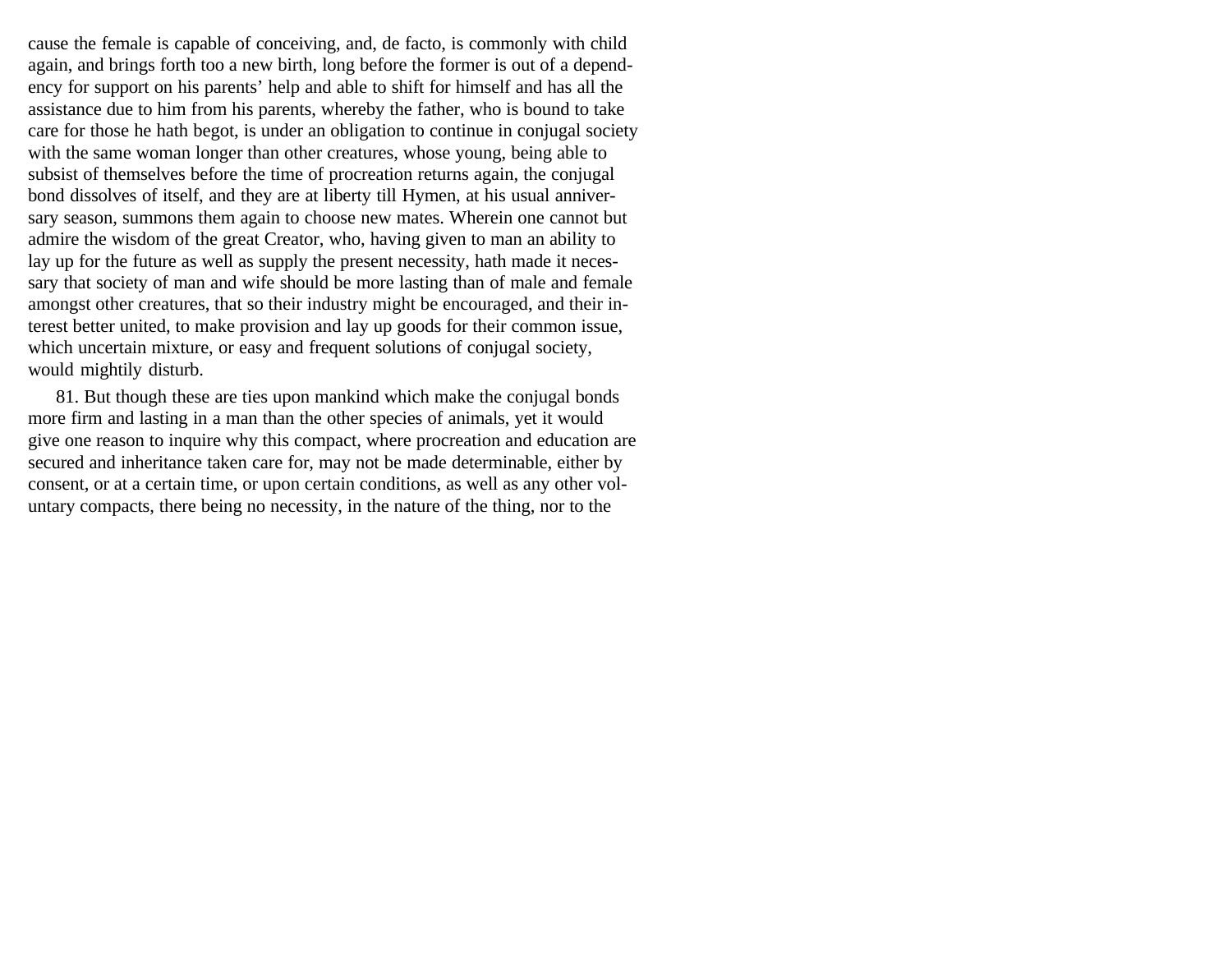ends of it, that it should always be for life- I mean, to such as are under no restraint of any positive law which ordains all such contracts to be perpetual.

82. But the husband and wife, though they have but one common concern, yet having different understandings, will unavoidably sometimes have different wills too. It therefore being necessary that the last determination (i.e., the rule) should be placed somewhere, it naturally falls to the man's share as the abler and the stronger. But this, reaching but to the things of their common interest and property, leaves the wife in the full and true possession of what by contract is her peculiar right, and at least gives the husband no more power over her than she has over his life; the power of the husband being so far from that of an absolute monarch that the wife has, in many cases, a liberty to separate from him where natural right or their contract allows it, whether that contract be made by themselves in the state of Nature or by the customs or laws of the country they live in, and the children, upon such separation, fall to the father or mother's lot as such contract does determine.

83. For all the ends of marriage being to be obtained under politic government, as well as in the state of Nature, the civil magistrate doth not abridge the right or power of either, naturally necessary to those ends- viz., procreation and mutual support and assistance whilst they are together, but only decides any controversy that may arise between man and wife about them. If it were otherwise, and that absolute sovereignty and power of life and death naturally belonged to the husband, and were necessary to the society between man and wife, there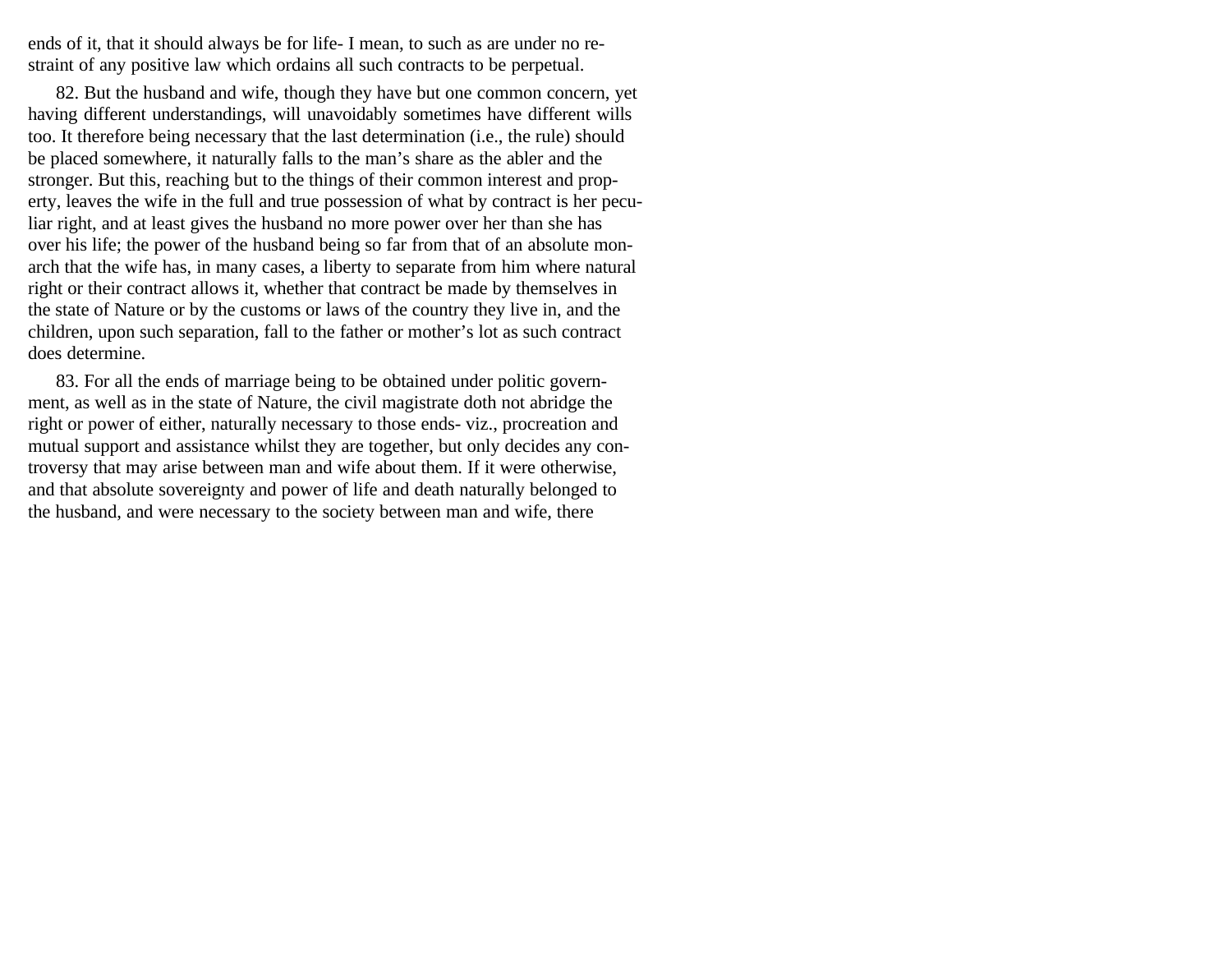could be no matrimony in any of these countries where the husband is allowed no such absolute authority. But the ends of matrimony requiring no such power in the husband, it was not at all necessary to it. The condition of conjugal society put it not in him; but whatsoever might consist with procreation and support of the children till they could shift for themselves- mutual assistance, comfort, and maintenance- might be varied and regulated by that contract which first united them in that society, nothing being necessary to any society that is not necessary to the ends for which it is made.

84. The society betwixt parents and children, and the distinct rights and powers belonging respectively to them, I have treated of so largely in the foregoing chapter that I shall not here need to say anything of it; and I think it is plain that it is far different from a politic society.

85. Master and servant are names as old as history, but given to those of far different condition; for a free man makes himself a servant to another by selling him for a certain time the service he undertakes to do in exchange for wages he is to receive; and though this commonly puts him into the family of his master, and under the ordinary discipline thereof, yet it gives the master but a temporary power over him, and no greater than what is contained in the contract between them. But there is another sort of servant which by a peculiar name we call slaves, who being captives taken in a just war are, by the right of Nature, subjected to the absolute dominion and arbitrary power of their masters. These men having, as I say, forfeited their lives and, with it, their liberties, and lost their es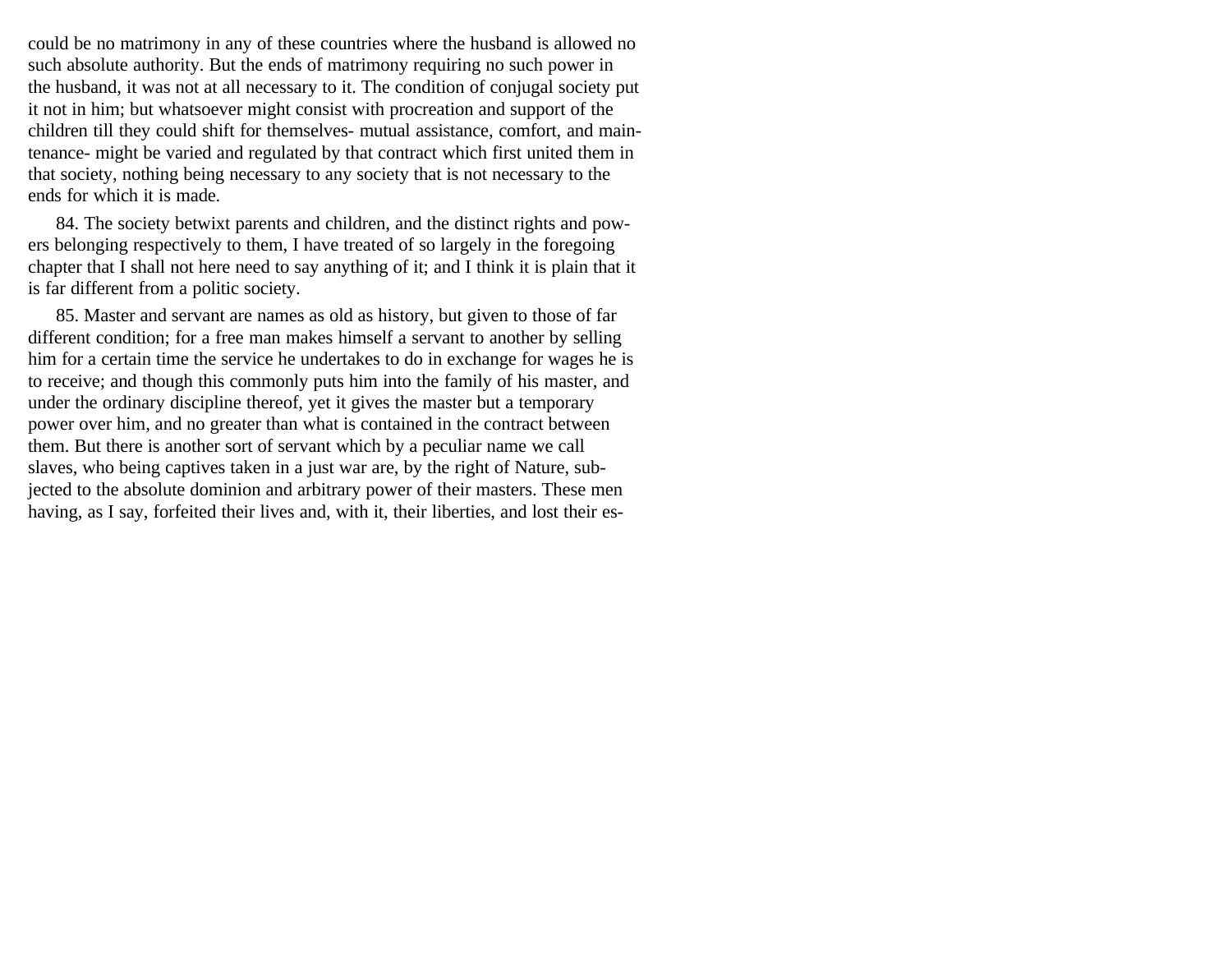tates, and being in the state of slavery, not capable of any property, cannot in that state be considered as any part of civil society, the chief end whereof is the preservation of property.

86. Let us therefore consider a master of a family with all these subordinate relations of wife, children, servants and slaves, united under the domestic rule of a family, with what resemblance soever it may have in its order, offices, and number too, with a little commonwealth, yet is very far from it both in its constitution, power, and end; or if it must be thought a monarchy, and the paterfamilias the absolute monarch in it, absolute monarchy will have but a very shattered and short power, when it is plain by what has been said before, that the master of the family has a very distinct and differently limited power both as to time and extent over those several persons that are in it; for excepting the slave (and the family is as much a family, and his power as paterfamilias as great, whether there be any slaves in his family or no) he has no legislative power of life and death over any of them, and none too but what a mistress of a family may have as well as he. And he certainly can have no absolute power over the whole family who has but a very limited one over every individual in it. But how a family, or any other society of men, differ from that which is properly political society, we shall best see by considering wherein political society itself consists.

87. Man being born, as has been proved, with a title to perfect freedom and an uncontrolled enjoyment of all the rights and privileges of the law of Nature, equally with any other man, or number of men in the world, hath by nature a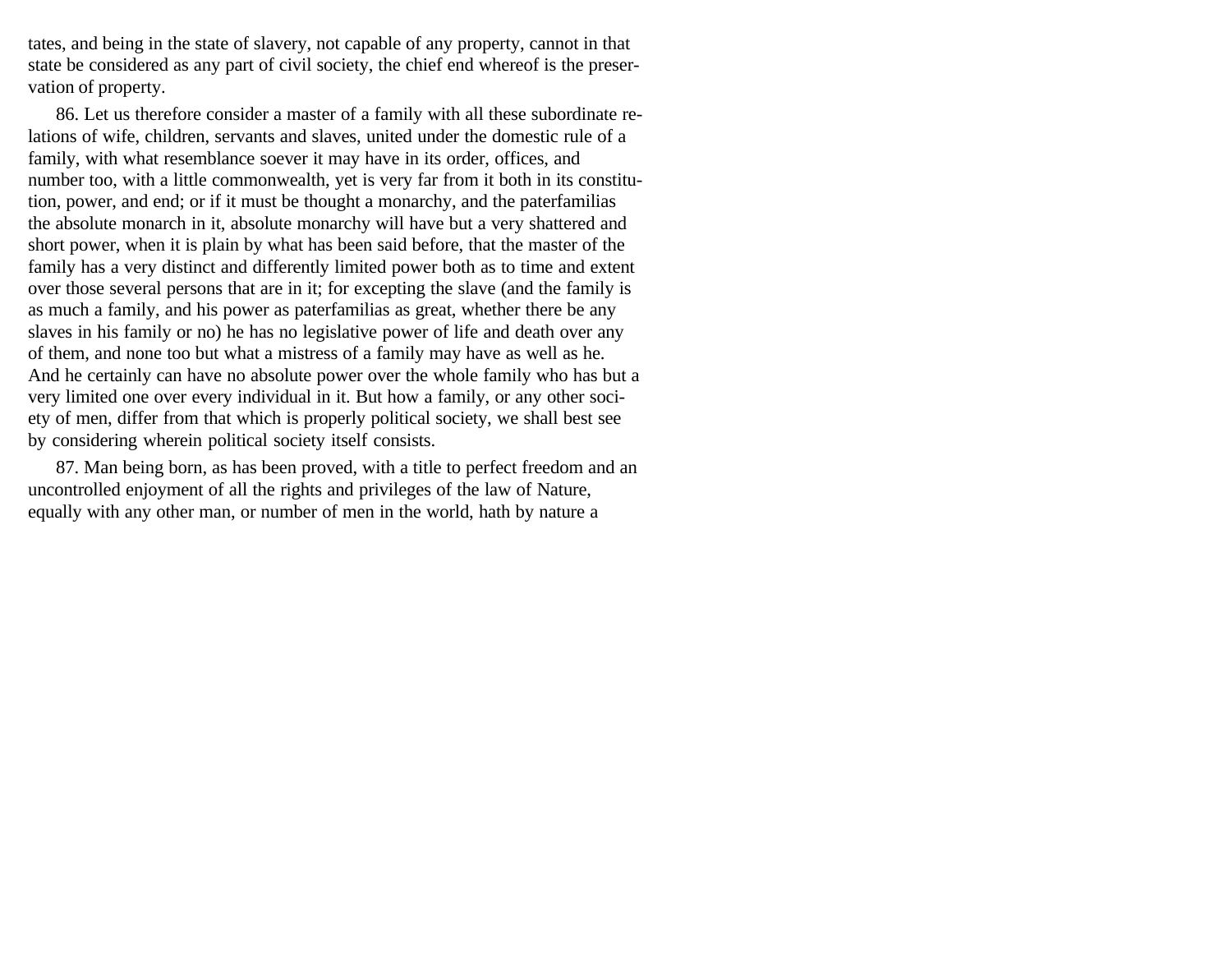power not only to preserve his property- that is, his life, liberty, and estate, against the injuries and attempts of other men, but to judge of and punish the breaches of that law in others, as he is persuaded the offence deserves, even with death itself, in crimes where the heinousness of the fact, in his opinion, requires it. But because no political society can be, nor subsist, without having in itself the power to preserve the property, and in order thereunto punish the offences of all those of that society, there, and there only, is political society where every one of the members hath quitted this natural power, resigned it up into the hands of the community in all cases that exclude him not from appealing for protection to the law established by it. And thus all private judgment of every particular member being excluded, the community comes to be umpire, and by understanding indifferent rules and men authorised by the community for their execution, decides all the differences that may happen between any members of that society concerning any matter of right, and punishes those offences which any member hath committed against the society with such penalties as the law has established; whereby it is easy to discern who are, and are not, in political society together. Those who are united into one body, and have a common established law and judicature to appeal to, with authority to decide controversies between them and punish offenders, are in civil society one with another; but those who have no such common appeal, I mean on earth, are still in the state of Nature, each being where there is no other, judge for himself and executioner; which is, as I have before showed it, the perfect state of Nature.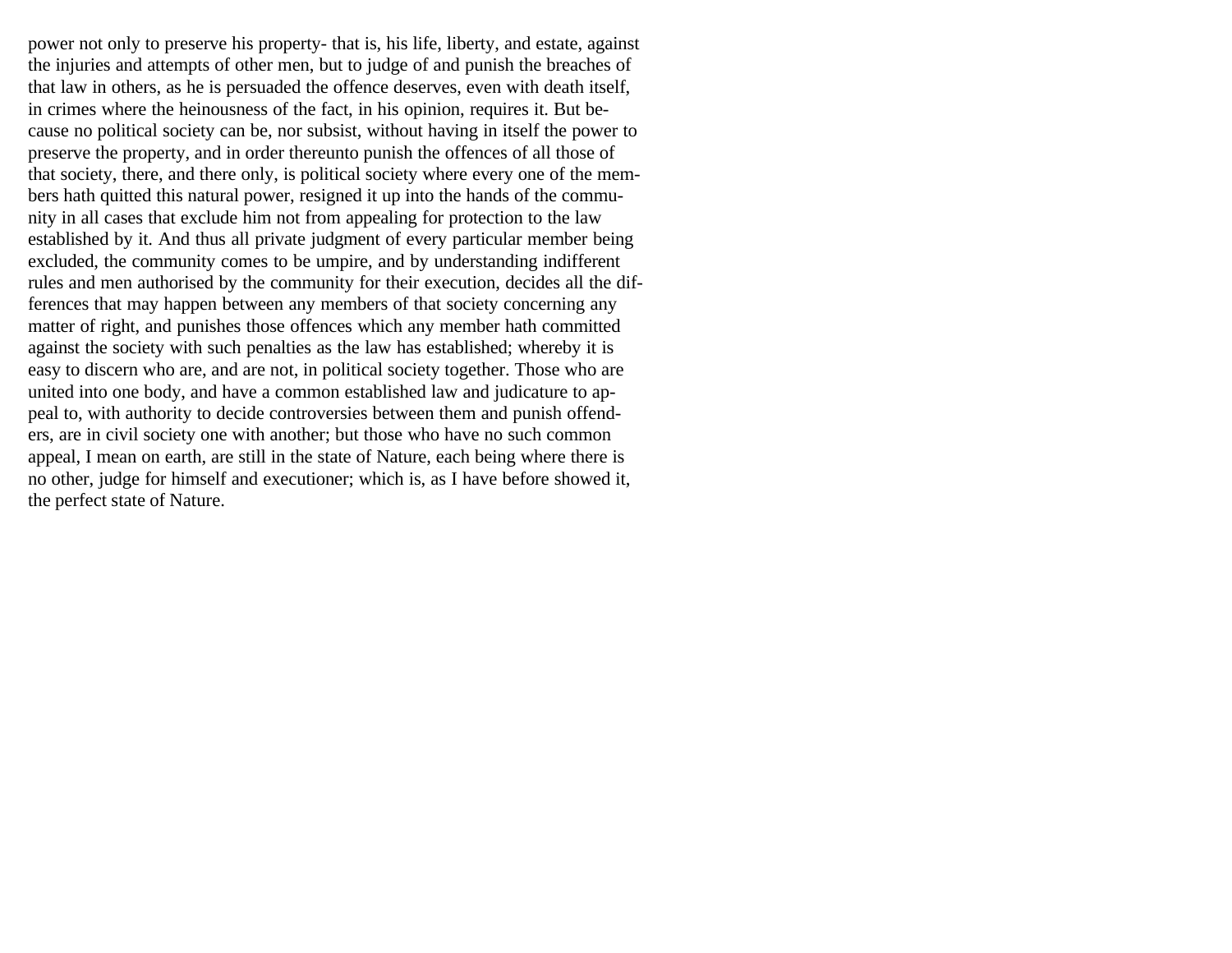88. And thus the commonwealth comes by a power to set down what punishment shall belong to the several transgressions they think worthy of it, committed amongst the members of that society (which is the power of making laws), as well as it has the power to punish any injury done unto any of its members by any one that is not of it (which is the power of war and peace); and all this for the preservation of the property of all the members of that society, as far as is possible. But though every man entered into society has quitted his power to punish offences against the law of Nature in prosecution of his own private judgment, yet with the judgment of offences which he has given up to the legislative, in all cases where he can appeal to the magistrate, he has given up a right to the commonwealth to employ his force for the execution of the judgments of the commonwealth whenever he shall be called to it, which, indeed, are his own judgements, they being made by himself or his representative. And herein we have the original of the legislative and executive power of civil society, which is to judge by standing laws how far offences are to be punished when committed within the commonwealth; and also by occasional judgments founded on the present circumstances of the fact, how far injuries from without are to be vindicated, and in both these to employ all the force of all the members when there shall be need.

89. Wherever, therefore, any number of men so unite into one society as to quit every one his executive power of the law of Nature, and to resign it to the public, there and there only is a political or civil society. And this is done wherever any number of men, in the state of Nature, enter into society to make one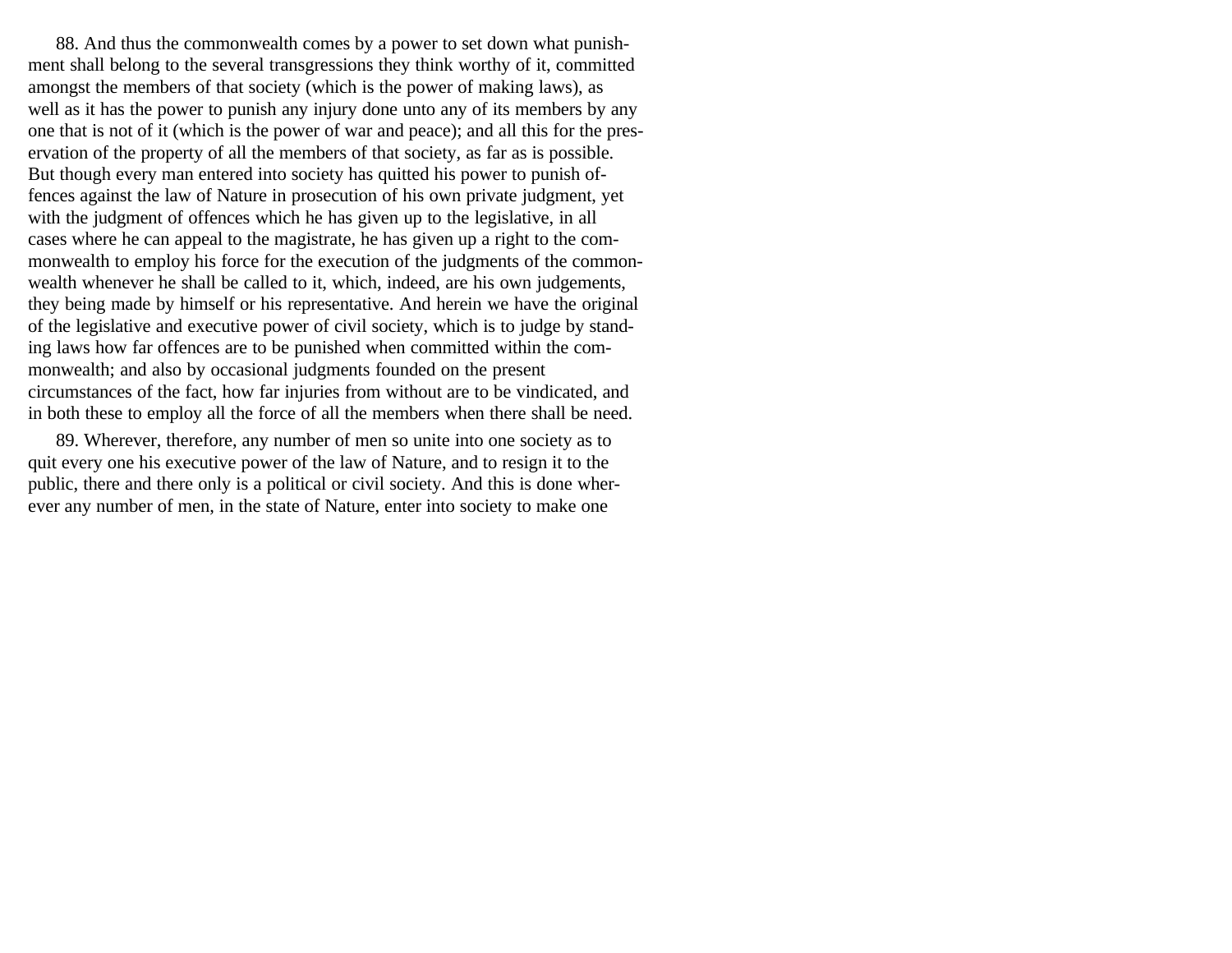people one body politic under one supreme government: or else when any one joins himself to, and incorporates with any government already made. For hereby he authorises the society, or which is all one, the legislative thereof, to make laws for him as the public good of the society shall require, to the execution whereof his own assistance (as to his own decrees) is due. And this puts men out of a state of Nature into that of a commonwealth, by setting up a judge on earth with authority to determine all the controversies and redress the injuries that may happen to any member of the commonwealth, which judge is the legislative or magistrates appointed by it. And wherever there are any number of men, however associated, that have no such decisive power to appeal to, there they are still in the state of Nature.

90. And hence it is evident that absolute monarchy, which by some men is counted for the only government in the world, is indeed inconsistent with civil society, and so can be not form of civil government at all. For the end of civil society being to avoid and remedy those inconveniences of the state of Nature which necessarily follow from every man's being judge in his own case, by setting up a known authority to which every one of that society may appeal upon any injury received, or controversy that may arise, and which every one of the society ought to obey.4 Wherever any persons are who have not such an authority to appeal to,

#### 4

"The public power of all society is above every soul contained in the same society, and the principal use of that power is to give laws unto all that are under it, which laws in such cases we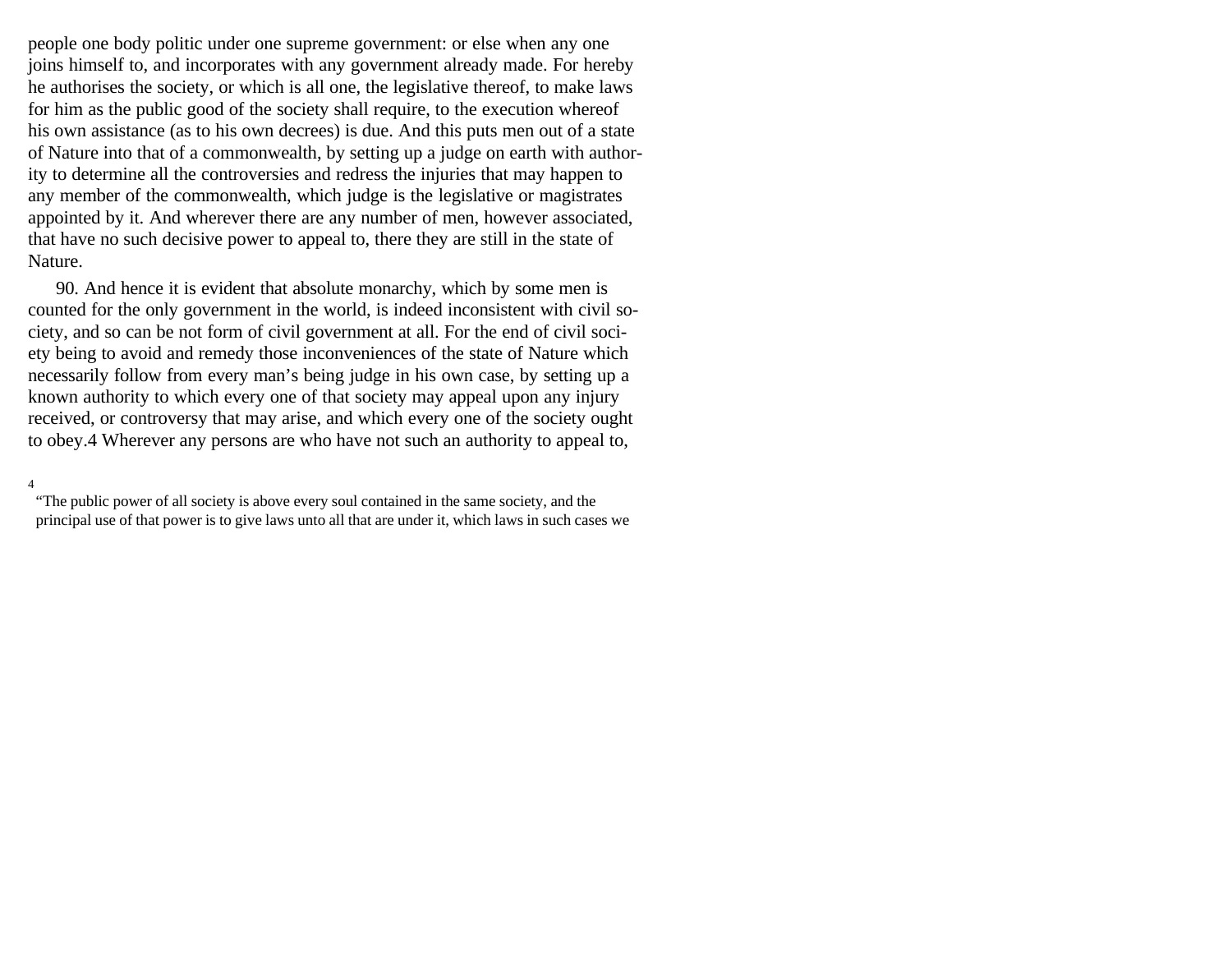and decide any difference between them there, those persons are still in the state of Nature. And so is every absolute prince in respect of those who are under his dominion.

91. For he being supposed to have all, both legislative and executive, power in himself alone, there is no judge to be found, no appeal lies open to any one, who may fairly and indifferently, and with authority decide, and from whence relief and redress may be expected of any injury or inconveniency that may be suffered from him, or by his order. So that such a man, however entitled, Czar, or Grand Signior, or how you please, is as much in the state of Nature, with all under his dominion, as he is with the rest of mankind. For wherever any two men are, who have no standing rule and common judge to appeal to on earth, for the determination of controversies of right betwixt them, there they are still in the state of Nature, and under all the inconveniencies of it, with only this woeful difference to the subject, or rather slave of an absolute prince.5 That whereas, in the

must obey, unless there be reason showed which may necessarily enforce that the law of reason or of God doth enjoin the contrary." Hooker, Eccl. Pol., i. 16. 5

"To take away all such mutual grievances, injuries, and wrongs- i.e., such as attend men in the state of Nature, there was no way but only by growing into composition and agreement amongst themselves by ordaining some kind of government public, and by yielding themselves subject thereunto, that unto whom they granted authority to rule and govern, by them the peace, tranquillity, and happy estate of the rest might be procured. Men always knew that where force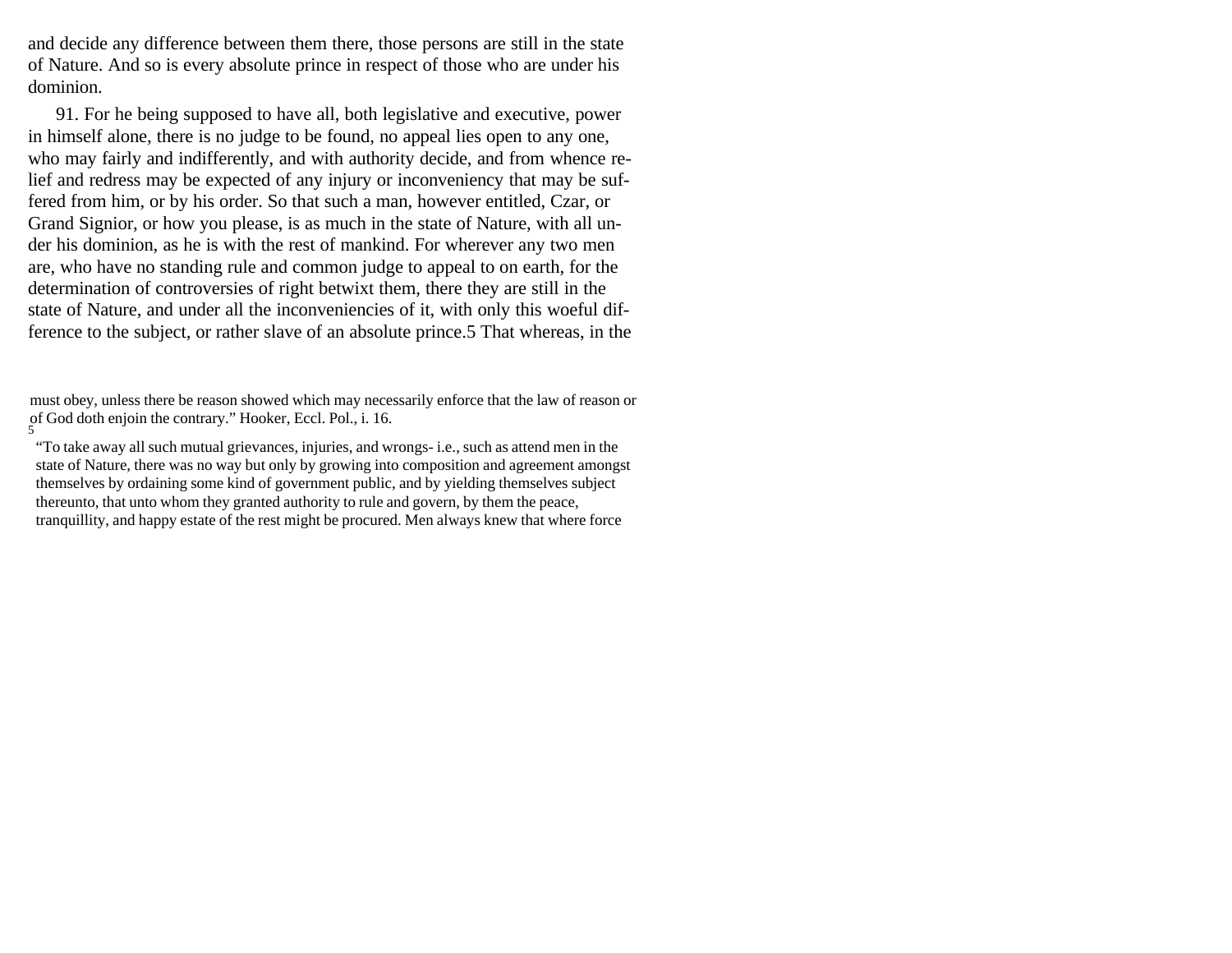ordinary state of Nature, he has a liberty to judge of his right, according to the best of his power to maintain it; but whenever his property is invaded by the will and order of his monarch, he has not only no appeal, as those in society ought to have, but, as if he were degraded from the common state of rational creatures, is denied a liberty to judge of, or defend his right, and so is exposed to all the misery and inconveniencies that a man can fear from one, who being in the unrestrained state of Nature, is yet corrupted with flattery and armed with power.

92. For he that thinks absolute power purifies men's blood, and corrects the baseness of human nature, need read but the history of this, or any other age, to be convinced to the contrary. He that would have been insolent and injurious in the woods of America would not probably be much better on a throne, where perhaps learning and religion shall be found out to justify all that he shall do to his subjects, and the sword presently silence all those that dare question it. For what

and injury was offered, they might be defenders of themselves. They knew that, however men may seek their own commodity, yet if this were done with injury unto others, it was not to be suffered, but by all men and all good means to be withstood. Finally, they knew that no man might, in reason, take upon him to determine his own right, and according to his own determination proceed in maintenance thereof, in as much as every man is towards himself, and them whom he greatly affects, partial; and therefore, that strifes and troubles would be endless, except they gave their common consent, all to be ordered by some whom they should agree upon, without which consent there would be no reason that one man should take upon him to be lord or judge over another." Hooker, ibid. 10.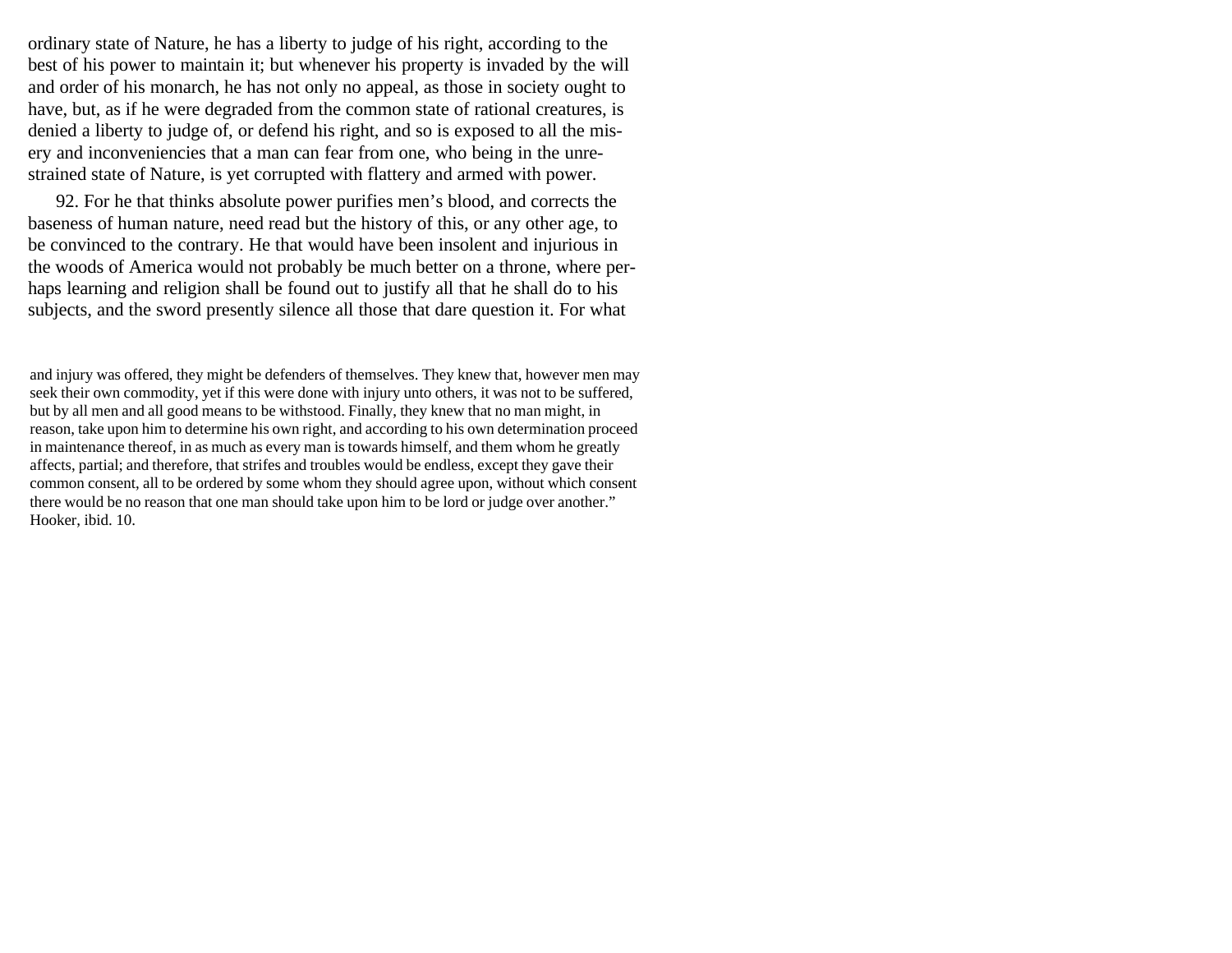the protection of absolute monarchy is, what kind of fathers of their countries it makes princes to be, and to what a degree of happiness and security it carries civil society, where this sort of government is grown to perfection, he that will look into the late relation of Ceylon may easily see.

93. In absolute monarchies, indeed, as well as other governments of the world, the subjects have an appeal to the law, and judges to decide any controversies, and restrain any violence that may happen betwixt the subjects themselves, one amongst another. This every one thinks necessary, and believes; he deserves to be thought a declared enemy to society and mankind who should go about to take it away. But whether this be from a true love of mankind and society, and such a charity as we owe all one to another, there is reason to doubt. For this is no more than what every man, who loves his own power, profit, or greatness, may, and naturally must do, keep those animals from hurting or destroying one another who labour and drudge only for his pleasure and advantage; and so are taken care of, not out of any love the master has for them, but love of himself, and the profit they bring him. For if it be asked what security, what fence is there in such a state against the violence and oppression of this absolute ruler, the very question can scarce be borne. They are ready to tell you that it deserves death only to ask after safety. Betwixt subject and subject, they will grant, there must be measures, laws, and judges for their mutual peace and security. But as for the ruler, he ought to be absolute, and is above all such circumstances; because he has a power to do more hurt and wrong, it is right when he does it. To ask how you may be guarded from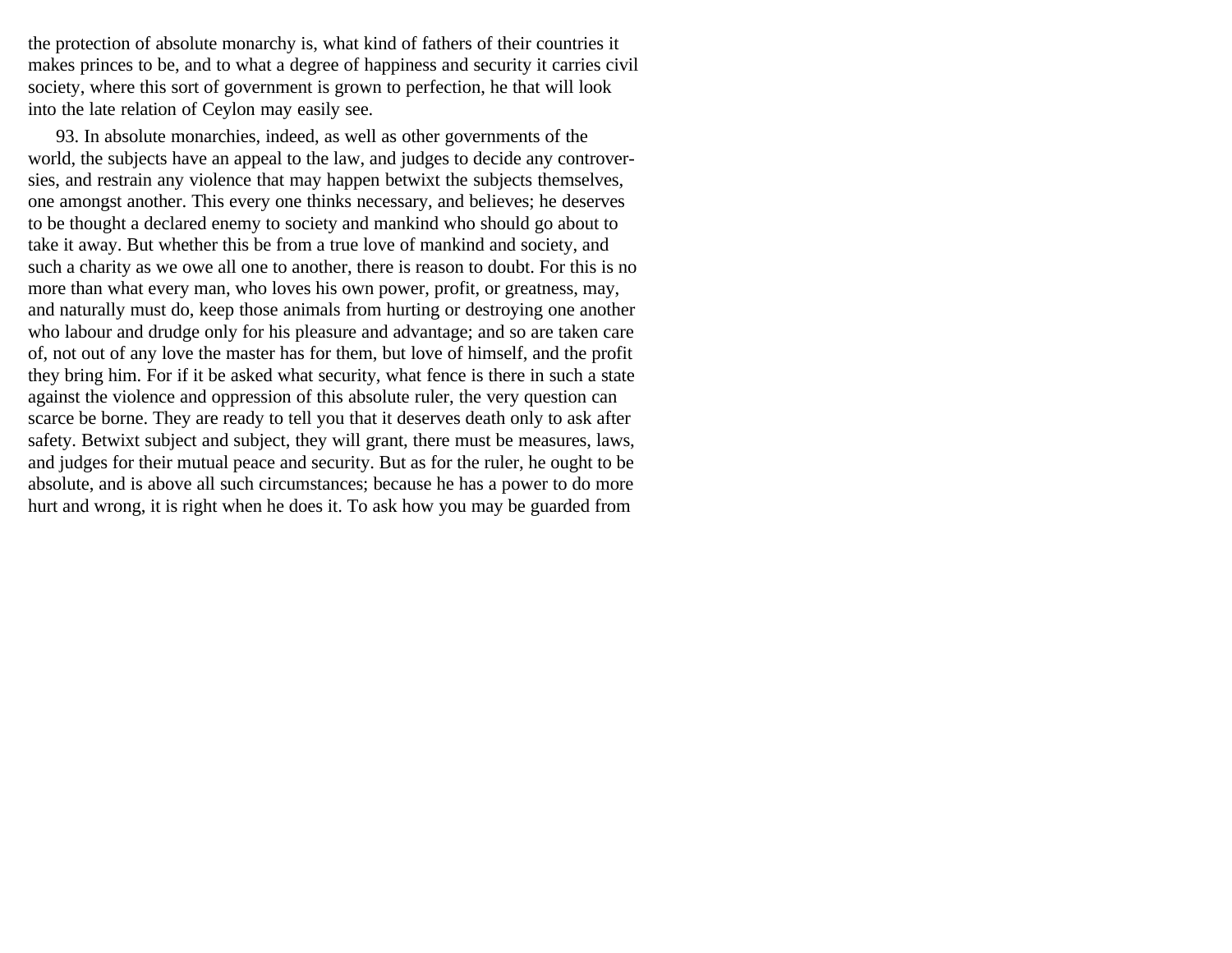or injury on that side, where the strongest hand is to do it, is presently the voice of faction and rebellion. As if when men, quitting the state of Nature, entered into society, they agreed that all of them but one should be under the restraint of laws; but that he should still retain all the liberty of the state of Nature, increased with power, and made licentious by impunity. This is to think that men are so foolish that they take care to avoid what mischiefs may be done them by polecats or foxes, but are content, nay, think it safety, to be devoured by lions.

94. But, whatever flatterers may talk to amuse people's understandings, it never hinders men from feeling; and when they perceive that any man, in what station soever, is out of the bounds of the civil society they are of, and that they have no appeal, on earth, against any harm they may receive from him, they are apt to think themselves in the state of Nature, in respect of him whom they find to be so; and to take care, as soon as they can, to have that safety and security, in civil society, for which it was first instituted, and for which only they entered into it. And therefore, though perhaps at first, as shall be showed more at large hereafter, in the following part of this discourse, some one good and excellent man having got a pre-eminency amongst the rest, had this deference paid to his goodness and virtue, as to a kind of natural authority, that the chief rule, with arbitration of their differences, by a tacit consent devolved into his hands, without any other caution but the assurance they had of his uprightness and wisdom; yet when time giving authority, and, as some men would persuade us, sacredness to customs, which the negligent and unforeseeing innocence of the first ages began, had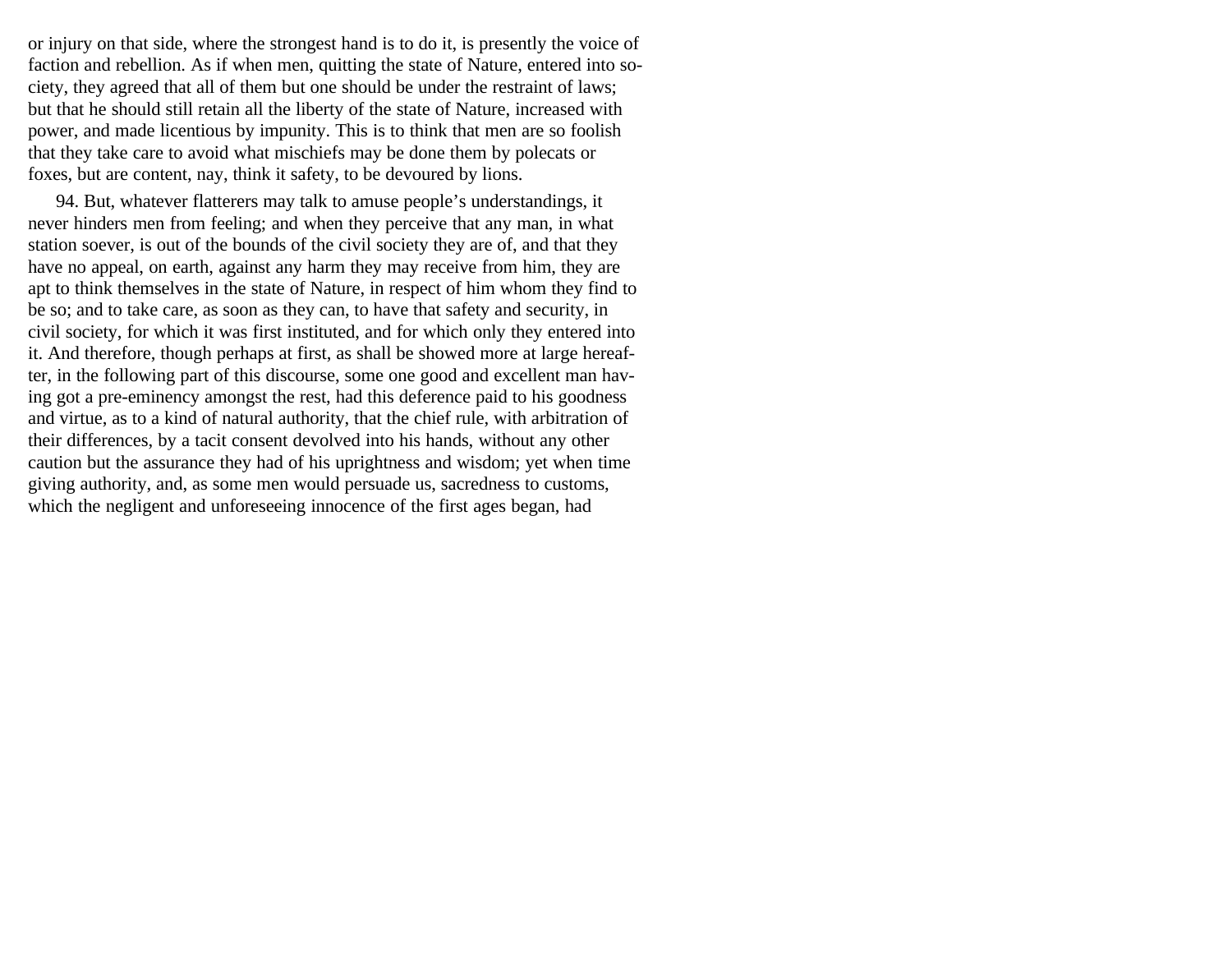brought in successors of another stamp, the people finding their properties not secure under the government as then it was(6) (whereas government has no other end but the preservation of property), could never be safe, nor at rest, nor think themselves in civil society, till the legislative was so placed in collective bodies of men, call them senate, parliament, or what you please, by which means every single person became subject equally with other the meanest men, to those laws, which he himself, as part of the legislative, had established; nor could any one, by his own authority, avoid the force of the law, when once made, nor by any pretence of superiority plead exemption, thereby to license his own, or the miscarriages of any of his dependants. No man in civil society can be exempted from the laws of it. For if any man may do what he thinks fit and there be no appeal on earth for redress or security against any harm he shall do, I ask whether he be not perfectly still in the state of Nature, and so can be no part or member of that civil society, unless any one will say the state of Nature and civil society are one and the same thing, which I have never yet found any one so great a patron of anarchy

#### 6

"At the first, when some certain kind of regimen was once appointed, it may be that nothing was then further thought upon for the manner of governing, but all permitted unto their wisdom and discretion which were to rule till, by experience, they found this for all parts very inconvenient, so as the thing which they had devised for a remedy did indeed but increase the sore which it should have cured. They saw that to live by one man's will became the cause of all men's misery. This constrained them to come unto laws wherein all men might see their duty beforehand, and know the penalties of transgressing them." Hooker, Eccl. Pol. i. 10.Text of Footnote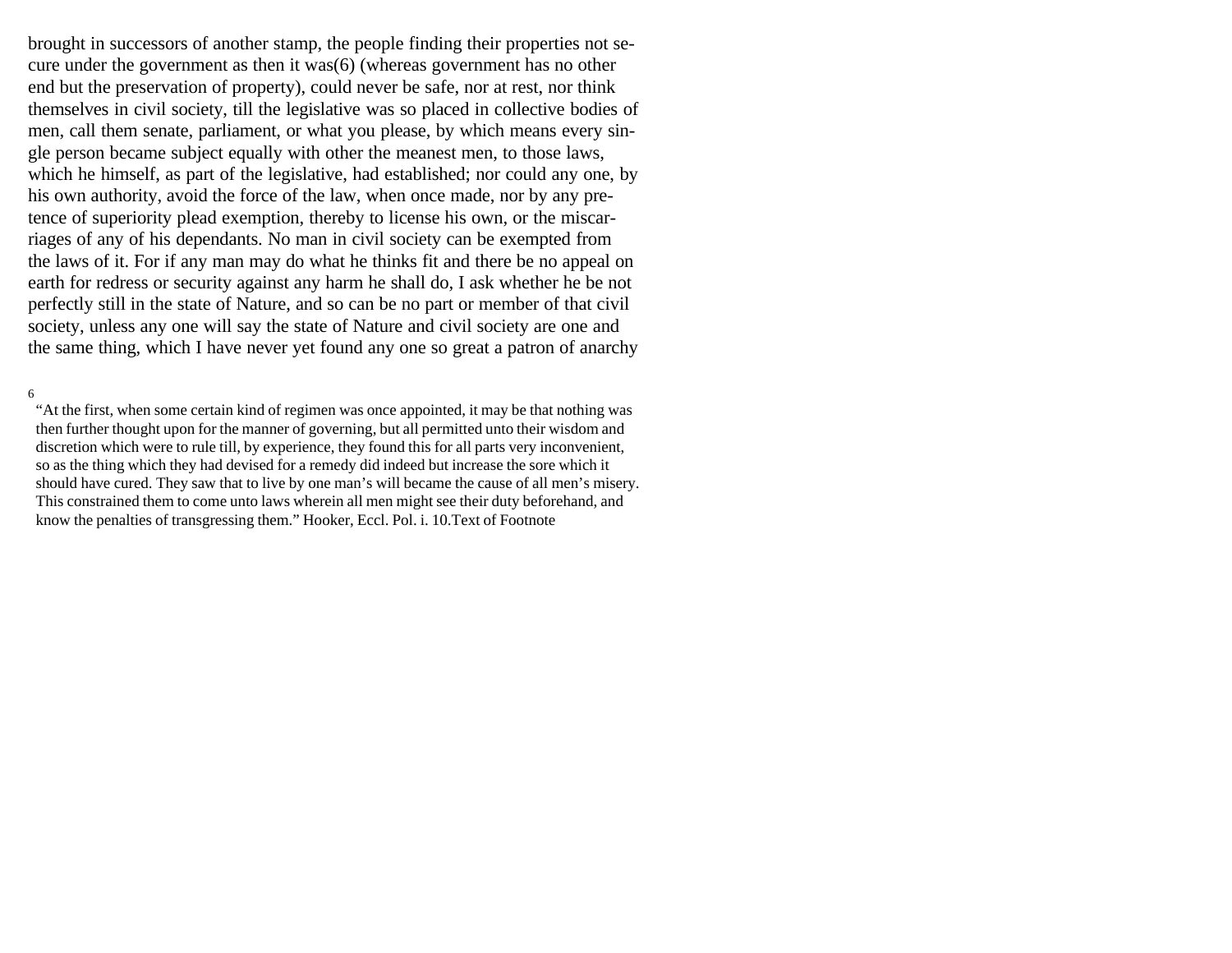as to affirm..("Civil law, being the act of the whole body politic, doth therefore overrule each several part of the same body." Hooker, ibid)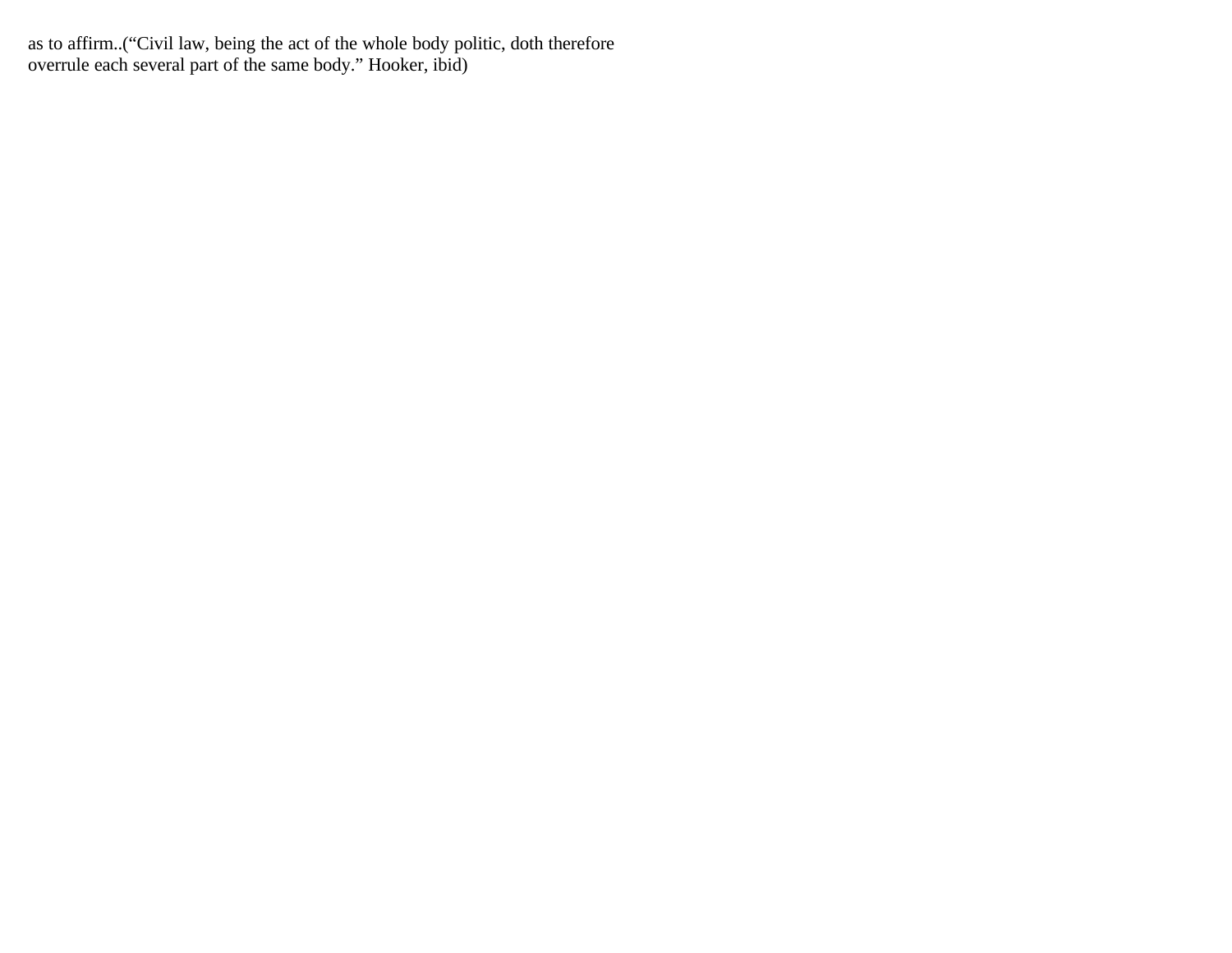# **Chapter VIII**

#### **Of the Beginning of Political Societies**

95. MEN being, as has been said, by nature all free, equal, and independent, no one can be put out of this estate and subjected to the political power of another without his own consent, which is done by agreeing with other men, to join and unite into a community for their comfortable, safe, and peaceable living, one amongst another, in a secure enjoyment of their properties, and a greater security against any that are not of it. This any number of men may do, because it injures not the freedom of the rest; they are left, as they were, in the liberty of the state of Nature. When any number of men have so consented to make one community or government, they are thereby presently incorporated, and make one body politic, wherein the majority have a right to act and conclude the rest.

96. For, when any number of men have, by the consent of every individual, made a community, they have thereby made that community one body, with a power to act as one body, which is only by the will and determination of the majority. For that which acts any community, being only the consent of the individuals of it, and it being one body, must move one way, it is necessary the body should move that way whither the greater force carries it, which is the consent of the majority, or else it is impossible it should act or continue one body, one community, which the consent of every individual that united into it agreed that it should; and so every one is bound by that consent to be concluded by the major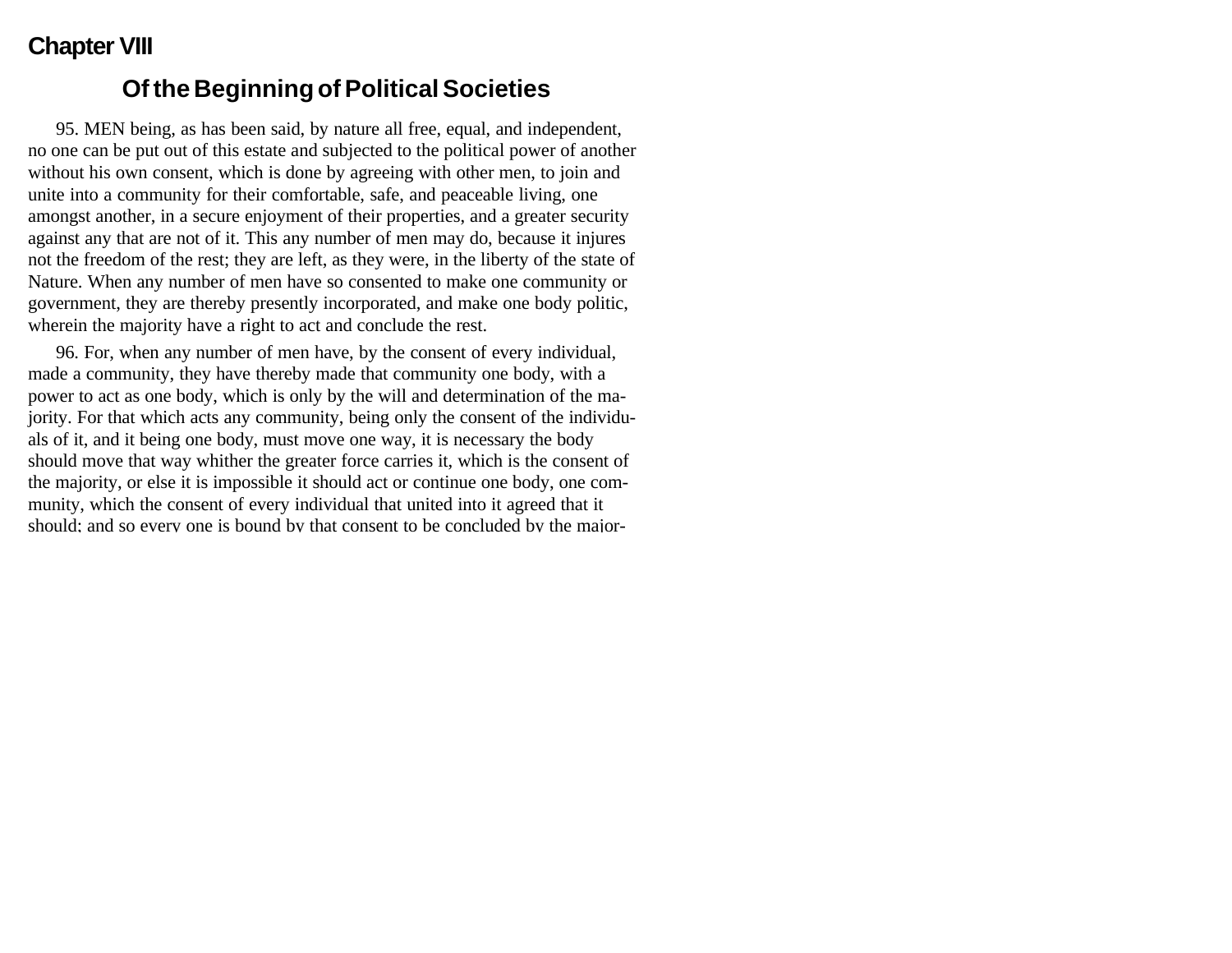ity. And therefore we see that in assemblies empowered to act by positive laws where no number is set by that positive law which empowers them, the act of the majority passes for the act of the whole, and of course determines as having, by the law of Nature and reason, the power of the whole.

97. And thus every man, by consenting with others to make one body politic under one government, puts himself under an obligation to every one of that society to submit to the determination of the majority, and to be concluded by it; or else this original compact, whereby he with others incorporates into one society, would signify nothing, and be no compact if he be left free and under no other ties than he was in before in the state of Nature. For what appearance would there be of any compact? What new engagement if he were no farther tied by any decrees of the society than he himself thought fit and did actually consent to? This would be still as great a liberty as he himself had before his compact, or any one else in the state of Nature, who may submit himself and consent to any acts of it if he thinks fit.

98. For if the consent of the majority shall not in reason be received as the act of the whole, and conclude every individual, nothing but the consent of every individual can make anything to be the act of the whole, which, considering the infirmities of health and avocations of business, which in a number though much less than that of a commonwealth, will necessarily keep many away from the public assembly; and the variety of opinions and contrariety of interests which unavoidably happen in all collections of men, it is next impossible ever to be had.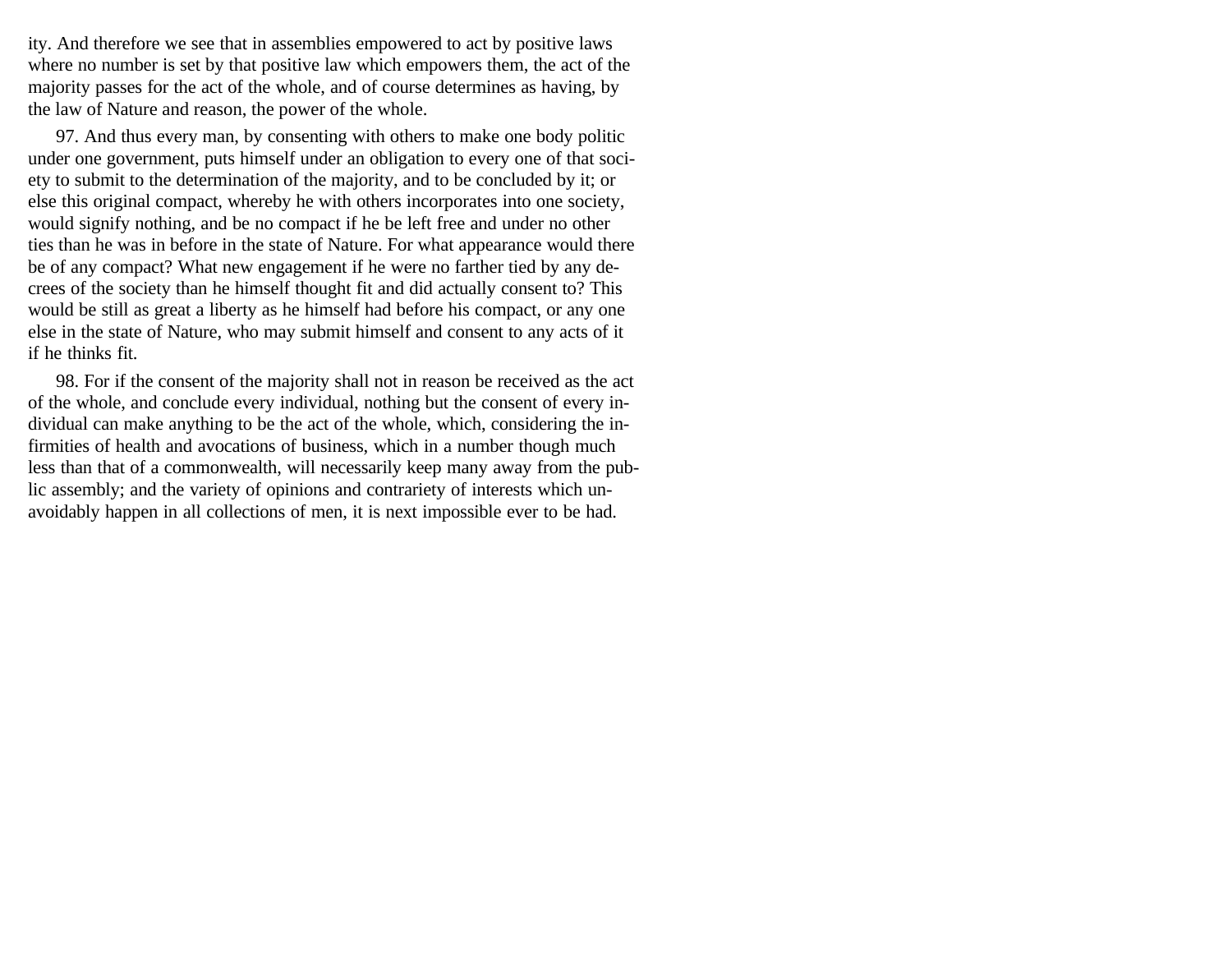And, therefore, if coming into society be upon such terms, it will be only like Cato's coming into the theatre, tantum ut exiret. Such a constitution as this would make the mighty leviathan of a shorter duration than the feeblest creatures, and not let it outlast the day it was born in, which cannot be supposed till we can think that rational creatures should desire and constitute societies only to be dissolved. For where the majority cannot conclude the rest, there they cannot act as one body, and consequently will be immediately dissolved again.

99. Whosoever, therefore, out of a state of Nature unite into a community, must be understood to give up all the power necessary to the ends for which they unite into society to the majority of the community, unless they expressly agreed in any number greater than the majority. And this is done by barely agreeing to unite into one political society, which is all the compact that is, or needs be, between the individuals that enter into or make up a commonwealth. And thus, that which begins and actually constitutes any political society is nothing but the consent of any number of freemen capable of majority, to unite and incorporate into such a society. And this is that, and that only, which did or could give beginning to any lawful government in the world.

100. To this I find two objections made: 1. That there are no instances to be found in story of a company of men, independent and equal one amongst another, that met together, and in this way began and set up a government. 2. It is impossible of right that men should do so, because all men, being born under government, they are to submit to that, and are not at liberty to begin a new one.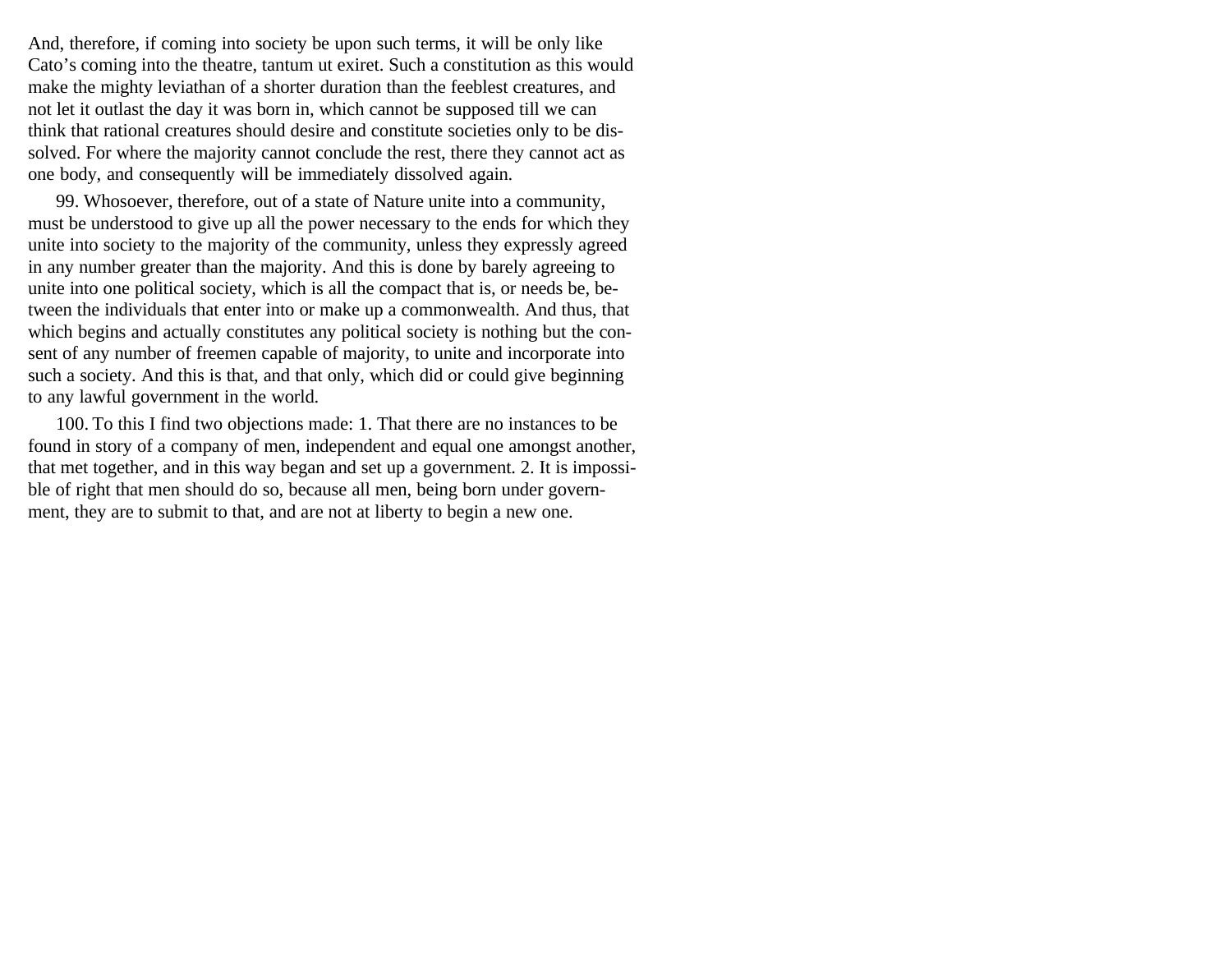101. To the first there is this to answer: That it is not at all to be wondered that history gives us but a very little account of men that lived together in the state of Nature. The inconveniencies of that condition, and the love and want of society, no sooner brought any number of them together, but they presently united and in corporated if they designed to continue together. And if we may not suppose men ever to have been in the state of Nature, because we hear not much of them in such a state, we may as well suppose the armies of Salmanasser or Xerxes were never children, because we hear little of them till they were men and embodied in armies. Government is everywhere antecedent to records, and letters seldom come in amongst a people till a long continuation of civil society has, by other more necessary arts, provided for their safety, ease, and plenty. And then they begin to look after the history of their founders, and search into their original when they have outlived the memory of it. For it is with commonwealths as with particular persons, they are commonly ignorant of their own births and infancies; and if they know anything of it, they are beholding for it to the accidental records that others have kept of it. And those that we have of the beginning of any polities in the world, excepting that of the Jews, where God Himself immediately interposed, and which favours not at all paternal dominion, are all either plain instances of such a beginning as I have mentioned, or at least have manifest footsteps of it.

102. He must show a strange inclination to deny evident matter of fact, when it agrees not with his hypothesis, who will not allow that the beginning of Rome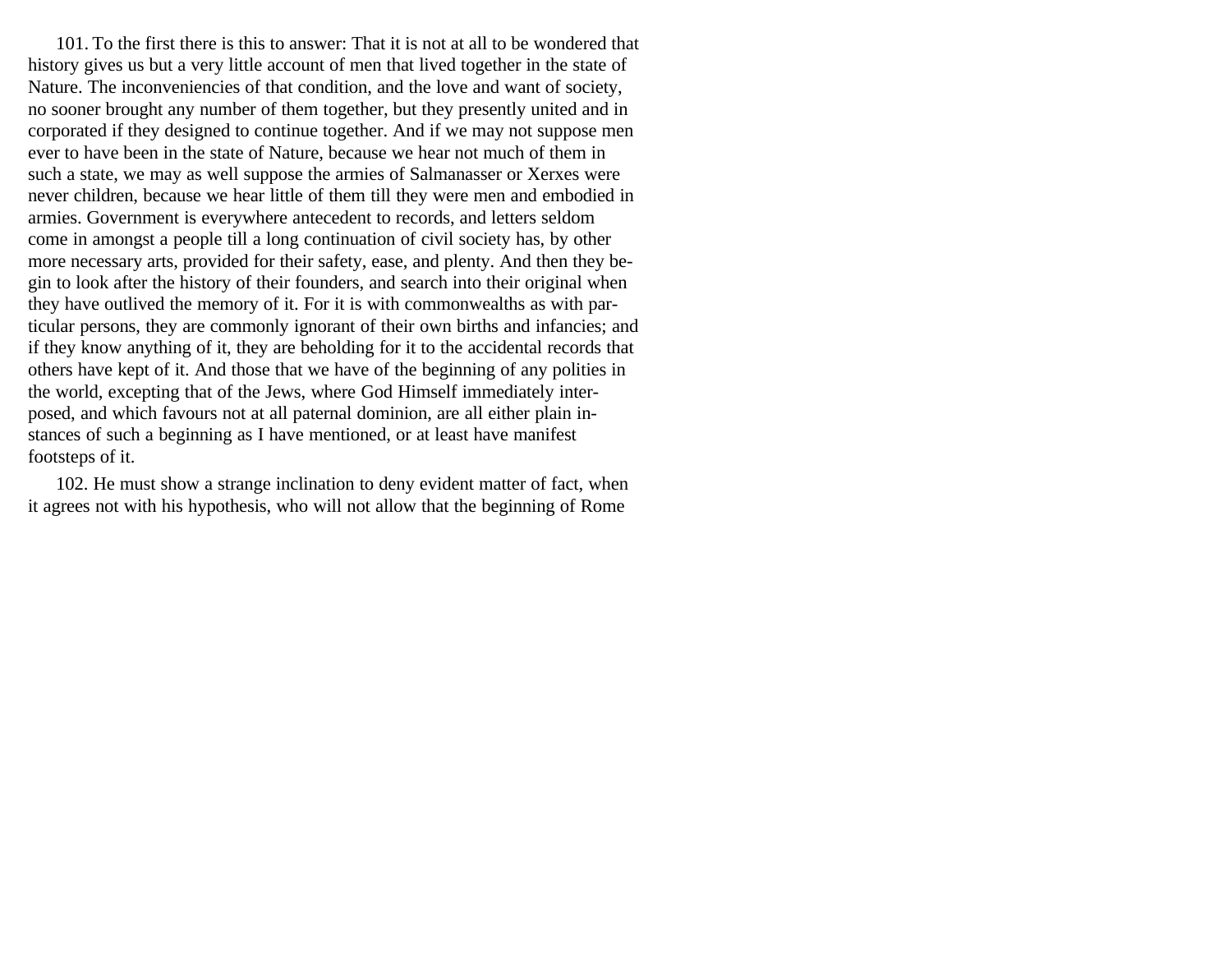and Venice were by the uniting together of several men, free and independent one of another, amongst whom there was no natural superiority or subjection. And if Josephus Acosta's word may be taken, he tells us that in many parts of America there was no government at all. "There are great and apparent conjectures," says he, "that these men [speaking of those of Peru] for a long time had neither kings nor commonwealths, but lived in troops, as they do this day in Florida- the Cheriquanas, those of Brazil, and many other nations, which have no certain kings, but, as occasion is offered in peace or war, they choose their captains as they please" (lib. i. cap. 25). If it be said, that every man there was born subject to his father, or the head of his family. that the subjection due from a child to a father took away not his freedom of uniting into what political society he thought fit, has been already proved; but be that as it will, these men, it is evident, were actually free; and whatever superiority some politicians now would place in any of them, they themselves claimed it not; but, by consent, were all equal, till, by the same consent, they set rulers over themselves. So that their politic societies all began from a voluntary union, and the mutual agreement of men freely acting in the choice of their governors and forms of government.

103. And I hope those who went away from Sparta, with Palantus, mentioned by Justin, will be allowed to have been freemen independent one of another, and to have set up a government over themselves by their own consent. Thus I have given several examples out of history of people, free and in the state of Nature, that, being met together, incorporated and began a commonwealth. And if the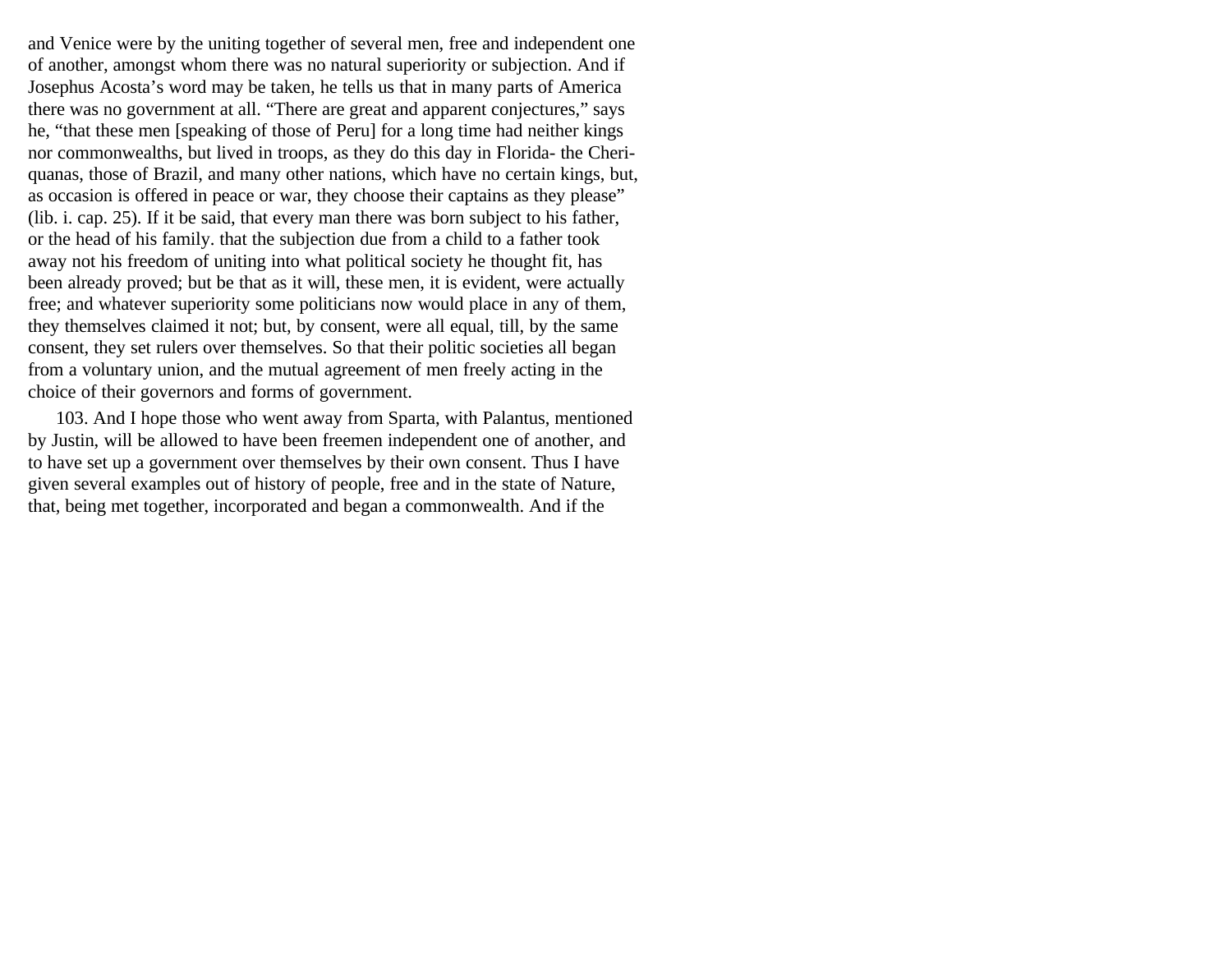want of such instances be an argument to prove that government were not nor could not be so begun, I suppose the contenders for paternal empire were better let it alone than urge it against natural liberty; for if they can give so many instances out of history of governments begun upon paternal right, I think (though at least an argument from what has been to what should of right be of no great force) one might, without any great danger, yield them the cause. But if I might advise them in the case, they would do well not to search too much into the original of governments as they have begun de facto, lest they should find at the foundation of most of them something very little favourable to the design they promote, and such a power as they contend for.

104. But, to conclude: reason being plain on our side that men are naturally free; and the examples of history showing that the governments of the world, that were begun in peace, had their beginning laid on that foundation, and were made by the consent of the people; there can be little room for doubt, either where the right is, or what has been the opinion or practice of mankind about the first erecting of governments.

105. I will not deny that if we look back, as far as history will direct us, towards the original of commonwealths, we shall generally find them under the government and administration of one man. And I am also apt to believe that where a family was numerous enough to subsist by itself, and continued entire together, without mixing with others, as it often happens, where there is much land and few people, the government commonly began in the father. For the father having, by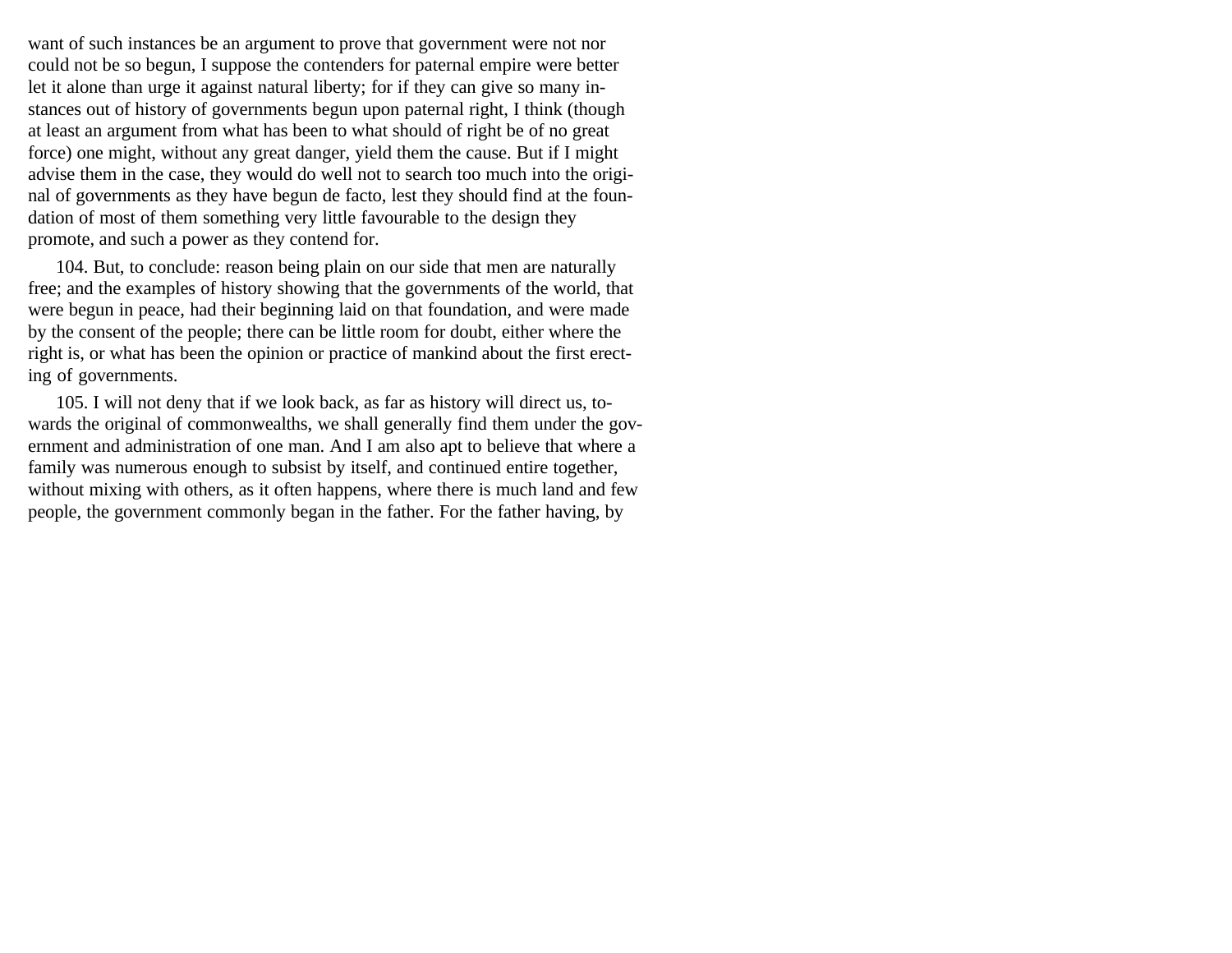the law of Nature, the same power, with every man else, to punish, as he thought fit, any offences against that law, might thereby punish his transgressing children, even when they were men, and out of their pupilage; and they were very likely to submit to his punishment, and all join with him against the offender in their turns, giving him thereby power to execute his sentence against any transgression, and so, in effect, make him the law-maker and governor over all that remained in conjunction with his family. He was fittest to be trusted; paternal affection secured their property and interest under his care, and the custom of obeying him in their childhood made it easier to submit to him rather than any other. If, therefore, they must have one to rule them, as government is hardly to be avoided amongst men that live together, who so likely to be the man as he that was their common father, unless negligence, cruelty, or any other defect of mind or body, made him unfit for it? But when either the father died. and left his next heir- for want of age, wisdom, courage, or any other qualities- less fit for rule, or where several families met and consented to continue together, there, it is not to be doubted, but they used their natural freedom to set up him whom they judged the ablest and most likely to rule well over them. Conformable hereunto we find the people of America, who- living out of the reach of the conquering swords and spreading domination of the two great empires of Peru and Mexico- enjoyed their own natural freedom, though, caeteris paribus, they commonly prefer the heir of their deceased king; yet, if they find him any way weak or incapable, they pass him by, and set up the stoutest and bravest man for their ruler.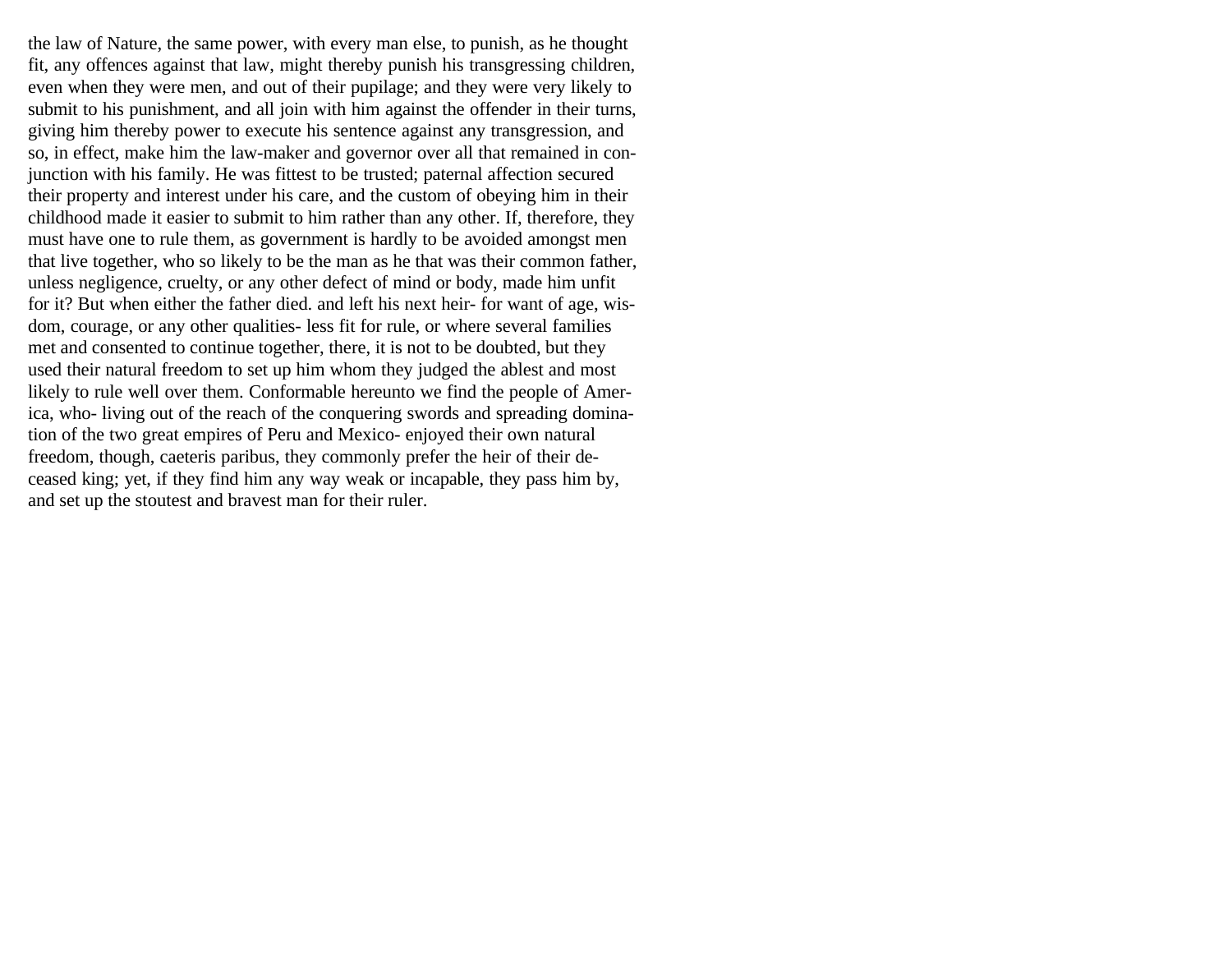106. Thus, though looking back as far as records give us any account of peopling the world, and the history of nations, we commonly find the government to be in one hand, yet it destroys not that which I affirm- viz., that the beginning of politic society depends upon the consent of the individuals to join into and make one society, who, when they are thus incorporated, might set up what form of government they thought fit. But this having given occasion to men to mistake and think that, by Nature, government was monarchical, and belonged to the father, it may not be amiss here to consider why people, in the beginning, generally pitched upon this form, which, though perhaps the father's pre-eminency might, in the first institution of some commonwealths, give a rise to and place in the beginning the power in one hand, yet it is plain that the reason that continued the form of government in a single person was not any regard or respect to paternal authority, since all petty monarchies- that is, almost all monarchies, near their original, have been commonly, at least upon occasion, elective.

107. First, then, in the beginning of things, the father's government of the childhood of those sprung from him having accustomed them to the rule of one man, and taught them that where it was exercised with care and skill, with affection and love to those under it, it was sufficient to procure and preserve men (all the political happiness they sought for in society), it was no wonder that they should pitch upon and naturally run into that form of government which, from their infancy, they had been all accustomed to, and which, by experience, they had found both easy and safe. To which if we add, that monarchy being simple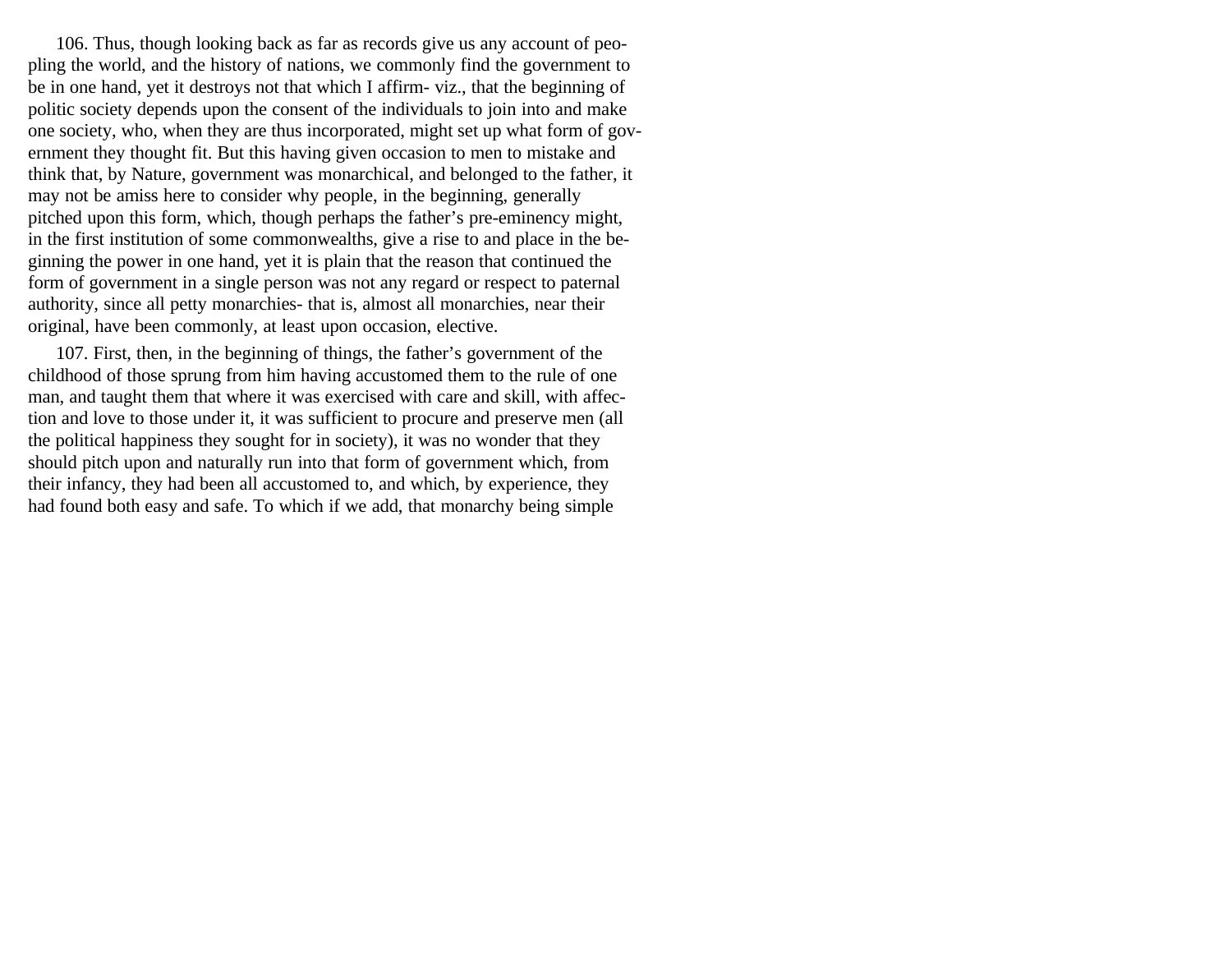and most obvious to men, whom neither experience had instructed in forms of government, nor the ambition or insolence of empire had taught to beware of the encroachments of prerogative or the inconveniencies of absolute power, which monarchy, in succession, was apt to lay claim to and bring upon them; it was not at all strange that they should not much trouble themselves to think of methods of restraining any exorbitances of those to whom they had given the authority over them, and of balancing the power of government by placing several parts of it in different hands. They had neither felt the oppression of tyrannical dominion, nor did the fashion of the age, nor their possessions or way of living, which afforded little matter for covetousness or ambition, give them any reason to apprehend or provide against it; and, therefore, it is no wonder they put themselves into such a frame of government as was not only, as I said, most obvious and simple, but also best suited to their present state and condition, which stood more in need of defence against foreign invasions and injuries than of multiplicity of laws where there was but very little property, and wanted not variety of rulers and abundance of officers to direct and look after their execution where there were but few trespassers and few offenders. Since, then, those who liked one another so well as to join into society cannot but be supposed to have some acquaintance and friendship together, and some trust one in another, they could not but have greater apprehensions of others than of one another; and, therefore, their first care and thought cannot but be supposed to be, how to secure themselves against foreign force. It was natural for them to put themselves under a frame of government which might best serve to that end, and choose the wisest and bravest man to con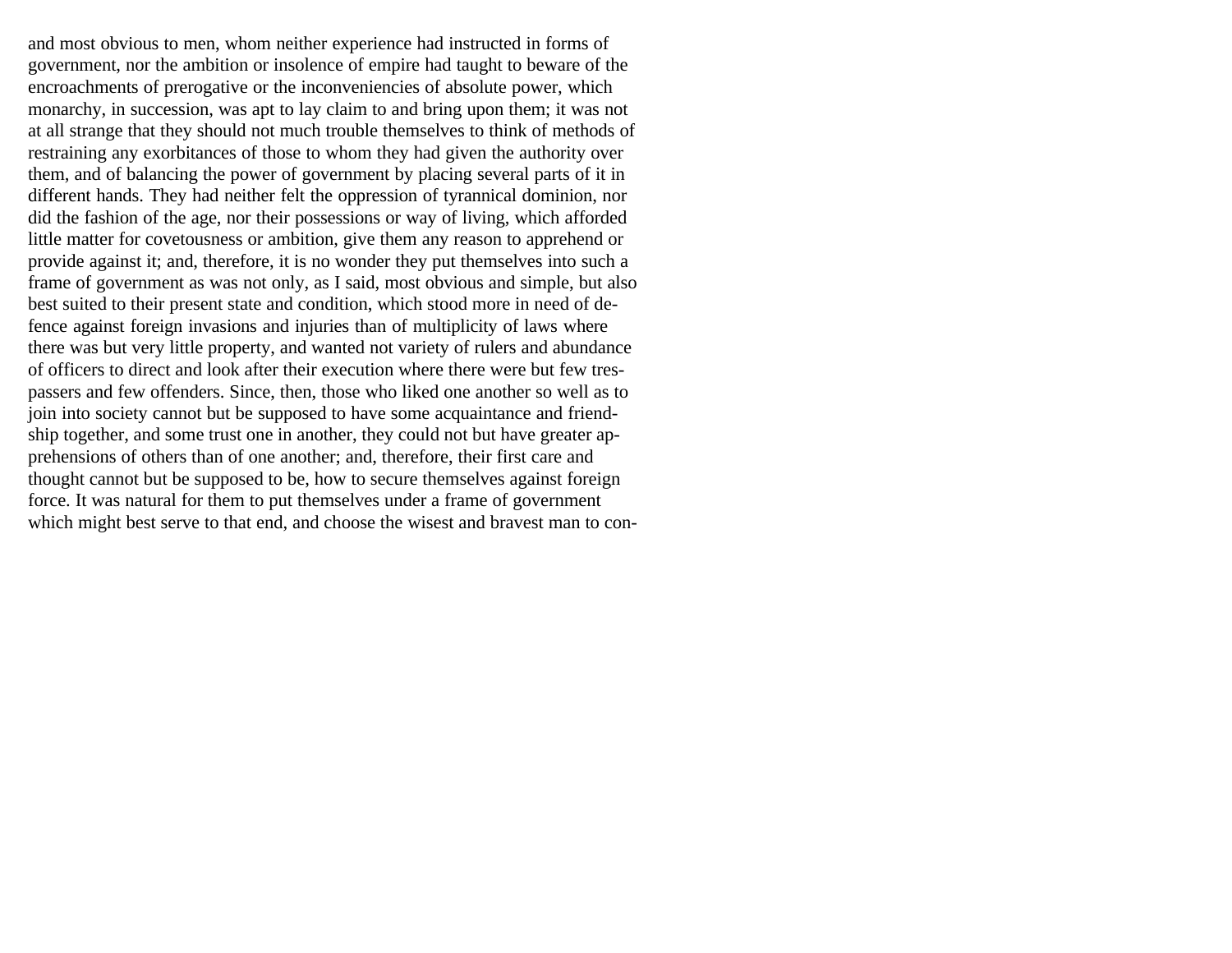duct them in their wars and lead them out against their enemies, and in this chiefly be their ruler.

108. Thus we see that the kings of the Indians, in America, which is still a pattern of the first ages in Asia and Europe, whilst the inhabitants were too few for the country, and want of people and money gave men no temptation to enlarge their possessions of land or contest for wider extent of ground, are little more than generals of their armies; and though they command absolutely in war, yet at home, and in time of peace, they exercise very little dominion, and have but a very moderate sovereignty, the resolutions of peace and war being ordinarily either in the people or in a council, though the war itself, which admits not of pluralities of governors, naturally evolves the command into the king's sole authority.

109. And thus, in Israel itself, the chief business of their judges and first kings seems to have been to be captains in war and leaders of their armies, which (besides what is signified by "going out and in before the people," which was, to march forth to war and home again at the heads of their forces) appears plainly in the story of Jephtha. The Ammonites making war upon Israel, the Gileadites, in fear, send to Jephtha, a bastard of their family, whom they had cast off, and article with him, if he will assist them against the Ammonites, to make him their ruler, which they do in these words: "And the people made him head and captain over them" (Judges 11. 11), which was, as it seems, all one as to be judge. "And he judged Israel" (Judges 12. 7)- that is, was their captain-general- "six years." So when Jotham upbraids the Shechemites with the obligation they had to Gideon,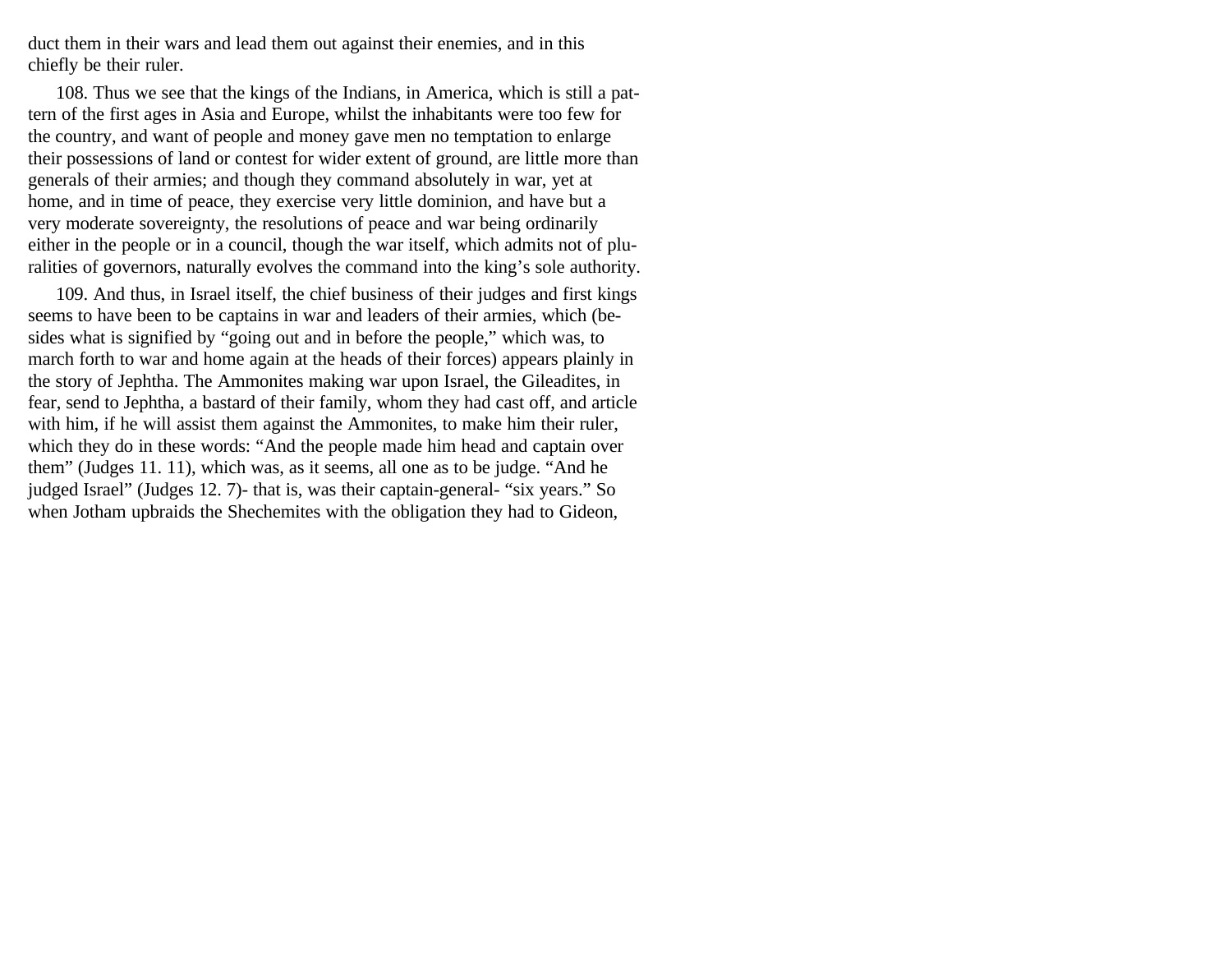who had been their judge and ruler, he tells them: "He fought for you, and adventured his life for, and delivered you out of the hands of Midian" (Judges 9. 17). Nothing mentioned of him but what he did as a general, and, indeed, that is all is found in his history, or in any of the rest of the judges. And Abimelech particularly is called king, though at most he was but their general. And when, being weary of the ill-conduct of Samuel's sons, the children of Israel desired a king, "like all the nations, to judge them, and to go out before them, and to fight their battles" (1 Sam. 8. 20), God, granting their desire, says to Samuel, "I will send thee a man, and thou shalt anoint him to be captain over my people Israel, that he may save my people out of the hands of the Philistines" (ch. 9. 16). As if the only business of a king had been to lead out their armies and fight in their defence; and, accordingly, at his inauguration, pouring a vial of oil upon him, declares to Saul that "the Lord had anointed him to be captain over his inheritance" (ch. 10. 1). And therefore those who, after Saul being solemnly chosen and saluted king by the tribes at Mispah, were unwilling to have him their king, make no other objection but this, "How shall this man save us?" (ch. 10. 27), as if they should have said: "This man is unfit to be our king, not having skill and conduct enough in war to be able to defend us." And when God resolved to transfer the government to David, it is in these words: "But now thy kingdom shall not continue: the Lord hath sought Him a man after His own heart, and the Lord hath commanded him to be captain over His people" (ch. 13. 14.). As if the whole kingly authority were nothing else but to be their general; and therefore the tribes who had stuck to Saul's family, and opposed David's reign, when they came to Hebron with terms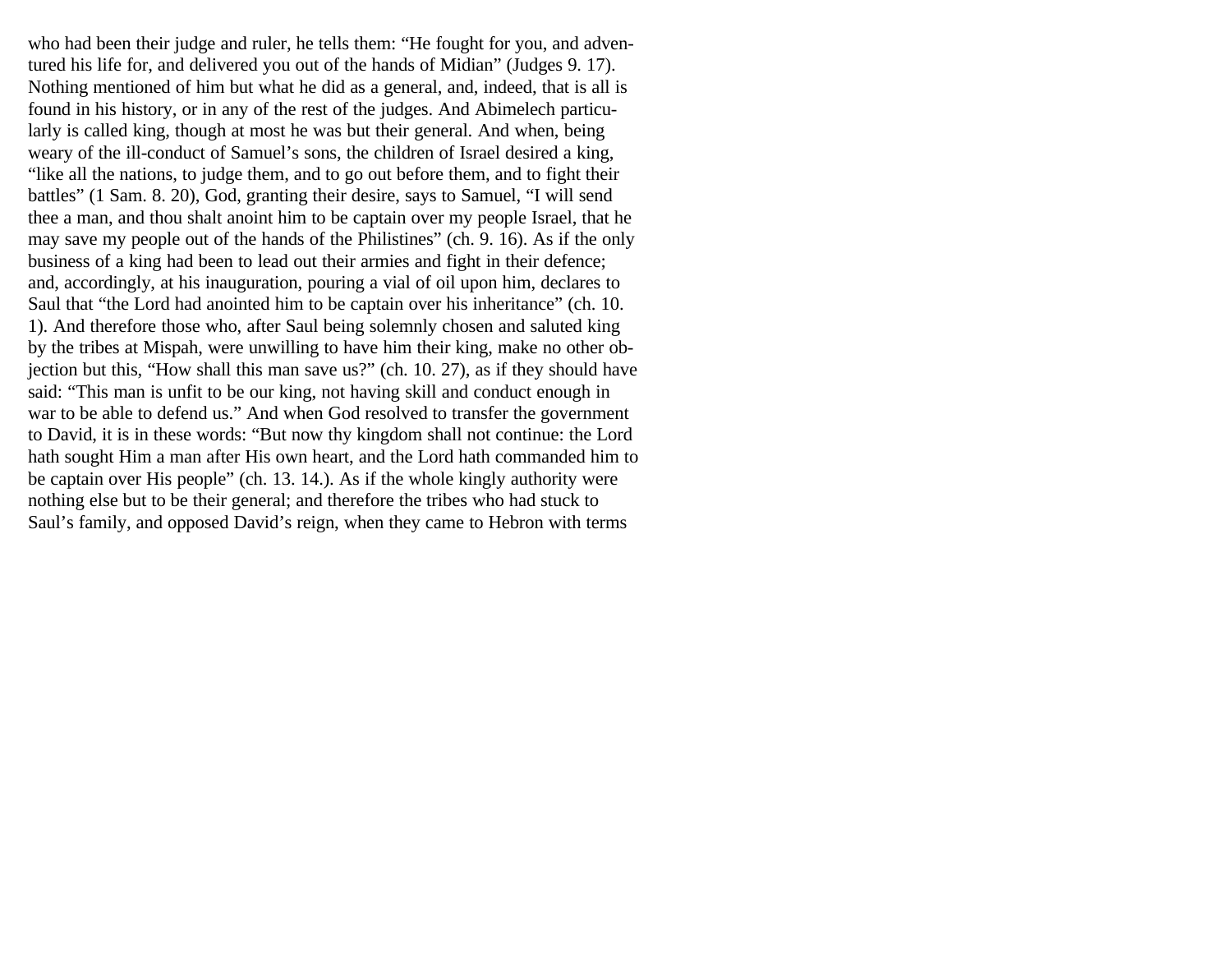of submission to him, they tell him, amongst other arguments, they had to submit to him as to their king, that he was, in effect, their king in Saul's time, and therefore they had no reason but to receive him as their king now. "Also," say they, "in time past, when Saul was king over us, thou wast he that leddest out and broughtest in Israel, and the Lord said unto thee, Thou shalt feed my people Israel, and thou shalt be a captain over Israel."

110. Thus, whether a family, by degrees, grew up into a commonwealth, and the fatherly authority being continued on to the elder son, every one in his turn growing up under it tacitly submitted to it, and the easiness and equality of it not offending any one, every one acquiesced till time seemed to have confirmed it and settled a right of succession by prescription; or whether several families, or the descendants of several families, whom chance, neighbourhood, or business brought together, united into society; the need of a general whose conduct might defend them against their enemies in war, and the great confidence the innocence and sincerity of that poor but virtuous age, such as are almost all those which begin governments that ever come to last in the world, gave men one of another, made the first beginners of commonwealths generally put the rule into one man's hand, without any other express limitation or restraint but what the nature of the thing and the end of government required. It was given them for the public good and safety, and to those ends, in the infancies of commonwealths, they commonly used it; and unless they had done so, young societies could not have subsisted. Without such nursing fathers, without this care of the governors, all governments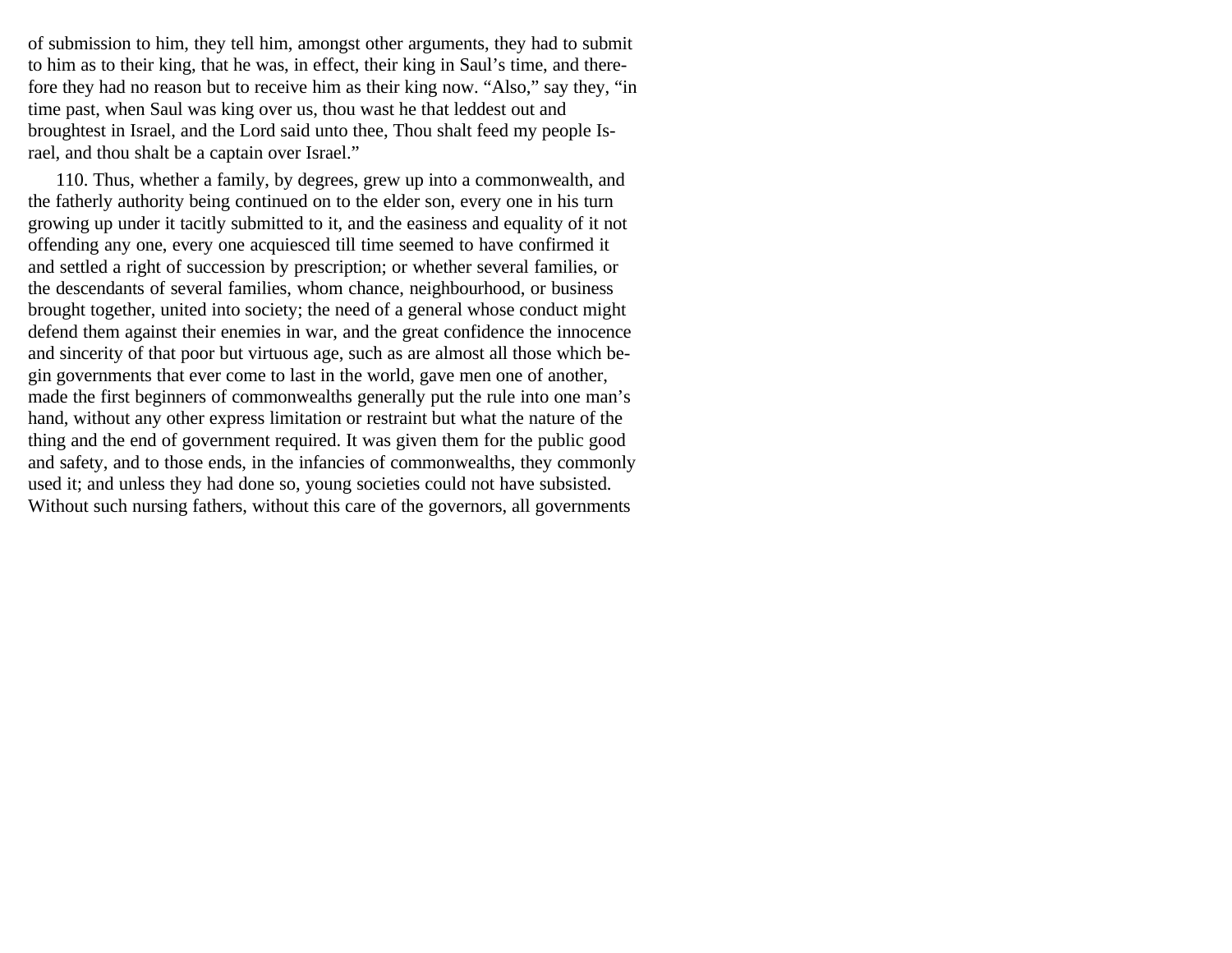would have sunk under the weakness and infirmities of their infancy, the prince and the people had soon perished together.

111. But the golden age (though before vain ambition, and amor sceleratus habendi, evil concupiscence had corrupted men's minds into a mistake of true power and honour) had more virtue, and consequently better governors, as well as less vicious subjects; and there was then no stretching prerogative on the one side to oppress the people, nor, consequently, on the other, any dispute about privilege, to lessen or restrain the power of the magistrate; and so no contest betwixt rulers and people about governors or government.(7) Yet, when ambition and luxury, in future ages, would retain and increase the power, without doing the business for which it was given, and aided by flattery, taught princes to have distinct and separate interests from their people, men found it necessary to examine more carefully the original and rights of government, and to find out ways to restrain the exorbitances and prevent the abuses of that power, which they having entrusted in another's hands, only for their own good, they found was made use of to hurt them.

"At the first, when some certain kind of regimen was once approved, it may be that nothing was then further thought upon for the manner of governing, but all permittedunto their wisdom and discretion, which were to rule till, by experience, they found this for all parts very inconvenient, so as the thing which they had devised for a remedy did indeed but increase the sore which it should have cured. They saw that to live by one man's will became the cause of all men's misery. This constrained them to come unto laws wherein all men might see their duty beforehand, and know the penalties of transgressing them." Hooker, Eccl. Pol. 1. 10.

<sup>7</sup>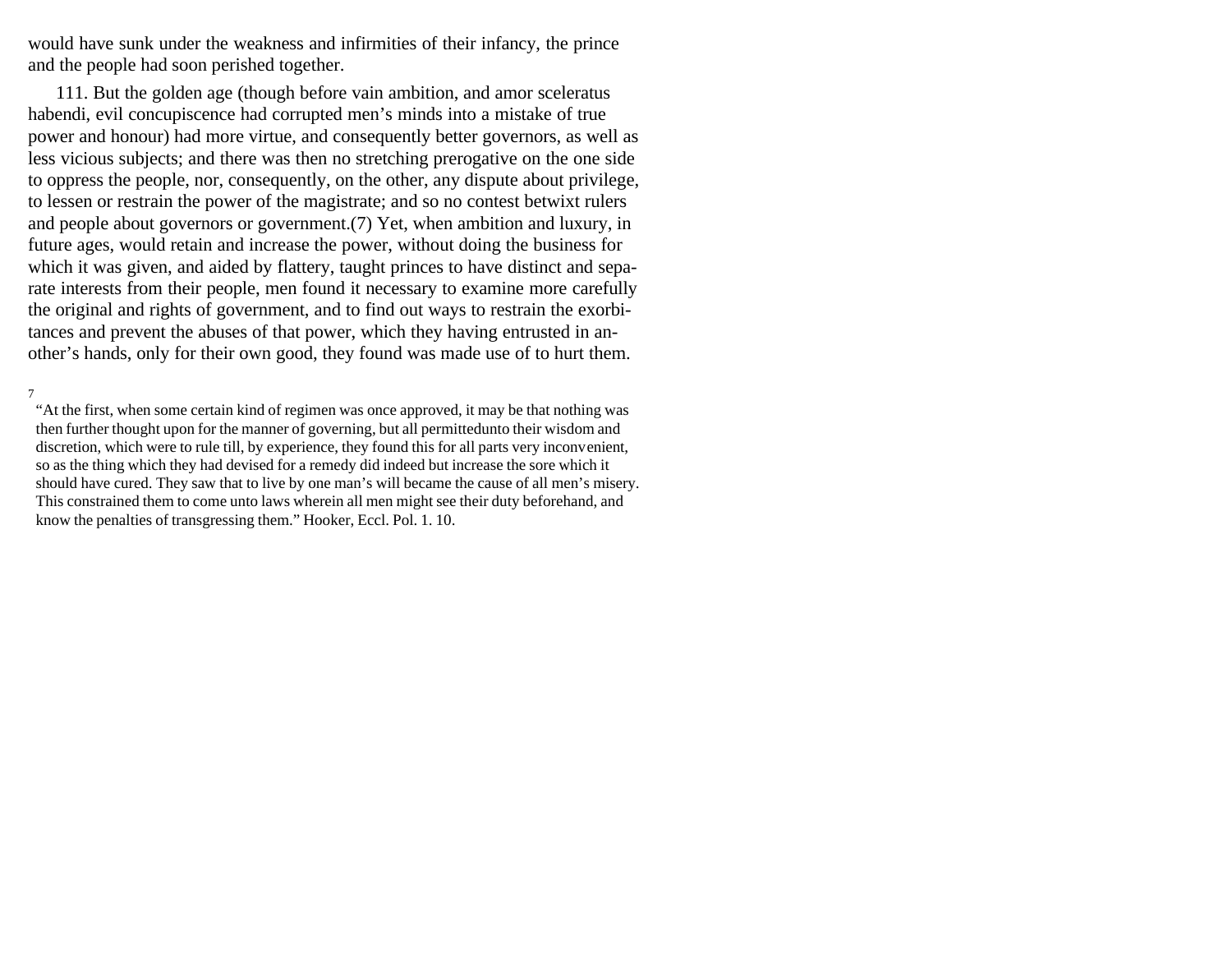112. Thus we may see how probable it is that people that were naturally free, and, by their own consent, either submitted to the government of their father, or united together, out of different families, to make a government, should generally put the rule into one man's hands, and choose to be under the conduct of a single person, without so much, as by express conditions, limiting or regulating his power, which they thought safe enough in his honesty and prudence; though they never dreamed of monarchy being jure Divino, which we never heard of among mankind till it was revealed to us by the divinity of this last age, nor ever allowed paternal power to have a right to dominion or to be the foundation of all government. And thus much may suffice to show that, as far as we have any light from history, we have reason to conclude that all peaceful beginnings of government have been laid in the consent of the people. I say "peaceful," because I shall have occasion, in another place, to speak of conquest, which some esteem a way of beginning of governments.

The other objection, I find, urged against the beginning of polities, in the way I have mentioned, is this, viz.:

113. "That all men being born under government, some or other, it is impossible any of them should ever be free and at liberty to unite together and begin a new one, or ever be able to erect a lawful government." If this argument be good, I ask, How came so many lawful monarchies into the world? For if anybody, upon this supposition, can show me any one man, in any age of the world, free to begin a lawful monarchy, I will be bound to show him ten other free men at lib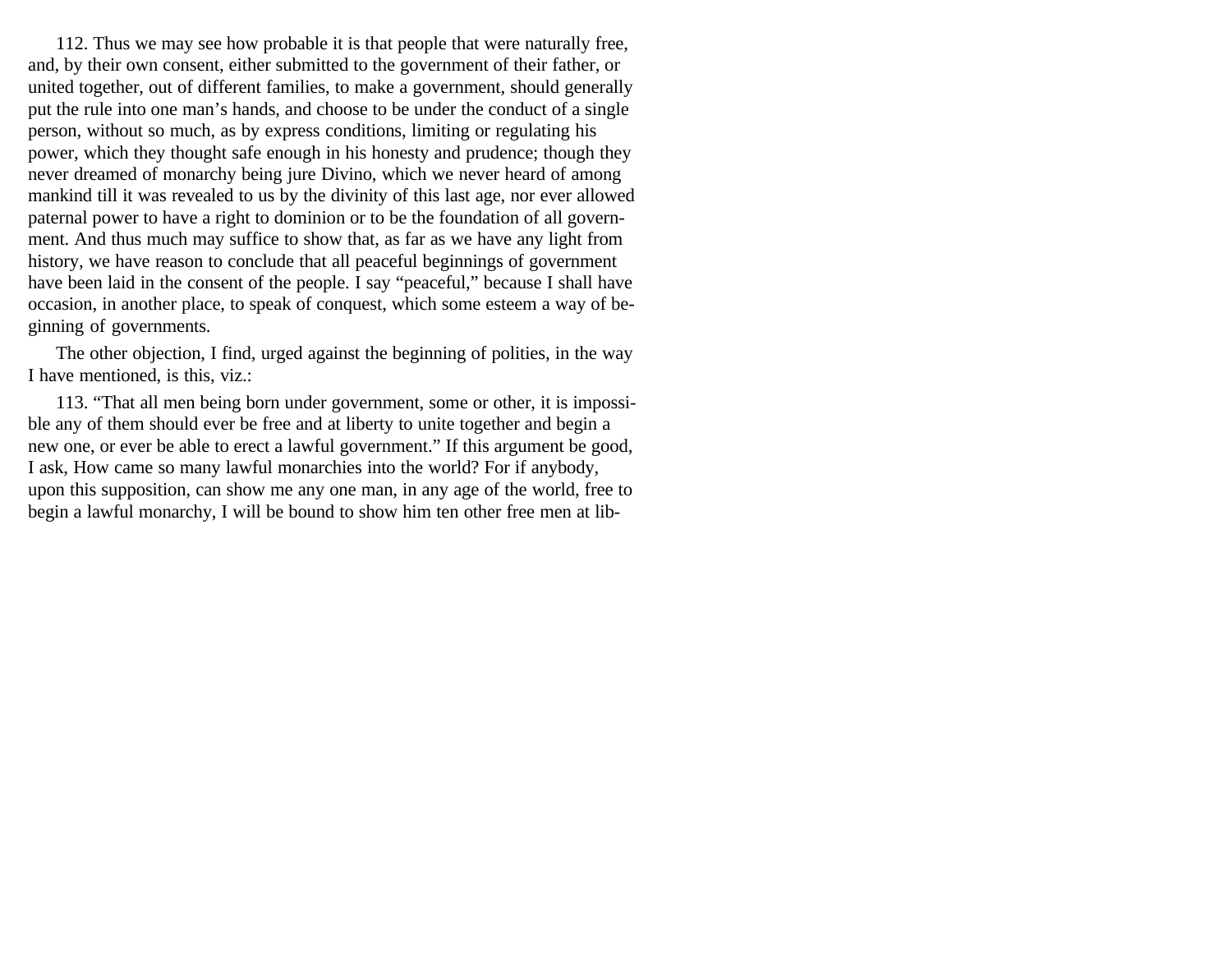erty, at the same time, to unite and begin a new government under a regal or any other form. It being demonstration that if any one born under the dominion of another may be so free as to have a right to command others in a new and distinct empire, every one that is born under the dominion of another may be so free too, and may become a ruler or subject of a distinct separate government. And so, by this their own principle, either all men, however born, are free, or else there is but one lawful prince, one lawful government in the world; and then they have nothing to do but barely to show us which that is, which, when they have done, I doubt not but all mankind will easily agree to pay obedience to him.

114. Though it be a sufficient answer to their objection to show that it involves them in the same difficulties that it doth those they use it against, yet I shall endeavour to discover the weakness of this argument a little farther.

"All men," say they, "are born under government, and therefore they cannot be at liberty to begin a new one. Every one is born a subject to his father or his prince, and is therefore under the perpetual tie of subjection and allegiance." It is plain mankind never owned nor considered any such natural subjection that they were born in, to one or to the other, that tied them, without their own consents, to a subjection to them and their heirs.

115. For there are no examples so frequent in history, both sacred and profane, as those of men withdrawing themselves and their obedience from the jurisdiction they were born under, and the family or community they were bred up in, and setting up new governments in other places, from whence sprang all that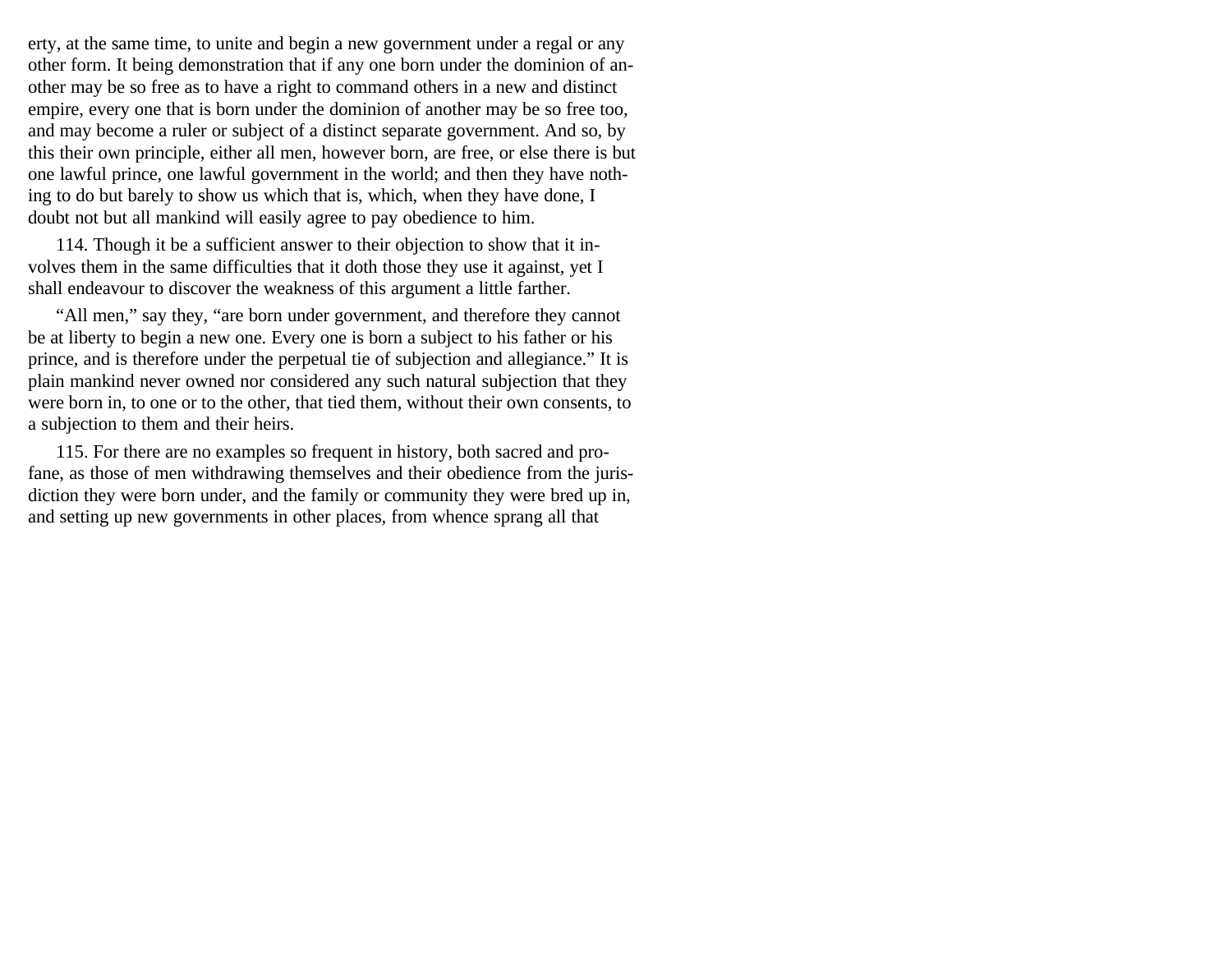number of petty commonwealths in the beginning of ages, and which always multiplied as long as there was room enough, till the stronger or more fortunate swallowed the weaker; and those great ones, again breaking to pieces, dissolved into lesser dominions; all which are so many testimonies against paternal sovereignty, and plainly prove that it was not the natural right of the father descending to his heirs that made governments in the beginning; since it was impossible, upon that ground, there should have been so many little kingdoms but only one universal monarchy if men had not been at liberty to separate themselves from their families and their government, be it what it will that was set up in it, and go and make distinct commonwealths and other governments as they thought fit.

116. This has been the practice of the world from its first beginning to this day; nor is it now any more hindrance to the freedom of mankind, that they are born under constituted and ancient polities that have established laws and set forms of government, than if they were born in the woods amongst the unconfined inhabitants that run loose in them. For those who would persuade us that by being born under any government we are naturally subjects to it, and have no more any title or pretence to the freedom of the state of Nature, have no other reason (bating that of paternal power, which we have already answered) to produce for it, but only because our fathers or progenitors passed away their natural liberty, and thereby bound up themselves and their posterity to a perpetual subjection to the government which they themselves submitted to. It is true that whatever engagements or promises any one made for himself, he is under the obli-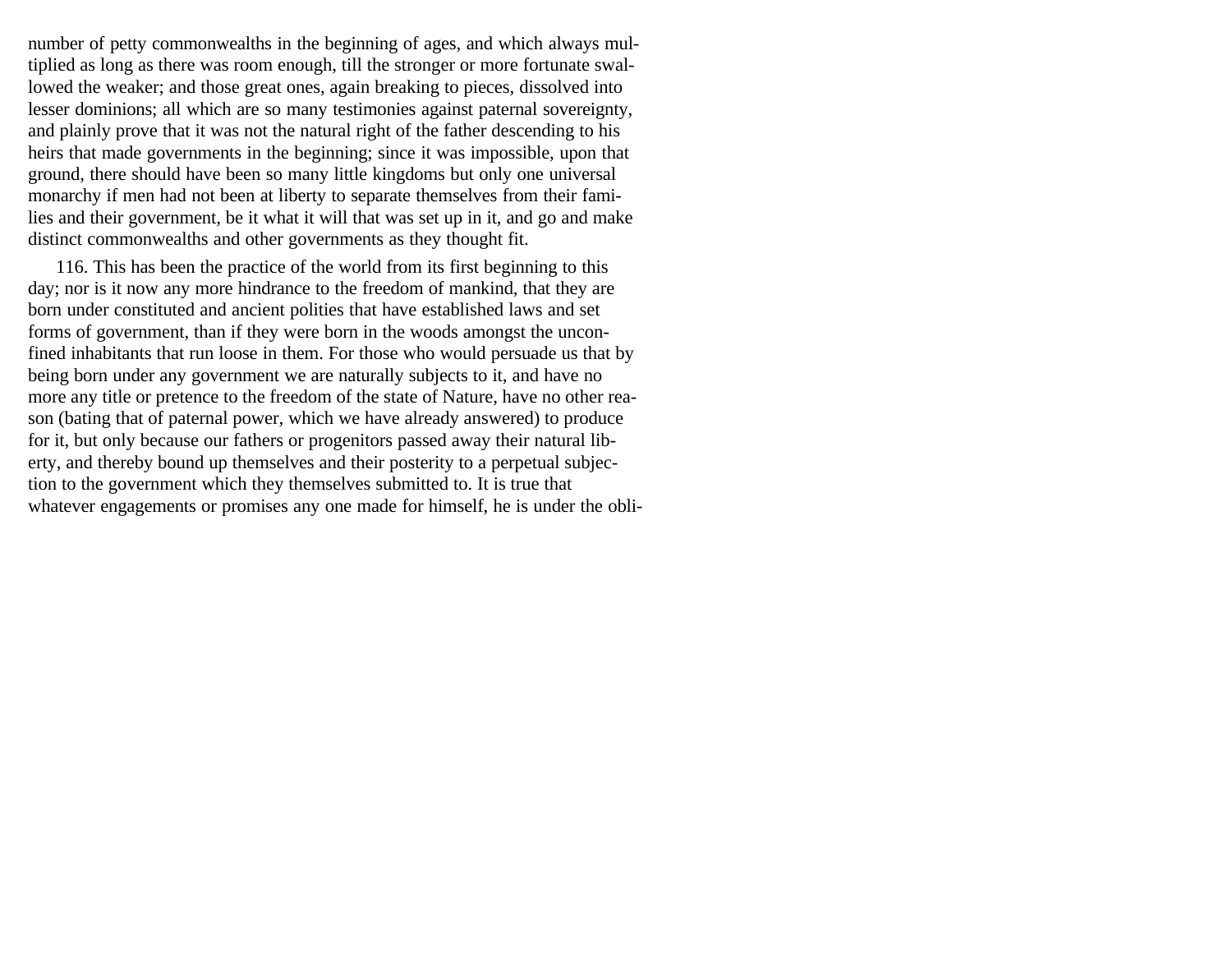gation of them, but cannot by any compact whatsoever bind his children or posterity. For his son, when a man, being altogether as free as the father, any act of the father can no more give away the liberty of the son than it can of anybody else. He may, indeed, annex such conditions to the land he enjoyed, as a subject of any commonwealth, as may oblige his son to be of that community, if he will enjoy those possessions which were his father's, because that estate being his father's property, he may dispose or settle it as he pleases.

117. And this has generally given the occasion to the mistake in this matter; because commonwealths not permitting any part of their dominions to be dismembered, nor to be enjoyed by any but those of their community, the son cannot ordinarily enjoy the possessions of his father but under the same terms his father did, by becoming a member of the society, whereby he puts himself presently under the government he finds there established, as much as any other subject of that commonweal. And thus the consent of free men, born under government, which only makes them members of it, being given separately in their turns, as each comes to be of age, and not in a multitude together, people take no notice of it, and thinking it not done at all, or not necessary, conclude they are naturally subjects as they are men.

118. But it is plain governments themselves understand it otherwise; they claim no power over the son because of that they had over the father; nor look on children as being their subjects, by their fathers being so. If a subject of England have a child by an Englishwoman in France, whose subject is he? Not the King of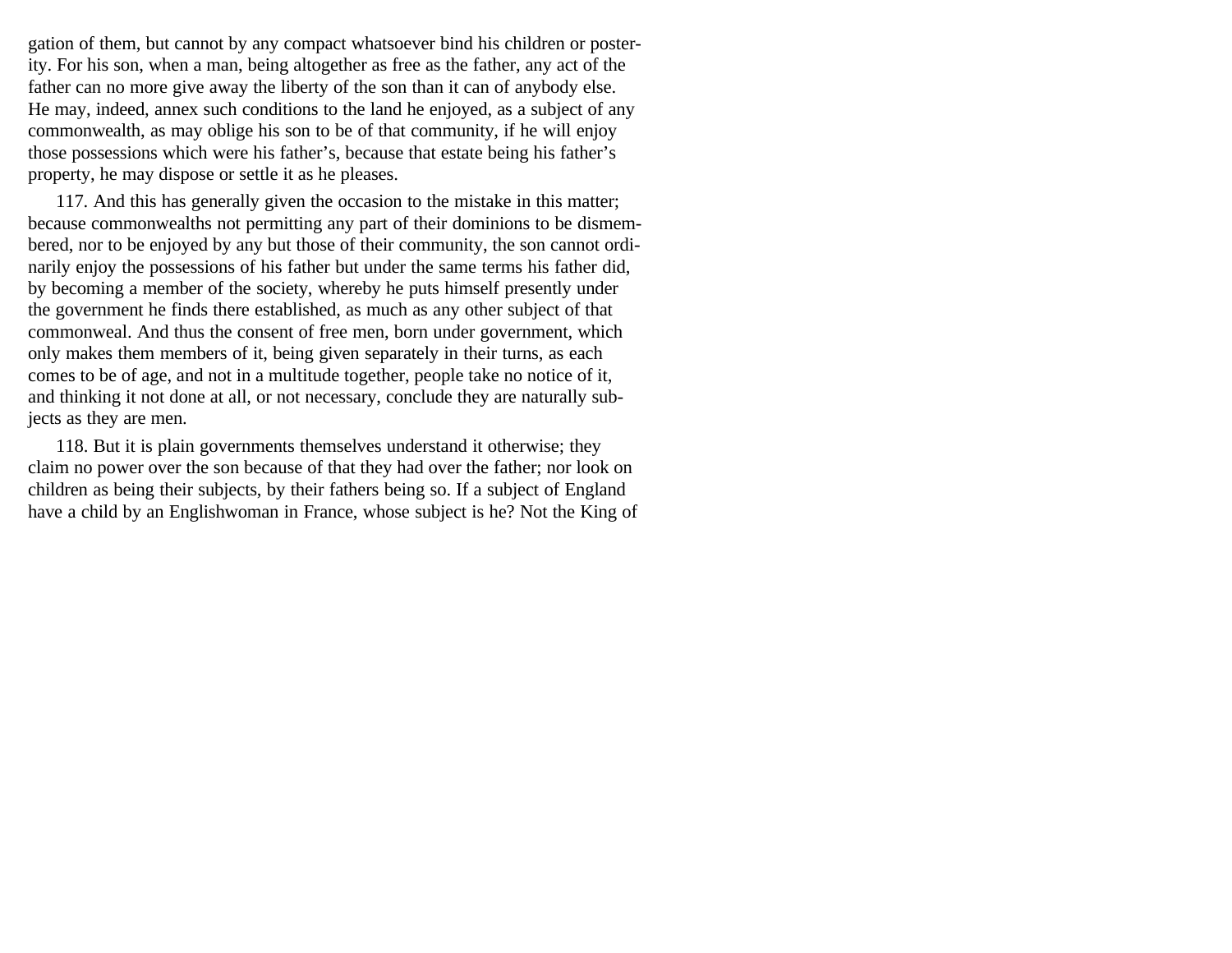England's; for he must have leave to be admitted to the privileges of it. Nor the King of France's, for how then has his father a liberty to bring him away, and breed him as he pleases; and whoever was judged as a traitor or deserter, if he left, or warred against a country, for being barely born in it of parents that were aliens there? It is plain, then, by the practice of governments themselves, as well as by the law of right reason, that a child is born a subject of no country nor government. He is under his father's tuition and authority till he come to age of discretion, and then he is a free man, at liberty what government he will put himself under, what body politic he will unite himself to. For if an Englishman's son born in France be at liberty, and may do so, it is evident there is no tie upon him by his father being a subject of that kingdom, nor is he bound up by any compact of his ancestors; and why then hath not his son, by the same reason, the same liberty, though he be born anywhere else? Since the power that a father hath naturally over his children is the same wherever they be born, and the ties of natural obligations are not bounded by the positive limits of kingdoms and commonwealths.

119. Every man being, as has been showed, naturally free, and nothing being able to put him into subjection to any earthly power, but only his own consent, it is to be considered what shall be understood to be a sufficient declaration of a man's consent to make him subject to the laws of any government. There is a common distinction of an express and a tacit consent, which will concern our present case. Nobody doubts but an express consent of any man, entering into any society, makes him a perfect member of that society, a subject of that government.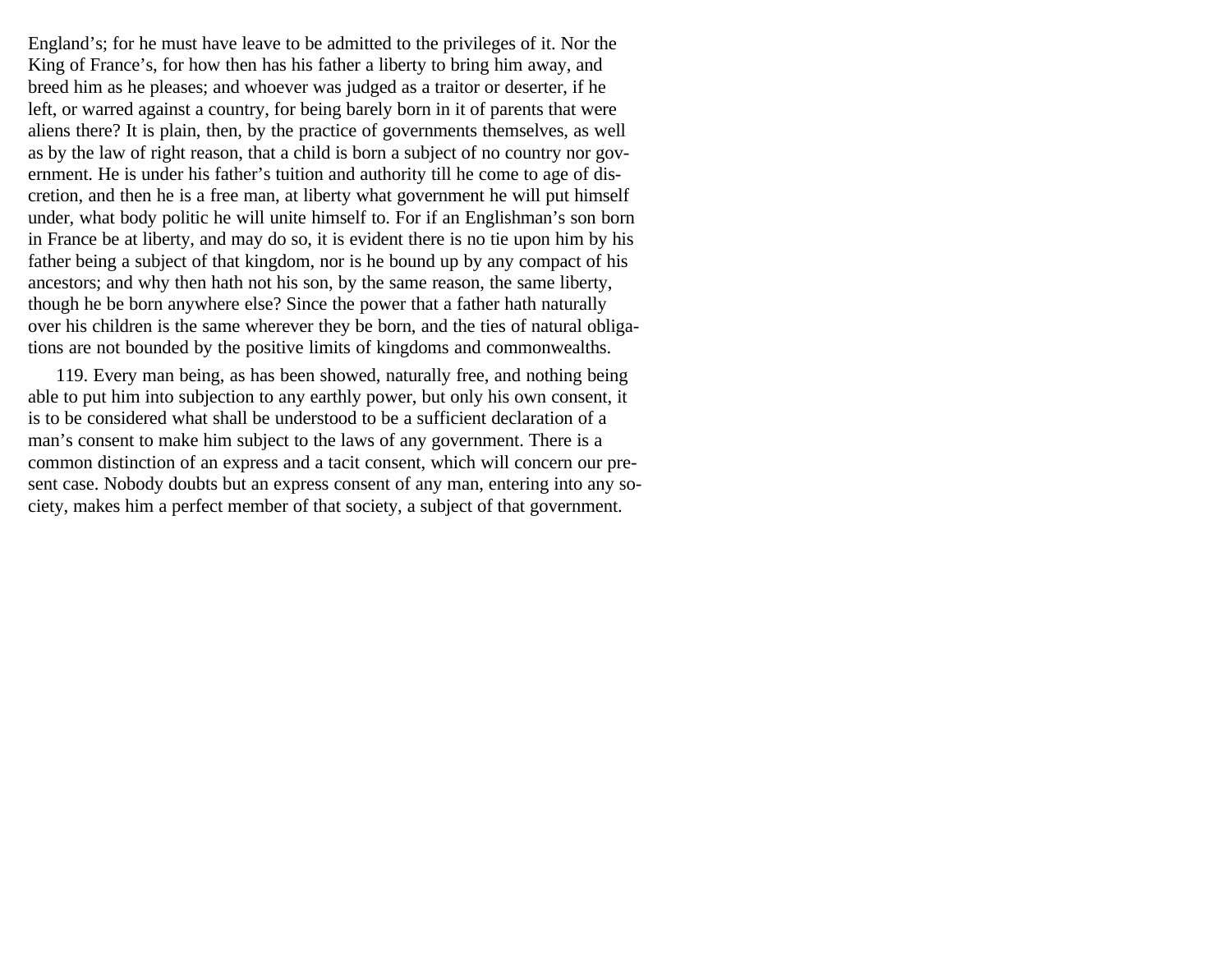The difficulty is, what ought to be looked upon as a tacit consent, and how far it binds- i.e., how far any one shall be looked on to have consented, and thereby submitted to any government, where he has made no expressions of it at all. And to this I say, that every man that hath any possession or enjoyment of any part of the dominions of any government doth hereby give his tacit consent, and is as far forth obliged to obedience to the laws of that government, during such enjoyment, as any one under it, whether this his possession be of land to him and his heirs for ever, or a lodging only for a week; or whether it be barely travelling freely on the highway; and, in effect, it reaches as far as the very being of any one within the territories of that government.

120. To understand this the better, it is fit to consider that every man when he at first incorporates himself into any commonwealth, he, by his uniting himself thereunto, annexes also, and submits to the community those possessions which he has, or shall acquire, that do not already belong to any other government. For it would be a direct contradiction for any one to enter into society with others for the securing and regulating of property, and yet to suppose his land, whose property is to be regulated by the laws of the society, should be exempt from the jurisdiction of that government to which he himself, and the property of the land, is a subject. By the same act, therefore, whereby any one unites his person, which was before free, to any commonwealth, by the same he unites his possessions, which were before free, to it also; and they become, both of them, person and possession, subject to the government and dominion of that commonwealth as long as it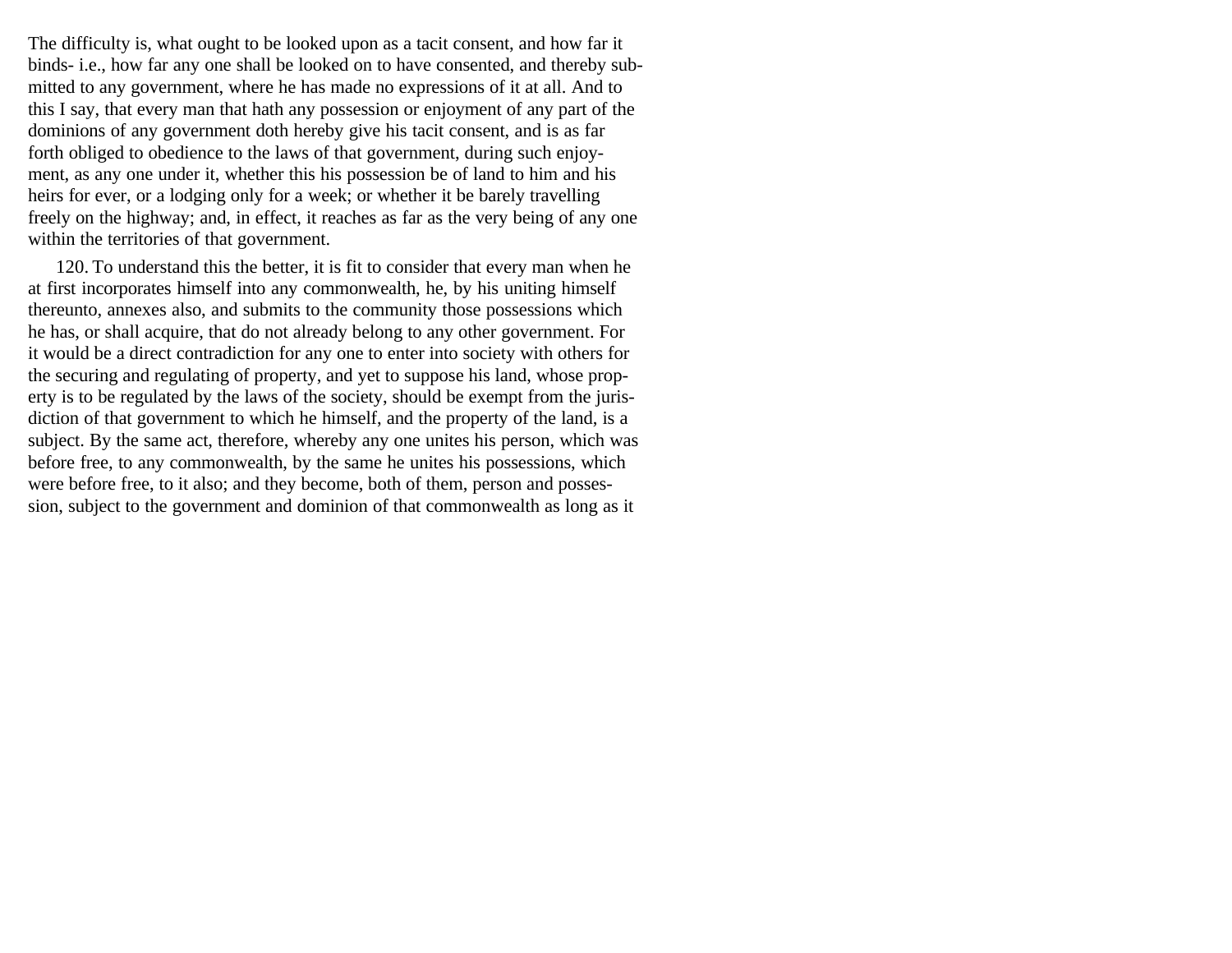hath a being. Whoever therefore, from thenceforth, by inheritance, purchases permission, or otherwise enjoys any part of the land so annexed to, and under the government of that commonweal, must take it with the condition it is under- that is, of submitting to the government of the commonwealth, under whose jurisdiction it is, as far forth as any subject of it.

121. But since the government has a direct jurisdiction only over the land and reaches the possessor of it (before he has actually incorporated himself in the society) only as he dwells upon and enjoys that, the obligation any one is under by virtue of such enjoyment to submit to the government begins and ends with the enjoyment; so that whenever the owner, who has given nothing but such a tacit consent to the government will, by donation, sale or otherwise, quit the said possession, he is at liberty to go and incorporate himself into any other commonwealth, or agree with others to begin a new one in vacuis locis, in any part of the world they can find free and unpossessed; whereas he that has once, by actual agreement and any express declaration, given his consent to be of any commonweal, is perpetually and indispensably obliged to be, and remain unalterably a subject to it, and can never be again in the liberty of the state of Nature, unless by any calamity the government he was under comes to be dissolved.

122. But submitting to the laws of any country, living quietly and enjoying privileges and protection under them, makes not a man a member of that society; it is only a local protection and homage due to and from all those who, not being in a state of war, come within the territories belonging to any government, to all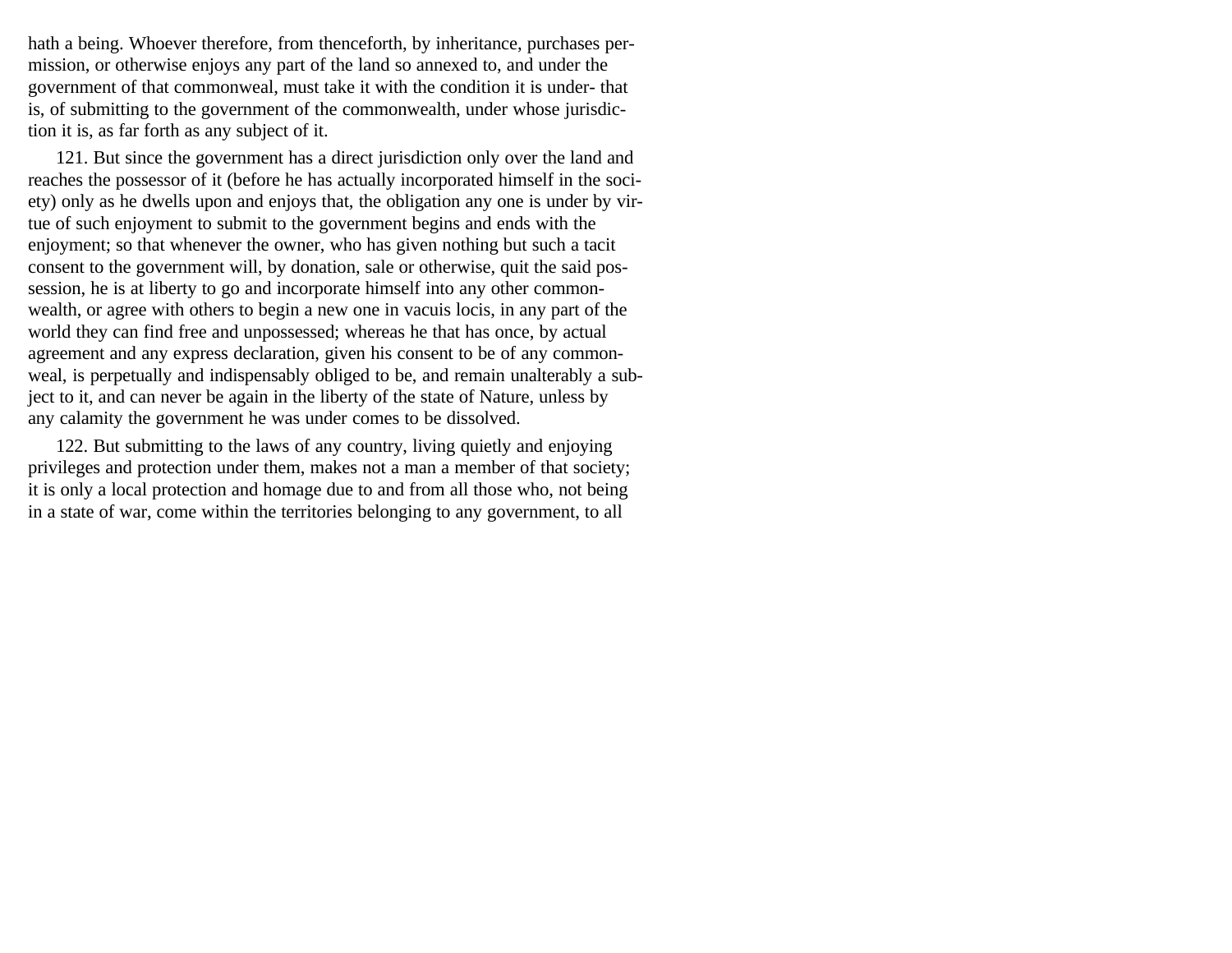parts whereof the force of its law extends. But this no more makes a man a member of that society, a perpetual subject of that commonwealth, than it would make a man a subject to another in whose family he found it convenient to abide for some time, though, whilst he continued in it, he were obliged to comply with the laws and submit to the government he found there. And thus we see that foreigners, by living all their lives under another government, and enjoying the privileges and protection of it, though they are bound, even in conscience, to submit to its administration as far forth as any denizen, yet do not thereby come to be subjects or members of that commonwealth. Nothing can make any man so but his actually entering into it by positive engagement and express promise and compact. This is that which, I think, concerning the beginning of political societies, and that consent which makes any one a member of any commonwealth.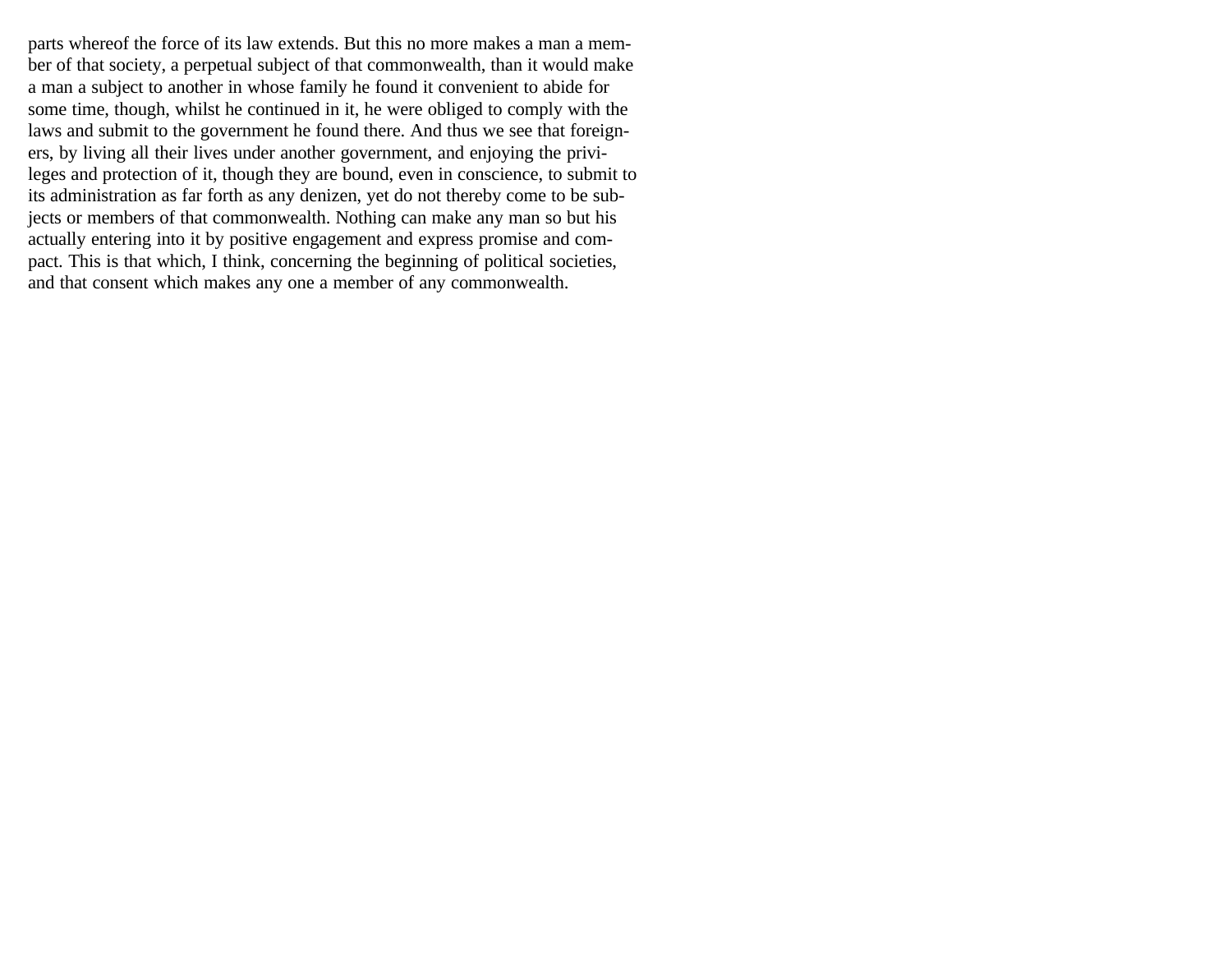# **Chapter IX**

## **Of the Ends of Political Society and Government**

123. IF man in the state of Nature be so free as has been said, if he be absolute lord of his own person and possessions, equal to the greatest and subject to nobody, why will he part with his freedom, this empire, and subject himself to the dominion and control of any other power? To which it is obvious to answer, that though in the state of Nature he hath such a right, yet the enjoyment of it is very uncertain and constantly exposed to the invasion of others; for all being kings as much as he, every man his equal, and the greater part no strict observers of equity and justice, the enjoyment of the property he has in this state is very unsafe, very insecure. This makes him willing to quit this condition which, however free, is full of fears and continual dangers; and it is not without reason that he seeks out and is willing to join in society with others who are already united, or have a mind to unite for the mutual preservation of their lives, liberties and estates, which I call by the general name- property.

124. The great and chief end, therefore, of men uniting into commonwealths, and putting themselves under government, is the preservation of their property; to which in the state of Nature there are many things wanting.

Firstly, there wants an established, settled, known law, received and allowed by common consent to be the standard of right and wrong, and the common meas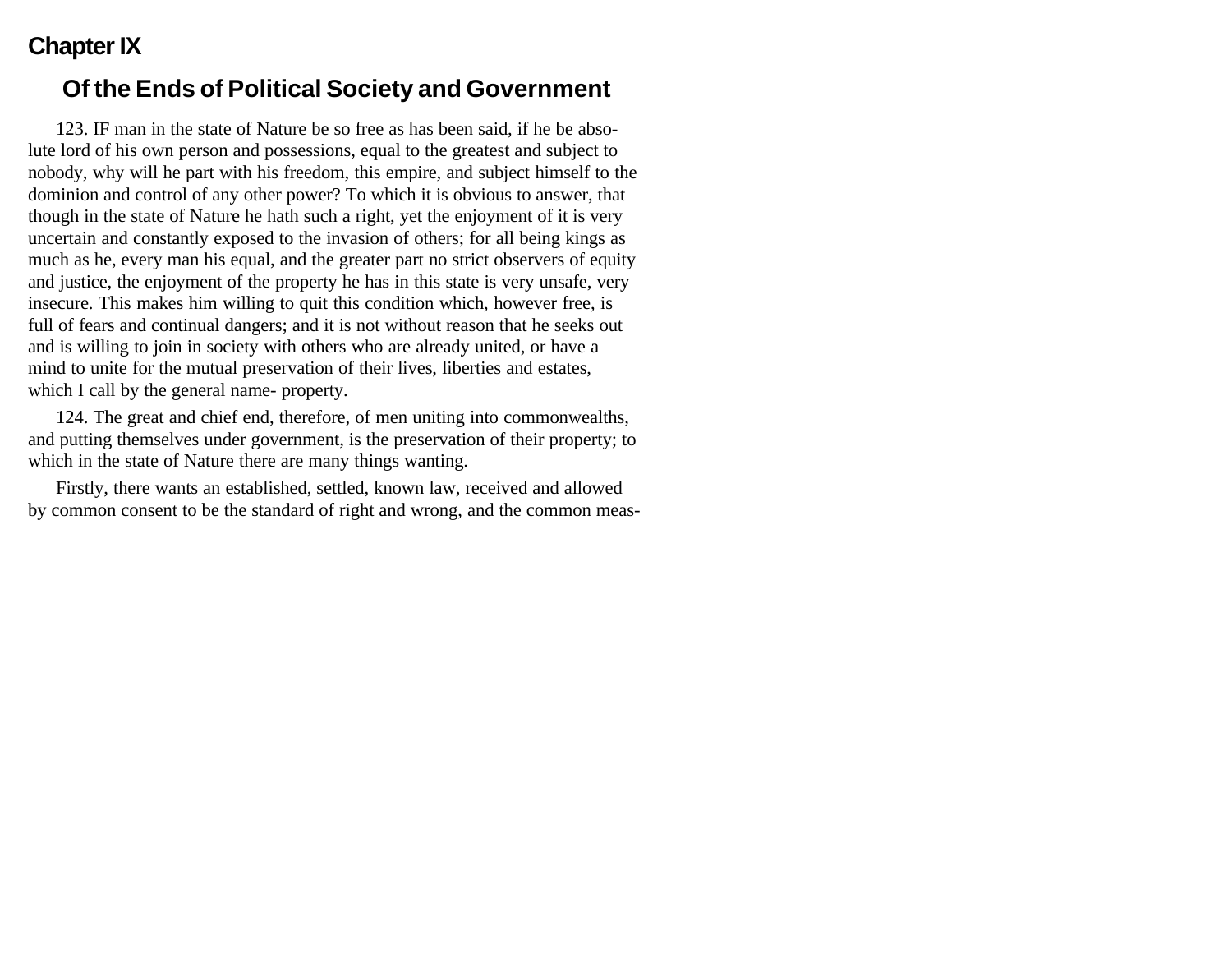ure to decide all controversies between them. For though the law of Nature be plain and intelligible to all rational creatures, yet men, being biased by their interest, as well as ignorant for want of study of it, are not apt to allow of it as a law binding to them in the application of it to their particular cases.

125. Secondly, in the state of Nature there wants a known and indifferent judge, with authority to determine all differences according to the established law. For every one in that state being both judge and executioner of the law of Nature, men being partial to themselves, passion and revenge is very apt to carry them too far, and with too much heat in their own cases, as well as negligence and unconcernedness, make them too remiss in other men's.

126. Thirdly, in the state of Nature there often wants power to back and support the sentence when right, and to give it due execution. They who by any injustice offended will seldom fail where they are able by force to make good their injustice. Such resistance many times makes the punishment dangerous, and frequently destructive to those who attempt it.

127. Thus mankind, notwithstanding all the privileges of the state of Nature, being but in an ill condition while they remain in it are quickly driven into society. Hence it comes to pass, that we seldom find any number of men live any time together in this state. The inconveniencies that they are therein exposed to by the irregular and uncertain exercise of the power every man has of punishing the transgressions of others, make them take sanctuary under the established laws of government, and therein seek the preservation of their property. It is this that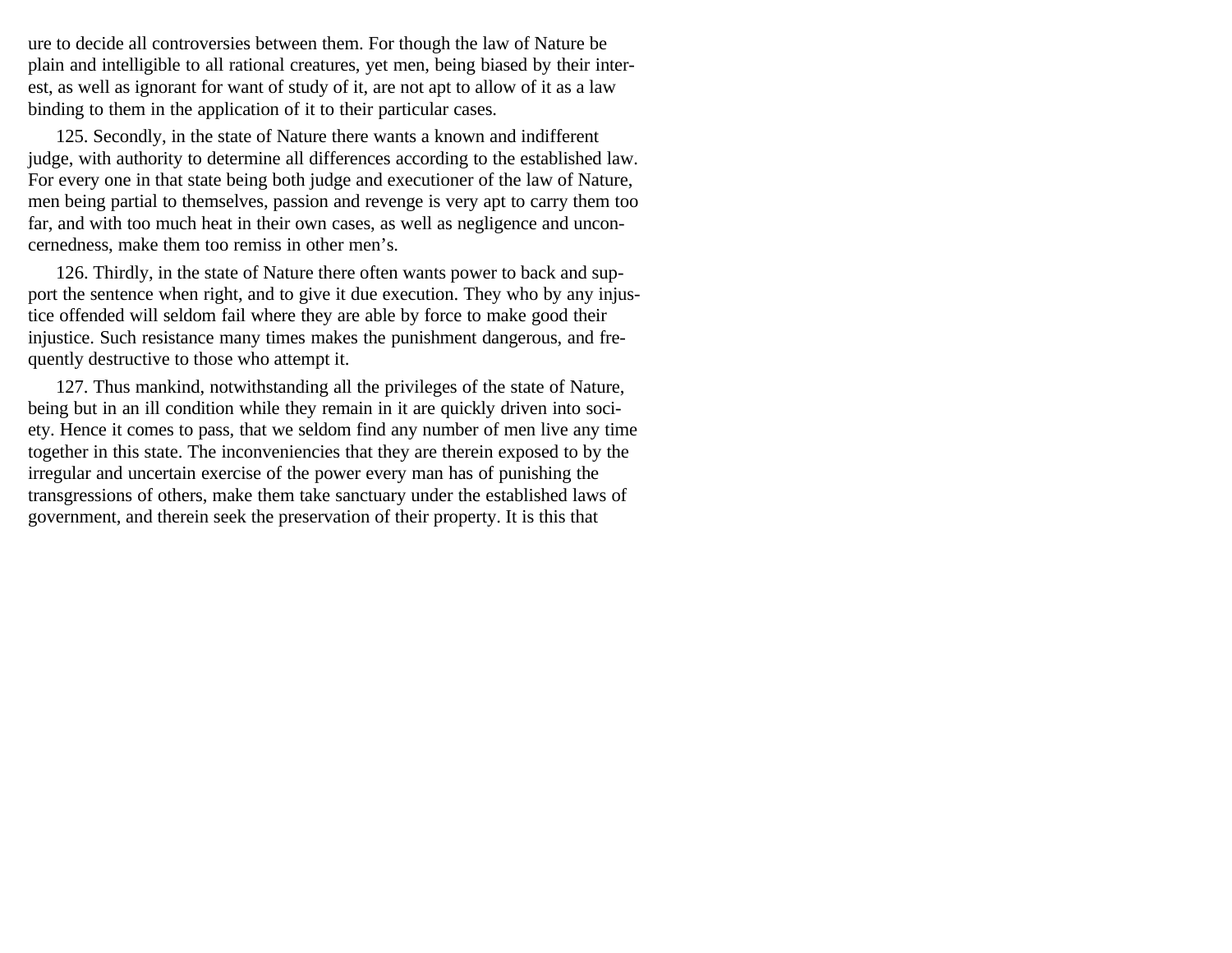makes them so willingly give up every one his single power of punishing to be exercised by such alone as shall be appointed to it amongst them, and by such rules as the community, or those authorised by them to that purpose, shall agree on. And in this we have the original right and rise of both the legislative and executive power as well as of the governments and societies themselves.

128. For in the state of Nature to omit the liberty he has of innocent delights, a man has two powers. The first is to do whatsoever he thinks fit for the preservation of himself and others within the permission of the law of Nature; by which law, common to them all, he and all the rest of mankind are one community, make up one society distinct from all other creatures, and were it not for the corruption and viciousness of degenerate men, there would be no need of any other, no necessity that men should separate from this great and natural community, and associate into lesser combinations. The other power a man has in the state of Nature is the power to punish the crimes committed against that law. Both these he gives up when he joins in a private, if I may so call it, or particular political society, and incorporates into any commonwealth separate from the rest of mankind.

129. The first power- viz., of doing whatsoever he thought fit for the preservation of himself and the rest of mankind, he gives up to be regulated by laws made by the society, so far forth as the preservation of himself and the rest of that society shall require; which laws of the society in many things confine the liberty he had by the law of Nature.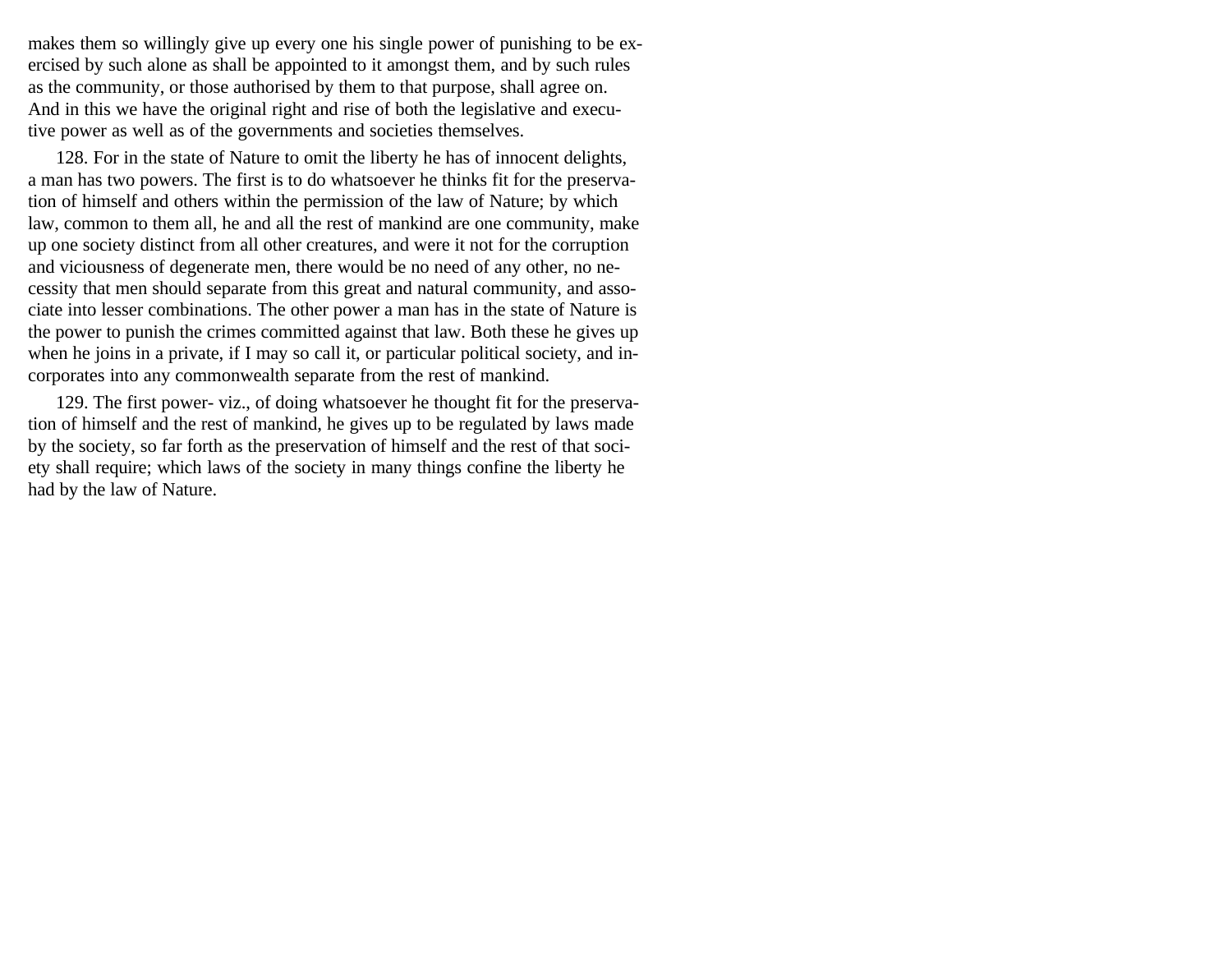130. Secondly, the power of punishing he wholly gives up, and engages his natural force, which he might before employ in the execution of the law of Nature, by his own single authority, as he thought fit, to assist the executive power of the society as the law thereof shall require. For being now in a new state, wherein he is to enjoy many conveniencies from the labour, assistance, and society of others in the same community, as well as protection from its whole strength, he is to part also with as much of his natural liberty, in providing for himself, as the good, prosperity, and safety of the society shall require, which is not only necessary but just, since the other members of the society do the like.

131. But though men when they enter into society give up the equality, liberty, and executive power they had in the state of Nature into the hands of the society, to be so far disposed of by the legislative as the good of the society shall require, yet it being only with an intention in every one the better to preserve himself, his liberty and property (for no rational creature can be supposed to change his condition with an intention to be worse), the power of the society or legislative constituted by them can never be supposed to extend farther than the common good, but is obliged to secure every one's property by providing against those three defects above mentioned that made the state of Nature so unsafe and uneasy. And so, whoever has the legislative or supreme power of any commonwealth, is bound to govern by established standing laws, promulgated and known to the people, and not by extemporary decrees, by indifferent and upright judges, who are to decide controversies by those laws; and to employ the force of the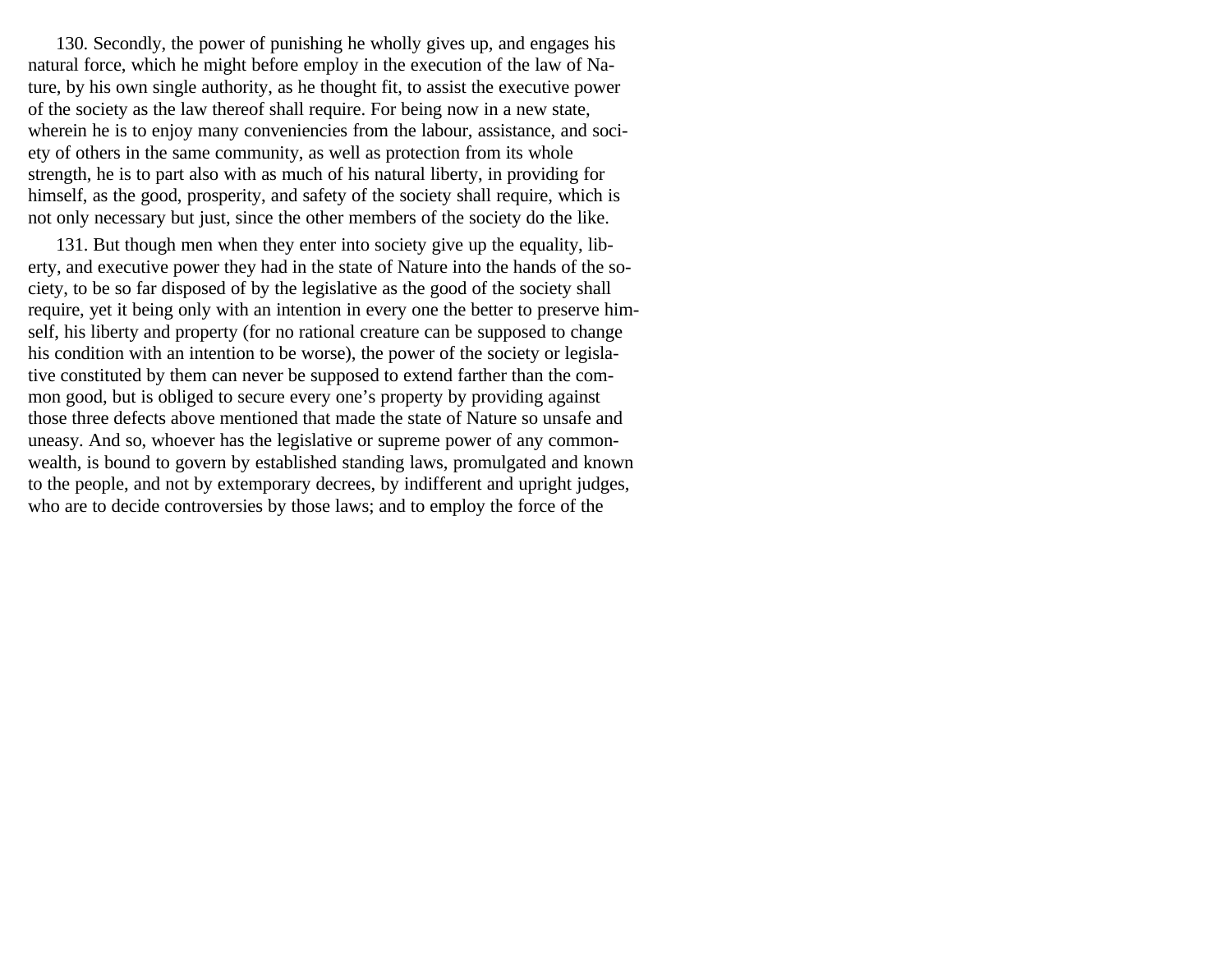community at home only in the execution of such laws, or abroad to prevent or redress foreign injuries and secure the community from inroads and invasion. And all this to be directed to no other end but the peace, safety, and public good of the people.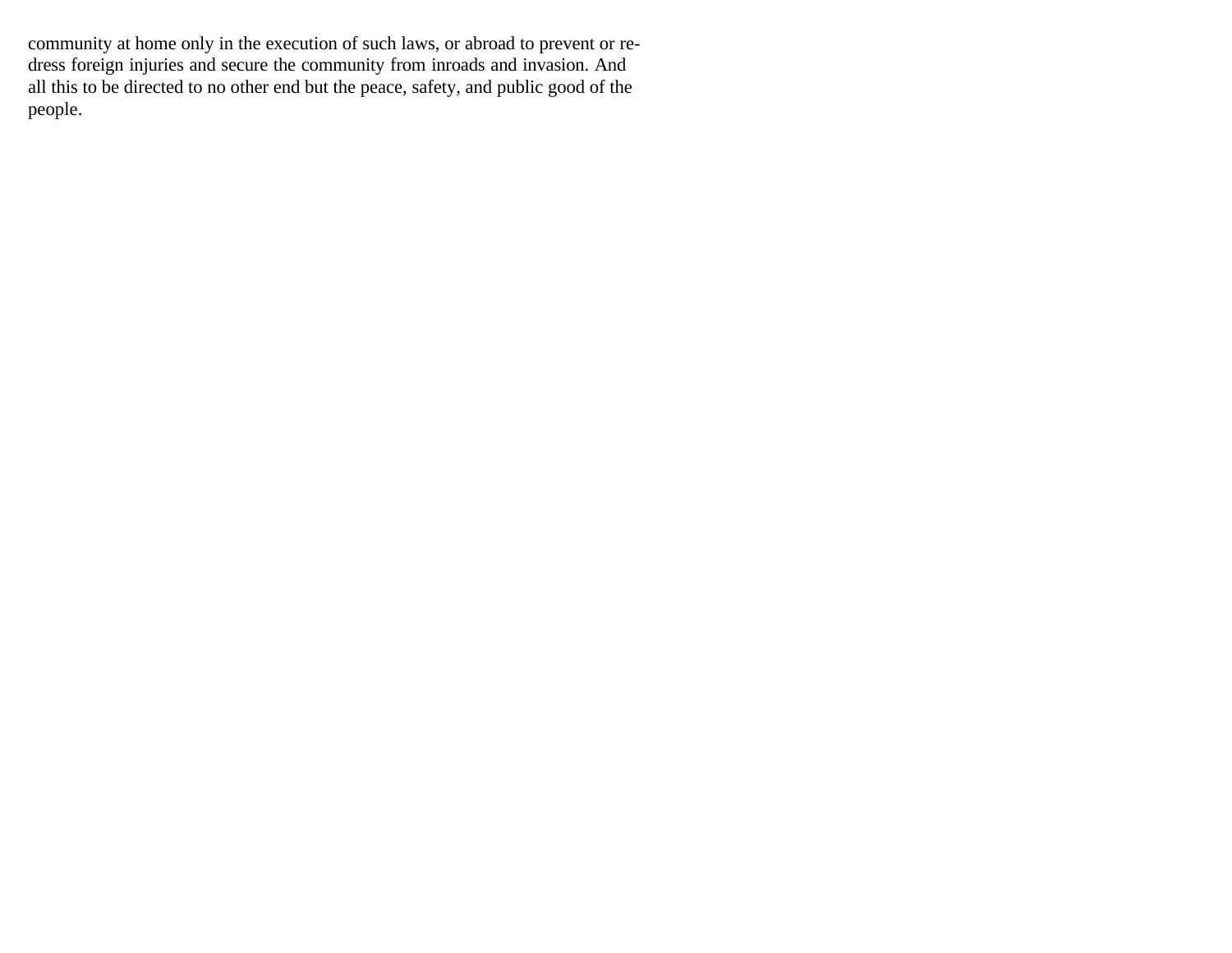## **Chapter X**

#### **Of the Forms of a Commonwealth**

132. THE majority having, as has been showed, upon men's first uniting into society, the whole power of the community naturally in them, may employ all that power in making laws for the community from time to time, and executing those laws by officers of their own appointing, and then the form of the government is a perfect democracy; or else may put the power of making laws into the hands of a few select men, and their heirs or successors, and then it is an oligarchy; or else into the hands of one man, and then it is a monarchy; if to him and his heirs, it is a hereditary monarchy; if to him only for life, but upon his death the power only of nominating a successor, to return to them, an elective monarchy. And so accordingly of these make compounded and mixed forms of government, as they think good. And if the legislative power be at first given by the majority to one or more persons only for their lives, or any limited time, and then the supreme power to revert to them again, when it is so reverted the community may dispose of it again anew into what hands they please, and so constitute a new form of government; for the form of government depending upon the placing the supreme power, which is the legislative, it being impossible to conceive that an inferior power should prescribe to a superior, or any but the supreme make laws, according as the power of making laws is placed, such is the form of the commonwealth.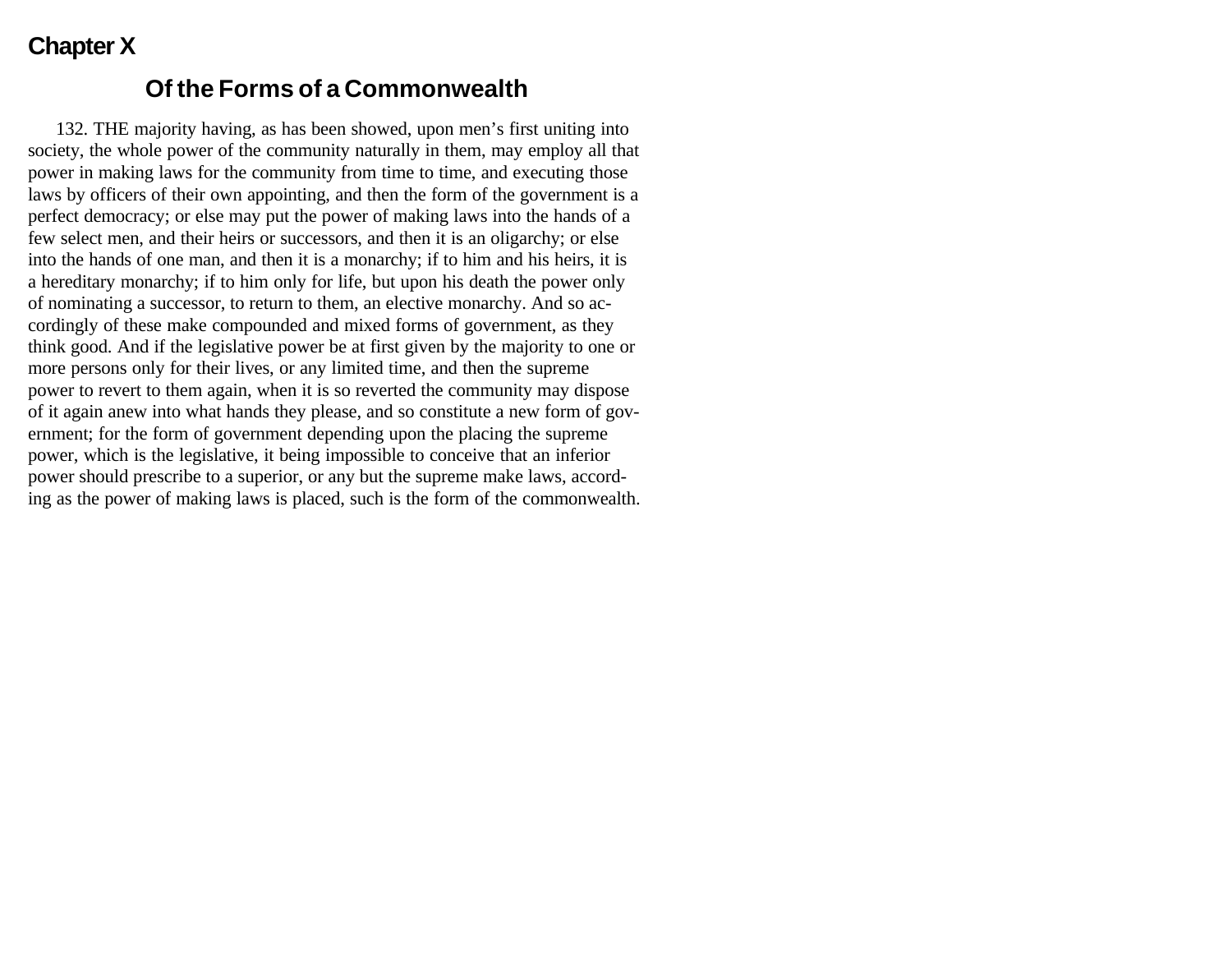133. By "commonwealth" I must be understood all along to mean not a democracy, or any form of government, but any independent community which the Latins signified by the word civitas, to which the word which best answers in our language is "commonwealth," and most properly expresses such a society of men which "community" does not (for there may be subordinate communities in a government), and "city" much less. And therefore, to avoid ambiguity, I crave leave to use the word "commonwealth" in that sense, in which sense I find the word used by King James himself, which I think to be its genuine signification, which, if anybody dislike, I consent with him to change it for a better.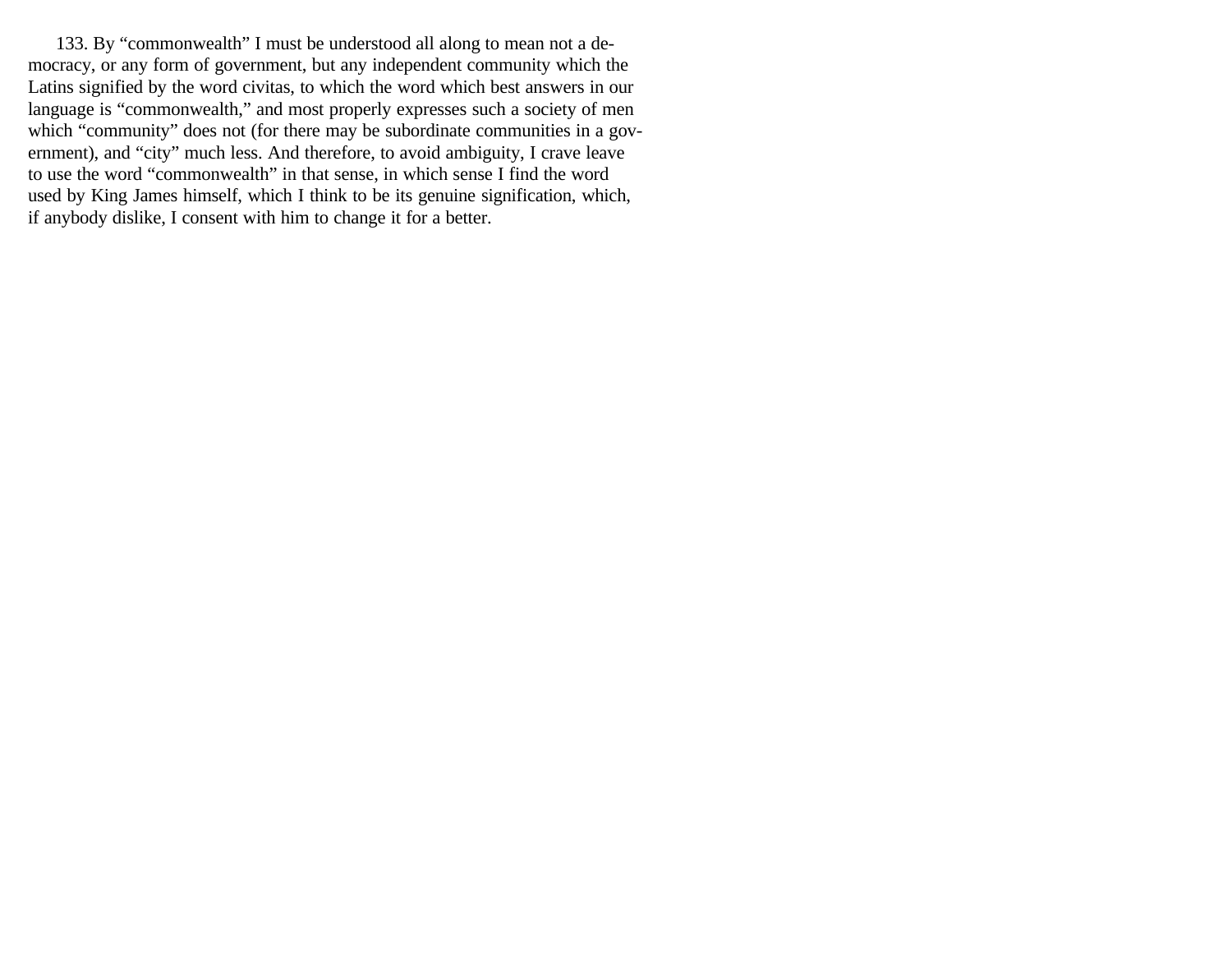# **Chapter XI**

#### **Of the Extent of the Legislative Power**

134. THE great end of men's entering into society being the enjoyment of their properties in peace and safety, and the great instrument and means of that being the laws established in that society, the first and fundamental positive law of all commonwealths is the establishing of the legislative power, as the first and fundamental natural law which is to govern even the legislative. Itself is the preservation of the society and (as far as will consist with the public good) of every person in it. This legislative is not only the supreme power of the commonwealth, but sacred and unalterable in the hands where the community have once placed it. Nor can any edict of anybody else, in what form soever conceived, or by what power soever backed, have the force and obligation of a law which has not its sanction from that legislative which the public has chosen and appointed; for without this the law could not have that which is absolutely necessary to its being a law, the consent of the society, over whom nobody can have a power to make laws(8) but by their own consent and by authority received from them; and there-

8

"The lawful power of making laws to command whole politic societies of men, belonging so properly unto the same entire societies, that for any prince or potentate, of what kind soever upon earth, to exercise the same of himself, and not by express commission immediately and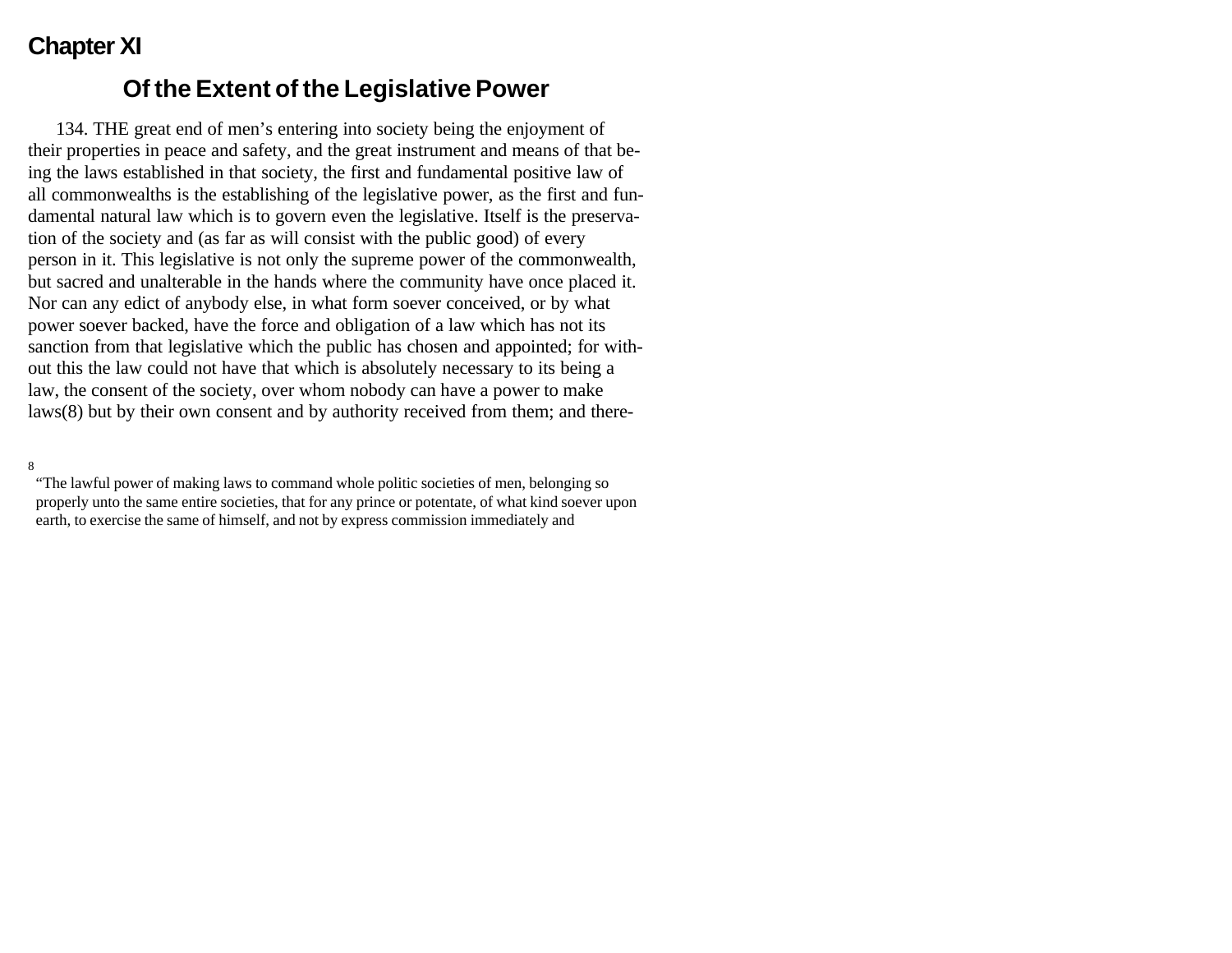fore all the obedience, which by the most solemn ties any one can be obliged to pay, ultimately terminates in this supreme power, and is directed by those laws which it enacts. Nor can any oaths to any foreign power whatsoever, or any domestic subordinate power, discharge any member of the society from his obedience to the legislative, acting pursuant to their trust, nor oblige him to any obedience contrary to the laws so enacted or farther than they do allow, it being ridiculous to imagine one can be tied ultimately to obey any power in the society which is not the supreme.

"Of this point, therefore, we are to note that such men naturally have no full and perfect power to command whole politic multitudes of men, therefore utterly without our consent we could in such sort be at no man's commandment living. And to be commanded, we do consent when that society, whereof we be a part, hath at any time before consented, without revoking the same after by the like universal agreement.

135. Though the legislative, whether placed in one or more, whether it be always in being or only by intervals, though it be the supreme power in every commonwealth, yet, first, it is not, nor can possibly be, absolutely arbitrary over the

personally received from God, or else by authority derived at the first from their consent, upon whose persons they impose laws, it is no better than mere tyranny. Laws they are not, therefore, which public approbation hath not made so." Hooker, ibid. 10."Laws therefore human, of what kind soever, are available by consent." Hooker, Ibid.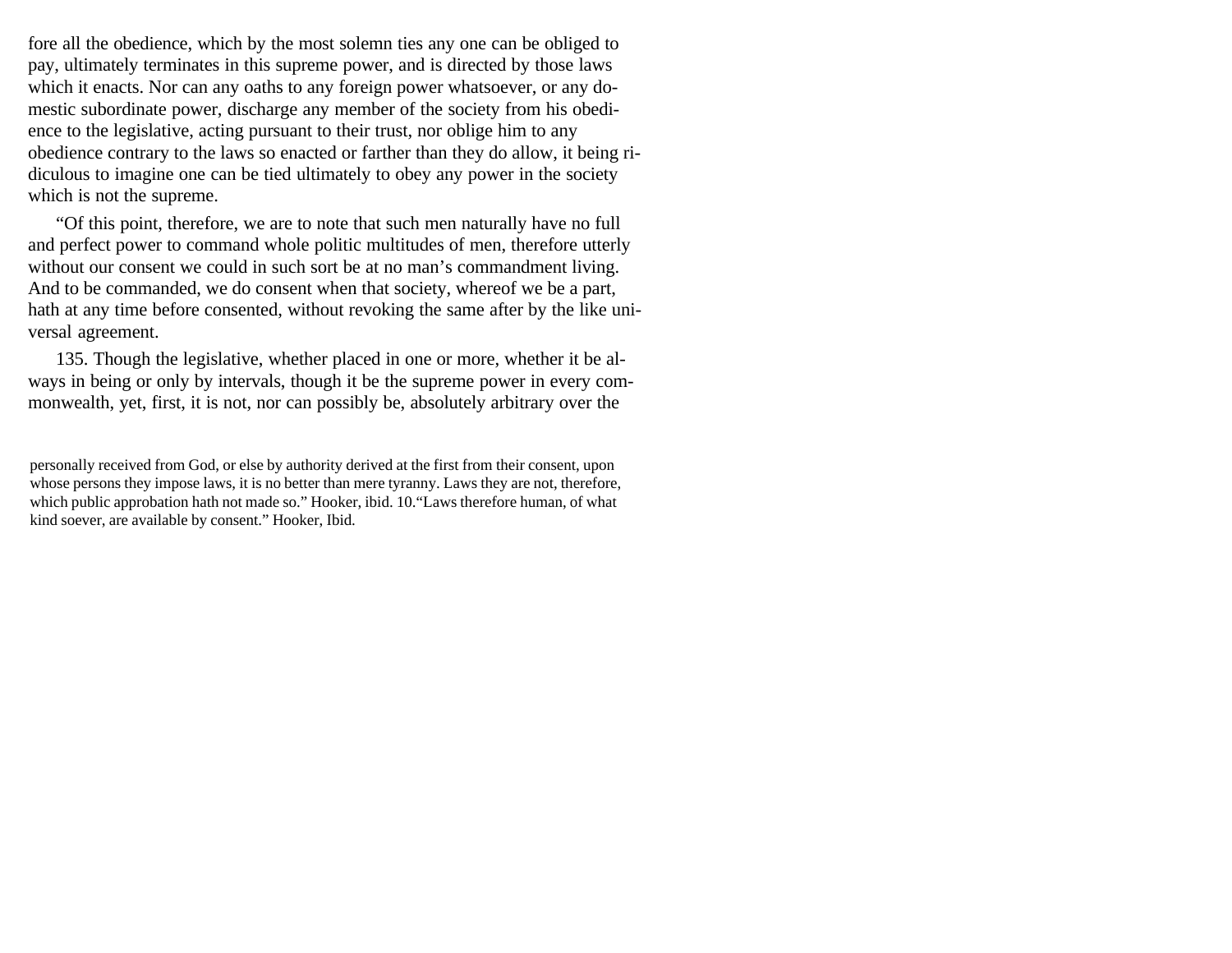lives and fortunes of the people. For it being but the joint power of every member of the society given up to that person or assembly which is legislator, it can be no more than those persons had in a state of Nature before they entered into society, and gave it up to the community. For nobody can transfer to another more power than he has in himself, and nobody has an absolute arbitrary power over himself, or over any other, to destroy his own life, or take away the life or property of another. A man, as has been proved, cannot subject himself to the arbitrary power of another; and having, in the state of Nature, no arbitrary power over the life, liberty, or possession of another, but only so much as the law of Nature gave him for the preservation of himself and the rest of mankind, this is all he doth, or can give up to the commonwealth, and by it to the legislative power, so that the legislative can have no more than this. Their power in the utmost bounds of it is limited to the public good of the society.(9) It is a power that hath no other end but preserva-

#### 9

"Two foundations there are which bear up public societies; the one a natural inclination whereby all men desire sociable life and fellowship; the other an order, expressly or secretly agreed upon, touching the manner of their union in living together. The latter is that which we call the law of a commonweal, the very soul of a politic body, the parts whereof are by law animated, held together, and set on work in such actions as the common good requireth. Laws politic, ordained for external order and regimen amongst men, are never framed as they should be, unless presuming the will of man to be inwardly obstinate, rebellious, and averse from all obedience to the sacred laws of his nature; in a word, unless presuming man to be in regard of his depraved mind little better than a wild beast, they do accordingly provide notwithstanding, so to frame his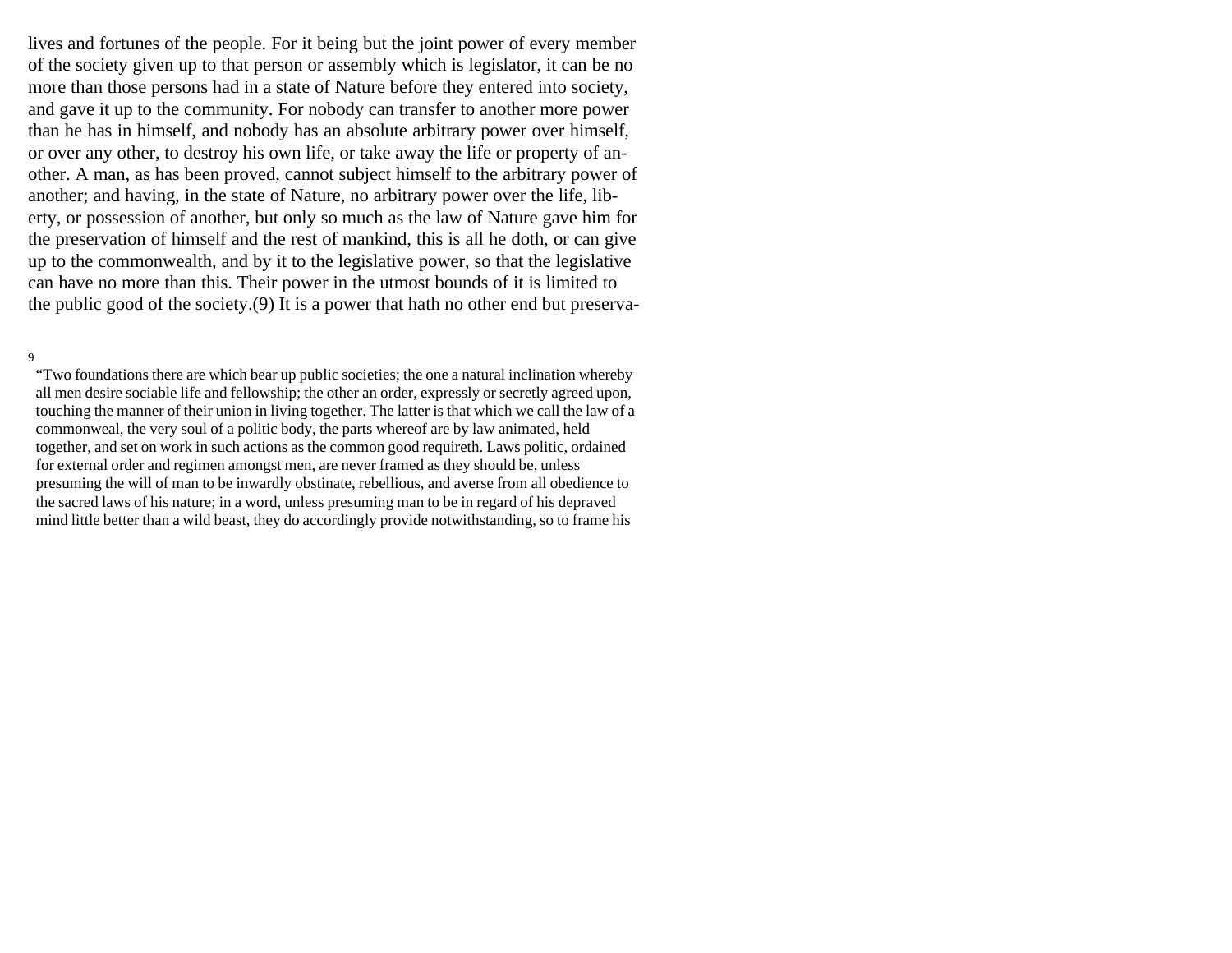tion, and therefore can never have a right to destroy, enslave, or designedly to impoverish the subjects; the obligations of the law of Nature cease not in society, but only in many cases are drawn closer, and have, by human laws, known penalties annexed to them to enforce their observation. Thus the law of Nature stands as an eternal rule to all men, legislators as well as others. The rules that they make for, other men's actions must, as well as their own and other men's actions, be conformable to the law of Nature- i.e., to the will of God, of which that is a declaration, and the fundamental law of Nature being the preservation of mankind, no human sanction can be good or valid against it.

136. Secondly, the legislative or supreme authority cannot assume to itself a power to rule by extemporary arbitrary decrees, but is bound to dispense justice and decide the rights of the subject by promulgated standing laws,(10) and known authorised judges. For the law of Nature being unwritten, and so nowhere to be found but in the minds of men, they who, through passion or interest, shall mis-

outward actions, that they be no hindrance unto the common good, for which societies are instituted. Unless they do this they are not perfect." Hooker, Eccl. Pol. i. 10. 10

<sup>&</sup>quot;Human laws are measures in respect of men whose actions they must direct, howbeit such measures they are as have also their higher rules to be measured by, which rules are two- the law of God and the law of Nature; so that laws human must be made according to the general laws of Nature, and without contradiction to any positive law of Scripture, otherwise they are ill made." Hooker, Eccl. Pol. iii. 9.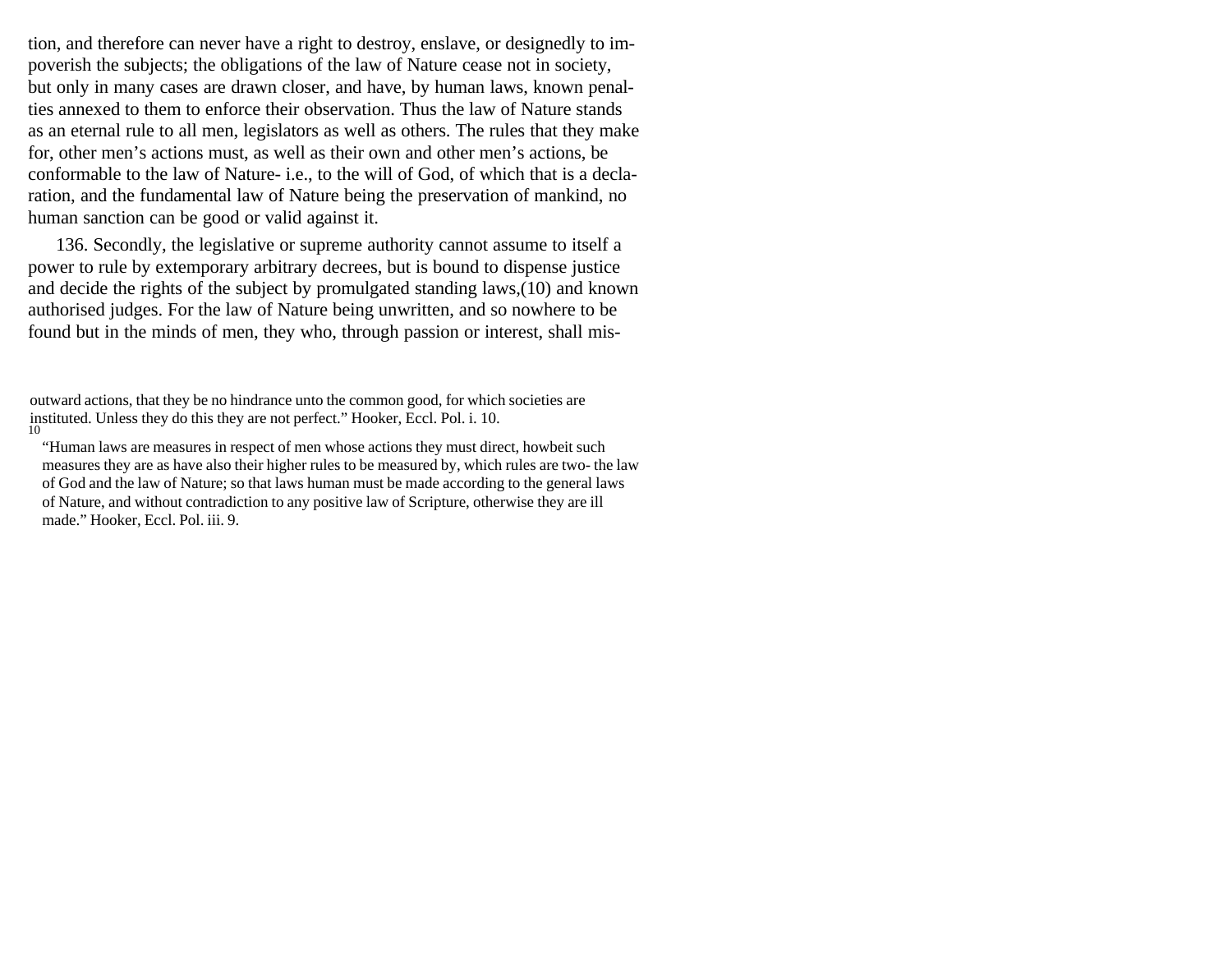cite or misapply it, cannot so easily be convinced of their mistake where there is no established judge; and so it serves not as it aught, to determine the rights and fence the properties of those that live under it, especially where every one is judge, interpreter, and executioner of it too, and that in his own case; and he that has right on his side, having ordinarily but his own single strength, hath not force enough to defend himself from injuries or punish delinquents. To avoid these inconveniencies which disorder men's properties in the state of Nature, men unite into societies that they may have the united strength of the whole society to secure and defend their properties, and may have standing rules to bound it by which every one may know what is his. To this end it is that men give up all their natural power to the society they enter into, and the community put the legislative power into such hands as they think fit, with this trust, that they shall be governed by declared laws, or else their peace, quiet, and property will still be at the same uncertainty as it was in the state of Nature.

137. Absolute arbitrary power, or governing without settled standing laws, can neither of them consist with the ends of society and government, which men would not quit the freedom of the state of Nature for, and tie themselves up under, were it not to preserve their lives, liberties, and fortunes, and by stated rules of right and property to secure their peace and quiet. It cannot be supposed that they should intend, had they a power so to do, to give any one or more an absolute arbitrary power over their persons and estates, and put a force into the magistrate's hand to execute his unlimited will arbitrarily upon them; this were to put them-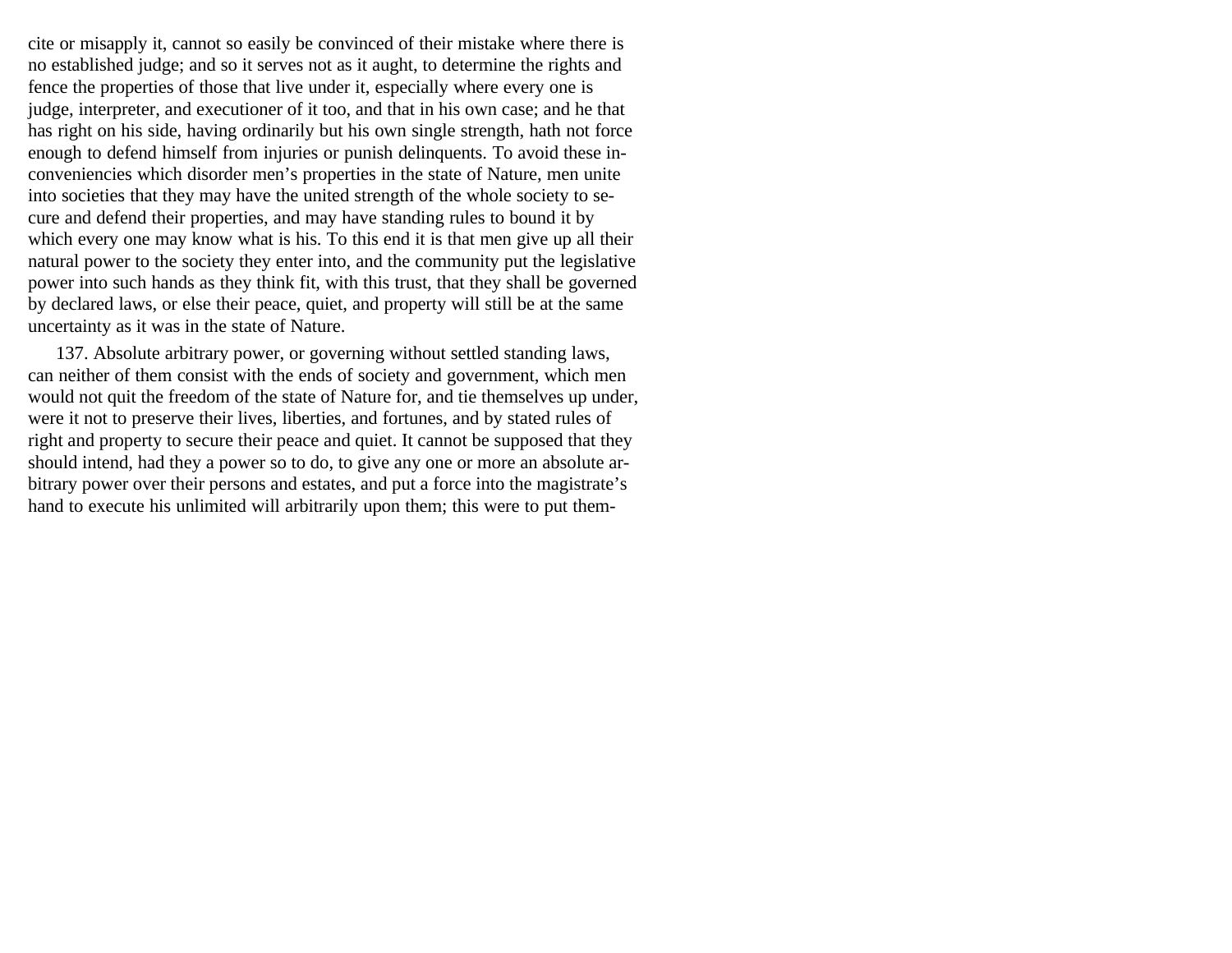selves into a worse condition than the state of Nature, wherein they had a liberty to defend their right against the injuries of others, and were upon equal terms of force to maintain it, whether invaded by a single man or many in combination. Whereas by supposing they have given up themselves to the absolute arbitrary power and will of a legislator, they have disarmed themselves, and armed him to make a prey of them when he pleases; he being in a much worse condition that is exposed to the arbitrary power of one man who has the command of a hundred thousand than he that is exposed to the arbitrary power of a hundred thousand single men, nobody being secure, that his will who has such a command is better than that of other men, though his force be a hundred thousand times stronger. And, therefore, whatever form the commonwealth is under, the ruling power ought to govern by declared and received laws, and not by extemporary dictates and undetermined resolutions, for then mankind will be in a far worse condition than in the state of Nature if they shall have armed one or a few men with the joint power of a multitude, to force them to obey at pleasure the exorbitant and unlimited decrees of their sudden thoughts, or unrestrained, and till that moment, unknown wills, without having any measures set down which may guide and justify their actions. For all the power the government has, being only for the good of the society, as it ought not to be arbitrary and at pleasure, so it ought to be exercised by established and promulgated laws, that both the people may know their duty, and be safe and secure within the limits of the law, and the rulers, too, kept within their due bounds, and not be tempted by the power they have in their hands to em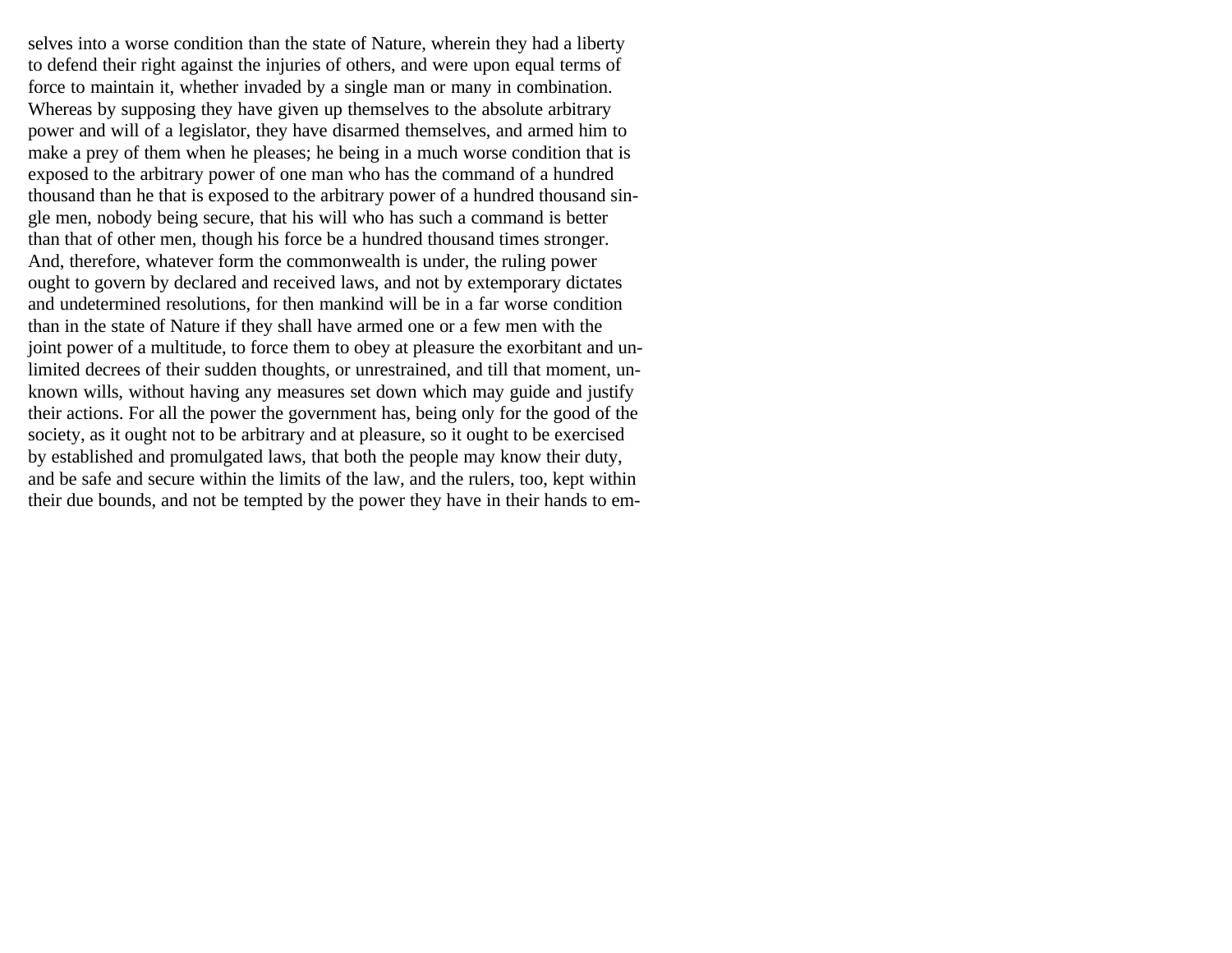ploy it to purposes, and by such measures as they would not have known, and own not willingly.

138. Thirdly, the supreme power cannot take from any man any part of his property without his own consent. For the preservation of property being the end of government, and that for which men enter into society, it necessarily supposes and requires that the people should have property, without which they must be supposed to lose that by entering into society which was the end for which they entered into it; too gross an absurdity for any man to own. Men, therefore, in society having property, they have such a right to the goods, which by the law of the community are theirs, that nobody hath a right to take them, or any part of them, from them without their own consent; without this they have no property at all. For I have truly no property in that which another can by right take from me when he pleases against my consent. Hence it is a mistake to think that the supreme or legislative power of any commonwealth can do what it will, and dispose of the estates of the subject arbitrarily, or take any part of them at pleasure. This is not much to be feared in governments where the legislative consists wholly or in part in assemblies which are variable, whose members upon the dissolution of the assembly are subjects under the common laws of their country, equally with the rest. But in governments where the legislative is in one lasting assembly, always in being, or in one man as in absolute monarchies, there is danger still, that they will think themselves to have a distinct interest from the rest of the community, and so will be apt to increase their own riches and power by taking what they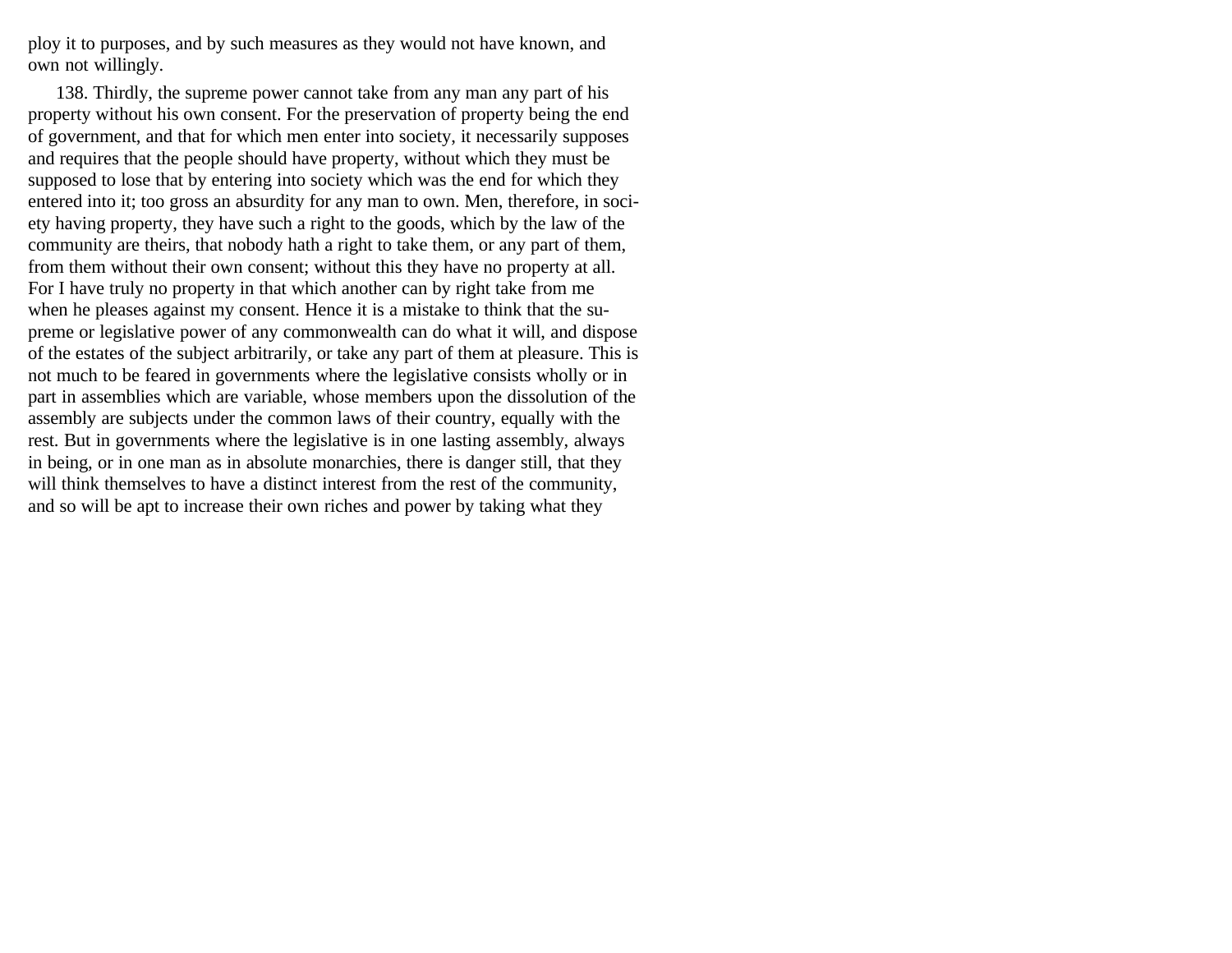think fit from the people. For a man's property is not at all secure, though there be good and equitable laws to set the bounds of it between him and his fellow-subjects, if he who commands those subjects have power to take from any private man what part he pleases of his property, and use and dispose of it as he thinks good.

139. But government, into whosesoever hands it is put, being as I have before shown, entrusted with this condition, and for this end, that men might have and secure their properties, the prince or senate, however it may have power to make laws for the regulating of property between the subjects one amongst another, yet can never have a power to take to themselves the whole, or any part of the subjects' property, without their own consent; for this would be in effect to leave them no property at all. And to let us see that even absolute power, where it is necessary, is not arbitrary by being absolute, but is still limited by that reason and confined to those ends which required it in some cases to be absolute, we need look no farther than the common practice of martial discipline. For the preservation of the army, and in it of the whole commonwealth, requires an absolute obedience to the command of every superior officer, and it is justly death to disobey or dispute the most dangerous or unreasonable of them; but yet we see that neither the sergeant that could command a soldier to march up to the mouth of a cannon, or stand in a breach where he is almost sure to perish, can command that soldier to give him one penny of his money; nor the general that can condemn him to death for deserting his post, or not obeying the most desperate orders, cannot yet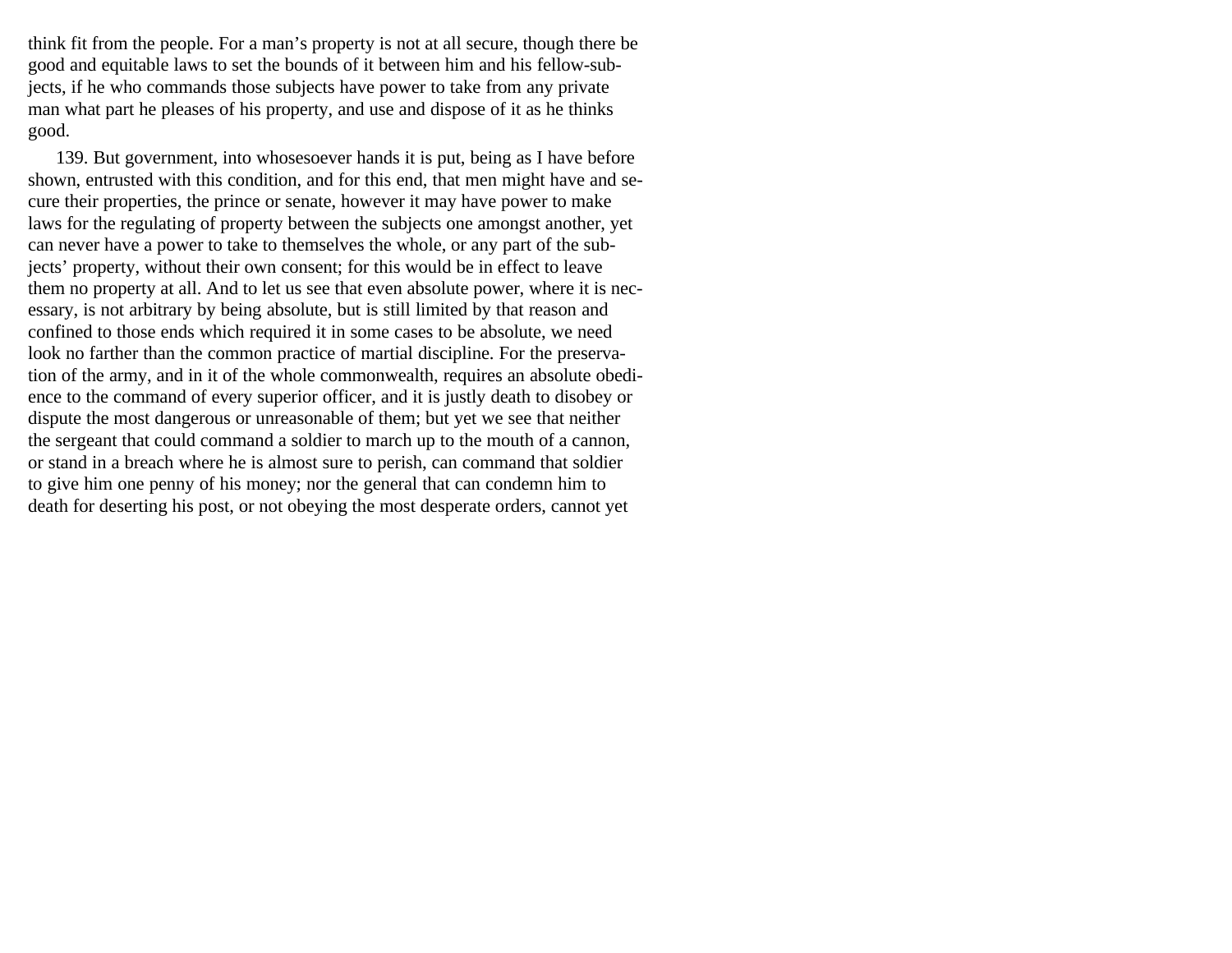with all his absolute power of life and death dispose of one farthing of that soldier's estate, or seize one jot of his goods; whom yet he can command anything, and hang for the least disobedience. Because such a blind obedience is necessary to that end for which the commander has his power- viz., the preservation of the rest, but the disposing of his goods has nothing to do with it.

140. It is true governments cannot be supported without great charge, and it is fit every one who enjoys his share of the protection should pay out of his estate his proportion for the maintenance of it. But still it must be with his own consenti.e., the consent of the majority, giving it either by themselves or their representatives chosen by them; for if any one shall claim a power to lay and levy taxes on the people by his own authority, and without such consent of the people, he thereby invades the fundamental law of property, and subverts the end of government. For what property have I in that which another may by right take when he pleases to himself?

141. Fourthly. The legislative cannot transfer the power of making laws to any other hands, for it being but a delegated power from the people, they who have it cannot pass it over to others. The people alone can appoint the form of the commonwealth, which is by constituting the legislative, and appointing in whose hands that shall be. And when the people have said, "We will submit, and be governed by laws made by such men, and in such forms," nobody else can say other men shall make laws for them; nor can they be bound by any laws but such as are enacted by those whom they have chosen and authorised to make laws for them.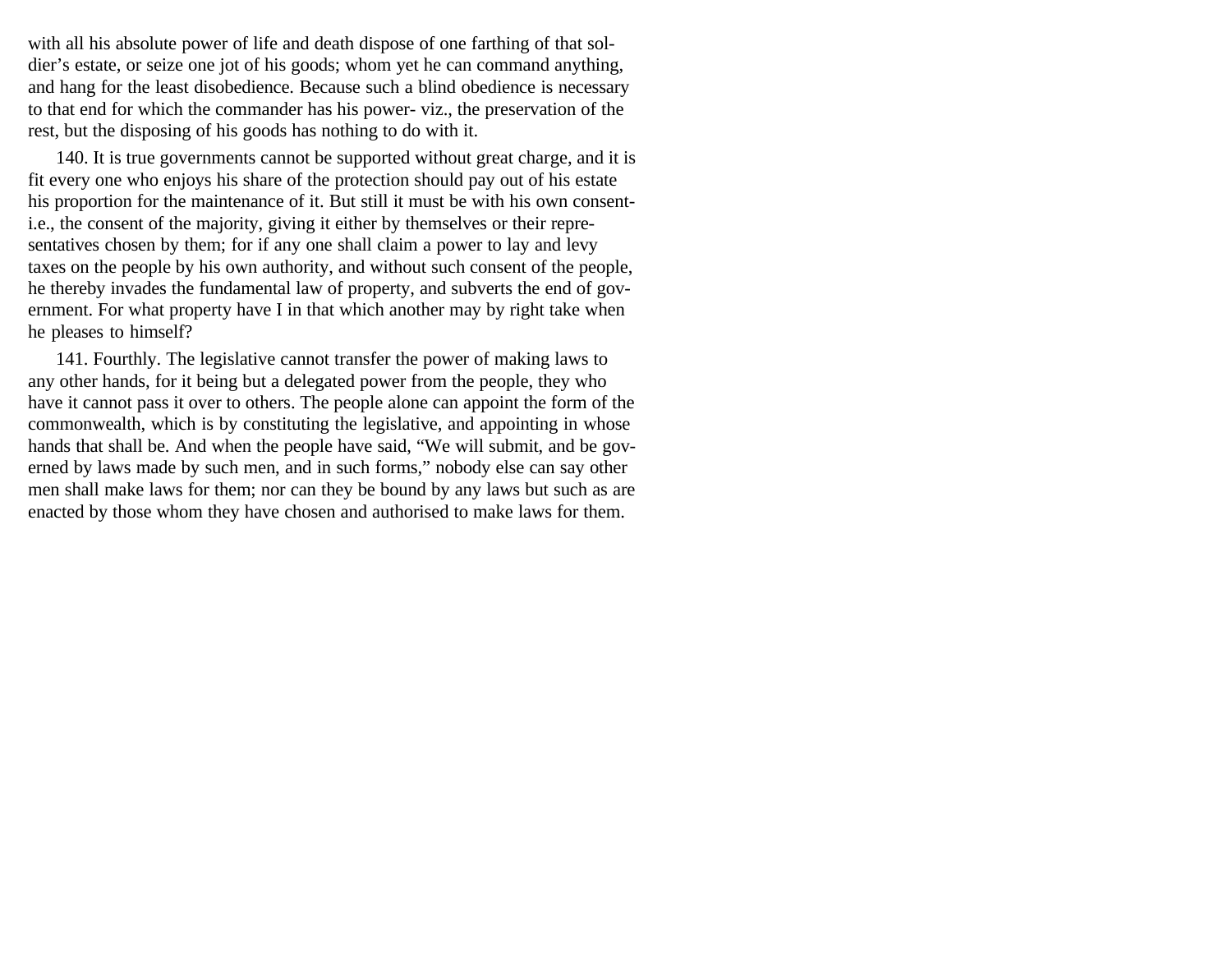142. These are the bounds which the trust that is put in them by the society and the law of God and Nature have set to the legislative power of every commonwealth, in all forms of government. First: They are to govern by promulgated established laws, not to be varied in particular cases, but to have one rule for rich and poor, for the favourite at Court, and the countryman at plough. Secondly: These laws also ought to be designed for no other end ultimately but the good of the people. Thirdly: They must not raise taxes on the property of the people without the consent of the people given by themselves or their deputies. And this properly concerns only such governments where the legislative is always in being, or at least where the people have not reserved any part of the legislative to deputies, to be from time to time chosen by themselves. Fourthly: Legislative neither must nor can transfer the power of making laws to anybody else, or place it anywhere but where the people have.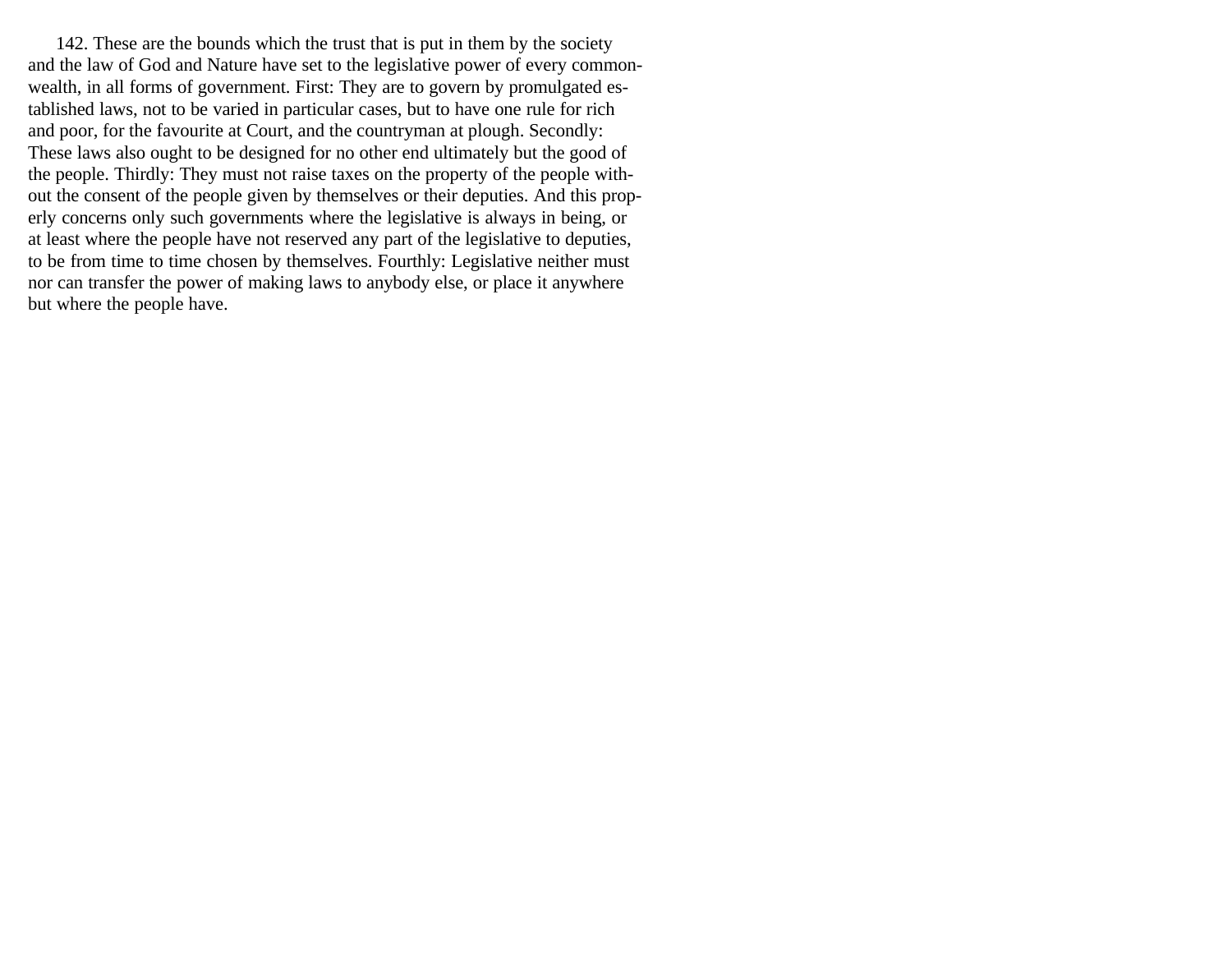## **Chapter XII**

#### **The Legislative, Executive, and Federative Power of the Commonwealth**

143. THE legislative power is that which has a right to direct how the force of the commonwealth shall be employed for preserving the community and the members of it. Because those laws which are constantly to be executed, and whose force is always to continue, may be made in a little time, therefore there is no need that the legislative should be always in being, not having always business to do. And because it may be too great temptation to human frailty, apt to grasp at power, for the same persons who have the power of making laws to have also in their hands the power to execute them, whereby they may exempt themselves from obedience to the laws they make, and suit the law, both in its making and execution, to their own private advantage, and thereby come to have a distinct interest from the rest of the community, contrary to the end of society and government. Therefore in well-ordered commonwealths, where the good of the whole is so considered as it ought, the legislative power is put into the hands of divers persons who, duly assembled, have by themselves, or jointly with others, a power to make laws, which when they have done, being separated again, they are themselves subject to the laws they have made; which is a new and near tie upon them to take care that they make them for the public good.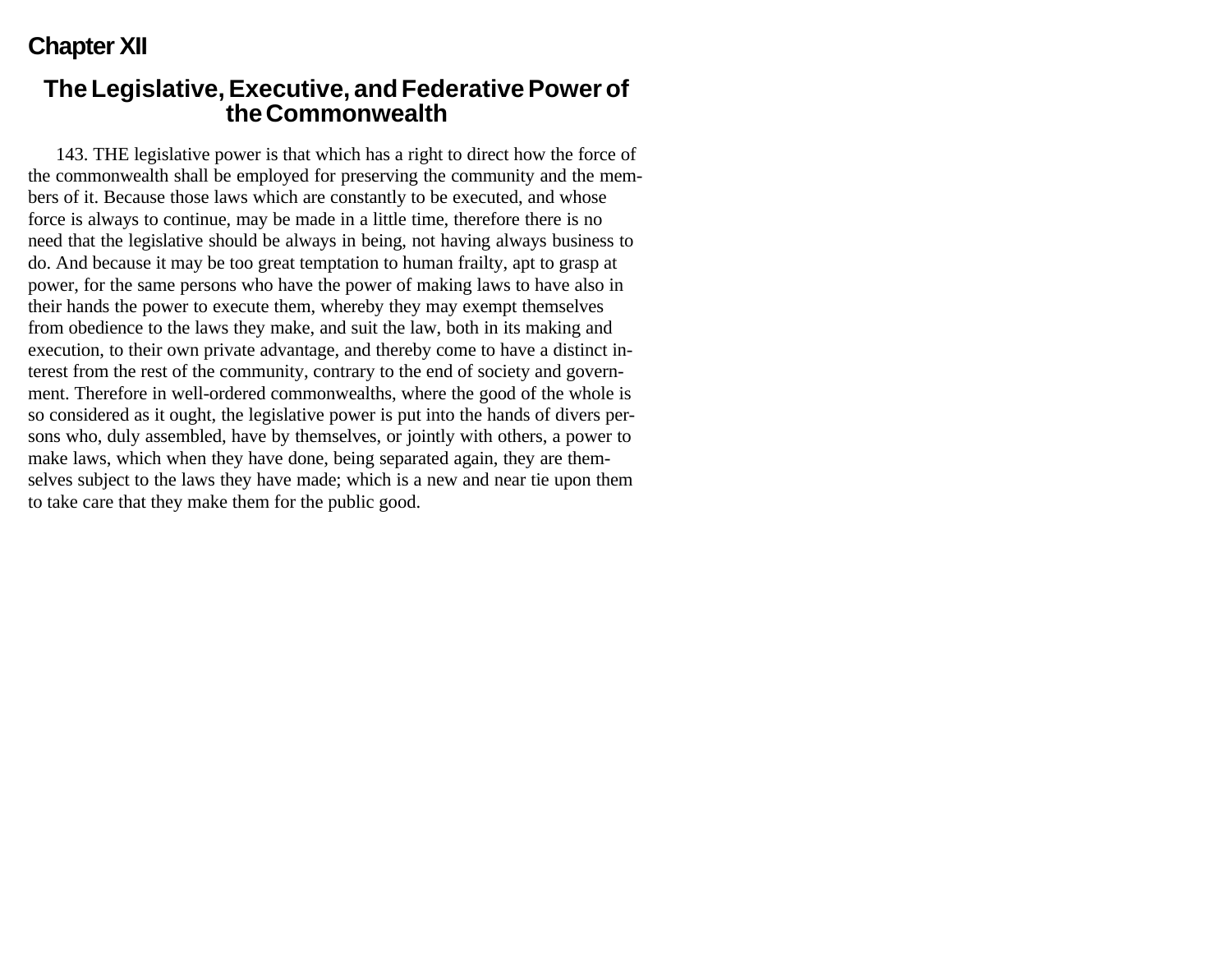144. But because the laws that are at once, and in a short time made, have a constant and lasting force, and need a perpetual execution, or an attendance thereunto, therefore it is necessary there should be a power always in being which should see to the execution of the laws that are made, and remain in force. And thus the legislative and executive power come often to be separated.

145. There is another power in every commonwealth which one may call natural, because it is that which answers to the power every man naturally had before he entered into society. For though in a commonwealth the members of it are distinct persons, still, in reference to one another, and, as such, are governed by the laws of the society, yet, in reference to the rest of mankind, they make one body, which is, as every member of it before was, still in the state of Nature with the rest of mankind, so that the controversies that happen between any man of the society with those that are out of it are managed by the public, and an injury done to a member of their body engages the whole in the reparation of it. So that under this consideration the whole community is one body in the state of Nature in respect of all other states or persons out of its community.

146. This, therefore, contains the power of war and peace, leagues and alliances, and all the transactions with all persons and communities without the commonwealth, and may be called federative if any one pleases. So the thing be understood, I am indifferent as to the name.

147. These two powers, executive and federative, though they be really distinct in themselves, yet one comprehending the execution of the municipal laws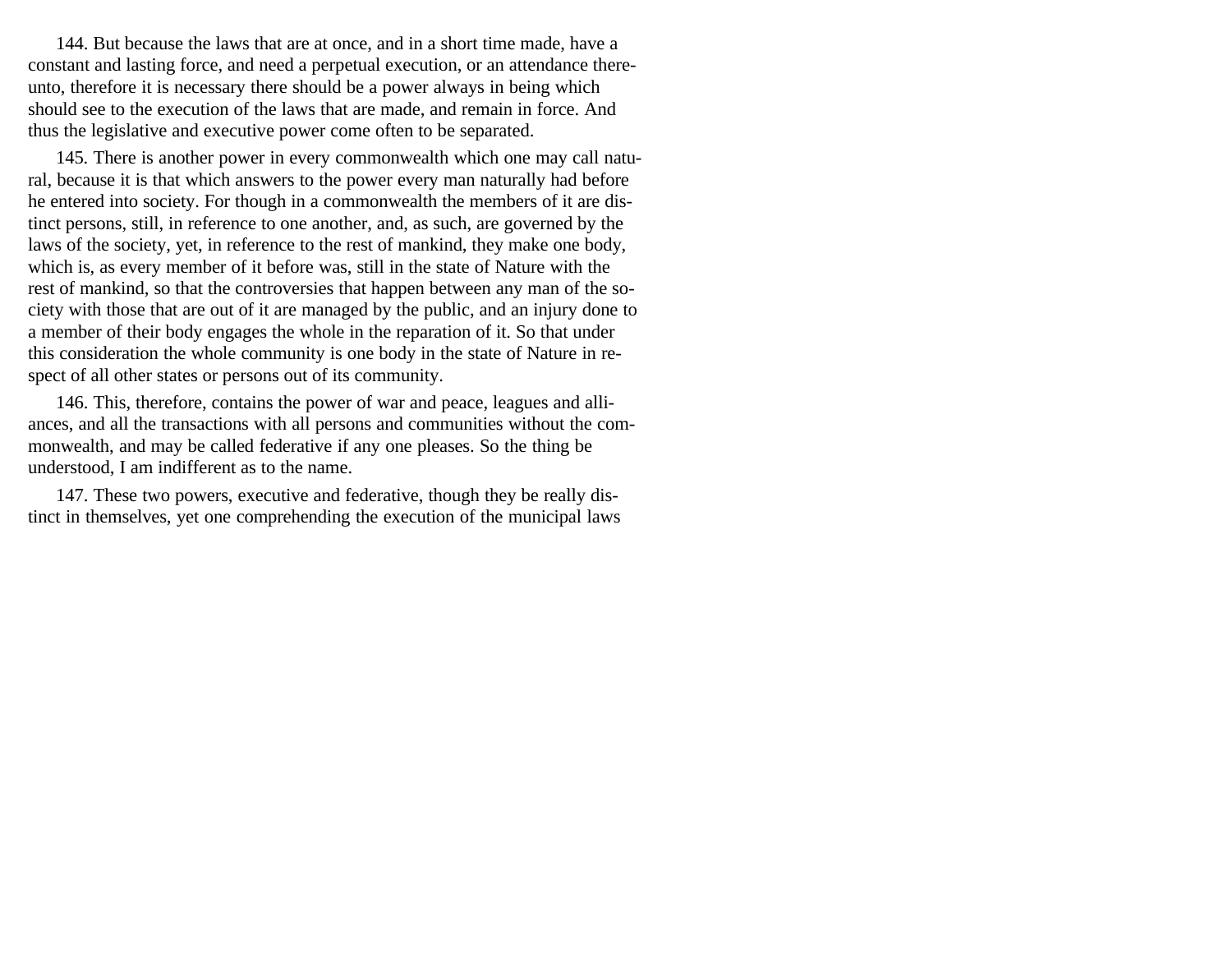of the society within itself upon all that are parts of it, the other the management of the security and interest of the public without with all those that it may receive benefit or damage from, yet they are always almost united. And though this federative power in the well or ill management of it be of great moment to the commonwealth, yet it is much less capable to be directed by antecedent, standing, positive laws than the executive, and so must necessarily be left to the prudence and wisdom of those whose hands it is in, to be managed for the public good. For the laws that concern subjects one amongst another, being to direct their actions, may well enough precede them. But what is to be done in reference to foreigners depending much upon their actions, and the variation of designs and interests, must be left in great part to the prudence of those who have this power committed to them, to be managed by the best of their skill for the advantage of the commonwealth.

148. Though, as I said, the executive and federative power of every community be really distinct in themselves, yet they are hardly to be separated and placed at the same time in the hands of distinct persons. For both of them requiring the force of the society for their exercise, it is almost impracticable to place the force of the commonwealth in distinct and not subordinate hands, or that the executive and federative power should be placed in persons that might act separately, whereby the force of the public would be under different commands, which would be apt some time or other to cause disorder and ruin.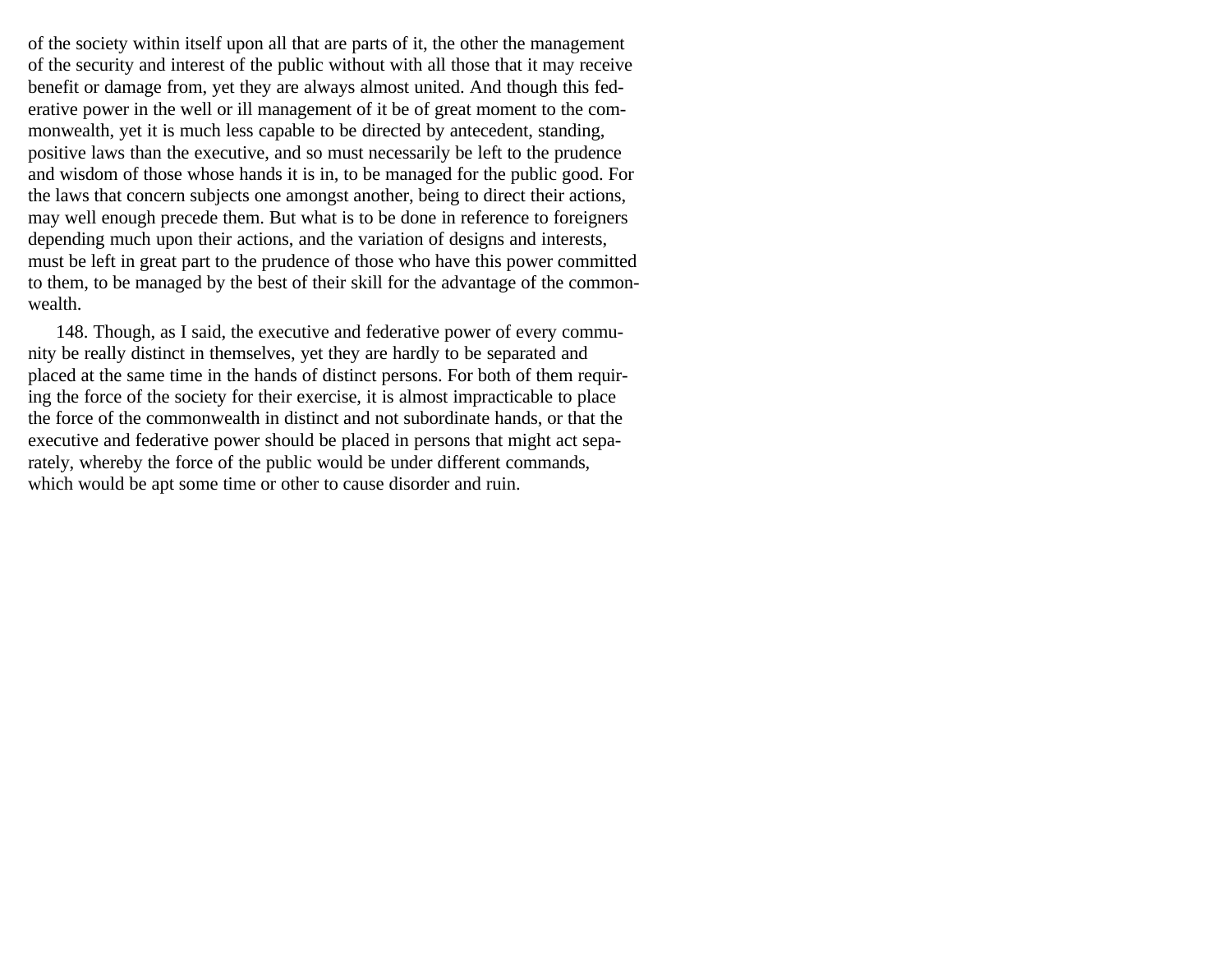## **Chapter XIII**

#### **Of the Subordination of the Powers of the Commonwealth**

149. THOUGH in a constituted commonwealth standing upon its own basis and acting according to its own nature- that is, acting for the preservation of the community, there can be but one supreme power, which is the legislative, to which all the rest are and must be subordinate, yet the legislative being only a fiduciary power to act for certain ends, there remains still in the people a supreme power to remove or alter the legislative, when they find the legislative act contrary to the trust reposed in them. For all power given with trust for the attaining an end being limited by that end, whenever that end is manifestly neglected or opposed, the trust must necessarily be forfeited, and the power devolve into the hands of those that gave it, who may place it anew where they shall think best for their safety and security. And thus the community perpetually retains a supreme power of saving themselves from the attempts and designs of anybody, even of their legislators, whenever they shall be so foolish or so wicked as to lay and carry on designs against the liberties and properties of the subject. For no man or society of men having a power to deliver up their preservation, or consequently the means of it, to the absolute will and arbitrary dominion of another, whenever any one shall go about to bring them into such a slavish condition, they will always have a right to preserve what they have not a power to part with, and to rid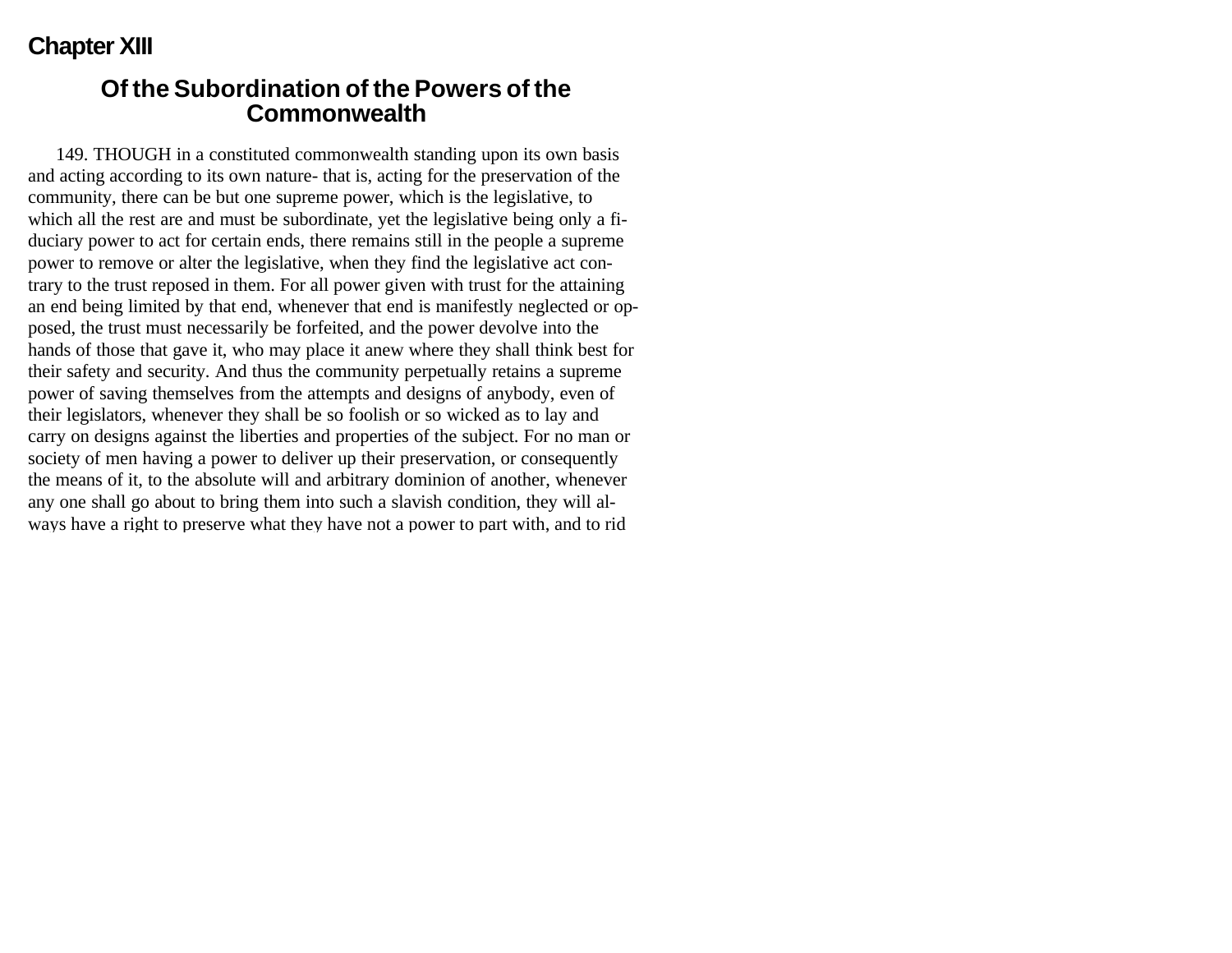themselves of those who invade this fundamental, sacred, and unalterable law of self-preservation for which they entered into society. And thus the community may be said in this respect to be always the supreme power, but not as considered under any form of government, because this power of the people can never take place till the government be dissolved.

150. In all cases whilst the government subsists, the legislative is the supreme power. For what can give laws to another must needs be superior to him, and since the legislative is no otherwise legislative of the society but by the right it has to make laws for all the parts, and every member of the society prescribing rules to their actions, they are transgressed, the legislative must needs be the supreme, and all other powers in any members or parts of the society derived from and subordinate to it.

151. In some commonwealths where the legislative is not always in being, and the executive is vested in a single person who has also a share in the legislative, there that single person, in a very tolerable sense, may also be called supreme; not that he has in himself all the supreme power, which is that of law-making, but because he has in him the supreme execution from whom all inferior magistrates derive all their several subordinate powers, or, at least, the greatest part of them; having also no legislative superior to him, there being no law to be made without his consent, which cannot be expected should ever subject him to the other part of the legislative, he is properly enough in this sense supreme. But yet it is to be observed that though oaths of allegiance and fealty are taken to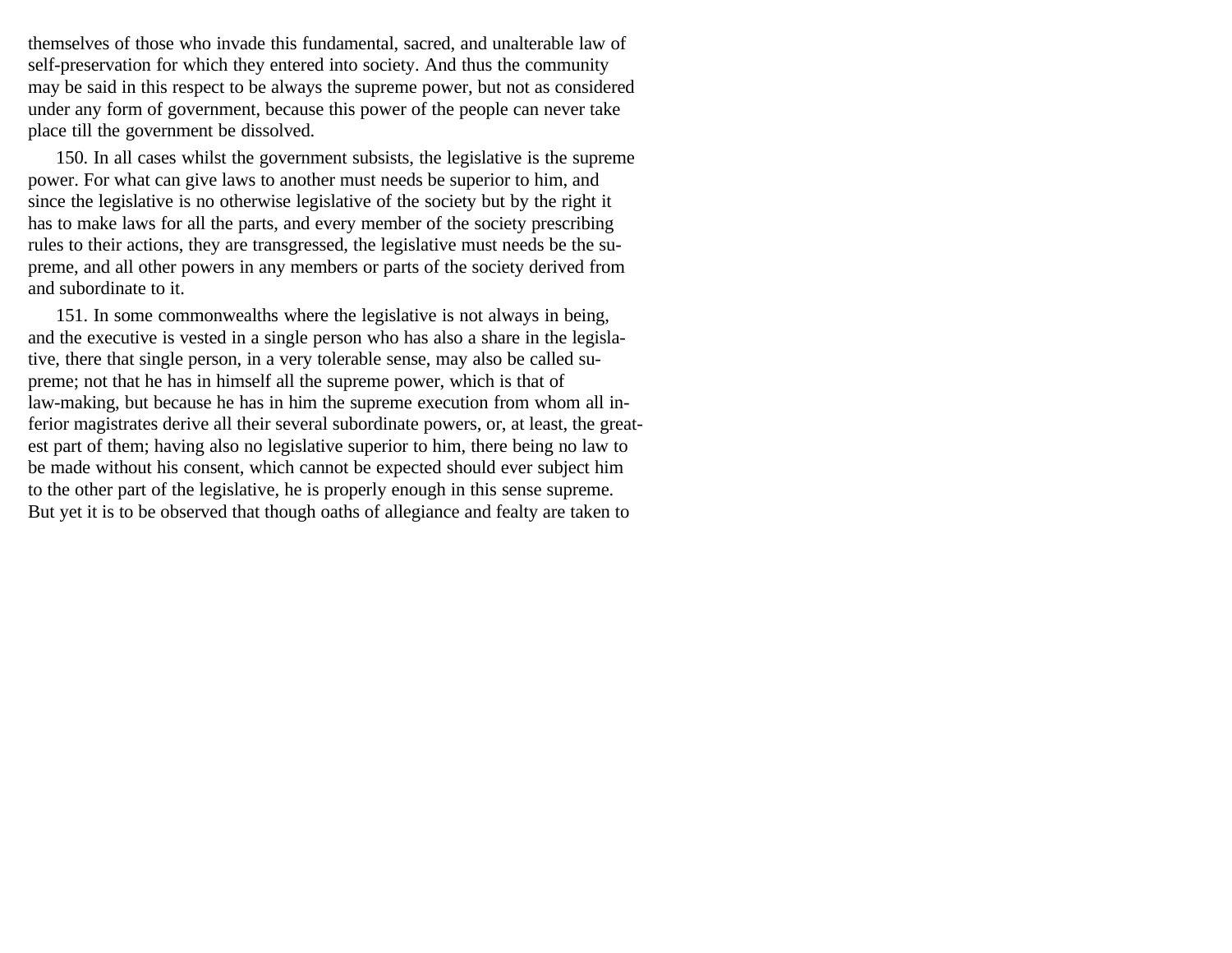him, it is not to him as supreme legislator, but as supreme executor of the law made by a joint power of him with others, allegiance being nothing but an obedience according to law, which, when he violates, he has no right to obedience, nor can claim it otherwise than as the public person vested with the power of the law, and so is to be considered as the image, phantom, or representative of the commonwealth, acted by the will of the society declared in its laws, and thus he has no will, no power, but that of the law. But when he quits this representation, this public will, and acts by his own private will, he degrades himself, and is but a single private person without power and without will; the members owing no obedience but to the public will of the society.

152. The executive power placed anywhere but in a person that has also a share in the legislative is visibly subordinate and accountable to it, and may be at pleasure changed and displaced; so that it is not the supreme executive power that is exempt from subordination, but the supreme executive power vested in one, who having a share in the legislative, has no distinct superior legislative to be subordinate and accountable to, farther than he himself shall join and consent, so that he is no more subordinate than he himself shall think fit, which one may certainly conclude will be but very little. Of other ministerial and subordinate powers in a commonwealth we need not speak, they being so multiplied with infinite variety in the different customs and constitutions of distinct commonwealths, that it is impossible to give a particular account of them all. Only thus much which is necessary to our present purpose we may take notice of concerning them, that they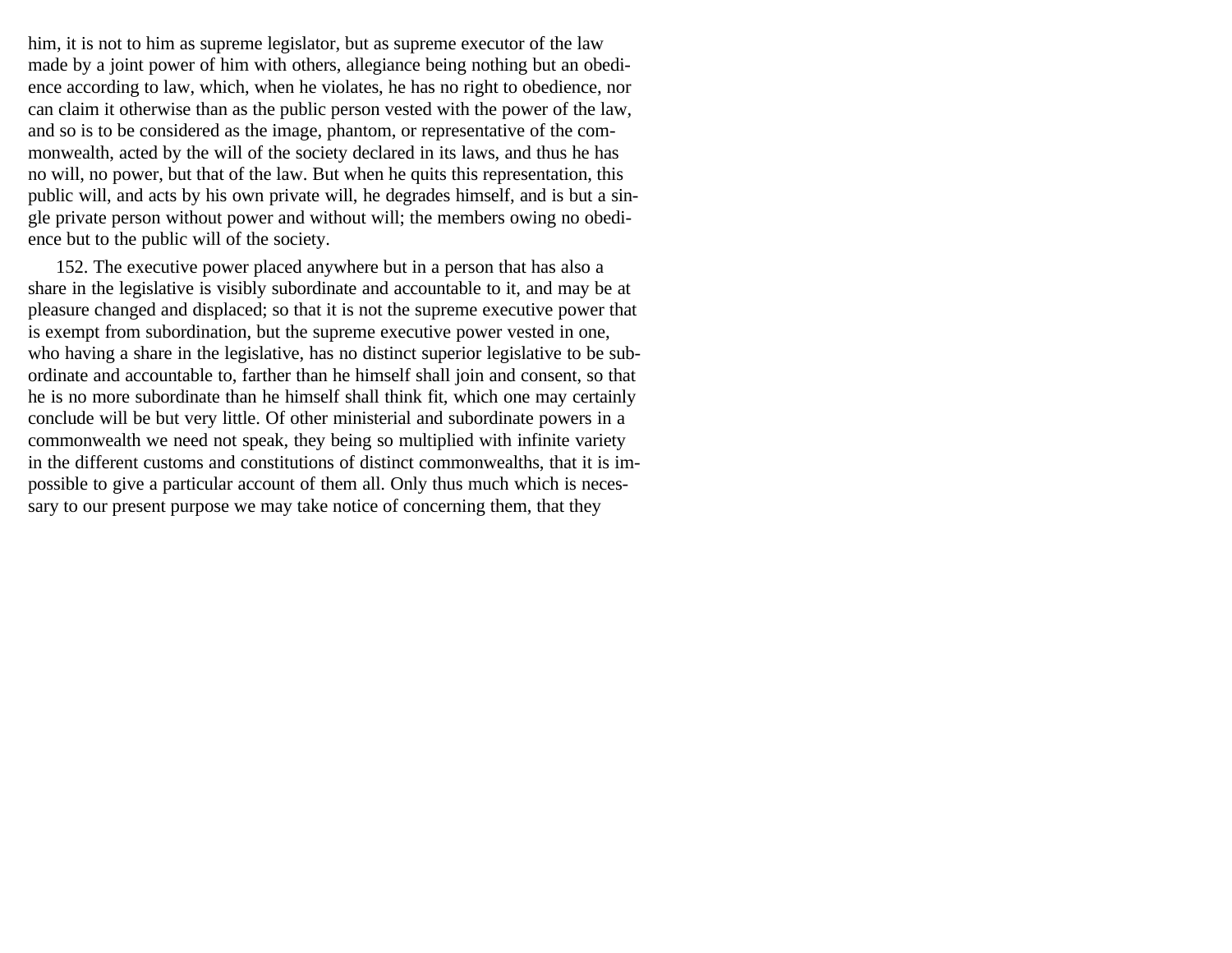have no manner of authority, any of them, beyond what is by positive grant and commission delegated to them, and are all of them accountable to some other power in the commonwealth.

153. It is not necessary- no, nor so much as convenient- that the legislative should be always in being; but absolutely necessary that the executive power should, because there is not always need of new laws to be made, but always need of execution of the laws that are made. When the legislative hath put the execution of the laws they make into other hands, they have a power still to resume it out of those hands when they find cause, and to punish for any mal-administration against the laws. The same holds also in regard of the federative power, that and the executive being both ministerial and subordinate to the legislative, which, as has been shown, in a constituted commonwealth is the supreme, the legislative also in this case being supposed to consist of several persons; for if it be a single person it cannot but be always in being, and so will, as supreme, naturally have the supreme executive power, together with the legislative, may assemble and exercise their legislative at the times that either their original constitution or their own adjournment appoints, or when they please, if neither of these hath appointed any time, or there be no other way prescribed to convoke them. For the supreme power being placed in them by the people, it is always in them, and they may exercise it when they please, unless by their original constitution they are limited to certain seasons, or by an act of their supreme power they have adjourned to a certain time, and when that time comes they have a right to assemble and act again.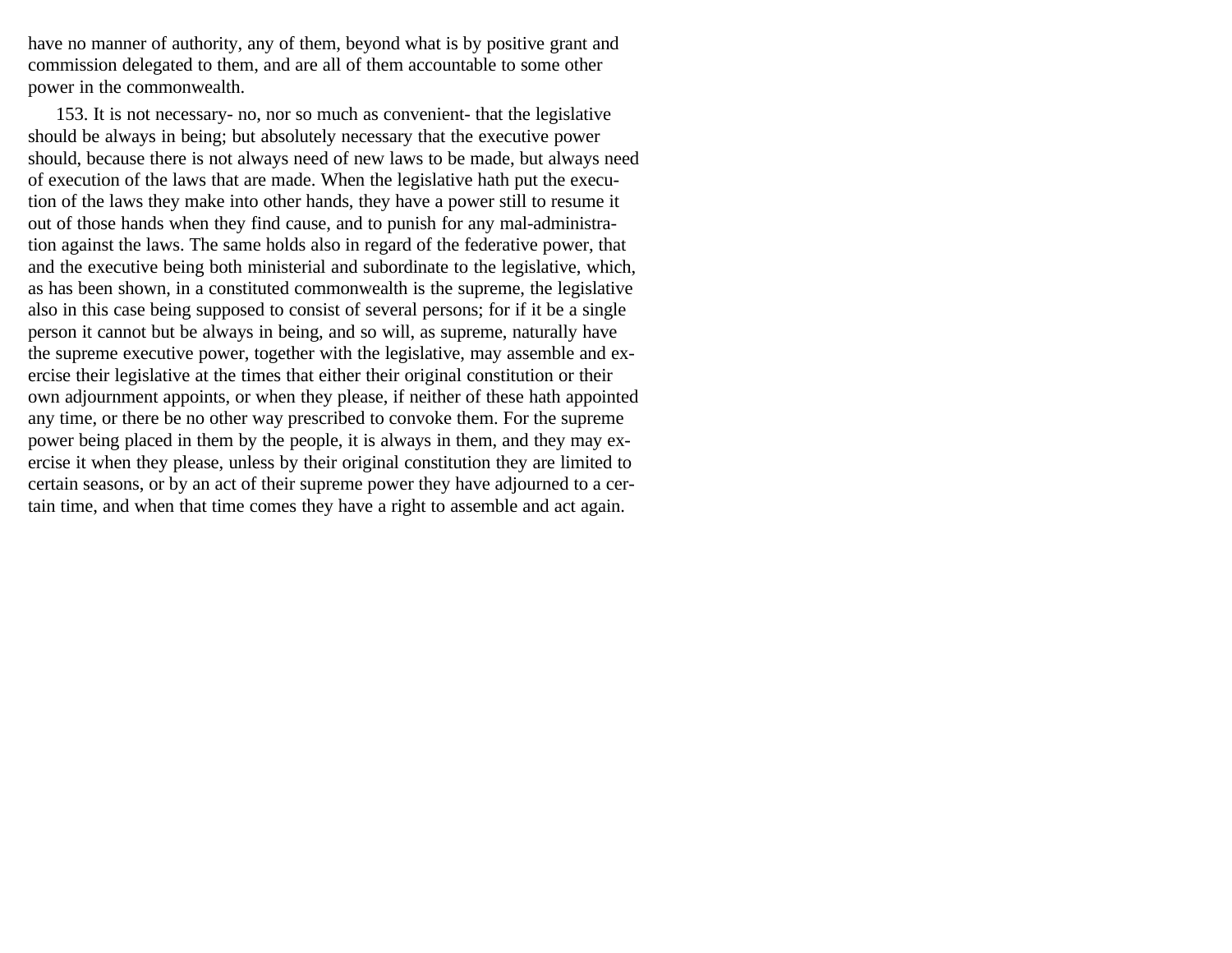154. If the legislative, or any part of it, be of representatives, chosen for that time by the people, which afterwards return into the ordinary state of subjects, and have no share in the legislative but upon a new choice, this power of choosing must also be exercised by the people, either at certain appointed seasons, or else when they are summoned to it; and, in this latter case, the power of convoking the legislative is ordinarily placed in the executive, and has one of these two limitations in respect of time:- that either the original constitution requires their assembling and acting at certain intervals; and then the executive power does nothing but ministerially issue directions for their electing and assembling according to due forms; or else it is left to his prudence to call them by new elections when the occasions or exigencies of the public require the amendment of old or making of new laws, or the redress or prevention of any inconveniencies that lie on or threaten the people.

155. It may be demanded here, what if the executive power, being possessed of the force of the commonwealth, shall make use of that force to hinder the meeting and acting of the legislative, when the original constitution or the public exigencies require it? I say, using force upon the people, without authority, and contrary to the trust put in him that does so, is a state of war with the people, who have a right to reinstate their legislative in the exercise of their power. For having erected a legislative with an intent they should exercise the power of making laws, either at certain set times, or when there is need of it, when they are hindered by any force from what is so necessary to the society, and wherein the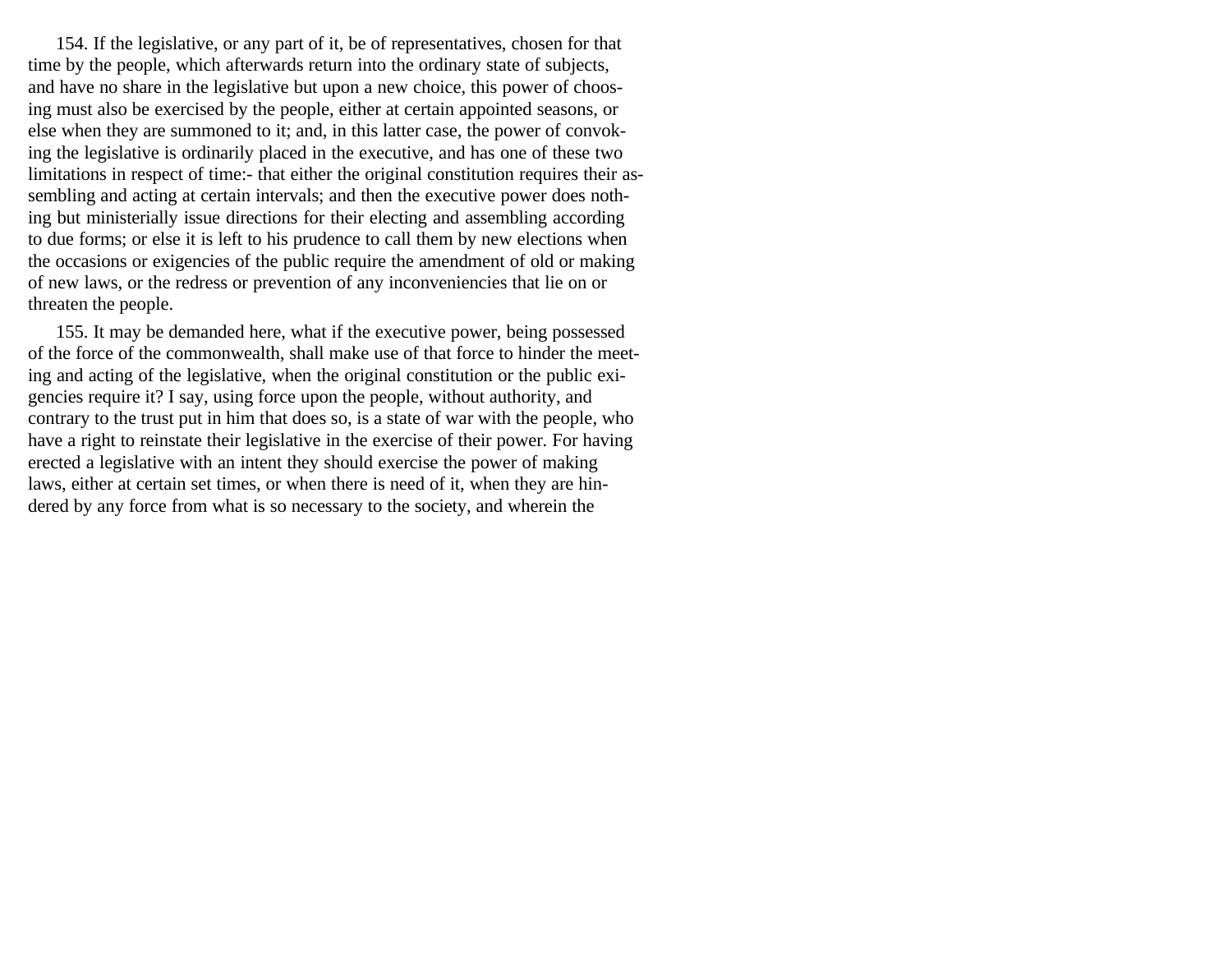safety and preservation of the people consists, the people have a right to remove it by force. In all states and conditions the true remedy of force without authority is to oppose force to it. The use of force without authority always puts him that uses it into a state of war as the aggressor, and renders him liable to be treated accordingly.

156. The power of assembling and dismissing the legislative, placed in the executive, gives not the executive a superiority over it, but is a fiduciary trust placed in him for the safety of the people in a case where the uncertainty and variableness of human affairs could not bear a steady fixed rule. For it not being possible that the first framers of the government should by any foresight be so much masters of future events as to be able to prefix so just periods of return and duration to the assemblies of the legislative, in all times to come, that might exactly answer all the exigencies of the commonwealth, the best remedy could be found for this defect was to trust this to the prudence of one who was always to be present, and whose business it was to watch over the public good. Constant, frequent meetings of the legislative, and long continuations of their assemblies, without necessary occasion, could not but be burdensome to the people, and must necessarily in time produce more dangerous inconveniencies, and yet the quick turn of affairs might be sometimes such as to need their present help; any delay of their convening might endanger the public; and sometimes, too, their business might be so great that the limited time of their sitting might be too short for their work, and rob the public of that benefit which could be had only from their mature delibera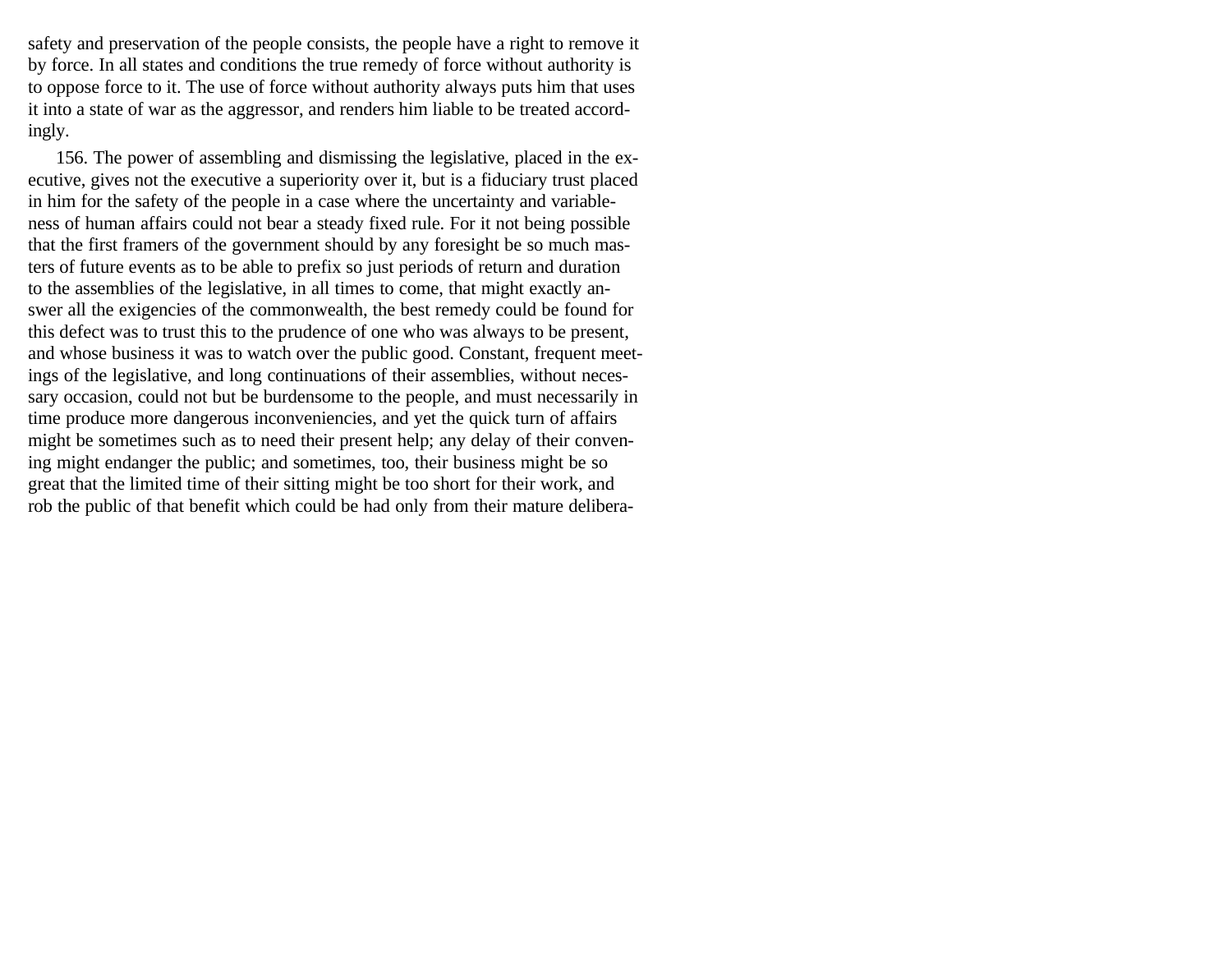tion. What, then, could be done in this case to prevent the community from being exposed some time or other to imminent hazard on one side or the other, by fixed intervals and periods set to the meeting and acting of the legislative, but to entrust it to the prudence of some who, being present and acquainted with the state of public affairs, might make use of this prerogative for the public good? And where else could this be so well placed as in his hands who was entrusted with the execution of the laws for the same end? Thus, supposing the regulation of times for the assembling and sitting of the legislative not settled by the original constitution, it naturally fell into the hands of the executive; not as an arbitrary power depending on his good pleasure, but with this trust always to have it exercised only for the public weal, as the occurrences of times and change of affairs might require. Whether settled periods of their convening, or a liberty left to the prince for convoking the legislative, or perhaps a mixture of both, hath the least inconvenience attending it, it is not my business here to inquire, but only to show that, though the executive power may have the prerogative of convoking and dissolving such conventions of the legislative, yet it is not thereby superior to it.

157. Things of this world are in so constant a flux that nothing remains long in the same state. Thus people, riches, trade, power, change their stations; flourishing mighty cities come to ruin, and prove in time neglected desolate corners, whilst other unfrequented places grow into populous countries filled with wealth and inhabitants. But things not always changing equally, and private interest often keeping up customs and privileges when the reasons of them are ceased, it often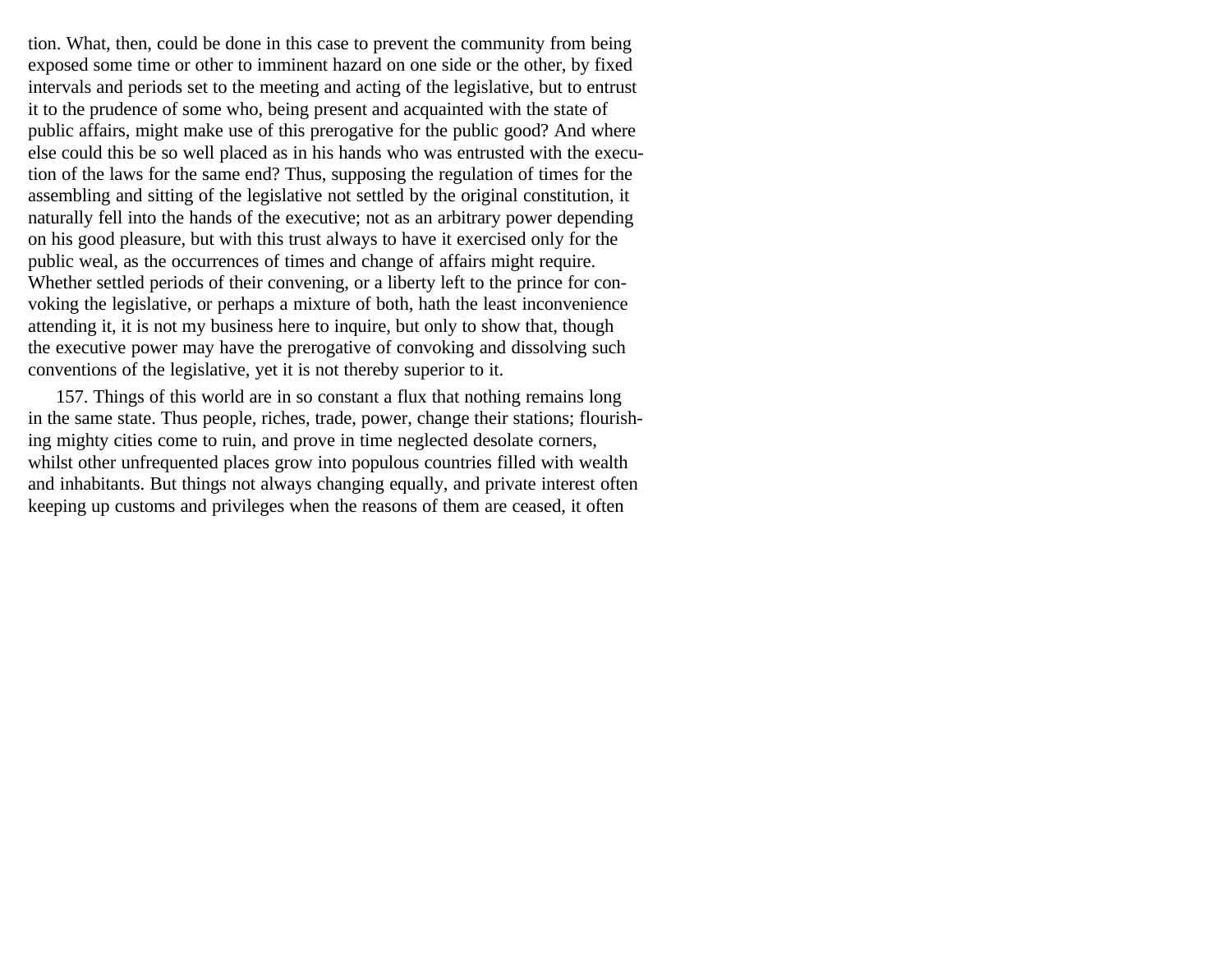comes to pass that in governments where part of the legislative consists of representatives chosen by the people, that in tract of time this representation becomes very unequal and disproportionate to the reasons it was at first established upon. To what gross absurdities the following of custom when reason has left it may lead, we may be satisfied when we see the bare name of a town, of which there remains not so much as the ruins, where scarce so much housing as a sheepcote, or more inhabitants than a shepherd is to be found, send as many representatives to the grand assembly of law-makers as a whole county numerous in people and powerful in riches. This strangers stand amazed at, and every one must confess needs a remedy; though most think it hard to find one, because the constitution of the legislative being the original and supreme act of the society, antecedent to all positive laws in it, and depending wholly on the people, no inferior power can alter it. And, therefore, the people when the legislative is once constituted, having in such a government as we have been speaking of no power to act as long as the government stands, this inconvenience is thought incapable of a remedy.

158. Salus populi suprema lex is certainly so just and fundamental a rule, that he who sincerely follows it cannot dangerously err. If, therefore, the executive who has the power of convoking the legislative, observing rather the true proportion than fashion of representation, regulates not by old custom, but true reason, the number of members in all places, that have a right to be distinctly represented, which no part of the people, however incorporated, can pretend to, but in proportion to the assistance which it affords to the public, it cannot be judged to have set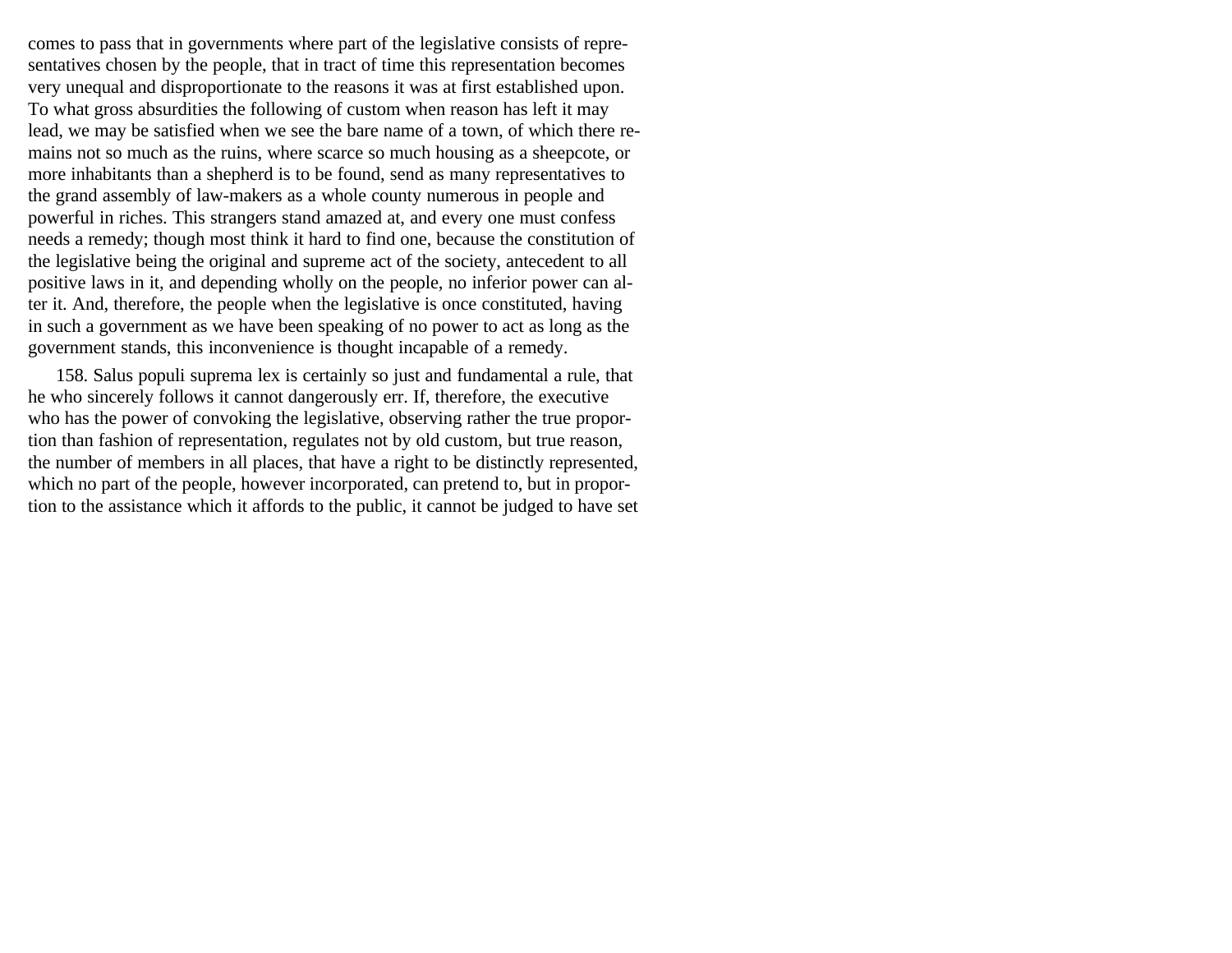up a new legislative, but to have restored the old and true one, and to have rectified the disorders which succession of time had insensibly as well as inevitably introduced; for it being the interest as well as intention of the people to have a fair and equal representative, whoever brings it nearest to that is an undoubted friend to and establisher of the government, and cannot miss the consent and approbation of the community; prerogative being nothing but a power in the hands of the prince to provide for the public good in such cases which, depending upon unforeseen and uncertain occurrences, certain and unalterable laws could not safely direct. Whatsoever shall be done manifestly for the good of the people, and establishing the government upon its true foundations is, and always will be, just prerogative. The power of erecting new corporations, and therewith new representatives, carries with it a supposition that in time the measures of representation might vary, and those have a just right to be represented which before had none; and by the same reason, those cease to have a right, and be too inconsiderable for such a privilege, which before had it. It is not a change from the present state which, perhaps, corruption or decay has introduced, that makes an inroad upon the government, but the tendency of it to injure or oppress the people, and to set up one part or party with a distinction from and an unequal subjection of the rest. Whatsoever cannot but be acknowledged to be of advantage to the society and people in general, upon just and lasting measures, will always, when done, justify itself; and whenever the people shall choose their representatives upon just and undeniably equal measures, suitable to the original frame of the government, it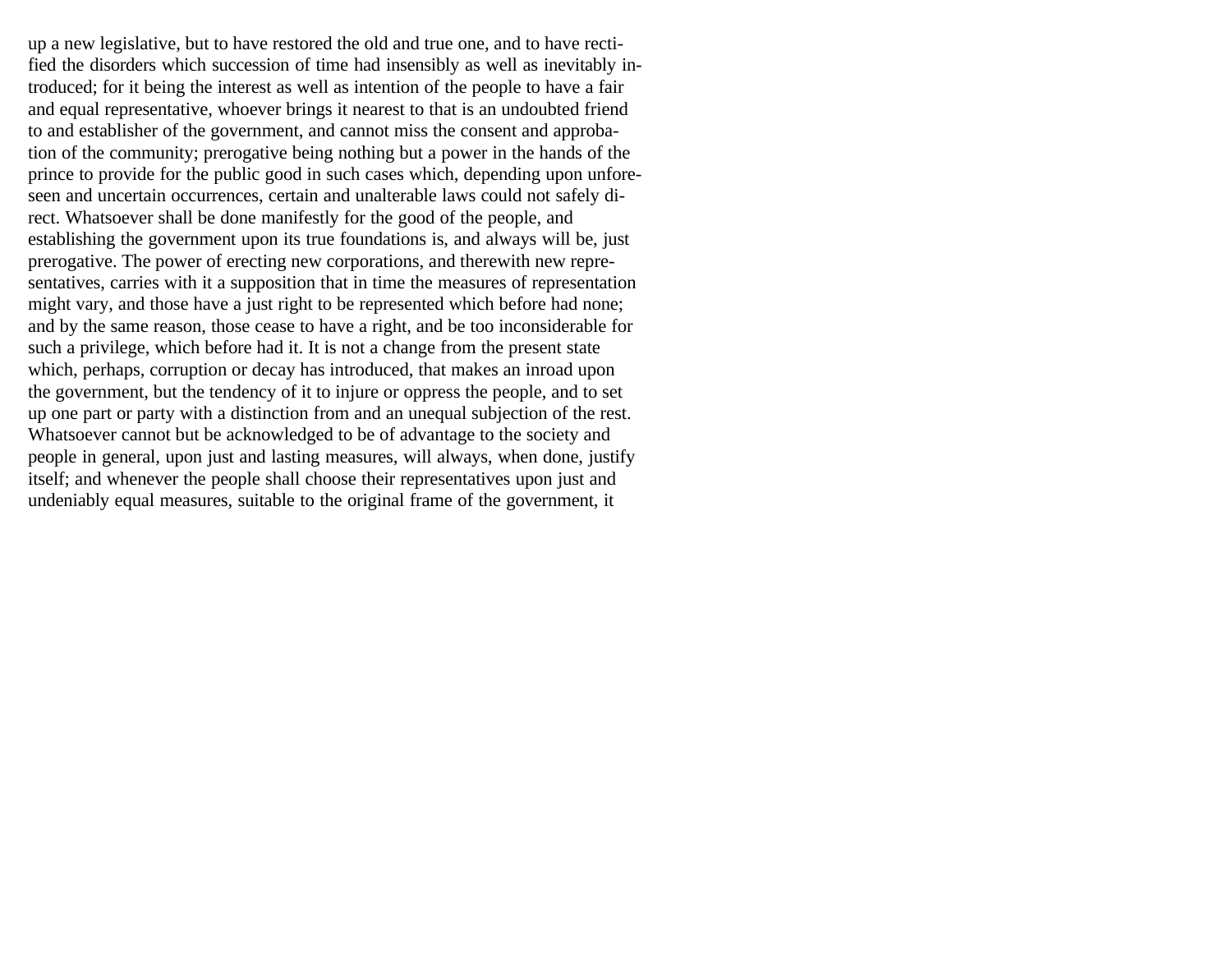cannot be doubted to be the will and act of the society, whoever permitted or proposed to them so to do.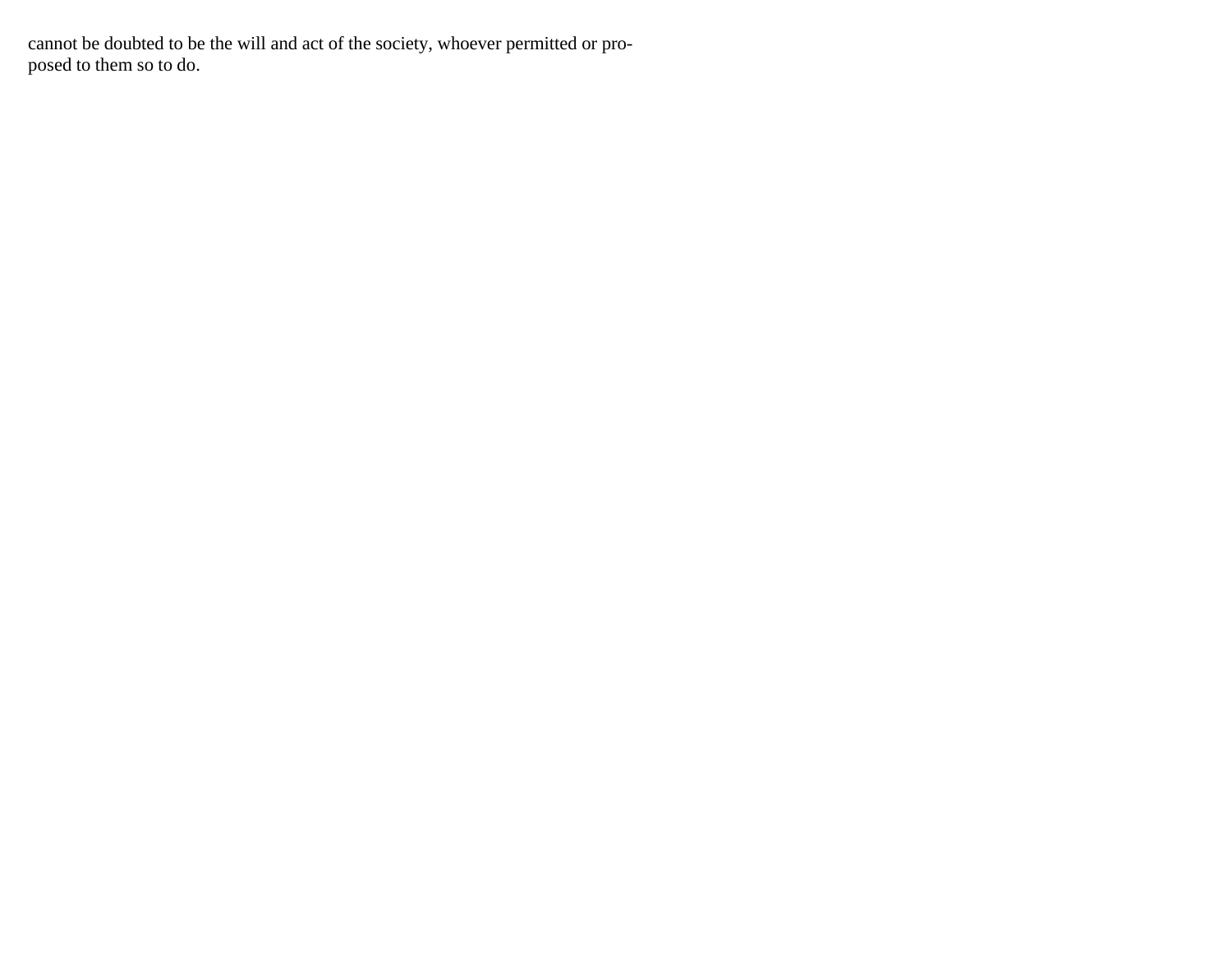## **Chapter XIV**

### **Of Prerogative**

159. WHERE the legislative and executive power are in distinct hands, as they are in all moderated monarchies and well-framed governments, there the good of the society requires that several things should be left to the discretion of him that has the executive power. For the legislators not being able to foresee and provide by laws for all that may be useful to the community, the executor of the laws, having the power in his hands, has by the common law of Nature a right to make use of it for the good of the society, in many cases where the municipal law has given no direction, till the legislative can conveniently be assembled to provide for it; nay, many things there are which the law can by no means provide for, and those must necessarily be left to the discretion of him that has the executive power in his hands, to be ordered by him as the public good and advantage shall require; nay, it is fit that the laws themselves should in some cases give way to the executive power, or rather to this fundamental law of Nature and governmentviz., that as much as may be all the members of the society are to be preserved. For since many accidents may happen wherein a strict and rigid observation of the laws may do harm, as not to pull down an innocent man's house to stop the fire when the next to it is burning; and a man may come sometimes within the reach of the law, which makes no distinction of persons, by an action that may deserve reward and pardon; it is fit the ruler should have a power in many cases to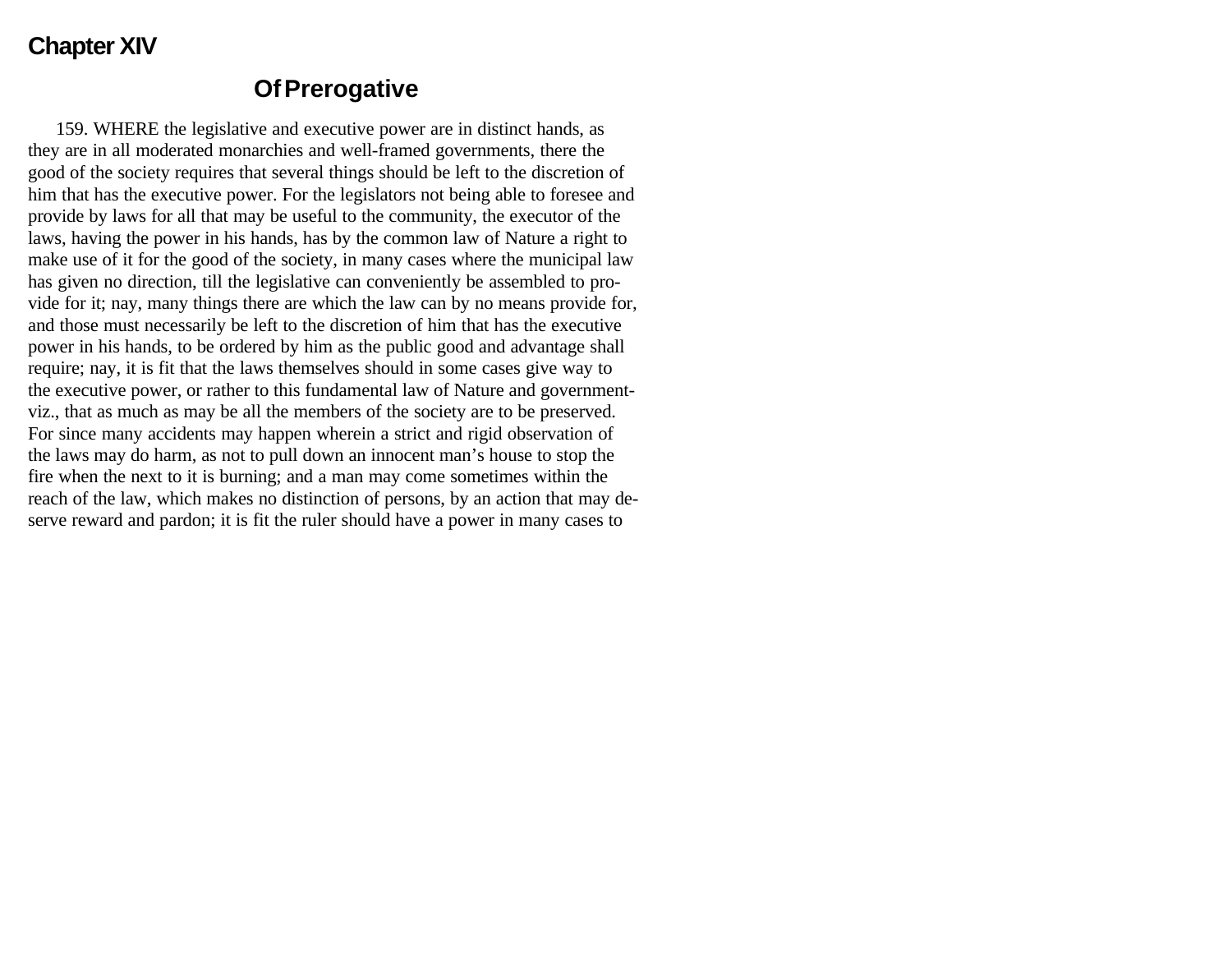mitigate the severity of the law, and pardon some offenders, since the end of government being the preservation of all as much as may be, even the guilty are to be spared where it can prove no prejudice to the innocent.

160. This power to act according to discretion for the public good, without the prescription of the law and sometimes even against it, is that which is called prerogative; for since in some governments the law-making power is not always in being and is usually too numerous, and so too slow for the dispatch requisite to execution, and because, also, it is impossible to foresee and so by laws to provide for all accidents and necessities that may concern the public, or make such laws as will do no harm, if they are executed with an inflexible rigour on all occasions and upon all persons that may come in their way, therefore there is a latitude left to the executive power to do many things of choice which the laws do not prescribe.

161. This power, whilst employed for the benefit of the community and suitably to the trust and ends of the government, is undoubted prerogative, and never is questioned. For the people are very seldom or never scrupulous or nice in the point or questioning of prerogative whilst it is in any tolerable degree employed for the use it was meant- that is, the good of the people, and not manifestly against it. But if there comes to be a question between the executive power and the people about a thing claimed as a prerogative, the tendency of the exercise of such prerogative, to the good or hurt of the people, will easily decide that question.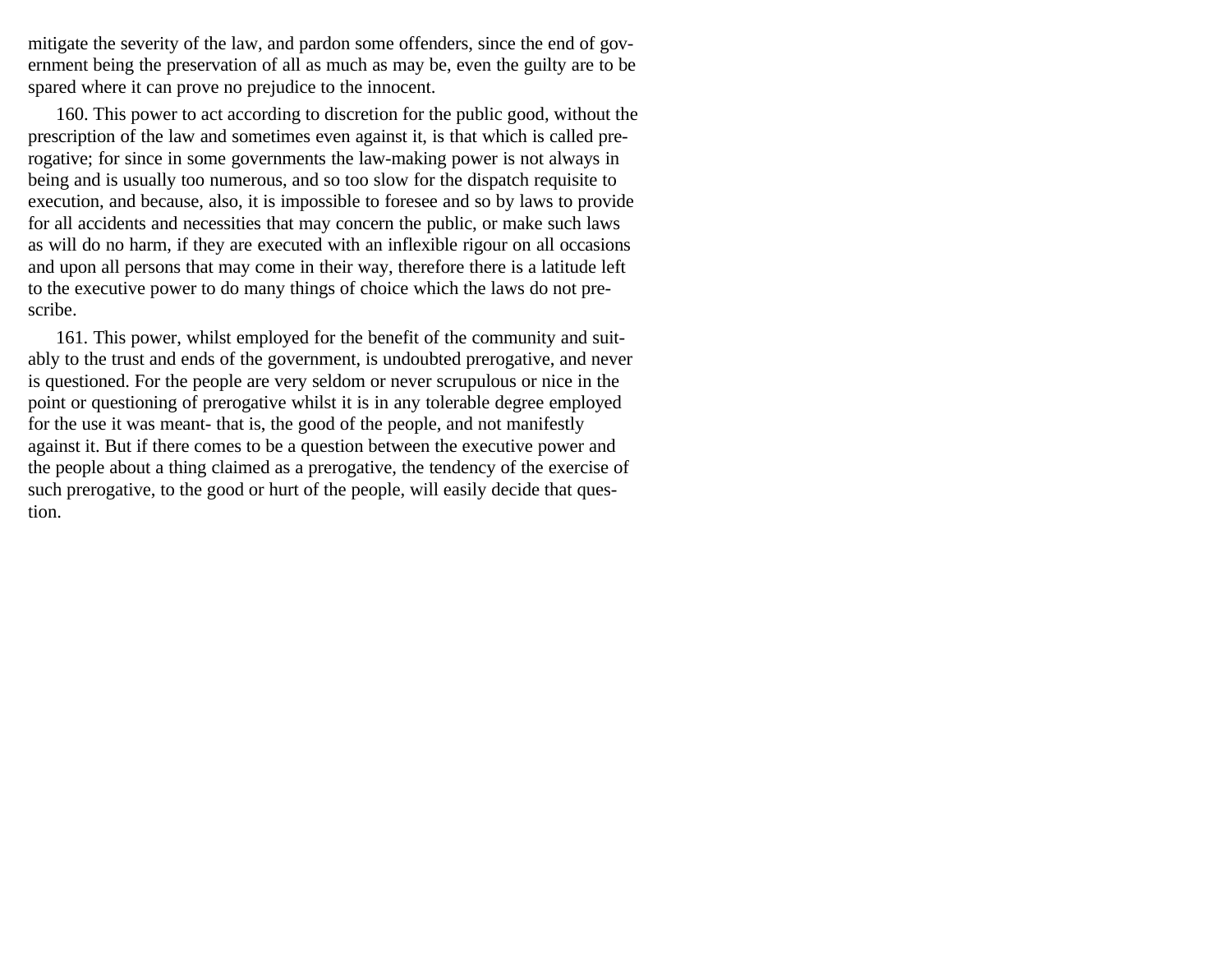162. It is easy to conceive that in the infancy of governments, when commonwealths differed little from families in number of people, they differed from them too but little in number of laws; and the governors being as the fathers of them, watching over them for their good, the government was almost all prerogative. A few established laws served the turn, and the discretion and care of the ruler suppled the rest. But when mistake or flattery prevailed with weak princes, to make use of this power for private ends of their own and not for the public good, the people were fain, by express laws, to get prerogative determined in those points wherein they found disadvantage from it, and declared limitations of prerogative in those cases which they and their ancestors had left in the utmost latitude to the wisdom of those princes who made no other but a right use of it- that is, for the good of their people.

163. And therefore they have a very wrong notion of government who say that the people have encroached upon the prerogative when they have got any part of it to be defined by positive laws. For in so doing they have not pulled from the prince anything that of right belonged to him, but only declared that that power which they indefinitely left in his or his ancestors' hands, to be exercised for their good, was not a thing they intended him, when he used it otherwise. For the end of government being the good of the community, whatsoever alterations are made in it tending to that end cannot be an encroachment upon anybody; since nobody in government can have a right tending to any other end; and those only are encroachments which prejudice or hinder the public good. Those who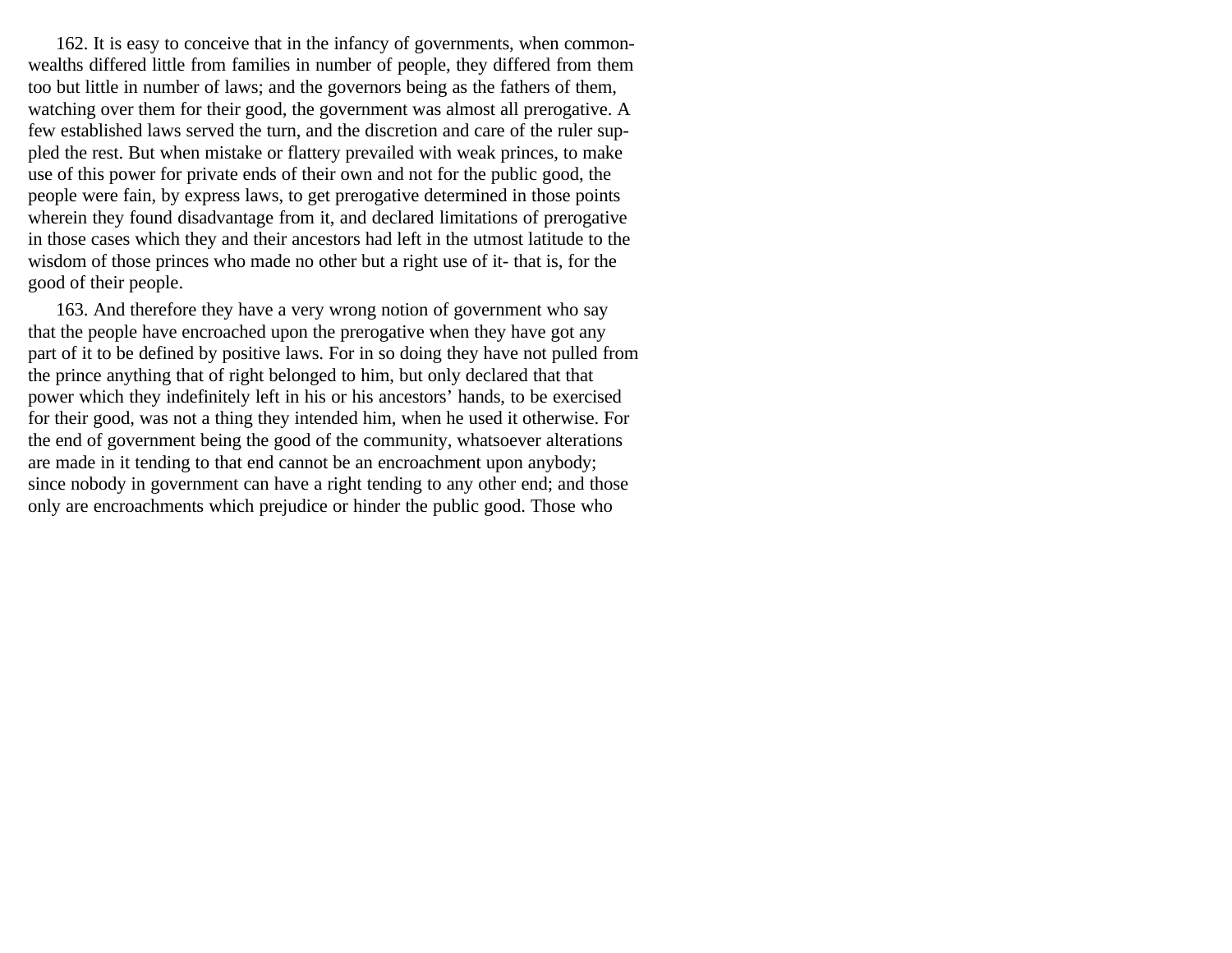say otherwise speak as if the prince had a distinct and separate interest from the good of the community, and was not made for it; the root and source from which spring almost all those evils and disorders which happen in kingly governments. And indeed, if that be so, the people under his government are not a society of rational creatures, entered into a community for their mutual good, such as have set rulers over themselves, to guard and promote that good; but are to be looked on as a herd of inferior creatures under the dominion of a master, who keeps them and works them for his own pleasure or profit. If men were so void of reason and brutish as to enter into society upon such terms, prerogative might indeed be, what some men would have it, an arbitrary power to do things hurtful to the people.

164. But since a rational creature cannot be supposed, when free, to put himself into subjection to another for his own harm (though where he finds a good and a wise ruler he may not, perhaps, think it either necessary or useful to set precise bounds to his power in all things), prerogative can be nothing but the people's permitting their rulers to do several things of their own free choice where the law was silent, and sometimes too against the direct letter of the law, for the public good and their acquiescing in it when so done. For as a good prince, who is mindful of the trust put into his hands and careful of the good of his people, cannot have too much prerogative- that is, power to do good, so a weak and ill prince, who would claim that power his predecessors exercised, without the direction of the law, as a prerogative belonging to him by right of his office, which he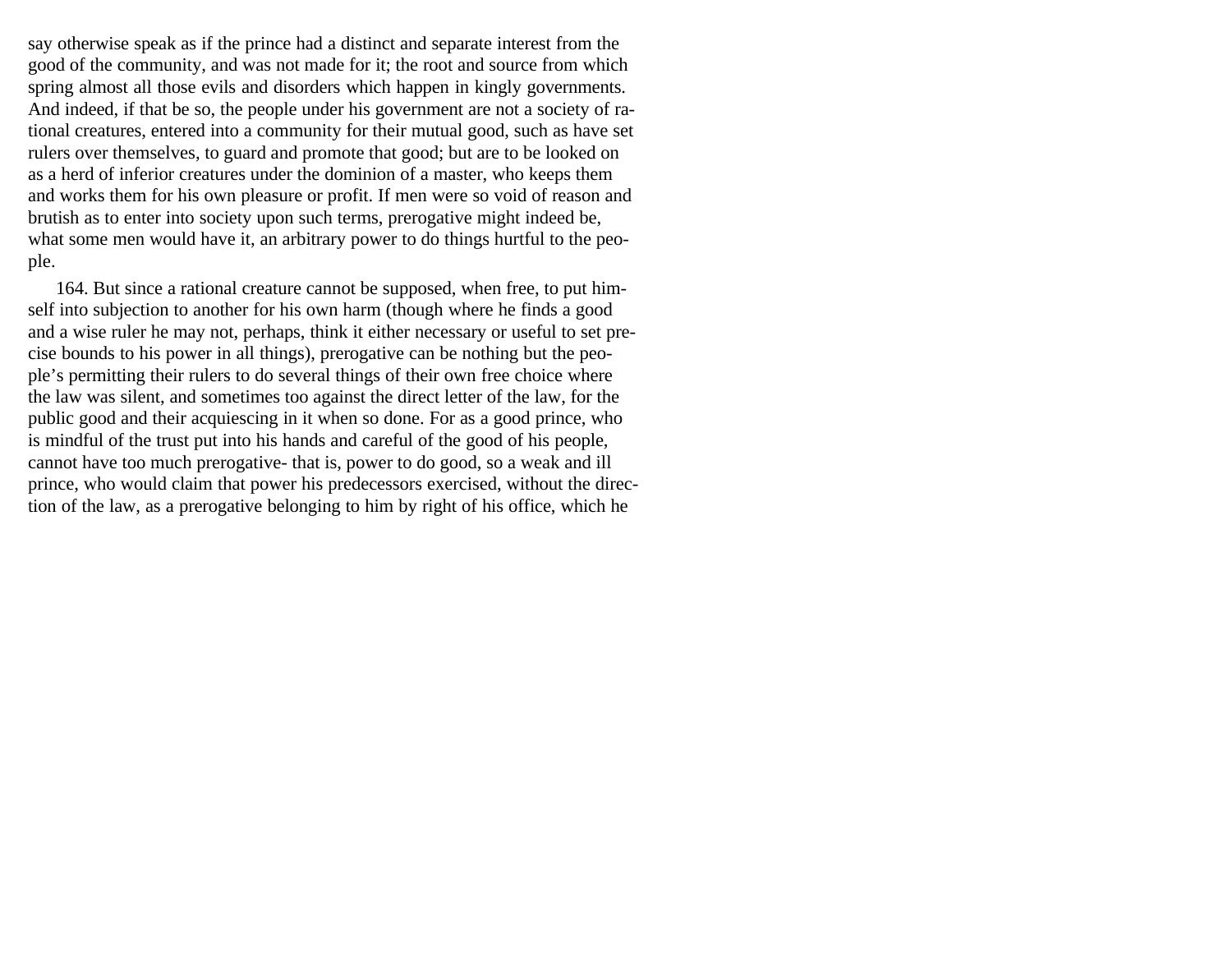may exercise at his pleasure to make or promote an interest distinct from that of the public, gives the people an occasion to claim their right and limit that power, which, whilst it was exercised for their good, they were content should be tacitly allowed.

165. And therefore he that will look into the history of England will find that prerogative was always largest in the hands of our wisest and best princes, because the people observing the whole tendency of their actions to be the public good, or if any human frailty or mistake (for princes are but men, made as others) appeared in some small declinations from that end, yet it was visible the main of their conduct tended to nothing but the care of the public. The people, therefore, finding reason to be satisfied with these princes, whenever they acted without, or contrary to the letter of the law, acquiesced in what they did, and without the least complaint, let them enlarge their prerogative as they pleased, judging rightly that they did nothing herein to the prejudice of their laws, since they acted conformably to the foundation and end of all laws- the public good.

166. Such God-like princes, indeed, had some title to arbitrary power by that argument that would prove absolute monarchy the best government, as that which God Himself governs the universe by, because such kings partake of His wisdom and goodness. Upon this is founded that saying, "That the reigns of good princes have been always most dangerous to the liberties of their people." For when their successors, managing the government with different thoughts, would draw the actions of those good rulers into precedent and make them the standard of their pre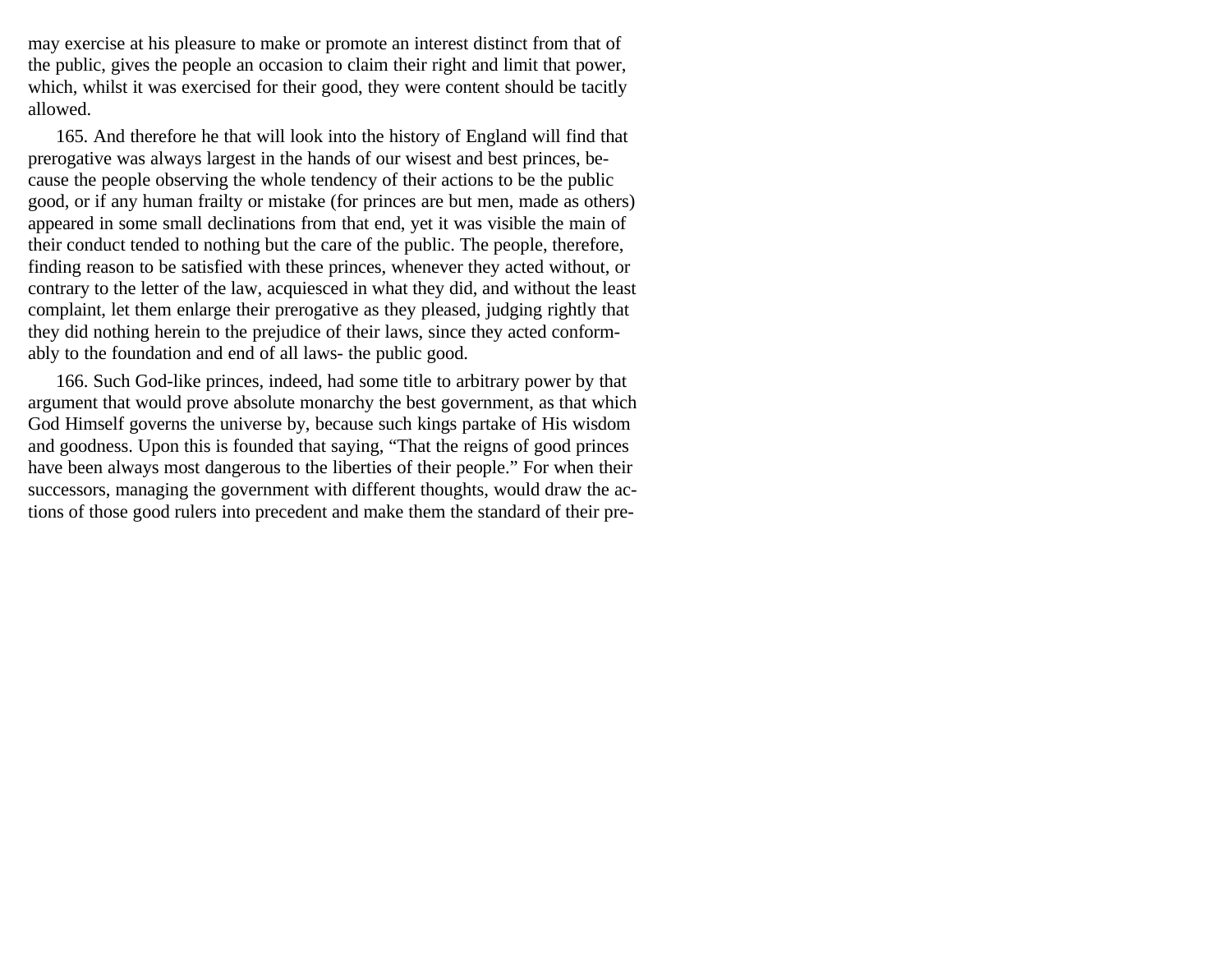rogative- as if what had been done only for the good of the people was a right in them to do for the harm of the people, if they so pleased- it has often occasioned contest, and sometimes public disorders, before the people could recover their original right and get that to be declared not to be prerogative which truly was never so; since it is impossible anybody in the society should ever have a right to do the people harm, though it be very possible and reasonable that the people should not go about to set any bounds to the prerogative of those kings or rulers who themselves transgressed not the bounds of the public good. For "prerogative is nothing but the power of doing public good without a rule."

167. The power of calling parliaments in England, as to precise time, place, and duration, is certainly a prerogative of the king, but still with this trust, that it shall be made use of for the good of the nation as the exigencies of the times and variety of occasion shall require. For it being impossible to foresee which should always be the fittest place for them to assemble in, and what the best season, the choice of these was left with the executive power, as might be best subservient to the public good and best suit the ends of parliament.

168. The old question will be asked in this matter of prerogative, "But who shall be judge when this power is made a right use of?" I answer: Between an executive power in being, with such a prerogative, and a legislative that depends upon his will for their convening, there can be no judge on earth. As there can be none between the legislative and the people, should either the executive or the legislative, when they have got the power in their hands, design, or go about to en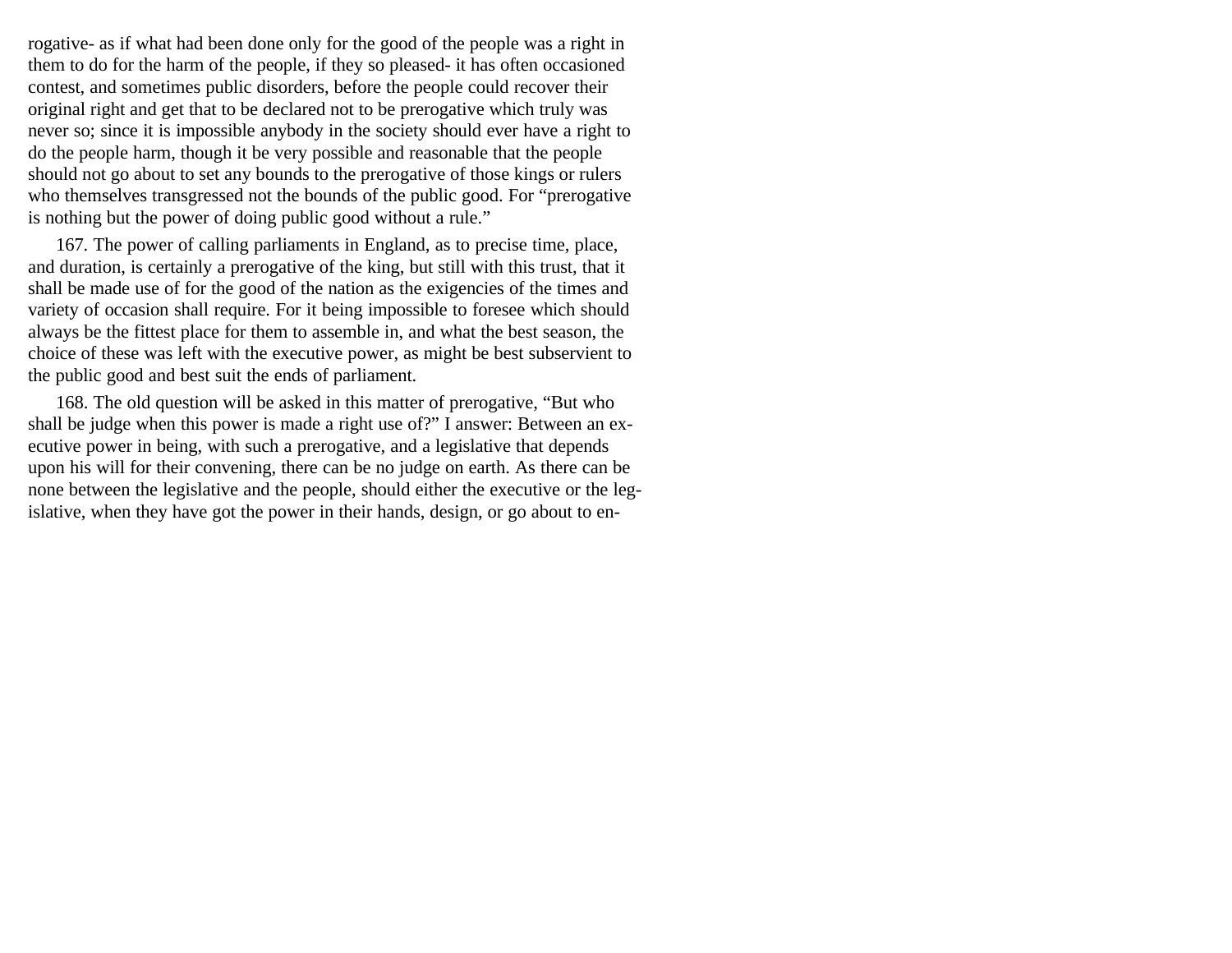slave or destroy them, the people have no other remedy in this, as in all other cases where they have no judge on earth, but to appeal to Heaven; for the rulers in such attempts, exercising a power the people never put into their hands, who can never be supposed to consent that anybody should rule over them for their harm, do that which they have not a right to do. And where the body of the people, or any single man, are deprived of their right, or are under the exercise of a power without right, having no appeal on earth they have a liberty to appeal to Heaven whenever they judge the cause of sufficient moment. And therefore, though the people cannot be judge, so as to have, by the constitution of that society, any superior power to determine and give effective sentence in the case, yet they have reserved that ultimate determination to themselves which belongs to all mankind, where there lies no appeal on earth, by a law antecedent and paramount to all positive laws of men, whether they have just cause to make their appeal to Heaven. And this judgement they cannot part with, it being out of a man's power so to submit himself to another as to give him a liberty to destroy him; God and Nature never allowing a man so to abandon himself as to neglect his own preservation. And since he cannot take away his own life, neither can he give another power to take it. Nor let any one think this lays a perpetual foundation for disorder; for this operates not till the inconvenience is so great that the majority feel it, and are weary of it, and find a necessity to have it amended. And this the executive power, or wise princes, never need come in the danger of; and it is the thing of all others they have most need to avoid, as, of all others, the most perilous.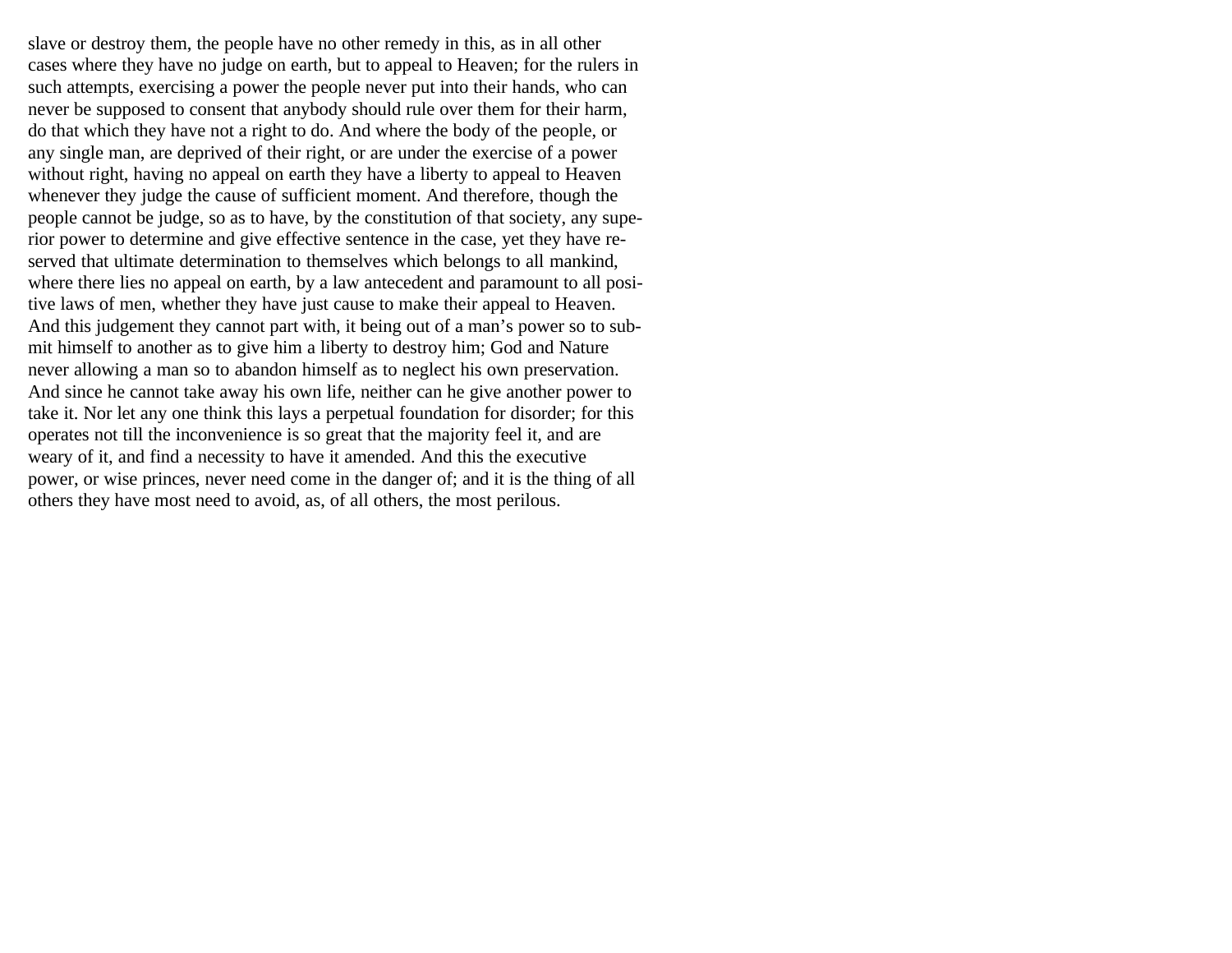# **Chapter XV**

#### **Of Paternal, Political and Despotical Power, Considered Together**

169. THOUGH I have had occasion to speak of these separately before, yet the great mistakes of late about government having, as I suppose, arisen from confounding these distinct powers one with another, it may not perhaps be amiss to consider them here together.

170. First, then, paternal or parental power is nothing but that which parents have over their children to govern them, for the children's good, till they come to the use of reason, or a state of knowledge, wherein they may be supposed capable to understand that rule, whether it be the law of Nature or the municipal law of their country, they are to govern themselves by- capable, I say, to know it, as well as several others, who live as free men under that law. The affection and tenderness God hath planted in the breasts of parents towards their children makes it evident that this is not intended to be a severe arbitrary government, but only for the help, instruction, and preservation of their offspring. But happen as it will, there is, as I have proved, no reason why it should be thought to extend to life and death, at any time, over their children, more than over anybody else, or keep the child in subjection to the will of his parents when grown to a man and the perfect use of reason, any farther than as having received life and education from his par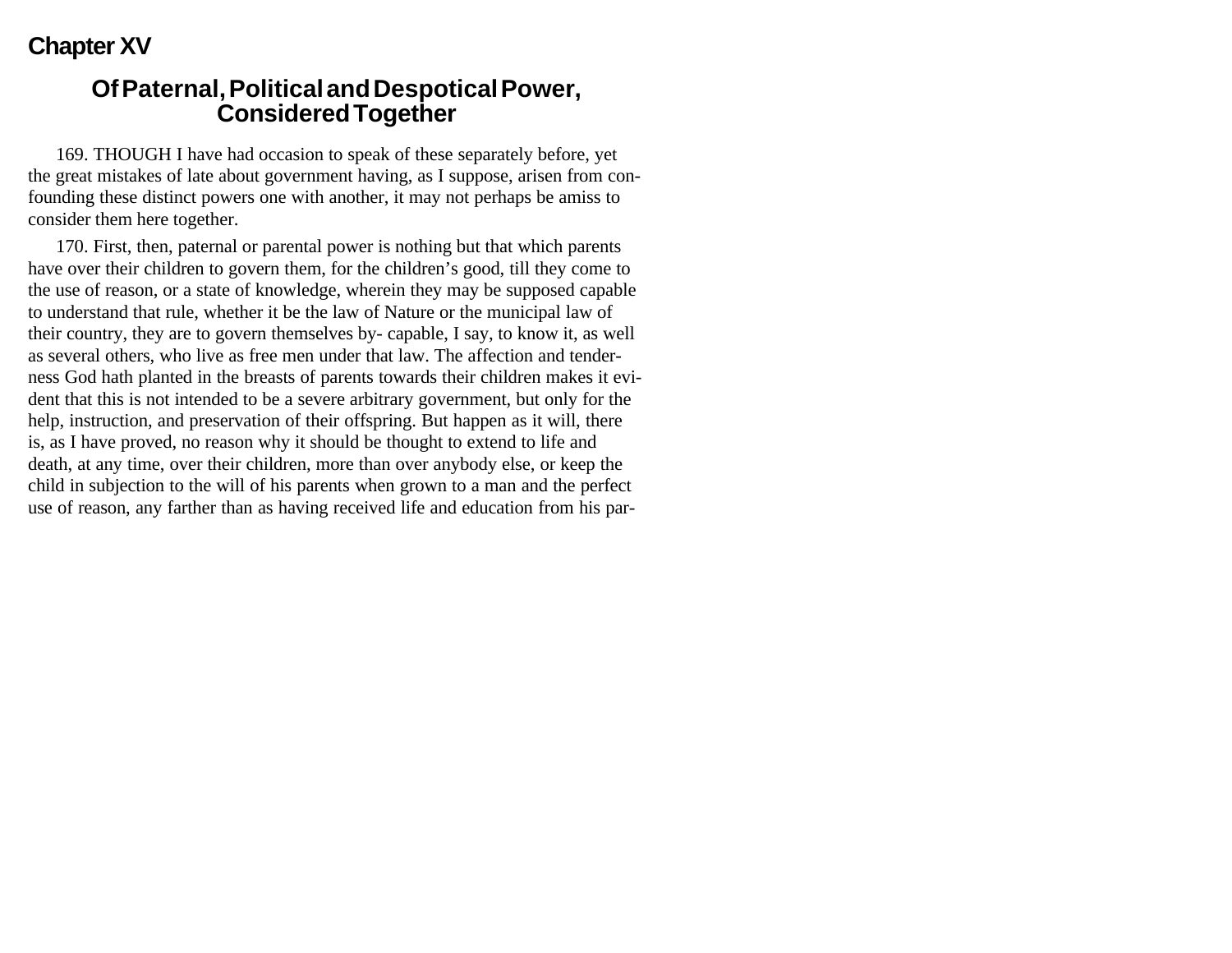ents obliges him to respect, honour, gratitude, assistance, and support, all his life, to both father and mother. And thus, it is true, the paternal is a natural government, but not at all extending itself to the ends and jurisdictions of that which is political. The power of the father doth not reach at all to the property of the child, which is only in his own disposing.

171. Secondly, political power is that power which every man having in the state of Nature has given up into the hands of the society, and therein to the governors whom the society hath set over itself, with this express or tacit trust, that it shall be employed for their good and the preservation of their property. Now this power, which every man has in the state of Nature, and which he parts with to the society in all such cases where the society can secure him, is to use such means for the preserving of his own property as he thinks good and Nature allows him; and to punish the breach of the law of Nature in others so as (according to the best of his reason) may most conduce to the preservation of himself and the rest of mankind; so that the end and measure of this power, when in every man's hands, in the state of Nature, being the preservation of all of his society- that is, all mankind in general- it can have no other end or measure, when in the hands of the magistrate, but to preserve the members of that society in their lives, liberties, and possessions, and so cannot be an absolute, arbitrary power over their lives and fortunes, which are as much as possible to be preserved; but a power to make laws, and annex such penalties to them as may tend to the preservation of the whole, by cutting off those parts, and those only, which are so corrupt that they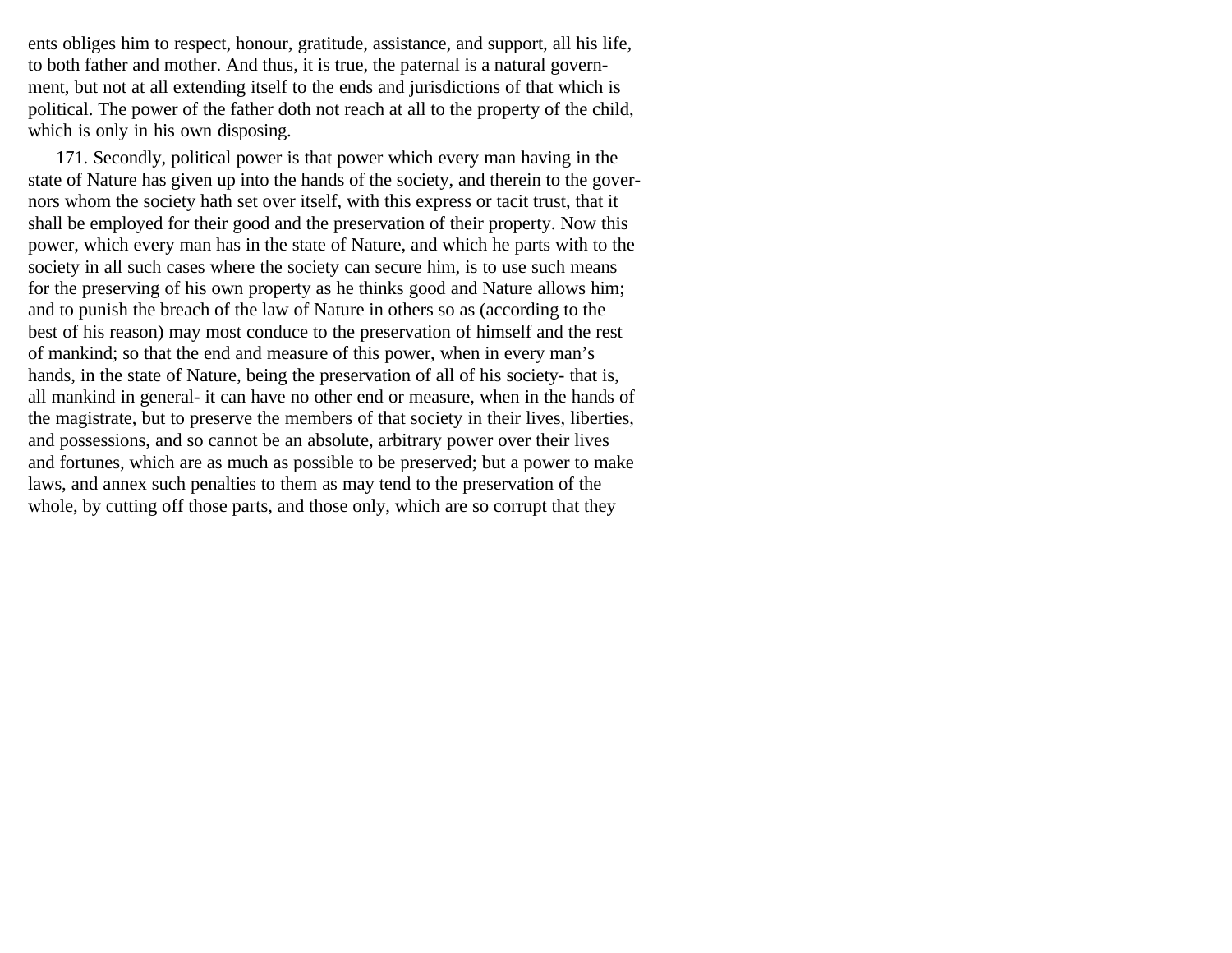threaten the sound and healthy, without which no severity is lawful. And this power has its original only from compact and agreement and the mutual consent of those who make up the community.

172. Thirdly, despotical power is an absolute, arbitrary power one man has over another, to take away his life whenever he pleases; and this is a power which neither Nature gives, for it has made no such distinction between one man and another, nor compact can convey. For man, not having such an arbitrary power over his own life, cannot give another man such a power over it, but it is the effect only of forfeiture which the aggressor makes of his own life when he puts himself into the state of war with another. For having quitted reason, which God hath given to be the rule betwixt man and man, and the peaceable ways which that teaches, and made use of force to compass his unjust ends upon another where he has no right, he renders himself liable to be destroyed by his adversary whenever he can, as any other noxious and brutish creature that is destructive to his being. And thus captives, taken in a just and lawful war, and such only, are subject to a despotical power, which, as it arises not from compact, so neither is it capable of any, but is the state of war continued. For what compact can be made with a man that is not master of his own life? What condition can he perform? And if he be once allowed to be master of his own life, the despotical, arbitrary power of his master ceases. He that is master of himself and his own life has a right, too, to the means of preserving it; so that as soon as compact enters, slavery ceases, and he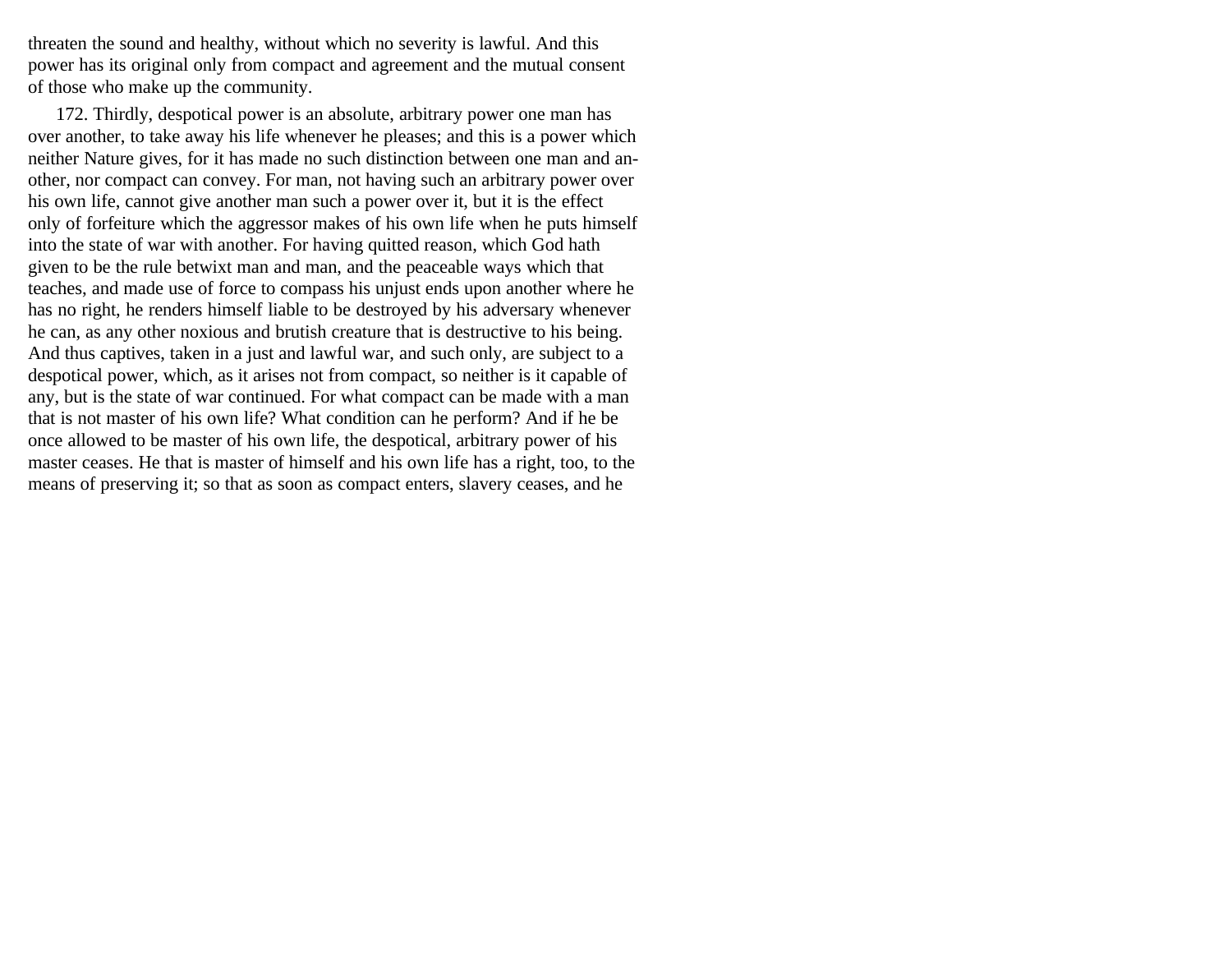so far quits his absolute power and puts an end to the state of war who enters into conditions with his captive.

173. Nature gives the first of these- viz., paternal power to parents for the benefit of their children during their minority, to supply their want of ability and understanding how to manage their property. (By property I must be understood here, as in other places, to mean that property which men have in their persons as well as goods.) Voluntary agreement gives the second- viz., political power to governors, for the benefit of their subjects, to secure them in the possession and use of their properties. And forfeiture gives the third- despotical power to lords for their own benefit over those who are stripped of all property.

174. He that shall consider the distinct rise and extent, and the different ends of these several powers, will plainly see that paternal power comes as far short of that of the magistrate as despotical exceeds it; and that absolute dominion, however placed, is so far from being one kind of civil society that it is as inconsistent with it as slavery is with property. Paternal power is only where minority makes the child incapable to manage his property; political where men have property in their own disposal; and despotical over such as have no property at all.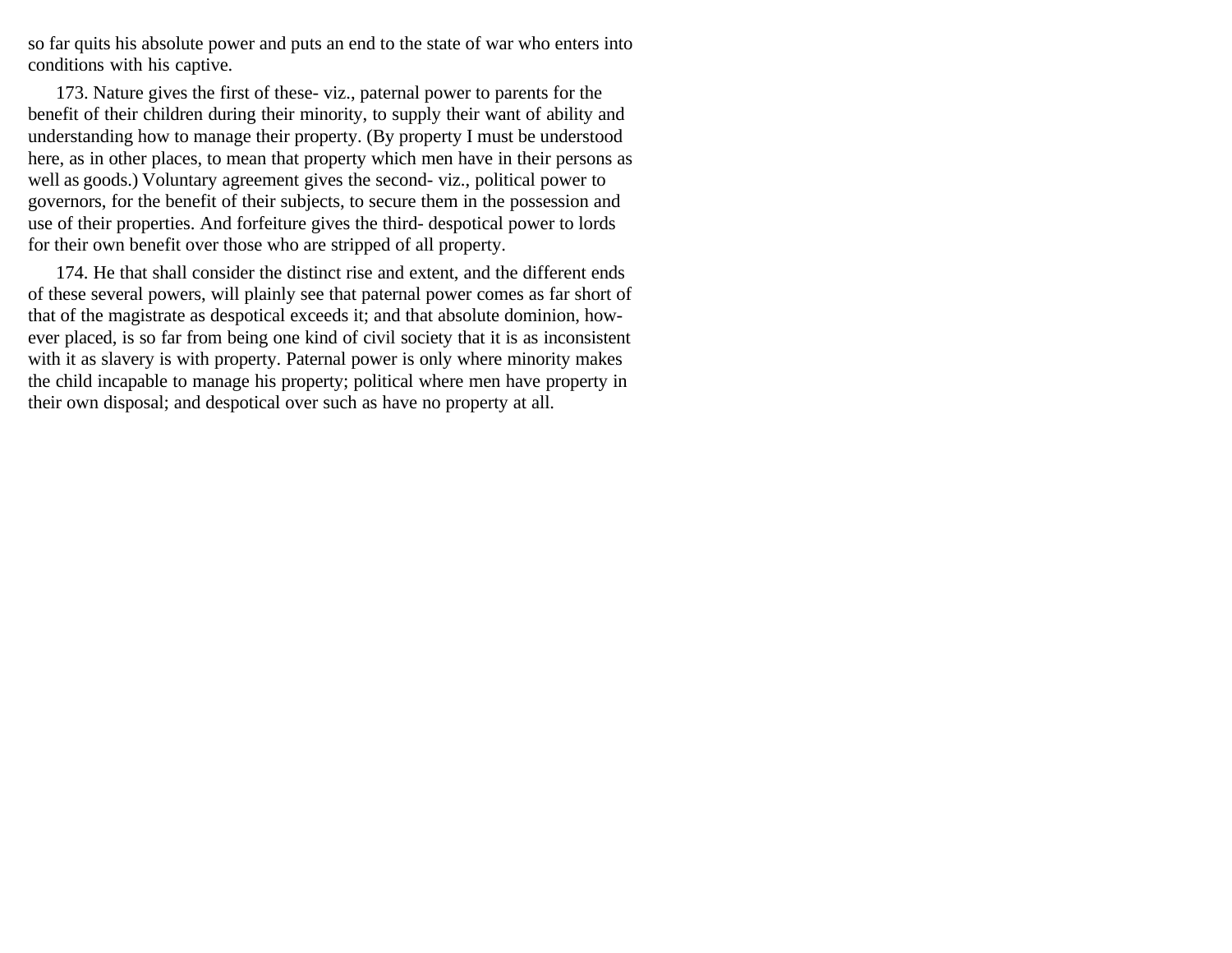### **Chapter XVI**

### **Of Conquest**

175. THOUGH governments can originally have no other rise than that before mentioned, nor polities be founded on anything but the consent of the people, yet such have been the disorders ambition has filled the world with, that in the noise of war, which makes so great a part of the history of mankind, this consent is little taken notice of; and, therefore, many have mistaken the force of arms for the consent of the people, and reckon conquest as one of the originals of government. But conquest is as far from setting up any government as demolishing a house is from building a new one in the place. Indeed, it often makes way for a new frame of a commonwealth by destroying the former; but, without the consent of the people, can never erect a new one.

176. That the aggressor, who puts himself into the state of war with another, and unjustly invades another man's right, can, by such an unjust war, never come to have a right over the conquered, will be easily agreed by all men, who will not think that robbers and pirates have a right of empire over whomsoever they have force enough to master, or that men are bound by promises which unlawful force extorts from them. Should a robber break into my house, and, with a dagger at my throat, make me seal deeds to convey my estate to him, would this give him any title? Just such a title by his sword has an unjust conqueror who forces me into submission. The injury and the crime is equal, whether committed by the wearer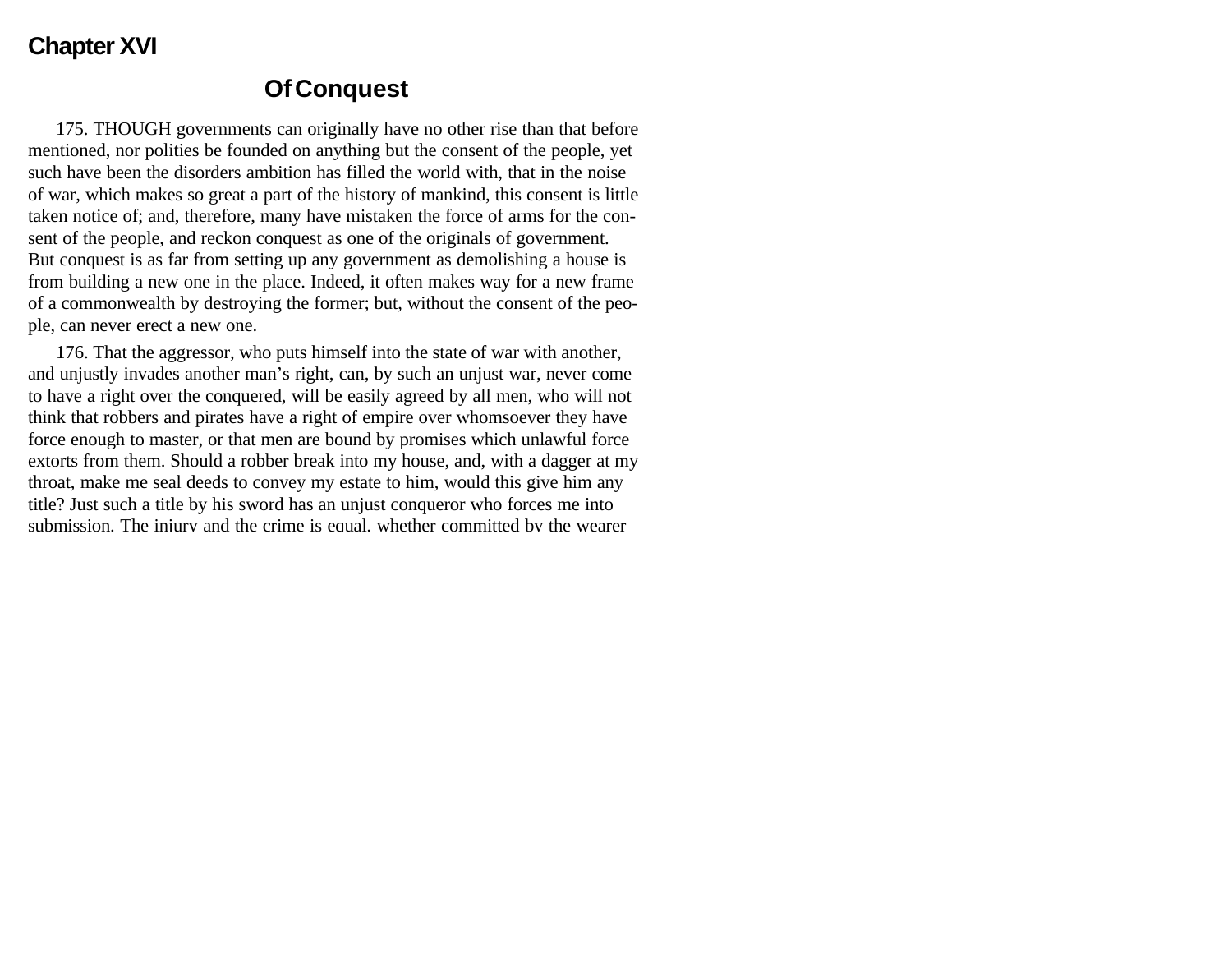of a crown or some petty villain. The title of the offender and the number of his followers make no difference in the offence, unless it be to aggravate it. The only difference is, great robbers punish little ones to keep them in their obedience; but the great ones are rewarded with laurels and triumphs, because they are too big for the weak hands of justice in this world, and have the power in their own possession which should punish offenders. What is my remedy against a robber that so broke into my house? Appeal to the law for justice. But perhaps justice is denied, or I am crippled and cannot stir; robbed, and have not the means to do it. If God has taken away all means of seeking remedy, there is nothing left but patience. But my son, when able, may seek the relief of the law, which I am denied; he or his son may renew his appeal till he recover his right. But the conquered, or their children, have no court- no arbitrator on earth to appeal to. Then they may appeal, as Jephtha did, to Heaven, and repeat their appeal till they have recovered the native right of their ancestors, which was to have such a legislative over them as the majority should approve and freely acquiesce in. If it be objected this would cause endless trouble, I answer, no more than justice does, where she lies open to all that appeal to her. He that troubles his neighbour without a cause is punished for it by the justice of the court he appeals to. And he that appeals to Heaven must be sure he has right on his side, and a right, too, that is worth the trouble and cost of the appeal, as he will answer at a tribunal that cannot be deceived, and will be sure to retribute to every one according to the mischiefs he hath created to his fellow-subjects- that is, any part of mankind. From whence it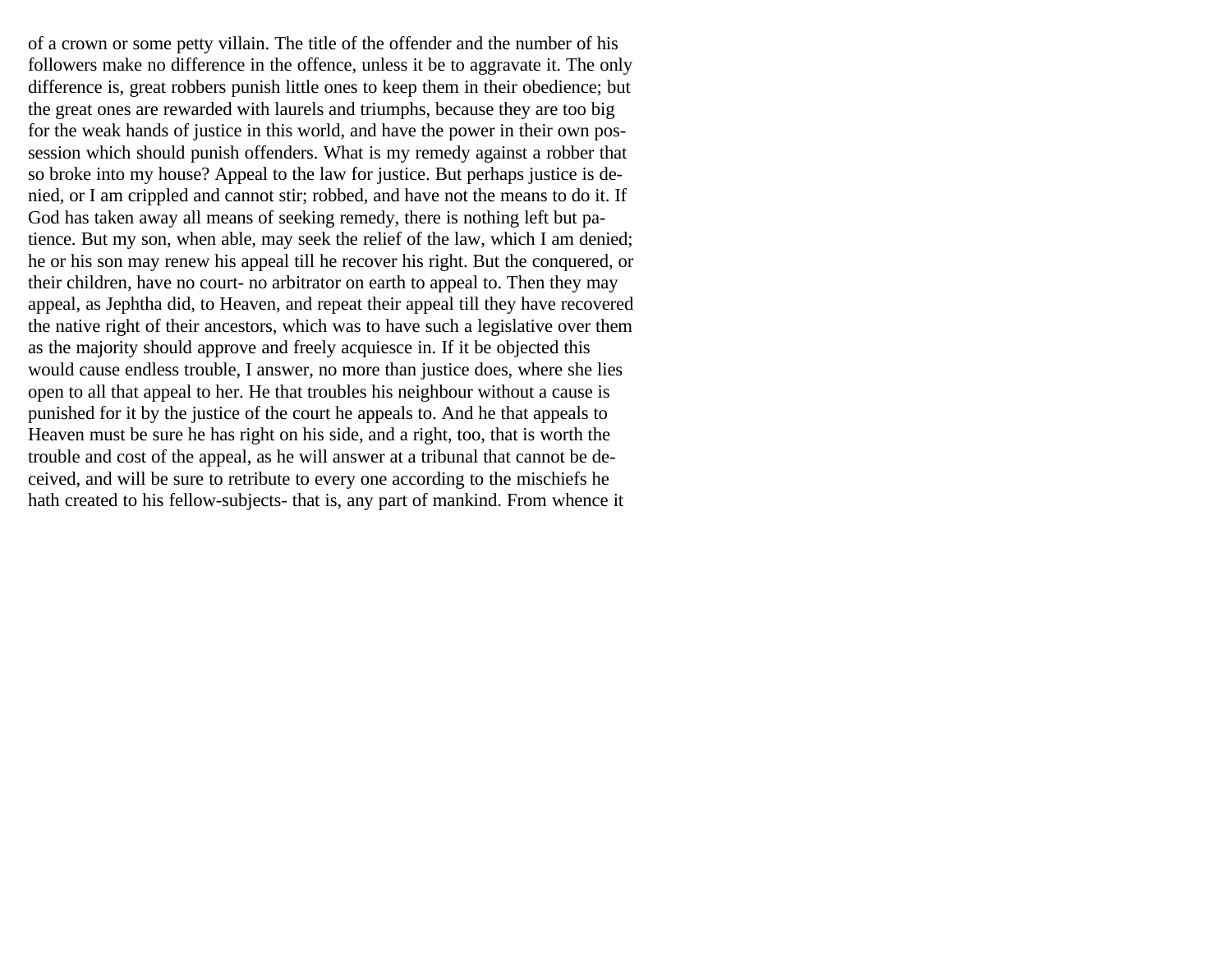is plain that he that conquers in an unjust war can thereby have no title to the subjection and obedience of the conquered.

177. But supposing victory favours the right side, let us consider a conqueror in a lawful war, and see what power he gets, and over whom.

First, it is plain he gets no power by his conquest over those that conquered with him. They that fought on his side cannot suffer by the conquest, but must, at least, be as much free men as they were before. And most commonly they serve upon terms, and on condition to share with their leader, and enjoy a part of the spoil and other advantages that attend the conquering sword, or, at least, have a part of the subdued country bestowed upon them. And the conquering people are not, I hope, to be slaves by conquest, and wear their laurels only to show they are sacrifices to their leader's triumph. They that found absolute monarchy upon the title of the sword make their heroes, who are the founders of such monarchies, arrant "draw-can-sirs," and forget they had any officers and soldiers that fought on their side in the battles they won, or assisted them in the subduing, or shared in possessing the countries they mastered. We are told by some that the English monarchy is founded in the Norman Conquest, and that our princes have thereby a title to absolute dominion, which, if it were true (as by the history it appears otherwise), and that William had a right to make war on this island, yet his dominion by conquest could reach no farther than to the Saxons and Britons that were then inhabitants of this country. The Normans that came with him and helped to conquer, and all descended from them, are free men and no subjects by conquest,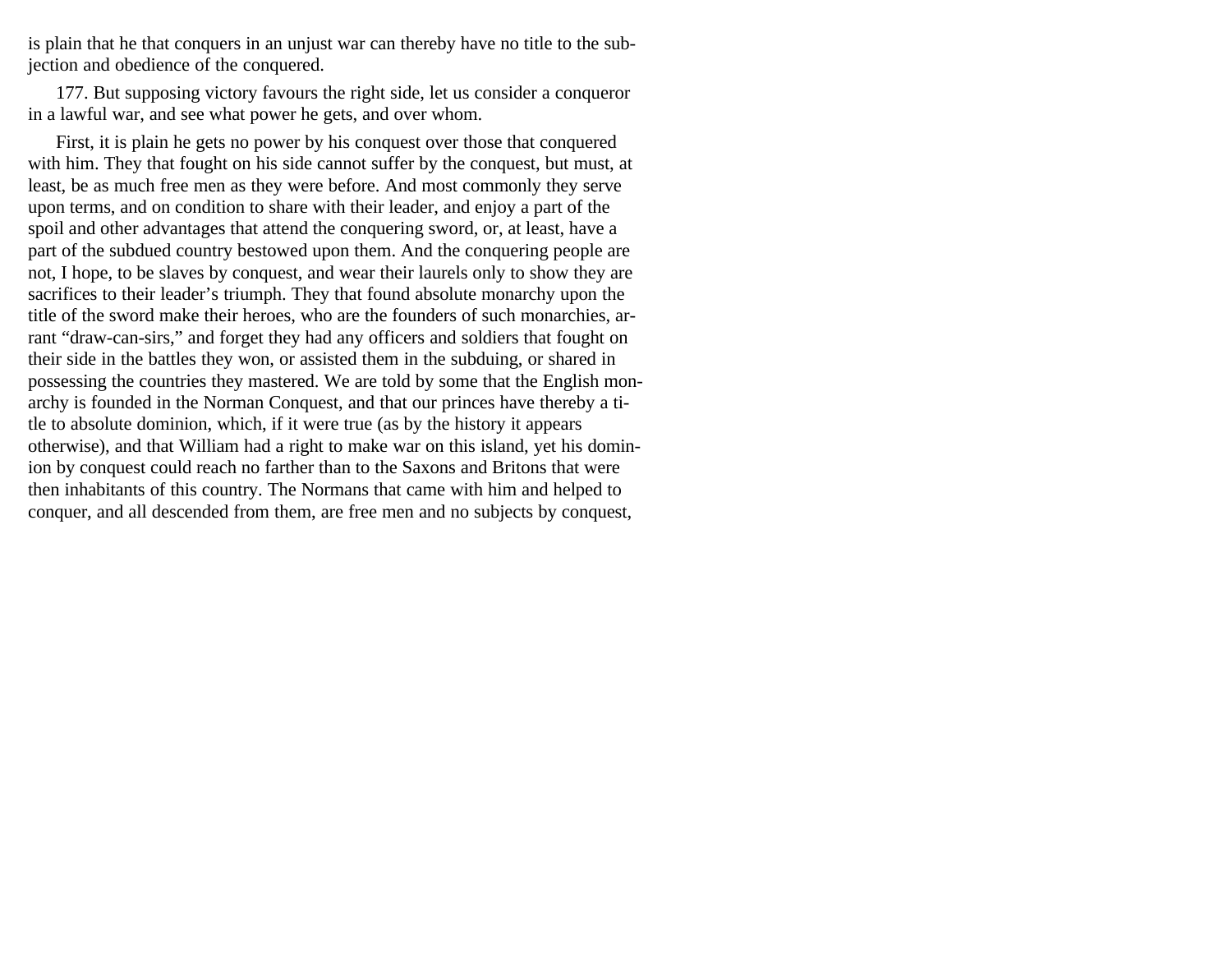let that give what dominion it will. And if I or anybody else shall claim freedom as derived from them, it will be very hard to prove the contrary; and it is plain, the law that has made no distinction between the one and the other intends not there should be any difference in their freedom or privileges.

178. But supposing, which seldom happens, that the conquerors and conquered never incorporate into one people under the same laws and freedom; let us see next what power a lawful conqueror has over the subdued, and that I say is purely despotical. He has an absolute power over the lives of those who, by an unjust war, have forfeited them, but not over the lives or fortunes of those who engaged not in the war, nor over the possessions even of those who were actually engaged in it.

179. Secondly, I say, then, the conqueror gets no power but only over those who have actually assisted, concurred, or consented to that unjust force that is used against him. For the people having given to their governors no power to do an unjust thing, such as is to make an unjust war (for they never had such a power in themselves), they ought not to be charged as guilty of the violence and injustice that is committed in an unjust war any farther than they actually abet it, no more than they are to be thought guilty of any violence or oppression their governors should use upon the people themselves or any part of their fellow-subjects, they having empowered them no more to the one than to the other. Conquerors, it is true, seldom trouble themselves to make the distinction, but they willingly permit the confusion of war to sweep all together; but yet this alters not the right; for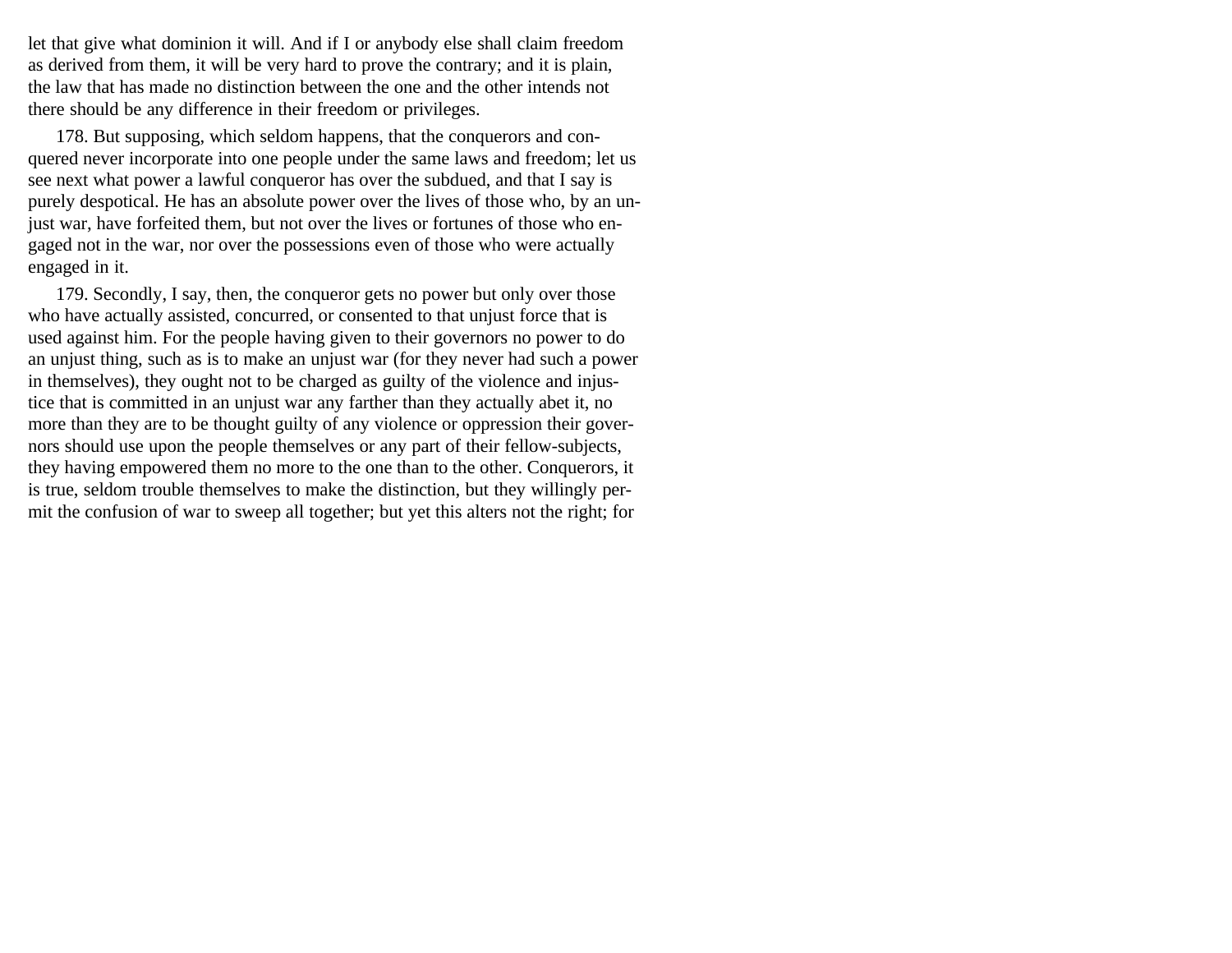the conqueror's power over the lives of the conquered being only because they have used force to do or maintain an injustice, he can have that power only over those who have concurred in that force; all the rest are innocent, and he has no more title over the people of that country who have done him no injury, and so have made no forfeiture of their lives, than he has over any other who, without any injuries or provocations, have lived upon fair terms with him.

180. Thirdly, the power a conqueror gets over those he overcomes in a just war is perfectly despotical; he has an absolute power over the lives of those who, by putting themselves in a state of war, have forfeited them, but he has not thereby a right and title to their possessions. This I doubt not but at first sight will seem a strange doctrine, it being so quite contrary to the practice of the world; there being nothing more familiar in speaking of the dominion of countries than to say such an one conquered it, as if conquest, without any more ado, conveyed a right of possession. But when we consider that the practice of the strong and powerful, how universal soever it may be, is seldom the rule of right, however it be one part of the subjection of the conquered not to argue against the conditions cut out to them by the conquering swords.

181. Though in all war there be usually a complication of force and damage, and the aggressor seldom fails to harm the estate when he uses force against the persons of those he makes war upon, yet it is the use of force only that puts a man into the state of war. For whether by force he begins the injury, or else having quietly and by fraud done the injury, he refuses to make reparation, and by force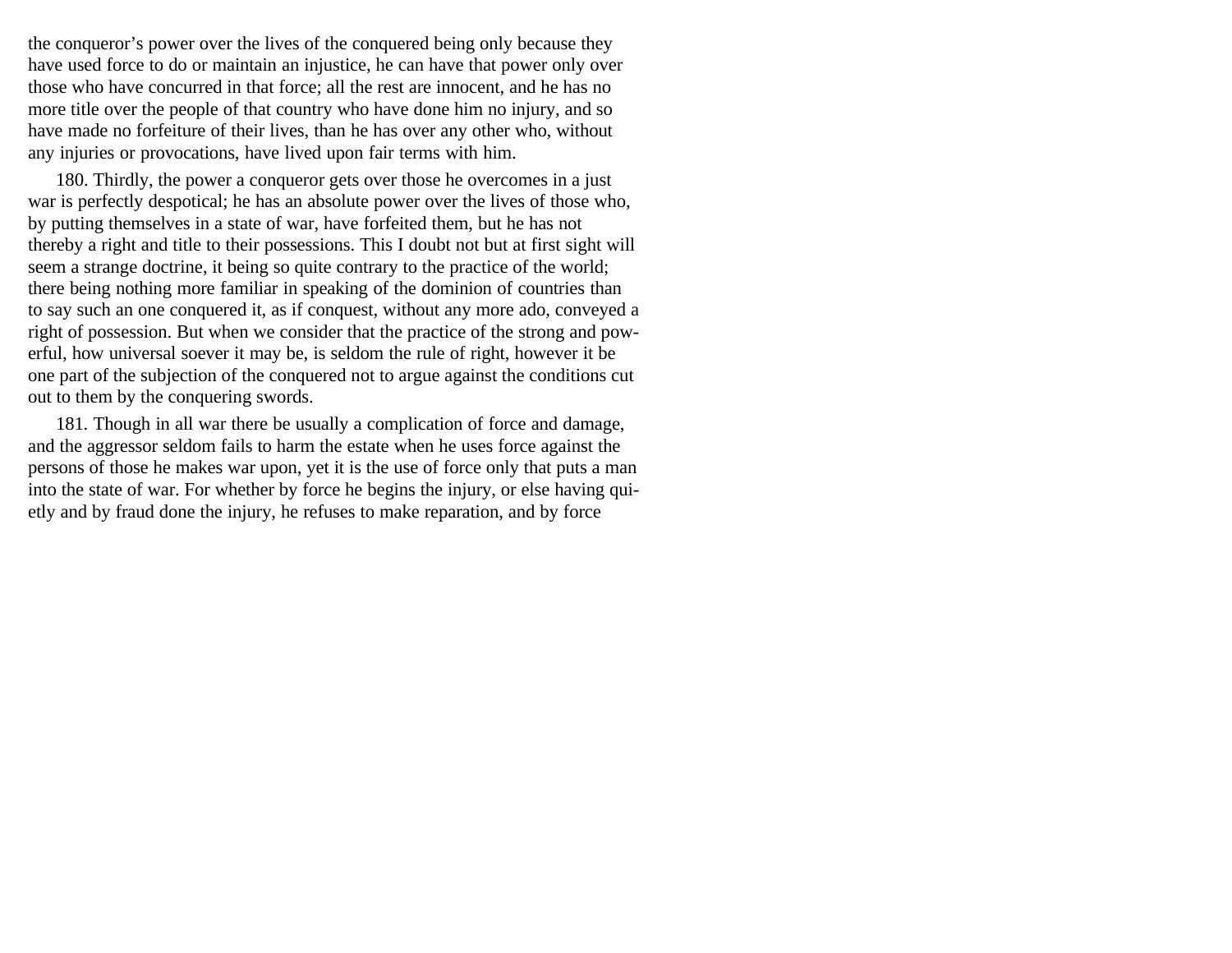maintains it, which is the same thing as at first to have done it by force; it is the unjust use of force that makes the war. For he that breaks open my house and violently turns me out of doors, or having peaceably got in, by force keeps me out, does, in effect, the same thing; supposing we are in such a state that we have no common judge on earth whom I may appeal to, and to whom we are both obliged to submit, for of such I am now speaking. It is the unjust use of force, then, that puts a man into the state of war with another, and thereby he that is guilty of it makes a forfeiture of his life. For quitting reason, which is the rule given between man and man, and using force, the way of beasts, he becomes liable to be destroyed by him he uses force against, as any savage ravenous beast that is dangerous to his being.

182. But because the miscarriages of the father are no faults of the children, who may be rational and peaceable, notwithstanding the brutishness and injustice of the father, the father, by his miscarriages and violence, can forfeit but his own life, and involves not his children in his guilt or destruction. His goods which Nature, that willeth the preservation of all mankind as much as is possible, hath made to belong to the children to keep them from perishing, do still continue to belong to his children. For supposing them not to have joined in the war either through infancy or choice, they have done nothing to forfeit them, nor has the conqueror any right to take them away by the bare right of having subdued him that by force attempted his destruction, though, perhaps, he may have some right to them to repair the damages he has sustained by the war, and the defence of his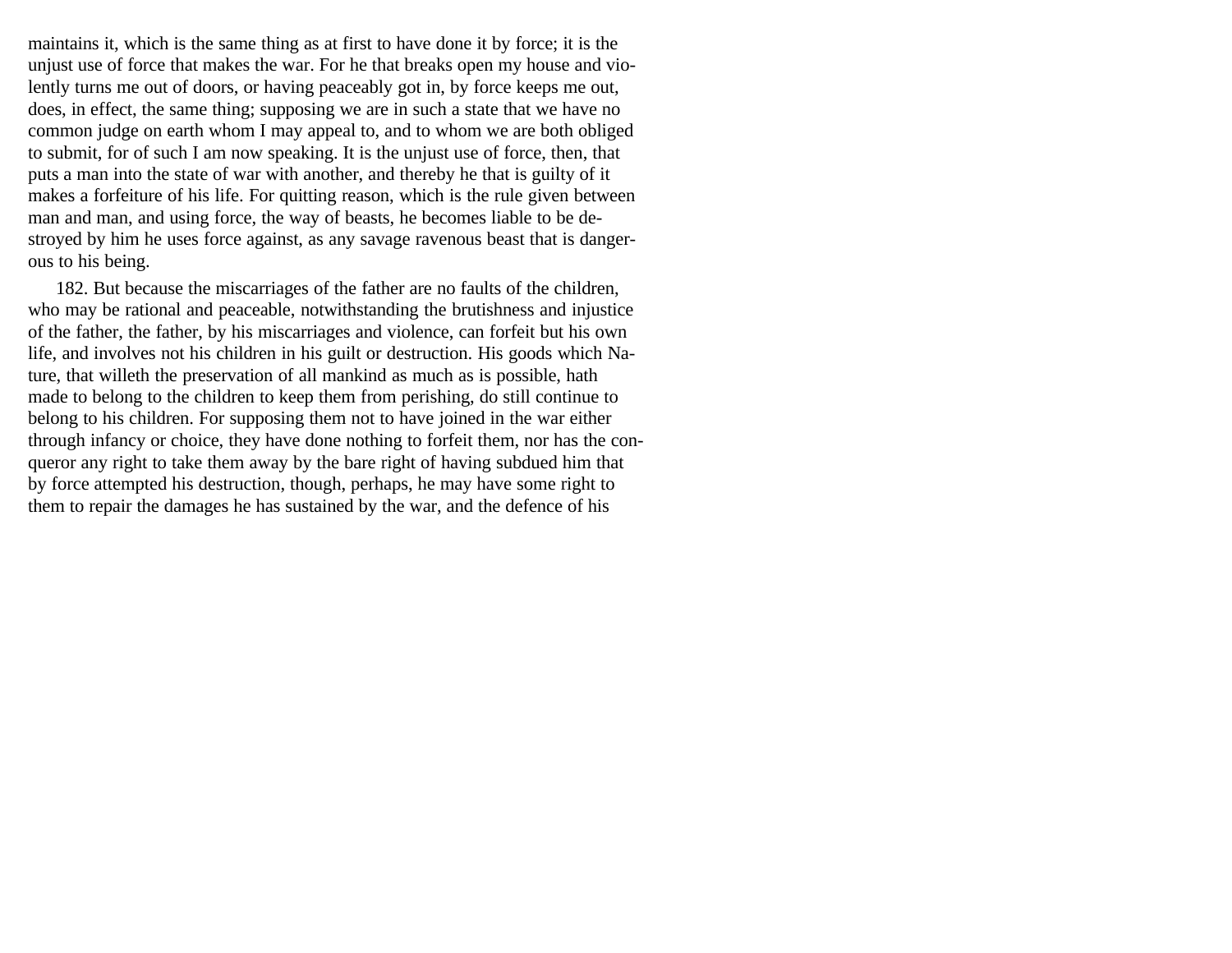own right, which how far it reaches to the possessions of the conquered we shall see by-and-by; so that he that by conquest has a right over a man's person, to destroy him if he pleases, has not thereby a right over his estate to possess and enjoy it. For it is the brutal force the aggressor has used that gives his adversary a right to take away his life and destroy him, if he pleases, as a noxious creature; but it is damage sustained that alone gives him title to another man's goods; for though I may kill a thief that sets on me in the highway, yet I may not (which seems less) take away his money and let him go; this would be robbery on my side. His force, and the state of war he put himself in, made him forfeit his life, but gave me no title to his goods. The right, then, of conquest extends only to the lives of those who joined in the war, but not to their estates, but only in order to make reparation for the damages received and the charges of the war, and that, too, with reservation of the right of the innocent wife and children.

183. Let the conqueror have as much justice on his side as could be supposed, he has no right to seize more than the vanquished could forfeit; his life is at the victor's mercy, and his service and goods he may appropriate to make himself reparation; but he cannot take the goods of his wife and children, they too had a title to the goods he enjoyed, and their shares in the estate he possessed. For example, I in the state of Nature (and all commonwealths are in the state of Nature one with another) have injured another man, and refusing to give satisfaction, it is come to a state of war wherein my defending by force what I had gotten unjustly makes me the aggressor. I am conquered; my life, it is true, as forfeit, is at mercy,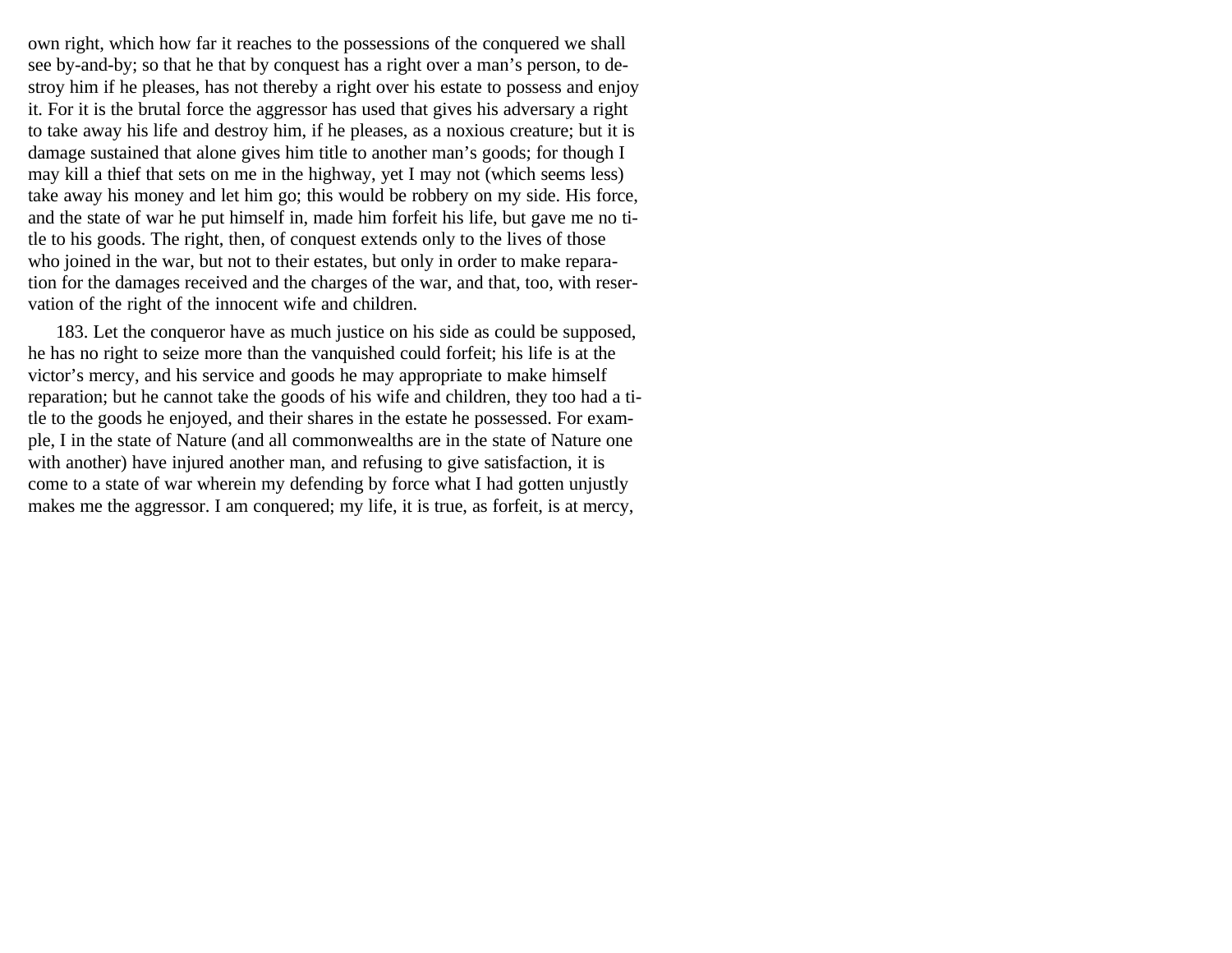but not my wife's and children's. They made not the war, nor assisted in it. I could not forfeit their lives, they were not mine to forfeit. My wife had a share in my estate, that neither could I forfeit. And my children also, being born of me, had a right to be maintained out of my labour or substance. Here then is the case: The conqueror has a title to reparation for damages received, and the children have a title to their father's estate for their subsistence. For as to the wife's share, whether her own labour or compact gave her a title to it, it is plain her husband could not forfeit what was hers. What must be done in the case? I answer: The fundamental law of Nature being that all, as much as may be, should be preserved, it follows that if there be not enough fully to satisfy both- viz., for the conqueror's losses and children's maintenance, he that hath and to spare must remit something of his full satisfaction, and give way to the pressing and preferable title of those who are in danger to perish without it.

184. But supposing the charge and damages of the war are to be made up to the conqueror to the utmost farthing, and that the children of the vanquished, spoiled of all their father's goods, are to be left to starve and perish, yet the satisfying of what shall, on this score, be due to the conqueror will scarce give him a title to any country he shall conquer. For the damages of war can scarce amount to the value of any considerable tract of land in any part of the world, where all the land is possessed, and none lies waste. And if I have not taken away the conqueror's land which, being vanquished, it is impossible I should, scarce any other spoil I have done him can amount to the value of mine, supposing it of an extent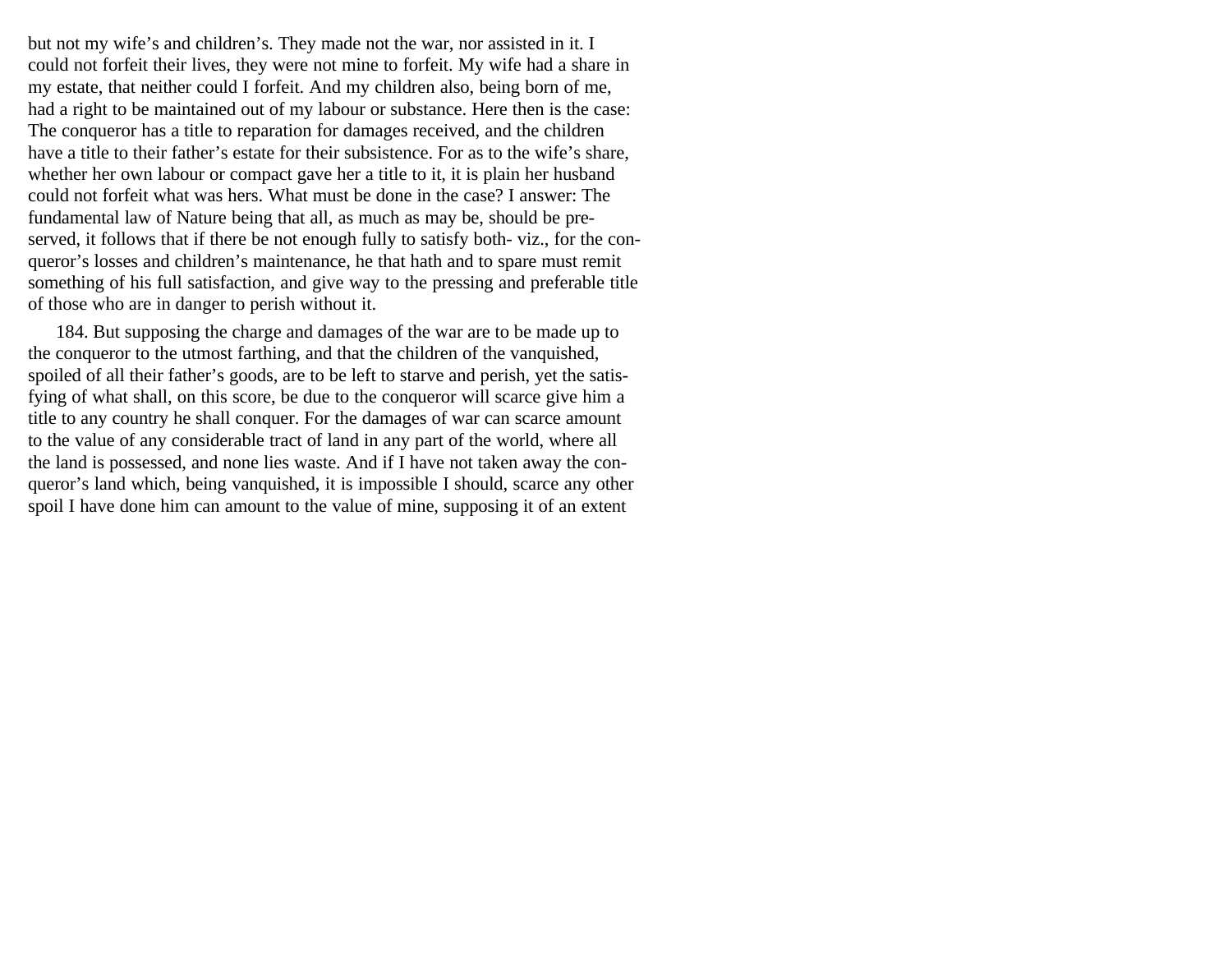any way coming near what I had overrun of his, and equally cultivated too. The destruction of a year's product or two (for it seldom reaches four or five) is the utmost spoil that usually can be done. For as to money, and such riches and treasure taken away, these are none of Nature's goods, they have but a phantastical imaginary value; Nature has put no such upon them. They are of no more account by her standard than the Wampompeke of the Americans to an European prince, or the silver money of Europe would have been formerly to an American. And five years' product is not worth the perpetual inheritance of land, where all is possessed and none remains waste, to be taken up by him that is disseised, which will be easily granted, if one do but take away the imaginary value of money, the disproportion being more than between five and five thousand; though, at the same time, half a year's product is more worth than the inheritance where, there being more land than the inhabitants possess and make use of, any one has liberty to make use of the waste. But their conquerors take little care to possess themselves of the lands of the vanquished. No damage therefore that men in the state of Nature (as all princes and governments are in reference to one another) suffer from one another can give a conqueror power to dispossess the posterity of the vanquished, and turn them out of that inheritance which ought to be the possession of them and their descendants to all generations. The conqueror indeed will be apt to think himself master; and it is the very condition of the subdued not to be able to dispute their right. But, if that be all, it gives no other title than what bare force gives to the stronger over the weaker; and, by this reason, he that is strongest will have a right to whatever he pleases to seize on.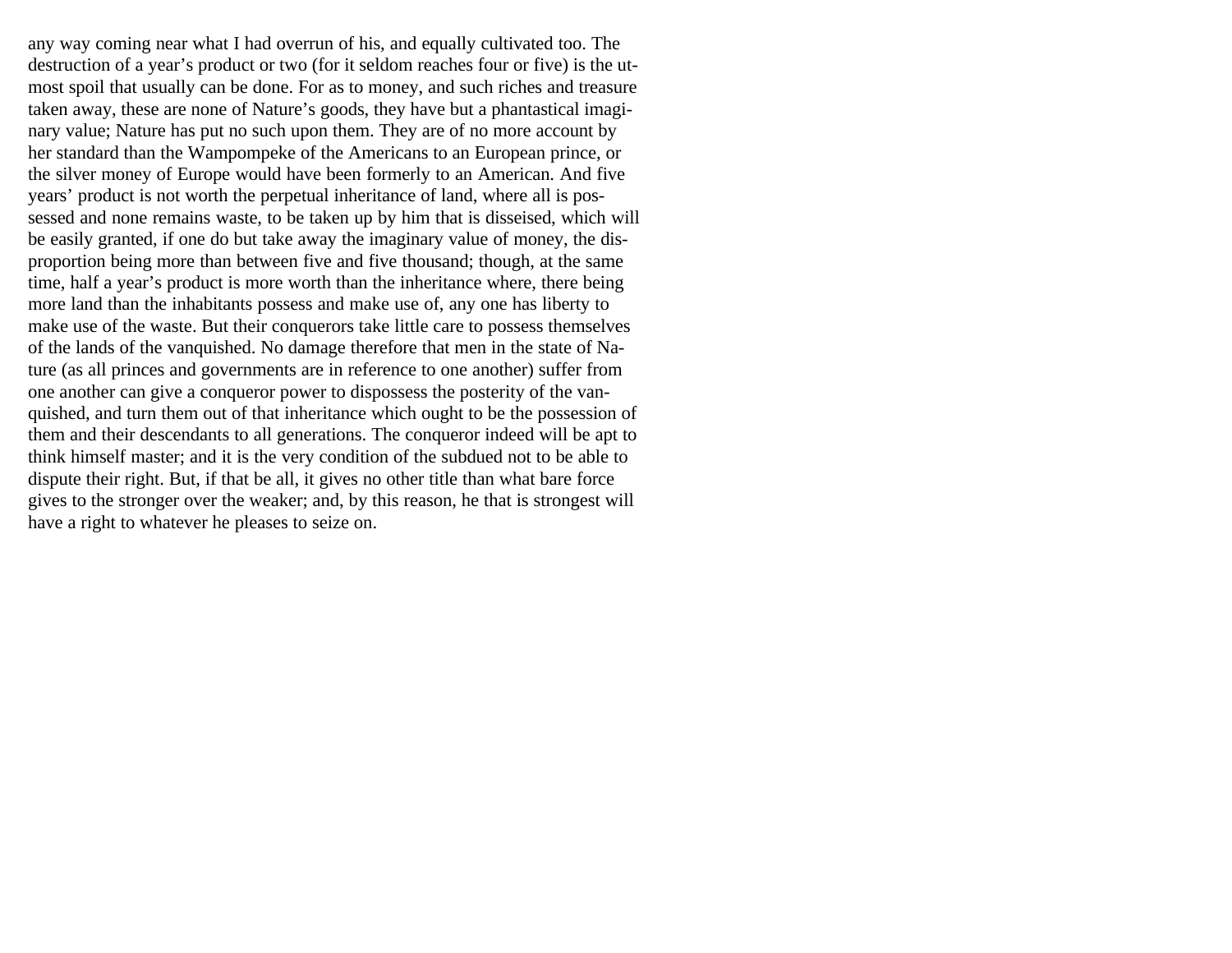185. Over those, then, that joined with him in the war, and over those of the subdued country that opposed him not, and the posterity even of those that did, the conqueror, even in a just war, hath, by his conquest, no right of dominion. They are free from any subjection to him, and if their former government be dissolved, they are at liberty to begin and erect another to themselves.

186. The conqueror, it is true, usually by the force he has over them, compels them, with a sword at their breasts, to stoop to his conditions, and submit to such a government as he pleases to afford them; but the inquiry is, what right he has to do so? If it be said they submit by their own consent, then this allows their own consent to be necessary to give the conqueror a title to rule over them. It remains only to be considered whether promises, extorted by force, without right, can be thought consent, and how far they bind. To which I shall say, they bind not at all; because whatsoever another gets from me by force, I still retain the right of, and he is obliged presently to restore. He that forces my horse from me ought presently to restore him, and I have still a right to retake him. By the same reason, he that forced a promise from me ought presently to restore it- i.e., quit me of the obligation of it; or I may resume it myself- i.e., choose whether I will perform it. For the law of Nature laying an obligation on me, only by the rules she prescribes, cannot oblige me by the violation of her rules; such is the extorting anything from me by force. Nor does it at all alter the case, to say I gave my promise, no more than it excuses the force, and passes the right, when I put my hand in my pocket and deliver my purse myself to a thief who demands it with a pistol at my breast.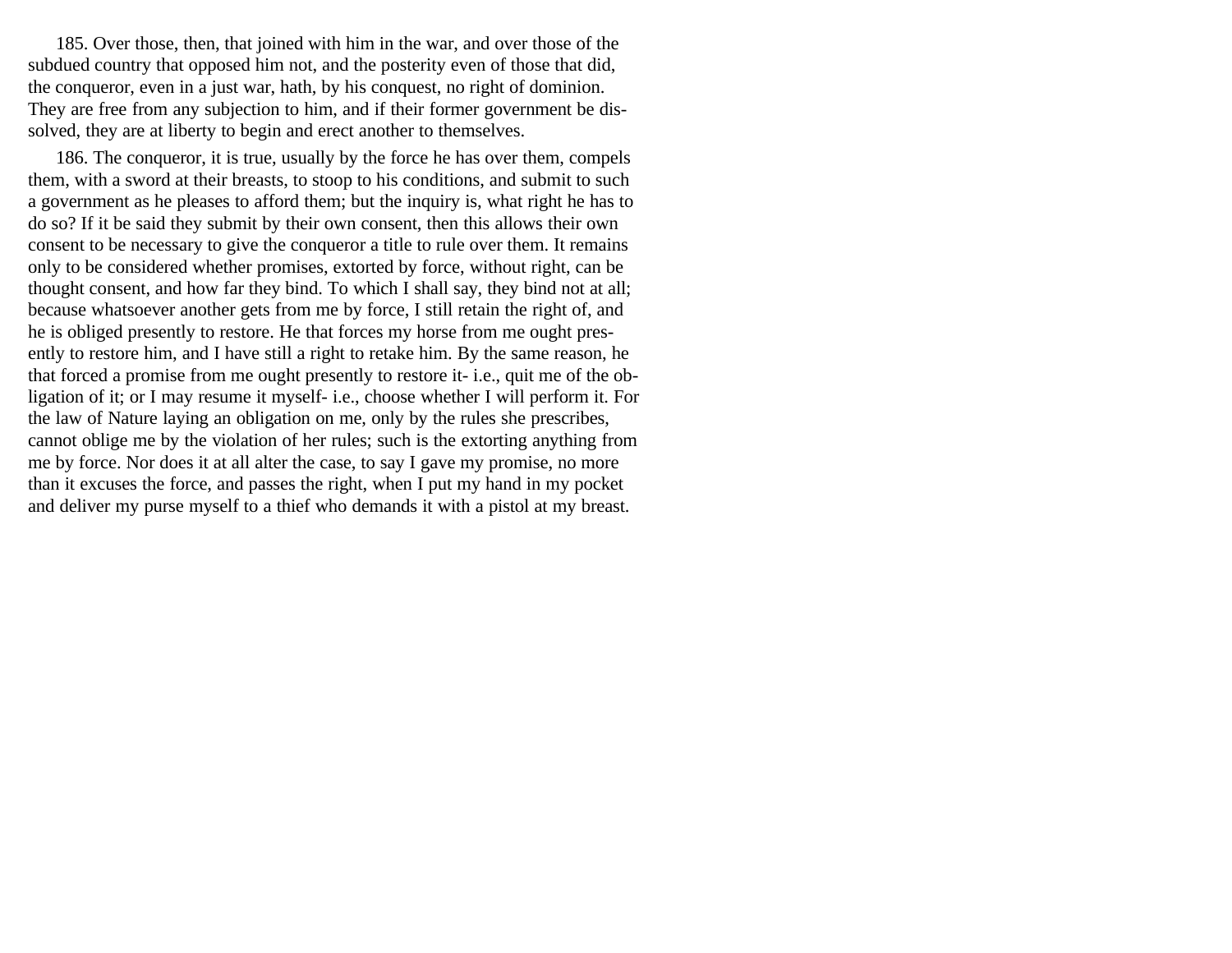187. From all which it follows that the government of a conqueror, imposed by force on the subdued, against whom he had no right of war, or who joined not in the war against him, where he had right, has no obligation upon them.

188. But let us suppose that all the men of that community being all members of the same body politic, may be taken to have joined in that unjust war, wherein they are subdued, and so their lives are at the mercy of the conqueror.

189. I say this concerns not their children who are in their minority. For since a father hath not, in himself, a power over the life or liberty of his child, no act of his can possibly forfeit it; so that the children, whatever may have happened to the fathers, are free men, and the absolute power of the conqueror reaches no farther than the persons of the men that were subdued by him, and dies with them; and should he govern them as slaves, subjected to his absolute, arbitrary power, he has no such right of dominion over their children. He can have no power over them but by their own consent, whatever he may drive them to say or do, and he has no lawful authority, whilst force, and not choice, compels them to submission.

190. Every man is born with a double right. First, a right of freedom to his person, which no other man has a power over, but the free disposal of it lies in himself. Secondly, a right before any other man, to inherit, with his brethren, his father's goods.

191. By the first of these, a man is naturally free from subjection to any government, though he be born in a place under its jurisdiction. But if he disclaim the lawful government of the country he was born in, he must also quit the right that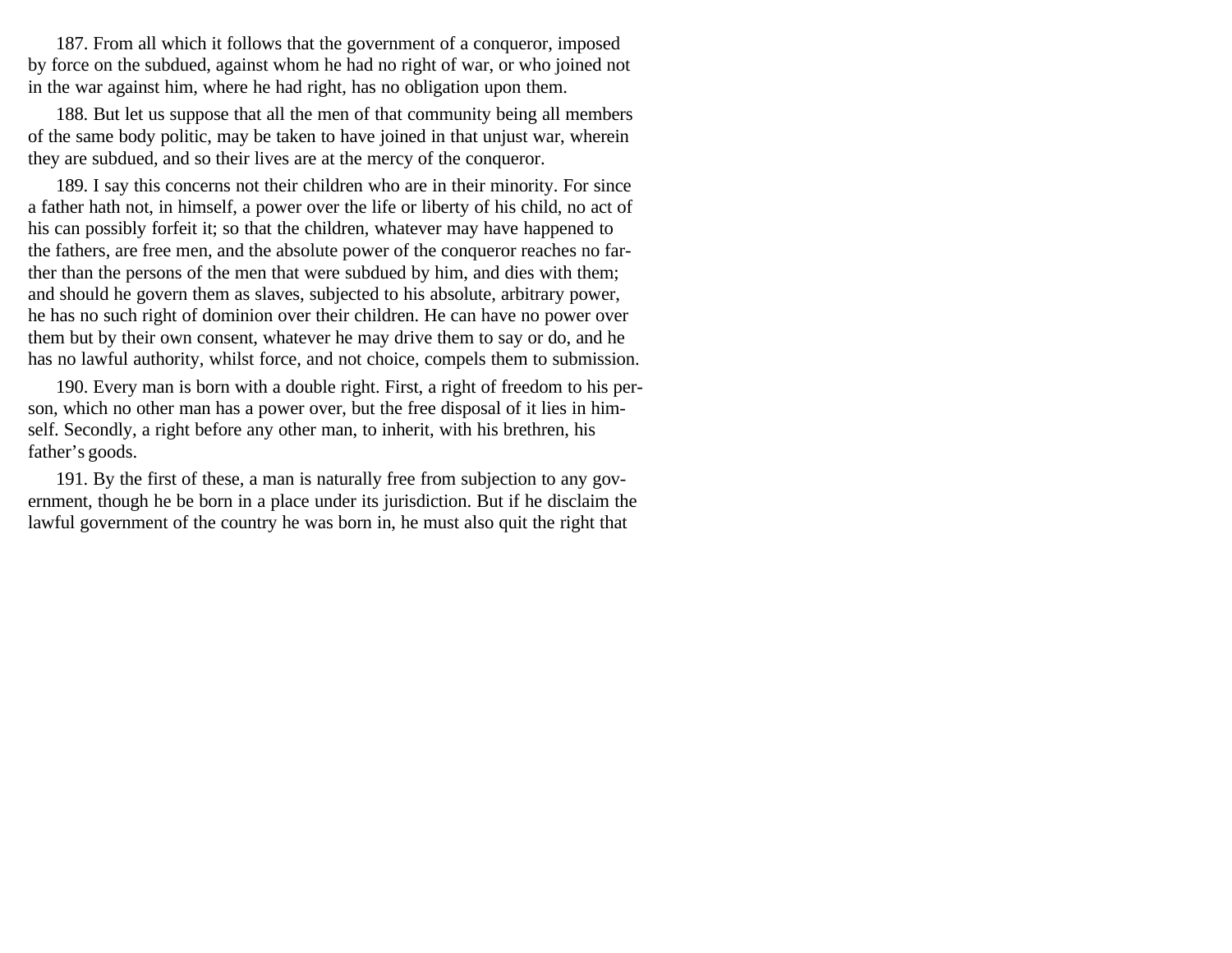belonged to him, by the laws of it, and the possessions there descending to him from his ancestors, if it were a government made by their consent.

192. By the second, the inhabitants of any country, who are descended and derive a title to their estates from those who are subdued, and had a government forced upon them, against their free consents, retain a right to the possession of their ancestors, though they consent not freely to the government, whose hard conditions were, by force, imposed on the possessors of that country. For the first conqueror never having had a title to the land of that country, the people, who are the descendants of, or claim under those who were forced to submit to the yoke of a government by constraint, have always a right to shake it off, and free themselves from the usurpation or tyranny the sword hath brought in upon them, till their rulers put them under such a frame of government as they willingly and of choice consent to (which they can never be supposed to do, till either they are put in a full state of liberty to choose their government and governors, or at least till they have such standing laws to which they have, by themselves or their representatives, given their free consent, and also till they are allowed their due property, which is so to be proprietors of what they have that nobody can take away any part of it without their own consent, without which, men under any government are not in the state of free men, but are direct slaves under the force of war). And who doubts but the Grecian Christians, descendants of the ancient possessors of that country, may justly cast off the Turkish yoke they have so long groaned under, whenever they have a power to do it?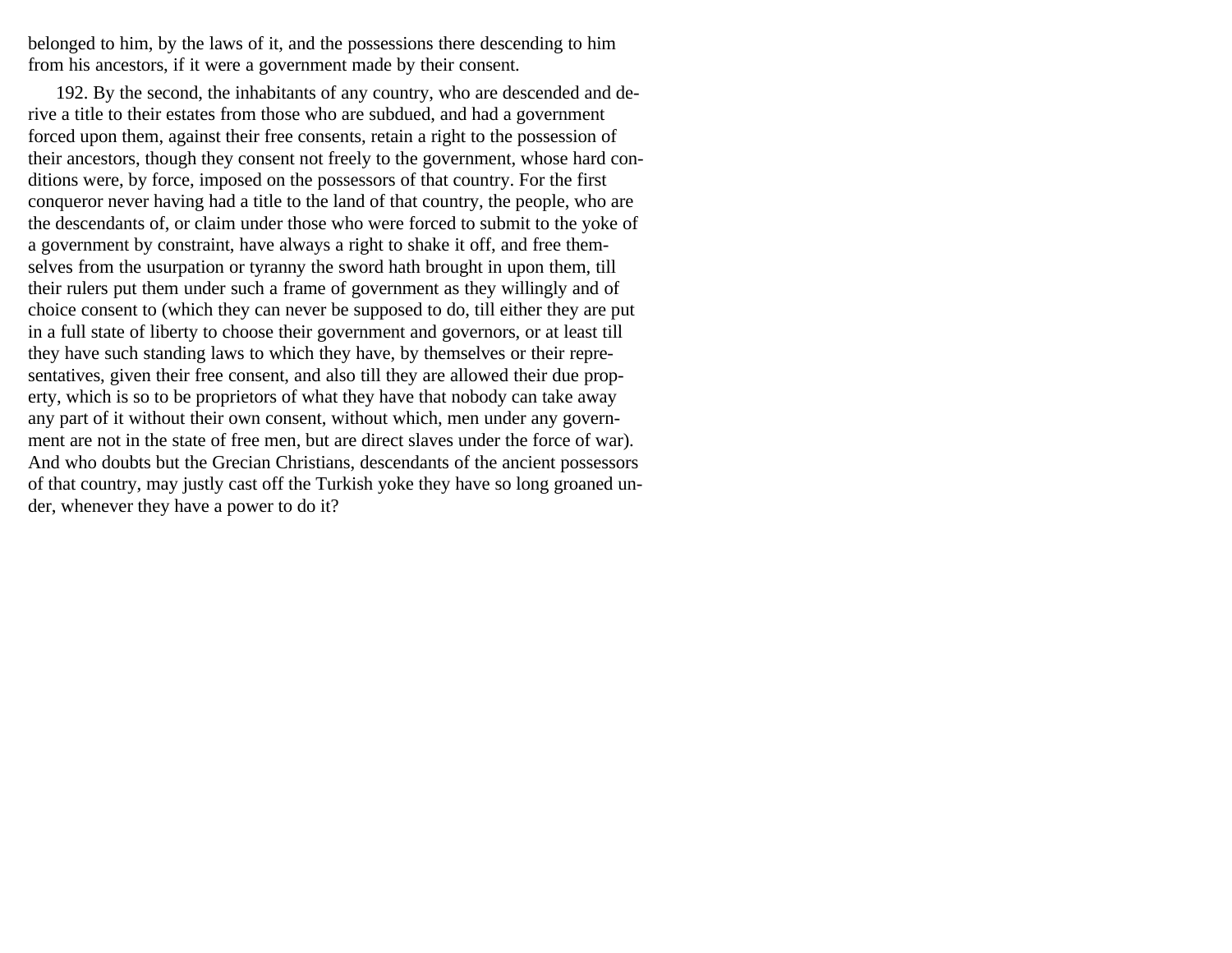193. But granting that the conqueror, in a just war, has a right to the estates, as well as power over the persons of the conquered, which, it is plain, he hath not, nothing of absolute power will follow from hence in the continuance of the government. Because the descendants of these being all free men, if he grants them estates and possessions to inhabit his country, without which it would be worth nothing, whatsoever he grants them they have so far as it is granted property in; the nature whereof is, that, without a man's own consent, it cannot be taken from him.

194. Their persons are free by a native right, and their properties, be they more or less, are their own, and at their own dispose, and not at his; or else it is no property. Supposing the conqueror gives to one man a thousand acres, to him and his heirs for ever; to another he lets a thousand acres, for his life, under the rent of L50 or L500 per annum. Has not the one of these a right to his thousand acres for ever, and the other during his life, paying the said rent? And hath not the tenant for life a property in all that he gets over and above his rent, by his labour and industry, during the said term, supposing it be double the rent? Can any one say, the king, or conqueror, after his grant, may, by his power of conqueror, take away all, or part of the land, from the heirs of one, or from the other during his life, he paying the rent? Or, can he take away from either the goods or money they have got upon the said land at his pleasure? If he can, then all free and voluntary contracts cease, and are void in the world; there needs nothing but power enough to dissolve them at any time, and all the grants and promises of men in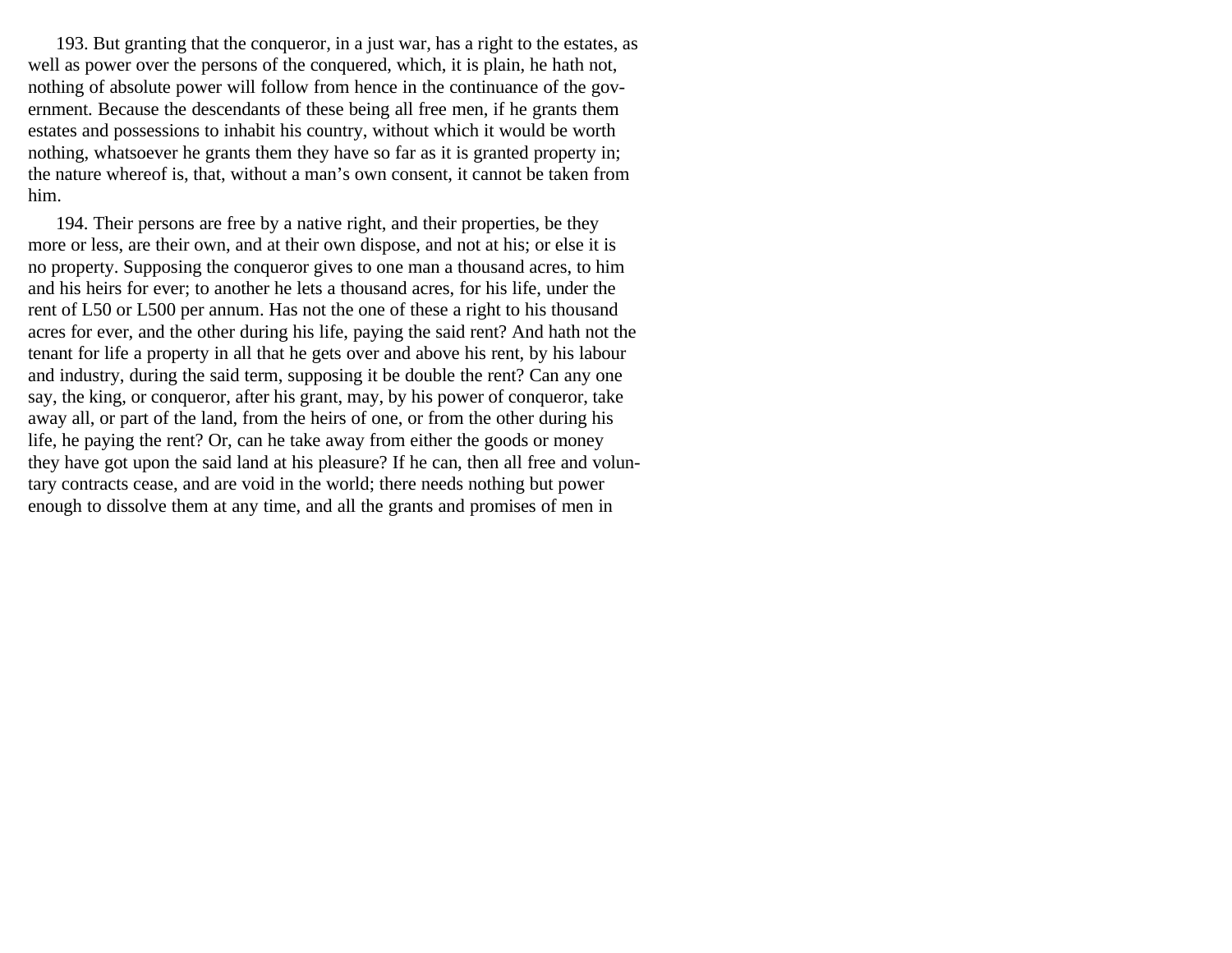power are but mockery and collusion. For can there be anything more ridiculous than to say, I give you and yours this for ever, and that in the surest and most solemn way of conveyance can be devised, and yet it is to be understood that I have right, if I please, to take it away from you again to-morrow?

195. I will not dispute now whether princes are exempt from the laws of their country, but this I am sure, they owe subjection to the laws of God and Nature. Nobody, no power can exempt them from the obligations of that eternal law. Those are so great and so strong in the case of promises, that Omnipotency itself can be tied by them. Grants, promises, and oaths are bonds that hold the Almighty, whatever some flatterers say to princes of the world, who, all together, with all their people joined to them, are, in comparison of the great God, but as a drop of the bucket, or a dust on the balance- inconsiderable, nothing!

196. The short of the case in conquest, is this: The conqueror, if he have a just cause, has a despotical right over the persons of all that actually aided and concurred in the war against him, and a right to make up his damage and cost out of their labour and estates, so he injure not the right of any other. Over the rest of the people, if there were any that consented not to the war, and over the children of the captives themselves or the possessions of either he has no power, and so can have, by virtue of conquest, no lawful title himself to dominion over them, or derive it to his posterity; but is an aggressor, and puts himself in a state of war against them, and has no better a right of principality, he, nor any of his successors, than Hingar, or Hubba, the Danes, had here in England, or Spartacus, had be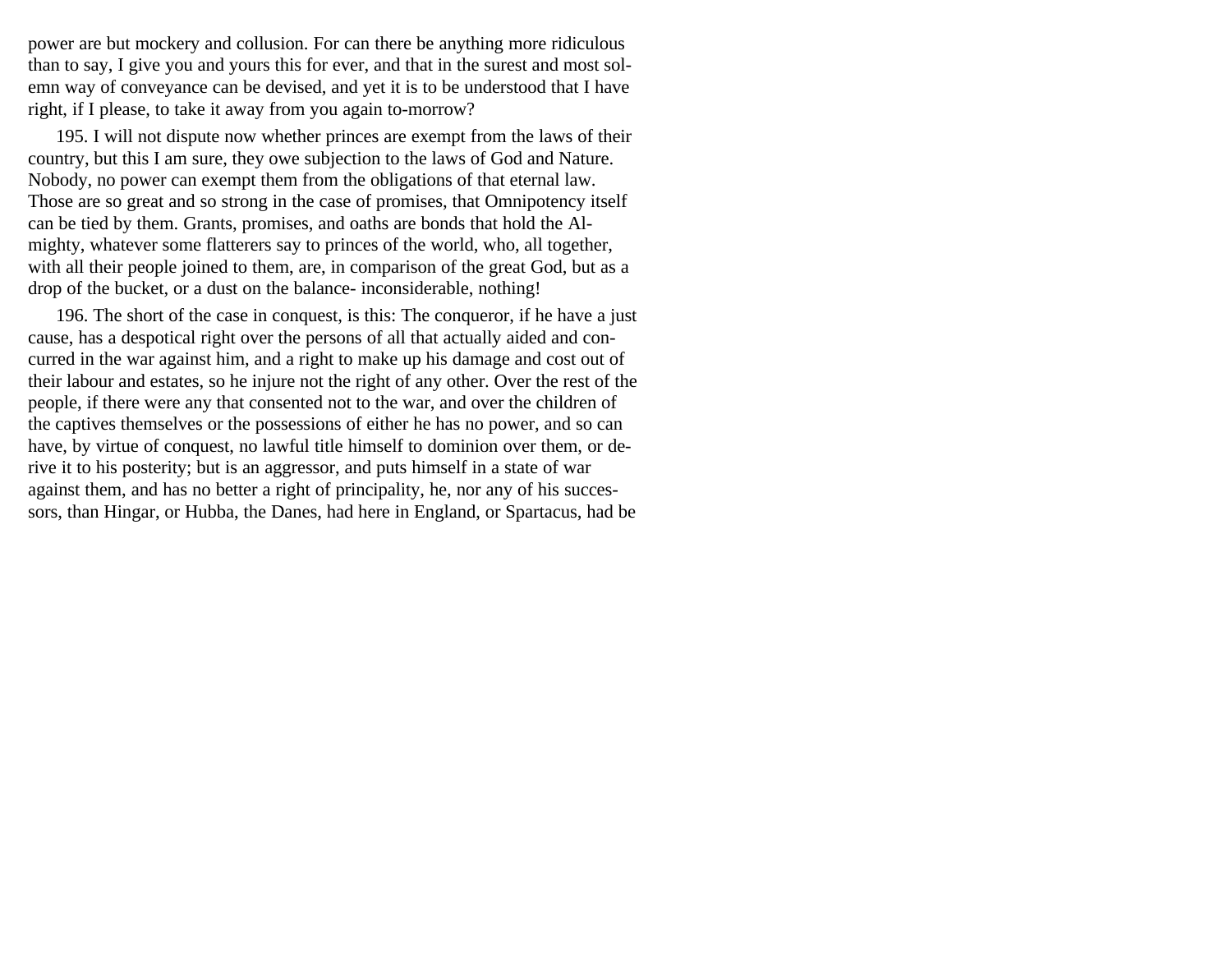conquered Italy, which is to have their yoke cast off as soon as God shall give those under their subjection courage and opportunity to do it. Thus, notwithstanding whatever title the kings of Assyria had over Judah, by the sword, God assisted Hezekiah to throw off the dominion of that conquering empire. "And the Lord was with Hezekiah, and he prospered; wherefore he went forth, and he rebelled against the king of Assyria, and served him not" (II Kings 18. 7). Whence it is plain that shaking off a power which force, and not right, hath set over any one, though it hath the name of rebellion, yet is no offence before God, but that which He allows and countenances, though even promises and covenants, when obtained by force, have intervened. For it is very probable, to any one that reads the story of Ahaz and Hezekiah attentively, that the Assyrians subdued Ahaz, and deposed him, and made Hezekiah king in his father's lifetime, and that Hezekiah, by agreement, had done him homage, and paid him tribute till this time.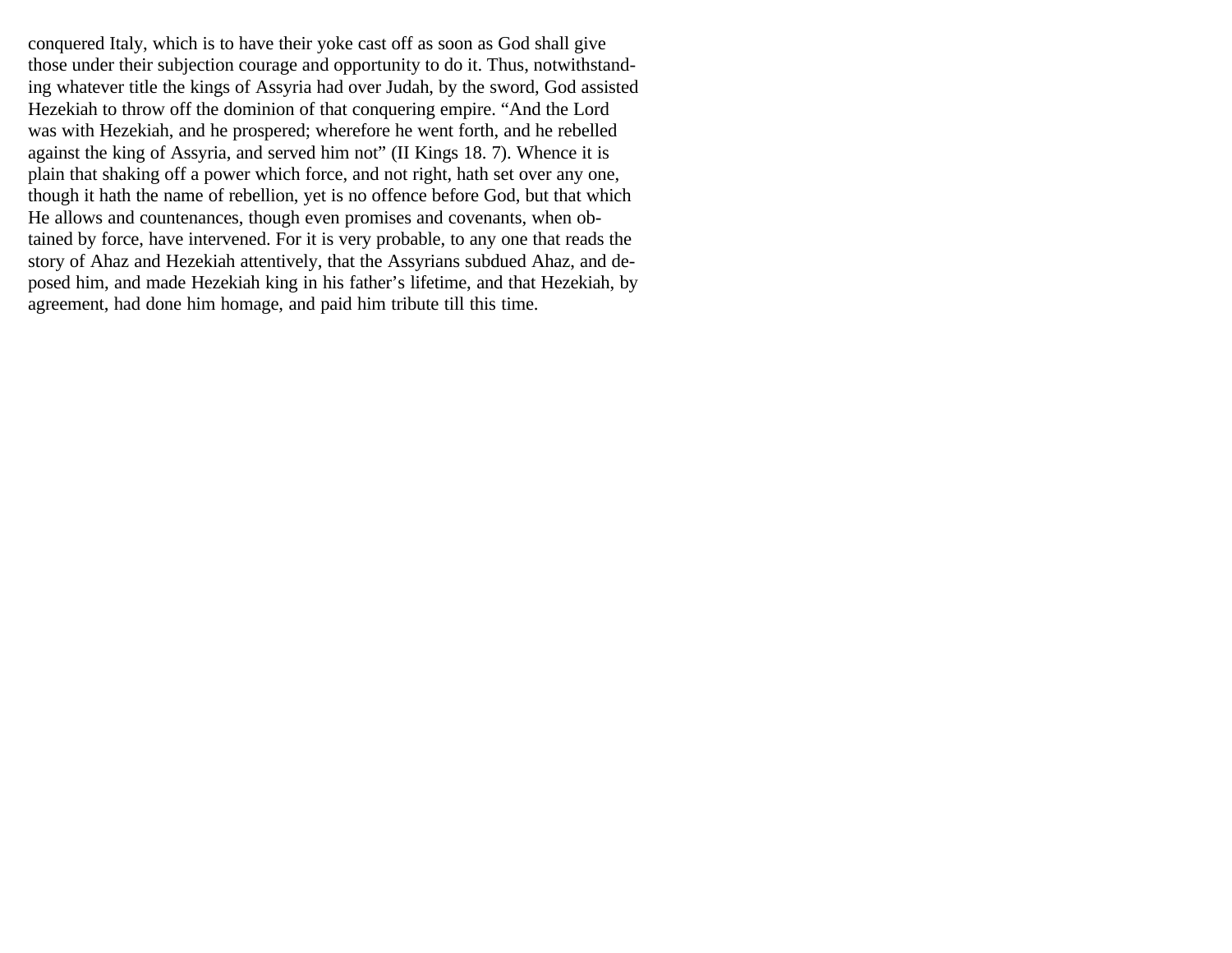## **Chapter XVII**

## **Of Usurpation**

197. As conquest may be called a foreign usurpation, so usurpation is a kind of domestic conquest, with this difference- that an usurper can never have right on his side, it being no usurpation but where one is got into the possession of what another has right to. This, so far as it is usurpation, is a change only of persons, but not of the forms and rules of the government; for if the usurper extend his power beyond what, of right, belonged to the lawful princes or governors of the commonwealth, it is tyranny added to usurpation.

198. In all lawful governments the designation of the persons who are to bear rule being as natural and necessary a part as the form of the government itself, and that which had its establishment originally from the people- the anarchy being much alike, to have no form of government at all, or to agree that it shall be monarchical, yet appoint no way to design the person that shall have the power and be the monarch- all commonwealths, therefore, with the form of government established, have rules also of appointing and conveying the right to those who are to have any share in the public authority; and whoever gets into the exercise of any part of the power by other ways than what the laws of the community have prescribed hath no right to be obeyed, though the form of the commonwealth be still preserved, since he is not the person the laws have appointed, and, consequently, not the person the people have consented to. Nor can such an usurper, or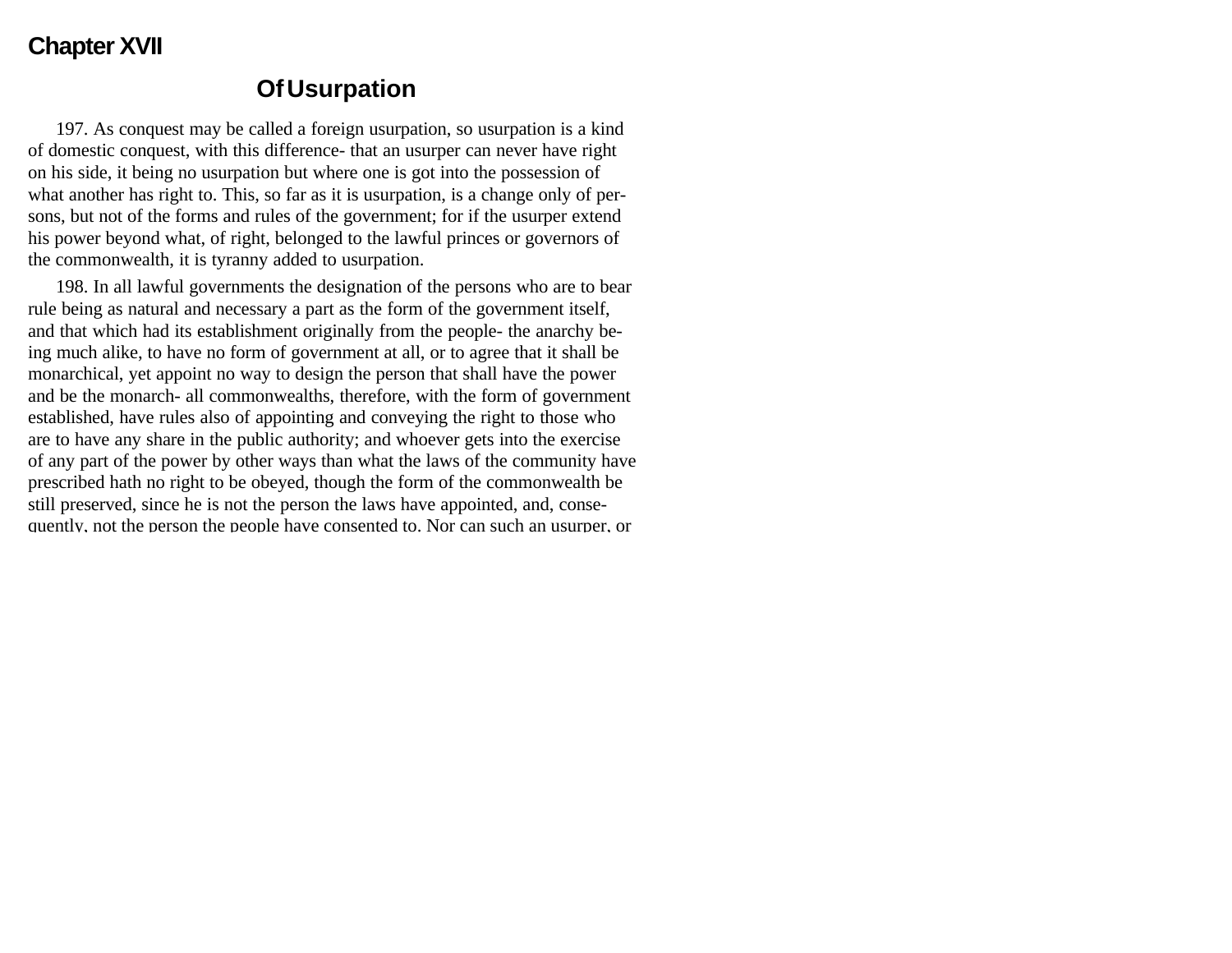any deriving from him, ever have a title till the people are both at liberty to consent, and have actually consented, to allow and confirm in him the power he hath till then usurped.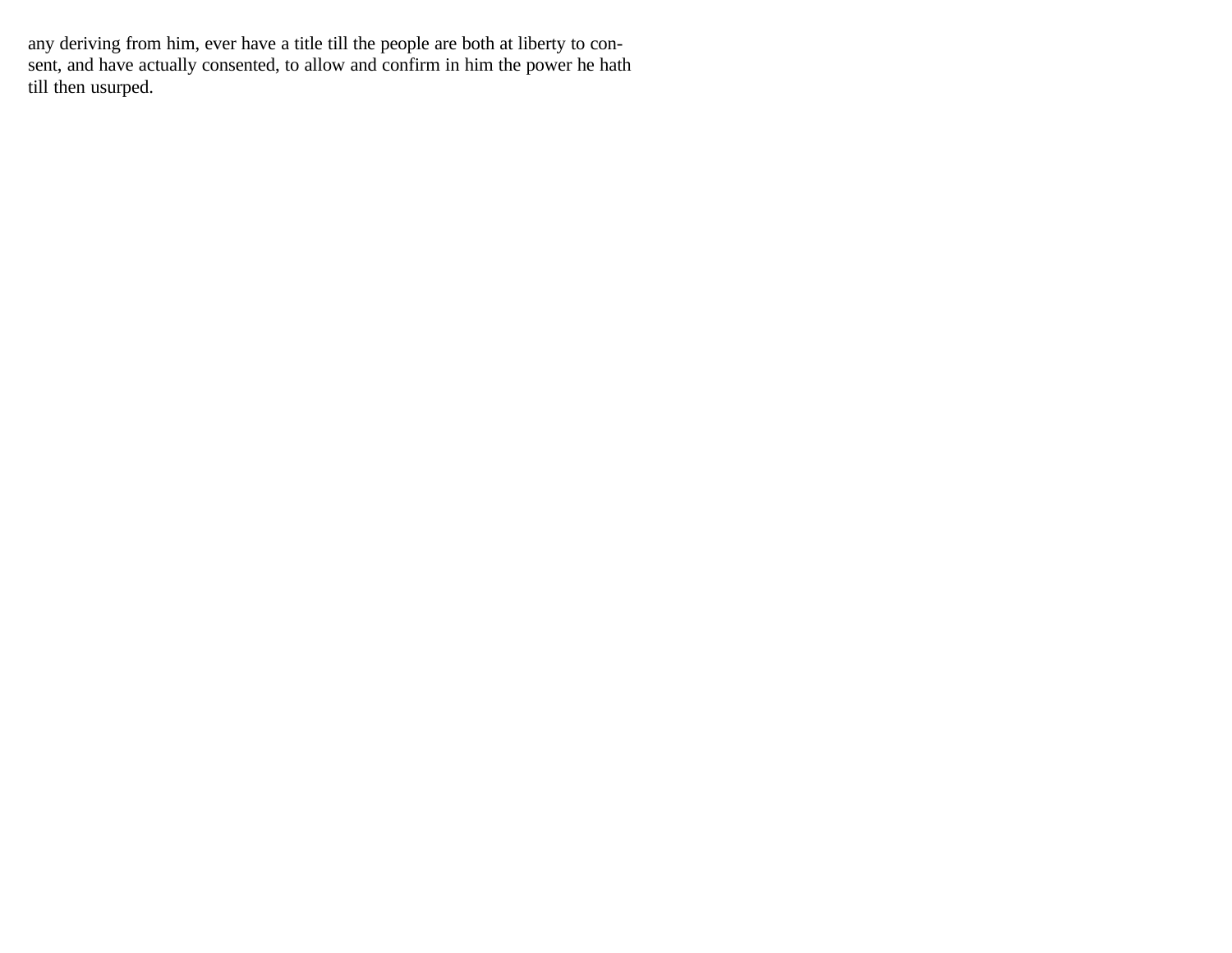## **Chapter XVIII**

## **Of Tyranny**

199. As usurpation is the exercise of power which another hath a right to, so tyranny is the exercise of power beyond right, which nobody can have a right to; and this is making use of the power any one has in his hands, not for the good of those who are under it, but for his own private, separate advantage. When the governor, however entitled, makes not the law, but his will, the rule, and his commands and actions are not directed to the preservation of the properties of his people, but the satisfaction of his own ambition, revenge, covetousness, or any other irregular passion.

200. If one can doubt this to be truth or reason because it comes from the obscure hand of a subject, I hope the authority of a king will make it pass with him. King James, in his speech to the Parliament, 16O3, tells them thus: "I will ever prefer the weal of the public and of the whole commonwealth, in making of good laws and constitutions, to any particular and private ends of mine, thinking ever the wealth and weal of the commonwealth to be my greatest weal and worldly felicity- a point wherein a lawful king doth directly differ from a tyrant; for I do acknowledge that the special and greatest point of difference that is between a rightful king and an usurping tyrant is this- that whereas the proud and ambitious tyrant doth think his kingdom and people are only ordained for satisfaction of his desires and unreasonable appetites, the righteous and just king doth, by the con-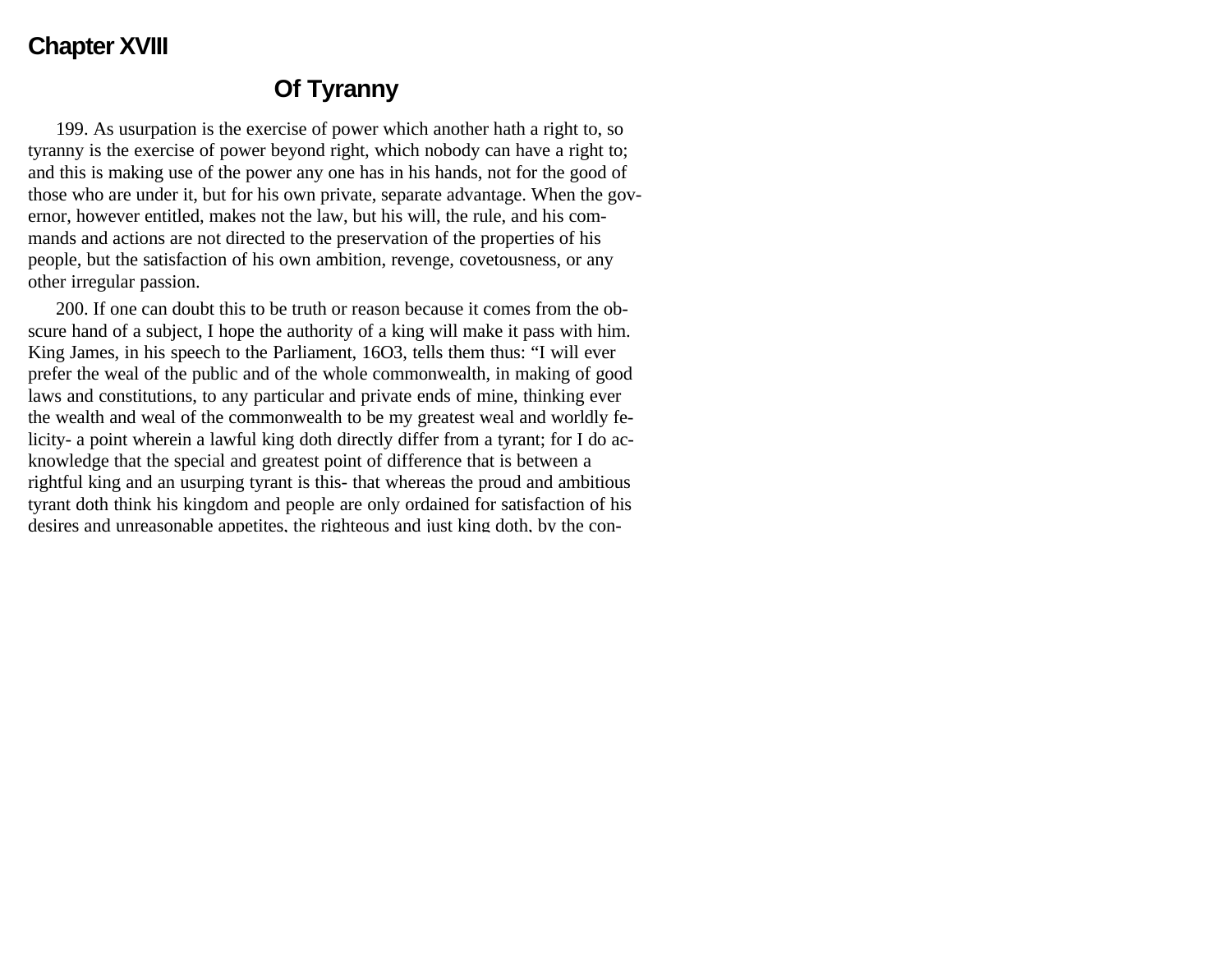trary, acknowledge himself to be ordained for the procuring of the wealth and property of his people." And again, in his speech to the Parliament, 1609, he hath these words: "The king binds himself, by a double oath, to the observation of the fundamental laws of his kingdom- tacitly, as by being a king, and so bound to protect, as well the people as the laws of his kingdom; and expressly by his oath at his coronation; so as every just king, in a settled kingdom, is bound to observe that paction made to his people, by his laws, in framing his government agreeable thereunto, according to that paction which God made with Noah after the deluge: 'Hereafter, seed-time, and harvest, and cold, and heat, and summer, and winter, and day, and night, shall not cease while the earth remaineth.' And therefore a king, governing in a settled kingdom, leaves to be a king, and degenerates into a tyrant, as soon as he leaves off to rule according to his laws." And a little after: "Therefore, all kings that are not tyrants, or perjured, will be glad to bound themselves within the limits of their laws, and they that persuade them the contrary are vipers, pests, both against them and the commonwealth." Thus, that learned king, who well understood the notions of things, makes the difference betwixt a king and a tyrant to consist only in this: that one makes the laws the bounds of his power and the good of the public the end of his government; the other makes all give way to his own will and appetite.

201. It is a mistake to think this fault is proper only to monarchies. Other forms of government are liable to it as well as that; for wherever the power that is put in any hands for the government of the people and the preservation of their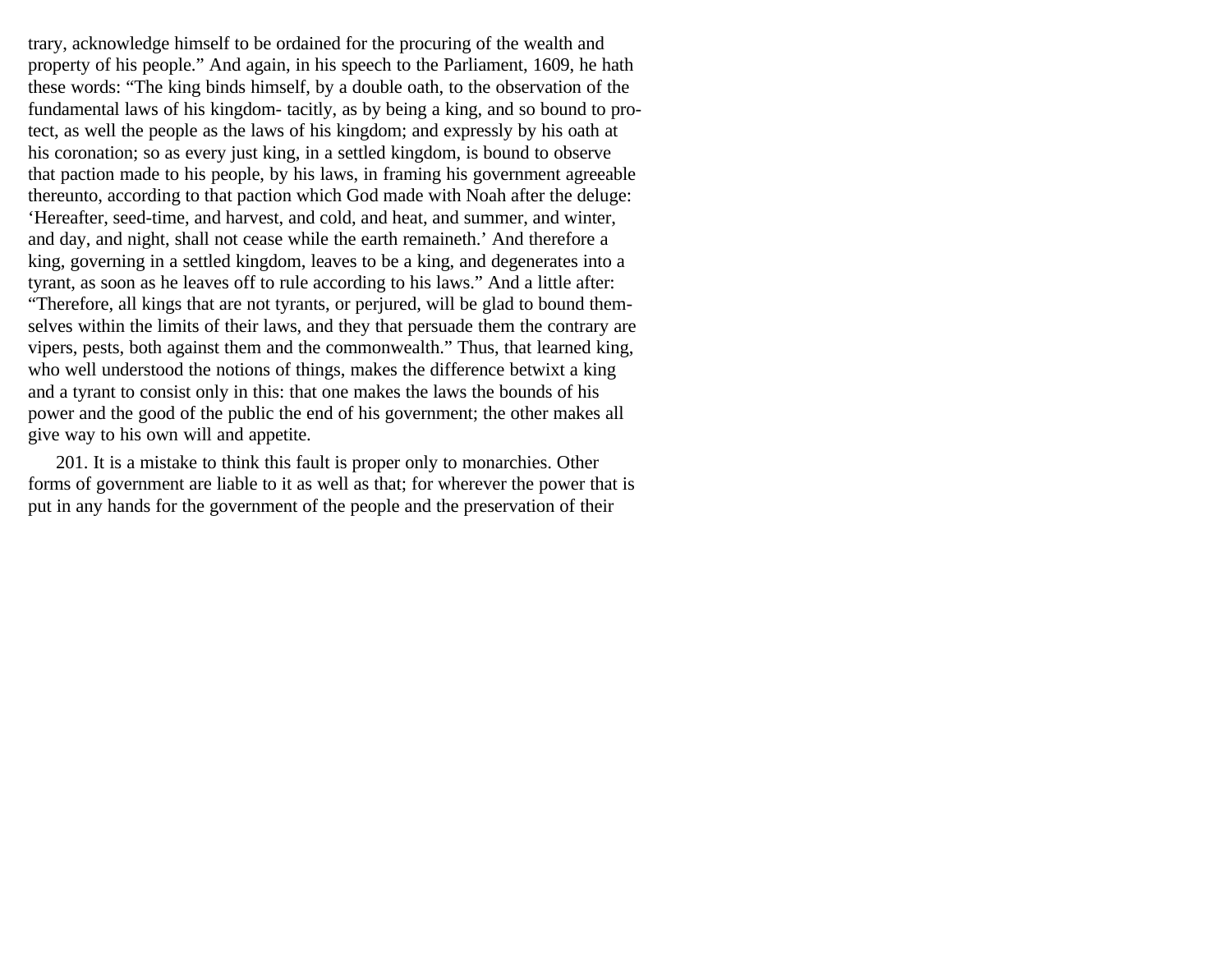properties is applied to other ends, and made use of to impoverish, harass, or subdue them to the arbitrary and irregular commands of those that have it, there it presently becomes tyranny, whether those that thus use it are one or many. Thus we read of the thirty tyrants at Athens, as well as one at Syracuse; and the intolerable dominion of the Decemviri at Rome was nothing better.

202. Wherever law ends, tyranny begins, if the law be transgressed to another's harm; and whosoever in authority exceeds the power given him by the law, and makes use of the force he has under his command to compass that upon the subject which the law allows not, ceases in that to be a magistrate, and acting without authority may be opposed, as any other man who by force invades the right of another. This is acknowledged in subordinate magistrates. He that hath authority to seize my person in the street may be opposed as a thief and a robber if he endeavours to break into my house to execute a writ, notwithstanding that I know he has such a warrant and such a legal authority as will empower him to arrest me abroad. And why this should not hold in the highest, as well as in the most inferior magistrate, I would gladly be informed. Is it reasonable that the eldest brother, because he has the greatest part of his father's estate, should thereby have a right to take away any of his younger brothers' portions? Or that a rich man, who possessed a whole country, should from thence have a right to seize, when he pleased, the cottage and garden of his poor neighbour? The being rightfully possessed of great power and riches, exceedingly beyond the greatest part of the sons of Adam, is so far from being an excuse, much less a reason for rapine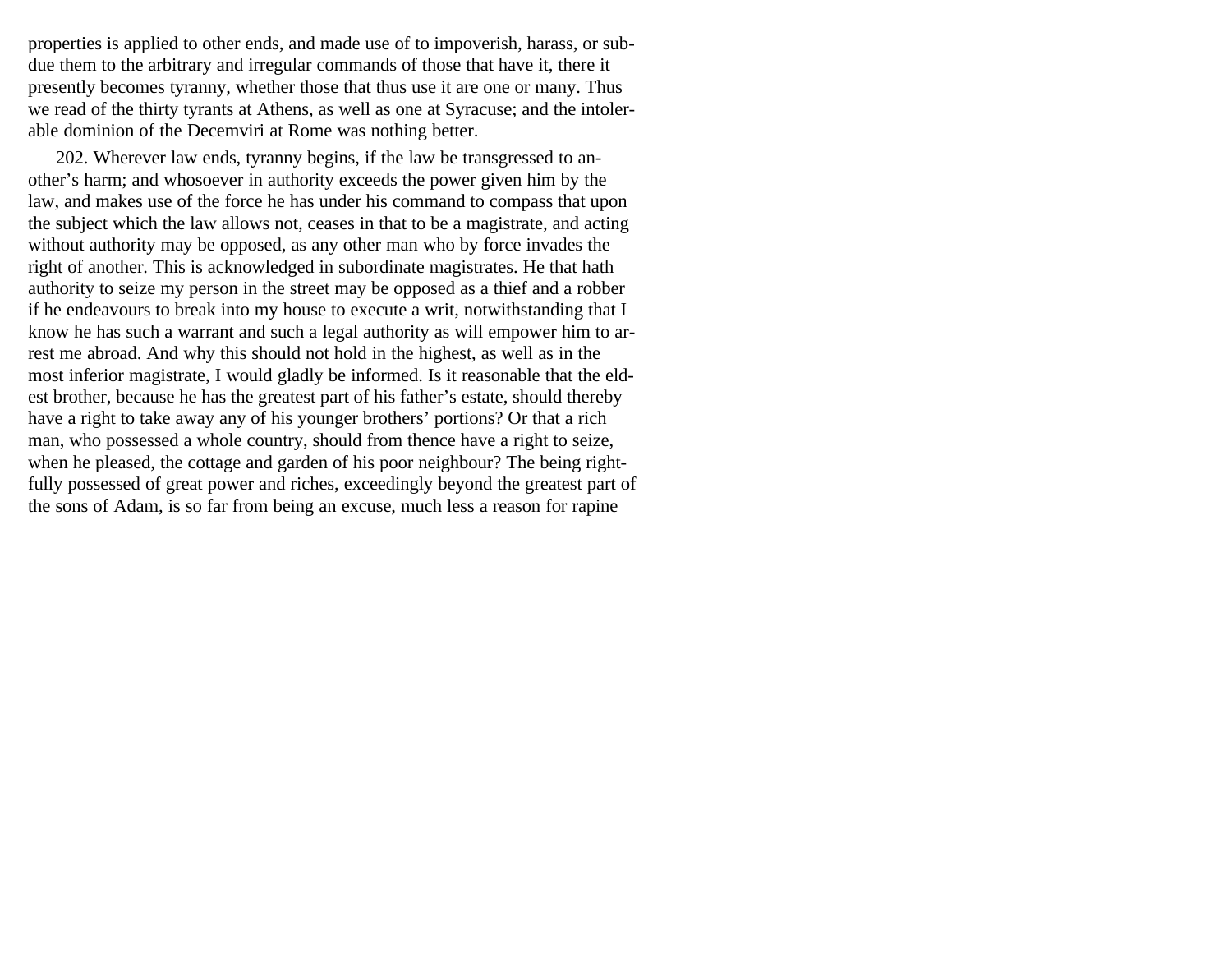and oppression, which the endamaging another without authority is, that it is a great aggravation of it. For exceeding the bounds of authority is no more a right in a great than a petty officer, no more justifiable in a king than a constable. But so much the worse in him as that he has more trust put in him, is supposed, from the advantage of education and counsellors, to have better knowledge and less reason to do it, having already a greater share than the rest of his brethren.

203. May the commands, then, of a prince be opposed? May he be resisted, as often as any one shall find himself aggrieved, and but imagine he has not right done him? This will unhinge and overturn all polities, and instead of government and order, leave nothing but anarchy and confusion.

204. To this I answer: That force is to be opposed to nothing but to unjust and unlawful force. Whoever makes any opposition in any other case draws on himself a just condemnation, both from God and man; and so no such danger or confusion will follow, as is often suggested. For-

205. First. As in some countries the person of the prince by the law is sacred, and so whatever he commands or does, his person is still free from all question or violence, not liable to force, or any judicial censure or condemnation. But yet opposition may be made to the illegal acts of any inferior officer or other commissioned by him, unless he will, by actually putting himself into a state of war with his people, dissolve the government, and leave them to that defence, which belongs to every one in the state of Nature. For of such things, who can tell what the end will be? And a neighbour kingdom has showed the world an odd example. In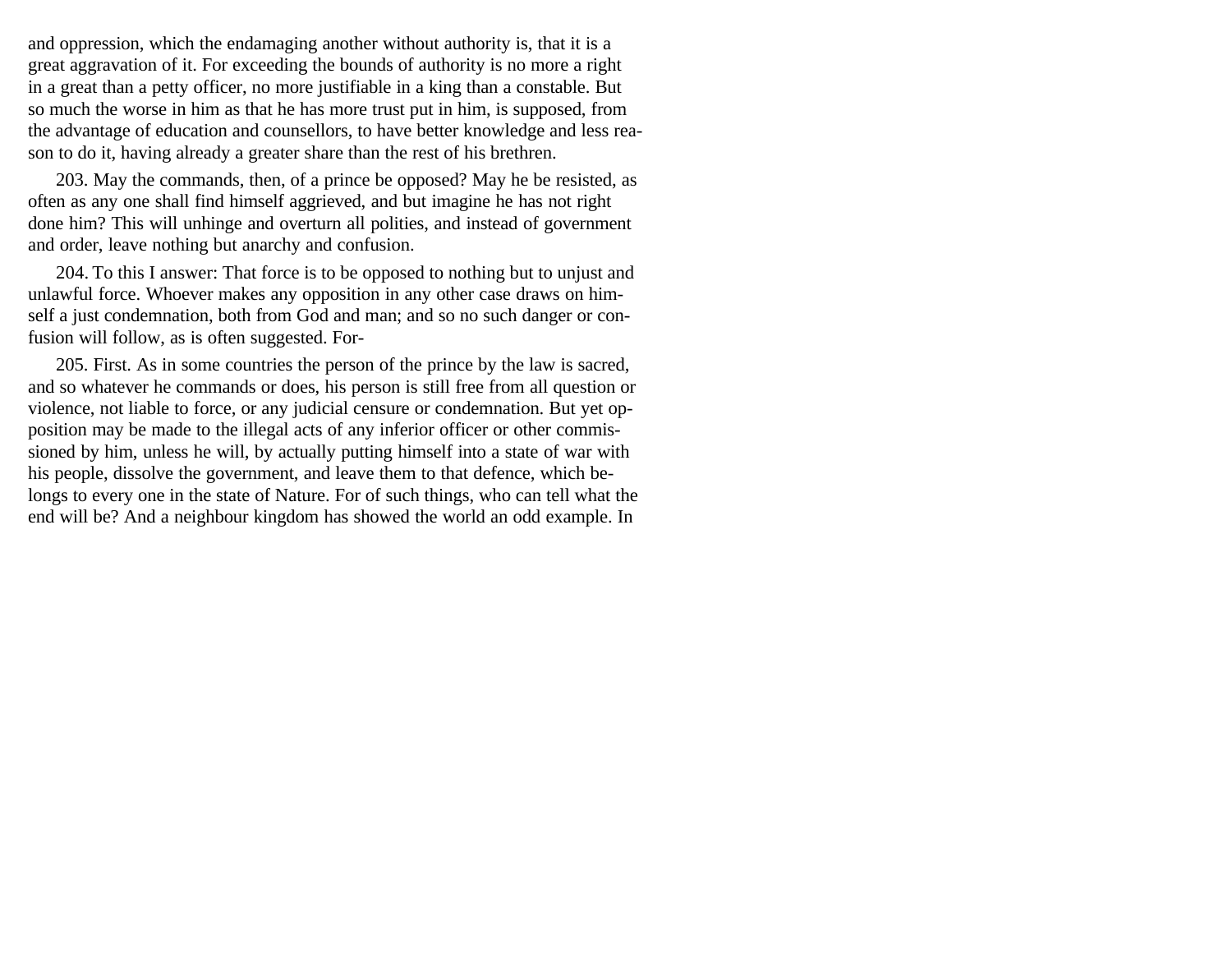all other cases the sacredness of the person exempts him from all inconveniencies, whereby he is secure, whilst the government stands, from all violence and harm whatsoever, than which there cannot be a wiser constitution. For the harm he can do in his own person not being likely to happen often, nor to extend itself far, nor being able by his single strength to subvert the laws nor oppress the body of the people, should any prince have so much weakness and ill-nature as to be willing to do it. The inconveniency of some particular mischiefs that may happen sometimes when a heady prince comes to the throne are well recompensed by the peace of the public and security of the government in the person of the chief magistrate, thus set out of the reach of danger; it being safer for the body that some few private men should be sometimes in danger to suffer than that the head of the republic should be easily and upon slight occasions exposed.

206. Secondly. But this privilege, belonging only to the king's person, hinders not but they may be questioned, opposed, and resisted, who use unjust force, though they pretend a commission from him which the law authorises not; as is plain in the case of him that has the king's writ to arrest a man which is a full commission from the king, and yet he that has it cannot break open a man's house to do it, nor execute this command of the king upon certain days nor in certain places, though this commission have no such exception in it; but they are the limitations of the law, which, if any one transgress, the king's commission excuses him not. For the king's authority being given him only by the law, he cannot empower any one to act against the law, or justify him by his commission in so do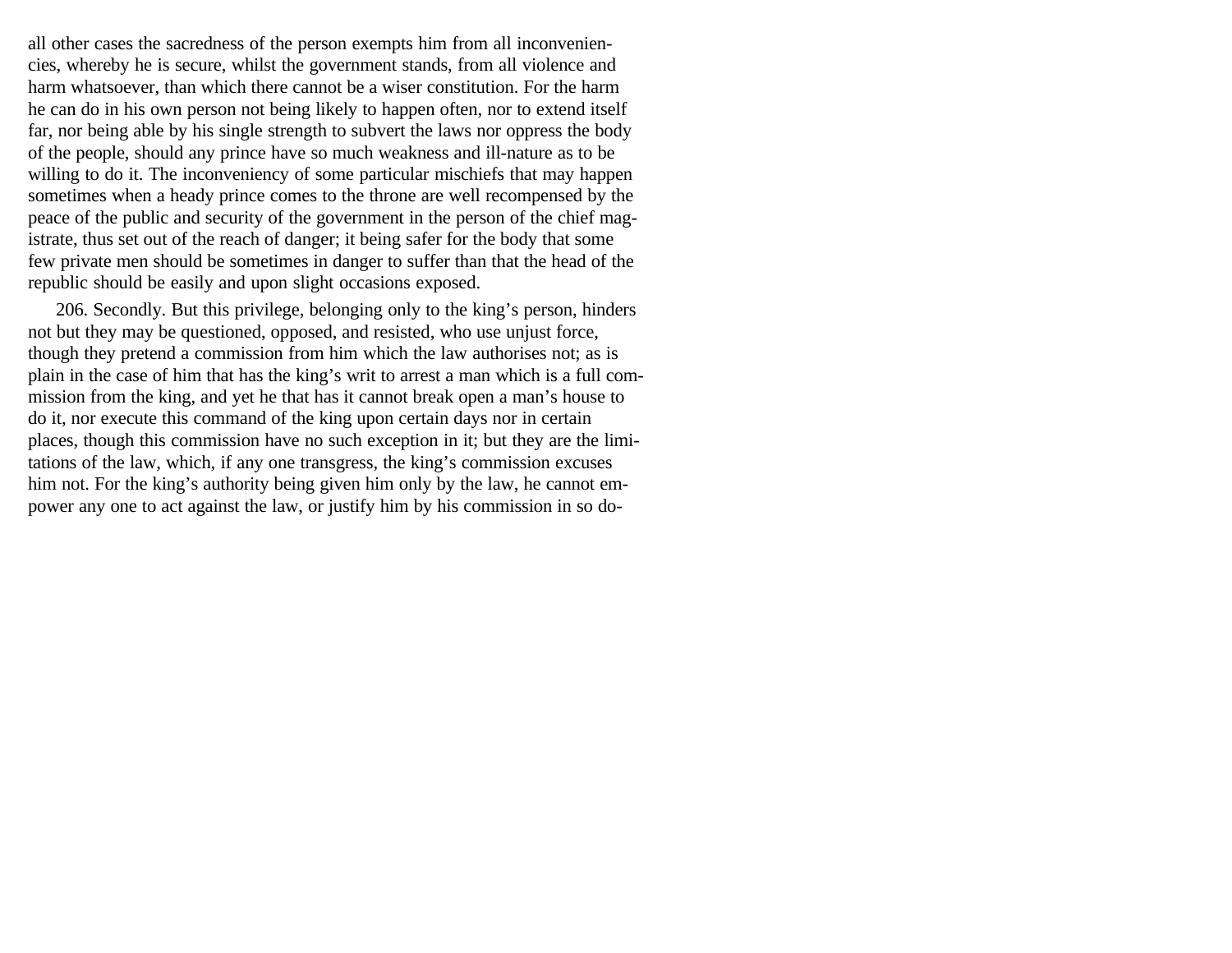ing. The commission or command of any magistrate where he has no authority, being as void and insignificant as that of any private man, the difference between the one and the other being that the magistrate has some authority so far and to such ends, and the private man has none at all; for it is not the commission but the authority that gives the right of acting, and against the laws there can be no authority. But notwithstanding such resistance, the king's person and authority are still both secured, and so no danger to governor or government.

207. Thirdly. Supposing a government wherein the person of the chief magistrate is not thus sacred, yet this doctrine of the lawfulness of resisting all unlawful exercises of his power will not, upon every slight occasion, endanger him or embroil the government; for where the injured party may be relieved and his damages repaired by appeal to the law, there can be no pretence for force, which is only to be used where a man is intercepted from appealing to the law. For nothing is to be accounted hostile force but where it leaves not the remedy of such an appeal. and it is such force alone that puts him that uses it into a state of war, and makes it lawful to resist him. A man with a sword in his hand demands my purse on the highway, when perhaps I have not 12d. in my pocket. This man I may lawfully kill. To another I deliver L100 to hold only whilst I alight, which he refuses to restore me when I am got up again, but draws his sword to defend the possession of it by force. I endeavour to retake it. The mischief this man does me is a hundred, or possibly a thousand times more than the other perhaps intended me (whom I killed before he really did me any); and yet I might lawfully kill the one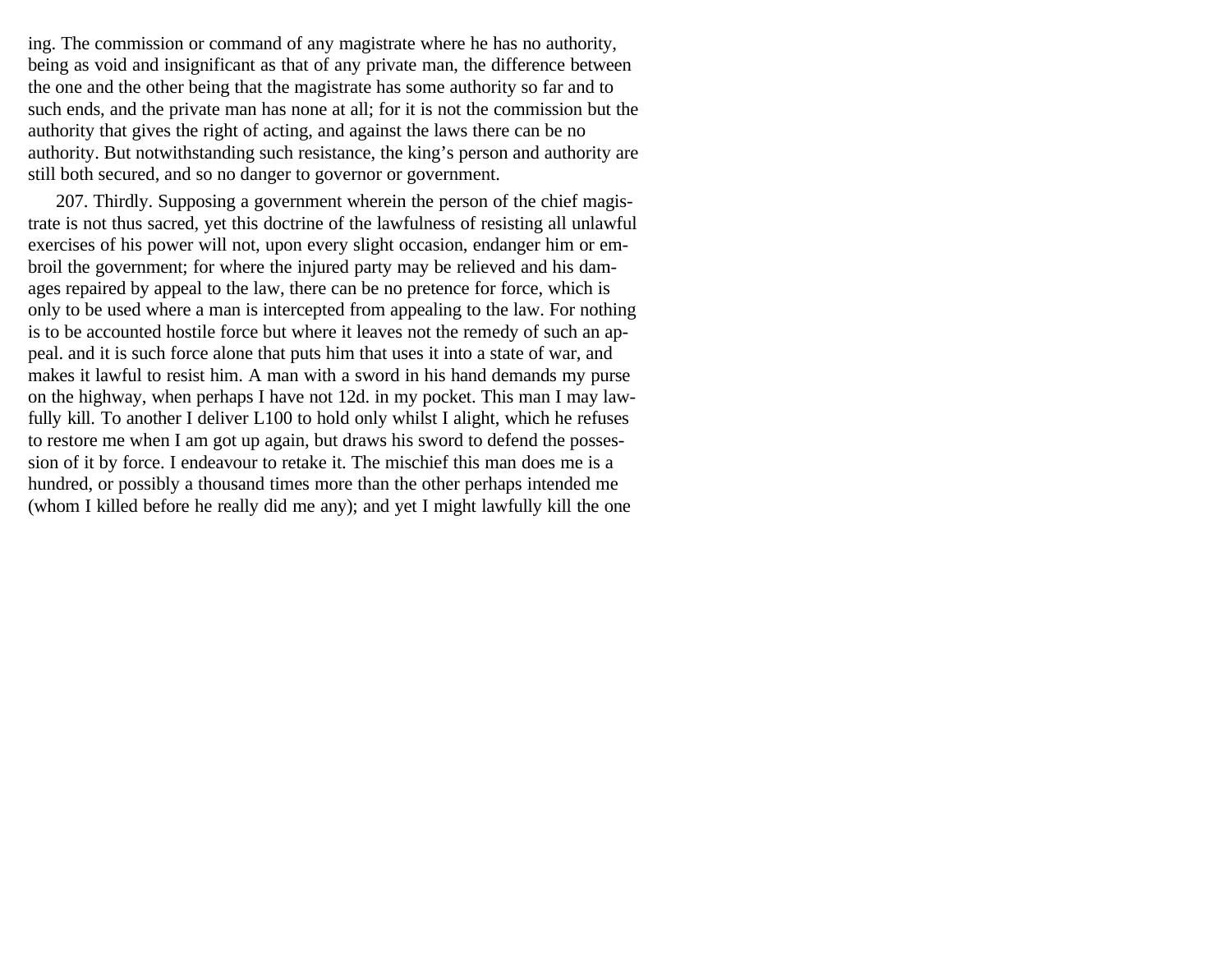and cannot so much as hurt the other lawfully. The reason whereof is plain; because the one using force which threatened my life, I could not have time to appeal to the law to secure it, and when it was gone it was too late to appeal. The law could not restore life to my dead carcass. The loss was irreparable; which to prevent the law of Nature gave me a right to destroy him who had put himself into a state of war with me and threatened my destruction. But in the other case, my life not being in danger, I might have the benefit of appealing to the law, and have reparation for my L100 that way.

208. Fourthly. But if the unlawful acts done by the magistrate be maintained (by the power he has got), and the remedy, which is due by law, be by the same power obstructed, yet the right of resisting, even in such manifest acts of tyranny, will not suddenly, or on slight occasions, disturb the government. For if it reach no farther than some private men's cases, though they have a right to defend themselves, and to recover by force what by unlawful force is taken from them, yet the right to do so will not easily engage them in a contest wherein they are sure to perish; it being as impossible for one or a few oppressed men to disturb the government where the body of the people do not think themselves concerned in it, as for a raving madman or heady malcontent to overturn a well-settled state, the people being as little apt to follow the one as the other.

209. But if either these illegal acts have extended to the majority of the people, or if the mischief and oppression has light only on some few, but in such cases as the precedent and consequences seem to threaten all, and they are per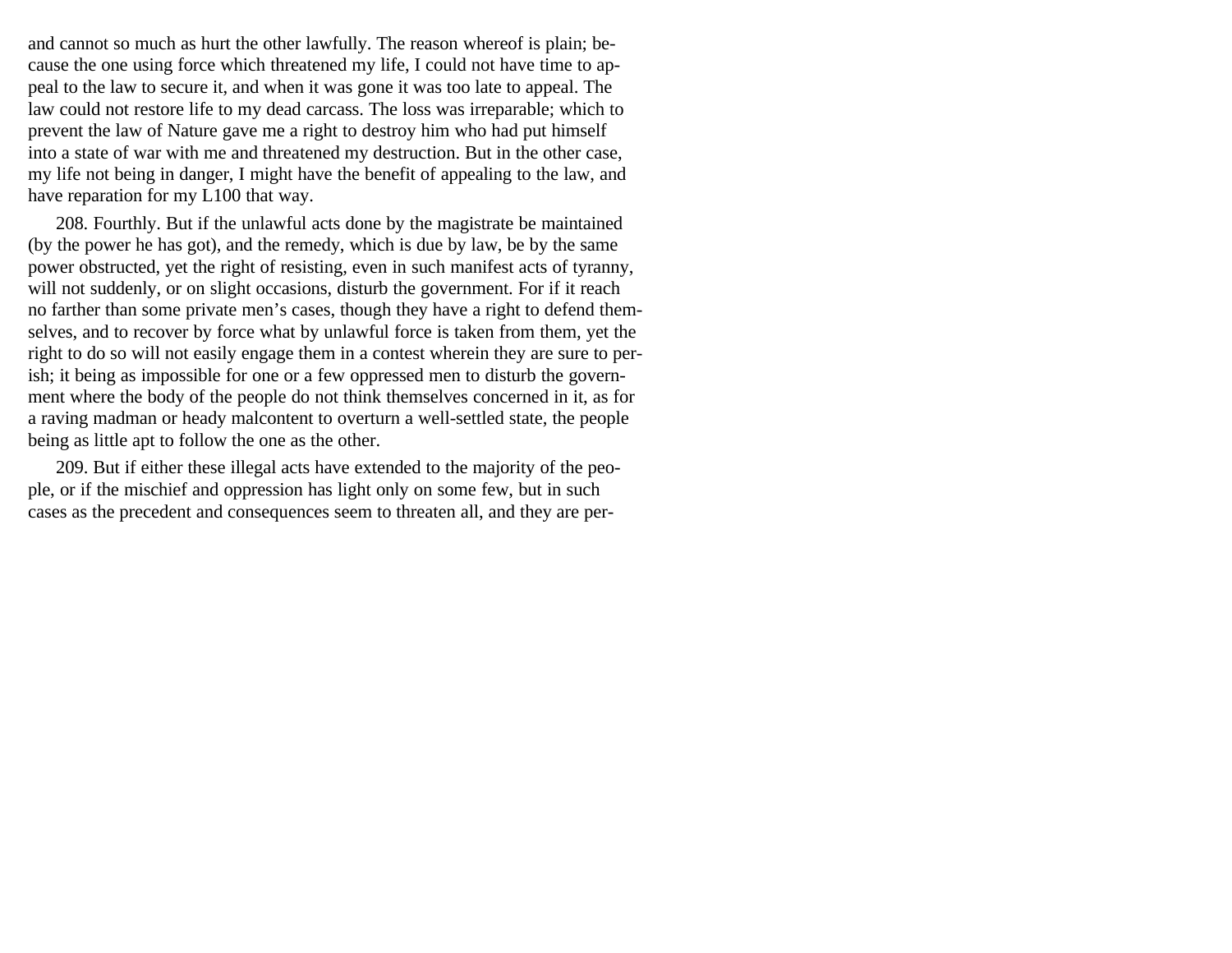suaded in their consciences that their laws, and with them, their estates, liberties, and lives are in danger, and perhaps their religion too, how they will be hindered from resisting illegal force used against them I cannot tell. This is an inconvenience, I confess, that attends all governments whatsoever, when the governors have brought it to this pass, to be generally suspected of their people, the most dangerous state they can possibly put themselves in; wherein they are the less to be pitied, because it is so easy to be avoided. It being as impossible for a governor, if he really means the good of his people, and the preservation of them and their laws together, not to make them see and feel it, as it is for the father of a family not to let his children see he loves and takes care of them.

210. But if all the world shall observe pretences of one kind, and actions of another, arts used to elude the law, and the trust of prerogative (which is an arbitrary power in some things left in the prince's hand to do good, not harm, to the people) employed contrary to the end for which it was given; if the people shall find the ministers and subordinate magistrates chosen, suitable to such ends, and favoured or laid by proportionably as they promote or oppose them; if they see several experiments made of arbitrary power, and that religion underhand favoured, though publicly proclaimed against, which is readiest to introduce it, and the operators in it supported as much as may be; and when that cannot be done, yet approved still, and liked the better, and a long train of acting show the counsels all tending that way, how can a man any more hinder himself from being persuaded in his own mind which way things are going; or, from casting about how to save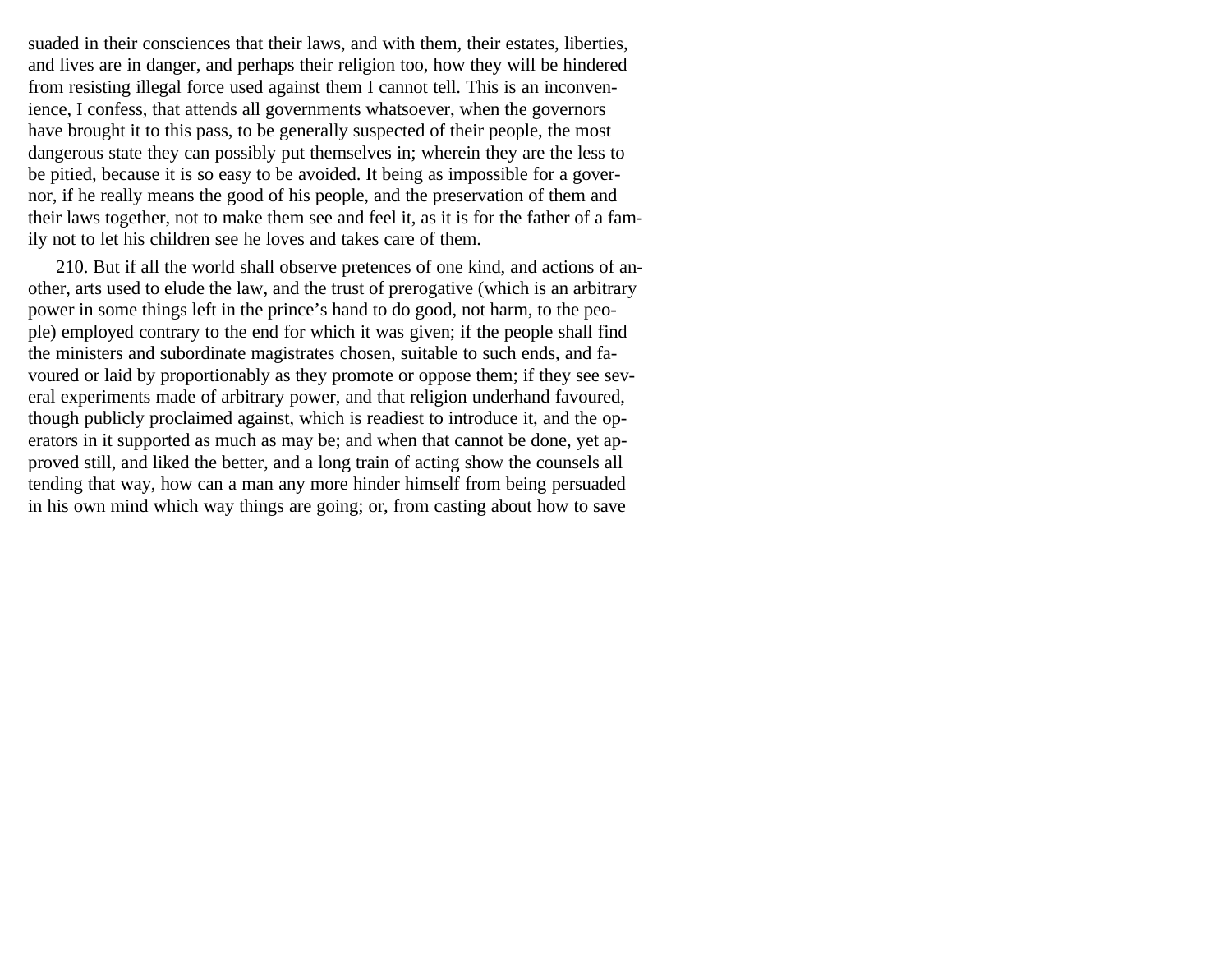himself, than he could from believing the captain of a ship he was in was carrying him and the rest of the company to Algiers, when he found him always steering that course, though cross winds, leaks in his ship, and want of men and provisions did often force him to turn his course another way for some time, which he steadily returned to again as soon as the wind, weather, and other circumstances would let him?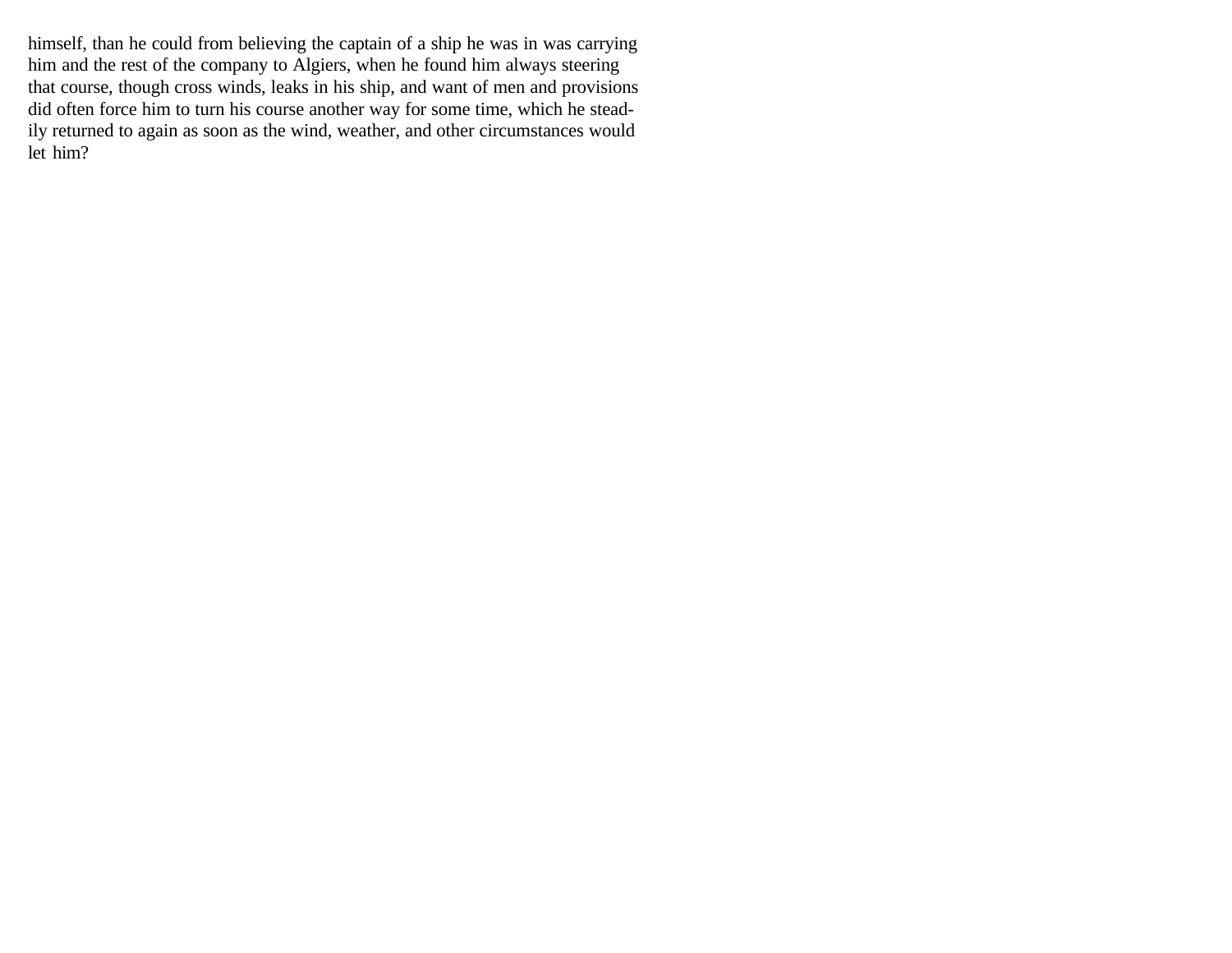# **Chapter XIX**

#### **Of the Dissolution of Government**

211. HE that will, with any clearness, speak of the dissolution of government, ought in the first place to distinguish between the dissolution of the society and the dissolution of the government. That which makes the community, and brings men out of the loose state of Nature into one politic society, is the agreement which every one has with the rest to incorporate and act as one body, and so be one distinct commonwealth. The usual, and almost only way whereby this union is dissolved, is the inroad of foreign force making a conquest upon them. For in that case (not being able to maintain and support themselves as one entire and independent body) the union belonging to that body, which consisted therein, must necessarily cease, and so every one return to the state he was in before, with a liberty to shift for himself and provide for his own safety, as he thinks fit, in some other society. Whenever the society is dissolved, it is certain the government of that society cannot remain. Thus conquerors' swords often cut up governments by the roots, and mangle societies to pieces, separating the subdued or scattered multitude from the protection of and dependence on that society which ought to have preserved them from violence. The world is too well instructed in, and too forward to allow of this way of dissolving of governments, to need any more to be said of it; and there wants not much argument to prove that where the society is dissolved, the government cannot remain; that being as impossible as for the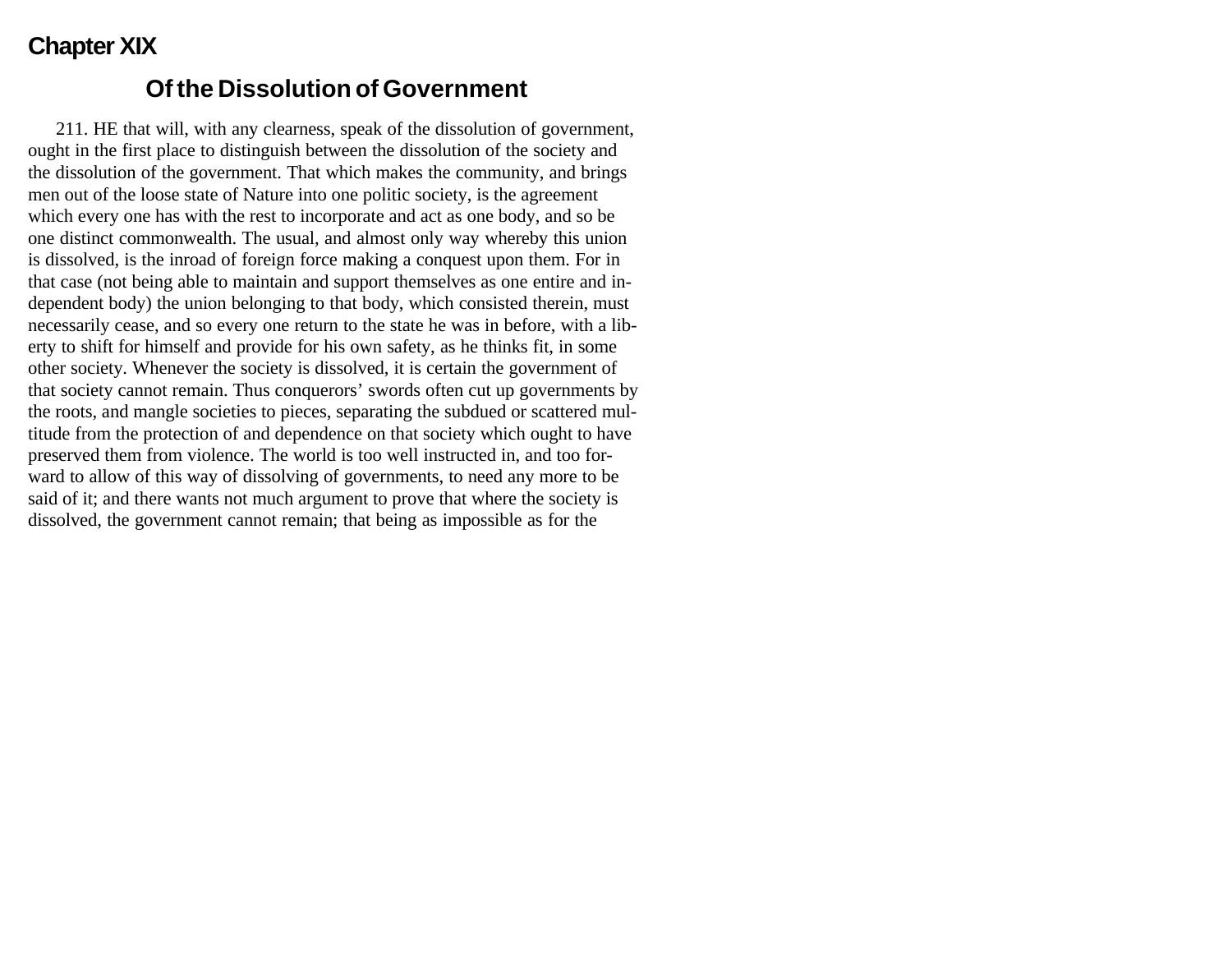frame of a house to subsist when the materials of it are scattered and displaced by a whirlwind, or jumbled into a confused heap by an earthquake.

212. Besides this overturning from without, governments are dissolved from within:

First. When the legislative is altered, civil society being a state of peace amongst those who are of it, from whom the state of war is excluded by the umpirage which they have provided in their legislative for the ending all differences that may arise amongst any of them; it is in their legislative that the members of a commonwealth are united and combined together into one coherent living body. This is the soul that gives form, life, and unity to the commonwealth; from hence the several members have their mutual influence, sympathy, and connection; and therefore when the legislative is broken, or dissolved, dissolution and death follows. For the essence and union of the society consisting in having one will, the legislative, when once established by the majority, has the declaring and, as it were, keeping of that will. The constitution of the legislative is the first and fundamental act of society, whereby provision is made for the continuation of their union under the direction of persons and bonds of laws, made by persons authorised thereunto, by the consent and appointment of the people, without which no one man, or number of men, amongst them can have authority of making laws that shall be binding to the rest. When any one, or more, shall take upon them to make laws whom the people have not appointed so to do, they make laws without authority, which the people are not therefore bound to obey; by which means they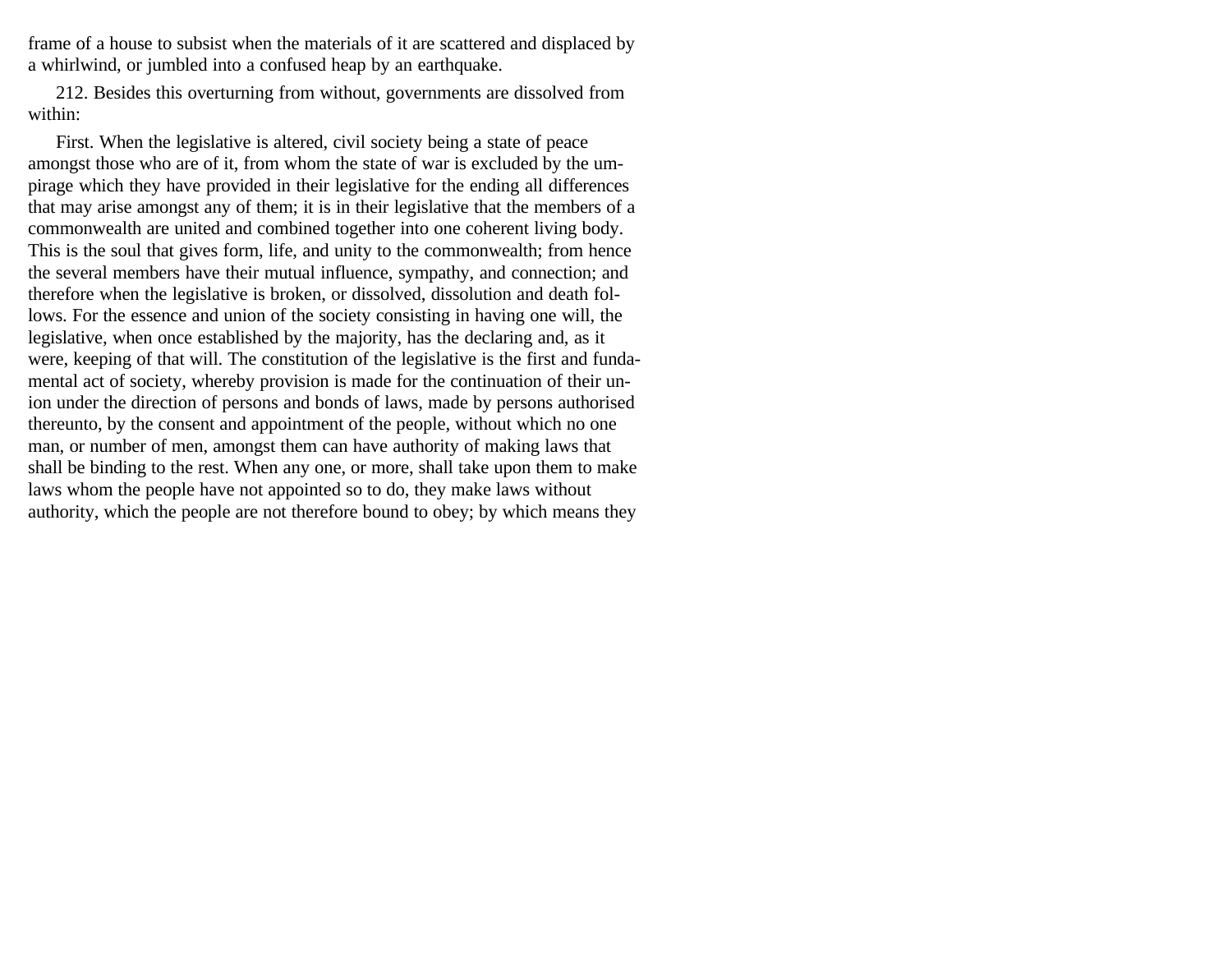come again to be out of subjection, and may constitute to themselves a new legislative, as they think best, being in full liberty to resist the force of those who, without authority, would impose anything upon them. Every one is at the disposure of his own will, when those who had, by the delegation of the society, the declaring of the public will, are excluded from it, and others usurp the place who have no such authority or delegation. -

213. This being usually brought about by such in the commonwealth, who misuse the power they have, it is hard to consider it aright, and know at whose door to lay it, without knowing the form of government in which it happens. Let us suppose, then, the legislative placed in the concurrence of three distinct persons:- First, a single hereditary person having the constant, supreme, executive power, and with it the power of convoking and dissolving the other two within certain periods of time. Secondly, an assembly of hereditary nobility. Thirdly, an assembly of representatives chosen, pro tempore, by the people. Such a form of government supposed, it is evident:

214. First, that when such a single person or prince sets up his own arbitrary will in place of the laws which are the will of the society declared by the legislative, then the legislative is changed. For that being, in effect, the legislative whose rules and laws are put in execution, and required to be obeyed, when other laws are set up, and other rules pretended and enforced than what the legislative, constituted by the society, have enacted, it is plain that the legislative is changed. Whoever introduces new laws, not being thereunto authorised, by the fundamental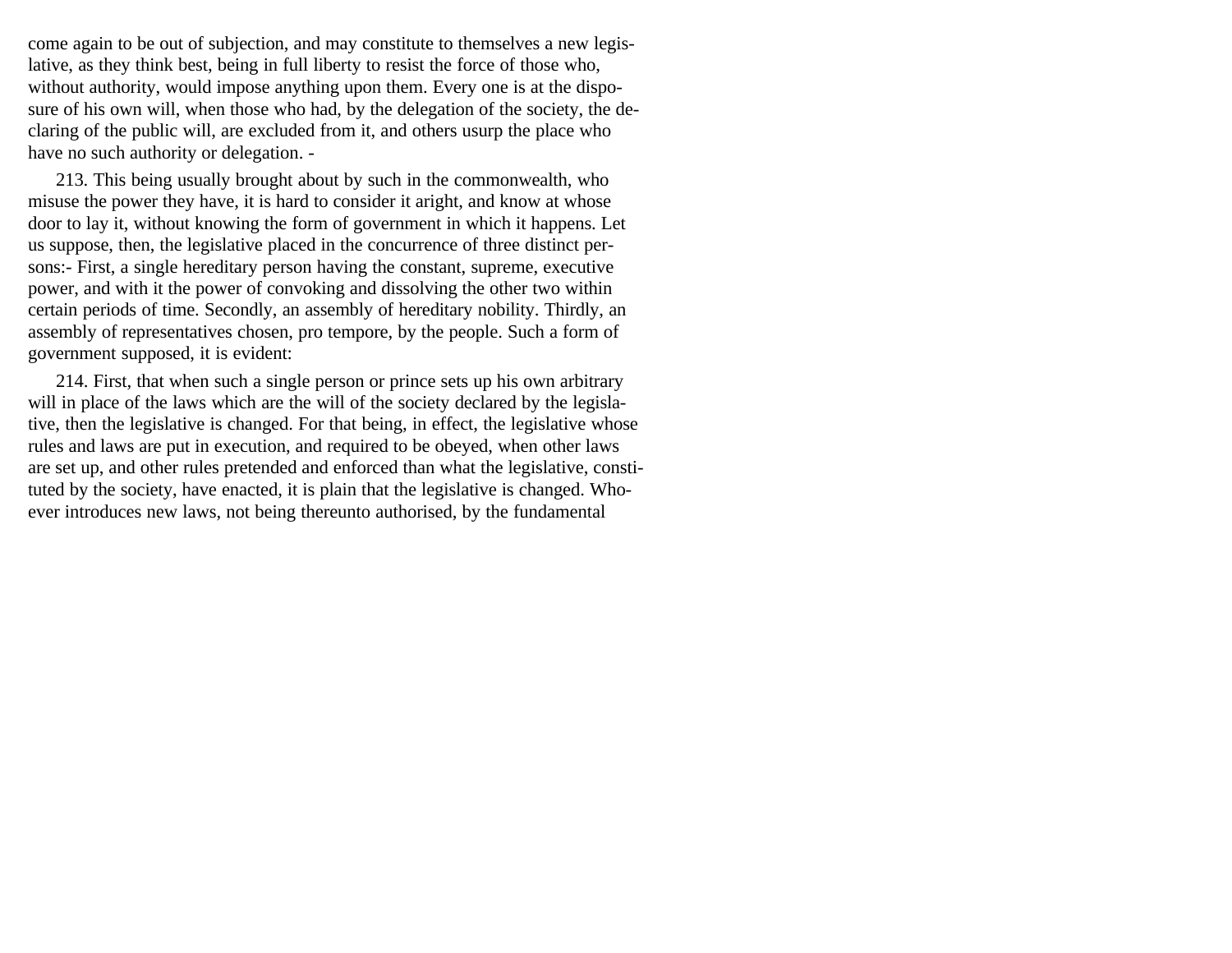appointment of the society, or subverts the old, disowns and overturns the power by which they were made, and so sets up a new legislative.

215. Secondly, when the prince hinders the legislative from assembling in its due time, or from acting freely, pursuant to those ends for which it was constituted, the legislative is altered. For it is not a certain number of men- no, nor their meeting, unless they have also freedom of debating and leisure of perfecting what is for the good of the society, wherein the legislative consists; when these are taken away, or altered, so as to deprive the society of the due exercise of their power, the legislative is truly altered. For it is not names that constitute governments, but the use and exercise of those powers that were intended to accompany them; so that he who takes away the freedom, or hinders the acting of the legislative in its due seasons, in effect takes away the legislative, and puts an end to the government.

216. Thirdly, when, by the arbitrary power of the prince, the electors or ways of election are altered without the consent and contrary to the common interest of the people, there also the legislative is altered. For if others than those whom the society hath authorised thereunto do choose, or in another way than what the society hath prescribed, those chosen are not the legislative appointed by the people.

217. Fourthly, the delivery also of the people into the subjection of a foreign power, either by the prince or by the legislative, is certainly a change of the legislative, and so a dissolution of the government. For the end why people entered into society being to be preserved one entire, free, independent society to be gov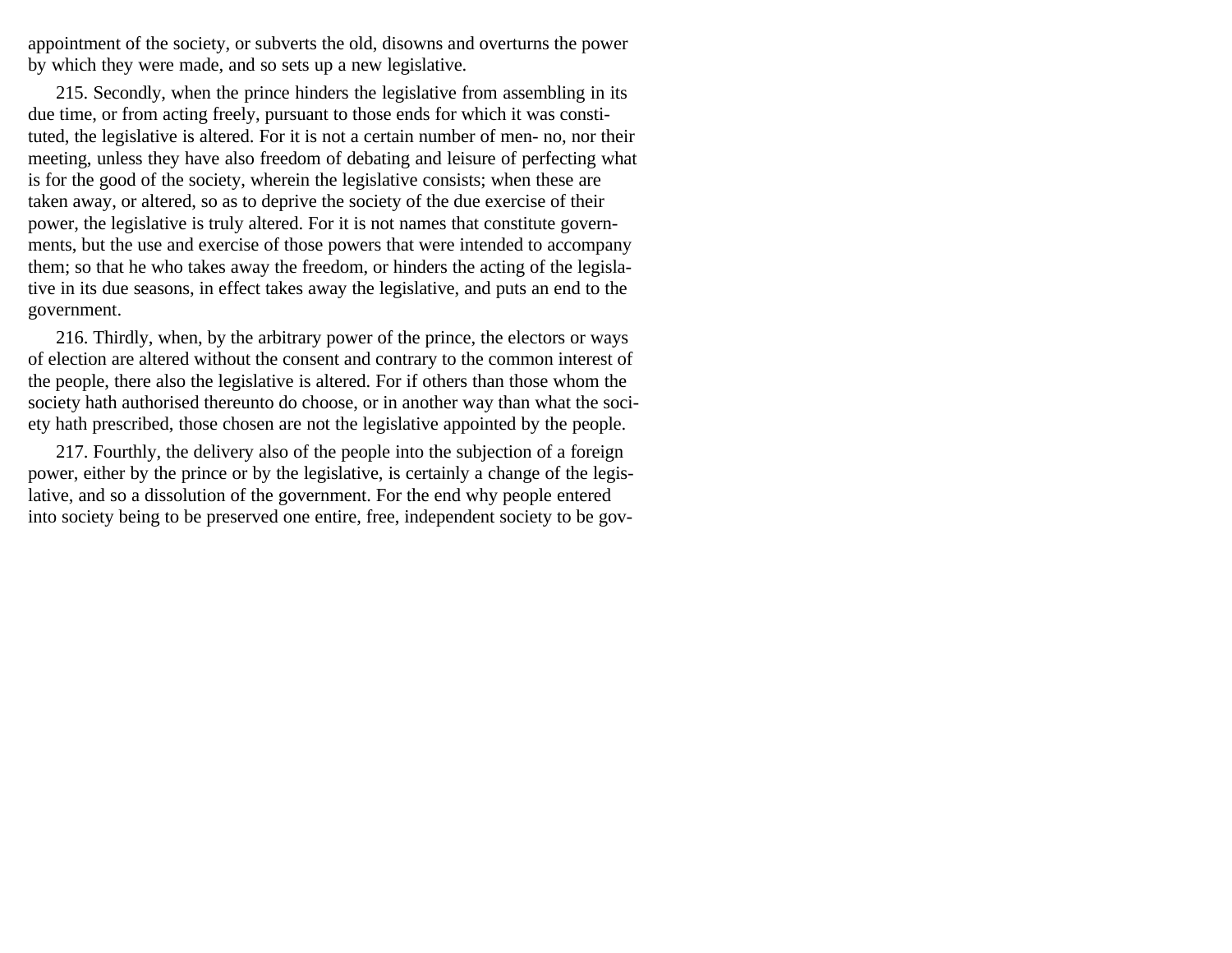erned by its own laws, this is lost whenever they are given up into the power of another.

218. Why, in such a constitution as this, the dissolution of the government in these cases is to be imputed to the prince is evident, because he, having the force, treasure, and offices of the State to employ, and often persuading himself or being flattered by others, that, as supreme magistrate, he is incapable of control; he alone is in a condition to make great advances towards such changes under pretence of lawful authority, and has it in his hands to terrify or suppress opposers as factious, seditious, and enemies to the government; whereas no other part of the legislative, or people, is capable by themselves to attempt any alteration of the legislative without open and visible rebellion, apt enough to be taken notice of, which, when it prevails, produces effects very little different from foreign conquest. Besides, the prince, in such a form of government, having the power of dissolving the other parts of the legislative, and thereby rendering them private persons, they can never, in opposition to him, or without his concurrence, alter the legislative by a law, his consent being necessary to give any of their decrees that sanction. But yet so far as the other parts of the legislative any way contribute to any attempt upon the government, and do either promote, or not, what lies in them, hinder such designs, they are guilty, and partake in this, which is certainly the greatest crime men can be guilty of one towards another.

219. There is one way more whereby such a government may be dissolved, and that is: When he who has the supreme executive power neglects and aban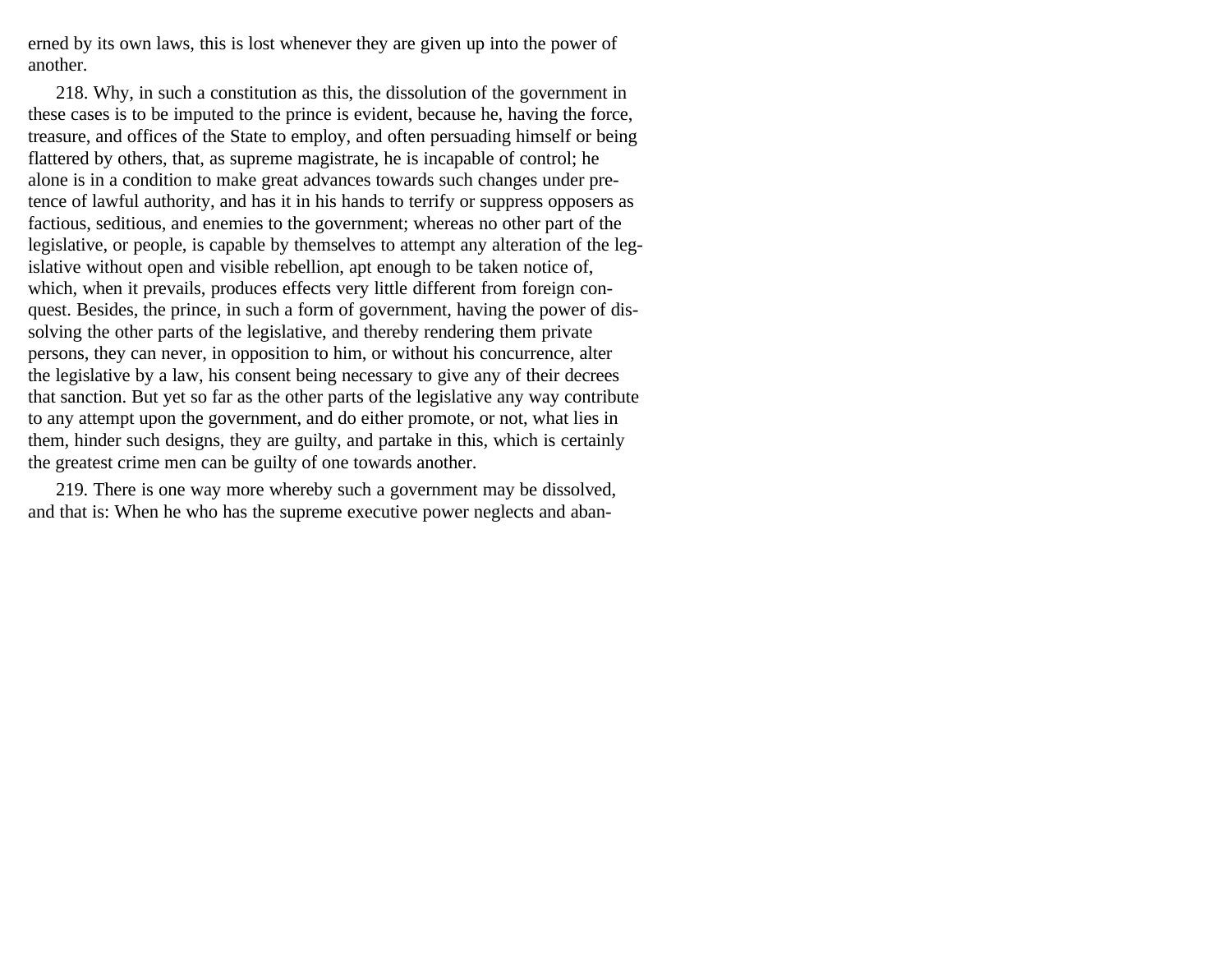dons that charge, so that the laws already made can no longer be put in execution; this is demonstratively to reduce all to anarchy, and so effectively to dissolve the government. For laws not being made for themselves, but to be, by their execution, the bonds of the society to keep every part of the body politic in its due place and function. When that totally ceases, the government visibly ceases, and the people become a confused multitude without order or connection. Where there is no longer the administration of justice for the securing of men's rights, nor any remaining power within the community to direct the force, or provide for the necessities of the public, there certainly is no government left. Where the laws cannot be executed it is all one as if there were no laws, and a government without laws is, I suppose, a mystery in politics inconceivable to human capacity, and inconsistent with human society.

220. In these, and the like cases, when the government is dissolved, the people are at liberty to provide for themselves by erecting a new legislative differing from the other by the change of persons, or form, or both, as they shall find it most for their safety and good. For the society can never, by the fault of another, lose the native and original right it has to preserve itself, which can only be done by a settled legislative and a fair and impartial execution of the laws made by it. But the state of mankind is not so miserable that they are not capable of using this remedy till it be too late to look for any. To tell people they may provide for themselves by erecting a new legislative, when, by oppression, artifice, or being delivered over to a foreign power, their old one is gone, is only to tell them they may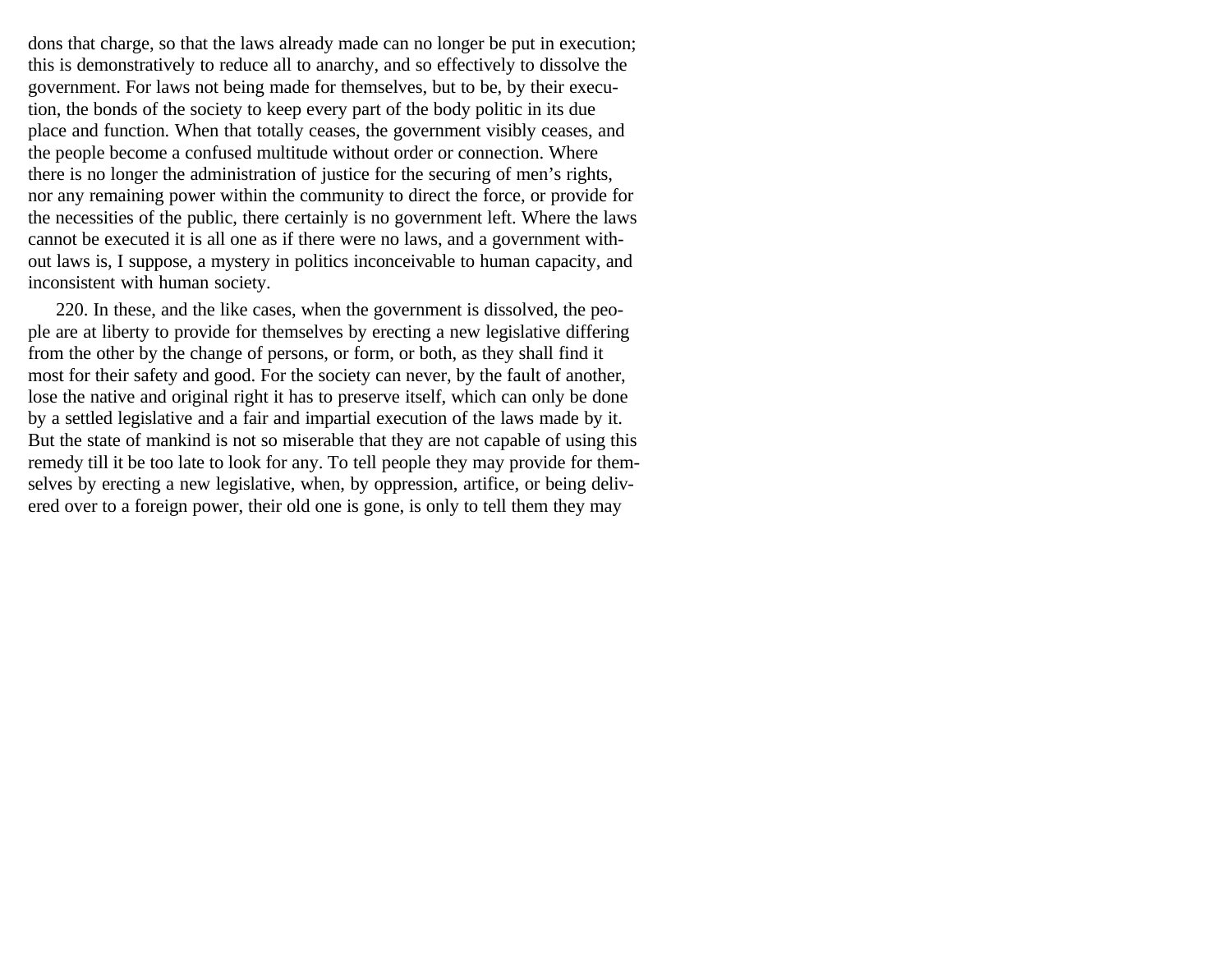expect relief when it is too late, and the evil is past cure. This is, in effect, no more than to bid them first be slaves, and then to take care of their liberty, and, when their chains are on, tell them they may act like free men. This, if barely so, is rather mockery than relief, and men can never be secure from tyranny if there be no means to escape it till they are perfectly under it; and, therefore, it is that they have not only a right to get out of it, but to prevent it.

221. There is, therefore, secondly, another way whereby governments are dissolved, and that is, when the legislative, or the prince, either of them act contrary to their trust.

For the legislative acts against the trust reposed in them when they endeavour to invade the property of the subject, and to make themselves, or any part of the community, masters or arbitrary disposers of the lives, liberties, or fortunes of the people.

222. The reason why men enter into society is the preservation of their property; and the end while they choose and authorise a legislative is that there may be laws made, and rules set, as guards and fences to the properties of all the society, to limit the power and moderate the dominion of every part and member of the society. For since it can never be supposed to be the will of the society that the legislative should have a power to destroy that which every one designs to secure by entering into society, and for which the people submitted themselves to legislators of their own making: whenever the legislators endeavour to take away and destroy the property of the people, or to reduce them to slavery under arbitrary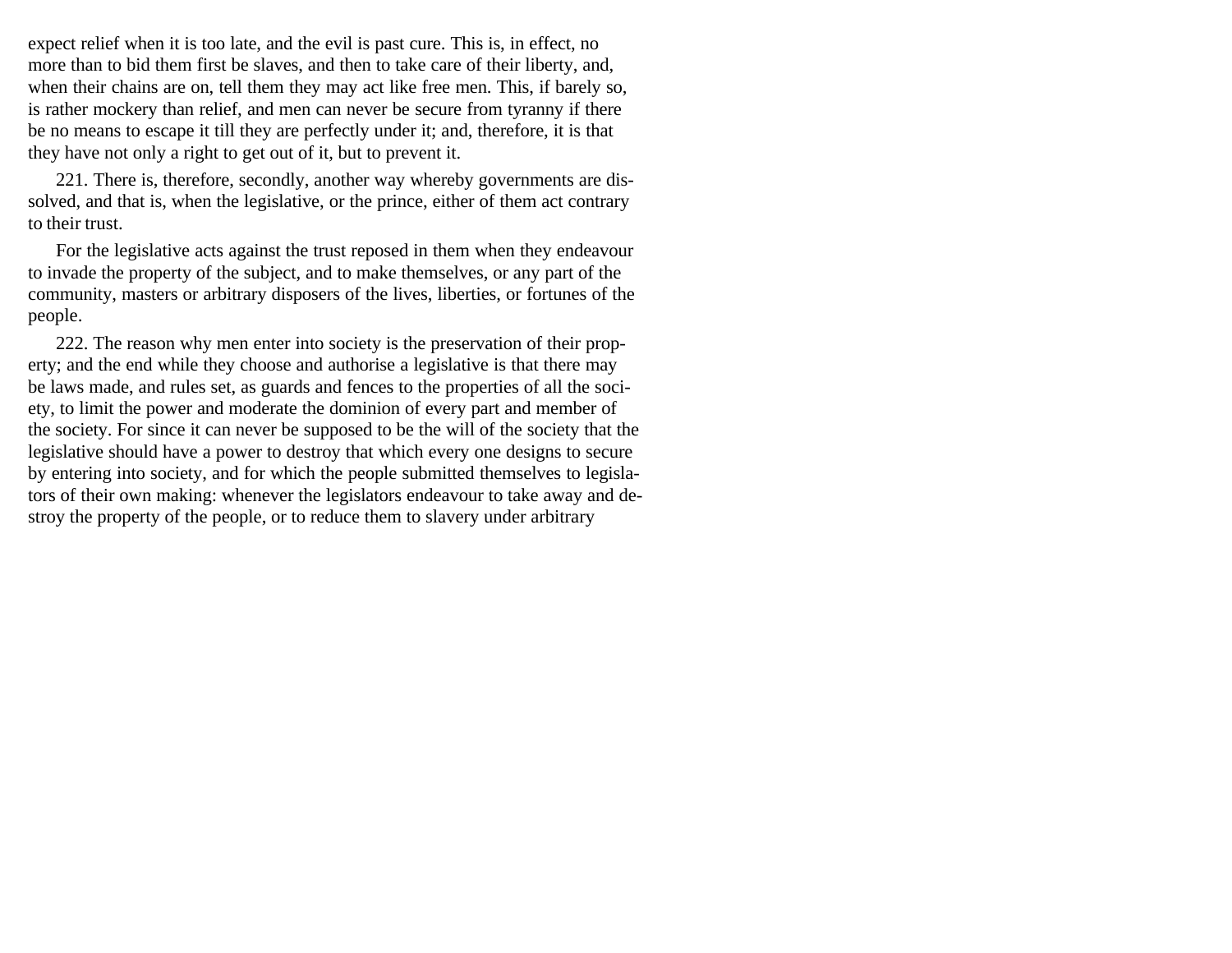power, they put themselves into a state of war with the people, who are thereupon absolved from any farther obedience, and are left to the common refuge which God hath provided for all men against force and violence. Whensoever, therefore, the legislative shall transgress this fundamental rule of society, and either by ambition, fear, folly, or corruption, endeavour to grasp themselves, or put into the hands of any other, an absolute power over the lives, liberties, and estates of the people, by this breach of trust they forfeit the power the people had put into their hands for quite contrary ends, and it devolves to the people, who have a right to resume their original liberty, and by the establishment of a new legislative (such as they shall think fit), provide for their own safety and security, which is the end for which they are in society. What I have said here concerning the legislative in general holds true also concerning the supreme executor, who having a double trust put in him, both to have a part in the legislative and the supreme execution of the law, acts against both, when he goes about to set up his own arbitrary will as the law of the society. He acts also contrary to his trust when he employs the force, treasure, and offices of the society to corrupt the representatives and gain them to his purposes, when he openly pre-engages the electors, and prescribes, to their choice, such whom he has, by solicitation, threats, promises, or otherwise, won to his designs, and employs them to bring in such who have promised beforehand what to vote and what to enact. Thus to regulate candidates and electors, and new model the ways of election, what is it but to cut up the government by the roots, and poison the very fountain of public security? For the people having reserved to themselves the choice of their representatives as the fence to their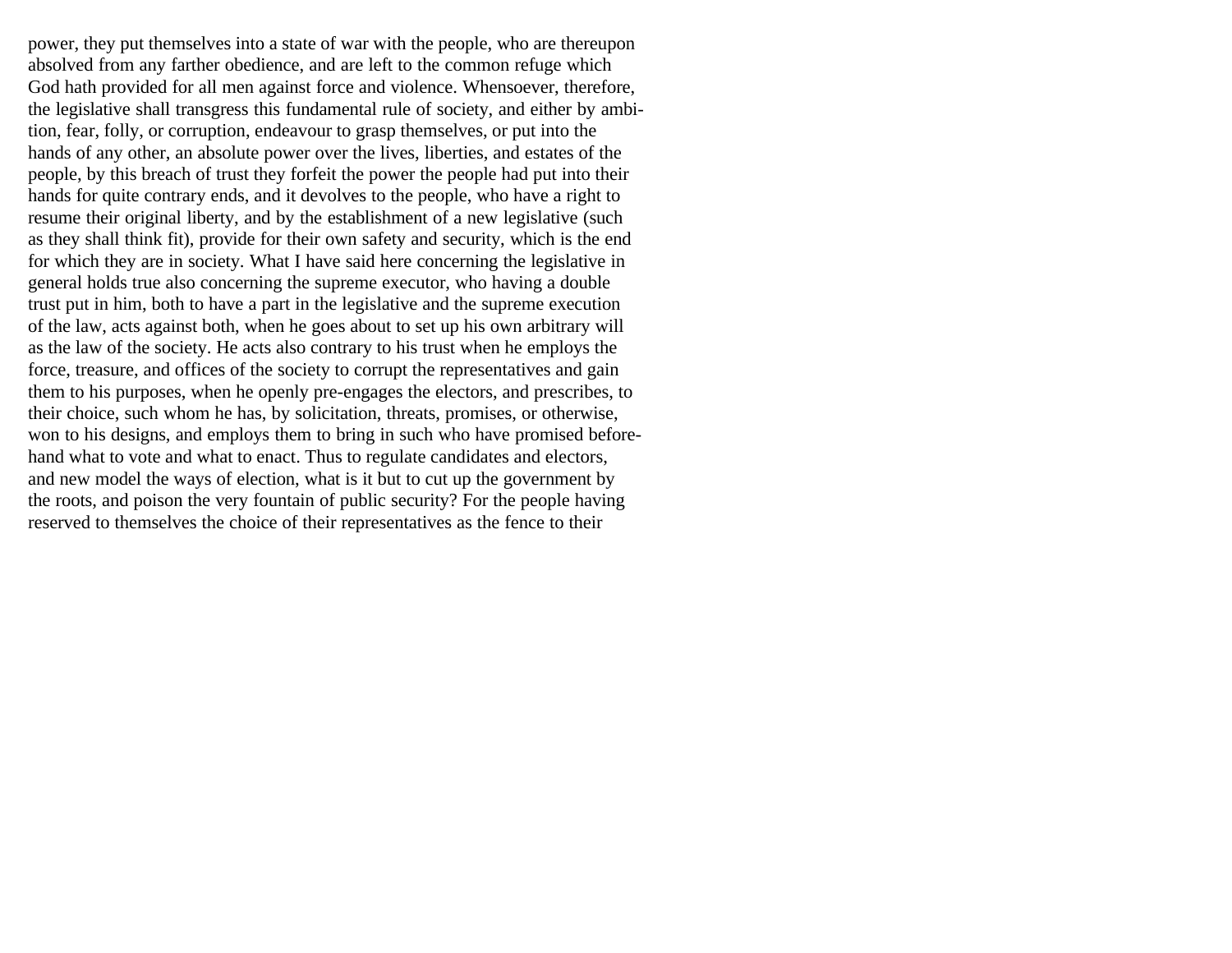properties, could do it for no other end but that they might always be freely chosen, and so chosen, freely act and advise as the necessity of the commonwealth and the public good should, upon examination and mature debate, be judged to require. This, those who give their votes before they hear the debate, and have weighed the reasons on all sides, are not capable of doing. To prepare such an assembly as this, and endeavour to set up the declared abettors of his own will, for the true representatives of the people, and the law-makers of the society, is certainly as great a breach of trust, and as perfect a declaration of a design to subvert the government, as is possible to be met with. To which, if one shall add rewards and punishments visibly employed to the same end, and all the arts of perverted law made use of to take off and destroy all that stand in the way of such a design, and will not comply and consent to betray the liberties of their country, it will be past doubt what is doing. What power they ought to have in the society who thus employ it contrary to the trust that along with it in its first institution, is easy to determine; and one cannot but see that he who has once attempted any such thing as this cannot any longer be trusted.

223. To this, perhaps, it will be said that the people being ignorant and always discontented, to lay the foundation of government in the unsteady opinion and uncertain humour of the people, is to expose it to certain ruin; and no government will be able long to subsist if the people may set up a new legislative whenever they take offence at the old one. To this I answer, quite the contrary. People are not so easily got out of their old forms as some are apt to suggest. They are hardly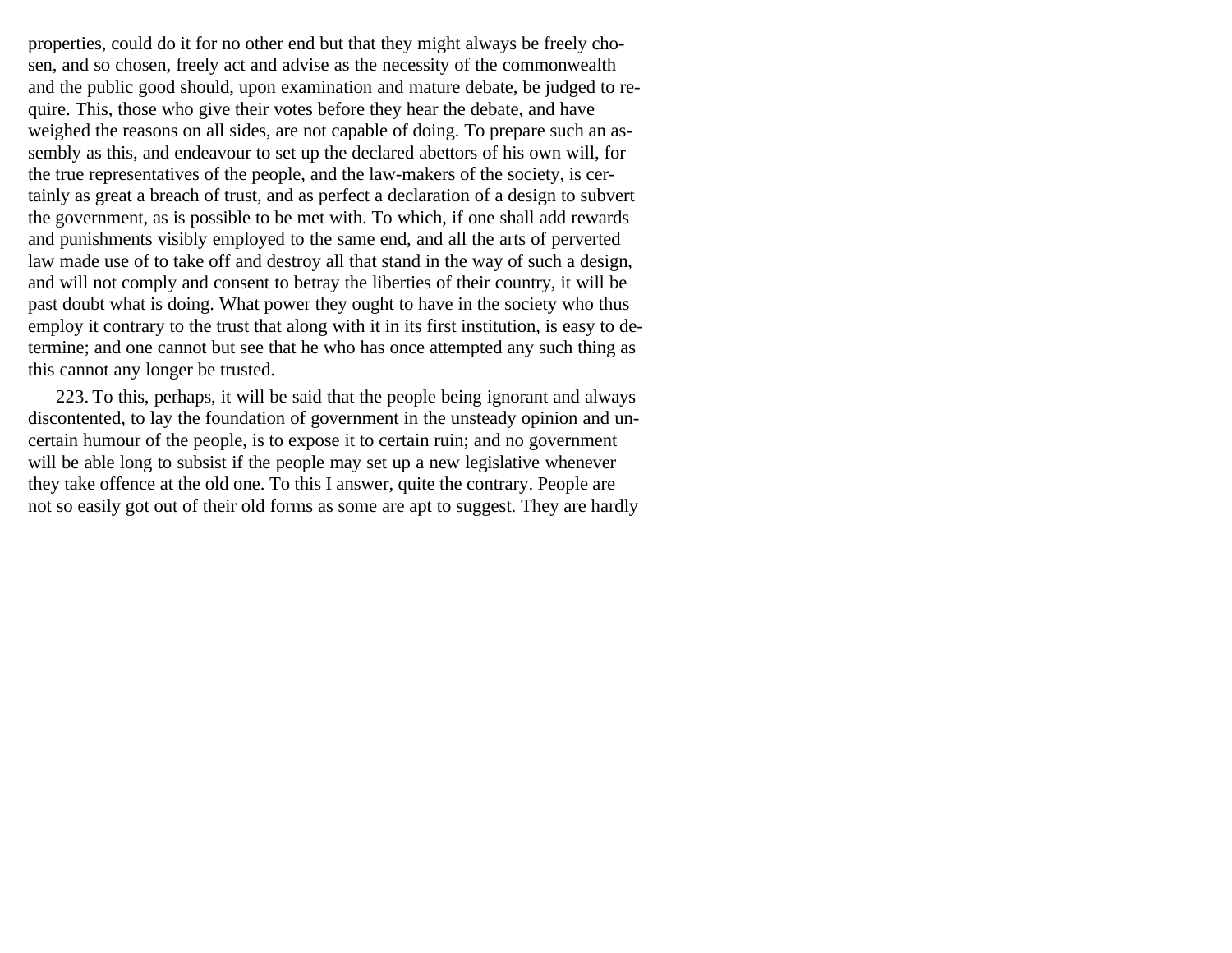to be prevailed with to amend the acknowledged faults in the frame they have been accustomed to. And if there be any original defects, or adventitious ones introduced by time or corruption, it is not an easy thing to get them changed, even when all the world sees there is an opportunity for it. This slowness and aversion in the people to quit their old constitutions has in the many revolutions [that] have been seen in this kingdom, in this and former ages, still kept us to, or after some interval of fruitless attempts, still brought us back again to, our old legislative of king, lords and commons; and whatever provocations have made the crown be taken from some of our princes' heads, they never carried the people so far as to place it in another line.

224. But it will be said this hypothesis lays a ferment for frequent rebellion. To which I answer:

First: no more than any other hypothesis. For when the people are made miserable, and find themselves exposed to the ill usage of arbitrary power, cry up their governors as much as you will for sons of Jupiter, let them be sacred and divine, descended or authorised from Heaven; give them out for whom or what you please, the same will happen. The people generally ill treated, and contrary to right, will be ready upon any occasion to ease themselves of a burden that sits heavy upon them. They will wish and seek for the opportunity, which in the change, weakness, and accidents of human affairs, seldom delays long to offer itself He must have lived but a little while in the world, who has not seen examples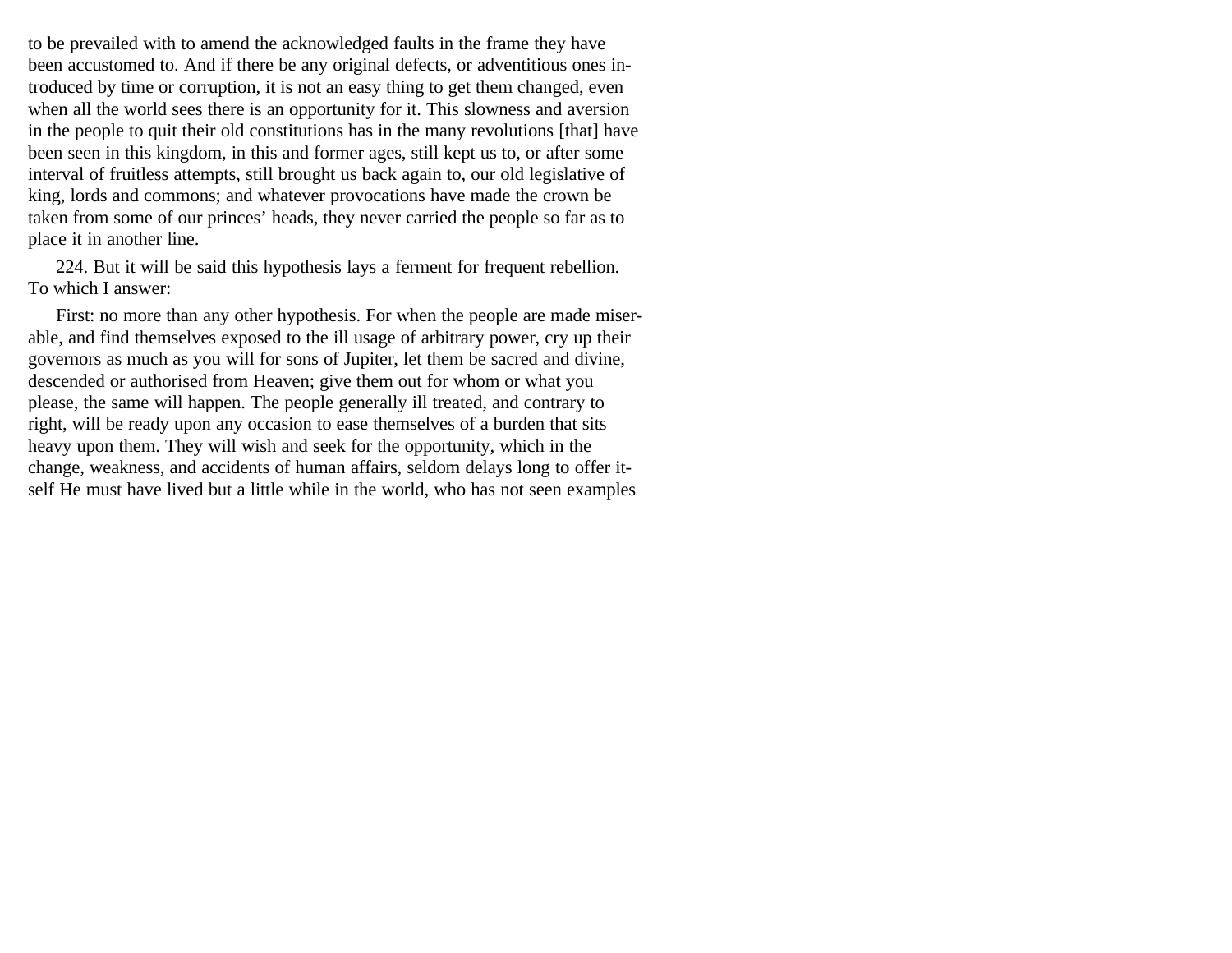of this in his time; and he must have read very little who cannot produce examples of it in all sorts of governments in the world.

225. Secondly: I answer, such revolutions happen not upon every little mismanagement in public affairs. Great mistakes in the ruling part, many wrong and inconvenient laws, and all the slips of human frailty will be borne by the people without mutiny or murmur. But if a long train of abuses, prevarications, and artifices, all tending the same way, make the design visible to the people, and they cannot but feel what they lie under, and see whither they are going, it is not to be wondered that they should then rouse themselves, and endeavour to put the rule into such hands which may secure to them the ends for which government was at first erected, and without which, ancient names and specious forms are so far from being better, that they are much worse than the state of Nature or pure anarchy; the inconveniencies being all as great and as near, but the remedy farther off and more difficult.

226. Thirdly: I answer, that this power in the people of providing for their safety anew by a new legislative when their legislators have acted contrary to their trust by invading their property, is the best fence against rebellion, and the probable means to hinder it. For rebellion being an opposition, not to persons, but authority, which is founded only in the constitutions and laws of the government: those, whoever they be, who, by force, break through, and, by force, justify their violation of them, are truly and properly rebels. For when men, by entering into society and civil government, have excluded force, and introduced laws for the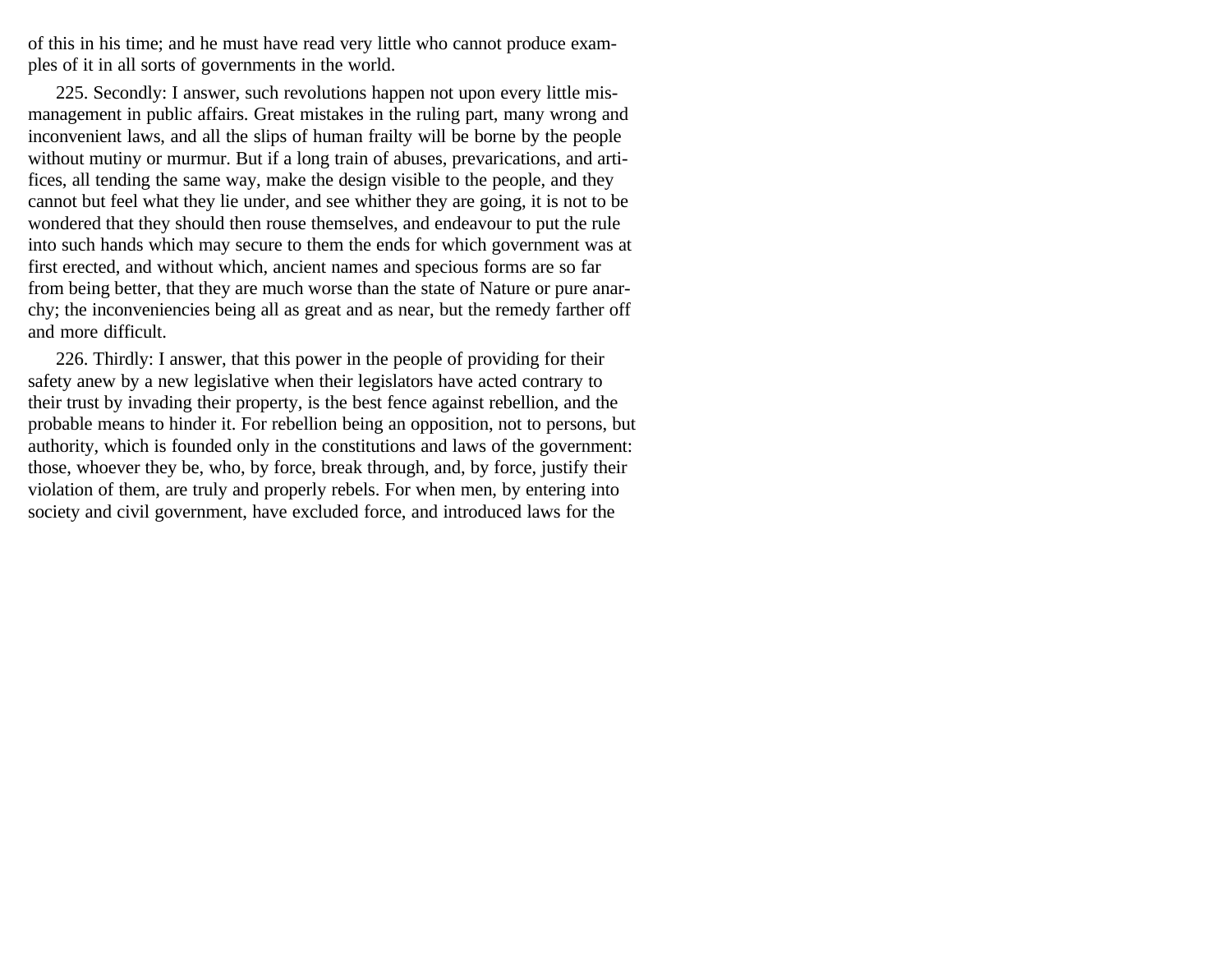preservation of property, peace, and unity amongst themselves, those who set up force again in opposition to the laws, do rebellare- that is, bring back again the state of war, and are properly rebels, which they who are in power, by the pretence they have to authority, the temptation of force they have in their hands, and the flattery of those about them being likeliest to do, the proper way to prevent the evil is to show them the danger and injustice of it who are under the greatest temptation to run into it.

227. In both the forementioned cases, when either the legislative is changed, or the legislators act contrary to the end for which they were constituted, those who are guilty are guilty of rebellion. For if any one by force takes away the established legislative of any society, and the laws by them made, pursuant to their trust, he thereby takes away the umpirage which every one had consented to for a peaceable decision of all their controversies, and a bar to the state of war amongst them. They who remove or change the legislative take away this decisive power, which nobody can have but by the appointment and consent of the people, and so destroying the authority which the people did, and nobody else can, set up, and introducing a power which the people hath not authorised, actually introduce a state of war, which is that of force without authority; and thus by removing the legislative established by the society, in whose decisions the people acquiesced and united as to that of their own will, they untie the knot, and expose the people anew to the state of war. And if those, who by force take away the legislative, are rebels, the legislators themselves, as has been shown, can be no less esteemed so,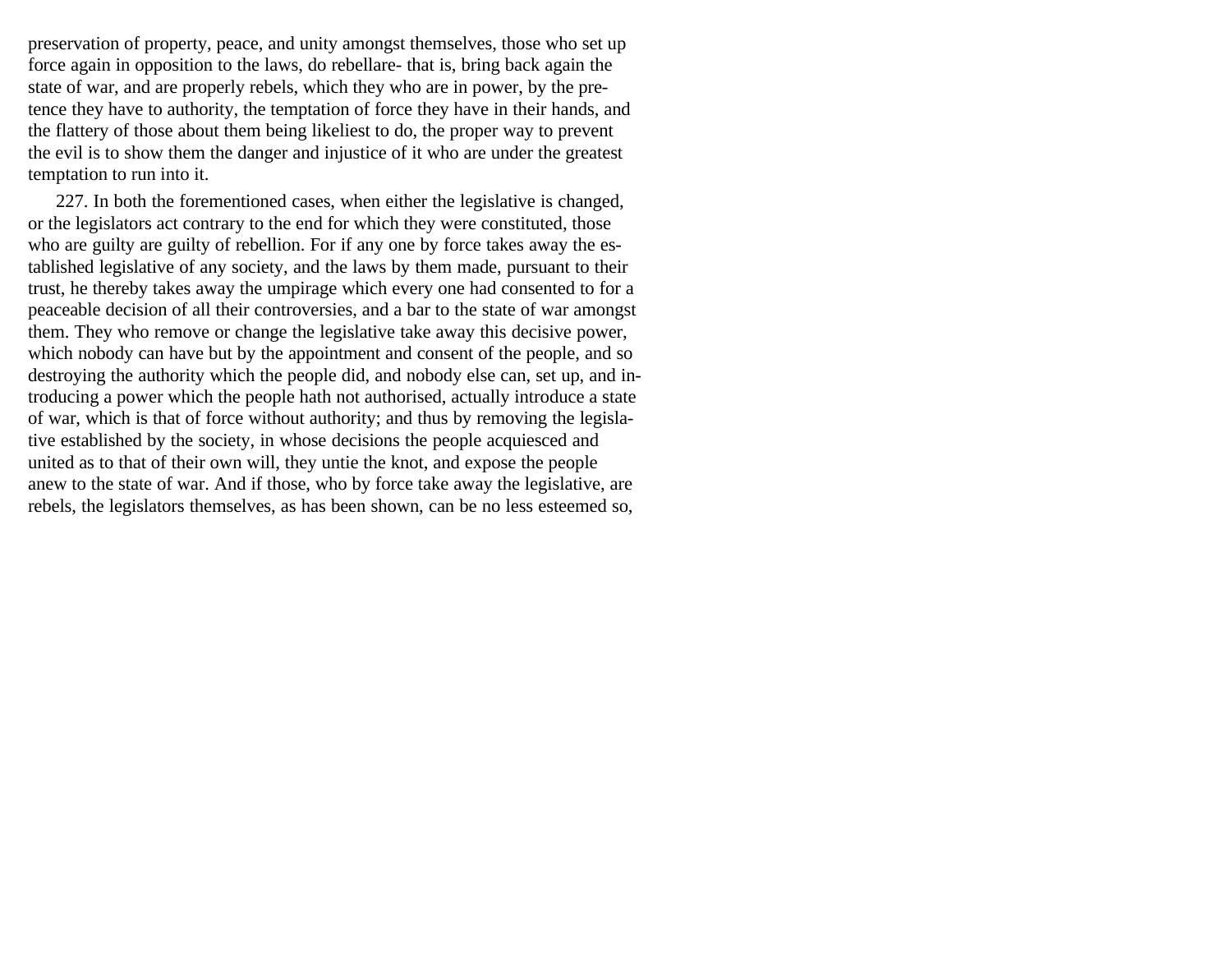when they who were set up for the protection and preservation of the people, their liberties and properties shall by force invade and endeavour to take them away; and so they putting themselves into a state of war with those who made them the protectors and guardians of their peace, are properly, and with the greatest aggravation, rebellantes, rebels.

228. But if they who say it lays a foundation for rebellion mean that it may occasion civil wars or intestine broils to tell the people they are absolved from obedience when illegal attempts are made upon their liberties or properties, and may oppose the unlawful violence of those who were their magistrates when they invade their properties, contrary to the trust put in them, and that, therefore, this doctrine is not to be allowed, being so destructive to the peace of the world; they may as well say, upon the same ground, that honest men may not oppose robbers or pirates, because this may occasion disorder or bloodshed. If any mischief come in such cases, it is not to be charged upon him who defends his own right, but on him that invades his neighbour's. If the innocent honest man must quietly quit all he has for peace sake to him who will lay violent hands upon it, I desire it may be considered what kind of a peace there will be in the world which consists only in violence and rapine, and which is to be maintained only for the benefit of robbers and oppressors. Who would not think it an admirable peace betwixt the mighty and the mean, when the lamb, without resistance, yielded his throat to be torn by the imperious wolf? Polyphemus's den gives us a perfect pattern of such a peace. Such a government wherein Ulysses and his companions had nothing to do but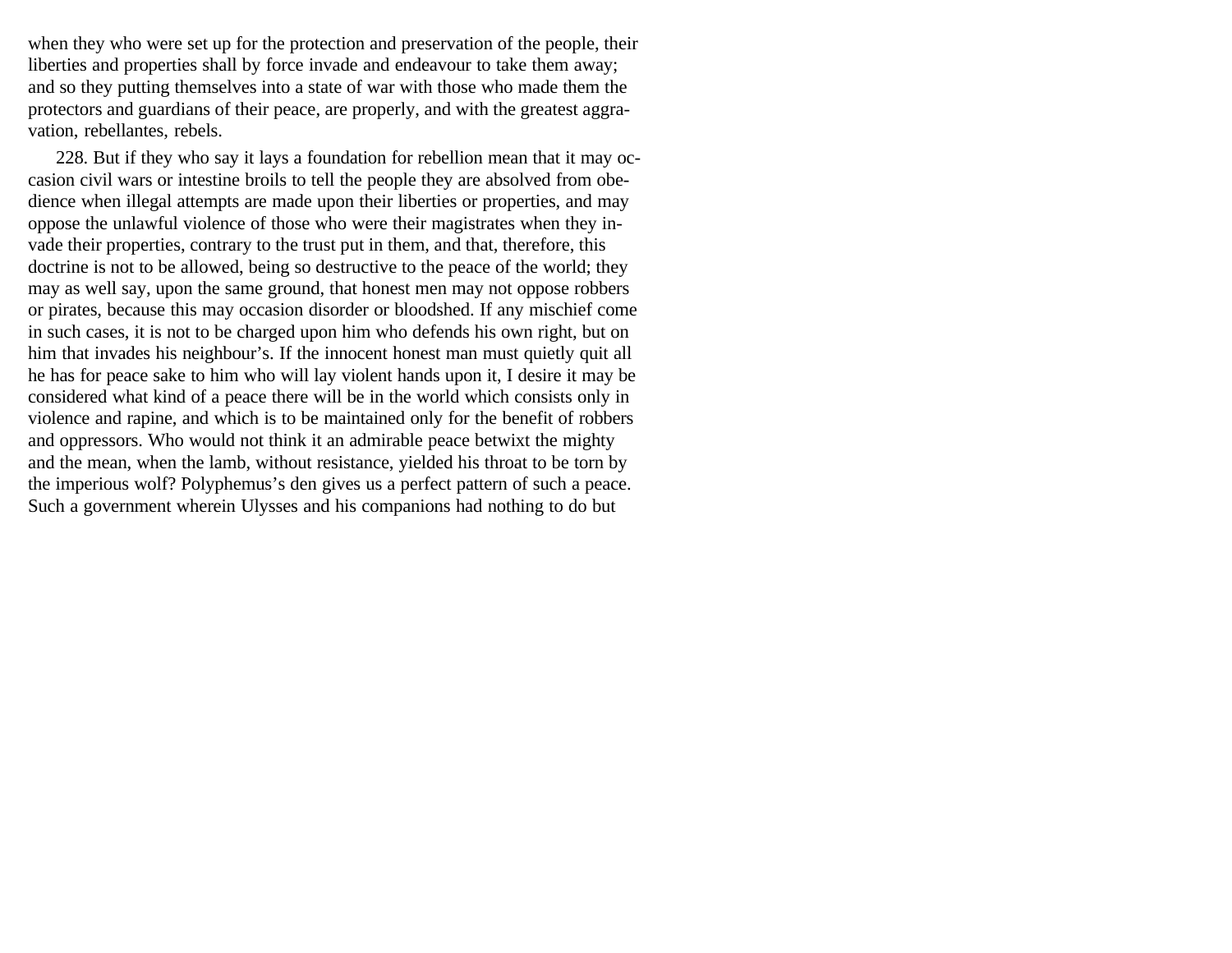quietly to suffer themselves to be devoured. And no doubt Ulysses, who was a prudent man, preached up passive obedience, and exhorted them to a quiet submission by representing to them of what concernment peace was to mankind, and by showing [what] inconveniencies might happen if they should offer to resist Polyphemus, who had now the power over them.

229. The end of government is the good of mankind; and which is best for mankind, that the people should be always exposed to the boundless will of tyranny, or that the rulers should be sometimes liable to be opposed when they grow exorbitant in the use of their power, and employ it for the destruction, and not the preservation, of the properties of their people?

230. Nor let any one say that mischief can arise from hence as often as it shall please a busy head or turbulent spirit to desire the alteration of the government. It is true such men may stir whenever they please, but it will be only to their own just ruin and perdition. For till the mischief be grown general, and the ill designs of the rulers become visible, or their attempts sensible to the greater part, the people, who are more disposed to suffer than right themselves by resistance, are not apt to stir. The examples of particular injustice or oppression of here and there an unfortunate man moves them not. But if they universally have a persuasion grounded upon manifest evidence that designs are carrying on against their liberties, and the general course and tendency of things cannot but give them strong suspicions of the evil intention of their governors, who is to be blamed for it? Who can help it if they, who might avoid it, bring themselves into this suspicion?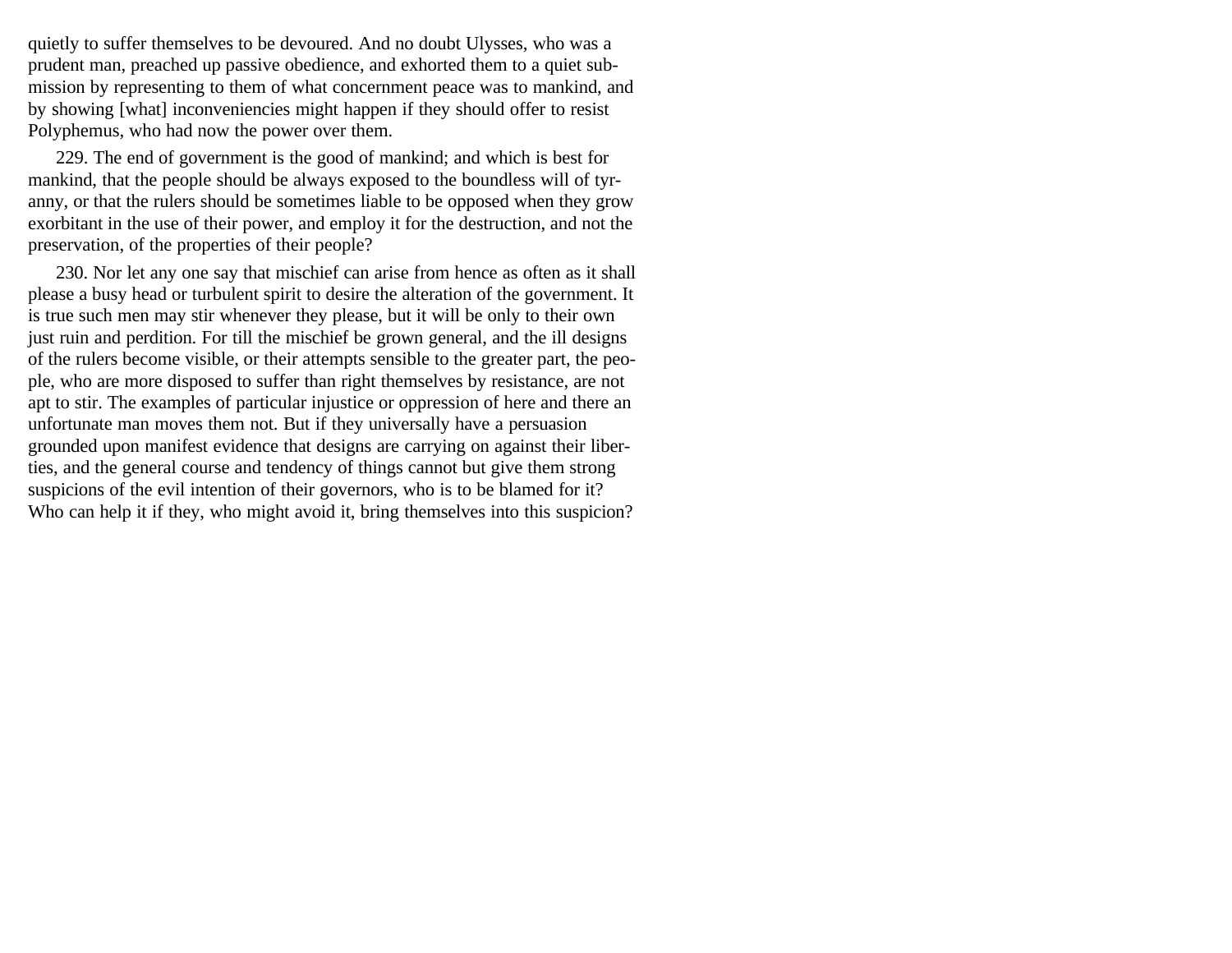Are the people to be blamed if they have the sense of rational creatures, and can think of things no otherwise than as they find and feel them? And is it not rather their fault who put things in such a posture that they would not have them thought as they are? I grant that the pride, ambition, and turbulency of private men have sometimes caused great disorders in commonwealths, and factions have been fatal to states and kingdoms. But whether the mischief hath oftener begun in the people's wantonness, and a desire to cast off the lawful authority of their rulers, or in the rulers' insolence and endeavours to get and exercise an arbitrary power over their people, whether oppression or disobedience gave the first rise to the disorder, I leave it to impartial history to determine. This I am sure, whoever, either ruler or subject, by force goes about to invade the rights of either prince or people, and lays the foundation for overturning the constitution and frame of any just government, he is guilty of the greatest crime I think a man is capable of, being to answer for all those mischiefs of blood, rapine, and desolation, which the breaking to pieces of governments bring on a country; and he who does it is justly to be esteemed the common enemy and pest of mankind, and is to be treated accordingly.

231. That subjects or foreigners attempting by force on the properties of any people may be resisted with force is agreed on all hands; but that magistrates doing the same thing may be resisted, hath of late been denied; as if those who had the greatest privileges and advantages by the law had thereby a power to break those laws by which alone they were set in a better place than their brethren;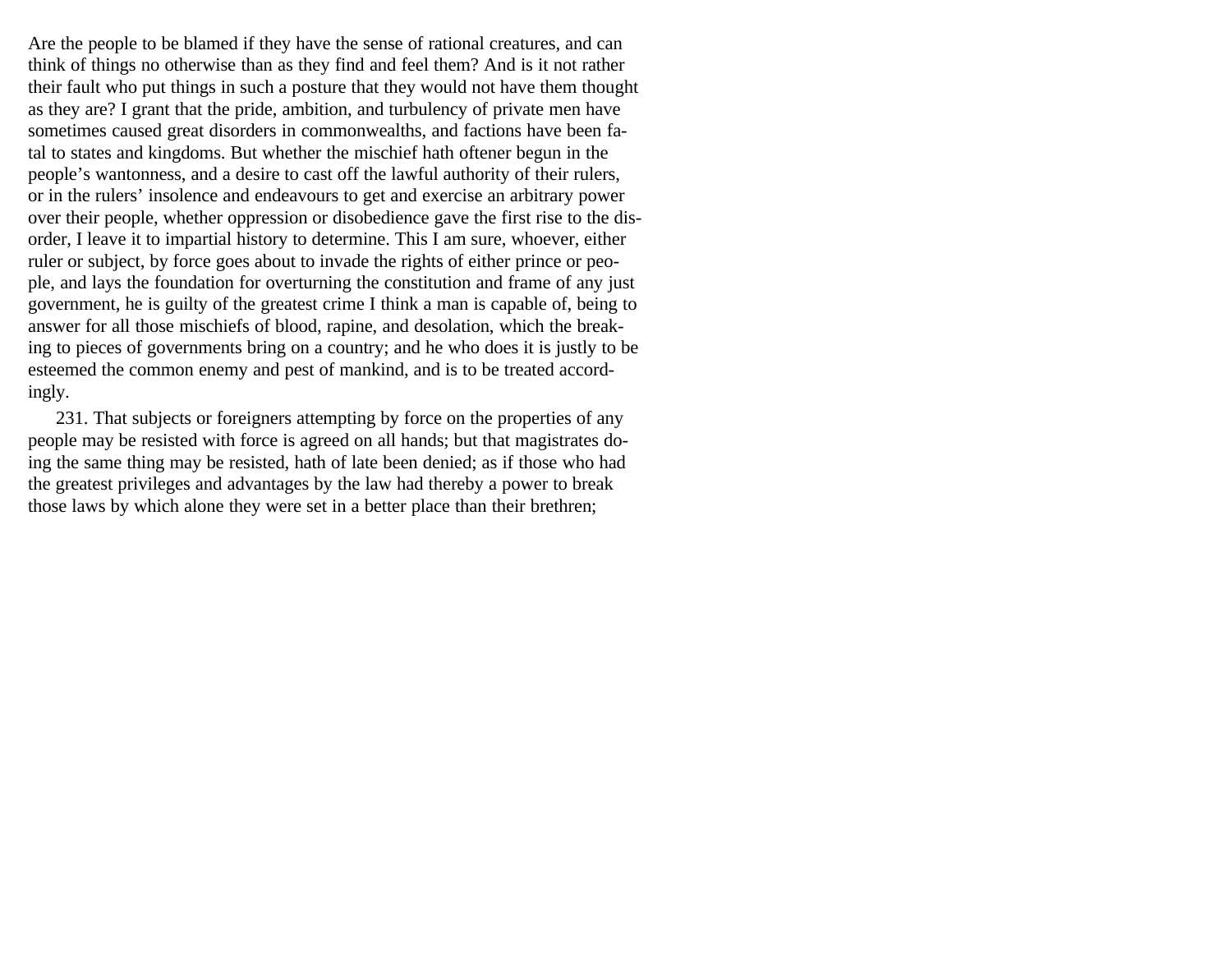whereas their offence is thereby the greater, both as being ungrateful for the greater share they have by the law, and breaking also that trust which is put into their hands by their brethren.

232. Whosoever uses force without right- as every one does in society who does it without law- puts himself into a state of war with those against whom he so uses it, and in that state all former ties are cancelled, all other rights cease, and every one has a right to defend himself, and to resist the aggressor. This is so evident that Barclay himself- that great assertor of the power and sacredness of kingsis forced to confess that it is lawful for the people, in some cases, to resist their king, and that, too, in a chapter wherein he pretends to show that the Divine law shuts up the people from all manner of rebellion. Whereby it is evident, even by his own doctrine, that since they may, in some cases, resist, all resisting of princes is not rebellion. His words are these: "Quod siquis dicat, Ergone populus tyrannicae crudelitati et furori jugulum semper praebebit? Ergone multitudo civitates suas fame, ferro, et flamma vastari, seque, conjuges, et liberos fortunae ludibrio et tyranni libidini exponi, inque omnia vitae pericula omnesque miserias et molestias a rege deduci patientur? Num illis quod omni animantium generi est a natura tributum, denegari debet, ut sc. vim vi repellant, seseque ab injuria tueantur? Huic breviter responsum sit, populo universo negari defensionem, quae juris naturalis est, neque ultionem quae praeter naturam est adversus regem concedi debere. Quapropter si rex non in singulares tantum personas aliquot privatum odium exerceat, sed corpus etiam reipublicae, cujus ipse, caput est- i.e., totum populum, vel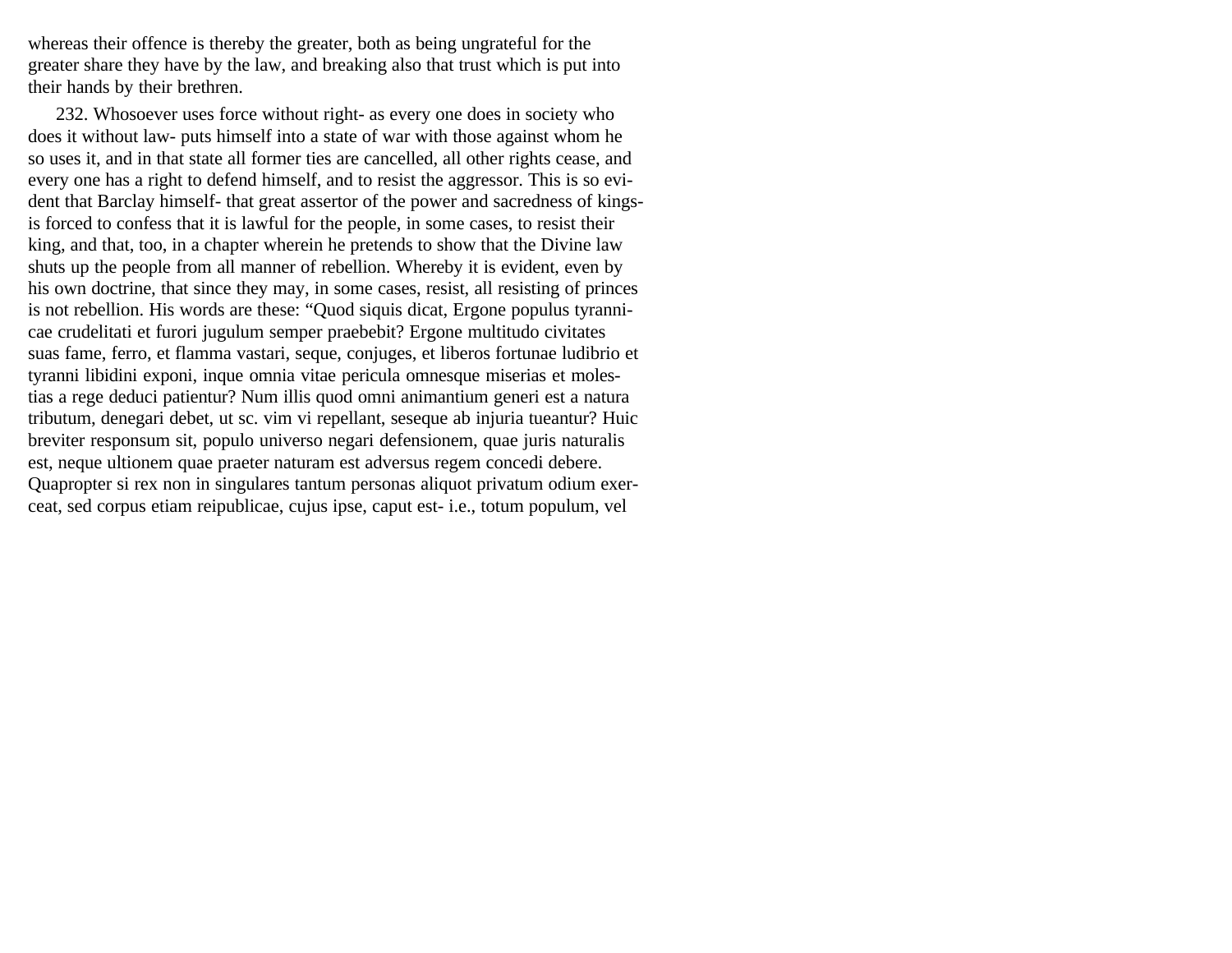insignem aliquam ejus partem immani et intoleranda saevitia seu tyrannide divexet; populo, quidem hoc casu resistendi ac tuendi se ab injuria potestas competit, sed tuendi se tantum, non enim in principem invadendi: et restituendae injuriae illatae, non recedendi a debita reverentia propter acceptum injuriam. Praesentem denique impetum propulsandi non vim praeteritam ulciscendi jus habet. Horum enim alterum a natura est, ut vitani scilicet corpusque tueamur. Alterum vero contra naturam, ut inferior de superiori supplicium sumat. Quod itaque populus malum, antequam factum sit, impedire potest, ne fiat, id postquam factum est, in regem authorem sceleris vindicare non potest, populus igitur hoc amplius quam privatus quispiam habet: Quod huic, vel ipsis adversariis judicibus, excepto Buchanano, nullum nisi in patientia remedium superest. Cum ille si intolerabilis tyrannis est (modicum enim ferre omnino debet) resistere cum reverentia possit."- Barclay, Contra Monarchomachos, iii. 8.

#### In English thus:

233. "But if any one should ask: Must the people, then, always lay themselves open to the cruelty and rage of tyranny- must they see their cities pillaged and laid in ashes, their wives and children exposed to the tyrant's lust and fury, and themselves and families reduced by their king to ruin and all the miseries of want and oppression, and yet sit still- must men alone be debarred the common privilege of opposing force with force, which Nature allows so freely to all other creatures for their preservation from injury? I answer: Self-defence is a part of the law of Nature; nor can it be denied the community, even against the king himself; but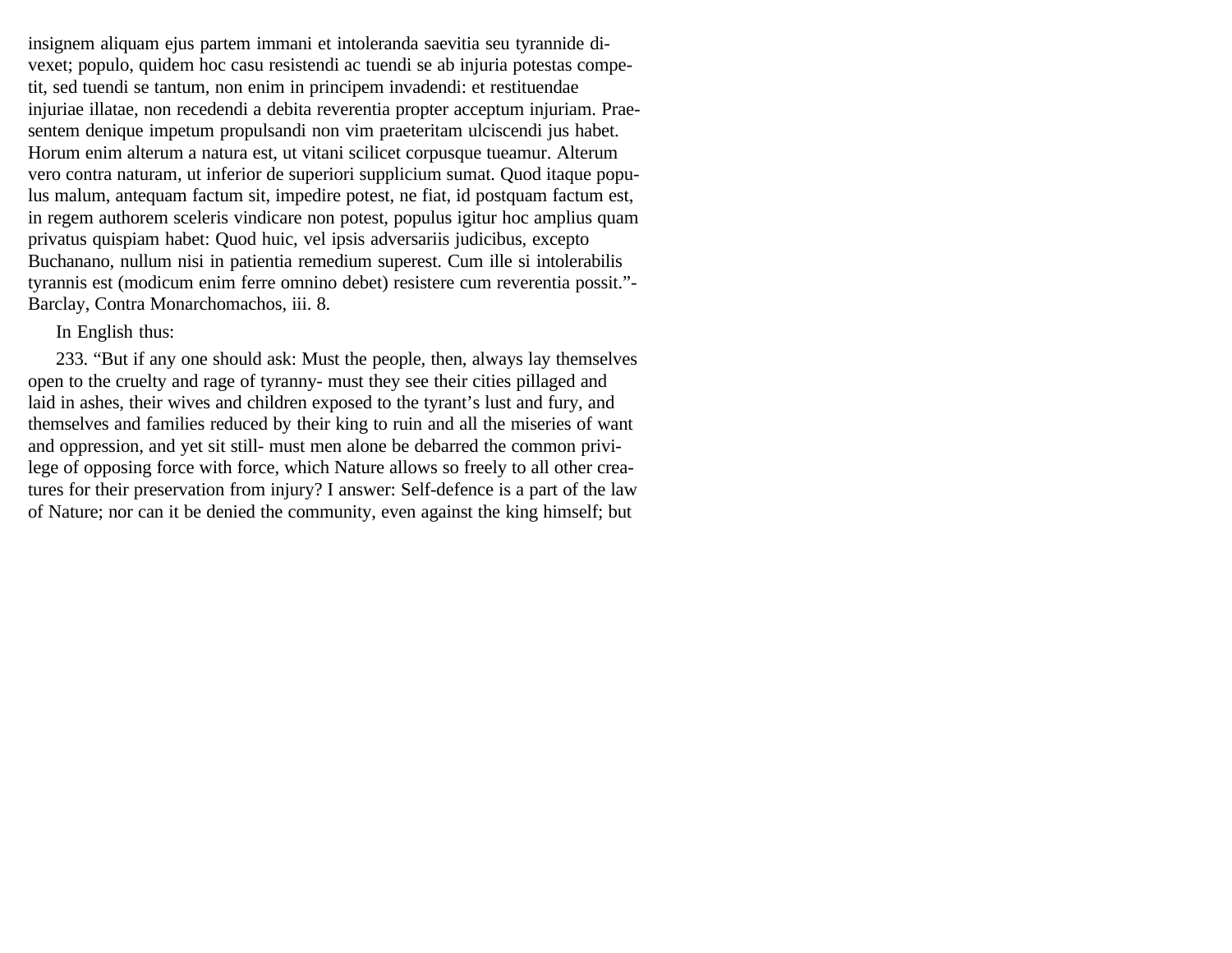to revenge themselves upon him must, by no means, be allowed them, it being not agreeable to that law. Wherefore, if the king shall show an hatred, not only to some particular persons, but sets himself against the body of the commonwealth, whereof he is the head, and shall, with intolerable ill-usage, cruelly tyrannise over the whole, or a considerable part of the people; in this case the people have a right to resist and defend themselves from injury; but it must be with this caution, that they only defend themselves, but do not attack their prince. They may repair the damages received, but must not, for any provocation, exceed the bounds of due reverence and respect. They may repulse the present attempt, but must not revenge past violences. For it is natural for us to defend life and limb, but that an inferior should punish a superior is against nature. The mischief which is designed them the people may prevent before it be done, but, when it is done, they must not revenge it on the king, though author of the villany. This, therefore, is the privilege of the people in general above what any private person hath: That particular men are allowed, by our adversaries themselves (Buchanan only excepted), to have no other remedy but patience; but the body of the people may, with respect, resist intolerable tyranny, for when it is but moderate they ought to endure it."

234. Thus far that great advocate of monarchical power allows of resistance.

235. It is true, he has annexed two limitations to it, to no purpose:

First. He says it must be with reverence.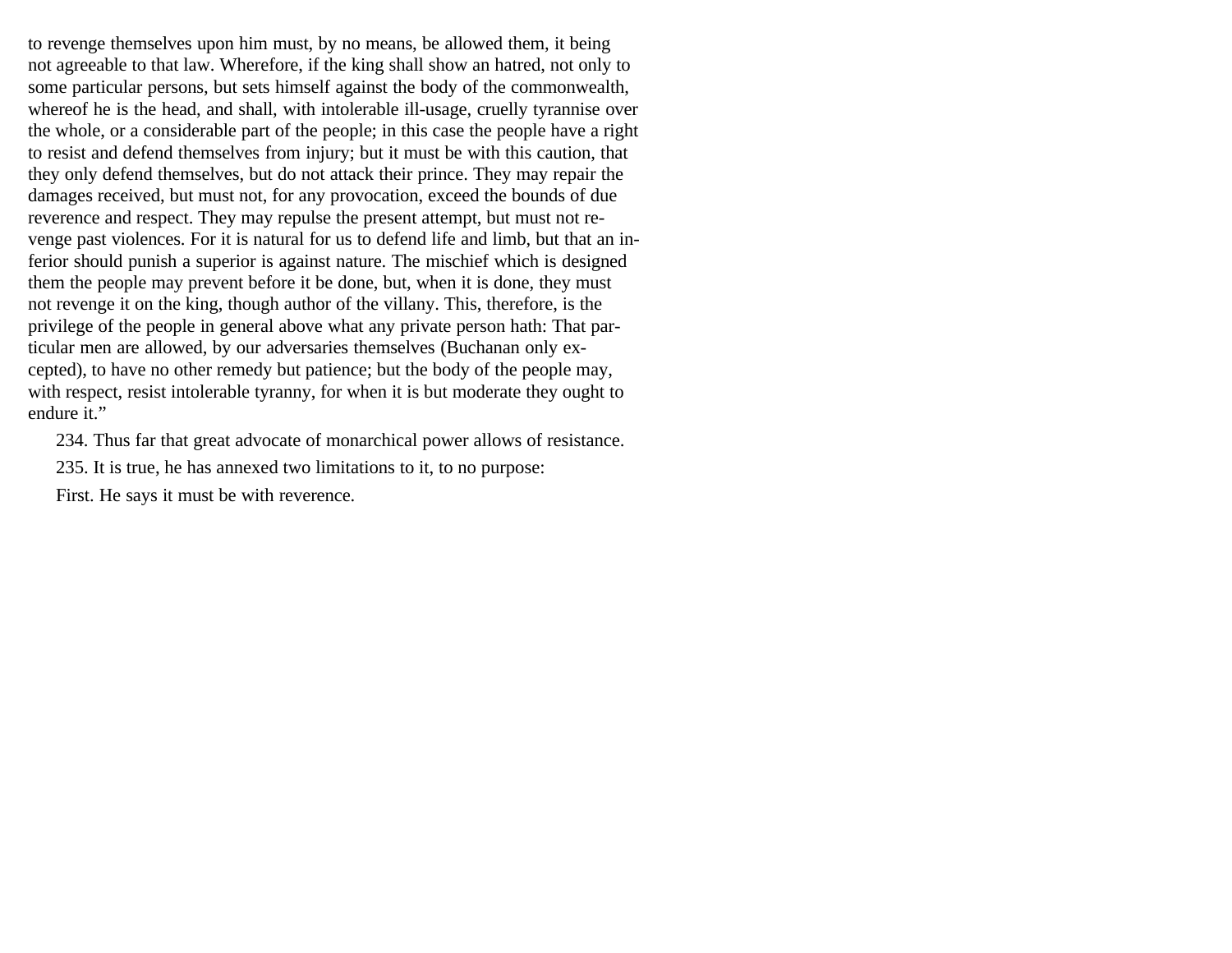Secondly. It must be without retribution or punishment; and the reason he gives is, "because an inferior cannot punish a superior."

First. How to resist force without striking again, or how to strike with reverence, will need some skill to make intelligible. He that shall oppose an assault only with a shield to receive the blows, or in any more respectful posture, without a sword in his hand to abate the confidence and force of the assailant, will quickly be at an end of his resistance, and will find such a defence serve only to draw on himself the worse usage. This is as ridiculous a way of resisting as Juvenal thought it of fighting: Ubi tu pulsas, ego vapulo tantum. And the success of the combat will be unavoidably the same he there describes it: -

Libertas pauperis haec est;

Pulsatus rogat, et pugnis concisus, adorat,

Ut liceat paucis cum dentibus inde reverti. - This will always be the event of such an imaginary resistance, where men may not strike again. He, therefore, who may resist must be allowed to strike. And then let our author, or anybody else, join a knock on the head or a cut on the face with as much reverence and respect as he thinks fit. He that can reconcile blows and reverence may, for aught I know, deserve for his pains a civil, respectful cudgelling wherever he can meet with it.

Secondly. As to his second- "An inferior cannot punish a superior"- that is true, generally speaking, whilst he is his superior. But to resist force with force, being the state of war that levels the parties, cancels all former relation of rever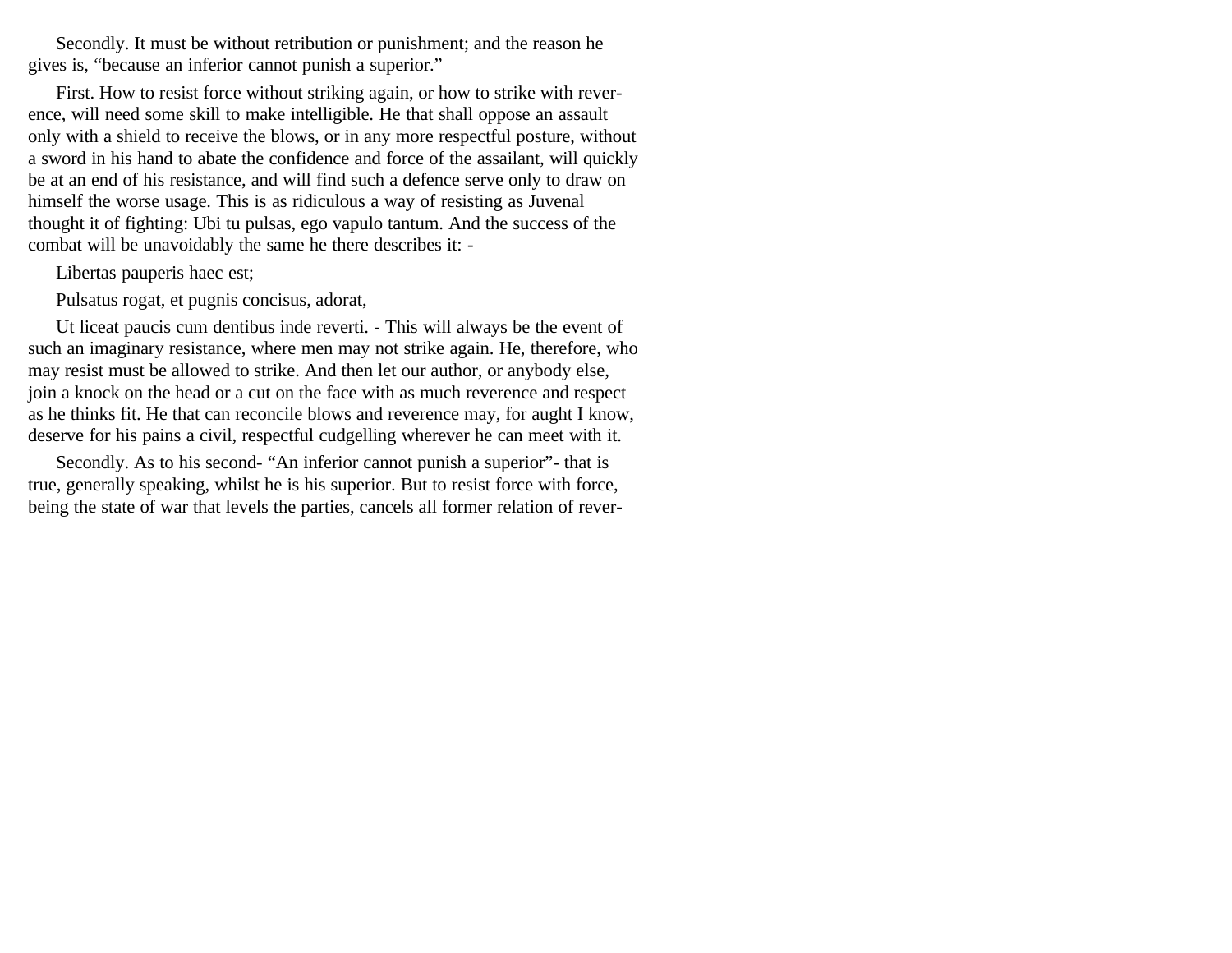ence, respect, and superiority; and then the odds that remains is- that he who opposes the unjust aggressor has this superiority over him, that he has a right, when he prevails, to punish the offender, both for the breach of the peace and all the evils that followed upon it. Barclay, therefore, in another place, more coherently to himself, denies it to be lawful to resist a king in any case. But he there assigns two cases whereby a king may unking himself. His words are:

"Quid ergo, nulline casus incidere possunt quibus populo sese erigere atque in regem impotentius dominantem arma capere et invadere jure suo suaque authoritate liceat? Nulli certe quamdiu rex manet. Semper enim ex divinis id obstat, Regem honorificato, et qui potestati resistit, Dei ordinationi resistit; non alias igitur in eum populo potestas est quam si id committat propter quod ipso jure rex esse desinat. Tunc enim se ipse principatu exuit atque in privatis constituit liber; hoc modo populus et superior efficitur, reverso ad eum scilicet jure illo quod ante regem inauguratum in interregno habuit. At sunt paucorum generum commissa ejusmodi quae hunc effectum pariunt. At ego cum plurima animo perlustrem, duo tantum invenio, duos, inquam, casus quibus rex ipso facto ex rege non regem se facit et omni honore et dignitate regali atque in subditos potestate destituit; quorum etiam meminit Winzerus. Horum unus est, si regnum disperdat, quemadmodum de Nerone fertur, quod is nempe senatum populumque Romanum atque adeo urbem ipsam ferro flammaque vastare, ac novas sibi sedes quaerere decrevisset. Et de Caligula, quod palam denunciarit se neque civem neque principem senatui amplius fore, inque animo habuerit, interempto utriusque ordinis electis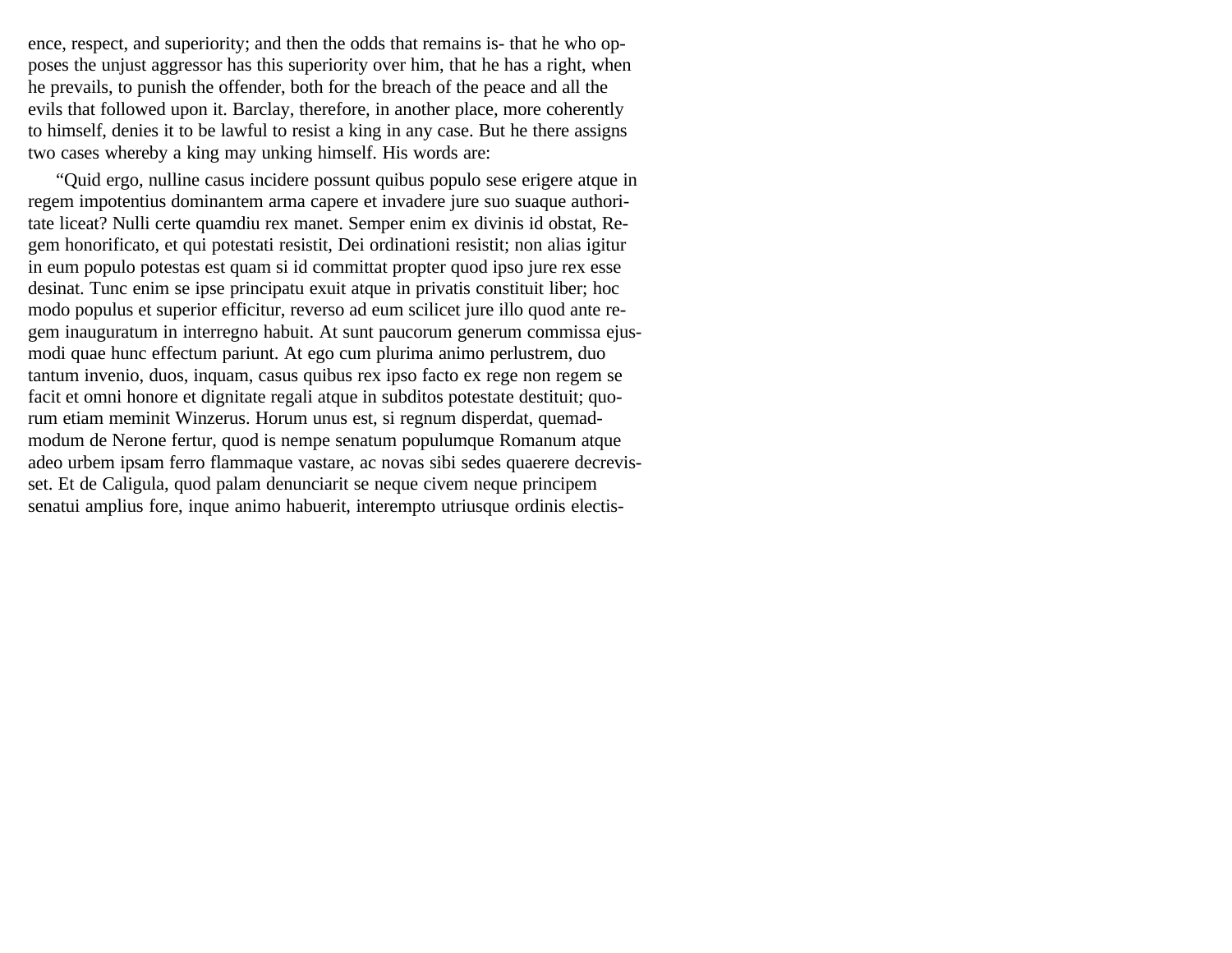simo, quoque Alexandriam commigrare, ac ut populum uno ictu interimeret, unam ei cervicem optavit. Talia cum rex aliquis meditatur et molitur serio, omnem regnandi curam et animum ilico abjicit, ac proinde imperium in subditos amittit, ut dominus servi pro derelicto habiti, dominium.

236. "Arlter casus est, si rex in alicujus clientelam se contulit, ac regnum quod liberum a majoribus et populo traditum accepit, alienae ditioni mancipavit. Nam tunc quamvis forte non ea mente id agit populo plane ut incommodet; tamen quia quod praecipuum est regiae dignitatis amisit, ut summus scilicet in regno secundum Deum sit, et solo Deo inferior, atque populum etiam totum ignorantem vel invitum, cujus libertatem sartam et tectam conservare debuit, in alterius gentis ditionem et potestatem dedidit; hac velut quadam rengi abalienatione effecit, ut nec quod ipse in regno imperium habuit retineat, nec in eum cui collatum voluit, juris quicquam transferat, atque ita eo facto liberum jam et suae potestatis populum relinquit, cujus rei exemplum unum annales Scotici suppeditant."- Barclay, Contra Monarchomachos, I. iii., c. 16.

Which may be thus Englished:

237. "What, then, can there no case happen wherein the people may of right, and by their own authority, help themselves, take arms, and set upon their king, imperiously domineering over them? None at all whilst he remains a king. 'Honour the king,' and 'he that resists the power, resists the ordinance of God,' are Divine oracles that will never permit it. The people, therefore, can never come by a power over him unless he does something that makes him cease to be a king; for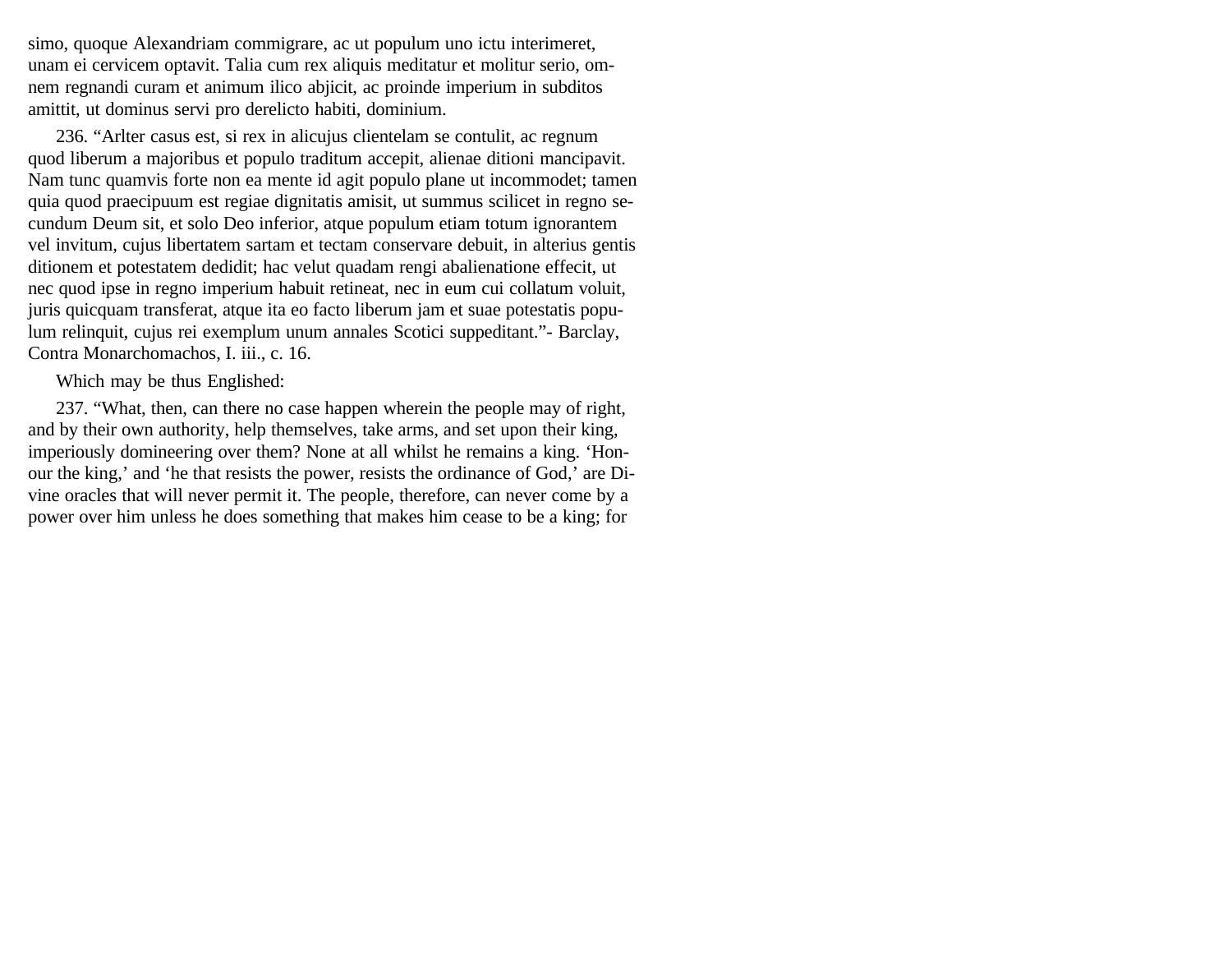then he divests himself of his crown and dignity, and returns to the state of a private man, and the people become free and superior; the power which they had in the interregnum, before they crowned him king, devolving to them again. But there are but few miscarriages which bring the matter to this state. After considering it well on all sides, I can find but two. Two cases there are, I say, whereby a king, ipso facto, becomes no king, and loses all power and regal authority over his people, which are also taken notice of by Winzerus. The first is, if he endeavour to overturn the government- that is, if he have a purpose and design to ruin the kingdom and commonwealth, as it is recorded of Nero that he resolved to cut off the senate and people of Rome, lay the city waste with fire and sword, and then remove to some other place; and of Caligula, that he openly declared that he would be no longer a head to the people or senate, and that he had it in his thoughts to cut off the worthiest men of both ranks, and then retire to Alexandria; and he wished that the people had but one neck that he might dispatch them all at a blow. Such designs as these, when any king harbours in his thoughts, and seriously promotes, he immediately gives up all care and thought of the commonwealth, and, consequently, forfeits the power of governing his subjects, as a master does the dominion over his slaves whom he hath abandoned.

238. "The other case is, when a king makes himself the dependent of another, and subjects his kingdom, which his ancestors left him, and the people put free into his hands, to the dominion of another. For however, perhaps, it may not be his intention to prejudice the people, yet because he has hereby lost the principal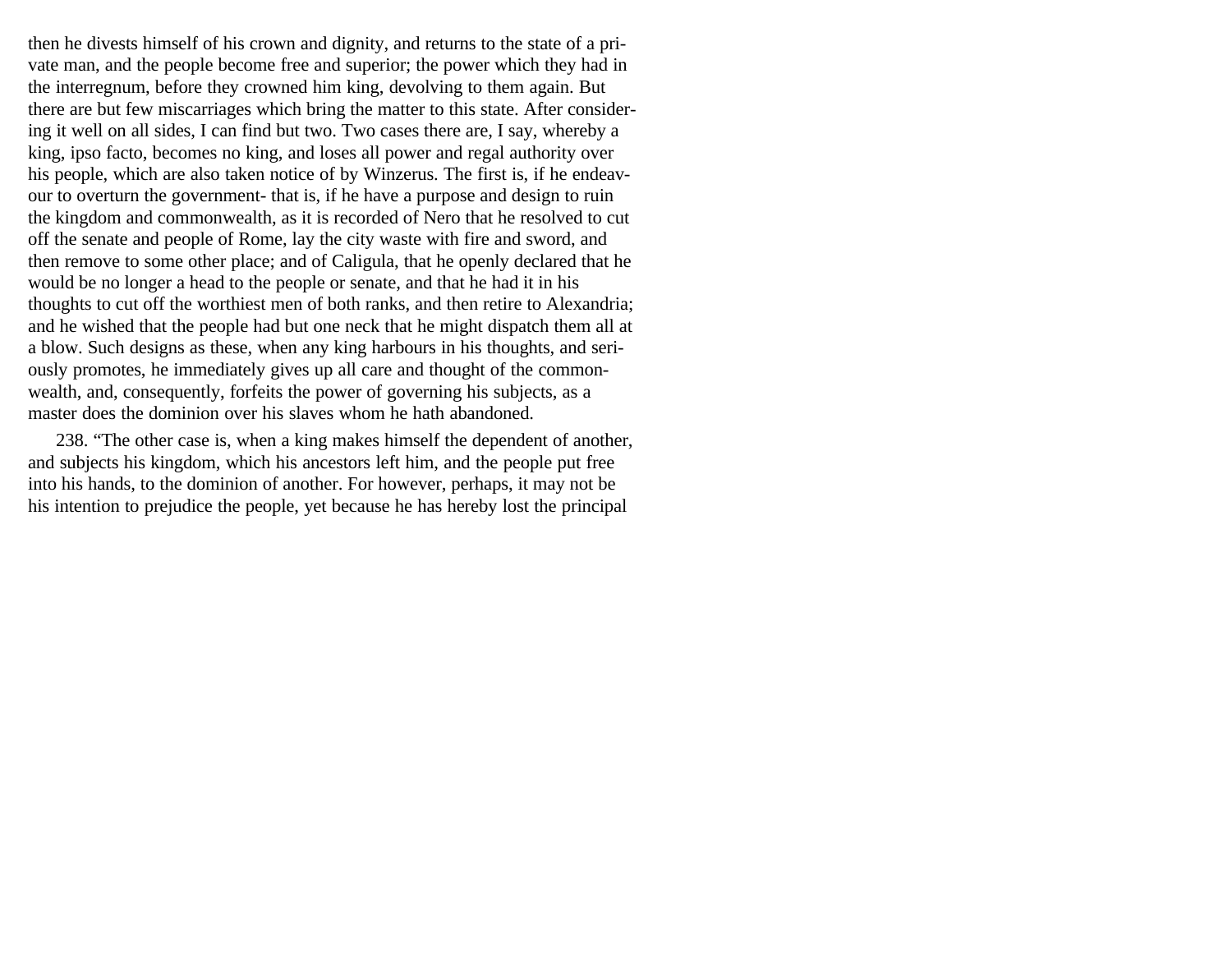part of regal dignity- viz., to be next and immediately under God, supreme in his kingdom; and also because he betrayed or forced his people, whose liberty he ought to have carefully preserved, into the power and dominion of a foreign nation. By this, as it were, alienation of his kingdom, he himself loses the power he had in it before, without transferring any the least right to those on whom he would have bestowed it; and so by this act sets the people free, and leaves them at their own disposal. One example of this is to be found in the Scotch annals."

239. In these cases Barclay, the great champion of absolute monarchy, is forced to allow that a king may be resisted, and ceases to be a king. That is in short- not to multiply cases- in whatsoever he has no authority, there he is no king, and may be resisted: for wheresoever the authority ceases, the king ceases too, and becomes like other men who have no authority. And these two cases that he instances differ little from those above mentioned, to be destructive to governments, only that he has omitted the principle from which his doctrine flows, and that is the breach of trust in not preserving the form of government agreed on, and in not intending the end of government itself, which is the public good and preservation of property. When a king has dethroned himself, and put himself in a state of war with his people, what shall hinder them from prosecuting him who is no king, as they would any other man, who has put himself into a state of war with them, Barclay, and those of his opinion, would do well to tell us. Bilson, a bishop of our Church, and a great stickler for the power and prerogative of princes, does, if I mistake not, in his treatise of "Christian Subjection," acknowledge that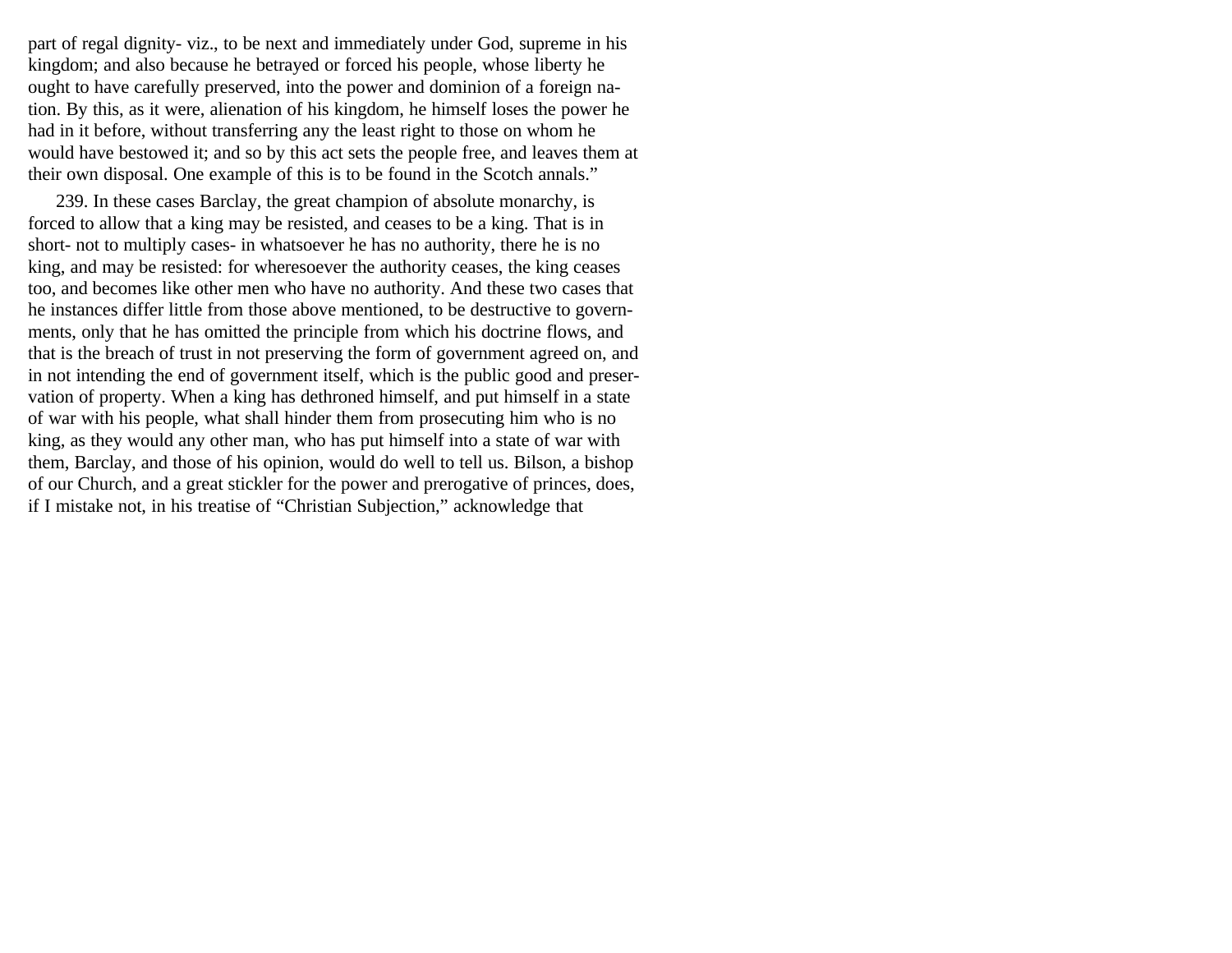princes may forfeit their power and their title to the obedience of their subjects; and if there needed authority in a case where reason is so plain, I could send my reader to Bracton, Fortescue, and the author of the "Mirror," and others, writers that cannot be suspected to be ignorant of our government, or enemies to it. But I thought Hooker alone might be enough to satisfy those men who, relying on him for their ecclesiastical polity, are by a strange fate carried to deny those principles upon which he builds it. Whether they are herein made the tools of cunninger workmen, to pull down their own fabric, they were best look. This I am sure, their civil policy is so new, so dangerous, and so destructive to both rulers and people, that as former ages never could bear the broaching of it, so it may be hoped those to come, redeemed from the impositions of these Egyptian under-taskmasters, will abhor the memory of such servile flatterers, who, whilst it seemed to serve their turn, resolved all government into absolute tyranny, and would have all men born to what their mean souls fitted them- slavery.

240. Here it is like the common question will be made: Who shall be judge whether the prince or legislative act contrary to their trust? This, perhaps, ill-affected and factious men may spread amongst the people, when the prince only makes use of his due prerogative. To this I reply, The people shall be judge; for who shall be judge whether his trustee or deputy acts well and according to the trust reposed in him, but he who deputes him and must, by having deputed him, have still a power to discard him when he fails in his trust? If this be reasonable in particular cases of private men, why should it be otherwise in that of the great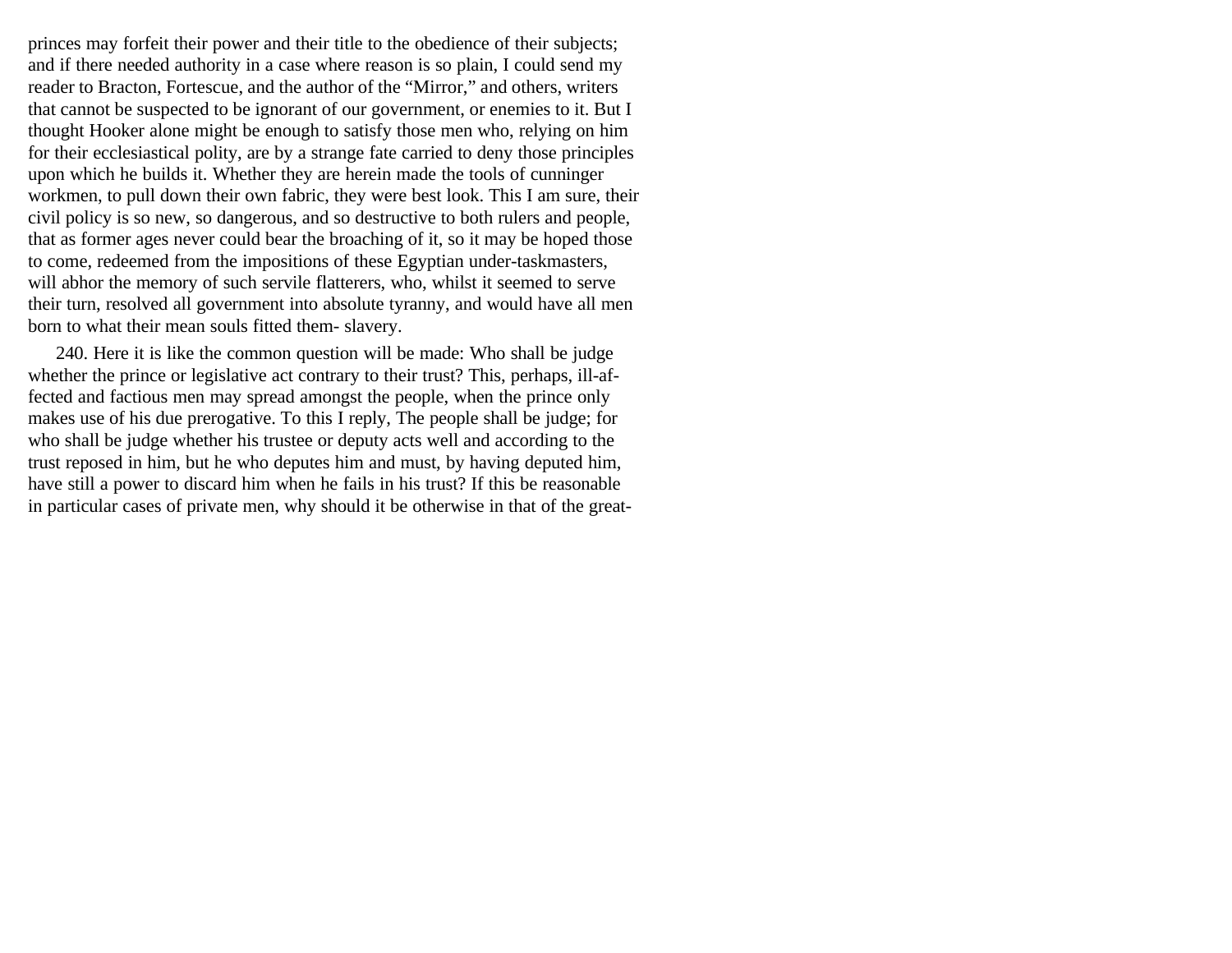est moment, where the welfare of millions is concerned and also where the evil, if not prevented, is greater, and the redress very difficult, dear, and dangerous?

241. But, farther, this question, Who shall be judge? cannot mean that there is no judge at all. For where there is no judicature on earth to decide controversies amongst men, God in heaven is judge. He alone, it is true, is judge of the right. But every man is judge for himself, as in all other cases so in this, whether another hath put himself into a state of war with him, and whether he should appeal to the supreme judge, as Jephtha did.

242. If a controversy arise betwixt a prince and some of the people in a matter where the law is silent or doubtful, and the thing be of great consequence, I should think the proper umpire in such a case should be the body of the people. For in such cases where the prince hath a trust reposed in him, and is dispensed from the common, ordinary rules of the law, there, if any men find themselves aggrieved, and think the prince acts contrary to, or beyond that trust, who so proper to judge as the body of the people (who at first lodged that trust in him) how far they meant it should extend? But if the prince, or whoever they be in the administration, decline that way of determination, the appeal then lies nowhere but to Heaven. Force between either persons who have no known superior on earth or, which permits no appeal to a judge on earth, being properly a state of war, wherein the appeal lies only to heaven; and in that state the injured party must judge for himself when he will think fit to make use of that appeal and put himself upon it.